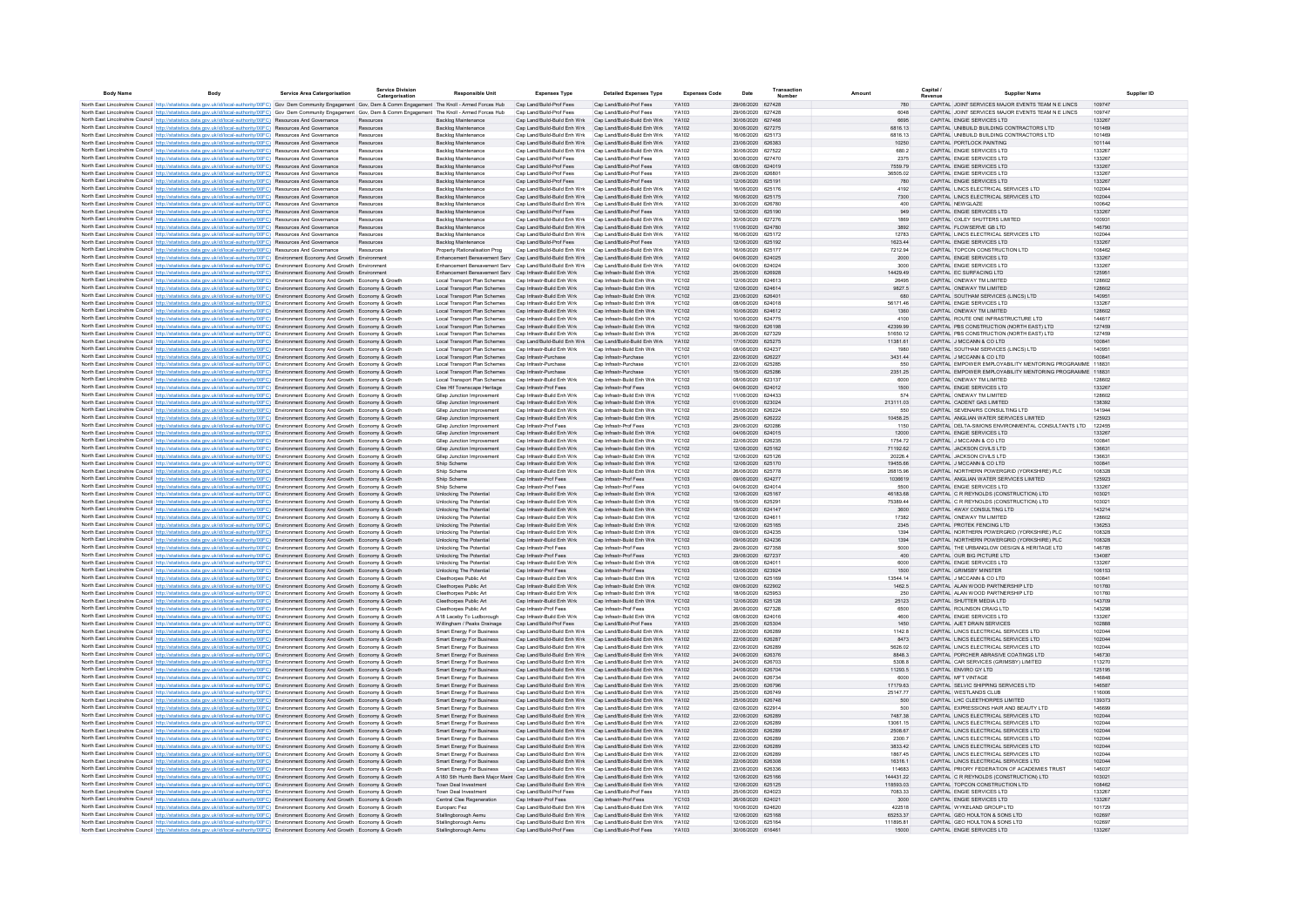| <b>Body Name</b> | Rody                                                                                                                                                                                                                                                                            | <b>Service Area Catergorisation</b> | <b>Service Division</b><br>Catergorisation     | <b>Responsible Unit</b>                                                                                                                                                          | <b>Expenses Type</b>                                         | <b>Detailed Expenses Type</b>                                                                                                      | <b>Expenses Code</b> | Date                                   | Transaction | Amount           | Capital<br><b>Supplier Name</b><br>evenu                                        | Supplier ID                             |
|------------------|---------------------------------------------------------------------------------------------------------------------------------------------------------------------------------------------------------------------------------------------------------------------------------|-------------------------------------|------------------------------------------------|----------------------------------------------------------------------------------------------------------------------------------------------------------------------------------|--------------------------------------------------------------|------------------------------------------------------------------------------------------------------------------------------------|----------------------|----------------------------------------|-------------|------------------|---------------------------------------------------------------------------------|-----------------------------------------|
|                  | North East Lincolnshire Council http://statistics.data.gov.uk/id/local-authority/00FC) Environment Economy And Growth Economy & Growth                                                                                                                                          |                                     |                                                | Stallingborough Aemu                                                                                                                                                             | Cap Land/Build-Prof Fees                                     | Cap Land/Build-Prof Fees                                                                                                           | YA103                | 22/06/2020 624857                      |             | 1970             | CAPITAL GROUND ENGINEERING LIMITED                                              | 144824                                  |
|                  | North East Lincolnshire Council http://statistics.data.gov.uk/id/local-authority/00FC) Environment Economy And Growth Economy & Growth                                                                                                                                          |                                     |                                                | Cdf - Open For Culture                                                                                                                                                           | Cap Land/Build-Prof Fees                                     | Cap Land/Build-Prof Fees                                                                                                           | YA103                | 25/06/2020 626211                      |             | 700              | CAPITAL OUR BIG PICTURE LTD                                                     | 134087                                  |
|                  | North East Lincolnshire Council http://statistics.data.gov.uk/id/local-authority/00FC) Environment Economy And Growth Economy & Growth                                                                                                                                          |                                     |                                                | Rechargeable Works                                                                                                                                                               | Cap Land/Build-Build Enh Wrk                                 | Cap Land/Build-Build Enh Wrk                                                                                                       | YA102                | 16/06/2020 625187                      |             | 17340.16         | CAPITAL STONE TECHNICAL SERVICES LTD                                            | 119179                                  |
|                  | North East Lincolnshire Council http://statistics.data.gov.uk/id/local-authority/00FC) Environment Economy And Growth Economy & Growth                                                                                                                                          |                                     |                                                | Rechargeable Works                                                                                                                                                               | Can Land/Build-Build Enh Wrk                                 | Cap Land/Build-Build Enh Wrk                                                                                                       | YA102                | 16/06/2020 625186                      |             | 2075             | CAPITAL STONE TECHNICAL SERVICES LTD.                                           | 119179<br>145349                        |
|                  | North East Lincolnshire Council http://statistics.data.gov.uk/id/local-authority/00FC) Environment Economy And Growth Economy & Growt<br>North East Lincolnshire Council http://statistics.data.gov.uk/id/local-authority/00FC) Environment Economy And Growth Economy & Growth |                                     |                                                | Nelc Funded Energy<br>Nelc Funded Energy                                                                                                                                         | Cap Land/Build-Build Enh Wrk<br>Cap Land/Build-Build Enh Wrk | Cap Land/Build-Build Enh Wrk<br>Cap Land/Build-Build Enh Wrk                                                                       | YA102<br>YA102       | 22/06/2020 625927<br>29/06/2020 627370 |             | 825<br>104967.1  | CAPITAL NORFOLK & WAVENEY ENTERPRISE SERVICES LTD<br>CAPITAL ENGIE SERVICES LTD | 133267                                  |
|                  | North East Lincolnshire Council http://statistics.data.gov.uk/id/local-authority/00FC) Environment Economy And Growth Housing                                                                                                                                                   |                                     |                                                | Housing Assist Grants And Loan                                                                                                                                                   | Cap Grants To O/Side Sources                                 | Cap Grants To O/Side Sources                                                                                                       | YJ101                | 15/06/2020 624854                      |             | 1673.58          | CAPITAL YES ENERGY SOLUTIONS                                                    | 138575                                  |
|                  | North East Lincolnshire Council http://statistics.data.gov.uk/id/local-authority/00FC) Environment Economy And Growth Housing                                                                                                                                                   |                                     |                                                | Conv Rd Apartment Block                                                                                                                                                          | Cap Land/Build-Build Enh Wrk                                 | Cap Land/Build-Build Enh Wrk                                                                                                       | YA102                | 30/06/2020 627452                      |             | 366715.56        | CAPITAL JC POMFRET CONSTRUCTION LTD                                             | 136453                                  |
|                  | North East Lincolnshire Council http://statistics.data.gov.uk/id/local-authority/00FC) Environment Economy And Growth Housing                                                                                                                                                   |                                     |                                                | Community Hsg Fund                                                                                                                                                               | Cap Land/Build-Prof Fees                                     | Cap Land/Build-Prof Fees                                                                                                           | YA103                | 16/06/2020 625773                      |             | 746.76           | CAPITAL EAST MARSH COMMUNITY LIMITED                                            | 146797                                  |
|                  | North East Lincolnshire Council http://statistics.data.gov.uk/id/local-authority/00FC) Environment Economy And Growth Housing                                                                                                                                                   |                                     |                                                | Community Hsg Fund                                                                                                                                                               | Cap Land/Build-Prof Fees                                     | Cap Land/Build-Prof Fees                                                                                                           | YA103                | 10/06/2020 624428                      |             | 900              | CAPITAL EAST MARSH CONSTRUCTION CIC                                             | 146757                                  |
|                  | North East Lincolnshire Council http://statistics.data.gov.uk/id/local-authority/00FC) Environment Economy And Growth Housing                                                                                                                                                   |                                     |                                                | Community Hsg Fund                                                                                                                                                               | Cap Land/Build-Prof Fees<br>Cap Land/Build-Prof Fees         | Cap Land/Build-Prof Fees<br>Cap Land/Build-Prof Fees                                                                               | YA103<br>YA103       | 16/06/2020<br>29/06/2020 627413        | 625774      | 1500<br>1500     | CAPITAL EAST MARSH CONSTRUCTION CIC<br>CAPITAL EAST MARSH CONSTRUCTION CIC      | 146757<br>146757                        |
|                  | North East Lincolnshire Council http://statistics.data.gov.uk/id/local-authority/00FC) Environment Economy And Growth Housing<br>North East Lincolnshire Council http://statistics.data.gov.uk/id/local-authority/00FC) Environment Economy And Growth Housing                  |                                     |                                                | Community Hsg Fund<br>Accelerated Cons Funding                                                                                                                                   | Cap Infrastr-Build Enh Wrk                                   | Cap Infrastr-Build Enh Wrk                                                                                                         | <b>YC102</b>         | 22/06/2020 626197                      |             | 1970             | CAPITAL WESSEX ARCHAEOLOGY                                                      | 124933                                  |
|                  | North East Lincolnshire Council http://statistics.data.gov.uk/id/local-authority/00FC) Environment Economy And Growth Housing                                                                                                                                                   |                                     |                                                | Accelerated Cons Funding                                                                                                                                                         | Cap Infrastr-Build Enh Wrk                                   | Cap Infrastr-Build Enh Wrk                                                                                                         | <b>YC102</b>         | 30/06/2020 627395                      |             | 540              | CAPITAL ENGIE SERVICES LTD                                                      | 133267                                  |
|                  | North East Lincolnshire Council http://statistics.data.gov.uk/id/local-authority/00FC) Environment Economy And Growth Housing                                                                                                                                                   |                                     |                                                | Accelerated Cons Funding                                                                                                                                                         | Cap Infrastr-Build Enh Wrk                                   | Cap Infrastr-Build Enh Wrk                                                                                                         | <b>YC102</b>         | 02/06/2020 623452                      |             | 665.3            | CAPITAL CGC ECOLOGY                                                             | 142378                                  |
|                  | North East Lincolnshire Council http://statistics.data.gov.uk/id/local-authority/00FC) Environment Economy And Growth Housing                                                                                                                                                   |                                     |                                                | Accelerated Cons Funding                                                                                                                                                         | Cap Infrastr-Build Enh Wrk                                   | Cap Infrastr-Build Enh Wrk                                                                                                         | <b>YC102</b>         | 01/06/2020 623049                      |             | 755              | CAPITAL COLE EASDON CONSULTANTS                                                 | 146319                                  |
|                  | North East Lincolnshire Council http://statistics.data.gov.uk/id/local-authority/00FC) Environment Economy And Growth Housing                                                                                                                                                   |                                     |                                                | Accelerated Cons Funding                                                                                                                                                         | Cap Infrastr-Build Enh Wrk                                   | Cap Infrastr-Build Enh Wrk                                                                                                         | <b>YC102</b>         | 08/06/2020 623835                      |             | 178842.14        | CAPITAL FIRST CONNECT UTILITY SOLUTIONS LTD                                     | 146619                                  |
|                  | North East Lincolnshire Council http://statistics.data.gov.uk/id/local-authority/00FC) Public Health And Leisure                                                                                                                                                                |                                     | Leisure                                        | New Leisure Centre At Grimsby                                                                                                                                                    | Cap Land/Build-Build Enh Wrk                                 | Cap Land/Build-Build Enh Wrk                                                                                                       | YA102                | 30/06/2020 626781                      |             | 483.82           | CAPITAL E BACON & CO LTD                                                        | 104090                                  |
|                  | North East Lincolnshire Council http://statistics.data.gov.uk/id/local-authority/00FC) Public Health And Leisure<br>North East Lincolnshire Council http://statistics.data.gov.uk/id/local-authority/00FC) Adult Services                                                       |                                     | Leisure<br><b>Adult Services</b>               | Plaving Pitch Reprovision<br>Hps-Disabled Fac. Grants                                                                                                                            | Cap Land/Build-Prof Fees<br>Cap Grants To O/Side Sources     | Cap Land/Build-Prof Fees<br>Can Grants To O/Side Sources Y.I101                                                                    | YA103                | 08/06/2020 624020<br>30/06/2020 627464 |             | 630.78<br>744.23 | CAPITAL ENGIE SERVICES LTD<br>CAPITAL F R TOWNSEND & CO LTD                     | 133267<br>104217                        |
|                  | North East Lincolnshire Council http://statistics.data.gov.uk/id/local-authority/00FC) Adult Services                                                                                                                                                                           |                                     | Adult Services                                 | Hps-Disabled Fac. Grants                                                                                                                                                         | Cap Grants To O/Side Sources                                 | Cap Grants To O/Side Sources                                                                                                       | YJ101                | 26/06/2020 627240                      |             | 6887.61          | CAPITAL MARK BENNETT                                                            | 101838                                  |
|                  | North East Lincolnshire Council http://statistics.data.gov.uk/id/local-authority/00FC) Adult Services                                                                                                                                                                           |                                     | <b>Adult Services</b>                          | Hps-Disabled Fac. Grants                                                                                                                                                         | Cap Grants To O/Side Sources                                 | Cap Grants To O/Side Sources                                                                                                       | YJ101                | 18/06/2020 625997                      |             | 6484.59          | CAPITAL E S RUDKIN LTD                                                          | 100632                                  |
|                  | North East Lincolnshire Council http://statistics.data.gov.uk/id/local-authority/00FC) Adult Services                                                                                                                                                                           |                                     | Adult Services                                 | Hps-Disabled Fac. Grants                                                                                                                                                         | Cap Grants To O/Side Sources                                 | Cap Grants To O/Side Sources                                                                                                       | YJ101                | 02/06/2020 623023                      |             | 1819             | CAPITAL OBAM LIFT SERVICES LTD                                                  | 112666                                  |
|                  | North East Lincolnshire Council http://statistics.data.gov.uk/id/local-authority/00FC) Adult Services                                                                                                                                                                           |                                     | <b>Adult Services</b>                          | Hps-Disabled Fac. Grants                                                                                                                                                         | Cap Grants To O/Side Sources                                 | Cap Grants To O/Side Sources YJ101                                                                                                 |                      | 01/06/2020 623421                      |             | 1380             | CAPITAL NEWGLAZE LTD                                                            | 113206                                  |
|                  | North East Lincolnshire Council http://statistics.data.gov.uk/id/local-authority/00FC) Adult Services                                                                                                                                                                           |                                     | Adult Service                                  | Hps-Disabled Fac. Grants                                                                                                                                                         | Cap Grants To O/Side Sources                                 | Cap Grants To O/Side Sources YJ101                                                                                                 |                      | 19/06/2020 626216                      |             | 4335.08          | CAPITAL MARK BENNETT                                                            | 101838                                  |
|                  | North East Lincolnshire Council http://statistics.data.gov.uk/id/local-authority/00FC) Adult Services<br>North East Lincolnshire Council http://statistics.data.gov.uk/id/local-authority/00FC) Adult Services                                                                  |                                     | Adult Services<br>Adult Services               | Hps-Disabled Fac. Grants<br>Hps-Disabled Fac. Grants                                                                                                                             | Cap Grants To O/Side Sources<br>Cap Grants To O/Side Sources | Cap Grants To O/Side Sources YJ101<br>Cap Grants To O/Side Sources YJ10                                                            |                      | 23/06/2020 625998<br>25/06/2020 62669  |             | 10518.28<br>2715 | CAPITAL E S RUDKIN LTD<br>CAPITAL OBAM LIFT SERVICES LTD                        | 100632<br>112666                        |
|                  | North East Lincolnshire Council http://statistics.data.gov.uk/id/local-authority/00FC) Adult Services                                                                                                                                                                           |                                     | Adult Services                                 | Hps-Disabled Fac. Grants                                                                                                                                                         | Cap Grants To O/Side Sources                                 | Cap Grants To O/Side Sources YJ101                                                                                                 |                      | 18/06/2020 625813                      |             | 4374.3           | CAPITAL ABLE 4 ENTERPRISE LTD                                                   | 120159                                  |
|                  | North East Lincolnshire Council http://statistics.data.gov.uk/id/local-authority/00FC) Adult Services                                                                                                                                                                           |                                     | Adult Services                                 | Hps-Disabled Fac. Grants                                                                                                                                                         |                                                              | Cap Grants To O/Side Sources Cap Grants To O/Side Sources YJ101                                                                    |                      | 17/06/2020 625824                      |             | 7858.13          | CAPITAL ABLE 4 ENTERPRISE LTD                                                   | 120159                                  |
|                  | North East Lincolnshire Council http://statistics.data.gov.uk/id/local-authority/00FC) Adult Services                                                                                                                                                                           |                                     | Adult Services                                 | Hos-Disabled Fac. Grants                                                                                                                                                         |                                                              | Cap Grants To O/Side Sources Cap Grants To O/Side Sources YJ101                                                                    |                      | 25/06/2020 626384                      |             | 7133.08          | CAPITAL ABLE 4 ENTERPRISE LTD                                                   | 120159                                  |
|                  | North East Lincolnshire Council http://statistics.data.gov.uk/id/local-authority/00FC) Adult Services                                                                                                                                                                           |                                     | <b>Adult Services</b>                          | Hos-Disabled Fac. Grants                                                                                                                                                         |                                                              | Cap Grants To O/Side Sources Cap Grants To O/Side Sources YJ101                                                                    |                      | 03/06/2020 623871                      |             | 1959.26          | CAPITAL ABLE 4 ENTERPRISE LTD                                                   | 120159                                  |
|                  | North East Lincolnshire Council http://statistics.data.gov.uk/id/local-authority/00FC) Adult Services                                                                                                                                                                           |                                     | Adult Services                                 | Hos-Disabled Fac. Grants                                                                                                                                                         |                                                              | Cap Grants To O/Side Sources Cap Grants To O/Side Sources YJ101                                                                    |                      | 29/06/2020 626835                      |             | 4590             | CAPITAL DOLPHIN MOBILITY EAST MIDLANDS LTD                                      | 101317                                  |
|                  | North East Lincolnshire Council http://statistics.data.gov.uk/id/local-authority/00FC) Adult Services<br>North East Lincolnshire Council http://statistics.data.gov.uk/id/local-authority/00FC) Adult Services                                                                  |                                     | <b>Adult Services</b><br><b>Adult Services</b> | Hos-Disabled Fac. Grants<br>Hos-Disabled Fac. Grants                                                                                                                             |                                                              | Cap Grants To O/Side Sources Cap Grants To O/Side Sources YJ101<br>Cap Grants To O/Side Sources Cap Grants To O/Side Sources YJ101 |                      | 23/06/2020 626372<br>19/06/2020 626185 |             | 1100<br>9258.85  | CAPITAL OBAM LIFT SERVICES LTD<br>CAPITAL ABLE 4 ENTERPRISE LTD                 | 112666<br>120159                        |
|                  | North East Lincolnshire Council http://statistics.data.gov.uk/id/local-authority/00FC) Adult Services                                                                                                                                                                           |                                     | <b>Adult Services</b>                          | Hps-Disabled Fac. Grants                                                                                                                                                         |                                                              | Cap Grants To O/Side Sources Cap Grants To O/Side Sources YJ101                                                                    |                      | 01/06/2020 623418                      |             | 2644.88          | CAPITAL ABLE 4 ENTERPRISE LTD                                                   | 120159                                  |
|                  | North East Lincolnshire Council http://statistics.data.gov.uk/id/local-authority/00FC) Adult Services                                                                                                                                                                           |                                     | <b>Adult Services</b>                          | Hos-Disabled Fac. Grants                                                                                                                                                         |                                                              | Cap Grants To O/Side Sources Cap Grants To O/Side Sources YJ101                                                                    |                      | 16/06/2020 625444                      |             | 4344             | CAPITAL N LINCS & GOOLE HOSPITALS NHS FOUNDATION TRUS 111074                    |                                         |
|                  | North East Lincolnshire Council http://statistics.data.gov.uk/id/local-authority/00FC) Adult Services                                                                                                                                                                           |                                     | Adult Services                                 | Hps-Disabled Fac. Grants                                                                                                                                                         |                                                              | Cap Grants To O/Side Sources Cap Grants To O/Side Sources                                                                          | YJ101                | 04/06/2020 623932                      |             | 13234.8          | CAPITAL ABLE 4 ENTERPRISE LTD                                                   | 120159                                  |
|                  | North East Lincolnshire Council http://statistics.data.gov.uk/id/local-authority/00FC) Adult Services                                                                                                                                                                           |                                     | <b>Adult Services</b>                          | Hps-Disabled Fac. Grants                                                                                                                                                         |                                                              | Cap Grants To O/Side Sources Cap Grants To O/Side Sources YJ101                                                                    |                      | 29/06/2020 627394                      |             | 4480             | CAPITAL ENGIE SERVICES LTD                                                      | 133267                                  |
|                  | North East Lincolnshire Council http://statistics.data.gov.uk/id/local-authority/00FC) Adult Services                                                                                                                                                                           |                                     | Adult Services                                 | Hps-Disabled Fac. Grants                                                                                                                                                         |                                                              | Cap Grants To O/Side Sources Cap Grants To O/Side Sources                                                                          | YJ101                | 29/06/2020 626807                      |             | 8080.08          | CAPITAL ENGIE SERVICES LTD                                                      | 133267                                  |
|                  | North East Lincolnshire Council http://statistics.data.gov.uk/id/local-authority/00FC) Adult Services                                                                                                                                                                           |                                     | <b>Adult Services</b>                          | Hps-Disabled Fac. Grants                                                                                                                                                         |                                                              | Cap Grants To O/Side Sources Cap Grants To O/Side Sources YJ101                                                                    |                      | 23/06/2020 626385                      |             | 955              | CAPITAL NEWGLAZE                                                                | 100642                                  |
|                  | North East Lincolnshire Council http://statistics.data.gov.uk/id/local-authority/00FC) Adult Services<br>North East Lincolnshire Council http://statistics.data.gov.uk/id/local-authority/00FC) Adult Services                                                                  |                                     | Adult Service<br><b>Adult Services</b>         | Hps-Disabled Fac. Grants<br>Hps-Disabled Fac. Grants                                                                                                                             | Cap Grants To O/Side Sources                                 | Cap Grants To O/Side Sources<br>Cap Grants To O/Side Sources Cap Grants To O/Side Sources YJ101                                    | YJ10                 | 19/06/2020 626187<br>23/06/2020 626386 |             | 1584<br>820      | CAPITAL OBAM LIFT SERVICES LTD<br>CAPITAL NEWGLAZE                              | 112666<br>100642                        |
|                  | North East Lincolnshire Council http://statistics.data.gov.uk/id/local-authority/00FC) Adult Services                                                                                                                                                                           |                                     | Adult Services                                 | Hps-Disabled Fac. Grants                                                                                                                                                         | Cap Grants To O/Side Sources                                 | Cap Grants To O/Side Sources                                                                                                       | YJ10                 | 24/06/2020                             | 626398      | 690              | CAPITAL NEWGLAZE                                                                | 100642                                  |
|                  | North East Lincolnshire Council http://statistics.data.gov.uk/id/local-authority/00FC) Adult Services                                                                                                                                                                           |                                     | <b>Adult Services</b>                          | Hps-Disabled Fac. Grants                                                                                                                                                         | Cap Veh Plt Eqp-Purchase                                     | Cap Veh Plt Eqp-Purchase                                                                                                           | YB101                | 02/06/2020 623082                      |             | $-2250$          | CAPITAL JOERNS HEALTHCARE LTD                                                   | 126914                                  |
|                  | North East Lincolnshire Council http://statistics.data.gov.uk/id/local-authority/00FC) Children & Family Services                                                                                                                                                               |                                     | Ass Dir - Skills                               | Earning & Learning                                                                                                                                                               | Miscellaneous Expenses                                       | Activities - Service Users                                                                                                         | LL114                | 19/06/2020 626184                      |             | 1960             | REVENUE PARK RETAIL LTD - LOVE2REWARD                                           | 111869                                  |
|                  | North East Lincolnshire Council http://statistics.data.gov.uk/id/local-authority/00FC) Children & Family Services                                                                                                                                                               |                                     | Ass Dir - Education                            | Access And Education Services Contract Hire-Operating Leases Vehicles - Contract Hire                                                                                            |                                                              |                                                                                                                                    | JC101                | 19/06/2020 626218                      |             | 2000             | <b>REVENUE LINKS TAXIS</b>                                                      | 100546                                  |
|                  | North East Lincolnshire Council http://statistics.data.gov.uk/id/local-authority/00FC) Children & Family Services                                                                                                                                                               |                                     | Ass Dir - Education                            | Access And Education Services                                                                                                                                                    | Contract Hire-Operating Leases Vehicles - Contract Hire      |                                                                                                                                    | JC101                | 23/06/2020 626357                      |             | 616              | <b>REVENUE LINKS TAXIS</b>                                                      | 100546                                  |
|                  | North East Lincolnshire Council http://statistics.data.gov.uk/id/local-authority/00FC) Children & Family Services<br>North East Lincolnshire Council http://statistics.data.gov.uk/id/local-authority/00FC) Children & Family Services                                          |                                     | Ass Dir - Education                            | Access And Education Services Contract Hire-Operating Leases Vehicles - Contract Hire                                                                                            |                                                              |                                                                                                                                    | JC101                | 17/06/2020 625879                      |             | 936              | REVENUE DRS TAXI SERVICE<br>REVENUE REDACTED PERSONAL INFORMATION               | 141083<br>REDACTED PERSONAL INFORMATION |
|                  | North East Lincolnshire Council http://statistics.data.gov.uk/id/local-authority/00FC) Children & Family Services                                                                                                                                                               |                                     | Ass Dir - Education<br>Ass Dir - Education     | Access And Education Services Contract Hire-Operating Leases Vehicles - Contract Hire<br>Access And Education Services Contract Hire-Operating Leases Vehicles - Contract Hire   |                                                              |                                                                                                                                    | JC101<br>JC101       | 18/06/2020 626000<br>15/06/2020 624828 |             | 758.4<br>660     | <b>REVENUE LINKS TAXIS</b>                                                      | 100546                                  |
|                  | North East Lincolnshire Council http://statistics.data.gov.uk/id/local-authority/00FC) Children & Family Services                                                                                                                                                               |                                     | Ass Dir - Education                            | Access And Education Services Contract Hire-Operating Leases Vehicles - Contract Hire                                                                                            |                                                              |                                                                                                                                    | JC101                | 22/06/2020 626282                      |             | 528              | <b>REVENUE LINKS TAXIS</b>                                                      | 100546                                  |
|                  | North East Lincolnshire Council http://statistics.data.gov.uk/id/local-authority/00FC) Children & Family Services                                                                                                                                                               |                                     | Ass Dir - Education                            | Access And Education Services Contract Hire-Operating Leases Vehicles - Contract Hire                                                                                            |                                                              |                                                                                                                                    | JC101                | 26/06/2020 626769                      |             | 1157.2           | REVENUE GRIMSBY MINIBUSES LTD                                                   | 121524                                  |
|                  | North East Lincolnshire Council http://statistics.data.gov.uk/id/local-authority/00FC) Children & Family Services                                                                                                                                                               |                                     | Ass Dir - Education                            | Access And Education Services Contract Hire-Operating Leases Vehicles - Contract Hire                                                                                            |                                                              |                                                                                                                                    | JC101                | 26/06/2020 626770                      |             | 896.4            | REVENUE GRIMSBY MINIBUSES LTD                                                   | 121524                                  |
|                  | North East Lincolnshire Council http://statistics.data.gov.uk/id/local-authority/00FC) Children & Family Services                                                                                                                                                               |                                     | Ass Dir - Education                            | Access And Education Services                                                                                                                                                    | Contract Hire-Operating Leases Vehicles - Contract Hire      |                                                                                                                                    | JC101                | 17/06/2020 625852                      |             | 450              | <b>REVENUE LINKS TAXIS</b>                                                      | 100546                                  |
|                  | North East Lincolnshire Council http://statistics.data.gov.uk/id/local-authority/00FC) Children & Family Services                                                                                                                                                               |                                     | Ass Dir - Education                            | Access And Education Services Contract Hire-Operating Leases Vehicles - Contract Hire                                                                                            |                                                              |                                                                                                                                    | JC101                | 19/06/2020 626204<br>11/06/2020 624816 |             | 570<br>936       | <b>REVENUE LINKS TAXIS</b><br><b>REVENUE LINKS TAXIS</b>                        | 100546<br>100546                        |
|                  | North East Lincolnshire Council http://statistics.data.gov.uk/id/local-authority/00FC) Children & Family Services<br>North East Lincolnshire Council http://statistics.data.gov.uk/id/local-authority/00FC) Children & Family Services                                          |                                     | Ass Dir - Education<br>Ass Dir - Education     | Access And Education Services<br>Access And Education Services  Contract Hire-Operating Leases  Vehicles - Contract Hire                                                         | Contract Hire-Operating Leases Vehicles - Contract Hire      |                                                                                                                                    | JC101<br>JC101       | 30/06/2020 627473                      |             | 427.5            | REVENUE REDACTED PERSONAL INFORMATION                                           | REDACTED PERSONAL INFORMATION           |
|                  | North East Lincolnshire Council http://statistics.data.gov.uk/id/local-authority/00FC) Children & Family Services                                                                                                                                                               |                                     | Ass Dir - Education                            | Access And Education Services                                                                                                                                                    | Contract Hire-Operating Leases Vehicles - Contract Hire      |                                                                                                                                    | JC101                | 15/06/2020                             | 625003      | 600              | <b>REVENUE LINKS TAXIS</b>                                                      | 100546                                  |
|                  | North East Lincolnshire Council http://statistics.data.gov.uk/id/local-authority/00FC) Children & Family Services                                                                                                                                                               |                                     | Ass Dir - Education                            | Access And Education Services Contract Hire-Operating Leases Vehicles - Contract Hire                                                                                            |                                                              |                                                                                                                                    | JC101                | 03/06/2020 623562                      |             | 412.5            | REVENUE MINICABS CLEETHORPES (LINCS) LTD                                        | 102124                                  |
|                  | North East Lincolnshire Council http://statistics.data.gov.uk/id/local-authority/00FC) Children & Family Services                                                                                                                                                               |                                     | Ass Dir - Educatio                             | Access And Education Services                                                                                                                                                    | Contract Hire-Operating Leases Vehicles - Contract Hire      |                                                                                                                                    | JC101                | 19/06/2020                             | 626219      | 400              | <b>REVENUE LINKS TAXIS</b>                                                      | 100546                                  |
|                  | North East Lincolnshire Council http://statistics.data.gov.uk/id/local-authority/00FC) Children & Family Services                                                                                                                                                               |                                     | Ass Dir - Education                            | Access And Education Services Contract Hire-Operating Leases Vehicles - Contract Hire                                                                                            |                                                              |                                                                                                                                    | JC101                | 08/06/2020 624161                      |             | 288              | REVENUE AA RADIO CARS LTD                                                       | 101222                                  |
|                  | North East Lincolnshire Council http://statistics.data.gov.uk/id/local-authority/00FC) Children & Family Services                                                                                                                                                               |                                     | Ass Dir - Education                            | Access And Education Services Contract Hire-Operating Leases Vehicles - Contract Hire                                                                                            |                                                              |                                                                                                                                    | JC101                | 18/06/2020 625918                      |             | 1600             | <b>REVENUE LINKS TAXIS</b>                                                      | 100546                                  |
|                  | North East Lincolnshire Council http://statistics.data.gov.uk/id/local-authority/00FC) Children & Family Services<br>North East Lincolnshire Council http://statistics.data.gov.uk/id/local-authority/00FC) Children & Family Services                                          |                                     | Ass Dir - Education<br>Ass Dir - Education     | Access And Education Services  Contract Hire-Operating Leases  Vehicles - Contract Hire<br>Access And Education Services Contract Hire-Operating Leases Vehicles - Contract Hire |                                                              |                                                                                                                                    | JC101<br>JC101       | 26/06/2020 626771<br>11/06/2020 624823 |             | 1238.6<br>570    | REVENUE GRIMSBY MINIBUSES LTD<br><b>REVENUE LINKS TAXIS</b>                     | 121524<br>100546                        |
|                  | North East Lincolnshire Council http://statistics.data.gov.uk/id/local-authority/00FC) Children & Family Services                                                                                                                                                               |                                     | Ass Dir - Education                            | Access And Education Services Contract Hire-Operating Leases Vehicles - Contract Hire                                                                                            |                                                              |                                                                                                                                    | JC101                | 15/06/2020 624162                      |             | 1237.5           | REVENUE AA RADIO CARS LTD                                                       | 101222                                  |
|                  | North East Lincolnshire Council http://statistics.data.gov.uk/id/local-authority/00FC) Children & Family Services                                                                                                                                                               |                                     | Ass Dir - Education                            | Access And Education Services Contract Hire-Operating Leases Vehicles - Contract Hire                                                                                            |                                                              |                                                                                                                                    | JC101                | 22/06/2020 625922                      |             | 600              | <b>REVENUE LINKS TAXIS</b>                                                      | 100546                                  |
|                  | North East Lincolnshire Council http://statistics.data.gov.uk/id/local-authority/00FC) Children & Family Services                                                                                                                                                               |                                     | Ass Dir - Education                            | Access And Education Services Contract Hire-Operating Leases Vehicles - Contract Hire                                                                                            |                                                              |                                                                                                                                    | JC101                | 11/06/2020 624817                      |             | 780              | <b>REVENUE LINKS TAXIS</b>                                                      | 100546                                  |
|                  | North East Lincolnshire Council http://statistics.data.gov.uk/id/local-authority/00FC) Children & Family Services                                                                                                                                                               |                                     | Ass Dir - Education                            | Access And Education Services Contract Hire-Operating Leases Vehicles - Contract Hire                                                                                            |                                                              |                                                                                                                                    | JC101                | 11/06/2020 624820                      |             | 1000             | <b>REVENUE LINKS TAXIS</b>                                                      | 100546                                  |
|                  | North East Lincolnshire Council http://statistics.data.gov.uk/id/local-authority/00FC) Children & Family Services                                                                                                                                                               |                                     | Ass Dir - Education                            | Access And Education Services Private Contractors                                                                                                                                |                                                              | Concessionary Fares                                                                                                                | PH104                | 01/06/2020 622888                      |             | 2061.25          | REVENUE STAGECOACH SERVICES<br>REVENUE LINKS TAXIS                              | 101404                                  |
|                  | North East Lincolnshire Council http://statistics.data.gov.uk/id/local-authority/00FC) Children & Family Services<br>North East Lincolnshire Council http://statistics.data.gov.uk/id/local-authority/00FC) Children & Family Services                                          |                                     | Ass Dir - Education<br>Ass Dir - Education     | Access And Education Services  Contract Hire-Operating Leases  Vehicles - Contract Hire<br>Access And Education Services                                                         | Contract Hire-Operating Leases Vehicles - Contract Hire      |                                                                                                                                    | JC101<br>JC101       | 01/06/2020 622816<br>17/06/2020 625837 |             | 838<br>930       | <b>REVENUE LINKS TAXIS</b>                                                      | 100546<br>100546                        |
|                  | North East Lincolnshire Council http://statistics.data.gov.uk/id/local-authority/00FC) Children & Family Services                                                                                                                                                               |                                     | Ass Dir - Education                            | Access And Education Services Contract Hire-Operating Leases Vehicles - Contract Hire                                                                                            |                                                              |                                                                                                                                    | JC101                | 11/06/2020 624818                      |             | 930              | <b>REVENUE LINKS TAXIS</b>                                                      | 100546                                  |
|                  | North East Lincolnshire Council http://statistics.data.gov.uk/id/local-authority/00FC) Children & Family Services                                                                                                                                                               |                                     | Ass Dir - Education                            | Access And Education Services                                                                                                                                                    | Contract Hire-Operating Leases Vehicles - Contract Hire      |                                                                                                                                    | JC101                | 17/06/2020 625880                      |             | 870              | <b>REVENUE LINKS TAXIS</b>                                                      | 100546                                  |
|                  | North East Lincolnshire Council http://statistics.data.gov.uk/id/local-authority/00FC) Children & Family Services                                                                                                                                                               |                                     | Ass Dir - Education                            | Access And Education Services Contract Hire-Operating Leases Vehicles - Contract Hire                                                                                            |                                                              |                                                                                                                                    | JC101                | 01/06/2020 623155                      |             | 2475             | REVENUE AMVALE LIMITED                                                          | 101030                                  |
|                  | North East Lincolnshire Council http://statistics.data.gov.uk/id/local-authority/00FC) Children & Family Service                                                                                                                                                                |                                     | Ass Dir - Education                            | Access And Education Services                                                                                                                                                    | Contract Hire-Operating Leases Vehicles - Contract Hire      |                                                                                                                                    | JC101                | 01/06/2020 623154                      |             | 2625             | REVENUE AMVALE LIMITED                                                          | 101030                                  |
|                  | North East Lincolnshire Council http://statistics.data.gov.uk/id/local-authority/00FC) Children & Family Services                                                                                                                                                               |                                     | Ass Dir - Education                            | Access And Education Services Contract Hire-Operating Leases Vehicles - Contract Hire                                                                                            |                                                              |                                                                                                                                    | JC101                | 01/06/2020 623153                      |             | 2475             | REVENUE AMVALE LIMITED                                                          | 101030                                  |
|                  | North East Lincolnshire Council http://statistics.data.gov.uk/id/local-authority/00FC) Children & Family Services                                                                                                                                                               |                                     | Ass Dir - Educatio                             | Access And Education Services                                                                                                                                                    | Contract Hire-Operating Leases Vehicles - Contract Hire      |                                                                                                                                    | JC101                | 01/06/2020                             | 623151      | 2760             | REVENUE AMVALE LIMITED<br>REVENUE AMVALE LIMITED                                | 101030<br>101030                        |
|                  | North East Lincolnshire Council http://statistics.data.gov.uk/id/local-authority/00FC) Children & Family Services<br>North East Lincolnshire Council http://statistics.data.gov.uk/id/local-authority/00FC) Children & Family Services                                          |                                     | Ass Dir - Education<br>Ass Dir - Education     | Access And Education Services Contract Hire-Operating Leases Vehicles - Contract Hire<br>Access And Education Services Contract Hire-Operating Leases Vehicles - Contract Hire   |                                                              |                                                                                                                                    | JC101<br>JC101       | 01/06/2020 623152<br>17/06/2020 625818 |             | 2325<br>420      | REVENUE COXONS CARS LIMITED                                                     | 100578                                  |
|                  | North East Lincolnshire Council http://statistics.data.gov.uk/id/local-authority/00FC) Children & Family Services                                                                                                                                                               |                                     | Ass Dir - Education                            | Access And Education Services Contract Hire-Operating Leases Vehicles - Contract Hire                                                                                            |                                                              |                                                                                                                                    | JC101                | 18/06/2020 625923                      |             | 870              | <b>REVENUE LINKS TAXIS</b>                                                      | 100546                                  |
|                  | North East Lincolnshire Council http://statistics.data.gov.uk/id/local-authority/00FC) Children & Family Services                                                                                                                                                               |                                     | Ass Dir - Education                            | Access And Education Services Contract Hire-Operating Leases Vehicles - Contract Hire                                                                                            |                                                              |                                                                                                                                    | JC101                | 09/06/2020 624393                      |             | 1725             | REVENUE AMVALE MEDICAL TRANSPORT LTD                                            | 130777                                  |
|                  | North East Lincolnshire Council http://statistics.data.gov.uk/id/local-authority/00FC) Children & Family Services                                                                                                                                                               |                                     | Ass Dir - Education                            | Access And Education Services  Private Contractors                                                                                                                               |                                                              | Concessionary Fares                                                                                                                | PH104                | 01/06/2020 622888                      |             | 843.24           | REVENUE STAGECOACH SERVICES                                                     | 101404                                  |
|                  | North East Lincolnshire Council http://statistics.data.gov.uk/id/local-authority/00FC) Children & Family Services                                                                                                                                                               |                                     | Ass Dir - Education                            | Access And Education Services Contract Hire-Operating Leases Vehicles - Contract Hire                                                                                            |                                                              |                                                                                                                                    | JC101                | 24/06/2020 626743                      |             | 5262.4           | REVENUE DONCASTER METROPOLITAN BOROUGH COUNCIL                                  | 122184                                  |
|                  | North East Lincolnshire Council http://statistics.data.gov.uk/id/local-authority/00FC) Children & Family Services                                                                                                                                                               |                                     | Ass Dir - Education                            | Access And Education Services Contract Hire-Operating Leases Vehicles - Contract Hire                                                                                            |                                                              |                                                                                                                                    | JC101                | 19/06/2020 626218                      |             | 310              | <b>REVENUE LINKS TAXIS</b>                                                      | 100546                                  |
|                  | North East Lincolnshire Council http://statistics.data.gov.uk/id/local-authority/00FC) Children & Family Services                                                                                                                                                               |                                     | Ass Dir - Education<br>Ass Dir - Education     | Access And Education Services Contract Hire-Operating Leases Vehicles - Contract Hire                                                                                            |                                                              |                                                                                                                                    | JC101                | 01/06/2020 623456<br>29/06/2020 627433 |             | 1224             | <b>REVENUE TIME TAXIS</b><br>REVENUE TIME TAXIS                                 | 146433<br>146433                        |
|                  | North East Lincolnshire Council http://statistics.data.gov.uk/id/local-authority/00FC) Children & Family Services<br>North East Lincolnshire Council http://statistics.data.gov.uk/id/local-authority/00FC) Children & Family Services                                          |                                     | Ass Dir - Education                            | Access And Education Services Contract Hire-Operating Leases Vehicles - Contract Hire<br>Access And Education Services                                                           | Contract Hire-Operating Leases Vehicles - Contract Hire      |                                                                                                                                    | JC101<br>JC101       | 09/06/2020 624396                      |             | 1496<br>2310     | REVENUE AMVALE MEDICAL TRANSPORT LTD                                            | 130777                                  |
|                  | North East Lincolnshire Council http://statistics.data.gov.uk/id/local-authority/00FC) Children & Family Services                                                                                                                                                               |                                     | Ass Dir - Education                            | Access And Education Services Contract Hire-Operating Leases Vehicles - Contract Hire                                                                                            |                                                              |                                                                                                                                    | JC101                | 11/06/2020 624397                      |             | 4500             | REVENUE AMVALE MEDICAL TRANSPORT LTD                                            | 130777                                  |
|                  | North East Lincolnshire Council http://statistics.data.gov.uk/id/local-authority/00FC) Children & Family Services                                                                                                                                                               |                                     | Ass Dir - Education                            | Access And Education Services Contract Hire-Operating Leases Vehicles - Contract Hire                                                                                            |                                                              |                                                                                                                                    | JC101                | 17/06/2020 625800                      |             | 3510             | <b>REVENUE WATAXIS</b>                                                          | 141297                                  |
|                  | North East Lincolnshire Council http://statistics.data.gov.uk/id/local-authority/00FC) Children & Family Services                                                                                                                                                               |                                     | Ass Dir - Education                            | Access And Education Services  Contract Hire-Operating Leases  Vehicles - Contract Hire                                                                                          |                                                              |                                                                                                                                    | JC101                | 09/06/2020 624392                      |             | 1935             | REVENUE AMVALE MEDICAL TRANSPORT LTD                                            | 130777                                  |
|                  | North East Lincolnshire Council http://statistics.data.gov.uk/id/local-authority/00FC) Children & Family Services                                                                                                                                                               |                                     | Ass Dir - Education                            | Access And Education Services  Contract Hire-Operating Leases  Vehicles - Contract Hire                                                                                          |                                                              |                                                                                                                                    | JC101                | 10/06/2020 624391                      |             | 3906             | REVENUE AMVALE MEDICAL TRANSPORT LTD                                            | 130777                                  |
|                  | North East Lincolnshire Council http://statistics.data.gov.uk/id/local-authority/00FC) Children & Family Services<br>North East Lincolnshire Council http://statistics.data.gov.uk/id/local-authority/00FC) Children & Family Services                                          |                                     | Ass Dir - Education<br>Ass Dir - Education     | Access And Education Services  Contract Hire-Operating Leases  Vehicles - Contract Hire<br>Access And Education Services Contract Hire-Operating Leases Vehicles - Contract Hire |                                                              |                                                                                                                                    | JC101<br>JC101       | 10/06/2020 624446<br>17/06/2020 625829 |             | 4359<br>1360     | REVENUE AMVALE MEDICAL TRANSPORT LTD<br>REVENUE DRS TAXI SERVICE                | 130777<br>141083                        |
|                  | North East Lincolnshire Council http://statistics.data.gov.uk/id/local-authority/00FC) Children & Family Services                                                                                                                                                               |                                     | Ass Dir - Education                            | Access And Education Services Contract Hire-Operating Leases Vehicles - Contract Hire                                                                                            |                                                              |                                                                                                                                    | JC101                | 02/06/2020 623515                      |             | 1500             | REVENUE REDACTED PERSONAL INFORMATION                                           | REDACTED PERSONAL INFORMATION           |
|                  | North East Lincolnshire Council http://statistics.data.gov.uk/id/local-authority/00FC) Children & Family Services                                                                                                                                                               |                                     | Ass Dir - Education                            | Access And Education Services Contract Hire-Operating Leases Vehicles - Contract Hire                                                                                            |                                                              |                                                                                                                                    | JC101                | 03/06/2020 623963                      |             | 900              | REVENUE FON A CAR LTD                                                           | 140517                                  |
|                  | North East Lincolnshire Council http://statistics.data.gov.uk/id/local-authority/00FC) Children & Family Services                                                                                                                                                               |                                     | Ass Dir - Education                            | Access And Education Services Contract Hire-Operating Leases Vehicles - Contract Hire                                                                                            |                                                              |                                                                                                                                    | JC101                | 22/06/2020 625920                      |             | 675              | <b>REVENUE LINKS TAXIS</b>                                                      | 100546                                  |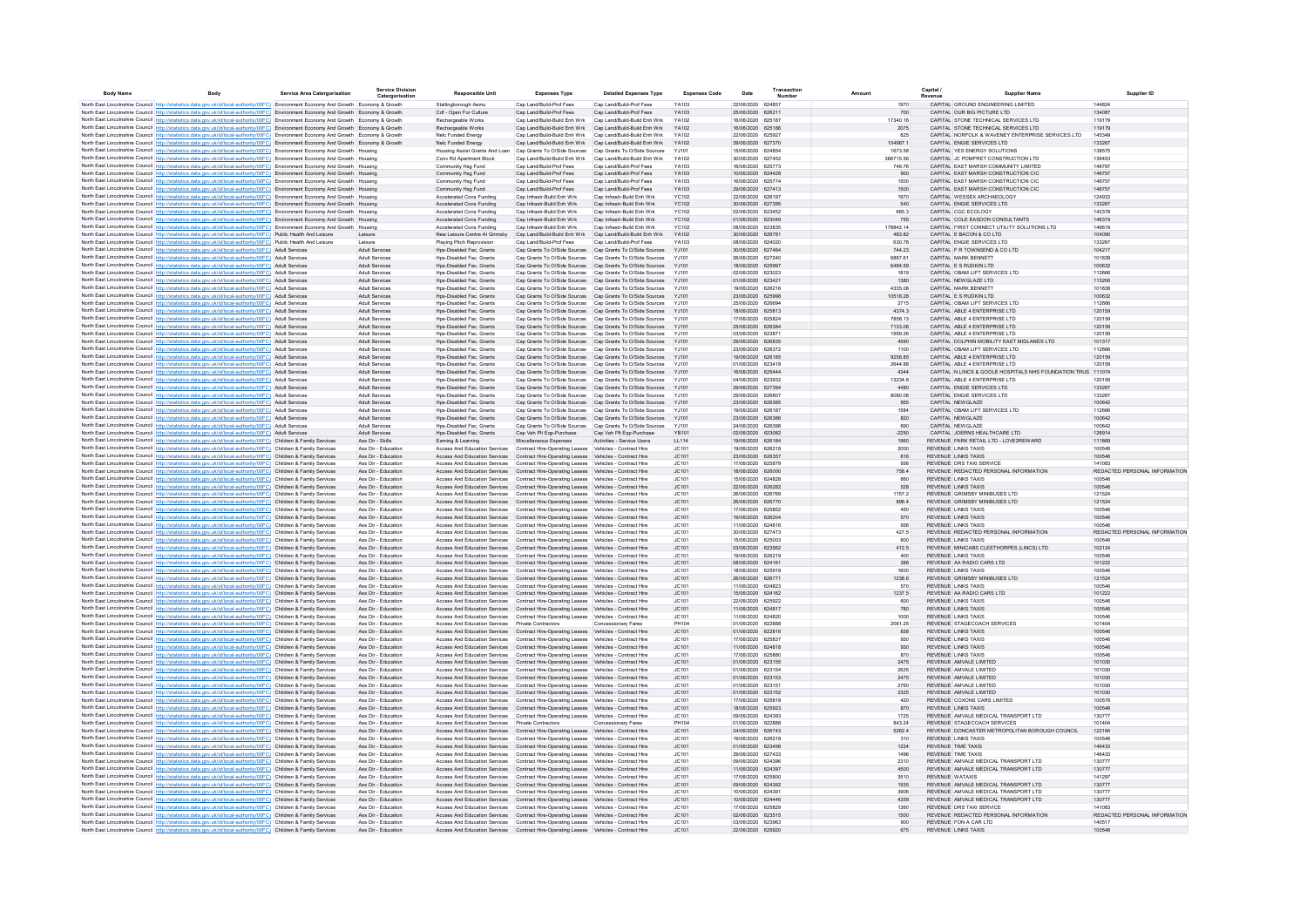| <b>Rody Name</b> | Rody                                                                                                                                                                                                                                   | <b>Service Area Catergorisation</b> | <b>Service Division</b><br>Catergorisation | <b>Responsible Unit</b>                                                                                                                                                          | <b>Expenses Type</b>                                                                  | <b>Detailed Expenses Type</b>                    | <b>Expenses Code</b>  | Date                                   | Transaction | Amount         | Capital                                              | <b>Supplier Name</b>                                                                 | Supplier ID                             |
|------------------|----------------------------------------------------------------------------------------------------------------------------------------------------------------------------------------------------------------------------------------|-------------------------------------|--------------------------------------------|----------------------------------------------------------------------------------------------------------------------------------------------------------------------------------|---------------------------------------------------------------------------------------|--------------------------------------------------|-----------------------|----------------------------------------|-------------|----------------|------------------------------------------------------|--------------------------------------------------------------------------------------|-----------------------------------------|
|                  | North East Lincolnshire Council http://statistics.data.gov.uk/id/local-authority/00FC) Children & Family Services                                                                                                                      |                                     | Ass Dir - Education                        | Access And Education Services Contract Hire-Operating Leases Vehicles - Contract Hire                                                                                            |                                                                                       |                                                  | JC101                 | 02/06/2020 623559                      |             | 1248           |                                                      | REVENUE MINICABS CLEETHORPES (LINCS) LTD                                             | 102124                                  |
|                  | North East Lincolnshire Council http://statistics.data.gov.uk/id/local-authority/00FC) Children & Family Services                                                                                                                      |                                     | Ass Dir - Education                        | Access And Education Services  Contract Hire-Operating Leases  Vehicles - Contract Hire                                                                                          |                                                                                       |                                                  | JC101                 | 23/06/2020 626399                      |             | 775            |                                                      | REVENUE ANDYS MINIBUS TAXI SERVICE                                                   | 136184                                  |
|                  | North East Lincolnshire Council http://statistics.data.gov.uk/id/local-authority/00FC) Children & Family Services                                                                                                                      |                                     | Ass Dir - Education                        | Access And Education Services Contract Hire-Operating Leases Vehicles - Contract Hire                                                                                            |                                                                                       |                                                  | JC101                 | 11/06/2020 624242                      |             | 1200           | REVENUE DJ TAXIS                                     |                                                                                      | 144612                                  |
|                  | North East Lincolnshire Council http://statistics.data.gov.uk/id/local-authority/00FC) Children & Family Services                                                                                                                      |                                     | Ass Dir - Education                        | Access And Education Services Contract Hire-Operating Leases Vehicles - Contract Hire                                                                                            |                                                                                       |                                                  | JC101                 | 17/06/2020 625828                      |             | 600            |                                                      | REVENUE COXONS CARS LIMITED                                                          | 100578                                  |
|                  | North East Lincolnshire Council http://statistics.data.gov.uk/id/local-authority/00FC) Children & Family Services<br>North East Lincolnshire Council http://statistics.data.gov.uk/id/local-authority/00FC) Children & Family Services |                                     | Ass Dir - Education<br>Ass Dir - Education | Access And Education Services Contract Hire-Operating Leases Vehicles - Contract Hire                                                                                            | Access And Education Services Contract Hire-Operating Leases Vehicles - Contract Hire |                                                  | JC101<br>JC101        | 22/06/2020 625930<br>22/06/2020 626295 |             | 480<br>1092    | <b>REVENUE LINKS TAXIS</b><br>REVENUE LINKS TAXIS    |                                                                                      | 100546<br>100546                        |
|                  | North East Lincolnshire Council http://statistics.data.gov.uk/id/local-authority/00FC) Children & Family Services                                                                                                                      |                                     | Ass Dir - Education                        | Access And Education Services                                                                                                                                                    | Contract Hire-Operating Leases Vehicles - Contract Hire                               |                                                  | JC101                 | 02/06/2020 623544                      |             | 1830           | <b>REVENUE THE BUS RUN</b>                           |                                                                                      | 101522                                  |
|                  | North East Lincolnshire Council http://statistics.data.gov.uk/id/local-authority/00FC) Children & Family Services                                                                                                                      |                                     | Ass Dir - Education                        | Access And Education Services Contract Hire-Operating Leases Vehicles - Contract Hire                                                                                            |                                                                                       |                                                  | JC101                 | 01/06/2020 622797                      |             | 2252.8         |                                                      | REVENUE GRIMSBY MINIBUSES LTD                                                        | 121524                                  |
|                  | North East Lincolnshire Council http://statistics.data.gov.uk/id/local-authority/00FC) Children & Family Services                                                                                                                      |                                     | Ass Dir - Education                        | ccess And Education Services                                                                                                                                                     | Contract Hire-Operating Leases Vehicles - Contract Hire                               |                                                  | JC101                 | 26/06/2020 626761                      |             | 2956.8         |                                                      | REVENUE GRIMSBY MINIBUSES LTD                                                        | 121524                                  |
|                  | North East Lincolnshire Council http://statistics.data.gov.uk/id/local-authority/00FC) Children & Family Services                                                                                                                      |                                     | Ass Dir - Education                        | Access And Education Services Contract Hire-Operating Leases Vehicles - Contract Hire                                                                                            |                                                                                       |                                                  | JC101                 | 26/06/2020 626760                      |             | 2806           |                                                      | REVENUE GRIMSBY MINIBUSES LTD                                                        | 121524                                  |
|                  | North East Lincolnshire Council http://statistics.data.gov.uk/id/local-authority/00FC) Children & Family Services                                                                                                                      |                                     | Ass Dir - Education                        | Access And Education Services                                                                                                                                                    | Contract Hire-Operating Leases Vehicles - Contract Hire                               |                                                  | JC101                 | 18/06/2020                             | 625926      | 630            | <b>REVENUE LINKS TAXIS</b>                           |                                                                                      | 100546                                  |
|                  | North East Lincolnshire Council http://statistics.data.gov.uk/id/local-authority/00FC) Children & Family Services                                                                                                                      |                                     | Ass Dir - Education                        | Access And Education Services Contract Hire-Operating Leases Vehicles - Contract Hire                                                                                            |                                                                                       |                                                  | JC101                 | 11/06/2020 624798<br>22/06/2020 625931 |             | 1020<br>1020   | REVENUE LINKS TAXIS<br>REVENUE LINKS TAXIS           |                                                                                      | 100546<br>100546                        |
|                  | North East Lincolnshire Council http://statistics.data.gov.uk/id/local-authority/00FC) Children & Family Services<br>North East Lincolnshire Council http://statistics.data.gov.uk/id/local-authority/00FC) Children & Family Services |                                     | Ass Dir - Education<br>Ass Dir - Education | Access And Education Services Contract Hire-Operating Leases Vehicles - Contract Hire<br>Access And Education Services Contract Hire-Operating Leases Vehicles - Contract Hire   |                                                                                       |                                                  | JC101<br>JC101        | 15/06/2020 625006                      |             | 480            | <b>REVENUE LINKS TAXIS</b>                           |                                                                                      | 100546                                  |
|                  | North East Lincolnshire Council http://statistics.data.gov.uk/id/local-authority/00FC) Children & Family Services                                                                                                                      |                                     | Ass Dir - Education                        | Access And Education Services Contract Hire-Operating Leases Vehicles - Contract Hire                                                                                            |                                                                                       |                                                  | JC101                 | 18/06/2020 625924                      |             | 675            | <b>REVENUE LINKS TAXIS</b>                           |                                                                                      | 100546                                  |
|                  | North East Lincolnshire Council http://statistics.data.gov.uk/id/local-authority/00FC) Children & Family Services                                                                                                                      |                                     | Ass Dir - Education                        | Access And Education Services Contract Hire-Operating Leases Vehicles - Contract Hire                                                                                            |                                                                                       |                                                  | JC101                 | 17/06/2020 625802                      |             | 480            |                                                      | REVENUE COXONS CARS LIMITED                                                          | 100578                                  |
|                  | North East Lincolnshire Council http://statistics.data.gov.uk/id/local-authority/00FC) Children & Family Services                                                                                                                      |                                     | Ass Dir - Education                        | Access And Education Services Contract Hire-Operating Leases Vehicles - Contract Hire                                                                                            |                                                                                       |                                                  | JC101                 | 15/06/2020 625004                      |             | 600            | <b>REVENUE LINKS TAXIS</b>                           |                                                                                      | 100546                                  |
|                  | North East Lincolnshire Council http://statistics.data.gov.uk/id/local-authority/00FC) Children & Family Services                                                                                                                      |                                     | Ass Dir - Education                        | Access And Education Services Contract Hire-Operating Leases Vehicles - Contract Hire                                                                                            |                                                                                       |                                                  | JC101                 | 17/06/2020 625819                      |             | 570            |                                                      | REVENUE COXONS CARS LIMITED                                                          | 100578                                  |
|                  | North East Lincolnshire Council http://statistics.data.gov.uk/id/local-authority/00FC) Children & Family Services                                                                                                                      |                                     | Ass Dir - Education<br>Ass Dir - Education | Access And Education Services Contract Hire-Operating Leases Vehicles - Contract Hire                                                                                            |                                                                                       |                                                  | JC101<br>JC101        | 17/06/2020 625821<br>11/06/2020 624799 |             | 750<br>630     | <b>REVENUE LINKS TAXIS</b>                           | REVENUE COXONS CARS LIMITED                                                          | 100578<br>100546                        |
|                  | North East Lincolnshire Council http://statistics.data.gov.uk/id/local-authority/00FC) Children & Family Services<br>North East Lincolnshire Council http://statistics.data.gov.uk/id/local-authority/00FC) Children & Family Services |                                     | Ass Dir - Education                        | Access And Education Services Contract Hire-Operating Leases Vehicles - Contract Hire<br>Access And Education Services Contract Hire-Operating Leases Vehicles - Contract Hire   |                                                                                       |                                                  | JC101                 | 15/06/2020 624844                      |             | 675            | <b>REVENUE LINKS TAXIS</b>                           |                                                                                      | 100546                                  |
|                  | North East Lincolnshire Council http://statistics.data.gov.uk/id/local-authority/00FC) Children & Family Services                                                                                                                      |                                     | Ass Dir - Education                        |                                                                                                                                                                                  | Access And Education Services Contract Hire-Operating Leases Vehicles - Contract Hire |                                                  | JC101                 | 11/06/2020 624813                      |             | 840            | <b>REVENUE LINKS TAXIS</b>                           |                                                                                      | 100546                                  |
|                  | North East Lincolnshire Council http://statistics.data.gov.uk/id/local-authority/00FC) Children & Family Services                                                                                                                      |                                     | Ass Dir - Education                        | Access And Education Services Contract Hire-Operating Leases Vehicles - Contract Hire                                                                                            |                                                                                       |                                                  | JC101                 | 30/06/2020 627509                      |             | 2205           |                                                      | REVENUE HANSONS AIRPORT EXPRESS                                                      | 111879                                  |
|                  | North East Lincolnshire Council http://statistics.data.gov.uk/id/local-authority/00FC) Children & Family Services                                                                                                                      |                                     | Ass Dir - Education                        | Access And Education Services                                                                                                                                                    | Contract Hire-Operating Leases Vehicles - Contract Hire                               |                                                  | JC101                 | 30/06/2020 627508                      |             | 2205           |                                                      | REVENUE HANSONS AIRPORT EXPRESS                                                      | 111879                                  |
|                  | North East Lincolnshire Council http://statistics.data.gov.uk/id/local-authority/00FC) Children & Family Services                                                                                                                      |                                     | Ass Dir - Education                        | Access And Education Services Contract Hire-Operating Leases Vehicles - Contract Hire                                                                                            |                                                                                       |                                                  | JC101                 | 10/06/2020 624394                      |             | 1935           |                                                      | REVENUE AMVALE MEDICAL TRANSPORT LTD                                                 | 130777                                  |
|                  | North East Lincolnshire Council http://statistics.data.gov.uk/id/local-authority/00FC) Children & Family Services                                                                                                                      |                                     | Ass Dir - Education                        | ccess And Education Services                                                                                                                                                     | Contract Hire-Operating Leases Vehicles - Contract Hire                               |                                                  | JC101                 | 03/06/2020 623925                      |             | 1245           |                                                      | REVENUE MINICABS CLEETHORPES (LINCS) LTD                                             | 102124                                  |
|                  | North East Lincolnshire Council http://statistics.data.gov.uk/id/local-authority/00FC) Children & Family Services<br>North East Lincolnshire Council http://statistics.data.gov.uk/id/local-authority/00FC) Children & Family Service  |                                     | Ass Dir - Education<br>Ass Dir - Educatio  | Access And Education Services Contract Hire-Operating Leases Vehicles - Contract Hire<br>Access And Education Services                                                           | Contract Hire-Operating Leases Vehicles - Contract Hire                               |                                                  | JC101<br>JC101        | 01/06/2020 622884<br>01/06/2020 622885 |             | 820<br>820     | REVENUE AMVALE LIMITED<br>REVENUE AMVALE LIMITED     |                                                                                      | 101030<br>101030                        |
|                  | North East Lincolnshire Council http://statistics.data.gov.uk/id/local-authority/00FC) Children & Family Services                                                                                                                      |                                     | Ass Dir - Education                        | Access And Education Services Contract Hire-Operating Leases Vehicles - Contract Hire                                                                                            |                                                                                       |                                                  | JC101                 | 02/06/2020 622886                      |             | 820            | REVENUE AMVALE LIMITED                               |                                                                                      | 101030                                  |
|                  | North East Lincolnshire Council http://statistics.data.gov.uk/id/local-authority/00FC) Children & Family Services                                                                                                                      |                                     | Ass Dir - Education                        | Access And Education Services Contract Hire-Operating Leases Vehicles - Contract Hire                                                                                            |                                                                                       |                                                  | JC101                 | 17/06/2020 625811                      |             | 420            |                                                      | REVENUE COXONS CARS LIMITED                                                          | 100578                                  |
|                  | North East Lincolnshire Council http://statistics.data.gov.uk/id/local-authority/00FC) Children & Family Services                                                                                                                      |                                     | Ass Dir - Education                        | Access And Education Services Contract Hire-Operating Leases Vehicles - Contract Hire                                                                                            |                                                                                       |                                                  | JC101                 | 11/06/2020 624797                      |             | 1710           | REVENUE LINKS TAXIS                                  |                                                                                      | 100546                                  |
|                  | North East Lincolnshire Council http://statistics.data.gov.uk/id/local-authority/00FC) Children & Family Services                                                                                                                      |                                     | Ass Dir - Education                        | Access And Education Services Contract Hire-Operating Leases Vehicles - Contract Hire                                                                                            |                                                                                       |                                                  | JC101                 | 11/06/2020 624848                      |             | 630            | <b>REVENUE LINKS TAXIS</b>                           |                                                                                      | 100546                                  |
|                  | North East Lincolnshire Council http://statistics.data.gov.uk/id/local-authority/00FC) Children & Family Services                                                                                                                      |                                     | Ass Dir - Education                        | Access And Education Services Contract Hire-Operating Leases Vehicles - Contract Hire                                                                                            |                                                                                       |                                                  | JC101                 | 02/06/2020 623567                      |             | 882            |                                                      | REVENUE MINICABS CLEETHORPES (LINCS) LTD                                             | 102124                                  |
|                  | North East Lincolnshire Council http://statistics.data.gov.uk/id/local-authority/00FC) Children & Family Services                                                                                                                      |                                     | Ass Dir - Education                        | Access And Education Services Contract Hire-Operating Leases Vehicles - Contract Hire                                                                                            |                                                                                       |                                                  | JC101                 | 17/06/2020 625878                      |             | 795            | <b>REVENUE WATAXIS</b>                               |                                                                                      | 141297                                  |
|                  | North East Lincolnshire Council http://statistics.data.gov.uk/id/local-authority/00FC) Children & Family Services                                                                                                                      |                                     | Ass Dir - Education<br>Ass Dir - Education | Access And Education Services Contract Hire-Operating Leases Vehicles - Contract Hire<br>Access And Education Services Contract Hire-Operating Leases Vehicles - Contract Hire   |                                                                                       |                                                  | JC101<br>JC101        | 03/06/2020 623565<br>03/06/2020 623566 |             | 450<br>1125    |                                                      | REVENUE MINICABS CLEETHORPES (LINCS) LTD<br>REVENUE MINICABS CLEETHORPES (LINCS) LTD | 102124<br>102124                        |
|                  | North East Lincolnshire Council http://statistics.data.gov.uk/id/local-authority/00FC) Children & Family Services<br>North East Lincolnshire Council http://statistics.data.gov.uk/id/local-authority/00FC) Children & Family Services |                                     | Ass Dir - Education                        | Access And Education Services Contract Hire-Operating Leases Vehicles - Contract Hire                                                                                            |                                                                                       |                                                  | JC101                 | 02/06/2020 623564                      |             | 1800           |                                                      | REVENUE MINICABS CLEETHORPES (LINCS) LTD                                             | 102124                                  |
|                  | North East Lincolnshire Council http://statistics.data.gov.uk/id/local-authority/00FC) Children & Family Services                                                                                                                      |                                     | Ass Dir - Education                        | Access And Education Services Contract Hire-Operating Leases Vehicles - Contract Hire                                                                                            |                                                                                       |                                                  | JC101                 | 22/06/2020 625919                      |             | 1455           | <b>REVENUE LINKS TAXIS</b>                           |                                                                                      | 100546                                  |
|                  | North East Lincolnshire Council http://statistics.data.gov.uk/id/local-authority/00FC) Children & Family Services                                                                                                                      |                                     | Ass Dir - Education                        | Access And Education Services Contract Hire-Operating Leases Vehicles - Contract Hire                                                                                            |                                                                                       |                                                  | JC101                 | 18/06/2020 625918                      |             | 435            | <b>REVENUE LINKS TAXIS</b>                           |                                                                                      | 100546                                  |
|                  | North East Lincolnshire Council http://statistics.data.gov.uk/id/local-authority/00FC) Children & Family Services                                                                                                                      |                                     | Ass Dir - Education                        | Access And Education Services Contract Hire-Operating Leases Vehicles - Contract Hire                                                                                            |                                                                                       |                                                  | JC101                 | 01/06/2020 622791                      |             | 1210           | <b>REVENUE LINKS TAXIS</b>                           |                                                                                      | 100546                                  |
|                  | North East Lincolnshire Council http://statistics.data.gov.uk/id/local-authority/00FC) Children & Family Services                                                                                                                      |                                     | Ass Dir - Education                        | Access And Education Services Contract Hire-Operating Leases Vehicles - Contract Hire                                                                                            |                                                                                       |                                                  | JC101                 | 22/06/2020 625925                      |             | 1650           | <b>REVENUE LINKS TAXIS</b>                           |                                                                                      | 100546                                  |
|                  | North East Lincolnshire Council http://statistics.data.gov.uk/id/local-authority/00FC) Children & Family Services                                                                                                                      |                                     | Ass Dir - Education                        | Access And Education Services Contract Hire-Operating Leases Vehicles - Contract Hire                                                                                            |                                                                                       |                                                  | JC101                 | 17/06/2020 625848                      |             | 1875           | <b>REVENUE LINKS TAXIS</b>                           |                                                                                      | 100546                                  |
|                  | North East Lincolnshire Council http://statistics.data.gov.uk/id/local-authority/00FC) Children & Family Services                                                                                                                      |                                     | Ass Dir - Education<br>Ass Dir - Education | Access And Education Services Contract Hire-Operating Leases Vehicles - Contract Hire<br>Access And Education Services  Contract Hire-Operating Leases  Vehicles - Contract Hire |                                                                                       |                                                  | JC101<br>JC101        | 17/06/2020 625875<br>19/06/2020 626205 |             | 1650<br>1680   | <b>REVENUE WATAXIS</b><br><b>REVENUE LINKS TAXIS</b> |                                                                                      | 141297<br>100546                        |
|                  | North East Lincolnshire Council http://statistics.data.gov.uk/id/local-authority/00FC) Children & Family Services<br>North East Lincolnshire Council http://statistics.data.gov.uk/id/local-authority/00FC) Children & Family Services |                                     | Ass Dir - Education                        | Access And Education Services Contract Hire-Operating Leases Vehicles - Contract Hire                                                                                            |                                                                                       |                                                  | JC101                 | 04/06/2020 624140                      |             | 375            | REVENUE FON A CAR LTD                                |                                                                                      | 140517                                  |
|                  | North East Lincolnshire Council http://statistics.data.gov.uk/id/local-authority/00FC) Children & Family Services                                                                                                                      |                                     | Ass Dir - Education                        | Access And Education Services Contract Hire-Operating Leases Vehicles - Contract Hire                                                                                            |                                                                                       |                                                  | JC101                 | 17/06/2020 625826                      |             | 420            |                                                      | REVENUE COXONS CARS LIMITED                                                          | 100578                                  |
|                  | North East Lincolnshire Council http://statistics.data.gov.uk/id/local-authority/00FC) Children & Family Services                                                                                                                      |                                     | Ass Dir - Education                        | Access And Education Services Contract Hire-Operating Leases Vehicles - Contract Hire                                                                                            |                                                                                       |                                                  | JC101                 | 11/06/2020 624187                      |             | 795            |                                                      | REVENUE AA RADIO CARS LTD                                                            | 101222                                  |
|                  | North East Lincolnshire Council http://statistics.data.gov.uk/id/local-authority/00FC) Children & Family Services                                                                                                                      |                                     | Ass Dir - Education                        | Access And Education Services Contract Hire-Operating Leases Vehicles - Contract Hire                                                                                            |                                                                                       |                                                  | JC101                 | 03/06/2020 623931                      |             | 1140           |                                                      | REVENUE MINICABS CLEETHORPES (LINCS) LTD                                             | 102124                                  |
|                  | North East Lincolnshire Council http://statistics.data.gov.uk/id/local-authority/00FC) Children & Family Services                                                                                                                      |                                     | Ass Dir - Education                        | Access And Education Services Contract Hire-Operating Leases Vehicles - Contract Hire                                                                                            |                                                                                       |                                                  | JC101                 | 02/06/2020 623563                      |             | 900            |                                                      | REVENUE MINICABS CLEETHORPES (LINCS) LTD                                             | 102124                                  |
|                  | North East Lincolnshire Council http://statistics.data.gov.uk/id/local-authority/00FC) Children & Family Services<br>North East Lincolnshire Council http://statistics.data.gov.uk/id/local-authority/00FC) Children & Family Services |                                     | Ass Dir - Education                        | Access And Education Services Contract Hire-Operating Leases Vehicles - Contract Hire                                                                                            |                                                                                       |                                                  | JC101                 | 17/06/2020 625801                      |             | 1665           | <b>REVENUE WATAXIS</b>                               | REVENUE AMVALE MEDICAL TRANSPORT LTD                                                 | 141297                                  |
|                  | North East Lincolnshire Council http://statistics.data.gov.uk/id/local-authority/00FC) Children & Family Services                                                                                                                      |                                     | Ass Dir - Education<br>Ass Dir - Education | Access And Education Services  Contract Hire-Operating Leases  Vehicles - Contract Hire<br>Access And Education Services Contract Hire-Operating Leases Vehicles - Contract Hire |                                                                                       |                                                  | JC101<br>JC101        | 09/06/2020 624395<br>15/06/2020 625007 |             | 1785<br>780    | <b>REVENUE LINKS TAXIS</b>                           |                                                                                      | 130777<br>100546                        |
|                  | North East Lincolnshire Council http://statistics.data.gov.uk/id/local-authority/00FC) Children & Family Services                                                                                                                      |                                     | Ass Dir - Education                        | Access And Education Services Contract Hire-Operating Leases Vehicles - Contract Hire                                                                                            |                                                                                       |                                                  | JC101                 | 22/06/2020 625921                      |             | 930            | <b>REVENUE LINKS TAXIS</b>                           |                                                                                      | 100546                                  |
|                  | North East Lincolnshire Council http://statistics.data.gov.uk/id/local-authority/00FC) Children & Family Services                                                                                                                      |                                     | Ass Dir - Education                        | Access And Education Services  Contract Hire-Operating Leases  Vehicles - Contract Hire                                                                                          |                                                                                       |                                                  | JC101                 | 17/06/2020 625876                      |             | 720            | <b>REVENUE WATAXIS</b>                               |                                                                                      | 141297                                  |
|                  | North East Lincolnshire Council http://statistics.data.gov.uk/id/local-authority/00FC) Children & Family Services                                                                                                                      |                                     | Ass Dir - Education                        | Access And Education Services Contract Hire-Operating Leases Vehicles - Contract Hire                                                                                            |                                                                                       |                                                  | JC101                 | 15/06/2020 624846                      |             | 992            | <b>REVENUE LINKS TAXIS</b>                           |                                                                                      | 100546                                  |
|                  | North East Lincolnshire Council http://statistics.data.gov.uk/id/local-authority/00FC) Children & Family Services                                                                                                                      |                                     | Ass Dir - Education                        | Access And Education Services                                                                                                                                                    | Contract Hire-Operating Leases Vehicles - Contract Hire                               |                                                  | JC101                 | 17/06/2020 625877                      |             | 600            | REVENUE WATAXIS                                      |                                                                                      | 141297                                  |
|                  | North East Lincolnshire Council http://statistics.data.gov.uk/id/local-authority/00FC) Children & Family Services                                                                                                                      |                                     | Ass Dir - Education                        | Access And Education Services Contract Hire-Operating Leases Vehicles - Contract Hire                                                                                            |                                                                                       |                                                  | JC101                 | 11/06/2020 624819                      |             | 684            | <b>REVENUE LINKS TAXIS</b>                           |                                                                                      | 100546                                  |
|                  | North East Lincolnshire Council http://statistics.data.gov.uk/id/local-authority/00FC) Children & Family Services                                                                                                                      |                                     | Ass Dir - Education<br>Ass Dir - Education | Access And Education Services<br>Access And Education Services Contract Hire-Operating Leases Vehicles - Contract Hire                                                           | Contract Hire-Operating Leases Vehicles - Contract Hire                               |                                                  | JC101<br>JC101        | 08/06/2020 624159<br>17/06/2020 625820 |             | 540<br>420     |                                                      | REVENUE AA RADIO CARS LTD<br>REVENUE COXONS CARS LIMITED                             | 101222<br>100578                        |
|                  | North East Lincolnshire Council http://statistics.data.gov.uk/id/local-authority/00FC) Children & Family Services<br>North East Lincolnshire Council http://statistics.data.gov.uk/id/local-authority/00FC) Children & Family Services |                                     | Ass Dir - Education                        | Access And Education Services                                                                                                                                                    | Contract Hire-Operating Leases Vehicles - Contract Hire                               |                                                  | JC101                 | 18/06/2020 625929                      |             | 480            | <b>REVENUE LINKS TAXIS</b>                           |                                                                                      | 100546                                  |
|                  | North East Lincolnshire Council http://statistics.data.gov.uk/id/local-authority/00FC) Children & Family Services                                                                                                                      |                                     | Ass Dir - Education                        | Access And Education Services Contract Hire-Operating Leases Vehicles - Contract Hire                                                                                            |                                                                                       |                                                  | JC101                 | 03/06/2020 623562                      |             | 412.5          |                                                      | REVENUE MINICABS CLEETHORPES (LINCS) LTD                                             | 102124                                  |
|                  | North East Lincolnshire Council http://statistics.data.gov.uk/id/local-authority/00FC) Children & Family Services                                                                                                                      |                                     | Ass Dir - Education                        | Access And Education Services  Contract Hire-Operating Leases  Vehicles - Contract Hire                                                                                          |                                                                                       |                                                  | JC101                 | 15/06/2020 625005                      |             | 1470           | <b>REVENUE LINKS TAXIS</b>                           |                                                                                      | 100546                                  |
|                  | North East Lincolnshire Council http://statistics.data.gov.uk/id/local-authority/00FC) Children & Family Services                                                                                                                      |                                     | Ass Dir - Education                        | Access And Education Services Contract Hire-Operating Leases Vehicles - Contract Hire                                                                                            |                                                                                       |                                                  | JC101                 | 11/06/2020 624814                      |             | 587            | <b>REVENUE LINKS TAXIS</b>                           |                                                                                      | 100546                                  |
|                  | North East Lincolnshire Council http://statistics.data.gov.uk/id/local-authority/00FC) Children & Family Services                                                                                                                      |                                     | Ass Dir - Education                        | Access And Education Services Contract Hire-Operating Leases Vehicles - Contract Hire                                                                                            |                                                                                       |                                                  | JC101                 | 25/06/2020 626293                      |             | 468            | <b>REVENUE LINKS TAXIS</b>                           |                                                                                      | 100546                                  |
|                  | North East Lincolnshire Council http://statistics.data.gov.uk/id/local-authority/00FC) Children & Family Services                                                                                                                      |                                     | Ass Dir - Education                        | Access And Education Services Contract Hire-Operating Leases Vehicles - Contract Hire                                                                                            |                                                                                       |                                                  | JC101                 | 15/06/2020 624162                      |             | 412.5          |                                                      | REVENUE AA RADIO CARS LTD                                                            | 101222                                  |
|                  | North East Lincolnshire Council http://statistics.data.gov.uk/id/local-authority/00FC) Children & Family Services<br>North East Lincolnshire Council http://statistics.data.gov.uk/id/local-authority/00FC) Children & Family Services |                                     | Ass Dir - Education<br>Ass Dir - Education | Access And Education Services Contract Hire-Operating Leases Vehicles - Contract Hire<br>Access And Education Services Contract Hire-Operating Leases Vehicles - Contract Hire   |                                                                                       |                                                  | JC101<br>JC101        | 15/06/2020 624826<br>30/06/2020 627473 |             | 2055<br>1282.5 | REVENUE LINKS TAXIS                                  | REVENUE REDACTED PERSONAL INFORMATION                                                | 100546<br>REDACTED PERSONAL INFORMATION |
|                  | North East Lincolnshire Council http://statistics.data.gov.uk/id/local-authority/00FC) Children & Family Services                                                                                                                      |                                     | Ass Dir - Education                        | Access And Education Services Contract Hire-Operating Leases Vehicles - Contract Hire                                                                                            |                                                                                       |                                                  | JC101                 | 02/06/2020 623561                      |             | 955.5          |                                                      | REVENUE MINICABS CLEETHORPES (LINCS) LTD                                             | 102124                                  |
|                  | North East Lincolnshire Council http://statistics.data.gov.uk/id/local-authority/00FC) Children & Family Services                                                                                                                      |                                     | Ass Dir - Education                        | Access And Education Services Contract Hire-Operating Leases Vehicles - Contract Hire                                                                                            |                                                                                       |                                                  | JC101                 | 12/06/2020 625195                      |             | 1390.5         | <b>REVENUE LINKS TAXIS</b>                           |                                                                                      | 100546                                  |
|                  | North East Lincolnshire Council http://statistics.data.gov.uk/id/local-authority/00FC) Children & Family Services                                                                                                                      |                                     | Ass Dir - Education                        | Access And Education Services Contract Hire-Operating Leases Vehicles - Contract Hire                                                                                            |                                                                                       |                                                  | JC101                 | 02/06/2020 623560                      |             | 750            |                                                      | REVENUE MINICABS CLEETHORPES (LINCS) LTD                                             | 102124                                  |
|                  | North East Lincolnshire Council http://statistics.data.gov.uk/id/local-authority/00FC) Children & Family Services                                                                                                                      |                                     | Ass Dir - Education                        | Access And Education Services Contract Hire-Operating Leases Vehicles - Contract Hire                                                                                            |                                                                                       |                                                  | JC101                 | 01/06/2020 622790                      |             | 407            | <b>REVENUE LINKS TAXIS</b>                           |                                                                                      | 100546                                  |
|                  | North East Lincolnshire Council http://statistics.data.gov.uk/id/local-authority/00FC) Children & Family Services                                                                                                                      |                                     | Ass Dir - Education                        | Access And Education Services Contract Hire-Operating Leases Vehicles - Contract Hire                                                                                            |                                                                                       |                                                  | JC101                 | 15/06/2020 624845                      |             | 555            | <b>REVENUE LINKS TAXIS</b>                           |                                                                                      | 100546                                  |
|                  | North East Lincolnshire Council http://statistics.data.gov.uk/id/local-authority/00FC) Children & Family Services                                                                                                                      |                                     | Ass Dir - Education                        |                                                                                                                                                                                  | Access And Education Services Contract Hire-Operating Leases Vehicles - Contract Hire |                                                  | JC101                 | 11/06/2020 624186                      |             | 658            |                                                      | REVENUE AA RADIO CARS LTD                                                            | 101222                                  |
|                  | North East Lincolnshire Council http://statistics.data.gov.uk/id/local-authority/00FC) Children & Family Services                                                                                                                      |                                     | Ass Dir - Education<br>Ass Dir - Education | Access And Education Services Contract Hire-Operating Leases Vehicles - Contract Hire<br>Access And Education Services Contract Hire-Operating Leases Vehicles - Contract Hire   |                                                                                       |                                                  | JC101<br>JC101        | 10/06/2020 624779<br>08/06/2020 624160 |             | 658<br>282     |                                                      | REVENUE AA RADIO CARS LTD<br>REVENUE AA RADIO CARS LTD                               | 101222<br>101222                        |
|                  | North East Lincolnshire Council http://statistics.data.gov.uk/id/local-authority/00FC) Children & Family Services<br>North East Lincolnshire Council http://statistics.data.gov.uk/id/local-authority/00FC) Children & Family Services |                                     | Ass Dir - Education                        | Access And Education Services Contract Hire-Operating Leases Vehicles - Contract Hire                                                                                            |                                                                                       |                                                  | JC101                 | 10/06/2020 624767                      |             | 376            |                                                      | REVENUE AA RADIO CARS LTD                                                            | 101222                                  |
|                  | North East Lincolnshire Council http://statistics.data.gov.uk/id/local-authority/00FC) Children & Family Services                                                                                                                      |                                     | Ass Dir - Education                        | Access And Education Services                                                                                                                                                    | Contract Hire-Operating Leases Vehicles - Contract Hire                               |                                                  | JC101                 | 10/06/2020 624768                      |             | 665            |                                                      | REVENUE AA RADIO CARS LTD                                                            | 101222                                  |
|                  | North East Lincolnshire Council http://statistics.data.gov.uk/id/local-authority/00FC) Children & Family Services                                                                                                                      |                                     | Ass Dir - Education                        | Access And Education Services Contract Hire-Operating Leases Vehicles - Contract Hire                                                                                            |                                                                                       |                                                  | JC101                 | 17/06/2020 625838                      |             | 595            | <b>REVENUE LINKS TAXIS</b>                           |                                                                                      | 100546                                  |
|                  | North East Lincolnshire Council http://statistics.data.gov.uk/id/local-authority/00FC) Children & Family Services                                                                                                                      |                                     | Ass Dir - Education                        | Access And Education Services Contract Hire-Operating Leases Vehicles - Contract Hire                                                                                            |                                                                                       |                                                  | JC101                 | 11/06/2020 624812                      |             | 1455           | <b>REVENUE LINKS TAXIS</b>                           |                                                                                      | 100546                                  |
|                  | North East Lincolnshire Council http://statistics.data.gov.uk/id/local-authority/00FC) Children & Family Services                                                                                                                      |                                     | Ass Dir - Education                        | Access And Education Services   Direct Employee Expenses                                                                                                                         |                                                                                       | Agency Supply Teachers                           | EA104                 | 10/06/2020 624492                      |             | 1050           |                                                      | REVENUE ANDREW IAN TAYLOR MUSIC                                                      | 139100                                  |
|                  | North East Lincolnshire Council http://statistics.data.gov.uk/id/local-authority/00FC) Children & Family Services                                                                                                                      |                                     | Ass Dir - Education                        | Access And Education Services   Direct Employee Expenses                                                                                                                         |                                                                                       | Agency Supply Teachers                           | EA104                 | 11/06/2020 624467                      |             | 1200<br>780    |                                                      | REVENUE CAROLINE MASSDAM GOOCH<br>REVENUE CLARE O'CONNELL                            | 104894<br>133840                        |
|                  | North East Lincolnshire Council http://statistics.data.gov.uk/id/local-authority/00FC) Children & Family Services<br>North East Lincolnshire Council http://statistics.data.gov.uk/id/local-authority/00FC) Children & Family Services |                                     | Ass Dir - Education<br>Ass Dir - Education | Access And Education Services  Direct Employee Expenses<br>Access And Education Services  Direct Employee Expenses                                                               |                                                                                       | Agency Supply Teachers<br>Agency Supply Teachers | EA104<br>EA104        | 10/06/2020 624453<br>04/06/2020 624002 |             | 750            |                                                      | REVENUE EMMA MIDDLETON                                                               | 105103                                  |
|                  | North East Lincolnshire Council http://statistics.data.gov.uk/id/local-authority/00FC) Children & Family Services                                                                                                                      |                                     | Ass Dir - Education                        | Access And Education Services   Direct Employee Expenses                                                                                                                         |                                                                                       | Agency Supply Teachers                           | EA104                 | 09/06/2020 624460                      |             | 1025           |                                                      | REVENUE JOANNE TOWNELL                                                               | 103709                                  |
|                  | North East Lincolnshire Council http://statistics.data.gov.uk/id/local-authority/00FC) Children & Family Services                                                                                                                      |                                     | Ass Dir - Education                        | Access And Education Services  Direct Employee Expenses                                                                                                                          |                                                                                       | Agency Supply Teachers                           | EA104                 | 11/06/2020 624407                      |             | 1400           |                                                      | REVENUE JOSHUA ENGLAND                                                               | 122088                                  |
|                  | North East Lincolnshire Council http://statistics.data.gov.uk/id/local-authority/00FC) Children & Family Services                                                                                                                      |                                     | Ass Dir - Education                        | Access And Education Services   Direct Employee Expenses                                                                                                                         |                                                                                       | Agency Supply Teachers                           | FA104                 | 16/06/2020 625339                      |             | 872.5          | REVENUE KEVIN ROGERS                                 |                                                                                      | 101480                                  |
|                  | North East Lincolnshire Council http://statistics.data.gov.uk/id/local-authority/00FC) Children & Family Services                                                                                                                      |                                     | Ass Dir - Education                        |                                                                                                                                                                                  |                                                                                       | Agency Supply Teachers                           | <b>FA104</b>          | 18/06/2020 625988                      |             | 350            |                                                      | REVENUE ELIZABETH GRIEFIN                                                            | 139846                                  |
|                  | North East Lincolnshire Council http://statistics.data.gov.uk/id/local-authority/00FC) Children & Family Services                                                                                                                      |                                     | Ass Dir - Education<br>Ass Dir - Education | Access And Education Services   Direct Employee Expenses                                                                                                                         |                                                                                       | Agency Supply Teachers                           | FA104<br><b>FA104</b> | 10/06/2020 624408<br>11/06/2020 624183 |             | 405            |                                                      | REVENUE MUSIC LINCS LTD<br>REVENUE MUSIC LINCS LTD                                   | 100944<br>100944                        |
|                  | North East Lincolnshire Council http://statistics.data.gov.uk/id/local-authority/00FC) Children & Family Services                                                                                                                      |                                     | Ass Dir - Education                        | Access And Education Services   Direct Employee Expenses                                                                                                                         |                                                                                       | Agency Supply Teachers                           | EA104                 | 11/06/2020 624286                      |             | 600<br>1150    | REVENUE MRS RUTH HART                                |                                                                                      | 101928                                  |
|                  | North East Lincolnshire Council http://statistics.data.gov.uk/id/local-authority/00FC) Children & Family Services<br>North East Lincolnshire Council http://statistics.data.gov.uk/id/local-authority/00FC) Children & Family Services |                                     | Ass Dir - Education                        | Access And Education Services   Direct Employee Expenses<br>Access And Education Services   Direct Employee Expenses                                                             |                                                                                       | Agency Supply Teachers<br>Agency Supply Teachers | <b>FA104</b>          | 11/06/2020 624182                      |             | 600            | REVENUE SUSAN J BOOTH                                |                                                                                      | 103257                                  |
|                  | North East Lincolnshire Council http://statistics.data.gov.uk/id/local-authority/00FC) Children & Family Services                                                                                                                      |                                     | Ass Dir - Education                        | Access And Education Services   Direct Employee Expenses                                                                                                                         |                                                                                       | Agency Supply Teachers                           | EA104                 | 08/06/2020 624171                      |             | 750            | REVENUE ZOE EVERATT                                  |                                                                                      | 106842                                  |
|                  | North East Lincolnshire Council http://statistics.data.gov.uk/id/local-authority/00FC) Children & Family Services                                                                                                                      |                                     | Ass Dir - Education                        | Access And Education Services   Direct Employee Expenses                                                                                                                         |                                                                                       | Agency Supply Teachers                           | EA104                 | 10/06/2020 624406                      |             | 945            |                                                      | REVENUE MUSIC LINCS LTD                                                              | 100944                                  |
|                  | North East Lincolnshire Council http://statistics.data.gov.uk/id/local-authority/00FC) Children & Family Services                                                                                                                      |                                     | Ass Dir - Education                        | Access And Education Services  Direct Employee Expenses                                                                                                                          |                                                                                       | Agency Supply Teachers                           | EA104                 | 10/06/2020 624602                      |             | 300            | <b>REVENUE STEVE WALKER</b>                          |                                                                                      | 103219                                  |
|                  | North East Lincolnshire Council http://statistics.data.gov.uk/id/local-authority/00FC) Children & Family Services                                                                                                                      |                                     | Ass Dir - Education                        | Access And Education Services Print Stationery / Gen Off Exp                                                                                                                     |                                                                                       | Publicity                                        | LD105                 | 12/06/2020 624769                      |             | 900            |                                                      | REVENUE EMMA MIDDLETON                                                               | 105103                                  |
|                  | North East Lincolnshire Council http://statistics.data.gov.uk/id/local-authority/00FC) Children & Family Services                                                                                                                      |                                     | Ass Dir - Education                        | Access And Education Services   Other Agencies                                                                                                                                   |                                                                                       | Other                                            | PJ121                 | 24/06/2020 626715                      |             | 4200           | REVENUE SUE BAKER                                    |                                                                                      | 103216                                  |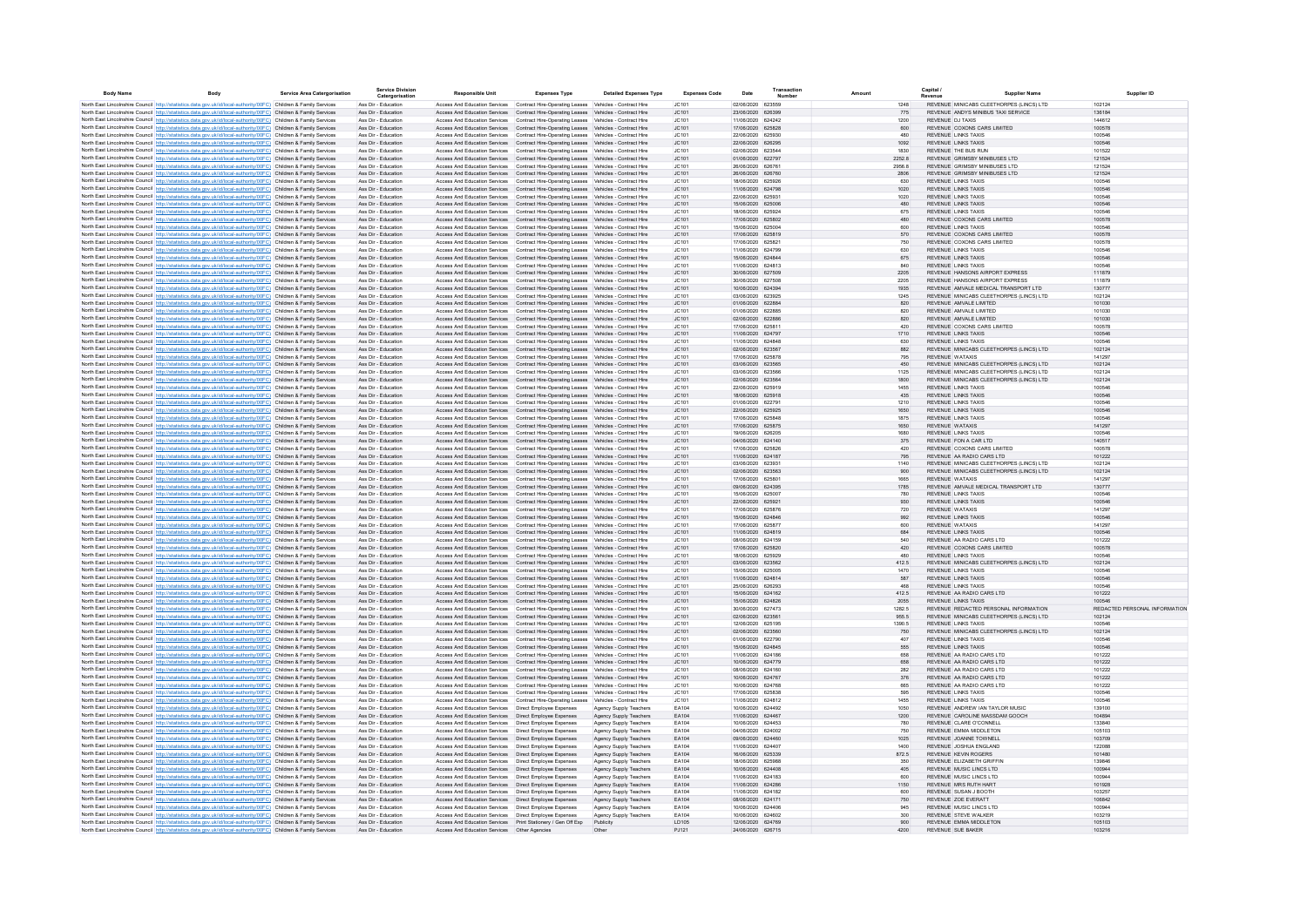| <b>Body Name</b> | Rody                                                                                                                                                                                                                                   | <b>Service Area Catergorisation</b> | <b>Service Division</b><br>Catergorisation | <b>Responsible Unit</b>                                                                        | <b>Expenses Type</b>                               | <b>Detailed Expenses Type</b>                              | <b>Expenses Code</b> | Date                                   | Transaction | Amount               | Capital                                                                        | <b>Supplier Name</b> | Supplier ID                                                    |
|------------------|----------------------------------------------------------------------------------------------------------------------------------------------------------------------------------------------------------------------------------------|-------------------------------------|--------------------------------------------|------------------------------------------------------------------------------------------------|----------------------------------------------------|------------------------------------------------------------|----------------------|----------------------------------------|-------------|----------------------|--------------------------------------------------------------------------------|----------------------|----------------------------------------------------------------|
|                  | North East Lincolnshire Council http://statistics.data.gov.uk/id/local-authority/00FC) Children & Family Services                                                                                                                      |                                     | Ass Dir - Education                        | Access And Education Services   Other Agencies                                                 |                                                    | Performers                                                 | PJ101                | 09/06/2020 624459                      |             | 300                  | REVENUE JOANNE TOWNELL                                                         |                      | 103709                                                         |
|                  | North East Lincolnshire Council http://statistics.data.gov.uk/id/local-authority/00FC) Children & Family Services                                                                                                                      |                                     | Ass Dir - Education                        |                                                                                                |                                                    | Tuition                                                    | PJ112                | 16/06/2020 806386                      |             | 250                  | REVENUE REDACTED PERSONAL INFORMATION                                          |                      | REDACTED PERSONAL INFORMATION                                  |
|                  | North East Lincolnshire Council http://statistics.data.gov.uk/id/local-authority/00FC) Children & Family Services                                                                                                                      |                                     | Ass Dir - Education                        | Access And Education Services   Other Agencies                                                 |                                                    | Tuition                                                    | PJ112                | 16/06/2020 625454                      |             | 1237.5               | REVENUE LEARNING4LIFE-GY-CIC                                                   |                      | 144120                                                         |
|                  | North East Lincolnshire Council http://statistics.data.gov.uk/id/local-authority/00FC) Children & Family Services                                                                                                                      |                                     | Ass Dir - Education                        |                                                                                                |                                                    | Tuiltion                                                   | P.I112               | 16/06/2020 625452                      |             | 525                  | REVENUE LEARNING4LIFE-GY-CIC                                                   |                      | 144120                                                         |
|                  | North East Lincolnshire Council http://statistics.data.gov.uk/id/local-authority/00FC) Children & Family Services                                                                                                                      |                                     | Ass Dir - Education                        | Access And Education Services                                                                  | Other Agencies                                     | Tuition                                                    | PJ112                | 16/06/2020 625450                      |             | 1462                 | REVENUE LEARNING4LIFE-GY-CIC<br>REVENUE LEARNING4LIFE-GY-CIC                   |                      | 144120                                                         |
|                  | North East Lincolnshire Council http://statistics.data.gov.uk/id/local-authority/00FC) Children & Family Services<br>North East Lincolnshire Council http://statistics.data.gov.uk/id/local-authority/00FC) Children & Family Services |                                     | Ass Dir - Education<br>Ass Dir - Education | Access And Education Services<br>Access And Education Services                                 | Other Agencies<br>Other Agencies                   | Tuition<br>Tuition                                         | PJ112<br>PJ112       | 16/06/2020 625448<br>16/06/2020 625446 |             | 1375<br>1375         | REVENUE LEARNING4LIFE-GY-CIC                                                   |                      | 144120<br>144120                                               |
|                  | North East Lincolnshire Council http://statistics.data.gov.uk/id/local-authority/00FC) Children & Family Services                                                                                                                      |                                     | Ass Dir - Education                        | Access And Education Services                                                                  | Other Agencies                                     | Tuition                                                    | PJ112                | 16/06/2020 625453                      |             | 1375                 | REVENUE LEARNING4LIFE-GY-CIC                                                   |                      | 144120                                                         |
|                  | North East Lincolnshire Council http://statistics.data.gov.uk/id/local-authority/00FC) Children & Family Services                                                                                                                      |                                     | Ass Dir - Education                        | Access And Education Services                                                                  | Other Agencies                                     | Tuition                                                    | PJ112                | 16/06/2020 625451                      |             | 1462                 | REVENUE LEARNING4LIFE-GY-CIC                                                   |                      | 144120                                                         |
|                  | North East Lincolnshire Council http://statistics.data.gov.uk/id/local-authority/00FC) Children & Family Services                                                                                                                      |                                     | Ass Dir - Education                        | Access And Education Services                                                                  | Other Agencies                                     | Tuition                                                    | PJ112                | 16/06/2020 625449                      |             | 600                  | REVENUE LEARNING4LIFE-GY-CIC                                                   |                      | 144120                                                         |
|                  | North East Lincolnshire Council http://statistics.data.gov.uk/id/local-authority/00FC) Children & Family Services                                                                                                                      |                                     | Ass Dir - Education                        | Access And Education Services                                                                  | Other Agencies                                     | Tuition                                                    | PJ112                | 16/06/2020 625447                      |             | 300                  | REVENUE LEARNING4LIFE-GY-CIC                                                   |                      | 144120                                                         |
|                  | North East Lincolnshire Council http://statistics.data.gov.uk/id/local-authority/00FC) Children & Family Services                                                                                                                      |                                     | Ass Dir - Education                        | Access And Education Services                                                                  | Other Agencies                                     | Tuition                                                    | PJ112                | 16/06/2020 625445                      |             | 300                  | REVENUE LEARNING4LIFE-GY-CIC                                                   |                      | 144120                                                         |
|                  | North East Lincolnshire Council http://statistics.data.gov.uk/id/local-authority/00FC) Children & Family Services<br>North East Lincolnshire Council http://statistics.data.gov.uk/id/local-authority/00FC) Children & Family Services |                                     | Ass Dir - Education<br>Ass Dir - Education | Access And Education Services  Other Agencies<br>Access And Education Services  Other Agencies |                                                    | Tuition<br>Tuition                                         | PJ112<br>PJ112       | 18/06/2020 625984<br>24/06/2020 626709 |             | 1100<br>1100         | REVENUE PROSPERO RECRUITMENT LTD<br>REVENUE PROSPERO RECRUITMENT LTD           |                      | 145278<br>145278                                               |
|                  | North East Lincolnshire Council http://statistics.data.gov.uk/id/local-authority/00FC) Children & Family Services                                                                                                                      |                                     | Ass Dir - Education                        | Access And Education Services   Other Agencies                                                 |                                                    | Tuition                                                    | PJ112                | 04/06/2020 624001                      |             | 1176                 | REVENUE PROSPERO RECRUITMENT LTD                                               |                      | 145278                                                         |
|                  | North East Lincolnshire Council http://statistics.data.gov.uk/id/local-authority/00FC) Children & Family Services                                                                                                                      |                                     | Ass Dir - Education                        | Access And Education Services  Other Agencies                                                  |                                                    | Tuition                                                    | PJ112                | 04/06/2020 624000                      |             | 1176                 | REVENUE PROSPERO RECRUITMENT LTD                                               |                      | 145278                                                         |
|                  | North East Lincolnshire Council http://statistics.data.gov.uk/id/local-authority/00FC) Children & Family Services                                                                                                                      |                                     | Ass Dir - Education                        | Sen/Inclusion                                                                                  | Other Local Authorities                            | Third Pp - Other Local Auth                                | PC101                | 12/06/2020 625203                      |             | 790                  | REVENUE RY FIDLER                                                              |                      | 142906                                                         |
|                  | North East Lincolnshire Council http://statistics.data.gov.uk/id/local-authority/00FC) Children & Family Services                                                                                                                      |                                     | Ass Dir - Education                        | Sen/Inclusion                                                                                  | Other Local Authorities                            | Third Pp - Other Local Auth                                | PC101                | 12/06/2020 625196                      |             | 3505.78              | REVENUE REDACTED PERSONAL INFORMATION                                          |                      | REDACTED PERSONAL INFORMATION                                  |
|                  | North East Lincolnshire Council http://statistics.data.gov.uk/id/local-authority/00FC) Children & Family Services                                                                                                                      |                                     | Ass Dir - Education                        | Sen/Inclusion                                                                                  | Other Local Authorities                            | Third Pp - Other Local Auth                                | PC101                | 15/06/2020 625390                      |             | 3442.5               | REVENUE REDACTED PERSONAL INFORMATION                                          |                      | REDACTED PERSONAL INFORMATION                                  |
|                  | North East Lincolnshire Council http://statistics.data.gov.uk/id/local-authority/00FC) Children & Family Services                                                                                                                      |                                     | Ass Dir - Education                        | Sen/Inclusion                                                                                  | Other Local Authorities                            | Third Pp - Other Local Auth                                | PC101                | 15/06/2020 625386                      |             | 3442.5               | REVENUE REDACTED PERSONAL INFORMATION                                          |                      | REDACTED PERSONAL INFORMATION<br>REDACTED PERSONAL INFORMATION |
|                  | North East Lincolnshire Council http://statistics.data.gov.uk/id/local-authority/00FC) Children & Family Services<br>North East Lincolnshire Council http://statistics.data.gov.uk/id/local-authority/00FC) Children & Family Services |                                     | Ass Dir - Education<br>Ass Dir - Education | Sen/Inclusion<br>Sen/Inclusion                                                                 | Other Local Authorities<br>Other Local Authorities | Third Pp - Other Local Auth<br>Third Pp - Other Local Auth | PC101<br>PC101       | 15/06/2020 625388<br>16/06/2020 625391 |             | 3442.5<br>3442.5     | REVENUE REDACTED PERSONAL INFORMATION<br>REVENUE REDACTED PERSONAL INFORMATION |                      | REDACTED PERSONAL INFORMATION                                  |
|                  | North East Lincolnshire Council http://statistics.data.gov.uk/id/local-authority/00FC) Children & Family Services                                                                                                                      |                                     | Ass Dir - Education                        | Sen/Inclusion                                                                                  | Other Local Authorities                            | Third Pp - Other Local Auth                                | PC101                | 15/06/2020 625387                      |             | 3442.5               | REVENUE REDACTED PERSONAL INFORMATION                                          |                      | REDACTED PERSONAL INFORMATION                                  |
|                  | North East Lincolnshire Council http://statistics.data.gov.uk/id/local-authority/00FC) Children & Family Services                                                                                                                      |                                     | Ass Dir - Education                        | Sen/Inclusion                                                                                  | Other Local Authorities                            | Third Pp - Other Local Auth                                | PC101                | 16/06/2020 625389                      |             | 3442.5               | REVENUE REDACTED PERSONAL INFORMATION                                          |                      | REDACTED PERSONAL INFORMATION                                  |
|                  | North East Lincolnshire Council http://statistics.data.gov.uk/id/local-authority/00FC) Children & Family Services                                                                                                                      |                                     | Ass Dir - Education                        | Sen/Inclusion                                                                                  | Other Local Authorities                            | Third Pp - Other Local Auth                                | PC101                | 16/06/2020 62539                       |             | 3442.5               | REVENUE REDACTED PERSONAL INFORMATION                                          |                      | REDACTED PERSONAL INFORMATION                                  |
|                  | North East Lincolnshire Council http://statistics.data.gov.uk/id/local-authority/00FC) Children & Family Services                                                                                                                      |                                     | Ass Dir - Education                        | Sen/Inclusion                                                                                  | Other Local Authorities                            | Third Pp - Other Local Auth                                | PC101                | 15/06/2020 625392                      |             | 3442.5               | REVENUE REDACTED PERSONAL INFORMATION                                          |                      | REDACTED PERSONAL INFORMATION                                  |
|                  | North East Lincolnshire Council http://statistics.data.gov.uk/id/local-authority/00FC) Children & Family Services                                                                                                                      |                                     | Ass Dir - Education                        | Sen/Inclusion                                                                                  | Other Local Authorities                            | Third Pp - Other Local Auth                                | PC101                | 16/06/2020 625298                      |             | 15477.99             | REVENUE REDACTED PERSONAL INFORMATION                                          |                      | REDACTED PERSONAL INFORMATION                                  |
|                  | North East Lincolnshire Council http://statistics.data.gov.uk/id/local-authority/00FC) Children & Family Services                                                                                                                      |                                     | Ass Dir - Education                        | Sen/Inclusion                                                                                  | Other Local Authorities                            | Third Pp - Other Local Auth                                | PC101                | 16/06/2020 625385                      |             | 17957.25             | REVENUE REDACTED PERSONAL INFORMATION                                          |                      | REDACTED PERSONAL INFORMATION<br>REDACTED PERSONAL INFORMATION |
|                  | North East Lincolnshire Council http://statistics.data.gov.uk/id/local-authority/00FC) Children & Family Services<br>North East Lincolnshire Council http://statistics.data.gov.uk/id/local-authority/00FC) Children & Family Services |                                     | Ass Dir - Education<br>Ass Dir - Education | Sen/Inclusion<br>Sen/Inclusion                                                                 | Other Local Authorities<br>Other Local Authorities | Third Pp - Other Local Auth<br>Third Pp - Other Local Auth | PC101<br>PC101       | 15/06/2020 625296<br>15/06/2020 625294 |             | 5216.92<br>5729      | REVENUE REDACTED PERSONAL INFORMATION<br>REVENUE REDACTED PERSONAL INFORMATION |                      | REDACTED PERSONAL INFORMATION                                  |
|                  | North East Lincolnshire Council http://statistics.data.gov.uk/id/local-authority/00FC) Children & Family Services                                                                                                                      |                                     | Ass Dir - Education                        | Sen/Inclusion                                                                                  | Other Local Authorities                            | Third Pp - Other Local Auth                                | PC101                | 15/06/2020 625332                      |             | 3840                 | REVENUE REDACTED PERSONAL INFORMATION                                          |                      | REDACTED PERSONAL INFORMATION                                  |
|                  | North East Lincolnshire Council http://statistics.data.gov.uk/id/local-authority/00FC) Children & Family Services                                                                                                                      |                                     | Ass Dir - Education                        | Sen/Inclusion                                                                                  | Other Local Authorities                            | Third Pp - Other Local Auth                                | PC101                | 01/06/2020 623426                      |             | 5729                 | REVENUE REDACTED PERSONAL INFORMATION                                          |                      | REDACTED PERSONAL INFORMATION                                  |
|                  | North East Lincolnshire Council http://statistics.data.gov.uk/id/local-authority/00FC) Children & Family Services                                                                                                                      |                                     | Ass Dir - Education                        | Sen/Inclusion                                                                                  | Other Local Authorities                            | Third Pp - Other Local Auth                                | PC101                | 01/06/2020 623423                      |             | 3077.86              | REVENUE REDACTED PERSONAL INFORMATION                                          |                      | REDACTED PERSONAL INFORMATION                                  |
|                  | North East Lincolnshire Council http://statistics.data.gov.uk/id/local-authority/00FC) Children & Family Services                                                                                                                      |                                     | Ass Dir - Education                        | Sen/Inclusion                                                                                  | Other Local Authorities                            | Third Pp - Other Local Auth                                | PC101                | 01/06/2020 623424                      |             | 17377 98             | REVENUE REDACTED PERSONAL INFORMATION                                          |                      | REDACTED PERSONAL INFORMATION                                  |
|                  | North East Lincolnshire Council http://statistics.data.gov.uk/id/local-authority/00FC) Children & Family Services                                                                                                                      |                                     | Ass Dir - Education                        | Sen/Inclusion                                                                                  | Other Local Authorities                            | Third Pp - Other Local Auth                                | PC101                | 01/06/2020 623425                      |             | 9396.94              | REVENUE REDACTED PERSONAL INFORMATION                                          |                      | REDACTED PERSONAL INFORMATION                                  |
|                  | North East Lincolnshire Council http://statistics.data.gov.uk/id/local-authority/00FC) Children & Family Services                                                                                                                      |                                     | Ass Dir - Education                        | Sen/Inclusion                                                                                  | Other Local Authorities                            | Third Pp - Other Local Auth                                | PC101                | 10/06/2020 624675                      |             | 9710.17              | REVENUE REDACTED PERSONAL INFORMATION                                          |                      | REDACTED PERSONAL INFORMATION                                  |
|                  | North East Lincolnshire Council http://statistics.data.gov.uk/id/local-authority/00FC) Children & Family Services<br>North East Lincolnshire Council http://statistics.data.gov.uk/id/local-authority/00FC) Children & Family Services |                                     | Ass Dir - Education<br>Ass Dir - Education | Sen/Inclusion<br>Sen/Inclusion                                                                 | Other Local Authorities<br>Other Local Authorities | Third Pp - Other Local Auth<br>Third Pp - Other Local Auth | PC101<br>PC101       | 10/06/2020 624683<br>10/06/2020 624684 |             | 282.89<br>5216.9     | REVENUE REDACTED PERSONAL INFORMATION<br>REVENUE REDACTED PERSONAL INFORMATION |                      | REDACTED PERSONAL INFORMATION<br>REDACTED PERSONAL INFORMATION |
|                  | North East Lincolnshire Council http://statistics.data.gov.uk/id/local-authority/00FC) Children & Family Services                                                                                                                      |                                     | Ass Dir - Education                        | Sen/Inclusio                                                                                   | Other Local Authorities                            | Third Pp - Other Local Auth                                | PC10                 | 10/06/2020                             | 624656      | 1507.8               | REVENUE REDACTED PERSONAL INFORMATION                                          |                      | REDACTED PERSONAL INFORMATION                                  |
|                  | North East Lincolnshire Council http://statistics.data.gov.uk/id/local-authority/00FC) Children & Family Services                                                                                                                      |                                     | Ass Dir - Education                        | Sen/Inclusion                                                                                  | Other Local Authorities                            | Third Pp - Other Local Auth                                | PC101                | 10/06/2020 624674                      |             | 8333.32              | REVENUE REDACTED PERSONAL INFORMATION                                          |                      | REDACTED PERSONAL INFORMATION                                  |
|                  | North East Lincolnshire Council http://statistics.data.gov.uk/id/local-authority/00FC) Children & Family Services                                                                                                                      |                                     | Ass Dir - Education                        | Sen/Inclusion                                                                                  | Other Local Authorities                            | Third Pp - Other Local Auth                                | PC10                 | 10/06/2020                             | 624600      | 4439.15              | REVENUE REDACTED PERSONAL INFORMATION                                          |                      | REDACTED PERSONAL INFORMATION                                  |
|                  | North East Lincolnshire Council http://statistics.data.gov.uk/id/local-authority/00FC) Children & Family Services                                                                                                                      |                                     | Ass Dir - Education                        | Sen/Inclusion                                                                                  | Other Local Authorities                            | Third Pp - Other Local Auth                                | PC101                | 23/06/2020 624599                      |             | 55265                | REVENUE REDACTED PERSONAL INFORMATION                                          |                      | REDACTED PERSONAL INFORMATION                                  |
|                  | North East Lincolnshire Council http://statistics.data.gov.uk/id/local-authority/00FC) Children & Family Services                                                                                                                      |                                     | Ass Dir - Education                        | sen/Inclusion                                                                                  | Other Local Authorities                            | Third Pp - Other Local Auth                                | PC101                | 10/06/2020 624654                      |             | 4991                 | REVENUE REDACTED PERSONAL INFORMATION                                          |                      | REDACTED PERSONAL INFORMATION                                  |
|                  | North East Lincolnshire Council http://statistics.data.gov.uk/id/local-authority/00FC) Children & Family Services                                                                                                                      |                                     | Ass Dir - Education                        | Sen/Inclusion                                                                                  | Other Local Authorities                            | Third Pp - Other Local Auth                                | PC101                | 10/06/2020 624653                      |             | 3968                 | REVENUE REDACTED PERSONAL INFORMATION                                          |                      | REDACTED PERSONAL INFORMATION<br>REDACTED PERSONAL INFORMATION |
|                  | North East Lincolnshire Council http://statistics.data.gov.uk/id/local-authority/00FC) Children & Family Services<br>North East Lincolnshire Council http://statistics.data.gov.uk/id/local-authority/00FC) Children & Family Services |                                     | Ass Dir - Education<br>Ass Dir - Education | Sen/Inclusion<br>Sen/Inclusion                                                                 | Other Local Authorities<br>Other Local Authorities | Third Po - Other Local Auth<br>Third Pp - Other Local Auth | PC101<br>PC101       | 10/06/2020 624655<br>10/06/2020 624662 |             | 27768.6<br>3984.67   | REVENUE REDACTED PERSONAL INFORMATION<br>REVENUE REDACTED PERSONAL INFORMATION |                      | REDACTED PERSONAL INFORMATION                                  |
|                  | North East Lincolnshire Council http://statistics.data.gov.uk/id/local-authority/00FC) Children & Family Services                                                                                                                      |                                     | Ass Dir - Education                        | Sen/Inclusion                                                                                  | Other Local Authorities                            | Third Pp - Other Local Auth                                | PC101                | 10/06/2020 624663                      |             | 3984.67              | REVENUE REDACTED PERSONAL INFORMATION                                          |                      | REDACTED PERSONAL INFORMATION                                  |
|                  | North East Lincolnshire Council http://statistics.data.gov.uk/id/local-authority/00FC) Children & Family Services                                                                                                                      |                                     | Ass Dir - Education                        | Sen/Inclusion                                                                                  | Other Local Authorities                            | Third Pp - Other Local Auth                                | PC101                | 10/06/2020 624663                      |             | 3984.67              | REVENUE REDACTED PERSONAL INFORMATION                                          |                      | REDACTED PERSONAL INFORMATION                                  |
|                  | North East Lincolnshire Council http://statistics.data.gov.uk/id/local-authority/00FC) Children & Family Services                                                                                                                      |                                     | Ass Dir - Education                        | Sen/Inclusion                                                                                  | Other Local Authorities                            | Third Pp - Other Local Auth                                | PC101                | 10/06/2020 624660                      |             | 1755 56              | REVENUE REDACTED PERSONAL INFORMATION                                          |                      | REDACTED PERSONAL INFORMATION                                  |
|                  | North East Lincolnshire Council http://statistics.data.gov.uk/id/local-authority/00FC) Children & Family Services                                                                                                                      |                                     | Ass Dir - Education                        | Sen/Inclusion                                                                                  | Other Local Authorities                            | Third Pp - Other Local Auth                                | PC101                | 10/06/2020 624663                      |             | 3355.56              | REVENUE REDACTED PERSONAL INFORMATION                                          |                      | REDACTED PERSONAL INFORMATION                                  |
|                  | North East Lincolnshire Council http://statistics.data.gov.uk/id/local-authority/00FC) Children & Family Services                                                                                                                      |                                     | Ass Dir - Education                        | Sen/Inclusion                                                                                  | Other Local Authorities                            | Third Pp - Other Local Auth                                | PC101                | 10/06/2020 624663                      |             | 3984 67              | REVENUE REDACTED PERSONAL INFORMATION                                          |                      | REDACTED PERSONAL INFORMATION                                  |
|                  | North East Lincolnshire Council http://statistics.data.gov.uk/id/local-authority/00FC) Children & Family Services                                                                                                                      |                                     | Ass Dir - Education                        | Sen/Inclusion                                                                                  | Other Local Authorities                            | Third Pp - Other Local Auth                                | PC101                | 10/06/2020 624661                      |             | 4611.67              | REVENUE REDACTED PERSONAL INFORMATION                                          |                      | REDACTED PERSONAL INFORMATION<br>REDACTED PERSONAL INFORMATION |
|                  | North East Lincolnshire Council http://statistics.data.gov.uk/id/local-authority/00FC) Children & Family Services<br>North East Lincolnshire Council http://statistics.data.gov.uk/id/local-authority/00FC) Children & Family Services |                                     | Ass Dir - Education<br>Ass Dir - Education | Sen/Inclusion<br>Sen/Inclusion                                                                 | Other Local Authorities<br>Private Contractors     | Third Pp - Other Local Auth<br>Third Party Prov - Private  | PC101<br>PH101       | 10/06/2020 624636<br>12/06/2020 625197 |             | 140368.5<br>2894.65  | REVENUE REDACTED PERSONAL INFORMATION<br>REVENUE REDACTED PERSONAL INFORMATION |                      | REDACTED PERSONAL INFORMATION                                  |
|                  | North East Lincolnshire Council http://statistics.data.gov.uk/id/local-authority/00FC) Children & Family Services                                                                                                                      |                                     | Ass Dir - Education                        | Sen/Inclusion                                                                                  | Private Contractors                                | Third Party Prov - Private                                 | PH101                | 12/06/2020 625198                      |             | 3947.25              | REVENUE REDACTED PERSONAL INFORMATION                                          |                      | REDACTED PERSONAL INFORMATION                                  |
|                  | North East Lincolnshire Council http://statistics.data.gov.uk/id/local-authority/00FC) Children & Family Services                                                                                                                      |                                     | Ass Dir - Education                        | Sen/Inclusion                                                                                  | Private Contractors                                | Third Party Prov - Private                                 | PH101                | 16/06/2020 625299                      |             | 3300                 | REVENUE REDACTED PERSONAL INFORMATION                                          |                      | REDACTED PERSONAL INFORMATION                                  |
|                  | North East Lincolnshire Council http://statistics.data.gov.uk/id/local-authority/00FC) Children & Family Services                                                                                                                      |                                     | Ass Dir - Education                        | Sen/Inclusion                                                                                  | Private Contractors                                | Third Party Prov - Private                                 | PH101                | 15/06/2020 625313                      |             | 20000                | REVENUE REDACTED PERSONAL INFORMATION                                          |                      | REDACTED PERSONAL INFORMATION                                  |
|                  | North East Lincolnshire Council http://statistics.data.gov.uk/id/local-authority/00FC) Children & Family Services                                                                                                                      |                                     | Ass Dir - Education                        | Sen/Inclusion                                                                                  | Private Contractors                                | Third Party Prov - Private                                 | PH101                | 15/06/2020 625297                      |             | 15443.75             | REVENUE REDACTED PERSONAL INFORMATION                                          |                      | REDACTED PERSONAL INFORMATION                                  |
|                  | North East Lincolnshire Council http://statistics.data.gov.uk/id/local-authority/00FC) Children & Family Services                                                                                                                      |                                     | Ass Dir - Education                        | Sen/Inclusion<br>Sen/Inclusion                                                                 | Private Contractors                                | Third Party Prov - Private                                 | PH101<br>PH101       | 15/06/2020 625295                      |             | 16215.92             | REVENUE REDACTED PERSONAL INFORMATION<br>REVENUE REDACTED PERSONAL INFORMATION |                      | REDACTED PERSONAL INFORMATION<br>REDACTED PERSONAL INFORMATION |
|                  | North East Lincolnshire Council http://statistics.data.gov.uk/id/local-authority/00FC) Children & Family Services<br>North East Lincolnshire Council http://statistics.data.gov.uk/id/local-authority/00FC) Children & Family Services |                                     | Ass Dir - Education<br>Ass Dir - Education | Sen/Inclusion                                                                                  | Private Contractors<br>Private Contractors         | Third Party Prov - Private<br>Third Party Prov - Private   | PH101                | 22/06/2020 626312<br>22/06/2020 626323 |             | 11104<br>13483.43    | REVENUE REDACTED PERSONAL INFORMATION                                          |                      | REDACTED PERSONAL INFORMATION                                  |
|                  | North East Lincolnshire Council http://statistics.data.gov.uk/id/local-authority/00FC) Children & Family Services                                                                                                                      |                                     | Ass Dir - Education                        | Sen/Inclusion                                                                                  | Private Contractors                                | Third Party Prov - Private                                 | PH101                | 22/06/2020 626311                      |             | 27147.14             | REVENUE REDACTED PERSONAL INFORMATION                                          |                      | REDACTED PERSONAL INFORMATION                                  |
|                  | North East Lincolnshire Council http://statistics.data.gov.uk/id/local-authority/00FC) Children & Family Services                                                                                                                      |                                     | Ass Dir - Education                        | Sen/Inclusion                                                                                  | Private Contractors                                | Third Party Prov - Private                                 | PH101                | 01/06/2020 623453                      |             | 9046.57              | REVENUE REDACTED PERSONAL INFORMATION                                          |                      | REDACTED PERSONAL INFORMATION                                  |
|                  | North East Lincolnshire Council http://statistics.data.gov.uk/id/local-authority/00FC) Children & Family Services                                                                                                                      |                                     | Ass Dir - Education                        | Sen/Inclusion                                                                                  | Private Contractors                                | Third Party Prov - Private                                 | PH101                | 15/06/2020 625332                      |             | 15000                | REVENUE REDACTED PERSONAL INFORMATION                                          |                      | REDACTED PERSONAL INFORMATION                                  |
|                  | North East Lincolnshire Council http://statistics.data.gov.uk/id/local-authority/00FC) Children & Family Services                                                                                                                      |                                     | Ass Dir - Education                        | Sen/Inclusion                                                                                  | Private Contractors                                | Third Party Prov - Private                                 | PH101                | 01/06/2020 623454                      |             | 15069 71             | REVENUE REDACTED PERSONAL INFORMATION                                          |                      | REDACTED PERSONAL INFORMATION                                  |
|                  | North East Lincolnshire Council http://statistics.data.gov.uk/id/local-authority/00FC) Children & Family Services                                                                                                                      |                                     | Ass Dir - Education                        | Sen/Inclusion                                                                                  | Private Contractors                                | Third Party Prov - Private                                 | PH101                | 01/06/2020 623427                      |             | 16215.92             | REVENUE REDACTED PERSONAL INFORMATION                                          |                      | REDACTED PERSONAL INFORMATION                                  |
|                  | North East Lincolnshire Council http://statistics.data.gov.uk/id/local-authority/00FC) Children & Family Services                                                                                                                      |                                     | Ass Dir - Education<br>Ass Dir - Education | Sen/Inclusion<br>Sen/Inclusion                                                                 | Private Contractors                                | Third Party Prov - Private                                 | PH101<br>PH101       | 01/06/2020 623428<br>01/06/2020 623422 |             | 8321.25              | REVENUE REDACTED PERSONAL INFORMATION<br>REVENUE REDACTED PERSONAL INFORMATION |                      | REDACTED PERSONAL INFORMATION<br>REDACTED PERSONAL INFORMATION |
|                  | North East Lincolnshire Council http://statistics.data.gov.uk/id/local-authority/00FC) Children & Family Services<br>North East Lincolnshire Council http://statistics.data.gov.uk/id/local-authority/00FC) Children & Family Services |                                     | Ass Dir - Education                        | Sen/Inclusion                                                                                  | Private Contractors<br>Private Contractors         | Third Party Prov - Private<br>Third Party Prov - Private   | PH101                | 10/06/2020 624673                      |             | 17515<br>8228.28     | REVENUE REDACTED PERSONAL INFORMATION                                          |                      | REDACTED PERSONAL INFORMATION                                  |
|                  | North East Lincolnshire Council http://statistics.data.gov.uk/id/local-authority/00FC) Children & Family Services                                                                                                                      |                                     | Ass Dir - Education                        | Sen/Inclusion                                                                                  | Private Contractors                                | Third Party Prov - Private                                 | PH101                | 10/06/2020 624670                      |             | 5400                 | REVENUE REDACTED PERSONAL INFORMATION                                          |                      | REDACTED PERSONAL INFORMATION                                  |
|                  | North East Lincolnshire Council http://statistics.data.gov.uk/id/local-authority/00FC) Children & Family Services                                                                                                                      |                                     | Ass Dir - Education                        | Sen/Inclusion                                                                                  | Private Contractors                                | Third Party Prov - Private                                 | PH101                | 10/06/2020                             | 624677      | 17492.68             | REVENUE REDACTED PERSONAL INFORMATION                                          |                      | REDACTED PERSONAL INFORMATION                                  |
|                  | North East Lincolnshire Council http://statistics.data.gov.uk/id/local-authority/00FC) Children & Family Services                                                                                                                      |                                     | Ass Dir - Education                        | Sen/Inclusion                                                                                  | Private Contractors                                | Third Party Prov - Private                                 | PH101                | 10/06/2020 624678                      |             | 17692.01             | REVENUE REDACTED PERSONAL INFORMATION                                          |                      | REDACTED PERSONAL INFORMATION                                  |
|                  | North East Lincolnshire Council http://statistics.data.gov.uk/id/local-authority/00FC) Children & Family Services                                                                                                                      |                                     | Ass Dir - Education                        | sen/Inclusion                                                                                  | Private Contractors                                | Third Party Prov - Private                                 | PH101                | 10/06/2020 624654                      |             | 15996                | REVENUE REDACTED PERSONAL INFORMATION                                          |                      | REDACTED PERSONAL INFORMATION                                  |
|                  | North East Lincolnshire Council http://statistics.data.gov.uk/id/local-authority/00FC) Children & Family Services                                                                                                                      |                                     | Ass Dir - Education                        | Sen/Inclusion                                                                                  | Private Contractors                                | Third Party Prov - Private                                 | PH101                | 10/06/2020 624653                      |             | 15500                | REVENUE REDACTED PERSONAL INFORMATION                                          |                      | REDACTED PERSONAL INFORMATION                                  |
|                  | North East Lincolnshire Council http://statistics.data.gov.uk/id/local-authority/00FC) Children & Family Services                                                                                                                      |                                     | Ass Dir - Education                        | Sen/Inclusion                                                                                  | Private Contractors                                | Third Party Prov - Private                                 | PH101                | 10/06/2020 624686                      |             | 10184.19             | REVENUE REDACTED PERSONAL INFORMATION                                          |                      | REDACTED PERSONAL INFORMATION<br>REDACTED PERSONAL INFORMATION |
|                  | North East Lincolnshire Council http://statistics.data.gov.uk/id/local-authority/00FC) Children & Family Services<br>North East Lincolnshire Council http://statistics.data.gov.uk/id/local-authority/00FC) Children & Family Services |                                     | Ass Dir - Education<br>Ass Dir - Education | Sen/Inclusion<br>Sen/Inclusion                                                                 | Private Contractors<br>Private Contractors         | Third Party Prov - Private<br>Third Party Prov - Private   | PH101<br>PH101       | 10/06/2020 624681<br>10/06/2020 624682 |             | 14804.71<br>14804.71 | REVENUE REDACTED PERSONAL INFORMATION<br>REVENUE REDACTED PERSONAL INFORMATION |                      | REDACTED PERSONAL INFORMATION                                  |
|                  | North East Lincolnshire Council http://statistics.data.gov.uk/id/local-authority/00FC) Children & Family Services                                                                                                                      |                                     | Ass Dir - Education                        | Sen/Inclusion                                                                                  | Private Contractors                                | Third Party Prov - Private                                 | PH101                | 10/06/2020 624668                      |             | 12025                | REVENUE REDACTED PERSONAL INFORMATION                                          |                      | REDACTED PERSONAL INFORMATION                                  |
|                  | North East Lincolnshire Council http://statistics.data.gov.uk/id/local-authority/00FC) Children & Family Services                                                                                                                      |                                     | Ass Dir - Education                        | Sen/Inclusion                                                                                  | Private Contractors                                | Third Party Prov - Private                                 | PH101                | 10/06/2020 624669                      |             | 13458.43             | REVENUE REDACTED PERSONAL INFORMATION                                          |                      | REDACTED PERSONAL INFORMATION                                  |
|                  | North East Lincolnshire Council http://statistics.data.gov.uk/id/local-authority/00FC) Children & Family Services                                                                                                                      |                                     | Ass Dir - Education                        | Sen/Inclusion                                                                                  | Private Contractors                                | Third Party Prov - Private                                 | PH101                | 10/06/2020 624658                      |             | 2499286              | REVENUE REDACTED PERSONAL INFORMATION                                          |                      | REDACTED PERSONAL INFORMATION                                  |
|                  | North East Lincolnshire Council http://statistics.data.gov.uk/id/local-authority/00FC) Children & Family Services                                                                                                                      |                                     | Ass Dir - Education                        | Sen/Inclusion                                                                                  | Private Contractors                                | Third Party Prov - Private                                 | PH101                | 10/06/2020 624665                      |             | 172158               | REVENUE REDACTED PERSONAL INFORMATION                                          |                      | REDACTED PERSONAL INFORMATION                                  |
|                  | North East Lincolnshire Council http://statistics.data.gov.uk/id/local-authority/00FC) Children & Family Services                                                                                                                      |                                     | Ass Dir - Education                        | Sen/Inclusion                                                                                  | Private Contractors                                | Third Party Prov - Private                                 | PH101                | 10/06/2020 624666                      |             | 2295.44              | REVENUE REDACTED PERSONAL INFORMATION                                          |                      | REDACTED PERSONAL INFORMATION                                  |
|                  | North East Lincolnshire Council http://statistics.data.gov.uk/id/local-authority/00FC) Children & Family Services                                                                                                                      |                                     | Ass Dir - Education                        | Sen/Inclusion                                                                                  | Private Contractors                                | Third Party Prov - Private                                 | PH101                | 10/06/2020 624664                      |             | 17789.66             | REVENUE REDACTED PERSONAL INFORMATION                                          |                      | REDACTED PERSONAL INFORMATION                                  |
|                  | North East Lincolnshire Council http://statistics.data.gov.uk/id/local-authority/00FC) Children & Family Services                                                                                                                      |                                     | Ass Dir - Education<br>Ass Dir - Education | Sen/Inclusion<br>Sen/Inclusion                                                                 | Private Contractors<br>Private Contractors         | Third Party Prov - Private<br>Third Party Prov - Private   | PH101<br>PH101       | 10/06/2020 624685<br>10/06/2020 624667 |             | 15443.75<br>26271.43 | REVENUE REDACTED PERSONAL INFORMATION<br>REVENUE REDACTED PERSONAL INFORMATION |                      | REDACTED PERSONAL INFORMATION<br>REDACTED PERSONAL INFORMATION |
|                  | North East Lincolnshire Council http://statistics.data.gov.uk/id/local-authority/00FC) Children & Family Services<br>North East Lincolnshire Council http://statistics.data.gov.uk/id/local-authority/00FC) Children & Family Services |                                     | Ass Dir - Education                        | Sen/Inclusion                                                                                  | Private Contractors                                | Third Party Prov - Private                                 | PH101                | 10/06/2020 624652                      |             | 18428.57             | REVENUE REDACTED PERSONAL INFORMATION                                          |                      | REDACTED PERSONAL INFORMATION                                  |
|                  | North East Lincolnshire Council http://statistics.data.gov.uk/id/local-authority/00FC) Children & Family Services                                                                                                                      |                                     | Ass Dir - Education                        | Sen/Inclusion                                                                                  | Private Contractors                                | Third Party Prov - Private                                 | PH101                | 10/06/2020 624651                      |             | 19042.85             | REVENUE REDACTED PERSONAL INFORMATION                                          |                      | REDACTED PERSONAL INFORMATION                                  |
|                  | North East Lincolnshire Council http://statistics.data.gov.uk/id/local-authority/00FC) Children & Family Services                                                                                                                      |                                     | Ass Dir - Education                        | Sen/Inclusion                                                                                  | Private Contractors                                | Third Party Prov - Private                                 | PH101                | 10/06/2020 624680                      |             | 17631.02             | REVENUE REDACTED PERSONAL INFORMATION                                          |                      | REDACTED PERSONAL INFORMATION                                  |
|                  | North East Lincolnshire Council http://statistics.data.gov.uk/id/local-authority/00FC) Children & Family Services                                                                                                                      |                                     | Ass Dir - Education                        | Sen/Inclusion                                                                                  | Private Contractors                                | Third Party Prov - Private                                 | PH101                | 10/06/2020 624662                      |             | 4731.11              | REVENUE REDACTED PERSONAL INFORMATION                                          |                      | REDACTED PERSONAL INFORMATION                                  |
|                  | North East Lincolnshire Council http://statistics.data.gov.uk/id/local-authority/00FC) Children & Family Services                                                                                                                      |                                     | Ass Dir - Education                        | Sen/Inclusion                                                                                  | Private Contractors                                | Third Party Prov - Private                                 | PH101                | 10/06/2020 624661                      |             | 2837.33              | REVENUE REDACTED PERSONAL INFORMATION                                          |                      | REDACTED PERSONAL INFORMATION                                  |
|                  | North East Lincolnshire Council http://statistics.data.gov.uk/id/local-authority/00FC) Children & Family Services                                                                                                                      |                                     | Ass Dir - Education                        | Sen/Inclusion                                                                                  | Private Contractors                                | Third Party Prov - Private                                 | PH101                | 10/06/2020 624648                      |             | 8960                 | REVENUE REDACTED PERSONAL INFORMATION                                          |                      | REDACTED PERSONAL INFORMATION                                  |
|                  | North East Lincolnshire Council http://statistics.data.gov.uk/id/local-authority/00FC) Children & Family Services<br>North East Lincolnshire Council http://statistics.data.gov.uk/id/local-authority/00FC) Children & Family Services |                                     | Ass Dir - Education<br>Ass Dir - Education | Sen/Inclusion<br>Sen/Inclusion                                                                 | Private Contractors<br>Miscellaneous Expenses      | Third Party Prov - Private<br>Contingency Reserve          | PH101<br>LL123       | 10/06/2020 624650<br>23/06/2020 626341 |             | 2800<br>8550         | REVENUE REDACTED PERSONAL INFORMATION<br>REVENUE THE CAMBRIDGE PARK ACADEMY    |                      | REDACTED PERSONAL INFORMATION<br>107472                        |
|                  | North East Lincolnshire Council http://statistics.data.gov.uk/id/local-authority/00FC) Children & Family Services                                                                                                                      |                                     | Ass Dir - Education                        | Sen/Inclusion                                                                                  | Miscellaneous Expenses                             | Contingency Reserve                                        | LL123                | 19/06/2020 626226                      |             | 5141.34              | REVENUE TOLL BAR ACADEMY                                                       |                      | 114560                                                         |
|                  | North East Lincolnshire Council http://statistics.data.gov.uk/id/local-authority/00FC) Children & Family Services                                                                                                                      |                                     | Ass Dir - Education                        | Sen/Inclusion                                                                                  | Miscellaneous Expenses                             | Contingency Reserve                                        | 11 123               | 19/06/2020 626215                      |             | 1959 75              | REVENUE OLD CLEE PRIMARY ACADEMY                                               |                      | 119822                                                         |
|                  | North East Lincolnshire Council http://statistics.data.gov.uk/id/local-authority/00FC) Children & Family Services                                                                                                                      |                                     | Ass Dir - Education                        | Sen/Inclusion                                                                                  | Miscellaneous Expenses                             | Other Expenses General                                     | LL119                | 23/06/2020 626347                      |             | 4654                 | REVENUE PHOENIX PARK ACADEMY                                                   |                      | 126685                                                         |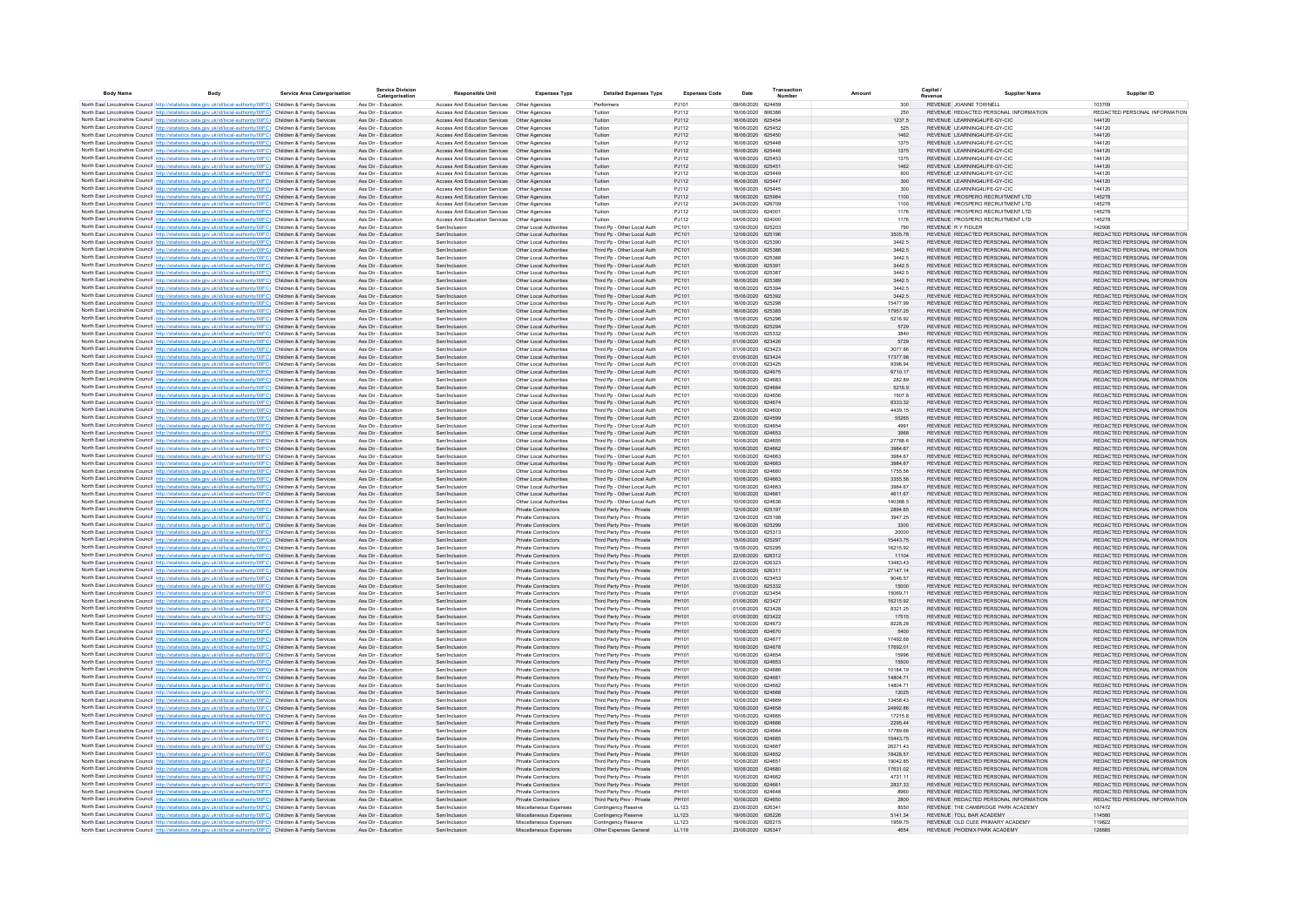| <b>Body Name</b> | <b>Rody</b>                                                                                                                                                                                                                            | <b>Service Area Catergorisation</b> | <b>Service Division</b><br>Catergorisation | <b>Responsible Unit</b>                  | <b>Expenses Type</b>                                       | <b>Detailed Expenses Type</b>                                | <b>Expenses Code</b> | Date                                   | Transaction | Amount             | Capital<br><b>Supplier Name</b>                                                                      | Supplier ID                                                    |
|------------------|----------------------------------------------------------------------------------------------------------------------------------------------------------------------------------------------------------------------------------------|-------------------------------------|--------------------------------------------|------------------------------------------|------------------------------------------------------------|--------------------------------------------------------------|----------------------|----------------------------------------|-------------|--------------------|------------------------------------------------------------------------------------------------------|----------------------------------------------------------------|
|                  | North East Lincolnshire Council http://statistics.data.gov.uk/id/local-authority/00FC) Children & Family Services                                                                                                                      |                                     | Ass Dir - Education                        | Sen/Inclusion                            | Car Allowances                                             | Travel - Employees                                           | JF101                | 19/06/2020 626209                      |             | 700                | REVENUE THE ASSOC OF EDUCATIONAL PSYCHOLOGISTS                                                       | 145963                                                         |
|                  | North East Lincolnshire Council http://statistics.data.gov.uk/id/local-authority/00FC) Children & Family Services                                                                                                                      |                                     | Ass Dir - Education                        | Sen/Inclusion                            | Contributions To Provisions                                | Contributions - Other                                        | LK103                | 15/06/2020 625384                      |             | 23989.5            | REVENUE BARNARDO SERVICES LTD                                                                        | 101050                                                         |
|                  | North East Lincolnshire Council http://statistics.data.gov.uk/id/local-authority/00FC) Children & Family Services<br>North East Lincolnshire Council http://statistics.data.gov.uk/id/local-authority/00FC) Children & Family Services |                                     | Ass Dir - Education<br>Ass Dir - Education | Sen/Inclusion<br>Sen/Inclusion           | Contributions To Provisions                                | Contributions - Other<br>Agency Staff                        | LK103<br>EA105       | 22/06/2020 626288<br>02/06/2020 801423 |             | 1959.37<br>350     | REVENUE PC WORLD BUSINESS<br>REVENUE REDACTED PERSONAL INFORMATION                                   | 126074<br>REDACTED PERSONAL INFORMATION                        |
|                  | North East Lincolnshire Council http://statistics.data.gov.uk/id/local-authority/00FC) Children & Family Services                                                                                                                      |                                     | Ass Dir - Education                        | Sen/Inclusion                            | Direct Employee Expenses<br>Direct Employee Expenses       | Agency Staff                                                 | EA105                | 12/06/2020 805116                      |             | 257.5              | REVENUE REDACTED PERSONAL INFORMATION                                                                | REDACTED PERSONAL INFORMATION                                  |
|                  | North East Lincolnshire Council http://statistics.data.gov.uk/id/local-authority/00FC) Children & Family Services                                                                                                                      |                                     | Ass Dir - Education                        | Sen/Inclusion                            | Indirect Employee Expenses                                 | Staff Training                                               | EB122                | 30/06/2020 627523                      |             | 300                | REVENUE CREATIVE EDUCATION LTD                                                                       | 102883                                                         |
|                  | North East Lincolnshire Council http://statistics.data.gov.uk/id/local-authority/00FC) Children & Family Services                                                                                                                      |                                     | Ass Dir - Education                        | Sen/Inclusion                            | <b>Grants And Subscriptions</b>                            | Subscriptions                                                | LJ101                | 19/06/2020                             | 626203      | 257.45             | REVENUE TWINKL LTD                                                                                   | 130830                                                         |
|                  | North East Lincolnshire Council http://statistics.data.gov.uk/id/local-authority/00FC) Children & Family Services<br>North East Lincolnshire Council http://statistics.data.gov.uk/id/local-authority/00FC) Children & Family Services |                                     | Ass Dir - Education<br>Ass Dir - Education | Sen/Inclusion<br>Sen/Inclusion           | Rep Alterations Maint Building<br>Private Contractors      | Buildings - Repairs And Maint<br>Third Party Prov - Private  | GA102<br>PH101       | 16/06/2020 625174<br>22/06/2020        | 807366      | 1090<br>620.36     | REVENUE LINCS ELECTRICAL SERVICES LTD<br>REVENUE REDACTED PERSONAL INFORMATION                       | 102044<br>REDACTED PERSONAL INFORMATION                        |
|                  | North East Lincolnshire Council http://statistics.data.gov.uk/id/local-authority/00FC) Children & Family Services                                                                                                                      |                                     | Ass Dir - Education                        | Sen/Inclusion                            | Private Contractors                                        | Third Party Prov - Private                                   | PH101                | 12/06/2020 625199                      |             | 5595               | REVENUE REDACTED PERSONAL INFORMATION                                                                | REDACTED PERSONAL INFORMATION                                  |
|                  | North East Lincolnshire Council http://statistics.data.gov.uk/id/local-authority/00FC) Children & Family Services                                                                                                                      |                                     | Ass Dir - Education                        | Sen/Inclusion                            | Private Contractors                                        | Third Party Prov - Private                                   | PH101                | 10/06/2020 624781                      |             | 13100              | REVENUE REDACTED PERSONAL INFORMATION                                                                | REDACTED PERSONAL INFORMATION                                  |
|                  | North East Lincolnshire Council http://statistics.data.gov.uk/id/local-authority/00FC) Children & Family Services                                                                                                                      |                                     | Ass Dir - Education                        | Sen/Inclusion                            | Private Contractors                                        | Third Party Prov - Private                                   | PH101                | 16/06/2020 625762                      |             | 666.72             | REVENUE REDACTED PERSONAL INFORMATION                                                                | REDACTED PERSONAL INFORMATION                                  |
|                  | North East Lincolnshire Council http://statistics.data.gov.uk/id/local-authority/00FC) Children & Family Services                                                                                                                      |                                     | Ass Dir - Education                        | Sen/Inclusion                            | Private Contractors                                        | Third Party Prov - Private                                   | PH101                | 10/06/2020 624671                      |             | 333.36             | REVENUE REDACTED PERSONAL INFORMATION                                                                | REDACTED PERSONAL INFORMATION                                  |
|                  | North East Lincolnshire Council http://statistics.data.gov.uk/id/local-authority/00FC) Children & Family Services<br>North East Lincolnshire Council http://statistics.data.gov.uk/id/local-authority/00FC) Children & Family Services |                                     | Ass Dir - Education<br>Ass Dir - Education | Sen/Inclusion<br>Sen/Inclusion           | Private Contractors<br><b>Private Contractors</b>          | Third Party Prov - Private<br>Third Party Prov - Private     | PH101<br>PH101       | 10/06/2020 624679<br>10/06/2020 624659 |             | 8055<br>1732       | REVENUE REDACTED PERSONAL INFORMATION<br>REVENUE REDACTED PERSONAL INFORMATION                       | REDACTED PERSONAL INFORMATION<br>REDACTED PERSONAL INFORMATION |
|                  | North East Lincolnshire Council http://statistics.data.gov.uk/id/local-authority/00FC) Children & Family Services                                                                                                                      |                                     | Ass Dir - Education                        | Sen/Inclusion                            | Private Contractors                                        | Third Party Prov - Private                                   | PH101                | 10/06/2020 624657                      |             | 4668.66            | REVENUE REDACTED PERSONAL INFORMATION                                                                | REDACTED PERSONAL INFORMATION                                  |
|                  | North East Lincolnshire Council http://statistics.data.gov.uk/id/local-authority/00FC) Children & Family Services                                                                                                                      |                                     | Ass Dir - Education                        | Sen/Inclusion                            | <b>Private Contractors</b>                                 | Third Party Prov - Private                                   | PH101                | 10/06/2020 624672                      |             | 611.16             | REVENUE REDACTED PERSONAL INFORMATION                                                                | REDACTED PERSONAL INFORMATION                                  |
|                  | North East Lincolnshire Council http://statistics.data.gov.uk/id/local-authority/00FC) Children & Family Services                                                                                                                      |                                     | Ass Dir - Education                        | Sen/Inclusion                            | Miscellaneous Expenses                                     | Contingency Reserve                                          | LL123                | 23/06/2020 626348                      |             | 1317               | REVENUE PHOENIX PARK ACADEMY                                                                         | 126685                                                         |
|                  | North East Lincolnshire Council http://statistics.data.gov.uk/id/local-authority/00FC) Children & Family Services                                                                                                                      |                                     | Ass Dir - Education                        | Sen/Inclusion                            | Miscellaneous Expenses                                     | Contingency Reserve                                          | LL123                | 23/06/2020 626350                      |             | 15800              | REVENUE PHOENIX PARK ACADEMY                                                                         | 126685                                                         |
|                  | North East Lincolnshire Council http://statistics.data.gov.uk/id/local-authority/00FC) Children & Family Services<br>North East Lincolnshire Council http://statistics.data.gov.uk/id/local-authority/00FC) Children & Family Services |                                     | Ass Dir - Education<br>Ass Dir - Education | Sen/Inclusion<br>Sen/Inclusion           | Miscellaneous Expenses                                     | Contingency Reserve                                          | LL123<br>LL123       | 23/06/2020 626349<br>23/06/2020 626352 |             | 44767<br>26333     | REVENUE PHOENIX PARK ACADEMY<br>REVENUE SEVENHILLS ACADEMY                                           | 126685<br>128660                                               |
|                  | North East Lincolnshire Council http://statistics.data.gov.uk/id/local-authority/00FC) Children & Family Services                                                                                                                      |                                     | Ass Dir - Education                        | Sen/Inclusion                            | Miscellaneous Expenses<br>Miscellaneous Expenses           | Contingency Reserve<br>Contingency Reserv                    | LL123                | 23/06/2020 626351                      |             | 26333              | REVENUE SEVENHILLS ACADEMY                                                                           | 128660                                                         |
|                  | North East Lincolnshire Council http://statistics.data.gov.uk/id/local-authority/00FC) Children & Family Services                                                                                                                      |                                     | Ass Dir - Education                        | Sen/Inclusion                            | Contributions To Provisions                                | Contributions - Other                                        | LK103                | 23/06/2020 626468                      |             | 125979             | REVENUE BEACON ACADEMY                                                                               | 138130                                                         |
|                  | North East Lincolnshire Council http://statistics.data.gov.uk/id/local-authority/00FC) Children & Family Services                                                                                                                      |                                     | Ass Dir - Education                        | Sen/Inclusion                            | Contributions To Provisions                                | Contributions - Othe                                         | LK103                | 23/06/2020 626445                      |             | 21106              | REVENUE BURSAR PRIMARY ACADEMY                                                                       | 114977                                                         |
|                  | North East Lincolnshire Council http://statistics.data.gov.uk/id/local-authority/00FC) Children & Family Services                                                                                                                      |                                     | Ass Dir - Education                        | Sen/Inclusion                            | Contributions To Provisions                                | Contributions - Other                                        | LK103                | 23/06/2020 626426                      |             | 22875              | REVENUE CLEETHORPES ACADEMY                                                                          | 102713                                                         |
|                  | North East Lincolnshire Council http://statistics.data.gov.uk/id/local-authority/00FC) Children & Family Services<br>North East Lincolnshire Council http://statistics.data.gov.uk/id/local-authority/00FC) Children & Family Services |                                     | Ass Dir - Education<br>Ass Dir - Education | Sen/Inclusio<br>Sen/Inclusion            | Contributions To Provisions<br>Contributions To Provisions | Contributions - Othe<br>Contributions - Other                | LK103<br>LK103       | 23/06/2020 626456<br>23/06/2020 626451 |             | 13334<br>17215     | REVENUE CANON PETER HALL CE PRIMARY ACADEMY<br>REVENUE EASTFIELD PRIMARY ACADEMY                     | 126646<br>121907                                               |
|                  | North East Lincolnshire Council http://statistics.data.gov.uk/id/local-authority/00FC) Children & Family Service                                                                                                                       |                                     | Ass Dir - Educatio                         | Sen/Inclusio                             | Contributions To Provisions                                | Contributions - Othe                                         | LK103                | 23/06/2020 626438                      |             | 45340              | REVENUE EDWARD HENEAGE PRIMARY (ACADEMY)                                                             | 111742                                                         |
|                  | North East Lincolnshire Council http://statistics.data.gov.uk/id/local-authority/00FC) Children & Family Services                                                                                                                      |                                     | Ass Dir - Education                        | Sen/Inclusion                            | Contributions To Provisions                                | Contributions - Other                                        | LK103                | 23/06/2020 626460                      |             | 30815              | REVENUE ELLISTON PRIMARY ACADEMY                                                                     | 129629                                                         |
|                  | North East Lincolnshire Council http://statistics.data.gov.uk/id/local-authority/00FC) Children & Family Services                                                                                                                      |                                     | Ass Dir - Education                        | Sen/Inclusion                            | Contributions To Provisions                                | Contributions - Other                                        | LK103                | 23/06/2020 626462                      |             | 17880              | REVENUE ENFIELD ACADEMY OF NEW WALTHAM                                                               | 131526                                                         |
|                  | North East Lincolnshire Council http://statistics.data.gov.uk/id/local-authority/00FC) Children & Family Services                                                                                                                      |                                     | Ass Dir - Education                        | Sen/Inclusion                            | Contributions To Provisions                                | Contributions - Other                                        | LK103                | 23/06/2020 626459                      |             | 32720              | REVENUE FAIRFIELD PRIMARY ACADEMY                                                                    | 129030                                                         |
|                  | North East Lincolnshire Council http://statistics.data.gov.uk/id/local-authority/00FC) Children & Family Services<br>North East Lincolnshire Council http://statistics.data.gov.uk/id/local-authority/00FC) Children & Family Services |                                     | Ass Dir - Education<br>Ass Dir - Education | Sen/Inclusion<br>Sen/Inclusion           | Contributions To Provisions<br>Contributions To Provisions | Contributions - Other<br>Contributions - Other               | LK103<br>LK103       | 23/06/2020 626465<br>23/06/2020 626424 |             | 18966<br>31263     | REVENUE GREAT COATES PRIMARY ACADEMY<br>REVENUE HAVELOCK ACADEMY                                     | 134467<br>101968                                               |
|                  | North East Lincolnshire Council http://statistics.data.gov.uk/id/local-authority/00FC) Children & Family Services                                                                                                                      |                                     | Ass Dir - Education                        | Sen/Inclusion                            | Contributions To Provisions                                | Contributions - Other                                        | LK103                | 23/06/2020 626425                      |             | 54754              | REVENUE HEALING SCIENCE ACADEMY LTD                                                                  | 102702                                                         |
|                  | North East Lincolnshire Council http://statistics.data.gov.uk/id/local-authority/00FC) Children & Family Services                                                                                                                      |                                     | Ass Dir - Education                        | Sen/Inclusion                            | Contributions To Provisions                                | Contributions - Other                                        | LK103                | 23/06/2020 626457                      |             | 39896              | REVENUE HEALING PRIMARY ACADEMY                                                                      | 127192                                                         |
|                  | North East Lincolnshire Council http://statistics.data.gov.uk/id/local-authority/00FC) Children & Family Services                                                                                                                      |                                     | Ass Dir - Education                        | Sen/Inclusion                            | Contributions To Provisions                                | Contributions - Other                                        | LK103                | 23/06/2020 626455                      |             | 37599              | REVENUE HUMBERSTON CLOVERFIELDS ACADEMY SCHOOL                                                       | 125655                                                         |
|                  | North East Lincolnshire Council http://statistics.data.gov.uk/id/local-authority/00FC) Children & Family Services                                                                                                                      |                                     | Ass Dir - Education                        | Sen/Inclusion                            | Contributions To Provisions                                | Contributions - Other                                        | LK103                | 23/06/2020 626429                      |             | 70346              | REVENUE HUMBERSTON ACADEMY                                                                           | 106067                                                         |
|                  | North East Lincolnshire Council http://statistics.data.gov.uk/id/local-authority/00FC) Children & Family Services                                                                                                                      |                                     | Ass Dir - Education                        | Sen/Inclusion                            | Contributions To Provisions                                | Contributions - Other                                        | LK103                | 23/06/2020 626430                      |             | 51074              | REVENUE JOHN WHITGIFT ACADEMY                                                                        | 106898                                                         |
|                  | North East Lincolnshire Council http://statistics.data.gov.uk/id/local-authority/00FC) Children & Family Services<br>North East Lincolnshire Council http://statistics.data.gov.uk/id/local-authority/00FC) Children & Family Services |                                     | Ass Dir - Education<br>Ass Dir - Education | Sen/Inclusion<br>Sen/Inclusion           | Contributions To Provisions<br>Contributions To Provisions | Contributions - Other<br>Contributions - Other               | LK103<br>LK103       | 23/06/2020 626454<br>23/06/2020 626431 |             | 12913<br>80211     | REVENUE LACEBY ACRES ACADEMY<br>REVENUE LISLE MARSDEN C OF E PRIMARY ACADEMY                         | 124644<br>107922                                               |
|                  | North East Lincolnshire Council http://statistics.data.gov.uk/id/local-authority/00FC) Children & Family Services                                                                                                                      |                                     | Ass Dir - Education                        | Sen/Inclusion                            | Contributions To Provisions                                | Contributions - Other                                        | LK103                | 23/06/2020 626464                      |             | 43190              | REVENUE LITTLECOATES PRIMARY ACADEMY                                                                 | 134261                                                         |
|                  | North East Lincolnshire Council http://statistics.data.gov.uk/id/local-authority/00FC) Children & Family Services                                                                                                                      |                                     | Ass Dir - Education                        | Sen/Inclusio                             | Contributions To Provisions                                | Contributions - Other                                        | LK103                | 23/06/2020 626441                      |             | 53131              | REVENUE, MACAULAY PRIMARY ACADEMY                                                                    | 112680                                                         |
|                  | North East Lincolnshire Council http://statistics.data.gov.uk/id/local-authority/00FC) Children & Family Services                                                                                                                      |                                     | Ass Dir - Education                        | Sen/Inclusion                            | Contributions To Provisions                                | Contributions - Other                                        | LK103                | 23/06/2020 626444                      |             | 16424              | REVENUE MIDDLETHORPE PRIMARY ACADEM'                                                                 | 114833                                                         |
|                  | North East Lincolnshire Council http://statistics.data.gov.uk/id/local-authority/00FC) Children & Family Services                                                                                                                      |                                     | Ass Dir - Education                        | Sen/Inclusion                            | Contributions To Provisions                                | Contributions - Othe                                         | LK103                | 23/06/2020 626432                      |             | 26350              | REVENUE NEW WALTHAM ACADEMY                                                                          | 108556                                                         |
|                  | North East Lincolnshire Council http://statistics.data.gov.uk/id/local-authority/00FC) Children & Family Services<br>North East Lincolnshire Council http://statistics.data.gov.uk/id/local-authority/00FC) Children & Family Services |                                     | Ass Dir - Education<br>Ass Dir - Education | Sen/Inclusion<br>Sen/Inclusion           | Contributions To Provisions<br>Contributions To Provisions | Contributions - Other<br>Contributions - Other               | LK103<br>LK103       | 23/06/2020 626423<br>23/06/2020 626453 |             | 69474<br>28501     | REVENUE OASIS ACADEMY IMMINGHAM<br>REVENUE OASIS ACADEMY SCHOOL (NUNSTHORPE SCHOOL)                  | 101947<br>122861                                               |
|                  | North East Lincolnshire Council http://statistics.data.gov.uk/id/local-authority/00FC) Children & Family Services                                                                                                                      |                                     | Ass Dir - Education                        | Sen/Inclusion                            | Contributions To Provisions                                | Contributions - Other                                        | LK103                | 23/06/2020 626422                      |             | 99162              | REVENUE OASIS ACADEMY WINTRINGHAM                                                                    | 101939                                                         |
|                  | North East Lincolnshire Council http://statistics.data.gov.uk/id/local-authority/00FC) Children & Family Services                                                                                                                      |                                     | Ass Dir - Education                        | Sen/Inclusion                            | Contributions To Provisions                                | Contributions - Other                                        | LK103                | 23/06/2020 626449                      |             | 7597               | REVENUE OLD CLEE PRIMARY ACADEMY                                                                     | 119822                                                         |
|                  | North East Lincolnshire Council http://statistics.data.gov.uk/id/local-authority/00FC) Children & Family Services                                                                                                                      |                                     | Ass Dir - Education                        | Sen/Inclusion                            | Contributions To Provisions                                | Contributions - Other                                        | LK103                | 23/06/2020 626428                      |             | 72835              | REVENUE ORMISTON MARITIME ACADEMY                                                                    | 106066                                                         |
|                  | North East Lincolnshire Council http://statistics.data.gov.uk/id/local-authority/00FC) Children & Family Services                                                                                                                      |                                     | Ass Dir - Education                        | Sen/Inclusion                            | Contributions To Provisions                                | Contributions - Other                                        | LK103                | 23/06/2020 626452                      |             | 7597               | REVENUE REYNOLDS PRIMARY ACADEMY                                                                     | 122175                                                         |
|                  | North East Lincolnshire Council http://statistics.data.gov.uk/id/local-authority/00FC) Children & Family Services<br>North East Lincolnshire Council http://statistics.data.gov.uk/id/local-authority/00FC) Children & Family Services |                                     | Ass Dir - Education<br>Ass Dir - Education | Sen/Inclusion<br>Sen/Inclusion           | Contributions To Provisions<br>Contributions To Provisions | Contributions - Other<br>Contributions - Other               | LK103<br>LK103       | 23/06/2020 626433<br>23/06/2020 626436 |             | 8464<br>16405      | REVENUE SCARTHO JUNIOR ACADEMY<br>REVENUE SIGNHILLS INFANTS ACADEMY                                  | 108738<br>110645                                               |
|                  | North East Lincolnshire Council http://statistics.data.gov.uk/id/local-authority/00FC) Children & Family Services                                                                                                                      |                                     | Ass Dir - Education                        | Sen/Inclusion                            | Contributions To Provisions                                | Contributions - Other                                        | LK103                | 23/06/2020 626427                      |             | 16978              | REVENUE SIGNHILLS ACADEMY LTD                                                                        | 106065                                                         |
|                  | North East Lincolnshire Council http://statistics.data.gov.uk/id/local-authority/00FC) Children & Family Services                                                                                                                      |                                     | Ass Dir - Education                        | Sen/Inclusion                            | Contributions To Provisions                                | Contributions - Other                                        | I K103               | 23/06/2020 626439                      |             | 77582              | REVENUE ORMISTON SOUTH PARADE ACADEMY                                                                | 111750                                                         |
|                  | North East Lincolnshire Council http://statistics.data.gov.uk/id/local-authority/00FC) Children & Family Services                                                                                                                      |                                     | Ass Dir - Education                        | Sen/Inclusion                            | Contributions To Provisions                                | Contributions - Other                                        | LK103                | 23/06/2020 626461                      |             | 24423              | REVENUE SPRINGFIELD PRIMARY ACADEMY                                                                  | 131306                                                         |
|                  | North East Lincolnshire Council http://statistics.data.gov.uk/id/local-authority/00FC) Children & Family Services                                                                                                                      |                                     | Ass Dir - Education                        | Sen/Inclusion<br>Sen/Inclusion           | Contributions To Provisions                                | Contributions - Other                                        | LK103                | 23/06/2020 626435<br>23/06/2020 626447 |             | 28141              | REVENUE ST JOSEPH'S RC PRIMARY ACADEMY<br>REVENUE ST MARYS CATHOLIC PRIMARY VOLUNTARY ACADEMY 115108 | 110066                                                         |
|                  | North East Lincolnshire Council http://statistics.data.gov.uk/id/local-authority/00FC) Children & Family Services<br>North East Lincolnshire Council http://statistics.data.gov.uk/id/local-authority/00FC) Children & Family Services |                                     | Ass Dir - Education<br>Ass Dir - Education | Sentinclusion                            | Contributions To Provisions<br>Contributions To Provisions | Contributions - Other<br>Contributions - Other               | LK103<br>LK103       | 23/06/2020 626466                      |             | 6045<br>22083      | REVENUE ST PETERS COFE PRIMARY ACADEMY                                                               | 134905                                                         |
|                  | North East Lincolnshire Council http://statistics.data.gov.uk/id/local-authority/00FC) Children & Family Services                                                                                                                      |                                     | Ass Dir - Education                        | Sen/Inclusion                            | Contributions To Provisions                                | Contributions - Other                                        | LK103                | 23/06/2020 626440                      |             | 21088              | REVENUE STRAND PRIMARY ACADEMY                                                                       | 111862                                                         |
|                  | North East Lincolnshire Council http://statistics.data.gov.uk/id/local-authority/00FC) Children & Family Services                                                                                                                      |                                     | Ass Dir - Education                        | Sen/Inclusio                             | Contributions To Provisions                                | Contributions - Othe                                         | LK103                | 23/06/2020 626448                      |             | 21809              | REVENUE THRUNSCOE PRIMARY AND NURSERY ACADEMY                                                        | 118749                                                         |
|                  | North East Lincolnshire Council http://statistics.data.gov.uk/id/local-authority/00FC) Children & Family Services                                                                                                                      |                                     | Ass Dir - Education                        | Sen/Inclusion                            | Contributions To Provisions                                | Contributions - Other                                        | LK103                | 23/06/2020 626443                      |             | 41436              | REVENUE TOLL BAR ACADEMY                                                                             | 114560                                                         |
|                  | North East Lincolnshire Council http://statistics.data.gov.uk/id/local-authority/00FC) Children & Family Services                                                                                                                      |                                     | Ass Dir - Education                        | Sen/Inclusion                            | Contributions To Provisions                                | Contributions - Other                                        | LK103                | 23/06/2020 626434<br>23/06/2020 626437 |             | 27304              | REVENUE WALTHAM LEAS PRIMARY ACADEMY<br>REVENUE WEELSBY ACADEMY                                      | 109335<br>111161                                               |
|                  | North East Lincolnshire Council http://statistics.data.gov.uk/id/local-authority/00FC) Children & Family Services<br>North East Lincolnshire Council http://statistics.data.gov.uk/id/local-authority/00FC) Children & Family Services |                                     | Ass Dir - Education<br>Ass Dir - Education | Sen/Inclusion<br>Sen/Inclusion           | Contributions To Provisions<br>Contributions To Provisions | Contributions - Other<br>Contributions - Other               | LK103<br>LK103       | 23/06/2020 626458                      |             | 20794<br>60834     | REVENUE WELHOLME ACADEMY                                                                             | 127227                                                         |
|                  | North East Lincolnshire Council http://statistics.data.gov.uk/id/local-authority/00FC) Children & Family Services                                                                                                                      |                                     | Ass Dir - Education                        | Sen/Inclusion                            | Contributions To Provisions                                | Contributions - Other                                        | LK103                | 23/06/2020 626467                      |             | 13256              | REVENUE WILLIAM BARCROFT JUNIOR ACADEMY                                                              | 136302                                                         |
|                  | North East Lincolnshire Council http://statistics.data.gov.uk/id/local-authority/00FC) Children & Family Services                                                                                                                      |                                     | Ass Dir - Education                        | Sen/Inclusion                            | Contributions To Provisions                                | Contributions - Other                                        | LK103                | 23/06/2020 626450                      |             | 9432               | REVENUE WILLOWS PRIMARY ACADEMY                                                                      | 120478                                                         |
|                  | North East Lincolnshire Council http://statistics.data.gov.uk/id/local-authority/00FC) Children & Family Services                                                                                                                      |                                     | Ass Dir - Education                        | Sen/Inclusion                            | Contributions To Provisions                                | Contributions - Other                                        | LK103                | 23/06/2020 626463                      |             | 9984               | REVENUE WOODLANDS ACADEMY                                                                            | 132649                                                         |
|                  | North East Lincolnshire Council http://statistics.data.gov.uk/id/local-authority/00FC) Children & Family Services                                                                                                                      |                                     | Ass Dir - Education                        | Sen/Inclusion                            | Contributions To Provisions                                | Contributions - Other                                        | LK103                | 23/06/2020 626446                      |             | 37182              | REVENUE WYBERS WOOD PRIMARY ACADEMY                                                                  | 115078                                                         |
|                  | North East Lincolnshire Council http://statistics.data.gov.uk/id/local-authority/00FC) Children & Family Services<br>North East Lincolnshire Council http://statistics.data.gov.uk/id/local-authority/00EC) Children & Family Services |                                     | Ass Dir - Education<br>Ass Dir - Education | Sen/Inclusion<br>Sen/Inclusion           | Contributions To Provisions<br>Contributions To Provisions | Contributions - Other<br>Contributions - Third Sector        | LK103<br>I K102      | 23/06/2020 626442<br>09/06/2020 804169 |             | 49764<br>875       | REVENUE YARBOROUGH ACADEMY<br>REVENUE REDACTED PERSONAL INFORMATION                                  | 112852<br>REDACTED PERSONAL INFORMATION                        |
|                  | North East Lincolnshire Council http://statistics.data.gov.uk/id/local-authority/00FC) Children & Family Services                                                                                                                      |                                     | Ass Dir - Education                        | Sen/Inclusion                            | Contributions To Provisions                                | Contributions - Third Sector                                 | LK102                | 16/06/2020 806208                      |             | 526.63             | REVENUE REDACTED PERSONAL INFORMATION                                                                | REDACTED PERSONAL INFORMATION                                  |
|                  | North East Lincolnshire Council http://statistics.data.gov.uk/id/local-authority/00FC) Children & Family Services                                                                                                                      |                                     | Ass Dir - Education                        | Sen/Inclusion                            | Contributions To Provisions                                | Contributions - Third Sector                                 | I K102               | 16/06/2020 806341                      |             | 270                | REVENUE REDACTED PERSONAL INFORMATION                                                                | REDACTED PERSONAL INFORMATION                                  |
|                  | North East Lincolnshire Council http://statistics.data.gov.uk/id/local-authority/00FC) Children & Family Services                                                                                                                      |                                     | Ass Dir - Education                        | Sen/Inclusion                            | Contributions To Provisions                                | Contributions - Third Sector                                 | LK102                | 16/06/2020 625139                      |             | 451                | REVENUE TEACHING PERSONNEL LTD                                                                       | 101305                                                         |
|                  | North East Lincolnshire Council http://statistics.data.gov.uk/id/local-authority/00FC) Children & Family Services                                                                                                                      |                                     | Ass Dir - Education                        | Sen/Inclusion                            | Contributions To Provisions                                | Contributions - Third Sector                                 | I K102               | 12/06/2020 625136                      |             | 799.68             | REVENUE TEACHING PERSONNEL LTD                                                                       | 101305                                                         |
|                  | North East Lincolnshire Council http://statistics.data.gov.uk/id/local-authority/00FC) Children & Family Services<br>North East Lincolnshire Council http://statistics.data.gov.uk/id/local-authority/00FC) Children & Family Services |                                     | Ass Dir - Education<br>Ass Dir - Education | Sen/Inclusion<br>Sen/Inclusion           | Contributions To Provisions<br>Contributions To Provisions | Contributions - Third Sector<br>Contributions - Third Sector | LK102<br>I K102      | 16/06/2020 625137<br>16/06/2020 625138 |             | 327.6<br>451       | REVENUE TEACHING PERSONNEL LTD<br>REVENUE TEACHING PERSONNEL LTD                                     | 101305<br>101305                                               |
|                  | North East Lincolnshire Council http://statistics.data.gov.uk/id/local-authority/00FC) Children & Family Services                                                                                                                      |                                     | Ass Dir - Education                        | Sen/Inclusion                            | Contributions To Provisions                                | Contributions - Third Sector                                 | LK102                | 16/06/2020 625141                      |             | 334.7              | REVENUE TEACHING PERSONNEL LTD                                                                       | 101305                                                         |
|                  | North East Lincolnshire Council http://statistics.data.gov.uk/id/local-authority/00FC) Children & Family Services                                                                                                                      |                                     | Ass Dir - Education                        | Sen/Inclusion                            | Contributions To Provisions                                | Contributions - Third Sector                                 | LK102                | 12/06/2020 625200                      |             | 350                | REVENUE CRICK SOFTWARE LTD                                                                           | 107260                                                         |
|                  | North East Lincolnshire Council http://statistics.data.gov.uk/id/local-authority/00FC) Children & Family Services                                                                                                                      |                                     | Ass Dir - Education                        | Sen/Inclusion                            | Contributions To Provisions                                | Contributions - Third Sector                                 | LK102                | 12/06/2020 625201                      |             | 1709.62            | REVENUE ERIN CLARKE                                                                                  | 145644                                                         |
|                  | North East Lincolnshire Council http://statistics.data.gov.uk/id/local-authority/00FC) Children & Family Services                                                                                                                      |                                     | Ass Dir - Education                        | Sen/Inclusion                            | Contributions To Provisions                                | Contributions - Third Sector                                 | LK102                | 10/06/2020 624676                      |             | 436.8              | REVENUE TEACHING PERSONNEL LTD                                                                       | 101305                                                         |
|                  | North East Lincolnshire Council http://statistics.data.gov.uk/id/local-authority/00FC) Children & Family Services<br>North East Lincolnshire Council http://statistics.data.gov.uk/id/local-authority/00FC) Children & Family Services |                                     | Ass Dir - Education<br>Ass Dir - Education | Sen/Inclusion<br>Sen/Inclusion           | Contributions To Provisions<br>Contributions To Provisions | Contributions - Third Sector<br>Contributions - Third Sector | LK102<br>LK102       | 09/06/2020 624511<br>09/06/2020 624512 |             | 1538.75<br>1603.83 | REVENUE ERIN CLARKE<br>REVENUE ERIN CLARKE                                                           | 145644<br>145644                                               |
|                  | North East Lincolnshire Council http://statistics.data.gov.uk/id/local-authority/00FC) Children & Family Services                                                                                                                      |                                     | Ass Dir - Education                        | Sen/Inclusion                            | Contributions To Provisions                                | Contributions - Third Sector                                 | LK102                | 09/06/2020 624508                      |             | 1709.62            | REVENUE ERIN CLARKE                                                                                  | 145644                                                         |
|                  | North East Lincolnshire Council http://statistics.data.gov.uk/id/local-authority/00FC) Children & Family Services                                                                                                                      |                                     | Ass Dir - Education                        | Sen/Inclusion                            | Miscellaneous Expenses                                     | Contingency Reserve                                          | LL123                | 23/06/2020 626342                      |             | 142929             | REVENUE THE CAMBRIDGE PARK ACADEMY                                                                   | 107472                                                         |
|                  | North East Lincolnshire Council http://statistics.data.gov.uk/id/local-authority/00FC) Children & Family Services                                                                                                                      |                                     | Ass Dir - Education                        | Sen/Inclusion                            | Miscellaneous Expenses                                     | Contingency Reserve                                          | LL123                | 23/06/2020 626343                      |             | 112773             | REVENUE HUMBERSTON PARK SPECIAL SCHOOL                                                               | 107911                                                         |
|                  | North East Lincolnshire Council http://statistics.data.gov.uk/id/local-authority/00FC) Children & Family Services                                                                                                                      |                                     | Ass Dir - Education                        | Sen/Inclusion                            | Miscellaneous Expenses                                     | Other Expenses General                                       | LL119                | 23/06/2020 626346                      |             | 5833               | REVENUE FASTEIELD PRIMARY ACADEMY                                                                    | 121907                                                         |
|                  | North East Lincolnshire Council http://statistics.data.gov.uk/id/local-authority/00FC) Children & Family Services                                                                                                                      |                                     | Ass Dir - Education                        | Sen/Inclusion<br>Sen/Inclusion           | Miscellaneous Expenses                                     | Other Expenses General                                       | 11119                | 23/06/2020 626344<br>23/06/2020 626345 |             | 1944 92            | REVENUE FASTEIELD PRIMARY ACADEMY                                                                    | 121907                                                         |
|                  | North East Lincolnshire Council http://statistics.data.gov.uk/id/local-authority/00FC) Children & Family Services<br>North East Lincolnshire Council http://statistics.data.gov.uk/id/local-authority/00FC) Children & Family Services |                                     | Ass Dir - Education<br>Ass Dir - Education | Sen/Inclusion                            | Miscellaneous Expenses<br>Miscellaneous Expenses           | Other Expenses General<br>Other Expenses General             | LL119<br>11119       | 16/06/2020 625300                      |             | 8750<br>5833       | REVENUE EASTFIELD PRIMARY ACADEMY<br>REVENUE FASTEIELD PRIMARY ACADEMY                               | 121907<br>121907                                               |
|                  | North East Lincolnshire Council http://statistics.data.gov.uk/id/local-authority/00FC) Children & Family Services                                                                                                                      |                                     | Ass Dir - Education                        | Sen/Inclusion                            | Miscellaneous Expenses                                     | Other Expenses General                                       | LL119                | 16/06/2020 625301                      |             | 5833               | REVENUE EASTFIELD PRIMARY ACADEMY                                                                    | 121907                                                         |
|                  | North East Lincolnshire Council http://statistics.data.gov.uk/id/local-authority/00FC) Children & Family Services                                                                                                                      |                                     | Ass Dir - Education                        | School Improvement                       | Private Contractors                                        | Day Care Placements                                          | PH111                | 11/06/2020 804904                      |             | 991.4              | REVENUE REDACTED PERSONAL INFORMATION                                                                | REDACTED PERSONAL INFORMATION                                  |
|                  | North East Lincolnshire Council http://statistics.data.gov.uk/id/local-authority/00FC) Children & Family Services                                                                                                                      |                                     | Ass Dir - Education                        | School Improvement                       | Private Contractors                                        | Day Care Placements                                          | PH111                | 11/06/2020 624609                      |             | 979.2              | REVENUE FOR UNDER FIVES LTD                                                                          | 100647                                                         |
|                  | North East Lincolnshire Council http://statistics.data.gov.uk/id/local-authority/00FC) Children & Family Services                                                                                                                      |                                     | Ass Dir - Education                        | School Improvemen                        | Private Contractors                                        | Day Care Placement                                           | PH111                | 11/06/2020 804905                      |             | 1224               | REVENUE REDACTED PERSONAL INFORMATION                                                                | REDACTED PERSONAL INFORMATION                                  |
|                  | North East Lincolnshire Council http://statistics.data.gov.uk/id/local-authority/00FC) Children & Family Services<br>North East Lincolnshire Council http://statistics.data.gov.uk/id/local-authority/00FC) Children & Family Services |                                     | Ass Dir - Education<br>Ass Dir - Education | School Improvement<br>School Improvement | Private Contractors<br>Private Contractors                 | Day Care Placements<br>Day Care Placements                   | PH111<br>PH111       | 11/06/2020 624605<br>11/06/2020 624606 |             | 1101.6<br>555.6    | REVENUE WALTHAM LEAS PRE-SCHOOL<br>REVENUE ST PETERS CHILDREN CENTRE                                 | 108236<br>101322                                               |
|                  | North East Lincolnshire Council http://statistics.data.gov.uk/id/local-authority/00FC) Children & Family Services                                                                                                                      |                                     | Ass Dir - Education                        | School Improvement                       | Private Contractors                                        | Day Care Placements                                          | PH111                | 11/06/2020 624607                      |             | 1379.4             | REVENUE CLEETHORPES CHILDCARE                                                                        | 101591                                                         |
|                  |                                                                                                                                                                                                                                        |                                     |                                            |                                          |                                                            |                                                              |                      |                                        |             |                    |                                                                                                      |                                                                |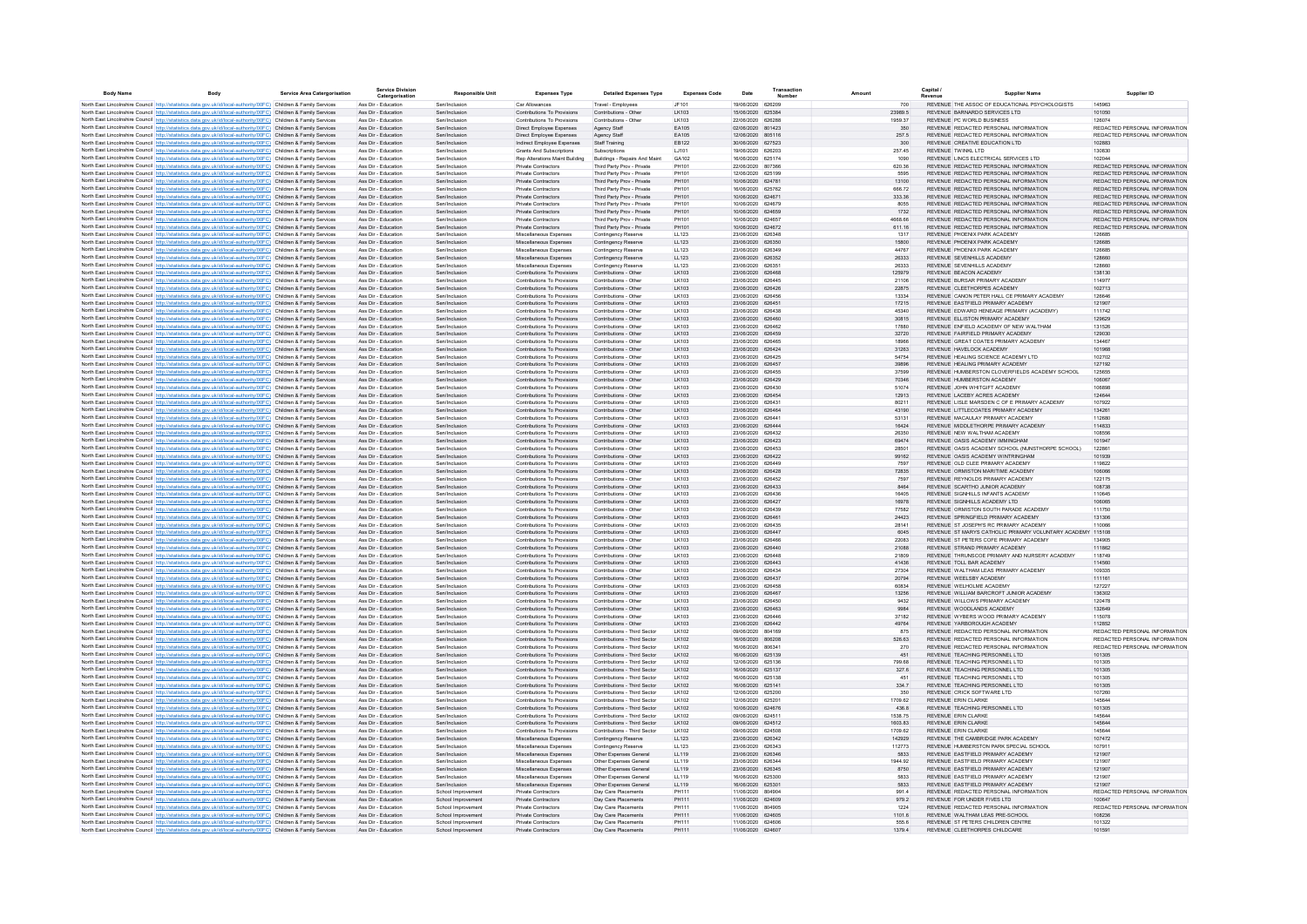| <b>Body Name</b> | Body                                                                                                                                                                                                                                   | Service Area Catergorisation | <b>Service Division</b><br>Catergorisation | <b>Responsible Unit</b>                  | <b>Expenses Type</b>                                     | <b>Detailed Expenses Type</b>                                | <b>Expenses Code</b> | Date                                   | Transaction<br>Numbe | Amount             | Capital i<br>Supplier Name                                                                              |                  |
|------------------|----------------------------------------------------------------------------------------------------------------------------------------------------------------------------------------------------------------------------------------|------------------------------|--------------------------------------------|------------------------------------------|----------------------------------------------------------|--------------------------------------------------------------|----------------------|----------------------------------------|----------------------|--------------------|---------------------------------------------------------------------------------------------------------|------------------|
|                  | North East Lincolnshire Council http://statistics.data.gov.uk/id/local-authority/00FC) Children & Family Services                                                                                                                      |                              | Ass Dir - Education                        | School Improvement                       | Private Contractors                                      | Third Party Prov - Private                                   | PH101                | 02/06/2020 623189                      |                      | 839.52             | REVENUE FOR UNDER FIVES LTD.                                                                            | 100647           |
|                  | North East Lincolnshire Council http://statistics.data.gov.uk/id/local-authority/00FC) Children & Family Services                                                                                                                      |                              | Ass Dir - Education                        | School Improvement                       | Private Contractors                                      | Third Party Prov - Private                                   | PH101                | 02/06/2020 623263                      |                      | 7632               | REVENUE BURSAR PRIMARY ACADEMY                                                                          | 111550           |
|                  | North East Lincolnshire Council http://statistics.data.gov.uk/id/local-authority/00FC) Children & Family Services                                                                                                                      |                              | Ass Dir - Education                        | School Improvement                       | Private Contractors                                      | Third Party Prov - Private                                   | PH101                | 02/06/2020 623230                      |                      | 4044.96            | REVENUE BUTTEREUFS DAY NURSERY                                                                          | 101694           |
|                  | North East Lincolnshire Council http://statistics.data.gov.uk/id/local-authority/00FC) Children & Family Services                                                                                                                      |                              | Ass Dir - Education                        | School Improvement                       | Private Contractors                                      | Third Party Prov - Private                                   | PH101                | 02/06/2020 623317                      |                      | 1144.8             | REVENUE CANON PETER HALL CE PRIMARY ACADEMY                                                             | 126646           |
|                  | North East Lincolnshire Council http://statistics.data.gov.uk/id/local-authority/00FC) Children & Family Services<br>North East Lincolnshire Council http://statistics.data.gov.uk/id/local-authority/00FC) Children & Family Services |                              | Ass Dir - Education<br>Ass Dir - Education | School Improvement<br>School Improvement | Private Contractors<br>Private Contractors               | Third Party Prov - Private<br>Third Party Prov - Private     | PH101<br>PH101       | 02/06/2020 623187<br>02/06/2020 623205 |                      | 1717.2<br>381.6    | REVENUE FOR UNDER FIVES LTD<br>REVENUE THE CHILDRENS HOUSE                                              | 100647<br>101141 |
|                  | North East Lincolnshire Council http://statistics.data.gov.uk/id/local-authority/00FC) Children & Family Services                                                                                                                      |                              | Ass Dir - Education                        | School Improvement                       | Private Contractors                                      | Third Party Prov - Private                                   | PH101                | 02/06/2020 623302                      |                      | 286.2              | REVENUE EASTFIELD PRIMARY ACADEMY                                                                       | 121907           |
|                  | North East Lincolnshire Council http://statistics.data.gov.uk/id/local-authority/00FC) Children & Family Services                                                                                                                      |                              | Ass Dir - Education                        | School Improvement                       | Private Contractors                                      | Third Party Prov - Private                                   | PH101                | 02/06/2020 623265                      |                      | 1240.2             | REVENUE EDWARD HENEAGE PRIMARY (ACADEMY)                                                                | 111742           |
|                  | North East Lincolnshire Council http://statistics.data.gov.uk/id/local-authority/00FC) Children & Family Services                                                                                                                      |                              | Ass Dir - Education                        | School Improvement                       | Private Contractors                                      | Third Party Prov - Private                                   | PH101                | 02/06/2020 623348                      |                      | 2194.2             | REVENUE ELLISTON PRIMARY ACADEMY                                                                        | 129629           |
|                  | North East Lincolnshire Council http://statistics.data.gov.uk/id/local-authority/00FC) Children & Family Services                                                                                                                      |                              | Ass Dir - Education                        | School Improvement                       | Private Contractors                                      | Third Party Prov - Private                                   | PH101                | 02/06/2020 623345                      |                      | 381.6              | REVENUE FREESTON TOTS PRESCHOOL                                                                         | 128592           |
|                  | North East Lincolnshire Council http://statistics.data.gov.uk/id/local-authority/00FC) Children & Family Services<br>North East Lincolnshire Council http://statistics.data.gov.uk/id/local-authority/00FC) Children & Family Services |                              | Ass Dir - Education<br>Ass Dir - Education | School Improvement<br>School Improvement | Private Contractors<br>Private Contractors               | Third Party Prov - Private<br>Third Party Prov - Private     | PH101<br>PH101       | 02/06/2020 623214<br>02/06/2020 623281 |                      | 1621.8<br>470.64   | REVENUE FIRST STEPS GRIMSBY LIMITED<br>REVENUE HUMBERSTON PRE SCHOOL                                    | 101411<br>114491 |
|                  | North East Lincolnshire Council http://statistics.data.gov.uk/id/local-authority/00FC) Children & Family Services                                                                                                                      |                              | Ass Dir - Education                        | School Improvement                       | Private Contractors                                      | Third Party Prov - Private                                   | PH101                | 02/06/2020 623368                      |                      | 1621.8             | REVENUE GREAT COATES PRIMARY ACADEMY                                                                    | 134467           |
|                  | North East Lincolnshire Council http://statistics.data.gov.uk/id/local-authority/00FC) Children & Family Services                                                                                                                      |                              | Ass Dir - Education                        | School Improvement                       | Private Contractors                                      | Third Party Prov - Private                                   | PH101                | 02/06/2020 623226                      |                      | 381.6              | REVENUE CLEETHORPES CHILDCARE                                                                           | 101591           |
|                  | North East Lincolnshire Council http://statistics.data.gov.uk/id/local-authority/00FC) Children & Family Services                                                                                                                      |                              | Ass Dir - Education                        | School Improvement                       | Private Contractors                                      | Third Party Prov - Private                                   | PH101                | 02/06/2020 623351                      |                      | 667.8              | REVENUE HUMBERSTON CLOVERFIELDS ACADEMY NURSERY                                                         | 132178           |
|                  | North East Lincolnshire Council http://statistics.data.gov.uk/id/local-authority/00FC) Children & Family Services                                                                                                                      |                              | Ass Dir - Education                        | School Improvement                       | Private Contractors                                      | Third Party Prov - Private                                   | PH101                | 02/06/2020 623310                      |                      | 667.8              | REVENUE IMMINGHAM DAY CARE                                                                              | 122312           |
|                  | North East Lincolnshire Council http://statistics.data.gov.uk/id/local-authority/00FC) Children & Family Services<br>North East Lincolnshire Council http://statistics.data.gov.uk/id/local-authority/00FC) Children & Family Services |                              | Ass Dir - Education<br>Ass Dir - Education | School Improvement<br>School Improvement | Private Contractors<br>Private Contractors               | Third Party Prov - Private<br>Third Party Prov - Private     | PH101<br>PH101       | 02/06/2020 623200<br>02/06/2020 623194 |                      | 286.2<br>7632      | REVENUE IMMINGHAM DAY NURSERY<br>REVENUE JUDY CLARK CHILD CARE                                          | 100998<br>100939 |
|                  | North East Lincolnshire Council http://statistics.data.gov.uk/id/local-authority/00FC) Children & Family Services                                                                                                                      |                              | Ass Dir - Education                        | School Improvement                       | Private Contractors                                      | Third Party Prov - Private                                   | PH101                | 02/06/2020 623333                      |                      | 667.8              | REVENUE LEAP AHEAD NURSERY                                                                              | 128017           |
|                  | North East Lincolnshire Council http://statistics.data.gov.uk/id/local-authority/00FC) Children & Family Services                                                                                                                      |                              | Ass Dir - Education                        | School Improvement                       | Private Contractors                                      | Third Party Prov - Private                                   | PH101                | 02/06/2020 623330                      |                      | 5724               | REVENUE LEAP AHEAD NURSERY                                                                              | 128017           |
|                  | North East Lincolnshire Council http://statistics.data.gov.uk/id/local-authority/00FC) Children & Family Services                                                                                                                      |                              | Ass Dir - Education                        | School Improvement                       | Private Contractors                                      | Third Party Prov - Private                                   | PH101                | 02/06/2020 623327                      |                      | 305.28             | REVENUE LEAP AHEAD NURSERY                                                                              | 128017           |
|                  | North East Lincolnshire Council http://statistics.data.gov.uk/id/local-authority/00FC) Children & Family Services                                                                                                                      |                              | Ass Dir - Education                        | School Improvemen                        | Private Contractors                                      | Third Party Prov - Private                                   | PH101                | 02/06/2020 623259                      |                      | 381.6              | REVENUE LITTLE BLOSSOMS DAY NURSERY                                                                     | 111058           |
|                  | North East Lincolnshire Council http://statistics.data.gov.uk/id/local-authority/00FC) Children & Family Services<br>North East Lincolnshire Council http://statistics.data.gov.uk/id/local-authority/00FC) Children & Family Services |                              | Ass Dir - Education<br>Ass Dir - Education | School Improvement<br>School Improvement | Private Contractors<br>Private Contractors               | Third Party Prov - Private<br>Third Party Prov - Private     | PH101<br>PH101       | 02/06/2020 623276<br>02/06/2020 623252 |                      | 763.2<br>725.04    | REVENUE GRIMSBY INSTITUTE - LITTLE STARS DAY NURSERY<br>REVENUE LISLE MARSDEN CHILDCARE LIMITED         | 114230<br>110493 |
|                  | North East Lincolnshire Council http://statistics.data.gov.uk/id/local-authority/00FC) Children & Family Services                                                                                                                      |                              | Ass Dir - Education                        | School Improvement                       | Private Contractors                                      | Third Party Prov - Private                                   | PH101                | 02/06/2020 623365                      |                      | 1049.4             | REVENUE LITTLECOATES PRIMARY ACADEMY                                                                    | 134261           |
|                  | North East Lincolnshire Council http://statistics.data.gov.uk/id/local-authority/00FC) Children & Family Services                                                                                                                      |                              | Ass Dir - Education                        | School Improvement                       | Private Contractors                                      | Third Party Prov - Private                                   | PH101                | 02/06/2020 623273                      |                      | 1812.6             | REVENUE MACAULAY PRIMARY ACADEMY                                                                        | 112680           |
|                  | North East Lincolnshire Council http://statistics.data.gov.uk/id/local-authority/00FC) Children & Family Services                                                                                                                      |                              | Ass Dir - Education                        | School Improvement                       | Private Contractors                                      | Third Party Prov - Private                                   | PH101                | 02/06/2020 623389                      |                      | 381.6              | REVENUE MIDDLETHORPE NURSERY                                                                            | 143658           |
|                  | North East Lincolnshire Council http://statistics.data.gov.uk/id/local-authority/00FC) Children & Family Services                                                                                                                      |                              | Ass Dir - Education                        | School Improvement                       | Private Contractors                                      | Third Party Prov - Private                                   | PH101                | 02/06/2020 623247                      |                      | 381.6              | REVENUE NEW WALTHAM ACADEMY                                                                             | 108556           |
|                  | North East Lincolnshire Council http://statistics.data.gov.uk/id/local-authority/00FC) Children & Family Services<br>North East Lincolnshire Council http://statistics.data.gov.uk/id/local-authority/00FC) Children & Family Services |                              | Ass Dir - Education                        | School Improvement                       | Private Contractors                                      | Third Party Prov - Private                                   | PH101                | 02/06/2020 623338                      |                      | 381.6              | REVENUE ONLY ABOUT KIDS<br>REVENUE OASIS ACADEMY SCHOOL (NUNSTHORPE SCHOOL)                             | 128121           |
|                  | North East Lincolnshire Council http://statistics.data.gov.uk/id/local-authority/00FC) Children & Family Services                                                                                                                      |                              | Ass Dir - Education<br>Ass Dir - Education | School Improvement<br>School Improvement | <b>Private Contractors</b><br>Private Contractors        | Third Party Prov - Private<br>Third Party Prov - Private     | PH101<br>PH101       | 02/06/2020 623311<br>02/06/2020 623291 |                      | 1526.4<br>954      | REVENUE OLD CLEE PRIMARY ACADEMY                                                                        | 122861<br>119822 |
|                  | North East Lincolnshire Council http://statistics.data.gov.uk/id/local-authority/00FC) Children & Family Services                                                                                                                      |                              | Ass Dir - Education                        | School Improvement                       | Private Contractors                                      | Third Party Prov - Private                                   | PH101                | 02/06/2020 623268                      |                      | 3148.2             | REVENUE ORMISTON SOUTH PARADE ACADEMY                                                                   | 111750           |
|                  | North East Lincolnshire Council http://statistics.data.gov.uk/id/local-authority/00FC) Children & Family Services                                                                                                                      |                              | Ass Dir - Education                        | School Improvement                       | Private Contractors                                      | Third Party Prov - Private                                   | PH101                | 02/06/2020 623372                      |                      | 1431               | REVENUE PILGRIM ACADEMY                                                                                 | 136366           |
|                  | North East Lincolnshire Council http://statistics.data.gov.uk/id/local-authority/00FC) Children & Family Services                                                                                                                      |                              | Ass Dir - Education                        | School Improvement                       | Private Contractors                                      | Third Party Prov - Private                                   | PH101                | 02/06/2020 623215                      |                      | 477                | REVENUE PRECIOUS TIMES CHILDCARE SERVICES                                                               | 101420           |
|                  | North East Lincolnshire Council http://statistics.data.gov.uk/id/local-authority/00FC) Children & Family Services                                                                                                                      |                              | Ass Dir - Education<br>Ass Dir - Education | School Improvement                       | Private Contractors<br>Private Contractors               | Third Party Prov - Private                                   | PH101<br>PH101       | 02/06/2020 623216<br>02/06/2020 623182 |                      | 1240.2<br>667.8    | REVENUE, PRECIOUS TIMES CHILDCARE SERVICES<br>REVENUE FOR UNDER FIVES ITD                               | 101420<br>100647 |
|                  | North East Lincolnshire Council http://statistics.data.gov.uk/id/local-authority/00FC) Children & Family Services<br>North East Lincolnshire Council http://statistics.data.gov.uk/id/local-authority/00FC) Children & Family Services |                              | Ass Dir - Education                        | School Improvement<br>School Improvement | Private Contractors                                      | Third Party Prov - Private<br>Third Party Prov - Private     | PH101                | 02/06/2020 623304                      |                      | 2480.4             | REVENUE REYNOLDS PRIMARY ACADEMY                                                                        | 122175           |
|                  | North East Lincolnshire Council http://statistics.data.gov.uk/id/local-authority/00FC) Children & Family Services                                                                                                                      |                              | Ass Dir - Education                        | School Improvement                       | Private Contractors                                      | Third Party Prov - Private                                   | PH101                | 02/06/2020 623222                      |                      | 464.28             | REVENUE CLEETHORPES CHILDCARE                                                                           | 101591           |
|                  | North East Lincolnshire Council http://statistics.data.gov.uk/id/local-authority/00FC) Children & Family Services                                                                                                                      |                              | Ass Dir - Education                        | School Improvement                       | Private Contractors                                      | Third Party Prov - Private                                   | PH101                | 02/06/2020 623179                      |                      | 648.72             | REVENUE FOR UNDER FIVES LTD                                                                             | 100647           |
|                  | North East Lincolnshire Council http://statistics.data.gov.uk/id/local-authority/00FC) Children & Family Services                                                                                                                      |                              | Ass Dir - Education                        | School Improvement                       | Private Contractors                                      | Third Party Prov - Private                                   | PH101                | 02/06/2020 623300                      |                      | 763.2              | REVENUE ST CHRISTOPHERS PRE SCHOOL                                                                      | 121589           |
|                  | North East Lincolnshire Council http://statistics.data.gov.uk/id/local-authority/00FC) Children & Family Services                                                                                                                      |                              | Ass Dir - Education                        | School Improvement                       | Private Contractors                                      | Third Party Prov - Private                                   | PH101                | 02/06/2020 623250                      |                      | 763.2              | REVENUE ST JOSEPH'S RC PRIMARY ACADEMY                                                                  | 110066           |
|                  | North East Lincolnshire Council http://statistics.data.gov.uk/id/local-authority/00FC) Children & Family Services<br>North East Lincolnshire Council http://statistics.data.gov.uk/id/local-authority/00FC) Children & Family Services |                              | Ass Dir - Education<br>Ass Dir - Education | School Improvement<br>School Improvemen  | Private Contractors<br>Private Contractors               | Third Party Prov - Private<br>Third Party Prov - Private     | PH101<br>PH101       | 02/06/2020 623285<br>02/06/2020 623206 |                      | 1144.8<br>1049.4   | REVENUE ST MARYS CATHOLIC PRIMARY VOLUNTARY ACADEMY 115108<br>REVENUE ST PETERS CHILDREN CENTRE         | 101322           |
|                  | North East Lincolnshire Council http://statistics.data.gov.uk/id/local-authority/00FC) Children & Family Services                                                                                                                      |                              | Ass Dir - Education                        | School Improvement                       | Private Contractors                                      | Third Party Prov - Private                                   | PH101                | 02/06/2020 623242                      |                      | 572.4              | REVENUE THE AVENUE PLAYGROUP                                                                            | 103168           |
|                  | North East Lincolnshire Council http://statistics.data.gov.uk/id/local-authority/00FC) Children & Family Services                                                                                                                      |                              | Ass Dir - Education                        | School Improvement                       | Private Contractors                                      | Third Party Prov - Private                                   | PH101                | 02/06/2020 623286                      |                      | 1106.64            | REVENUE THRUNSCOE PRIMARY AND NURSERY ACADEMY                                                           | 118749           |
|                  | North East Lincolnshire Council http://statistics.data.gov.uk/id/local-authority/00FC) Children & Family Services                                                                                                                      |                              | Ass Dir - Education                        | School Improvement                       | Private Contractors                                      | Third Party Prov - Private                                   | PH101                | 02/06/2020 623246                      |                      | 1297.44            | REVENUE WALTHAM LEAS PRE-SCHOOL                                                                         | 108236           |
|                  | North East Lincolnshire Council http://statistics.data.gov.uk/id/local-authority/00FC) Children & Family Services                                                                                                                      |                              | Ass Dir - Education                        | School Improvement                       | <b>Private Contractors</b>                               | Third Party Prov - Private                                   | PH101                | 02/06/2020 623261                      |                      | 1621.8             | REVENUE WEELSBY ACADEMY                                                                                 | 111161           |
|                  | North East Lincolnshire Council http://statistics.data.gov.uk/id/local-authority/00FC) Children & Family Services<br>North East Lincolnshire Council http://statistics.data.gov.uk/id/local-authority/00FC) Children & Family Services |                              | Ass Dir - Education<br>Ass Dir - Education | School Improvement<br>School Improvement | <b>Private Contractors</b><br><b>Private Contractors</b> | Third Party Prov - Private<br>Third Party Prov - Private     | PH101<br>PH101       | 02/06/2020 623321<br>02/06/2020 623209 |                      | 2098.8<br>286.2    | REVENUE WELHOLME ACADEMY<br>REVENUE WENDOVER PRE-SCHOOL                                                 | 127227<br>101350 |
|                  | North East Lincolnshire Council http://statistics.data.gov.uk/id/local-authority/00FC) Children & Family Services                                                                                                                      |                              | Ass Dir - Education                        | School Improvement                       | Private Contractors                                      | Third Party Prov - Private                                   | PH101                | 02/06/2020 623295                      |                      | 477                | REVENUE WILLOWS PRIMARY ACADEMY                                                                         | 120478           |
|                  | North East Lincolnshire Council http://statistics.data.gov.uk/id/local-authority/00FC) Children & Family Services                                                                                                                      |                              | Ass Dir - Education                        | School Improvement                       | Private Contractors                                      | Third Party Prov - Private                                   | PH101                | 02/06/2020 623237                      |                      | 1822.14            | REVENUE WIZ KIDZ                                                                                        | 102424           |
|                  | North East Lincolnshire Council http://statistics.data.gov.uk/id/local-authority/00FC) Children & Family Services                                                                                                                      |                              | Ass Dir - Education                        | School Improvement                       | Private Contractors                                      | Third Party Prov - Private                                   | PH101                | 02/06/2020 623356                      |                      | 286.2              | REVENUE WOODLANDS ACADEMY                                                                               | 132649           |
|                  | North East Lincolnshire Council http://statistics.data.gov.uk/id/local-authority/00FC) Children & Family Services                                                                                                                      |                              | Ass Dir - Education                        | School Improvement                       | Private Contractors                                      | Third Party Prov - Private                                   | PH101                | 02/06/2020 623275                      |                      | 477                | REVENUE YARBOROUGH ACADEMY                                                                              | 112852           |
|                  | North East Lincolnshire Council http://statistics.data.gov.uk/id/local-authority/00FC) Children & Family Services<br>North East Lincolnshire Council http://statistics.data.gov.uk/id/local-authority/00FC) Children & Family Services |                              | Ass Dir - Education<br>Ass Dir - Education | School Improvement                       | Private Contractors<br>Private Contractors               | Third Party Prov - Private                                   | PH101<br>PH101       | 30/06/2020 627447<br>23/06/2020 626479 |                      | 286.2<br>1431      | REVENUE SCARTHO INFANTS SCHOOL<br>REVENUE GREAT COATES PRIMARY ACADEMY                                  | 120365<br>134467 |
|                  | North East Lincolnshire Council http://statistics.data.gov.uk/id/local-authority/00FC) Children & Family Services                                                                                                                      |                              | Ass Dir - Education                        | School Improvement<br>School Improvement | Other Agencies                                           | Third Party Prov - Private<br>Nursery Educ Fund - Standard   | PJ139                | 02/06/2020 623289                      |                      | 330.48             | REVENUE ALISON'S CHILDMINDING SERVICES                                                                  | 119740           |
|                  | North East Lincolnshire Council http://statistics.data.gov.uk/id/local-authority/00FC) Children & Family Services                                                                                                                      |                              | Ass Dir - Education                        | School Improvement                       | Other Agencies                                           | Nursery Educ Fund - Standard                                 | PJ139                | 02/06/2020 623380                      |                      | 550.8              | REVENUE MS AMY VERNON                                                                                   | 141558           |
|                  | North East Lincolnshire Council http://statistics.data.gov.uk/id/local-authority/00FC) Children & Family Services                                                                                                                      |                              | Ass Dir - Education                        | School Improvement                       | Other Agencies                                           | Nursery Educ Fund - Standard                                 | PJ139                | 02/06/2020 623375                      |                      | 367.2              | REVENUE ALEXANDER BEECH                                                                                 | 139871           |
|                  | North East Lincolnshire Council http://statistics.data.gov.uk/id/local-authority/00FC) Children & Family Services                                                                                                                      |                              | Ass Dir - Education                        | School Improvement                       | Other Agencies                                           | Nursery Educ Fund - Standard                                 | PJ139                | 02/06/2020 623178                      |                      | 12674.97           | REVENUE FOR UNDER FIVES LTD                                                                             | 100647           |
|                  | North East Lincolnshire Council http://statistics.data.gov.uk/id/local-authority/00FC) Children & Family Services<br>North East Lincolnshire Council http://statistics.data.gov.uk/id/local-authority/00FC) Children & Family Services |                              | Ass Dir - Education<br>Ass Dir - Education | School Improvement<br>School Improvement | Other Agencies<br>Other Agencies                         | Nursery Educ Fund - Standard<br>Nursery Educ Fund - Standard | PJ139<br>PJ139       | 02/06/2020 623262<br>02/06/2020 623229 |                      | 9781.2<br>14032.26 | REVENUE BURSAR PRIMARY ACADEMY<br>REVENUE BUTTERFLIES DAY NURSERY                                       | 111550<br>101694 |
|                  | North East Lincolnshire Council http://statistics.data.gov.uk/id/local-authority/00FC) Children & Family Services                                                                                                                      |                              | Ass Dir - Education                        | School Improvement                       | Other Agencies                                           | Nursery Educ Fund - Standard                                 | PJ139                | 02/06/2020 623359                      |                      | 5329.5             | REVENUE CAMPDEN KIDS LTD                                                                                | 132975           |
|                  | North East Lincolnshire Council http://statistics.data.gov.uk/id/local-authority/00FC) Children & Family Services                                                                                                                      |                              | Ass Dir - Education                        | School Improvement                       | Other Agencies                                           | Nursery Educ Fund - Standard                                 | PJ139                | 02/06/2020 623316                      |                      | 6959.7             | REVENUE CANON PETER HALL CE PRIMARY ACADEMY                                                             | 126646           |
|                  | North East Lincolnshire Council http://statistics.data.gov.uk/id/local-authority/00FC) Children & Family Services                                                                                                                      |                              | Ass Dir - Education                        | School Improvement                       | Other Agencies                                           | Nursery Educ Fund - Standard                                 | P.1139               | 02/06/2020 623188                      |                      | 7712.1             | REVENUE FOR UNDER FIVES LTD                                                                             | 100647           |
|                  | North East Lincolnshire Council http://statistics.data.gov.uk/id/local-authority/00FC) Children & Family Services                                                                                                                      |                              | Ass Dir - Education                        | School Improvement                       | Other Agencies                                           | Nursery Educ Fund - Standard                                 | PJ139                | 02/06/2020 623204                      |                      | 11660.64           | REVENUE THE CHILDRENS HOUSE                                                                             | 101141           |
|                  | North East Lincolnshire Council http://statistics.data.gov.uk/id/local-authority/00FC) Children & Family Services<br>North East Lincolnshire Council http://statistics.data.gov.uk/id/local-authority/00FC) Children & Family Services |                              | Ass Dir - Education<br>Ass Dir - Education | School Improvement<br>School Improvement | Other Agencies<br>Other Agencies                         | Nursery Educ Fund - Standard<br>Nursery Educ Fund - Standard | P.1139<br>PJ139      | 02/06/2020 623388<br>02/06/2020 623377 |                      | 550.8<br>1285.2    | REVENUE CHRISTIANNA HOCKNEY<br>REVENUE CLARE HOLNESS                                                    | 143657<br>140793 |
|                  | North East Lincolnshire Council http://statistics.data.gov.uk/id/local-authority/00FC) Children & Family Services                                                                                                                      |                              | Ass Dir - Education                        | School Improvement                       | Other Agencies                                           | Nursery Educ Fund - Standard                                 | PJ139                | 02/06/2020 623243                      |                      | 820.08             | REVENUE CATHERINE WALLACE                                                                               | 103189           |
|                  | North East Lincolnshire Council http://statistics.data.gov.uk/id/local-authority/00FC) Children & Family Services                                                                                                                      |                              | Ass Dir - Education                        | School Improvement                       | Other Agencies                                           | Nursery Educ Fund - Standard                                 | PJ139                | 02/06/2020 623362                      |                      | 293.76             | REVENUE DEBBIE SPACEY                                                                                   | 133789           |
|                  | North East Lincolnshire Council http://statistics.data.gov.uk/id/local-authority/00FC) Children & Family Services                                                                                                                      |                              | Ass Dir - Education                        | School Improvement                       | Other Agencies                                           | Nursery Educ Fund - Standard                                 | P.1139               | 02/06/2020 623301                      |                      | 38188.8            | REVENUE FASTEIELD PRIMARY ACADEMY                                                                       | 121907           |
|                  | North East Lincolnshire Council http://statistics.data.gov.uk/id/local-authority/00FC) Children & Family Services                                                                                                                      |                              | Ass Dir - Education<br>Ass Dir - Education | School Improvement                       | Other Agencies                                           | Nursery Educ Fund - Standard                                 | PJ139                | 02/06/2020 623249                      |                      | 1395.36            | REVENUE EAST RAVENDALE C OF E PRIMARY SCHOOL ACADEMY 109167<br>REVENUE EDWARD HENEAGE PRIMARY (ACADEMY) |                  |
|                  | North East Lincolnshire Council http://statistics.data.gov.uk/id/local-authority/00FC) Children & Family Services<br>North East Lincolnshire Council http://statistics.data.gov.uk/id/local-authority/00FC) Children & Family Services |                              | Ass Dir - Education                        | School Improvement<br>School Improvement | Other Agencies<br>Other Agencies                         | Nursery Educ Fund - Standard<br>Nursery Educ Fund - Standard | PJ139<br>PJ139       | 02/06/2020 623264<br>02/06/2020 623349 |                      | 4890.6<br>12414.6  | REVENUE ELLISTON PRIMARY ACADEMY                                                                        | 111742<br>129629 |
|                  | North East Lincolnshire Council http://statistics.data.gov.uk/id/local-authority/00FC) Children & Family Services                                                                                                                      |                              | Ass Dir - Education                        | School Improvement                       | Other Agencies                                           | Nursery Educ Fund - Standard                                 | P.1139               | 02/06/2020 623400                      |                      | 2639.08            | REVENUE EXPLOROSITY EDUCATION LTD                                                                       | 145026           |
|                  | North East Lincolnshire Council http://statistics.data.gov.uk/id/local-authority/00FC) Children & Family Services                                                                                                                      |                              | Ass Dir - Education                        | School Improvement                       | Other Agencies                                           | Nursery Educ Fund - Standard                                 | PJ139                | 02/06/2020 623346                      |                      | 9069.84            | REVENUE FAIRFIELD PRIMARY ACADEMY                                                                       | 129030           |
|                  | North East Lincolnshire Council http://statistics.data.gov.uk/id/local-authority/00FC) Children & Family Services                                                                                                                      |                              | Ass Dir - Education                        | School Improvemen                        | Other Agencies                                           | Nursery Educ Fund - Standard                                 | PJ139                | 02/06/2020 623382                      |                      | 342.72             | REVENUE MRS FAY L RENSHAW                                                                               | 141559           |
|                  | North East Lincolnshire Council http://statistics.data.gov.uk/id/local-authority/00FC) Children & Family Services                                                                                                                      |                              | Ass Dir - Education<br>Ass Dir - Education | School Improvement                       | Other Agencies                                           | Nursery Educ Fund - Standard                                 | PJ139<br>PJ139       | 02/06/2020 623344<br>02/06/2020 623212 |                      | 1316.7<br>14446.08 | REVENUE FREESTON TOTS PRESCHOOL<br>REVENUE FIRST STEPS GRIMSBY LIMITED                                  | 128592<br>101411 |
|                  | North East Lincolnshire Council http://statistics.data.gov.uk/id/local-authority/00FC) Children & Family Services<br>North East Lincolnshire Council http://statistics.data.gov.uk/id/local-authority/00FC) Children & Family Services |                              | Ass Dir - Education                        | School Improvement<br>School Improvement | Other Agencies<br>Other Agencies                         | Nursery Educ Fund - Standard<br>Nursery Educ Fund - Standard | PJ139                | 02/06/2020 623319                      |                      | 940.5              | REVENUE FIRST STEPS WITH SURE START                                                                     | 126658           |
|                  | North East Lincolnshire Council http://statistics.data.gov.uk/id/local-authority/00FC) Children & Family Services                                                                                                                      |                              | Ass Dir - Education                        | School Improvement                       | Other Agencies                                           | Nursery Educ Fund - Standard                                 | PJ139                | 02/06/2020 623282                      |                      | 3937.56            | REVENUE HUMBERSTON PRE SCHOOL                                                                           | 114491           |
|                  | North East Lincolnshire Council http://statistics.data.gov.uk/id/local-authority/00FC) Children & Family Services                                                                                                                      |                              | Ass Dir - Education                        | School Improvement                       | Other Agencies                                           | Nursery Educ Fund - Standard                                 | PJ139                | 02/06/2020 623369                      |                      | 14161.77           | REVENUE GREAT COATES PRIMARY ACADEMY                                                                    | 134467           |
|                  | North East Lincolnshire Council http://statistics.data.gov.uk/id/local-authority/00FC) Children & Family Services                                                                                                                      |                              | Ass Dir - Education                        | School Improvement                       | Other Agencies                                           | Nursery Educ Fund - Standard                                 | PJ139                | 02/06/2020 623186                      |                      | 9180               | REVENUE FOR UNDER FIVES LTD                                                                             | 100647           |
|                  | North East Lincolnshire Council http://statistics.data.gov.uk/id/local-authority/00FC) Children & Family Services                                                                                                                      |                              | Ass Dir - Education                        | School Improvement                       | Other Agencies                                           | Nursery Educ Fund - Standard                                 | P.1139               | 02/06/2020 623203                      |                      | 10061.28           | REVENUE HEALING VILLAGE NURSERY<br>REVENUE ELLIE TOTS CHILDMINDING SERVICES                             | 101096           |
|                  | North East Lincolnshire Council http://statistics.data.gov.uk/id/local-authority/00FC) Children & Family Services<br>North East Lincolnshire Council http://statistics.data.gov.uk/id/local-authority/00FC) Children & Family Services |                              | Ass Dir - Education<br>Ass Dir - Education | School Improvement<br>School Improvement | Other Agencies<br>Other Agencies                         | Nursery Educ Fund - Standard<br>Nursery Educ Fund - Standard | PJ139<br>P.1139      | 02/06/2020 623339<br>02/06/2020 623227 |                      | 1836<br>5047.35    | REVENUE CLEETHORPES CHILDCARE                                                                           | 128251<br>101591 |
|                  | North East Lincolnshire Council http://statistics.data.gov.uk/id/local-authority/00FC) Children & Family Services                                                                                                                      |                              | Ass Dir - Education                        | School Improvement                       | Other Agencies                                           | Nursery Educ Fund - Standard                                 | P.1139               | 02/06/2020 623398                      |                      | 612                | REVENUE HANNAH SMITH                                                                                    | 144932           |
|                  | North East Lincolnshire Council http://statistics.data.gov.uk/id/local-authority/00EC) Children & Family Services                                                                                                                      |                              | Ass Dir - Education                        | School Improvement                       | Other Agencies                                           | Nursery Educ Fund - Standard                                 | P.1139               | 02/06/2020 623352                      |                      | 138924             | REVENUE, HUMBERSTON CLOVEREJELDS ACADEMY NURSERY                                                        | 132178           |
|                  | North East Lincolnshire Council http://statistics.data.gov.uk/id/local-authority/00FC) Children & Family Services                                                                                                                      |                              | Ass Dir - Education                        | School Improvement                       | Other Agencies                                           | Nursery Educ Fund - Standard                                 | PJ139                | 02/06/2020 623279                      |                      | 10171.44           | REVENUE HUMBERSTON PRE SCHOOL                                                                           | 114491           |
|                  | North East Lincolnshire Council http://statistics.data.gov.uk/id/local-authority/00FC) Children & Family Services                                                                                                                      |                              | Ass Dir - Education                        | School Improvement                       | Other Agencies                                           | Nursery Educ Fund - Standard                                 | P.1139               | 02/06/2020 623308                      |                      | 2019.6             | REVENUE IMMINGHAM DAY CARE                                                                              | 122312           |
|                  | North East Lincolnshire Council http://statistics.data.gov.uk/id/local-authority/00FC) Children & Family Services                                                                                                                      |                              | Ass Dir - Education<br>Ass Dir - Education | School Improvement<br>School Improvement | Other Agencies<br>Other Agencies                         | Nursery Educ Fund - Standard<br>Nursery Educ Fund - Standard | PJ139<br>P.1139      | 02/06/2020 623201<br>02/06/2020 623367 |                      | 4406.4<br>376.2    | REVENUE IMMINGHAM DAY NURSERY<br>REVENUE JULIE MOORE CHILDMINDING                                       | 100998<br>134452 |
|                  | North East Lincolnshire Council http://statistics.data.gov.uk/id/local-authority/00FC) Children & Family Services<br>North East Lincolnshire Council http://statistics.data.gov.uk/id/local-authority/00FC) Children & Family Services |                              | Ass Dir - Education                        | School Improvement                       | Other Agencies                                           | Nursery Educ Fund - Standard                                 | PJ139                | 02/06/2020 623193                      |                      | 14671.8            | REVENUE JUDY CLARK CHILD CARE                                                                           | 100939           |
|                  | North East Lincolnshire Council http://statistics.data.gov.uk/id/local-authority/00FC) Children & Family Services                                                                                                                      |                              | Ass Dir - Education                        | School Improvement                       | Other Agencies                                           | Nursery Educ Fund - Standard                                 | PJ139                | 02/06/2020 623236                      |                      | 2729.52            | REVENUE MS KAREN HUDSON                                                                                 | 102103           |
|                  | North East Lincolnshire Council http://statistics.data.gov.uk/id/local-authority/00FC) Children & Family Services                                                                                                                      |                              | Ass Dir - Education                        | School Improvement                       | Other Agencies                                           | Nursery Educ Fund - Standard                                 | PJ139                | 02/06/2020 623392                      |                      | 1217.88            | REVENUE KATIE ROBBINS                                                                                   | 143660           |
|                  | North East Lincolnshire Council http://statistics.data.gov.uk/id/local-authority/00FC) Children & Family Services                                                                                                                      |                              | Ass Dir - Education                        | School Improvement                       | Other Agencies                                           | Nursery Educ Fund - Standard                                 | PJ139                | 02/06/2020 623334                      |                      | 6106.98            | REVENUE LEAP AHEAD NURSERY                                                                              | 128017           |
|                  | North East Lincolnshire Council http://statistics.data.gov.uk/id/local-authority/00FC) Children & Family Services                                                                                                                      |                              | Ass Dir - Education                        | School Improvement                       | Other Agencies                                           | Nursery Educ Fund - Standard                                 | PJ139                | 02/06/2020 623331                      |                      | 2445.3             | REVENUE LEAP AHEAD NURSERY                                                                              | 128017           |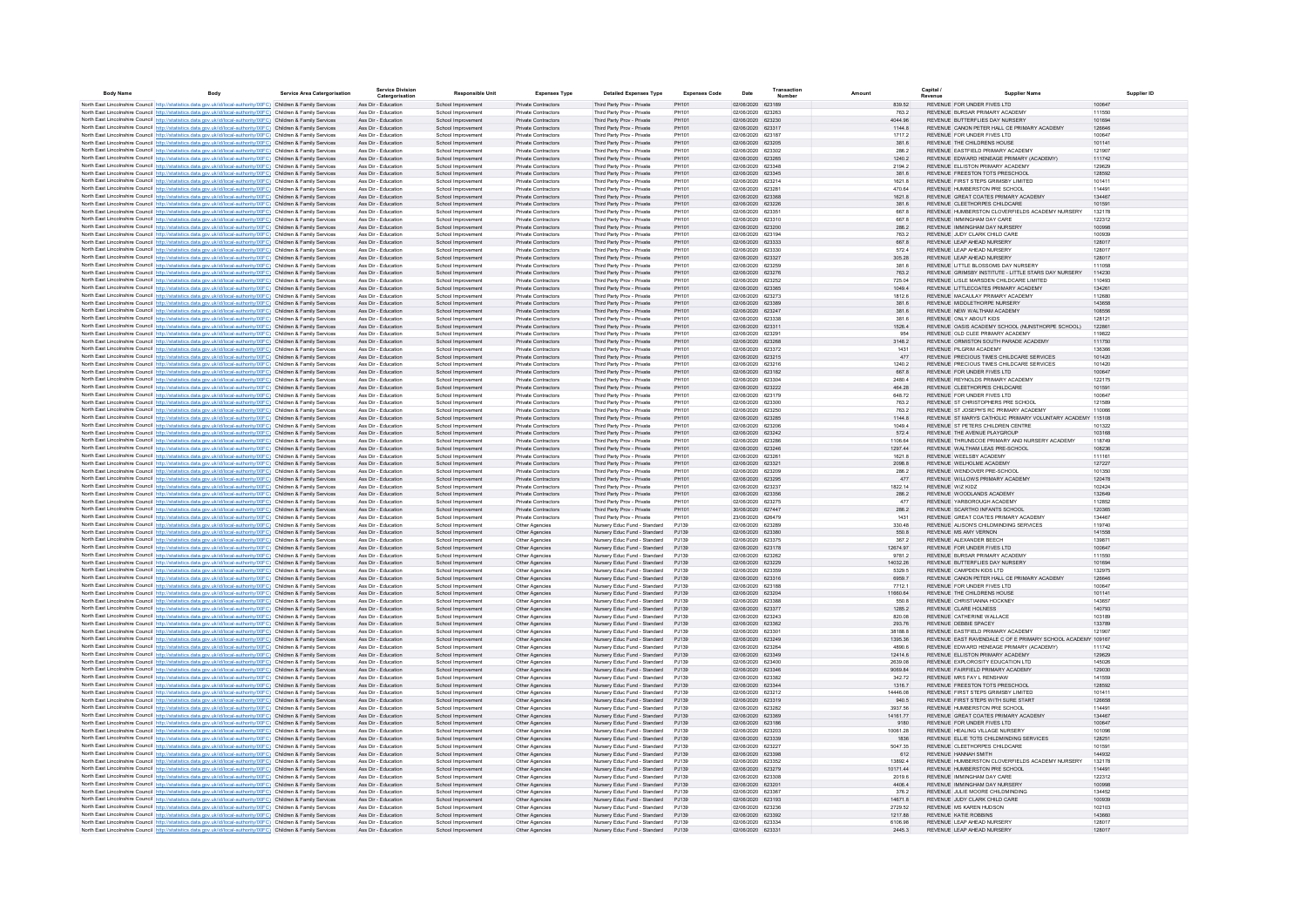| <b>Body Name</b> | <b>Rody</b>                                                                                                                                                                                                                            | <b>Service Area Catergorisation</b> |                                            | <b>Service Division</b><br>Catergorisation | <b>Responsible Unit</b>                  | <b>Expenses Type</b>             | <b>Detailed Expenses Type</b>                                | <b>Expenses Code</b> | Date                                   | Transaction | Amount              | Capital / | <b>Supplier Name</b>                                                                                | Supplier ID      |
|------------------|----------------------------------------------------------------------------------------------------------------------------------------------------------------------------------------------------------------------------------------|-------------------------------------|--------------------------------------------|--------------------------------------------|------------------------------------------|----------------------------------|--------------------------------------------------------------|----------------------|----------------------------------------|-------------|---------------------|-----------|-----------------------------------------------------------------------------------------------------|------------------|
|                  | North East Lincolnshire Council http://statistics.data.gov.uk/id/local-authority/00FC) Children & Family Services                                                                                                                      |                                     | Ass Dir - Education                        |                                            | School Improvement                       | Other Agencies                   | Nursery Educ Fund - Standard                                 | PJ139                | 02/06/2020 623328                      |             | 3617.88             |           | REVENUE LEAP AHEAD NURSERY                                                                          | 128017           |
|                  | North East Lincolnshire Council http://statistics.data.gov.uk/id/local-authority/00FC) Children & Family Services                                                                                                                      |                                     | Ass Dir - Education                        |                                            | School Improvement                       | Other Agencies                   | Nursery Educ Fund - Standard                                 | PJ139                | 02/06/2020 623258                      |             | 14461.56            |           | REVENUE LITTLE BLOSSOMS DAY NURSERY                                                                 | 111058           |
|                  | North East Lincolnshire Council http://statistics.data.gov.uk/id/local-authority/00FC) Children & Family Services                                                                                                                      |                                     | Ass Dir - Education<br>Ass Dir - Education |                                            | School Improvement                       | Other Agencies                   | Nursery Educ Fund - Standard                                 | PJ139<br>PJ139       | 02/06/2020 623396<br>02/06/2020 623278 |             | 669.06<br>9816.48   |           | REVENUE LITTLE OAKS DAY NURSERY<br>REVENUE GRIMSBY INSTITUTE - LITTLE STARS DAY NURSERY             | 144718<br>114230 |
|                  | North East Lincolnshire Council http://statistics.data.gov.uk/id/local-authority/00FC) Children & Family Services<br>North East Lincolnshire Council http://statistics.data.gov.uk/id/local-authority/00FC) Children & Family Services |                                     | Ass Dir - Education                        |                                            | School Improvement<br>School Improvemen  | Other Agencies<br>Other Agencies | Nursery Educ Fund - Standard<br>Nursery Educ Fund - Standard | PJ139                | 02/06/2020 623306                      |             | 2851.92             |           | REVENUE LITTLE TWINKLES CHILDCARE LTD                                                               | 122217           |
|                  | North East Lincolnshire Council http://statistics.data.gov.uk/id/local-authority/00FC) Children & Family Services                                                                                                                      |                                     | Ass Dir - Education                        |                                            | School Improvemen                        | Other Agencies                   | Nursery Educ Fund - Standard                                 | PJ139                | 02/06/2020 623254                      |             | 27406.68            |           | REVENUE LISLE MARSDEN CHILDCARE LIMITED                                                             | 110493           |
|                  | North East Lincolnshire Council http://statistics.data.gov.uk/id/local-authority/00FC) Children & Family Services                                                                                                                      |                                     | Ass Dir - Education                        |                                            | School Improvemen                        | Other Agencies                   | Nursery Educ Fund - Standard                                 | PJ139                | 02/06/2020 623366                      |             | 3009.6              |           | REVENUE LITTLECOATES PRIMARY ACADEMY                                                                | 134261           |
|                  | North East Lincolnshire Council http://statistics.data.gov.uk/id/local-authority/00FC) Children & Family Services                                                                                                                      |                                     | Ass Dir - Education                        |                                            | School Improvement                       | Other Agencies                   | Nursery Educ Fund - Standard                                 | PJ139                | 02/06/2020 623364                      |             | 376.2               |           | REVENUE LINDA PENDRED                                                                               | 133792           |
|                  | North East Lincolnshire Council http://statistics.data.gov.uk/id/local-authority/00FC) Children & Family Services<br>North East Lincolnshire Council http://statistics.data.gov.uk/id/local-authority/00FC) Children & Family Services |                                     | Ass Dir - Education<br>Ass Dir - Education |                                            | School Improvemer<br>School Improvemen   | Other Agencies<br>Other Agencies | Nursery Educ Fund - Standard<br>Nursery Educ Fund - Standard | PJ139<br>PJ139       | 02/06/2020 623390<br>02/06/2020 62339  |             | 9775.71<br>734.4    |           | REVENUE MIDDLETHORPE NURSERY<br>REVENUE MARINA WELLBURN                                             | 143658<br>144696 |
|                  | North East Lincolnshire Council http://statistics.data.gov.uk/id/local-authority/00FC) Children & Family Services                                                                                                                      |                                     | Ass Dir - Education                        |                                            | School Improvemer                        | Other Agencies                   | Nursery Educ Fund - Standard                                 | PJ139                | 02/06/2020 62338                       |             | 1734.6              |           | REVENUE MS NATASHA DYKE                                                                             | 141560           |
|                  | North East Lincolnshire Council http://statistics.data.gov.uk/id/local-authority/00FC) Children & Family Services                                                                                                                      |                                     | Ass Dir - Education                        |                                            | School Improvement                       | Other Agencies                   | Nursery Educ Fund - Standard                                 | PJ139                | 02/06/2020 623248                      |             | 20661.12            |           | REVENUE NEW WALTHAM ACADEMY                                                                         | 108556           |
|                  | North East Lincolnshire Council http://statistics.data.gov.uk/id/local-authority/00FC) Children & Family Services                                                                                                                      |                                     | Ass Dir - Education                        |                                            | School Improvement                       | Other Agencies                   | Nursery Educ Fund - Standard                                 | PJ139                | 02/06/2020 623293                      |             | 550.8               |           | REVENUE NICKY'S CHILDMINDING                                                                        | 119901           |
|                  | North East Lincolnshire Council http://statistics.data.gov.uk/id/local-authority/00FC) Children & Family Services                                                                                                                      |                                     | Ass Dir - Education                        |                                            | School Improvement                       | Other Agencies                   | Nursery Educ Fund - Standard                                 | P.1139               | 02/06/2020 623357                      |             | 550.8               |           | REVENUE NATALIE MUNDAY                                                                              | 132728           |
|                  | North East Lincolnshire Council http://statistics.data.gov.uk/id/local-authority/00FC) Children & Family Services<br>North East Lincolnshire Council http://statistics.data.gov.uk/id/local-authority/00FC) Children & Family Services |                                     | Ass Dir - Education<br>Ass Dir - Education |                                            | School Improvement<br>School Improvement | Other Agencies<br>Other Agencies | Nursery Educ Fund - Standard<br>Nursery Educ Fund - Standard | P.1139<br>PJ139      | 02/06/2020 623336<br>02/06/2020 623312 |             | 5263.2<br>5078.7    |           | REVENUE ONLY ABOUT KIDS<br>REVENUE OASIS ACADEMY SCHOOL (NUNSTHORPE SCHOOL)                         | 128121<br>122861 |
|                  | North East Lincolnshire Council http://statistics.data.gov.uk/id/local-authority/00FC) Children & Family Services                                                                                                                      |                                     | Ass Dir - Education                        |                                            | School Improvement                       | Other Agencies                   | Nursery Educ Fund - Standard                                 | P.1139               | 02/06/2020 623290                      |             | 14107.5             |           | REVENUE OLD CLEE PRIMARY ACADEMY                                                                    | 119822           |
|                  | North East Lincolnshire Council http://statistics.data.gov.uk/id/local-authority/00FC) Children & Family Services                                                                                                                      |                                     | Ass Dir - Education                        |                                            | School Improvement                       | Other Agencies                   | Nursery Educ Fund - Standard                                 | PJ139                | 02/06/2020 623266                      |             | 17117.1             |           | REVENUE ORMISTON SOUTH PARADE ACADEMY                                                               | 111750           |
|                  | North East Lincolnshire Council http://statistics.data.gov.uk/id/local-authority/00FC) Children & Family Services                                                                                                                      |                                     | Ass Dir - Education                        |                                            | School Improvement                       | Other Agencies                   | Nursery Educ Fund - Standard                                 | PJ139                | 02/06/2020 62337                       |             | 8996.4              |           | REVENUE PILGRIM ACADEMY                                                                             | 136366           |
|                  | North East Lincolnshire Council http://statistics.data.gov.uk/id/local-authority/00FC) Children & Family Services                                                                                                                      |                                     | Ass Dir - Education                        |                                            | School Improvement                       | Other Agencies                   | Nursery Educ Fund - Standard                                 | PJ139                | 02/06/2020 623219                      |             | 8310.96             |           | REVENUE PRECIOUS TIMES CHILDCARE SERVICES                                                           | 101420           |
|                  | North East Lincolnshire Council http://statistics.data.gov.uk/id/local-authority/00FC) Children & Family Services<br>North East Lincolnshire Council http://statistics.data.gov.uk/id/local-authority/00FC) Children & Family Services |                                     | Ass Dir - Education<br>Ass Dir - Education |                                            | School Improvement<br>School Improvement | Other Agencies<br>Other Agencies | Nursery Educ Fund - Standard<br>Nursery Educ Fund - Standard | PJ139<br>PJ139       | 02/06/2020 623217<br>02/06/2020 623183 |             | 14749.2<br>14195.28 |           | REVENUE PRECIOUS TIMES CHILDCARE SERVICES<br>REVENUE FOR UNDER FIVES LTD                            | 101420<br>100647 |
|                  | North East Lincolnshire Council http://statistics.data.gov.uk/id/local-authority/00FC) Children & Family Services                                                                                                                      |                                     | Ass Dir - Education                        |                                            | School Improvemen                        | Other Agencies                   | Nursery Educ Fund - Standard                                 | P.1139               | 02/06/2020 623303                      |             | 13167               |           | REVENUE REYNOLDS PRIMARY ACADEMY                                                                    | 122175           |
|                  | North East Lincolnshire Council http://statistics.data.gov.uk/id/local-authority/00FC) Children & Family Services                                                                                                                      |                                     | Ass Dir - Education                        |                                            | School Improvement                       | Other Agencies                   | Nursery Educ Fund - Standard                                 | PJ139                | 02/06/2020 623199                      |             | 9755.28             |           | REVENUE READY TEDDY GO                                                                              | 100973           |
|                  | North East Lincolnshire Council http://statistics.data.gov.uk/id/local-authority/00FC) Children & Family Services                                                                                                                      |                                     | Ass Dir - Education                        |                                            | School Improvemen                        | Other Agencies                   | Nursery Educ Fund - Standard                                 | PJ139                | 02/06/2020 623386                      |             | 807.84              |           | REVENUE SARA BUNCE                                                                                  | 142138           |
|                  | North East Lincolnshire Council http://statistics.data.gov.uk/id/local-authority/00FC) Children & Family Services                                                                                                                      |                                     | Ass Dir - Education                        |                                            | School Improvement                       | Other Agencies                   | Nursery Educ Fund - Standard                                 | PJ139<br>PJ139       | 02/06/2020 623325                      |             | 1468.8              |           | REVENUE SARAH FARROW-BROWNE<br>REVENUE SARA HARRISON                                                | 127842           |
|                  | North East Lincolnshire Council http://statistics.data.gov.uk/id/local-authority/00FC) Children & Family Services<br>North East Lincolnshire Council http://statistics.data.gov.uk/id/local-authority/00FC) Children & Family Services |                                     | Ass Dir - Education<br>Ass Dir - Education |                                            | School Improvemer<br>School Improvement  | Other Agencies<br>Other Agencies | Nursery Educ Fund - Standard<br>Nursery Educ Fund - Standard | PJ139                | 02/06/2020 62327<br>02/06/2020 62334   |             | 477.36<br>1115.1    |           | REVENUE SARAH'S CHILDMINDING                                                                        | 112491<br>128578 |
|                  | North East Lincolnshire Council http://statistics.data.gov.uk/id/local-authority/00FC) Children & Family Services                                                                                                                      |                                     | Ass Dir - Education                        |                                            | School Improvement                       | Other Agencies                   | Nursery Educ Fund - Standard                                 | PJ139                | 02/06/2020 623256                      |             | 940.5               |           | REVENUE SHARON SPRINGALL                                                                            | 111029           |
|                  | North East Lincolnshire Council http://statistics.data.gov.uk/id/local-authority/00FC) Children & Family Services                                                                                                                      |                                     | Ass Dir - Education                        |                                            | School Improvement                       | Other Agencies                   | Nursery Educ Fund - Standard                                 | PJ139                | 02/06/2020 623223                      |             | 15544.8             |           | REVENUE CLEETHORPES CHILDCARE                                                                       | 101591           |
|                  | North East Lincolnshire Council http://statistics.data.gov.uk/id/local-authority/00FC) Children & Family Services                                                                                                                      |                                     | Ass Dir - Education                        |                                            | School Improvement                       | Other Agencies                   | Nursery Educ Fund - Standard                                 | PJ139                | 02/06/2020 623180                      |             | 13672.08            |           | REVENUE FOR UNDER FIVES LTD                                                                         | 100647           |
|                  | North East Lincolnshire Council http://statistics.data.gov.uk/id/local-authority/00FC) Children & Family Services                                                                                                                      |                                     | Ass Dir - Education                        |                                            | School Improvement                       | Other Agencies                   | Nursery Educ Fund - Standard                                 | P.1139               | 02/06/2020 623350                      |             | 7233.84             |           | REVENUE SPRINGFIELD PRIMARY ACADEMY                                                                 | 131306           |
|                  | North East Lincolnshire Council http://statistics.data.gov.uk/id/local-authority/00FC) Children & Family Services<br>North East Lincolnshire Council http://statistics.data.gov.uk/id/local-authority/00FC) Children & Family Services |                                     | Ass Dir - Education<br>Ass Dir - Education |                                            | School Improvement<br>School Improvement | Other Agencies<br>Other Agencies | Nursery Educ Fund - Standard<br>Nursery Educ Fund - Standard | P.1139<br>PJ139      | 02/06/2020 623233<br>02/06/2020 623298 |             | 1285.2<br>1868.46   |           | REVENUE SARAH SHOTBOLT<br>REVENUE ST CHRISTOPHERS PRE SCHOOL                                        | 101742<br>121589 |
|                  | North East Lincolnshire Council http://statistics.data.gov.uk/id/local-authority/00FC) Children & Family Services                                                                                                                      |                                     | Ass Dir - Education                        |                                            | School Improvement                       | Other Agencies                   | Nursery Educ Fund - Standard                                 | PJ139                | 02/06/2020 623296                      |             | 330.48              |           | REVENUE STEPHANIE DURRANT                                                                           | 120541           |
|                  | North East Lincolnshire Council http://statistics.data.gov.uk/id/local-authority/00FC) Children & Family Services                                                                                                                      |                                     | Ass Dir - Education                        |                                            | School Improvement                       | Other Agencies                   | Nursery Educ Fund - Standard                                 | PJ139                | 02/06/2020 623195                      |             | 8310.96             |           | REVENUE ST JAMES SCHOOL                                                                             | 100940           |
|                  | North East Lincolnshire Council http://statistics.data.gov.uk/id/local-authority/00FC) Children & Family Services                                                                                                                      |                                     | Ass Dir - Education                        |                                            | School Improvement                       | Other Agencies                   | Nursery Educ Fund - Standard                                 | PJ139                | 02/06/2020 62325                       |             | 3573.9              |           | REVENUE ST JOSEPH'S RC PRIMARY ACADEMY                                                              | 110066           |
|                  | North East Lincolnshire Council http://statistics.data.gov.uk/id/local-authority/00FC) Children & Family Services                                                                                                                      |                                     | Ass Dir - Education                        |                                            | School Improvement                       | Other Agencies                   | Nursery Educ Fund - Standard                                 | PJ139                | 02/06/2020 623232                      |             | 7397.04             |           | REVENUE ST MARGARETS PRE-SCHOOL                                                                     | 101724           |
|                  | North East Lincolnshire Council http://statistics.data.gov.uk/id/local-authority/00FC) Children & Family Services                                                                                                                      |                                     | Ass Dir - Education                        |                                            | School Improvement                       | Other Agencies                   | Nursery Educ Fund - Standard                                 | PJ139                | 02/06/2020 62319                       |             | 23500.8             |           | REVENUE ST MARTINS PREPARATORY SCHOOL<br>REVENUE ST MARYS CATHOLIC PRIMARY VOLUNTARY ACADEMY 115108 | 100889           |
|                  | North East Lincolnshire Council http://statistics.data.gov.uk/id/local-authority/00FC) Children & Family Services<br>North East Lincolnshire Council http://statistics.data.gov.uk/id/local-authority/00FC) Children & Family Services |                                     | Ass Dir - Education<br>Ass Dir - Education |                                            | School Improvement<br>School Improvemen  | Other Agencies<br>Other Agencies | Nursery Educ Fund - Standard<br>Nursery Educ Fund - Standard | PJ139<br>P.1139      | 02/06/2020 623284<br>02/06/2020 623207 |             | 8464.5<br>14107.5   |           | REVENUE ST PETERS CHILDREN CENTRE                                                                   | 101322           |
|                  | North East Lincolnshire Council http://statistics.data.gov.uk/id/local-authority/00FC) Children & Family Services                                                                                                                      |                                     | Ass Dir - Education                        |                                            | School Improvemen                        | Other Agencies                   | Nursery Educ Fund - Standard                                 | PJ139                | 02/06/2020 623269                      |             | 3573.9              |           | REVENUE STRAND PRIMARY ACADEMY                                                                      | 111862           |
|                  | North East Lincolnshire Council http://statistics.data.gov.uk/id/local-authority/00FC) Children & Family Services                                                                                                                      |                                     | Ass Dir - Education                        |                                            | School Improvemen                        | Other Agencies                   | Nursery Educ Fund - Standard                                 | PJ139                | 02/06/2020 62324                       |             | 4476.78             |           | REVENUE THE AVENUE PLAYGROUP                                                                        | 103168           |
|                  | North East Lincolnshire Council http://statistics.data.gov.uk/id/local-authority/00FC) Children & Family Services                                                                                                                      |                                     | Ass Dir - Education                        |                                            | School Improvemen                        | Other Agencies                   | Nursery Educ Fund - Standard                                 | PJ139                | 02/06/2020 623287                      |             | 6771.6              |           | REVENUE THRUNSCOE PRIMARY AND NURSERY ACADEMY                                                       | 118749           |
|                  | North East Lincolnshire Council http://statistics.data.gov.uk/id/local-authority/00FC) Children & Family Services                                                                                                                      |                                     | Ass Dir - Education                        |                                            | School Improvement                       | Other Agencies                   | Nursery Educ Fund - Standard                                 | PJ139                | 02/06/2020 623245                      |             | 29890.08            |           | REVENUE WALTHAM LEAS PRE-SCHOOL                                                                     | 108236<br>111161 |
|                  | North East Lincolnshire Council http://statistics.data.gov.uk/id/local-authority/00FC) Children & Family Services<br>North East Lincolnshire Council http://statistics.data.gov.uk/id/local-authority/00FC) Children & Family Services |                                     | Ass Dir - Education<br>Ass Dir - Education |                                            | School Improvement<br>School Improvement | Other Agencies<br>Other Agencies | Nursery Educ Fund - Standard<br>Nursery Educ Fund - Standard | PJ139<br>PJ139       | 02/06/2020 623260<br>02/06/2020 623323 |             | 6207.3<br>9028.8    |           | REVENUE WEELSBY ACADEMY<br>REVENUE WELHOLME ACADEMY                                                 | 127227           |
|                  | North East Lincolnshire Council http://statistics.data.gov.uk/id/local-authority/00FC) Children & Family Services                                                                                                                      |                                     | Ass Dir - Education                        |                                            | School Improvement                       | Other Agencies                   | Nursery Educ Fund - Standard                                 | PJ139                | 02/06/2020 623211                      |             | 4745.37             |           | REVENUE WENDOVER PRE-SCHOOL                                                                         | 101350           |
|                  | North East Lincolnshire Council http://statistics.data.gov.uk/id/local-authority/00FC) Children & Family Services                                                                                                                      |                                     | Ass Dir - Education                        |                                            | School Improvement                       | Other Agencies                   | Nursery Educ Fund - Standard                                 | P.1139               | 02/06/2020 62329                       |             | 1692.9              |           | REVENUE WILLOWS PRIMARY ACADEMY                                                                     | 120478           |
|                  | North East Lincolnshire Council http://statistics.data.gov.uk/id/local-authority/00FC) Children & Family Services                                                                                                                      |                                     | Ass Dir - Education                        |                                            | School Improvement                       | Other Agencies                   | Nursery Educ Fund - Standard                                 | PJ139                | 02/06/2020 623239                      |             | 4664.88             |           | REVENUE WIZ KIDZ                                                                                    | 102424           |
|                  | North East Lincolnshire Council http://statistics.data.gov.uk/id/local-authority/00FC) Children & Family Services                                                                                                                      |                                     | Ass Dir - Education<br>Ass Dir - Education |                                            | School Improvement<br>School Improvement | Other Agencies<br>Other Agencies | Nursery Educ Fund - Standard<br>Nursery Educ Fund - Standard | P.1139<br>PJ139      | 02/06/2020 623355<br>02/06/2020 623274 |             | 5643<br>5177.52     |           | REVENUE WOODLANDS ACADEMY<br>REVENUE YARBOROUGH ACADEMY                                             | 132649<br>112852 |
|                  | North East Lincolnshire Council http://statistics.data.gov.uk/id/local-authority/00FC) Children & Family Services<br>North East Lincolnshire Council http://statistics.data.gov.uk/id/local-authority/00EC) Children & Family Services |                                     | Ass Dir - Education                        |                                            | School Improvement                       | Other Agencies                   | Nursery Educ Fund - Standard                                 | P.1139               | 23/06/2020 626479                      |             | 145071              |           | REVENUE, GREAT COATES PRIMARY ACADEMY                                                               | 134467           |
|                  | North East Lincolnshire Council http://statistics.data.gov.uk/id/local-authority/00FC) Children & Family Services                                                                                                                      |                                     | Ass Dir - Education                        |                                            | School Improvement                       | Other Agencies                   | Other                                                        | P.1121               | 02/06/2020 623177                      |             | 2057.4              |           | REVENUE FOR UNDER FIVES LTD.                                                                        | 100647           |
|                  | North East Lincolnshire Council http://statistics.data.gov.uk/id/local-authority/00FC) Children & Family Services                                                                                                                      |                                     | Ass Dir - Education                        |                                            | School Improvement                       | Other Agencies                   | Other                                                        | PJ121                | 02/06/2020 623228                      |             | 7086.6              |           | REVENUE BUTTERFLIES DAY NURSERY                                                                     | 101694           |
|                  | North East Lincolnshire Council http://statistics.data.gov.uk/id/local-authority/00FC) Children & Family Services                                                                                                                      |                                     | Ass Dir - Education                        |                                            | School Improvement                       | Other Agencies                   | Other                                                        | PJ121                | 02/06/2020 623190                      |             | 9875.52             |           | REVENUE FOR UNDER FIVES LTD                                                                         | 100647           |
|                  | North East Lincolnshire Council http://statistics.data.gov.uk/id/local-authority/00FC) Children & Family Services<br>North East Lincolnshire Council http://statistics.data.gov.uk/id/local-authority/00FC) Children & Family Services |                                     | Ass Dir - Education<br>Ass Dir - Education |                                            | School Improvemen<br>School Improvement  | Other Agencies<br>Other Agencies | Other<br>Other                                               | PJ121<br>PJ121       | 02/06/2020 623378<br>02/06/2020 623399 |             | 457.2<br>1409.7     |           | REVENUE CLARE HOLNESS<br>REVENUE EXPLOROSITY EDUCATION LTD                                          | 140793<br>145026 |
|                  | North East Lincolnshire Council http://statistics.data.gov.uk/id/local-authority/00FC) Children & Family Services                                                                                                                      |                                     | Ass Dir - Education                        |                                            | School Improvemen                        | Other Agencies                   | Other                                                        | PJ121                | 02/06/2020 623343                      |             | 4800.6              |           | REVENUE FREESTON TOTS PRESCHOOL                                                                     | 128592           |
|                  | North East Lincolnshire Council http://statistics.data.gov.uk/id/local-authority/00FC) Children & Family Services                                                                                                                      |                                     | Ass Dir - Education                        |                                            | School Improvemen                        | Other Agencies                   | Other                                                        | PJ121                | 02/06/2020 623213                      |             | 9144                |           | REVENUE FIRST STEPS GRIMSBY LIMITED                                                                 | 101411           |
|                  | North East Lincolnshire Council http://statistics.data.gov.uk/id/local-authority/00FC) Children & Family Services                                                                                                                      |                                     | Ass Dir - Education                        |                                            | School Improvemen                        | Other Agencies                   | Other                                                        | PJ121                | 02/06/2020 623318                      |             | 1828.8              |           | REVENUE FIRST STEPS WITH SURE START                                                                 | 126658           |
|                  | North East Lincolnshire Council http://statistics.data.gov.uk/id/local-authority/00FC) Children & Family Services                                                                                                                      |                                     | Ass Dir - Education                        |                                            | School Improvement                       | Other Agencies                   | Other                                                        | PJ121                | 02/06/2020 623283                      |             | 4983.48             |           | REVENUE HUMBERSTON PRE SCHOOL                                                                       | 114491           |
|                  | North East Lincolnshire Council http://statistics.data.gov.uk/id/local-authority/00FC) Children & Family Services<br>North East Lincolnshire Council http://statistics.data.gov.uk/id/local-authority/00FC) Children & Family Services |                                     | Ass Dir - Education<br>Ass Dir - Education |                                            | School Improvement                       | Other Agencies                   | Other<br>Other                                               | PJ121<br>PJ121       | 02/06/2020 623202<br>02/06/2020 623340 |             | 685.8<br>457.2      |           | REVENUE HEALING VILLAGE NURSERY<br>REVENUE ELLIE TOTS CHILDMINDING SERVICES                         | 101096<br>128251 |
|                  | North East Lincolnshire Council http://statistics.data.gov.uk/id/local-authority/00FC) Children & Family Services                                                                                                                      |                                     | Ass Dir - Education                        |                                            | School Improvement<br>School Improvement | Other Agencies<br>Other Agencies | Other                                                        | PJ121                | 02/06/2020 623224                      |             | 5135.88             |           | REVENUE CLEETHORPES CHILDCARE                                                                       | 101591           |
|                  | North East Lincolnshire Council http://statistics.data.gov.uk/id/local-authority/00FC) Children & Family Services                                                                                                                      |                                     | Ass Dir - Education                        |                                            | School Improvement                       | Other Agencies                   | Other                                                        | PJ121                | 02/06/2020 623309                      |             | 914.4               |           | REVENUE IMMINGHAM DAY CARE                                                                          | 122312           |
|                  | North East Lincolnshire Council http://statistics.data.gov.uk/id/local-authority/00FC) Children & Family Services                                                                                                                      |                                     | Ass Dir - Education                        |                                            | School Improvement                       | Other Agencies                   | Other                                                        | PJ121                | 02/06/2020 623335                      |             | 3429                |           | REVENUE LEAP AHEAD NURSERY                                                                          | 128017           |
|                  | North East Lincolnshire Council http://statistics.data.gov.uk/id/local-authority/00FC) Children & Family Services                                                                                                                      |                                     | Ass Dir - Education                        |                                            | School Improvement                       | Other Agencies                   | Other                                                        | PJ121                | 02/06/2020 623332                      |             | 3200.4              |           | REVENUE LEAP AHEAD NURSERY                                                                          | 128017           |
|                  | North East Lincolnshire Council http://statistics.data.gov.uk/id/local-authority/00FC) Children & Family Services<br>North East Lincolnshire Council http://statistics.data.gov.uk/id/local-authority/00FC) Children & Family Services |                                     | Ass Dir - Education<br>Ass Dir - Education |                                            | School Improvement<br>School Improvement | Other Agencies<br>Other Agencies | Other<br>Other                                               | PJ121<br>P.1121      | 02/06/2020 623329<br>02/06/2020 623376 |             | 457.2<br>4572       |           | REVENUE LEAP AHEAD NURSERY<br>REVENUE MRS LYNSEY CONNOLLY                                           | 128017<br>140212 |
|                  | North East Lincolnshire Council http://statistics.data.gov.uk/id/local-authority/00FC) Children & Family Services                                                                                                                      |                                     | Ass Dir - Education                        |                                            | School Improvement                       | Other Agencies                   | Other                                                        | PJ121                | 02/06/2020 623257                      |             | 1371.6              |           | REVENUE LITTLE BLOSSOMS DAY NURSERY                                                                 | 111058           |
|                  | North East Lincolnshire Council http://statistics.data.gov.uk/id/local-authority/00FC) Children & Family Services                                                                                                                      |                                     | Ass Dir - Education                        |                                            | School Improvement                       | Other Agencies                   | Other                                                        | P.1121               | 02/06/2020 623277                      |             | 5425.44             |           | REVENUE GRIMSBY INSTITUTE - LITTLE STARS DAY NURSERY                                                | 114230           |
|                  | North East Lincolnshire Council http://statistics.data.gov.uk/id/local-authority/00FC) Children & Family Services                                                                                                                      |                                     | Ass Dir - Education                        |                                            | School Improvement                       | Other Agencies                   | Other                                                        | PJ121                | 02/06/2020 623307                      |             | 914.4               |           | REVENUE LITTLE TWINKLES CHILDCARE LTD                                                               | 122217           |
|                  | North East Lincolnshire Council http://statistics.data.gov.uk/id/local-authority/00FC) Children & Family Services                                                                                                                      |                                     | Ass Dir - Education                        |                                            | School Improvement                       | Other Agencies                   | Other                                                        | PJ121                | 02/06/2020 623253                      |             | 1188.72             |           | REVENUE LISLE MARSDEN CHILDCARE LIMITED                                                             | 110493           |
|                  | North East Lincolnshire Council http://statistics.data.gov.uk/id/local-authority/00FC) Children & Family Services<br>North East Lincolnshire Council http://statistics.data.gov.uk/id/local-authority/00FC) Children & Family Services |                                     | Ass Dir - Education<br>Ass Dir - Education |                                            | School Improvement                       | Other Agencies                   | Other                                                        | PJ121                | 02/06/2020 62339<br>02/06/2020 623385  |             | 1828.8<br>457.2     |           | REVENUE MIDDLETHORPE NURSERY<br>REVENUE MS NATASHA DYKE                                             | 143658<br>141560 |
|                  | North East Lincolnshire Council http://statistics.data.gov.uk/id/local-authority/00FC) Children & Family Services                                                                                                                      |                                     | Ass Dir - Education                        |                                            | School Improvement<br>School Improvement | Other Agencies<br>Other Agencies | Other<br>Other                                               | PJ121<br>PJ121       | 02/06/2020 623358                      |             | 457.2               |           | REVENUE NATALIE MUNDAY                                                                              | 132728           |
|                  | North East Lincolnshire Council http://statistics.data.gov.uk/id/local-authority/00FC) Children & Family Services                                                                                                                      |                                     | Ass Dir - Education                        |                                            | School Improvement                       | Other Agencies                   | Other                                                        | PJ121                | 02/06/2020 623337                      |             | 289.56              |           | REVENUE ONLY ABOUT KIDS                                                                             | 128121           |
|                  | North East Lincolnshire Council http://statistics.data.gov.uk/id/local-authority/00FC) Children & Family Services                                                                                                                      |                                     | Ass Dir - Education                        |                                            | School Improvement                       | Other Agencies                   | Other                                                        | PJ121                | 02/06/2020 623220                      |             | 457.2               |           | REVENUE PRECIOUS TIMES CHILDCARE SERVICES                                                           | 101420           |
|                  | North East Lincolnshire Council http://statistics.data.gov.uk/id/local-authority/00FC) Children & Family Services                                                                                                                      |                                     | Ass Dir - Education                        |                                            | School Improvement                       | Other Agencies                   | Other                                                        | PJ121                | 02/06/2020 623218                      |             | 4206.24             |           | REVENUE PRECIOUS TIMES CHILDCARE SERVICES                                                           | 101420           |
|                  | North East Lincolnshire Council http://statistics.data.gov.uk/id/local-authority/00FC) Children & Family Services                                                                                                                      |                                     | Ass Dir - Education<br>Ass Dir - Education |                                            | School Improvement                       | Other Agencies                   | Other                                                        | PJ121                | 02/06/2020 623184<br>02/06/2020 623197 |             | 10287               |           | REVENUE FOR UNDER FIVES LTD<br>REVENUE READY TEDDY GO                                               | 100647<br>100973 |
|                  | North East Lincolnshire Council http://statistics.data.gov.uk/id/local-authority/00FC) Children & Family Services<br>North East Lincolnshire Council http://statistics.data.gov.uk/id/local-authority/00FC) Children & Family Services |                                     | Ass Dir - Education                        |                                            | School Improvement<br>School Improvement | Other Agencies<br>Other Agencies | Other<br>Other                                               | PJ121<br>PJ121       | 02/06/2020 623326                      |             | 411.48<br>457.2     |           | REVENUE SARAH FARROW-BROWNE                                                                         | 127842           |
|                  | North East Lincolnshire Council http://statistics.data.gov.uk/id/local-authority/00FC) Children & Family Services                                                                                                                      |                                     | Ass Dir - Education                        |                                            | School Improvement                       | Other Agencies                   | Other                                                        | PJ121                | 02/06/2020 623272                      |             | 457.2               |           | REVENUE SARA HARRISON                                                                               | 112491           |
|                  | North East Lincolnshire Council http://statistics.data.gov.uk/id/local-authority/00FC) Children & Family Services                                                                                                                      |                                     | Ass Dir - Education                        |                                            | School Improvement                       | Other Agencies                   | Other                                                        | PJ121                | 02/06/2020 623342                      |             | 457.2               |           | REVENUE SARAH'S CHILDMINDING                                                                        | 128578           |
|                  | North East Lincolnshire Council http://statistics.data.gov.uk/id/local-authority/00EC) Children & Family Services                                                                                                                      |                                     | Ass Dir - Education                        |                                            | School Improvement                       | Other Agencies                   | Other                                                        | PJ121                | 02/06/2020 623225                      |             | 1219.2              |           | REVENUE CLEETHORPES CHILDCARE                                                                       | 101591           |
|                  | North East Lincolnshire Council http://statistics.data.gov.uk/id/local-authority/00EC) Children & Family Services                                                                                                                      |                                     | Ass Dir - Education                        |                                            | School Improvement                       | Other Agencies                   | Other                                                        | P.1121               | 02/06/2020 623181                      |             | 1371.6              |           | REVENUE FOR UNDER FIVES LTD.<br>REVENUE SARAH SHOTBOLT                                              | 100647<br>101742 |
|                  | North East Lincolnshire Council http://statistics.data.gov.uk/id/local-authority/00FC) Children & Family Services<br>North East Lincolnshire Council http://statistics.data.gov.uk/id/local-authority/00FC) Children & Family Services |                                     | Ass Dir - Education<br>Ass Dir - Education |                                            | School Improvement<br>School Improvement | Other Agencies<br>Other Agencies | Other<br>Other                                               | PJ121<br>P.1121      | 02/06/2020 623234<br>02/06/2020 623299 |             | 685.8<br>2194.56    |           | REVENUE ST CHRISTOPHERS PRE SCHOOL                                                                  | 121589           |
|                  | North East Lincolnshire Council http://statistics.data.gov.uk/id/local-authority/00FC) Children & Family Services                                                                                                                      |                                     | Ass Dir - Education                        |                                            | School Improvement                       | Other Agencies                   | Other                                                        | PJ121                | 02/06/2020 623297                      |             | 457.2               |           | REVENUE STEPHANIE DURRANT                                                                           | 120541           |
|                  | North East Lincolnshire Council http://statistics.data.gov.uk/id/local-authority/00FC) Children & Family Services                                                                                                                      |                                     | Ass Dir - Education                        |                                            | School Improvement                       | Other Agencies                   | Other                                                        | PJ121                | 02/06/2020 623208                      |             | 4114.8              |           | REVENUE ST PETERS CHILDREN CENTRE                                                                   | 101322           |
|                  | North East Lincolnshire Council http://statistics.data.gov.uk/id/local-authority/00FC) Children & Family Services                                                                                                                      |                                     | Ass Dir - Education                        |                                            | School Improvement                       | Other Agencies                   | Other                                                        | PJ121                | 02/06/2020 623270                      |             | 381.6               |           | REVENUE STRAND PRIMARY ACADEMY                                                                      | 111862           |
|                  | North East Lincolnshire Council http://statistics.data.gov.uk/id/local-authority/00FC) Children & Family Services                                                                                                                      |                                     | Ass Dir - Education                        |                                            | School Improvemen                        | Other Agencies                   | Other                                                        | PJ121                | 02/06/2020 623240                      |             | 914.4               |           | REVENUE THE AVENUE PLAYGROUP                                                                        | 103168           |
|                  | North East Lincolnshire Council http://statistics.data.gov.uk/id/local-authority/00FC) Children & Family Services<br>North East Lincolnshire Council http://statistics.data.gov.uk/id/local-authority/00FC) Children & Family Services |                                     | Ass Dir - Education<br>Ass Dir - Education |                                            | School Improvement<br>School Improvement | Other Agencies<br>Other Agencies | Other<br>Other                                               | PJ121<br>PJ121       | 02/06/2020 623374<br>02/06/2020 62324  |             | 914.4<br>1371.6     |           | REVENUE MRS VERITY TAYLOR-GREEN<br>REVENUE WALTHAM LEAS PRE-SCHOOL                                  | 138243<br>108236 |
|                  | North East Lincolnshire Council http://statistics.data.gov.uk/id/local-authority/00FC) Children & Family Services                                                                                                                      |                                     | Ass Dir - Education                        |                                            | School Improvement                       | Other Agencies                   | Other                                                        | PJ121                | 02/06/2020 623322                      |             | 1828.8              |           | REVENUE WELHOLME ACADEMY                                                                            | 127227           |
|                  |                                                                                                                                                                                                                                        |                                     |                                            |                                            |                                          |                                  |                                                              |                      |                                        |             |                     |           |                                                                                                     |                  |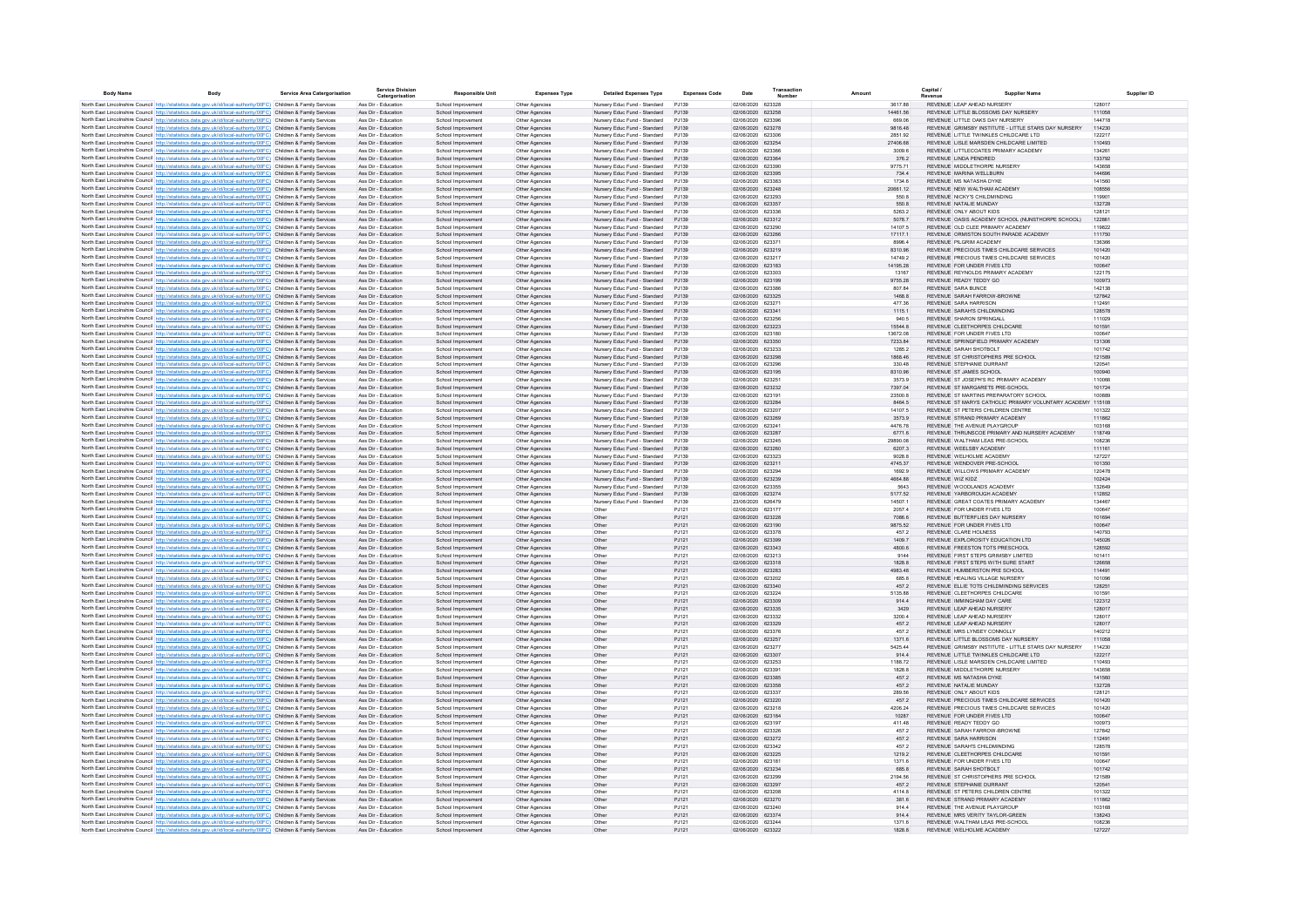| <b>Body Name</b> | Body                                                                                                                                                                                                                                   | Service Area Catergorisation | <b>Service Division</b><br>Catergorisation                     | <b>Responsible Unit</b>                                                       | <b>Expenses Type</b>                                       | <b>Detailed Expenses Type</b>                            | <b>Expenses Code</b>  | Date                                   | Transaction<br>Numbe |                | Capital i | Supplier Name                                                                  |                                                                |
|------------------|----------------------------------------------------------------------------------------------------------------------------------------------------------------------------------------------------------------------------------------|------------------------------|----------------------------------------------------------------|-------------------------------------------------------------------------------|------------------------------------------------------------|----------------------------------------------------------|-----------------------|----------------------------------------|----------------------|----------------|-----------|--------------------------------------------------------------------------------|----------------------------------------------------------------|
|                  | North East Lincolnshire Council http://statistics.data.gov.uk/id/local-authority/00FC) Children & Family Services                                                                                                                      |                              | Ass Dir - Education                                            | School Improvement                                                            | Other Agencies                                             | Other                                                    | PJ121                 | 02/06/2020 623373                      |                      | 914.4          |           | REVENUE MRS JO-ANNE WHITE                                                      | 137431                                                         |
|                  | North East Lincolnshire Council http://statistics.data.gov.uk/id/local-authority/00FC) Children & Family Services                                                                                                                      |                              | Ass Dir - Education                                            | School Improvement                                                            | Other Agencies                                             | Other                                                    | P.1121                | 02/06/2020 623238                      |                      | 259.08         |           | REVENUE WIZ KIDZ                                                               | 102424                                                         |
|                  | North East Lincolnshire Council http://statistics.data.gov.uk/id/local-authority/00FC) Children & Family Services                                                                                                                      |                              | Ass Dir - Education                                            | School Improvement                                                            | Rents                                                      | Room Hire                                                | GC103                 | 09/06/2020 624239                      |                      | 309            |           | REVENUE LINCS INSPIRE LTD                                                      | 120610                                                         |
|                  | North East Lincolnshire Council http://statistics.data.gov.uk/id/local-authority/00FC) Children & Family Services                                                                                                                      |                              | Ass Dir - Education                                            | School Improvemen                                                             | Contributions To Provisions                                | Contributions - Other                                    | LK103                 | 23/06/2020 625905                      |                      | 523.2          |           | REVENUE EASTFIELD PRIMARY ACADEMY                                              | 121907                                                         |
|                  | North East Lincolnshire Council http://statistics.data.gov.uk/id/local-authority/00FC) Children & Family Services                                                                                                                      |                              | Ass Dir - Education                                            | School Improvemen                                                             | Contributions To Provisions                                | Contributions - Other                                    | LK103                 | 11/06/2020 624311                      |                      | 915.6          |           | REVENUE PRECIOUS TIMES CHILDCARE SERVICES                                      | 101420                                                         |
|                  | North East Lincolnshire Council http://statistics.data.gov.uk/id/local-authority/00FC) Children & Family Services                                                                                                                      |                              | Ass Dir - Education                                            | School Improvement                                                            | Contributions To Provisions                                | Contributions - Other                                    | LK103                 | 11/06/2020 624310                      |                      | 915.6          |           | REVENUE ORMISTON SOUTH PARADE ACADEMY                                          | 111750                                                         |
|                  | North East Lincolnshire Council http://statistics.data.gov.uk/id/local-authority/00FC) Children & Family Services                                                                                                                      |                              | Ass Dir - Education                                            | School Improvement                                                            | Contributions To Provisions                                | Contributions - Other                                    | LK103                 | 11/06/2020 624310                      |                      | 915.6          |           | REVENUE ORMISTON SOUTH PARADE ACADEMY                                          | 111750                                                         |
|                  | North East Lincolnshire Council http://statistics.data.gov.uk/id/local-authority/00FC) Children & Family Services                                                                                                                      |                              | Ass Dir - Education<br>Ass Dir - Education                     | School Improvemen                                                             | Contributions To Provisions<br>Contributions To Provisions | Contributions - Other<br>Contributions - Other           | LK103<br>LK103        | 11/06/2020 624310<br>11/06/2020 624309 |                      | 915.6<br>915.6 |           | REVENUE ORMISTON SOUTH PARADE ACADEMY<br>REVENUE ELLISTON PRIMARY ACADEMY      | 111750<br>129629                                               |
|                  | North East Lincolnshire Council http://statistics.data.gov.uk/id/local-authority/00FC) Children & Family Services<br>North East Lincolnshire Council http://statistics.data.gov.uk/id/local-authority/00FC) Children & Family Services |                              | Ass Dir - Education                                            | School Improvemen<br>School Improvemen                                        | Contributions To Provisions                                | Contributions - Other                                    | LK103                 | 11/06/2020 624311                      |                      | 915.6          |           | REVENUE PRECIOUS TIMES CHILDCARE SERVICES                                      | 101420                                                         |
|                  | North East Lincolnshire Council http://statistics.data.gov.uk/id/local-authority/00FC) Children & Family Services                                                                                                                      |                              | Ass Dir - Education                                            | School Improvement                                                            | Contributions To Provisions                                | Contributions - Other                                    | LK103                 | 11/06/2020 624309                      |                      | 915.6          |           | REVENUE ELLISTON PRIMARY ACADEMY                                               | 129629                                                         |
|                  | North East Lincolnshire Council http://statistics.data.gov.uk/id/local-authority/00FC) Children & Family Services                                                                                                                      |                              | Ass Dir - Education                                            | School Improvement                                                            | Contributions To Provisions                                | Contributions - Other                                    | LK103                 | 30/06/2020 627284                      |                      | 348.8          |           | REVENUE PRECIOUS TIMES CHILDCARE SERVICES                                      | 101420                                                         |
|                  | North East Lincolnshire Council http://statistics.data.gov.uk/id/local-authority/00FC) Children & Family Services                                                                                                                      |                              | Ass Dir - Education                                            | School Improvement                                                            | Contributions To Provisions                                | Contributions - Other                                    | I K103                | 11/06/2020 624312                      |                      | 6104           |           | REVENUE WIZ KIDZ                                                               | 102424                                                         |
|                  | North East Lincolnshire Council Intro Ustatistics data nov uk/id/local-authority/00EC) Children & Family Services                                                                                                                      |                              | Ass Dir - Education                                            | School Improvement                                                            | Contributions To Provisions                                | Contributions - Other                                    | I K103                | 11/06/2020 624312                      |                      | 6104           |           | REVENUE WIZ KIDZ                                                               | 102424                                                         |
|                  | North East Lincolnshire Council http://statistics.data.gov.uk/id/local-authority/00FC) Children & Family Services                                                                                                                      |                              | Ass Dir - Education                                            | Revnolds Day Care                                                             | <b>Energy Costs</b>                                        | Electricity                                              | GR102                 | 23/06/2020 626415                      |                      | 261.46         |           | REVENUE REYNOLDS PRIMARY ACADEMY                                               | 122175                                                         |
|                  | North East Lincolnshire Council http://statistics.data.gov.uk/id/local-authority/00FC) Children & Family Services                                                                                                                      |                              | Ass Dir - Education                                            | Revnolds Day Care                                                             | <b>Energy Costs</b>                                        | Electricity                                              | GR102                 | 23/06/2020 626412                      |                      | 511.41         |           | REVENUE, REYNOLDS PRIMARY ACADEMY                                              | 122175                                                         |
|                  | North East Lincolnshire Council http://statistics.data.gov.uk/id/local-authority/00FC) Children & Family Services                                                                                                                      |                              | Ass Dir - Children & Families                                  | Head Of Child Resource & Reg                                                  | Private Contractors                                        | Third Party Prov - Private                               | PH101                 | 17/06/2020 625858                      |                      | 4080           |           | REVENUE SSCL                                                                   | 134915                                                         |
|                  | North East Lincolnshire Council http://statistics.data.gov.uk/id/local-authority/00FC) Children & Family Services                                                                                                                      |                              | Ass Dir - Children & Families                                  | Head Of Child Resource & Reg                                                  | Private Contractors                                        | Third Party Prov - Private                               | PH101                 | 17/06/2020 625831                      |                      | 3840           |           | <b>REVENUE SSCL</b>                                                            | 134915                                                         |
|                  | North East Lincolnshire Council http://statistics.data.gov.uk/id/local-authority/00FC) Children & Family Services                                                                                                                      |                              | Ass Dir - Children & Families                                  | Head Of Child Resource & Reg                                                  | Private Contractors                                        | Third Party Prov - Private                               | PH101<br><b>PH101</b> | 17/06/2020 625859<br>17/06/2020 625860 |                      | 3360           |           | <b>REVENUE SSCL</b>                                                            | 134915                                                         |
|                  | North East Lincolnshire Council http://statistics.data.gov.uk/id/local-authority/00FC) Children & Family Services                                                                                                                      |                              | Ass Dir - Children & Families                                  | Head Of Child Resource & Reg                                                  | <b>Private Contractors</b>                                 | Third Party Prov - Private                               |                       |                                        |                      | 2880           |           | <b>REVENUE SSCL</b>                                                            | 134915                                                         |
|                  | North East Lincolnshire Council http://statistics.data.gov.uk/id/local-authority/00FC) Children & Family Services<br>North East Lincolnshire Council http://statistics.data.gov.uk/id/local-authority/00FC) Children & Family Services |                              | Ass Dir - Children & Families<br>Ass Dir - Children & Families | Head Of Child Resource & Reg<br>Head Of Child Resource & Reg                  | Private Contractors<br><b>Private Contractors</b>          | Third Party Prov - Private<br>Third Party Prov - Private | PH101<br>PH101        | 17/06/2020 625861<br>17/06/2020 625862 |                      | 9630<br>9630   |           | <b>REVENUE SSCL</b><br><b>REVENUE SSCL</b>                                     | 134915<br>134915                                               |
|                  | North East Lincolnshire Council http://statistics.data.gov.uk/id/local-authority/00FC) Children & Family Services                                                                                                                      |                              | Ass Dir - Children & Families                                  | Head Of Child Resource & Reg Private Contractors                              |                                                            | Third Party Prov - Private                               | PH101                 | 17/06/2020 625863                      |                      | 4815           |           | <b>REVENUE SSCL</b>                                                            | 134915                                                         |
|                  | North East Lincolnshire Council http://statistics.data.gov.uk/id/local-authority/00FC) Children & Family Services                                                                                                                      |                              | Ass Dir - Children & Families                                  | Head Of Child Resource & Reg                                                  | <b>Private Contractors</b>                                 | Third Party Prov - Private                               | PH101                 | 24/06/2020 626714                      |                      | 712.5          |           | REVENUE QUAYSIDE CHILDCARE LTD.                                                | 127974                                                         |
|                  | North East Lincolnshire Council http://statistics.data.gov.uk/id/local-authority/00FC) Children & Family Services                                                                                                                      |                              | Ass Dir - Children & Families                                  | Head Of Child Resource & Reg                                                  | Private Contractors                                        | Third Party Prov - Private                               | PH101                 | 04/06/2020 624104                      |                      | 27311          |           | REVENUE REDACTED PERSONAL INFORMATION                                          | REDACTED PERSONAL INFORMATION                                  |
|                  | North East Lincolnshire Council http://statistics.data.gov.uk/id/local-authority/00FC) Children & Family Services                                                                                                                      |                              | Ass Dir - Children & Families                                  | Head Of Child Resource & Reg                                                  | Catering                                                   | Provisions                                               | LB101                 | 18/06/2020 625898                      |                      | 511.81         |           | REVENUE VULNERABLE YOUNG PEOPLE PROJECT HENEAGE                                | 110637                                                         |
|                  | North East Lincolnshire Council http://statistics.data.gov.uk/id/local-authority/00FC) Children & Family Services                                                                                                                      |                              | Ass Dir - Children & Families                                  | Head Of Child Resource & Reg                                                  | Catering                                                   | Provisions                                               | LB101                 | 01/06/2020 623462                      |                      | 965.03         |           | REVENUE VULNERABLE YOUNG PEOPLE PROJECT HENEAGE                                | 110637                                                         |
|                  | North East Lincolnshire Council http://statistics.data.gov.uk/id/local-authority/00FC) Children & Family Services                                                                                                                      |                              | Ass Dir - Children & Families                                  | Head Of Child Resource & Reg                                                  | Miscellaneous Expenses                                     | Activities - Service Users                               | LL114                 | 18/06/2020 625898                      |                      | 274.88         |           | REVENUE VULNERABLE YOUNG PEOPLE PROJECT HENEAGE                                | 110637                                                         |
|                  | North East Lincolnshire Council http://statistics.data.gov.uk/id/local-authority/00FC) Children & Family Services                                                                                                                      |                              | Ass Dir - Children & Families                                  | Head Of Child Resource & Reg                                                  | Other Agencies                                             | Additional Cost                                          | PJ114                 | 26/06/2020 809318                      |                      | 719.44         |           | REVENUE REDACTED PERSONAL INFORMATION                                          | REDACTED PERSONAL INFORMATION                                  |
|                  | North East Lincolnshire Council http://statistics.data.gov.uk/id/local-authority/00FC) Children & Family Services                                                                                                                      |                              | Ass Dir - Children & Families                                  | Head Of Child Resource & Reg                                                  | Other Agencies                                             | Child Care Payments                                      | P.1104                | 09/06/2020 803715                      |                      | 319            |           | REVENUE REDACTED PERSONAL INFORMATION                                          | REDACTED PERSONAL INFORMATION                                  |
|                  | North East Lincolnshire Council http://statistics.data.gov.uk/id/local-authority/00FC) Children & Family Services                                                                                                                      |                              | Ass Dir - Children & Families                                  | Head Of Child Resource & Reg                                                  | Other Agencies                                             | Child Care Payments                                      | P.1104                | 02/06/2020 802038                      |                      | 270            |           | REVENUE REDACTED PERSONAL INFORMATION                                          | REDACTED PERSONAL INFORMATION                                  |
|                  | North East Lincolnshire Council http://statistics.data.gov.uk/id/local-authority/00FC) Children & Family Services                                                                                                                      |                              | Ass Dir - Children & Families                                  | Head Of Child Resource & Reg                                                  | Other Agencies                                             | Child Care Payments                                      | P.1104                | 02/06/2020 801542                      |                      | 364            |           | REVENUE REDACTED PERSONAL INFORMATION                                          | REDACTED PERSONAL INFORMATION                                  |
|                  | North East Lincolnshire Council http://statistics.data.gov.uk/id/local-authority/00FC) Children & Family Services                                                                                                                      |                              | Ass Dir - Children & Families                                  | Head Of Child Resource & Reg                                                  | Other Agencies                                             | Child Care Payments                                      | P.1104                | 02/06/2020 801665<br>02/06/2020 801726 |                      | 364            |           | REVENUE REDACTED PERSONAL INFORMATION<br>REVENUE REDACTED PERSONAL INFORMATION | REDACTED PERSONAL INFORMATION                                  |
|                  | North East Lincolnshire Council http://statistics.data.gov.uk/id/local-authority/00FC) Children & Family Services                                                                                                                      |                              | Ass Dir - Children & Families<br>Ass Dir - Children & Families | Head Of Child Resource & Reg                                                  | Other Agencies                                             | Child Care Payments                                      | PJ104<br>PJ104        | 02/06/2020 801741                      |                      | 364<br>728     |           | REVENUE REDACTED PERSONAL INFORMATION                                          | REDACTED PERSONAL INFORMATION<br>REDACTED PERSONAL INFORMATION |
|                  | North East Lincolnshire Council http://statistics.data.gov.uk/id/local-authority/00FC) Children & Family Services                                                                                                                      |                              | Ass Dir - Children & Families                                  | Head Of Child Resource & Reg<br>Head Of Child Resource & Reg                  | Other Agencies<br>Other Agencies                           | Child Care Payments<br>Child Care Payments               | PJ104                 | 02/06/2020 801513                      |                      | 364            |           | REVENUE REDACTED PERSONAL INFORMATION                                          | REDACTED PERSONAL INFORMATION                                  |
|                  | North East Lincolnshire Council http://statistics.data.gov.uk/id/local-authority/00FC) Children & Family Services<br>North East Lincolnshire Council http://statistics.data.gov.uk/id/local-authority/00FC) Children & Family Services |                              | Ass Dir - Children & Families                                  | Head Of Child Resource & Reg                                                  | Other Agencies                                             | Child Care Payments                                      | PJ104                 | 09/06/2020 803656                      |                      | 364            |           | REVENUE REDACTED PERSONAL INFORMATION                                          | REDACTED PERSONAL INFORMATION                                  |
|                  | North East Lincolnshire Council http://statistics.data.gov.uk/id/local-authority/00FC) Children & Family Services                                                                                                                      |                              | Ass Dir - Children & Families                                  | Head Of Child Resource & Reg                                                  | Other Agencies                                             | Child Care Payments                                      | PJ104                 | 09/06/2020 803685                      |                      | 364            |           | REVENUE REDACTED PERSONAL INFORMATION                                          | REDACTED PERSONAL INFORMATION                                  |
|                  | North East Lincolnshire Council http://statistics.data.gov.uk/id/local-authority/00FC) Children & Family Services                                                                                                                      |                              | Ass Dir - Children & Families                                  | Head Of Child Resource & Reg                                                  | Other Agencies                                             | Child Care Payments                                      | PJ104                 | 09/06/2020                             | 803809               | 364            |           | REVENUE REDACTED PERSONAL INFORMATION                                          | REDACTED PERSONAL INFORMATION                                  |
|                  | North East Lincolnshire Council http://statistics.data.gov.uk/id/local-authority/00FC) Children & Family Services                                                                                                                      |                              | Ass Dir - Children & Families                                  | Head Of Child Resource & Reg                                                  | Other Agencies                                             | Child Care Payments                                      | PJ104                 | 09/06/2020 803870                      |                      | 364            |           | REVENUE REDACTED PERSONAL INFORMATION                                          | REDACTED PERSONAL INFORMATION                                  |
|                  | North East Lincolnshire Council http://statistics.data.gov.uk/id/local-authority/00FC) Children & Family Services                                                                                                                      |                              | Ass Dir - Children & Families                                  | Head Of Child Resource & Reg                                                  | Other Agencies                                             | Child Care Payments                                      | PJ104                 | 09/06/2020 803885                      |                      | 364            |           | REVENUE REDACTED PERSONAL INFORMATION                                          | REDACTED PERSONAL INFORMATION                                  |
|                  | North East Lincolnshire Council http://statistics.data.gov.uk/id/local-authority/00FC) Children & Family Services                                                                                                                      |                              | Ass Dir - Children & Families                                  | Head Of Child Resource & Reg                                                  | Other Agencies                                             | Child Care Payments                                      | PJ104                 | 16/06/2020 806044                      |                      | 364            |           | REVENUE REDACTED PERSONAL INFORMATION                                          | REDACTED PERSONAL INFORMATION                                  |
|                  | North East Lincolnshire Council http://statistics.data.gov.uk/id/local-authority/00FC) Children & Family Services                                                                                                                      |                              | Ass Dir - Children & Families                                  | Head Of Child Resource & Reg                                                  | Other Agencies                                             | Child Care Payments                                      | PJ104                 | 16/06/2020 806059                      |                      | 364            |           | REVENUE REDACTED PERSONAL INFORMATION                                          | REDACTED PERSONAL INFORMATION                                  |
|                  | North East Lincolnshire Council http://statistics.data.gov.uk/id/local-authority/00FC) Children & Family Services                                                                                                                      |                              | Ass Dir - Children & Families                                  | Head Of Child Resource & Reg  Other Agencies                                  |                                                            | Child Care Payments                                      | PJ104                 | 16/06/2020 805830                      |                      | 364            |           | REVENUE REDACTED PERSONAL INFORMATION                                          | REDACTED PERSONAL INFORMATION                                  |
|                  | North East Lincolnshire Council http://statistics.data.gov.uk/id/local-authority/00FC) Children & Family Services                                                                                                                      |                              | Ass Dir - Children & Families                                  | Head Of Child Resource & Reg                                                  | Other Agencies                                             | Child Care Payments                                      | PJ104                 | 16/06/2020 805860                      |                      | 364            |           | REVENUE REDACTED PERSONAL INFORMATION                                          | REDACTED PERSONAL INFORMATION                                  |
|                  | North East Lincolnshire Council http://statistics.data.gov.uk/id/local-authority/00FC) Children & Family Services                                                                                                                      |                              | Ass Dir - Children & Families                                  | Head Of Child Resource & Reg                                                  | Other Agencies                                             | Child Care Payments                                      | P.1104                | 16/06/2020 805983                      |                      | 364            |           | REVENUE REDACTED PERSONAL INFORMATION                                          | REDACTED PERSONAL INFORMATION                                  |
|                  | North East Lincolnshire Council http://statistics.data.gov.uk/id/local-authority/00FC) Children & Family Services                                                                                                                      |                              | Ass Dir - Children & Families<br>Ass Dir - Children & Families | Head Of Child Resource & Reg<br>Head Of Child Resource & Reg                  | Other Agencies<br>Other Agencies                           | Child Care Payments                                      | P.1104<br>P.1104      | 23/06/2020 807677<br>23/06/2020 807448 |                      | 364            |           | REVENUE REDACTED PERSONAL INFORMATION<br>REVENUE REDACTED PERSONAL INFORMATION | REDACTED PERSONAL INFORMATION<br>REDACTED PERSONAL INFORMATION |
|                  | North East Lincolnshire Council http://statistics.data.gov.uk/id/local-authority/00FC) Children & Family Services<br>North East Lincolnshire Council http://statistics.data.gov.uk/id/local-authority/00FC) Children & Family Services |                              | Ass Dir - Children & Families                                  |                                                                               | Other Agencies                                             | Child Care Payments<br>Child Care Payments               | PJ104                 | 23/06/2020 807601                      |                      | 364<br>364     |           | REVENUE REDACTED PERSONAL INFORMATION                                          | REDACTED PERSONAL INFORMATION                                  |
|                  | North East Lincolnshire Council http://statistics.data.gov.uk/id/local-authority/00FC) Children & Family Services                                                                                                                      |                              | Ass Dir - Children & Families                                  | Head Of Child Resource & Reg<br>Head Of Child Resource & Reg                  | Other Agencies                                             | Child Care Payments                                      | P.1104                | 23/06/2020 807478                      |                      | 364            |           | REVENUE REDACTED PERSONAL INFORMATION                                          | REDACTED PERSONAL INFORMATION                                  |
|                  | North East Lincolnshire Council http://statistics.data.gov.uk/id/local-authority/00FC) Children & Family Services                                                                                                                      |                              | Ass Dir - Children & Families                                  | Head Of Child Resource & Reg                                                  | Other Agencies                                             | Child Care Payments                                      | PJ104                 | 23/06/2020 807662                      |                      | 364            |           | REVENUE REDACTED PERSONAL INFORMATION                                          | REDACTED PERSONAL INFORMATION                                  |
|                  | North East Lincolnshire Council http://statistics.data.gov.uk/id/local-authority/00FC) Children & Family Services                                                                                                                      |                              | Ass Dir - Children & Families                                  | Head Of Child Resource & Reg                                                  | Other Agencies                                             | Child Care Payments                                      | PJ104                 | 30/06/2020 810319                      |                      | 364            |           | REVENUE REDACTED PERSONAL INFORMATION                                          | REDACTED PERSONAL INFORMATION                                  |
|                  | North East Lincolnshire Council http://statistics.data.gov.uk/id/local-authority/00FC) Children & Family Services                                                                                                                      |                              | Ass Dir - Children & Families                                  | Head Of Child Resource & Reg   Other Agencies                                 |                                                            | Child Care Payments                                      | PJ104                 | 30/06/2020 810380                      |                      | 364            |           | REVENUE REDACTED PERSONAL INFORMATION                                          | REDACTED PERSONAL INFORMATION                                  |
|                  | North East Lincolnshire Council http://statistics.data.gov.uk/id/local-authority/00FC) Children & Family Services                                                                                                                      |                              | Ass Dir - Children & Families                                  | Head Of Child Resource & Reg                                                  | Other Agencies                                             | Child Care Payments                                      | PJ104                 | 30/06/2020                             | 810395               | 364            |           | REVENUE REDACTED PERSONAL INFORMATION                                          | REDACTED PERSONAL INFORMATION                                  |
|                  | North East Lincolnshire Council http://statistics.data.gov.uk/id/local-authority/00FC) Children & Family Services                                                                                                                      |                              | Ass Dir - Children & Families                                  | Head Of Child Resource & Reg                                                  | Other Agencies                                             | Child Care Payments                                      | PJ104                 | 30/06/2020 810166                      |                      | 364            |           | REVENUE REDACTED PERSONAL INFORMATION                                          | REDACTED PERSONAL INFORMATION                                  |
|                  | North East Lincolnshire Council http://statistics.data.gov.uk/id/local-authority/00FC) Children & Family Services                                                                                                                      |                              | Ass Dir - Children & Families                                  | Head Of Child Resource & Reg                                                  | Other Agencies                                             | Child Care Payments                                      | PJ104                 | 30/06/2020 810196                      |                      | 364            |           | REVENUE REDACTED PERSONAL INFORMATION                                          | REDACTED PERSONAL INFORMATION                                  |
|                  | North East Lincolnshire Council http://statistics.data.gov.uk/id/local-authority/00FC) Children & Family Services                                                                                                                      |                              | Ass Dir - Children & Families                                  | Head Of Child Resource & Reg                                                  | Other Agencies                                             | Child Care Payments                                      | PJ104                 | 02/06/2020 802020                      |                      | 298            |           | REVENUE REDACTED PERSONAL INFORMATION                                          | REDACTED PERSONAL INFORMATION                                  |
|                  | North East Lincolnshire Council http://statistics.data.gov.uk/id/local-authority/00FC) Children & Family Services                                                                                                                      |                              | Ass Dir - Children & Families<br>Ass Dir - Children & Families | Head Of Child Resource & Reg                                                  | Other Agencies                                             | Child Care Payments                                      | PJ104                 | 02/06/2020 801841                      |                      | 298            |           | REVENUE REDACTED PERSONAL INFORMATION                                          | REDACTED PERSONAL INFORMATION<br>REDACTED PERSONAL INFORMATION |
|                  | North East Lincolnshire Council http://statistics.data.gov.uk/id/local-authority/00FC) Children & Family Services                                                                                                                      |                              |                                                                | Head Of Child Resource & Reg<br>Head Of Child Resource & Reg                  | Other Agencies                                             | Child Care Payments                                      | PJ104                 | 02/06/2020 801868<br>02/06/2020 801888 |                      | 284            |           | REVENUE REDACTED PERSONAL INFORMATION<br>REVENUE REDACTED PERSONAL INFORMATION | REDACTED PERSONAL INFORMATION                                  |
|                  | North East Lincolnshire Council http://statistics.data.gov.uk/id/local-authority/00FC) Children & Family Services<br>North East Lincolnshire Council http://statistics.data.gov.uk/id/local-authority/00FC) Children & Family Services |                              | Ass Dir - Children & Families<br>Ass Dir - Children & Families | Head Of Child Resource & Reg  Other Agencies                                  | Other Agencies                                             | Child Care Payments<br>Child Care Payments               | PJ104<br>PJ104        | 09/06/2020 804011                      |                      | 284<br>284     |           | REVENUE REDACTED PERSONAL INFORMATION                                          | REDACTED PERSONAL INFORMATION                                  |
|                  | North East Lincolnshire Council http://statistics.data.gov.uk/id/local-authority/00FC) Children & Family Services                                                                                                                      |                              | Ass Dir - Children & Families                                  | Head Of Child Resource & Reg                                                  | Other Agencies                                             | Child Care Payments                                      | P.1104                | 09/06/2020 804031                      |                      | 284            |           | REVENUE REDACTED PERSONAL INFORMATION                                          | REDACTED PERSONAL INFORMATION                                  |
|                  | North East Lincolnshire Council http://statistics.data.gov.uk/id/local-authority/00FC) Children & Family Services                                                                                                                      |                              | Ass Dir - Children & Families                                  | Head Of Child Resource & Reg                                                  | Other Agencies                                             | Child Care Payments                                      | P.1104                | 09/06/2020 804165                      |                      | 298            |           | REVENUE REDACTED PERSONAL INFORMATION                                          | REDACTED PERSONAL INFORMATION                                  |
|                  | North East Lincolnshire Council http://statistics.data.gov.uk/id/local-authority/00FC) Children & Family Services                                                                                                                      |                              | Ass Dir - Children & Families                                  | Head Of Child Resource & Reg                                                  | Other Agencies                                             | Child Care Payments                                      | P.1104                | 09/06/2020 803985                      |                      | 298            |           | REVENUE REDACTED PERSONAL INFORMATION                                          | REDACTED PERSONAL INFORMATION                                  |
|                  | North East Lincolnshire Council http://statistics.data.gov.uk/id/local-authority/00FC) Children & Family Services                                                                                                                      |                              | Ass Dir - Children & Families                                  | Head Of Child Resource & Reg                                                  | Other Agencies                                             | Child Care Payments                                      | P.1104                | 16/06/2020 806159                      |                      | 298            |           | REVENUE REDACTED PERSONAL INFORMATION                                          | REDACTED PERSONAL INFORMATION                                  |
|                  | North East Lincolnshire Council http://statistics.data.gov.uk/id/local-authority/00FC) Children & Family Services                                                                                                                      |                              | Ass Dir - Children & Families                                  | Head Of Child Resource & Reg                                                  | Other Agencies                                             | Child Care Payments                                      | PJ104                 | 16/06/2020 806185                      |                      | 284            |           | REVENUE REDACTED PERSONAL INFORMATION                                          | REDACTED PERSONAL INFORMATION                                  |
|                  | North East Lincolnshire Council http://statistics.data.gov.uk/id/local-authority/00FC) Children & Family Services                                                                                                                      |                              | Ass Dir - Children & Families                                  | Head Of Child Resource & Reg                                                  | Other Agencies                                             | Child Care Payments                                      | PJ104                 | 16/06/2020 806206                      |                      | 284            |           | REVENUE REDACTED PERSONAL INFORMATION                                          | REDACTED PERSONAL INFORMATION                                  |
|                  | North East Lincolnshire Council http://statistics.data.gov.uk/id/local-authority/00FC) Children & Family Services                                                                                                                      |                              | Ass Dir - Children & Families                                  | Head Of Child Resource & Reg                                                  | Other Agencies                                             | Child Care Payments                                      | PJ104                 | 16/06/2020 806337                      |                      | 298            |           | REVENUE REDACTED PERSONAL INFORMATION                                          | REDACTED PERSONAL INFORMATION                                  |
|                  | North East Lincolnshire Council http://statistics.data.gov.uk/id/local-authority/00FC) Children & Family Services                                                                                                                      |                              | Ass Dir - Children & Families                                  | Head Of Child Resource & Reg                                                  | Other Agencies                                             | Child Care Payments                                      | PJ104                 | 23/06/2020 807775                      |                      | 298            |           | REVENUE REDACTED PERSONAL INFORMATION                                          | REDACTED PERSONAL INFORMATION                                  |
|                  | North East Lincolnshire Council http://statistics.data.gov.uk/id/local-authority/00FC) Children & Family Services                                                                                                                      |                              | Ass Dir - Children & Families                                  | Head Of Child Resource & Reg                                                  | Other Agencies                                             | Child Care Payments                                      | PJ104                 | 23/06/2020 807800                      |                      | 284            |           | REVENUE REDACTED PERSONAL INFORMATION                                          | REDACTED PERSONAL INFORMATION                                  |
|                  | North East Lincolnshire Council http://statistics.data.gov.uk/id/local-authority/00FC) Children & Family Services                                                                                                                      |                              | Ass Dir - Children & Families<br>Ass Dir - Children & Families | Head Of Child Resource & Reg                                                  | Other Agencies                                             | Child Care Payments                                      | PJ104                 | 23/06/2020 807821<br>30/06/2020 810493 |                      | 284            |           | REVENUE REDACTED PERSONAL INFORMATION<br>REVENUE REDACTED PERSONAL INFORMATION | REDACTED PERSONAL INFORMATION<br>REDACTED PERSONAL INFORMATION |
|                  | North East Lincolnshire Council http://statistics.data.gov.uk/id/local-authority/00FC) Children & Family Services                                                                                                                      |                              | Ass Dir - Children & Families                                  | Head Of Child Resource & Reg   Other Agencies<br>Head Of Child Resource & Reg | Other Agencies                                             | Child Care Payments<br>Child Care Payments               | PJ104<br>PJ104        | 30/06/2020 810518                      |                      | 298<br>284     |           | REVENUE REDACTED PERSONAL INFORMATION                                          | REDACTED PERSONAL INFORMATION                                  |
|                  | North East Lincolnshire Council http://statistics.data.gov.uk/id/local-authority/00FC) Children & Family Services<br>North East Lincolnshire Council http://statistics.data.gov.uk/id/local-authority/00FC) Children & Family Services |                              | Ass Dir - Children & Families                                  | Head Of Child Resource & Reg                                                  | Other Agencies                                             | Child Care Payments                                      | PJ104                 | 30/06/2020 810538                      |                      | 284            |           | REVENUE REDACTED PERSONAL INFORMATION                                          | REDACTED PERSONAL INFORMATION                                  |
|                  | North East Lincolnshire Council http://statistics.data.gov.uk/id/local-authority/00FC) Children & Family Services                                                                                                                      |                              | Ass Dir - Children & Families                                  | Head Of Child Resource & Reg                                                  | Other Agencies                                             | Child Care Payments                                      | PJ104                 | 02/06/2020 801542                      |                      | 340            |           | REVENUE REDACTED PERSONAL INFORMATION                                          | REDACTED PERSONAL INFORMATION                                  |
|                  | North East Lincolnshire Council http://statistics.data.gov.uk/id/local-authority/00FC) Children & Family Services                                                                                                                      |                              | Ass Dir - Children & Families                                  | Head Of Child Resource & Reg                                                  | Other Agencies                                             | Child Care Payments                                      | PJ104                 | 02/06/2020 801665                      |                      | 298            |           | REVENUE REDACTED PERSONAL INFORMATION                                          | REDACTED PERSONAL INFORMATION                                  |
|                  | North East Lincolnshire Council http://statistics.data.gov.uk/id/local-authority/00FC) Children & Family Services                                                                                                                      |                              | Ass Dir - Children & Families                                  | Head Of Child Resource & Reg                                                  | Other Agencies                                             | Child Care Payments                                      | PJ104                 | 02/06/2020 801726                      |                      | 298            |           | REVENUE REDACTED PERSONAL INFORMATION                                          | REDACTED PERSONAL INFORMATION                                  |
|                  | North East Lincolnshire Council http://statistics.data.gov.uk/id/local-authority/00FC) Children & Family Services                                                                                                                      |                              | Ass Dir - Children & Families                                  | Head Of Child Resource & Reg                                                  | Other Agencies                                             | Child Care Payments                                      | PJ104                 | 02/06/2020 801741                      |                      | 540            |           | REVENUE REDACTED PERSONAL INFORMATION                                          | REDACTED PERSONAL INFORMATION                                  |
|                  | North East Lincolnshire Council http://statistics.data.gov.uk/id/local-authority/00FC) Children & Family Services                                                                                                                      |                              | Ass Dir - Children & Families                                  | Head Of Child Resource & Reg                                                  | Other Agencies                                             | Child Care Payments                                      | P.1104                | 02/06/2020 801513                      |                      | 270            |           | REVENUE REDACTED PERSONAL INFORMATION                                          | REDACTED PERSONAL INFORMATION                                  |
|                  | North East Lincolnshire Council http://statistics.data.gov.uk/id/local-authority/00FC) Children & Family Services                                                                                                                      |                              | Ass Dir - Children & Families                                  | Head Of Child Resource & Reg                                                  | Other Agencies                                             | Child Care Payments                                      | P.1104                | 09/06/2020 803656                      |                      | 270            |           | REVENUE REDACTED PERSONAL INFORMATION                                          | REDACTED PERSONAL INFORMATION                                  |
|                  | North East Lincolnshire Council http://statistics.data.gov.uk/id/local-authority/00FC) Children & Family Services                                                                                                                      |                              | Ass Dir - Children & Families                                  | Head Of Child Resource & Reg                                                  | Other Agencies                                             | Child Care Payments                                      | P.1104                | 09/06/2020 803685                      |                      | 340            |           | REVENUE REDACTED PERSONAL INFORMATION                                          | REDACTED PERSONAL INFORMATION                                  |
|                  | North East Lincolnshire Council http://statistics.data.gov.uk/id/local-authority/00FC) Children & Family Services                                                                                                                      |                              | Ass Dir - Children & Families                                  | Head Of Child Resource & Reg                                                  | Other Agencies                                             | Child Care Payments                                      | P.1104                | 808809 02020 09/09/09                  |                      | 298            |           | REVENUE REDACTED PERSONAL INFORMATION                                          | REDACTED PERSONAL INFORMATION                                  |
|                  | North East Lincolnshire Council http://statistics.data.gov.uk/id/local-authority/00FC) Children & Family Services                                                                                                                      |                              | Ass Dir - Children & Families<br>Ass Dir - Children & Families | Head Of Child Resource & Reg<br>Head Of Child Resource & Reg                  | Other Agencies                                             | Child Care Payments<br>Child Care Payments               | PJ104<br>PJ104        | 09/06/2020 803870<br>09/06/2020 803885 |                      | 298<br>270     |           | REVENUE REDACTED PERSONAL INFORMATION<br>REVENUE REDACTED PERSONAL INFORMATION | REDACTED PERSONAL INFORMATION<br>REDACTED PERSONAL INFORMATION |
|                  | North East Lincolnshire Council http://statistics.data.gov.uk/id/local-authority/00FC) Children & Family Services                                                                                                                      |                              | Ass Dir - Children & Families                                  | Head Of Child Resource & Reg                                                  | Other Agencies<br>Other Agencies                           | Child Care Payments                                      | PJ104                 | 16/06/2020 806044                      |                      | 298            |           | REVENUE REDACTED PERSONAL INFORMATION                                          | REDACTED PERSONAL INFORMATION                                  |
|                  | North East Lincolnshire Council http://statistics.data.gov.uk/id/local-authority/00FC) Children & Family Services<br>North East Lincolnshire Council http://statistics.data.gov.uk/id/local-authority/00FC) Children & Family Services |                              | Ass Dir - Children & Families                                  | Head Of Child Resource & Reg                                                  | Other Agencies                                             | Child Care Payments                                      | PJ104                 | 16/06/2020 806059                      |                      | 270            |           | REVENUE REDACTED PERSONAL INFORMATION                                          | REDACTED PERSONAL INFORMATION                                  |
|                  | North East Lincolnshire Council http://statistics.data.gov.uk/id/local-authority/00FC) Children & Family Services                                                                                                                      |                              | Ass Dir - Children & Families                                  | Head Of Child Resource & Reg                                                  | Other Agencies                                             | Child Care Payments                                      | PJ104                 | 16/06/2020 805830                      |                      | 270            |           | REVENUE REDACTED PERSONAL INFORMATION                                          | REDACTED PERSONAL INFORMATION                                  |
|                  | North East Lincolnshire Council http://statistics.data.gov.uk/id/local-authority/00FC) Children & Family Services                                                                                                                      |                              | Ass Dir - Children & Families                                  | Head Of Child Resource & Reg                                                  | Other Agencies                                             | Child Care Payments                                      | PJ104                 | 16/06/2020 805860                      |                      | 340            |           | REVENUE REDACTED PERSONAL INFORMATION                                          | REDACTED PERSONAL INFORMATION                                  |
|                  | North East Lincolnshire Council http://statistics.data.gov.uk/id/local-authority/00FC) Children & Family Services                                                                                                                      |                              | Ass Dir - Children & Families                                  | Head Of Child Resource & Reg                                                  | Other Agencies                                             | Child Care Payments                                      | PJ104                 | 16/06/2020 805983                      |                      | 298            |           | REVENUE REDACTED PERSONAL INFORMATION                                          | REDACTED PERSONAL INFORMATION                                  |
|                  | North East Lincolnshire Council http://statistics.data.gov.uk/id/local-authority/00FC) Children & Family Services                                                                                                                      |                              | Ass Dir - Children & Families                                  | Head Of Child Resource & Reg                                                  | Other Agencies                                             | Child Care Payments                                      | PJ104                 | 23/06/2020 807677                      |                      | 270            |           | REVENUE REDACTED PERSONAL INFORMATION                                          | REDACTED PERSONAL INFORMATION                                  |
|                  | North East Lincolnshire Council http://statistics.data.gov.uk/id/local-authority/00FC) Children & Family Services                                                                                                                      |                              | Ass Dir - Children & Families                                  | Head Of Child Resource & Reg                                                  | Other Agencies                                             | Child Care Payments                                      | PJ104                 | 23/06/2020 807448                      |                      | 270            |           | REVENUE REDACTED PERSONAL INFORMATION                                          | REDACTED PERSONAL INFORMATION                                  |
|                  | North East Lincolnshire Council http://statistics.data.gov.uk/id/local-authority/00FC) Children & Family Services                                                                                                                      |                              | Ass Dir - Children & Families                                  | Head Of Child Resource & Reg                                                  | Other Agencies                                             | Child Care Payments                                      | PJ104                 | 23/06/2020 807601                      |                      | 298            |           | REVENUE REDACTED PERSONAL INFORMATION                                          | REDACTED PERSONAL INFORMATION                                  |
|                  | North East Lincolnshire Council http://statistics.data.gov.uk/id/local-authority/00FC) Children & Family Services                                                                                                                      |                              | Ass Dir - Children & Families                                  | Head Of Child Resource & Reg   Other Agencies                                 |                                                            | Child Care Payments                                      | PJ104                 | 23/06/2020 807478                      |                      | 340            |           | REVENUE REDACTED PERSONAL INFORMATION                                          | REDACTED PERSONAL INFORMATION                                  |
|                  | North East Lincolnshire Council http://statistics.data.gov.uk/id/local-authority/00FC) Children & Family Services                                                                                                                      |                              | Ass Dir - Children & Families                                  | Head Of Child Resource & Reg                                                  | Other Agencies                                             | Child Care Payments                                      | PJ104                 | 23/06/2020 807662                      |                      | 298            |           | REVENUE REDACTED PERSONAL INFORMATION                                          | REDACTED PERSONAL INFORMATION                                  |
|                  | North East Lincolnshire Council http://statistics.data.gov.uk/id/local-authority/00FC) Children & Family Services                                                                                                                      |                              | Ass Dir - Children & Families                                  | Head Of Child Resource & Reg  Other Agencies                                  | Other Agencies                                             | Child Care Payments<br>Child Care Payments               | P.1104<br>P.1104      | 30/06/2020 810319<br>30/06/2020 810380 |                      | 298            |           | REVENUE REDACTED PERSONAL INFORMATION<br>REVENUE REDACTED PERSONAL INFORMATION | REDACTED PERSONAL INFORMATION<br>REDACTED PERSONAL INFORMATION |
|                  | North East Lincolnshire Council http://statistics.data.gov.uk/id/local-authority/00FC) Children & Family Services                                                                                                                      |                              | Ass Dir - Children & Families                                  | Head Of Child Resource & Reg                                                  |                                                            |                                                          |                       |                                        |                      | 298            |           |                                                                                |                                                                |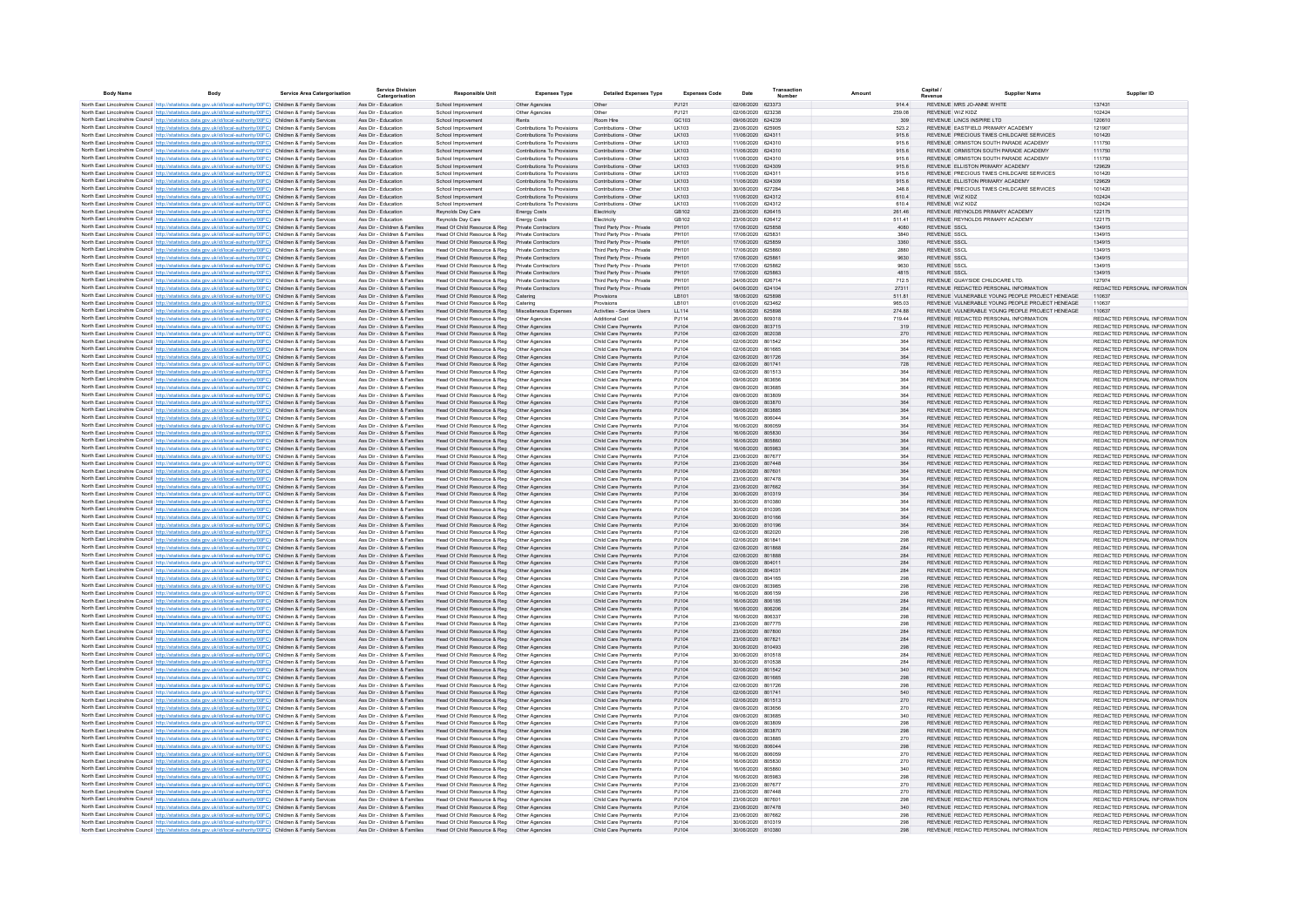| <b>Body Name</b> | <b>Rody</b>                                                                                                                                                                                                                            | Service Area Caternorisation | <b>Service Division</b><br>Catergorisation                     | <b>Responsible Unit</b>                                                       | <b>Expenses Type</b>             | <b>Detailed Expenses Type</b>              | <b>Expenses Code</b> | Date                                   | Transaction | Amount            | Capital                                                                        | <b>Supplier Name</b> | Supplier ID                                                    |
|------------------|----------------------------------------------------------------------------------------------------------------------------------------------------------------------------------------------------------------------------------------|------------------------------|----------------------------------------------------------------|-------------------------------------------------------------------------------|----------------------------------|--------------------------------------------|----------------------|----------------------------------------|-------------|-------------------|--------------------------------------------------------------------------------|----------------------|----------------------------------------------------------------|
|                  | North East Lincolnshire Council http://statistics.data.gov.uk/id/local-authority/00FC) Children & Family Services                                                                                                                      |                              | Ass Dir - Children & Families                                  | Head Of Child Resource & Reg  Other Agencies                                  |                                  | Child Care Payments                        | PJ104                | 30/06/2020 810395                      |             | 270               | REVENUE REDACTED PERSONAL INFORMATION                                          |                      | REDACTED PERSONAL INFORMATION                                  |
|                  | North East Lincolnshire Council http://statistics.data.gov.uk/id/local-authority/00FC) Children & Family Services                                                                                                                      |                              | Ass Dir - Children & Families                                  | Head Of Child Resource & Reg                                                  | Other Agencies                   | Child Care Payments                        | PJ104                | 30/06/2020 810166                      |             | 270               | REVENUE REDACTED PERSONAL INFORMATION                                          |                      | REDACTED PERSONAL INFORMATION                                  |
|                  | North East Lincolnshire Council http://statistics.data.gov.uk/id/local-authority/00FC) Children & Family Services                                                                                                                      |                              | Ass Dir - Children & Families                                  | Head Of Child Resource & Reg                                                  | Other Agencies                   | Child Care Payments                        | P.1104               | 30/06/2020 810196                      |             | 340               | REVENUE REDACTED PERSONAL INFORMATION                                          |                      | REDACTED PERSONAL INFORMATION                                  |
|                  | North East Lincolnshire Council http://statistics.data.gov.uk/id/local-authority/00FC) Children & Family Services                                                                                                                      |                              | Ass Dir - Children & Families                                  | Head Of Child Resource & Reg                                                  | Other Agencies                   | Child Care Payments                        | P.1104               | 02/06/2020 801994                      |             | 284               | REVENUE REDACTED PERSONAL INFORMATION                                          |                      | REDACTED PERSONAL INFORMATION                                  |
|                  | North East Lincolnshire Council http://statistics.data.gov.uk/id/local-authority/00FC) Children & Family Services<br>North East Lincolnshire Council http://statistics.data.gov.uk/id/local-authority/00FC) Children & Family Services |                              | Ass Dir - Children & Families<br>Ass Dir - Children & Families | Head Of Child Resource & Reg<br>Head Of Child Resource & Reg                  | Other Agencies<br>Other Agencies | Child Care Payments<br>Child Care Payments | PJ104<br>PJ104       | 09/06/2020 804138<br>16/06/2020 806311 |             | 284<br>284        | REVENUE REDACTED PERSONAL INFORMATION<br>REVENUE REDACTED PERSONAL INFORMATION |                      | REDACTED PERSONAL INFORMATION<br>REDACTED PERSONAL INFORMATION |
|                  | North East Lincolnshire Council http://statistics.data.gov.uk/id/local-authority/00FC) Children & Family Services                                                                                                                      |                              | Ass Dir - Children & Families                                  | Head Of Child Resource & Reg                                                  | Other Agencies                   | Child Care Payments                        | PJ104                | 23/06/2020 807925                      |             | 284               | REVENUE REDACTED PERSONAL INFORMATION                                          |                      | REDACTED PERSONAL INFORMATION                                  |
|                  | North East Lincolnshire Council http://statistics.data.gov.uk/id/local-authority/00FC) Children & Family Services                                                                                                                      |                              | Ass Dir - Children & Families                                  | Head Of Child Resource & Reg                                                  | Other Agencies                   | Child Care Payments                        | PJ104                | 30/06/2020 810644                      |             | 284               | REVENUE REDACTED PERSONAL INFORMATION                                          |                      | REDACTED PERSONAL INFORMATION                                  |
|                  | North East Lincolnshire Council http://statistics.data.gov.uk/id/local-authority/00FC) Children & Family Services                                                                                                                      |                              | Ass Dir - Children & Families                                  | Head Of Child Resource & Reg                                                  | Other Agencies                   | Child Care Payment                         | PJ104                | 02/06/2020 802050                      |             |                   | REVENUE REDACTED PERSONAL INFORMATION                                          |                      | REDACTED PERSONAL INFORMATION                                  |
|                  | North East Lincolnshire Council http://statistics.data.gov.uk/id/local-authority/00FC) Children & Family Services                                                                                                                      |                              | Ass Dir - Children & Families                                  | Head Of Child Resource & Reg   Other Agencies                                 |                                  | Child Care Payments                        | PJ104                | 09/06/2020 804197                      |             | 454               | REVENUE REDACTED PERSONAL INFORMATION                                          |                      | REDACTED PERSONAL INFORMATION                                  |
|                  | North East Lincolnshire Council http://statistics.data.gov.uk/id/local-authority/00FC) Children & Family Services                                                                                                                      |                              | Ass Dir - Children & Families                                  | Head Of Child Resource & Reg                                                  | Other Agencies                   | Child Care Payments                        | PJ104                | 16/06/2020                             | 806366      | 454               | REVENUE REDACTED PERSONAL INFORMATION                                          |                      | REDACTED PERSONAL INFORMATION                                  |
|                  | North East Lincolnshire Council http://statistics.data.gov.uk/id/local-authority/00FC) Children & Family Services<br>North East Lincolnshire Council http://statistics.data.gov.uk/id/local-authority/00FC) Children & Family Services |                              | Ass Dir - Children & Families                                  | Head Of Child Resource & Reg   Other Agencies                                 |                                  | Child Care Payments                        | PJ104                | 23/06/2020 807978                      |             | 454               | REVENUE REDACTED PERSONAL INFORMATION                                          |                      | REDACTED PERSONAL INFORMATION<br>REDACTED PERSONAL INFORMATION |
|                  | North East Lincolnshire Council http://statistics.data.gov.uk/id/local-authority/00FC) Children & Family Services                                                                                                                      |                              | Ass Dir - Children & Families<br>Ass Dir - Children & Families | Head Of Child Resource & Reg<br>Head Of Child Resource & Reg                  | Other Agencies<br>Other Agencies | Child Care Payments<br>Child Care Payments | PJ104<br>PJ104       | 30/06/2020 810699<br>02/06/2020 801509 |             | 454<br>395.99     | REVENUE REDACTED PERSONAL INFORMATION<br>REVENUE REDACTED PERSONAL INFORMATION |                      | REDACTED PERSONAL INFORMATION                                  |
|                  | North East Lincolnshire Council http://statistics.data.gov.uk/id/local-authority/00FC) Children & Family Services                                                                                                                      |                              | Ass Dir - Children & Families                                  | Head Of Child Resource & Reg                                                  | Other Agencies                   | Child Care Payments                        | PJ104                | 02/06/2020 801772                      |             | 364               | REVENUE REDACTED PERSONAL INFORMATION                                          |                      | REDACTED PERSONAL INFORMATION                                  |
|                  | North East Lincolnshire Council http://statistics.data.gov.uk/id/local-authority/00FC) Children & Family Services                                                                                                                      |                              | Ass Dir - Children & Families                                  | Head Of Child Resource & Reg                                                  | Other Agencies                   | Child Care Payments                        | PJ104                | 09/06/2020 803916                      |             | 364               | REVENUE REDACTED PERSONAL INFORMATION                                          |                      | REDACTED PERSONAL INFORMATION                                  |
|                  | North East Lincolnshire Council http://statistics.data.gov.uk/id/local-authority/00FC) Children & Family Services                                                                                                                      |                              | Ass Dir - Children & Families                                  | Head Of Child Resource & Reg                                                  | Other Agencies                   | Child Care Payments                        | PJ104                | 16/06/2020 806091                      |             | 364               | REVENUE REDACTED PERSONAL INFORMATION                                          |                      | REDACTED PERSONAL INFORMATION                                  |
|                  | North East Lincolnshire Council http://statistics.data.gov.uk/id/local-authority/00FC) Children & Family Services                                                                                                                      |                              | Ass Dir - Children & Families                                  | Head Of Child Resource & Reg                                                  | Other Agencies                   | Child Care Payments                        | PJ104                | 23/06/2020 807680                      |             | 416               | REVENUE REDACTED PERSONAL INFORMATION                                          |                      | REDACTED PERSONAL INFORMATION                                  |
|                  | North East Lincolnshire Council http://statistics.data.gov.uk/id/local-authority/00FC) Children & Family Services                                                                                                                      |                              | Ass Dir - Children & Families<br>Ass Dir - Children & Families | Head Of Child Resource & Reg<br>Head Of Child Resource & Reg                  | Other Agencies                   | Child Care Payments                        | P.1104               | 23/06/2020 807707<br>30/06/2020 810425 |             | 364               | REVENUE REDACTED PERSONAL INFORMATION                                          |                      | REDACTED PERSONAL INFORMATION                                  |
|                  | North East Lincolnshire Council http://statistics.data.gov.uk/id/local-authority/00FC) Children & Family Services<br>North East Lincolnshire Council http://statistics.data.gov.uk/id/local-authority/00FC) Children & Family Services |                              | Ass Dir - Children & Families                                  | Head Of Child Resource & Reg                                                  | Other Agencies<br>Other Agencies | Child Care Payments<br>Child Care Payments | PJ104<br>PJ104       | 02/06/2020 801772                      |             | 364<br>319        | REVENUE REDACTED PERSONAL INFORMATION<br>REVENUE REDACTED PERSONAL INFORMATION |                      | REDACTED PERSONAL INFORMATION<br>REDACTED PERSONAL INFORMATION |
|                  | North East Lincolnshire Council http://statistics.data.gov.uk/id/local-authority/00FC) Children & Family Services                                                                                                                      |                              | Ass Dir - Children & Families                                  | Head Of Child Resource & Reg                                                  | Other Agencies                   | Child Care Payment                         | PJ104                | 09/06/2020                             | 803916      | 319               | REVENUE REDACTED PERSONAL INFORMATION                                          |                      | REDACTED PERSONAL INFORMATION                                  |
|                  | North East Lincolnshire Council http://statistics.data.gov.uk/id/local-authority/00FC) Children & Family Services                                                                                                                      |                              | Ass Dir - Children & Families                                  | Head Of Child Resource & Reg                                                  | Other Agencies                   | Child Care Payments                        | PJ104                | 16/06/2020 806091                      |             | 319               | REVENUE REDACTED PERSONAL INFORMATION                                          |                      | REDACTED PERSONAL INFORMATION                                  |
|                  | North East Lincolnshire Council http://statistics.data.gov.uk/id/local-authority/00FC) Children & Family Services                                                                                                                      |                              | Ass Dir - Children & Families                                  | Head Of Child Resource & Reg                                                  | Other Agencies                   | Child Care Payments                        | PJ104                | 23/06/2020 807680                      |             | 452.57            | REVENUE REDACTED PERSONAL INFORMATION                                          |                      | REDACTED PERSONAL INFORMATION                                  |
|                  | North East Lincolnshire Council http://statistics.data.gov.uk/id/local-authority/00FC) Children & Family Services                                                                                                                      |                              | Ass Dir - Children & Families                                  | Head Of Child Resource & Reg                                                  | Other Agencies                   | Child Care Payments                        | PJ104                | 23/06/2020 807707                      |             | 319               | REVENUE REDACTED PERSONAL INFORMATION                                          |                      | REDACTED PERSONAL INFORMATION                                  |
|                  | North East Lincolnshire Council http://statistics.data.gov.uk/id/local-authority/00FC) Children & Family Services                                                                                                                      |                              | Ass Dir - Children & Families                                  | Head Of Child Resource & Reg                                                  | Other Agencies                   | Child Care Payments                        | PJ104                | 30/06/2020 810425                      |             | 319               | REVENUE REDACTED PERSONAL INFORMATION                                          |                      | REDACTED PERSONAL INFORMATION                                  |
|                  | North East Lincolnshire Council http://statistics.data.gov.uk/id/local-authority/00FC) Children & Family Services                                                                                                                      |                              | Ass Dir - Children & Families                                  | Head Of Child Resource & Reg   Other Agencies                                 |                                  | Child Care Payments                        | PJ104<br>PJ104       | 02/06/2020 801874<br>16/06/2020 806385 |             | 269.99            | REVENUE REDACTED PERSONAL INFORMATION<br>REVENUE REDACTED PERSONAL INFORMATION |                      | REDACTED PERSONAL INFORMATION<br>REDACTED PERSONAL INFORMATION |
|                  | North East Lincolnshire Council http://statistics.data.gov.uk/id/local-authority/00FC) Children & Family Services<br>North East Lincolnshire Council http://statistics.data.gov.uk/id/local-authority/00FC) Children & Family Services |                              | Ass Dir - Children & Families<br>Ass Dir - Children & Families | Head Of Child Resource & Reg<br>Head Of Child Resource & Reg   Other Agencies | Other Agencies                   | Child Care Payments<br>Child Care Payments | PJ104                | 16/06/2020 805913                      |             | 1022.14<br>437.14 | REVENUE REDACTED PERSONAL INFORMATION                                          |                      | REDACTED PERSONAL INFORMATION                                  |
|                  | North East Lincolnshire Council http://statistics.data.gov.uk/id/local-authority/00FC) Children & Family Services                                                                                                                      |                              | Ass Dir - Children & Families                                  | Head Of Child Resource & Reg                                                  | Other Agencies                   | Child Care Payments                        | PJ104                | 02/06/2020 801852                      |             | 437.87            | REVENUE REDACTED PERSONAL INFORMATION                                          |                      | REDACTED PERSONAL INFORMATION                                  |
|                  | North East Lincolnshire Council http://statistics.data.gov.uk/id/local-authority/00FC) Children & Family Services                                                                                                                      |                              | Ass Dir - Children & Families                                  | Head Of Child Resource & Reg  Other Agencies                                  |                                  | Child Care Payments                        | PJ104                | 09/06/2020 803996                      |             | 437.87            | REVENUE REDACTED PERSONAL INFORMATION                                          |                      | REDACTED PERSONAL INFORMATION                                  |
|                  | North East Lincolnshire Council http://statistics.data.gov.uk/id/local-authority/00FC) Children & Family Services                                                                                                                      |                              | Ass Dir - Children & Families                                  | Head Of Child Resource & Reg                                                  | Other Agencies                   | Child Care Payments                        | P.1104               | 16/06/2020 806170                      |             | 437 87            | REVENUE REDACTED PERSONAL INFORMATION                                          |                      | REDACTED PERSONAL INFORMATION                                  |
|                  | North East Lincolnshire Council http://statistics.data.gov.uk/id/local-authority/00FC) Children & Family Services                                                                                                                      |                              | Ass Dir - Children & Families                                  | Head Of Child Resource & Reg                                                  | Other Agencies                   | Child Care Payments                        | PJ104                | 23/06/2020 807785                      |             | 437.87            | REVENUE REDACTED PERSONAL INFORMATION                                          |                      | REDACTED PERSONAL INFORMATION                                  |
|                  | North East Lincolnshire Council http://statistics.data.gov.uk/id/local-authority/00FC) Children & Family Services                                                                                                                      |                              | Ass Dir - Children & Families                                  | Head Of Child Resource & Reg                                                  | Other Agencies                   | Child Care Payments                        | P.1104               | 30/06/2020 810503                      |             | 437 87            | REVENUE REDACTED PERSONAL INFORMATION                                          |                      | REDACTED PERSONAL INFORMATION                                  |
|                  | North East Lincolnshire Council http://statistics.data.gov.uk/id/local-authority/00FC) Children & Family Services                                                                                                                      |                              | Ass Dir - Children & Families                                  | Head Of Child Resource & Reg                                                  | Other Agencies                   | Child Care Payments                        | P.1104               | 30/06/2020 810651                      |             | $-308.57$         | REVENUE REDACTED PERSONAL INFORMATION                                          |                      | REDACTED PERSONAL INFORMATION                                  |
|                  | North East Lincolnshire Council http://statistics.data.gov.uk/id/local-authority/00FC) Children & Family Services                                                                                                                      |                              | Ass Dir - Children & Families                                  | Head Of Child Resource & Reg                                                  | Other Agencies                   | Child Care Payments                        | PJ104                | 30/06/2020 810248                      |             | 510               | REVENUE REDACTED PERSONAL INFORMATION                                          |                      | REDACTED PERSONAL INFORMATION                                  |
|                  | North East Lincolnshire Council http://statistics.data.gov.uk/id/local-authority/00FC) Children & Family Services<br>North East Lincolnshire Council http://statistics.data.gov.uk/id/local-authority/00FC) Children & Family Services |                              | Ass Dir - Children & Families<br>Ass Dir - Children & Families | Head Of Child Resource & Reg<br>Head Of Child Resource & Reg                  | Other Agencies<br>Other Agencies | Child Care Payments<br>Child Care Payments | PJ104<br>PJ104       | 30/06/2020 810727<br>02/06/2020 801559 |             | 270<br>546        | REVENUE REDACTED PERSONAL INFORMATION<br>REVENUE REDACTED PERSONAL INFORMATION |                      | REDACTED PERSONAL INFORMATION<br>REDACTED PERSONAL INFORMATION |
|                  | North East Lincolnshire Council http://statistics.data.gov.uk/id/local-authority/00FC) Children & Family Services                                                                                                                      |                              | Ass Dir - Children & Families                                  | Head Of Child Resource & Reg                                                  | Other Agencies                   | Child Care Payments                        | PJ104                | 02/06/2020 802063                      |             | 1594.28           | REVENUE REDACTED PERSONAL INFORMATION                                          |                      | REDACTED PERSONAL INFORMATION                                  |
|                  | North East Lincolnshire Council http://statistics.data.gov.uk/id/local-authority/00FC) Children & Family Services                                                                                                                      |                              | Ass Dir - Children & Families                                  | Head Of Child Resource & Reg   Other Agencies                                 |                                  | Child Care Payments                        | PJ104                | 09/06/2020 803702                      |             | 546               | REVENUE REDACTED PERSONAL INFORMATION                                          |                      | REDACTED PERSONAL INFORMATION                                  |
|                  | North East Lincolnshire Council http://statistics.data.gov.uk/id/local-authority/00FC) Children & Family Services                                                                                                                      |                              | Ass Dir - Children & Families                                  | Head Of Child Resource & Reg                                                  | Other Agencies                   | Child Care Payments                        | PJ104                | 09/06/2020                             | 804216      | 327.86            | REVENUE REDACTED PERSONAL INFORMATION                                          |                      | REDACTED PERSONAL INFORMATION                                  |
|                  | North East Lincolnshire Council http://statistics.data.gov.uk/id/local-authority/00FC) Children & Family Services                                                                                                                      |                              | Ass Dir - Children & Families                                  | Head Of Child Resource & Reg                                                  | Other Agencies                   | Child Care Payments                        | PJ104                | 16/06/2020 806024                      |             | 271.72            | REVENUE REDACTED PERSONAL INFORMATION                                          |                      | REDACTED PERSONAL INFORMATION                                  |
|                  | North East Lincolnshire Council http://statistics.data.gov.uk/id/local-authority/00FC) Children & Family Services                                                                                                                      |                              | Ass Dir - Children & Families                                  | Head Of Child Resource & Reg                                                  | Other Agencies                   | Child Care Payments                        | PJ104                | 16/06/2020 806392                      |             | 1423.14           | REVENUE REDACTED PERSONAL INFORMATION                                          |                      | REDACTED PERSONAL INFORMATION                                  |
|                  | North East Lincolnshire Council http://statistics.data.gov.uk/id/local-authority/00FC) Children & Family Services<br>North East Lincolnshire Council http://statistics.data.gov.uk/id/local-authority/00FC) Children & Family Services |                              | Ass Dir - Children & Families<br>Ass Dir - Children & Families | Head Of Child Resource & Reg  Other Agencies                                  | Other Agencies                   | Child Care Payments<br>Child Care Payments | PJ104<br>PJ104       | 16/06/2020 805831<br>16/06/2020 805877 |             | 804.58<br>546     | REVENUE REDACTED PERSONAL INFORMATION<br>REVENUE REDACTED PERSONAL INFORMATION |                      | REDACTED PERSONAL INFORMATION<br>REDACTED PERSONAL INFORMATION |
|                  | North East Lincolnshire Council Intro Ustatistics data nov uk/id/local-authority/00EC) Children & Family Services                                                                                                                      |                              | Ass Dir - Children & Families                                  | Head Of Child Resource & Reg<br>Head Of Child Resource & Reg                  | Other Agencies                   | Child Care Payments                        | P.1104               | 23/06/2020 807495                      |             | 546               | REVENUE REDACTED PERSONAL INFORMATION                                          |                      | REDACTED PERSONAL INFORMATION                                  |
|                  | North East Lincolnshire Council http://statistics.data.gov.uk/id/local-authority/00FC) Children & Family Services                                                                                                                      |                              | Ass Dir - Children & Families                                  | Head Of Child Resource & Reg                                                  | Other Agencies                   | Child Care Payments                        | P.1104               | 23/06/2020 808007                      |             | 424.28            | REVENUE REDACTED PERSONAL INFORMATION                                          |                      | REDACTED PERSONAL INFORMATION                                  |
|                  | North East Lincolnshire Council http://statistics.data.gov.uk/id/local-authority/00FC) Children & Family Services                                                                                                                      |                              | Ass Dir - Children & Families                                  | Head Of Child Resource & Reg                                                  | Other Agencies                   | Child Care Payments                        | PJ104                | 30/06/2020 810366                      |             | 997 14            | REVENUE REDACTED PERSONAL INFORMATION                                          |                      | REDACTED PERSONAL INFORMATION                                  |
|                  | North East Lincolnshire Council http://statistics.data.gov.uk/id/local-authority/00FC) Children & Family Services                                                                                                                      |                              | Ass Dir - Children & Families                                  | Head Of Child Resource & Reg                                                  | Other Agencies                   | Child Care Payments                        | PJ104                | 30/06/2020 810213                      |             | 546               | REVENUE REDACTED PERSONAL INFORMATION                                          |                      | REDACTED PERSONAL INFORMATION                                  |
|                  | North East Lincolnshire Council http://statistics.data.gov.uk/id/local-authority/00FC) Children & Family Services                                                                                                                      |                              | Ass Dir - Children & Families                                  | Head Of Child Resource & Reg                                                  | Other Agencies                   | Child Care Payments                        | PJ104                | 02/06/2020 802047                      |             | 284               | REVENUE REDACTED PERSONAL INFORMATION                                          |                      | REDACTED PERSONAL INFORMATION                                  |
|                  | North East Lincolnshire Council http://statistics.data.gov.uk/id/local-authority/00FC) Children & Family Services                                                                                                                      |                              | Ass Dir - Children & Families<br>Ass Dir - Children & Families | Head Of Child Resource & Reg                                                  | Other Agencies<br>Other Agencies | Child Care Payments<br>Child Care Payments | PJ104<br>PJ104       | 09/06/2020 804194<br>16/06/2020 806363 |             | 284<br>284        | REVENUE REDACTED PERSONAL INFORMATION<br>REVENUE REDACTED PERSONAL INFORMATION |                      | REDACTED PERSONAL INFORMATION<br>REDACTED PERSONAL INFORMATION |
|                  | North East Lincolnshire Council http://statistics.data.gov.uk/id/local-authority/00FC) Children & Family Services<br>North East Lincolnshire Council http://statistics.data.gov.uk/id/local-authority/00FC) Children & Family Services |                              | Ass Dir - Children & Families                                  | Head Of Child Resource & Reg<br>Head Of Child Resource & Reg  Other Agencies  |                                  | Child Care Payments                        | PJ104                | 23/06/2020 807975                      |             | 284               | REVENUE REDACTED PERSONAL INFORMATION                                          |                      | REDACTED PERSONAL INFORMATION                                  |
|                  | North East Lincolnshire Council http://statistics.data.gov.uk/id/local-authority/00FC) Children & Family Services                                                                                                                      |                              | Ass Dir - Children & Families                                  | Head Of Child Resource & Reg                                                  | Other Agencies                   | Child Care Payments                        | PJ104                | 30/06/2020 810696                      |             | 284               | REVENUE REDACTED PERSONAL INFORMATION                                          |                      | REDACTED PERSONAL INFORMATION                                  |
|                  | North East Lincolnshire Council http://statistics.data.gov.uk/id/local-authority/00FC) Children & Family Services                                                                                                                      |                              | Ass Dir - Children & Families                                  | Head Of Child Resource & Reg   Other Agencies                                 |                                  | Child Care Payments                        | PJ104                | 02/06/2020 801830                      |             | 352               | REVENUE REDACTED PERSONAL INFORMATION                                          |                      | REDACTED PERSONAL INFORMATION                                  |
|                  | North East Lincolnshire Council http://statistics.data.gov.uk/id/local-authority/00FC) Children & Family Services                                                                                                                      |                              | Ass Dir - Children & Families                                  | Head Of Child Resource & Reg                                                  | Other Agencies                   | Child Care Payments                        | PJ104                | 09/06/2020 803974                      |             | 352               | REVENUE REDACTED PERSONAL INFORMATION                                          |                      | REDACTED PERSONAL INFORMATION                                  |
|                  | North East Lincolnshire Council http://statistics.data.gov.uk/id/local-authority/00FC) Children & Family Services                                                                                                                      |                              | Ass Dir - Children & Families                                  | Head Of Child Resource & Reg   Other Agencies                                 |                                  | Child Care Payments                        | PJ104                | 16/06/2020 806148                      |             | 352               | REVENUE REDACTED PERSONAL INFORMATION                                          |                      | REDACTED PERSONAL INFORMATION                                  |
|                  | North East Lincolnshire Council http://statistics.data.gov.uk/id/local-authority/00FC) Children & Family Services                                                                                                                      |                              | Ass Dir - Children & Families                                  | Head Of Child Resource & Reg                                                  | Other Agencies                   | Child Care Payments                        | PJ104                | 23/06/2020 807764                      |             | 352               | REVENUE REDACTED PERSONAL INFORMATION                                          |                      | REDACTED PERSONAL INFORMATION                                  |
|                  | North East Lincolnshire Council http://statistics.data.gov.uk/id/local-authority/00FC) Children & Family Services<br>North East Lincolnshire Council http://statistics.data.gov.uk/id/local-authority/00FC) Children & Family Services |                              | Ass Dir - Children & Families<br>Ass Dir - Children & Families | Head Of Child Resource & Reg   Other Agencies<br>Head Of Child Resource & Reg | Other Agencies                   | Child Care Payments<br>Child Care Payments | PJ104<br>PJ104       | 30/06/2020 810482<br>02/06/2020 801520 |             | 352<br>260        | REVENUE REDACTED PERSONAL INFORMATION<br>REVENUE REDACTED PERSONAL INFORMATION |                      | REDACTED PERSONAL INFORMATION<br>REDACTED PERSONAL INFORMATION |
|                  | North East Lincolnshire Council http://statistics.data.gov.uk/id/local-authority/00FC) Children & Family Services                                                                                                                      |                              | Ass Dir - Children & Families                                  | Head Of Child Resource & Reg  Other Agencies                                  |                                  | Child Care Payments                        | PJ104                | 02/06/2020 801852                      |             | 437.87            | REVENUE REDACTED PERSONAL INFORMATION                                          |                      | REDACTED PERSONAL INFORMATION                                  |
|                  | North East Lincolnshire Council Intro Ustatistics data nov uk/id/local-authority/00FC) Children & Family Services                                                                                                                      |                              | Ass Dir - Children & Families                                  | Head Of Child Resource & Reg                                                  | Other Agencies                   | Child Care Payments                        | P.1104               | 09/06/2020 803996                      |             | 437 87            | REVENUE REDACTED PERSONAL INFORMATION                                          |                      | REDACTED PERSONAL INFORMATION                                  |
|                  | North East Lincolnshire Council http://statistics.data.gov.uk/id/local-authority/00FC) Children & Family Services                                                                                                                      |                              | Ass Dir - Children & Families                                  | Head Of Child Resource & Reg                                                  | Other Agencies                   | Child Care Payments                        | PJ104                | 16/06/2020 806170                      |             | 437.87            | REVENUE REDACTED PERSONAL INFORMATION                                          |                      | REDACTED PERSONAL INFORMATION                                  |
|                  | North East Lincolnshire Council http://statistics.data.gov.uk/id/local-authority/00FC) Children & Family Services                                                                                                                      |                              | Ass Dir - Children & Families                                  | Head Of Child Resource & Reg                                                  | Other Agencies                   | Child Care Payments                        | PJ104                | 23/06/2020 807785                      |             | 437.87            | REVENUE REDACTED PERSONAL INFORMATION                                          |                      | REDACTED PERSONAL INFORMATION                                  |
|                  | North East Lincolnshire Council http://statistics.data.gov.uk/id/local-authority/00FC) Children & Family Services                                                                                                                      |                              | Ass Dir - Children & Families                                  | Head Of Child Resource & Reg                                                  | Other Agencies                   | Child Care Payments                        | PJ104                | 30/06/2020 810503                      |             | 437.87            | REVENUE REDACTED PERSONAL INFORMATION                                          |                      | REDACTED PERSONAL INFORMATION                                  |
|                  | North East Lincolnshire Council http://statistics.data.gov.uk/id/local-authority/00FC) Children & Family Services                                                                                                                      |                              | Ass Dir - Children & Families                                  | Head Of Child Resource & Reg                                                  | Other Agencies                   | Child Care Payments                        | PJ104                | 02/06/2020 802019<br>02/06/2020 801846 |             | 284               | REVENUE REDACTED PERSONAL INFORMATION                                          |                      | REDACTED PERSONAL INFORMATION                                  |
|                  | North East Lincolnshire Council http://statistics.data.gov.uk/id/local-authority/00FC) Children & Family Services<br>North East Lincolnshire Council http://statistics.data.gov.uk/id/local-authority/00FC) Children & Family Services |                              | Ass Dir - Children & Families<br>Ass Dir - Children & Families | Head Of Child Resource & Reg<br>Head Of Child Resource & Reg                  | Other Agencies<br>Other Agencies | Child Care Payments<br>Child Care Payments | PJ104<br>PJ104       | 09/06/2020 804164                      |             | 298<br>284        | REVENUE REDACTED PERSONAL INFORMATION<br>REVENUE REDACTED PERSONAL INFORMATION |                      | REDACTED PERSONAL INFORMATION<br>REDACTED PERSONAL INFORMATION |
|                  | North East Lincolnshire Council http://statistics.data.gov.uk/id/local-authority/00FC) Children & Family Services                                                                                                                      |                              | Ass Dir - Children & Families                                  | Head Of Child Resource & Reg                                                  | Other Agencies                   | Child Care Payments                        | PJ104                | 09/06/2020                             | 803990      | 298               | REVENUE REDACTED PERSONAL INFORMATION                                          |                      | REDACTED PERSONAL INFORMATION                                  |
|                  | North East Lincolnshire Council http://statistics.data.gov.uk/id/local-authority/00FC) Children & Family Services                                                                                                                      |                              | Ass Dir - Children & Families                                  | Head Of Child Resource & Reg                                                  | Other Agencies                   | Child Care Payments                        | PJ104                | 16/06/2020 806164                      |             | 298               | REVENUE REDACTED PERSONAL INFORMATION                                          |                      | REDACTED PERSONAL INFORMATION                                  |
|                  | North East Lincolnshire Council http://statistics.data.gov.uk/id/local-authority/00FC) Children & Family Services                                                                                                                      |                              | Ass Dir - Children & Families                                  | Head Of Child Resource & Reg                                                  | Other Agencies                   | Child Care Payments                        | PJ104                | 16/06/2020 806336                      |             | 284               | REVENUE REDACTED PERSONAL INFORMATION                                          |                      | REDACTED PERSONAL INFORMATION                                  |
|                  | North East Lincolnshire Council http://statistics.data.gov.uk/id/local-authority/00FC) Children & Family Services                                                                                                                      |                              | Ass Dir - Children & Families                                  | Head Of Child Resource & Reg  Other Agencies                                  |                                  | Child Care Payments                        | PJ104                | 23/06/2020 807780                      |             | 298               | REVENUE REDACTED PERSONAL INFORMATION                                          |                      | REDACTED PERSONAL INFORMATION                                  |
|                  | North East Lincolnshire Council http://statistics.data.gov.uk/id/local-authority/00FC) Children & Family Services                                                                                                                      |                              | Ass Dir - Children & Families                                  | Head Of Child Resource & Reg                                                  | Other Agencies                   | Child Care Payments                        | PJ104                | 23/06/2020 807949                      |             | 284               | REVENUE REDACTED PERSONAL INFORMATION                                          |                      | REDACTED PERSONAL INFORMATION                                  |
|                  | North East Lincolnshire Council http://statistics.data.gov.uk/id/local-authority/00FC) Children & Family Services                                                                                                                      |                              | Ass Dir - Children & Families                                  | Head Of Child Resource & Reg  Other Agencies                                  |                                  | Child Care Payments                        | PJ104                | 30/06/2020 810670                      |             | 284               | REVENUE REDACTED PERSONAL INFORMATION                                          |                      | REDACTED PERSONAL INFORMATION                                  |
|                  | North East Lincolnshire Council http://statistics.data.gov.uk/id/local-authority/00FC) Children & Family Services<br>North East Lincolnshire Council http://statistics.data.gov.uk/id/local-authority/00FC) Children & Family Services |                              | Ass Dir - Children & Families<br>Ass Dir - Children & Families | Head Of Child Resource & Reg<br>Head Of Child Resource & Reg                  | Other Agencies<br>Other Agencies | Child Care Payments<br>Child Care Payments | PJ104<br>PJ104       | 30/06/2020 810498<br>16/06/2020 805864 |             | 298<br>1196       | REVENUE REDACTED PERSONAL INFORMATION<br>REVENUE REDACTED PERSONAL INFORMATION |                      | REDACTED PERSONAL INFORMATION<br>REDACTED PERSONAL INFORMATION |
|                  | North East Lincolnshire Council http://statistics.data.gov.uk/id/local-authority/00FC) Children & Family Services                                                                                                                      |                              | Ass Dir - Children & Families                                  | Head Of Child Resource & Reg                                                  | Other Agencies                   | Child Care Payments                        | PJ104                | 02/06/2020 801931                      |             | 884               | REVENUE REDACTED PERSONAL INFORMATION                                          |                      | REDACTED PERSONAL INFORMATION                                  |
|                  | North East Lincolnshire Council http://statistics.data.gov.uk/id/local-authority/00FC) Children & Family Services                                                                                                                      |                              | Ass Dir - Children & Families                                  | Head Of Child Resource & Reg                                                  | Other Agencies                   | Child Care Payments                        | PJ104                | 09/06/2020 804075                      |             | 364               | REVENUE REDACTED PERSONAL INFORMATION                                          |                      | REDACTED PERSONAL INFORMATION                                  |
|                  | North East Lincolnshire Council http://statistics.data.gov.uk/id/local-authority/00FC) Children & Family Services                                                                                                                      |                              | Ass Dir - Children & Families                                  | Head Of Child Resource & Reg                                                  | Other Agencies                   | Child Care Payments                        | PJ104                | 16/06/2020 806250                      |             | 364               | REVENUE REDACTED PERSONAL INFORMATION                                          |                      | REDACTED PERSONAL INFORMATION                                  |
|                  | North East Lincolnshire Council http://statistics.data.gov.uk/id/local-authority/00FC) Children & Family Services                                                                                                                      |                              | Ass Dir - Children & Families                                  | Head Of Child Resource & Reg                                                  | Other Agencies                   | Child Care Payments                        | PJ104                | 23/06/2020 807863                      |             | 364               | REVENUE REDACTED PERSONAL INFORMATION                                          |                      | REDACTED PERSONAL INFORMATION                                  |
|                  | North East Lincolnshire Council http://statistics.data.gov.uk/id/local-authority/00FC) Children & Family Services                                                                                                                      |                              | Ass Dir - Children & Families                                  | Head Of Child Resource & Reg                                                  | Other Agencies                   | Child Care Payments                        | PJ104                | 30/06/2020 810581                      |             | 364               | REVENUE REDACTED PERSONAL INFORMATION                                          |                      | REDACTED PERSONAL INFORMATION                                  |
|                  | North East Lincolnshire Council http://statistics.data.gov.uk/id/local-authority/00FC) Children & Family Services                                                                                                                      |                              | Ass Dir - Children & Families                                  | Head Of Child Resource & Reg                                                  | Other Agencies                   | Child Care Payments                        | PJ104                | 02/06/2020 801931                      |             | 689.72            | REVENUE REDACTED PERSONAL INFORMATION                                          |                      | REDACTED PERSONAL INFORMATION                                  |
|                  | North East Lincolnshire Council http://statistics.data.gov.uk/id/local-authority/00FC) Children & Family Services<br>North East Lincolnshire Council http://statistics.data.gov.uk/id/local-authority/00FC) Children & Family Services |                              | Ass Dir - Children & Families<br>Ass Dir - Children & Families | Head Of Child Resource & Reg<br>Head Of Child Resource & Reg                  | Other Agencies<br>Other Agencies | Child Care Payments<br>Child Care Payments | PJ104<br>PJ104       | 09/06/2020 804075<br>16/06/2020        | 806250      | 284<br>284        | REVENUE REDACTED PERSONAL INFORMATION<br>REVENUE REDACTED PERSONAL INFORMATION |                      | REDACTED PERSONAL INFORMATION<br>REDACTED PERSONAL INFORMATION |
|                  | North East Lincolnshire Council http://statistics.data.gov.uk/id/local-authority/00FC) Children & Family Services                                                                                                                      |                              | Ass Dir - Children & Families                                  | Head Of Child Resource & Reg                                                  | Other Agencies                   | Child Care Payments                        | PJ104                | 23/06/2020 807863                      |             | 284               | REVENUE REDACTED PERSONAL INFORMATION                                          |                      | REDACTED PERSONAL INFORMATION                                  |
|                  | North East Lincolnshire Council http://statistics.data.gov.uk/id/local-authority/00FC) Children & Family Services                                                                                                                      |                              | Ass Dir - Children & Families                                  | Head Of Child Resource & Reg                                                  | Other Agencies                   | Child Care Payments                        | PJ104                | 30/06/2020 810581                      |             | 284               | REVENUE REDACTED PERSONAL INFORMATION                                          |                      | REDACTED PERSONAL INFORMATION                                  |
|                  | North East Lincolnshire Council http://statistics.data.gov.uk/id/local-authority/00FC) Children & Family Services                                                                                                                      |                              | Ass Dir - Children & Families                                  | Head Of Child Resource & Reg  Other Agencies                                  |                                  | Child Care Payments                        | PJ104                | 09/06/2020 804216                      |             | 327.86            | REVENUE REDACTED PERSONAL INFORMATION                                          |                      | REDACTED PERSONAL INFORMATION                                  |
|                  | North East Lincolnshire Council http://statistics.data.gov.uk/id/local-authority/00FC) Children & Family Services                                                                                                                      |                              | Ass Dir - Children & Families                                  | Head Of Child Resource & Reg                                                  | Other Agencies                   | Child Care Payments                        | PJ104                | 30/06/2020 810727                      |             | 270               | REVENUE REDACTED PERSONAL INFORMATION                                          |                      | REDACTED PERSONAL INFORMATION                                  |
|                  | North East Lincolnshire Council http://statistics.data.gov.uk/id/local-authority/00FC) Children & Family Services                                                                                                                      |                              | Ass Dir - Children & Families                                  | Head Of Child Resource & Reg   Other Agencies                                 |                                  | Child Care Payments                        | PJ104                | 16/06/2020 805864                      |             | 1196              | REVENUE REDACTED PERSONAL INFORMATION                                          |                      | REDACTED PERSONAL INFORMATION                                  |
|                  | North East Lincolnshire Council http://statistics.data.gov.uk/id/local-authority/00FC) Children & Family Services                                                                                                                      |                              | Ass Dir - Children & Families                                  | Head Of Child Resource & Reg                                                  | Other Agencies                   | Child Care Payments                        | PJ104                | 09/06/2020 804207                      |             | 1393.28           | REVENUE REDACTED PERSONAL INFORMATION                                          |                      | REDACTED PERSONAL INFORMATION<br>REDACTED PERSONAL INFORMATION |
|                  | North East Lincolnshire Council http://statistics.data.gov.uk/id/local-authority/00FC) Children & Family Services<br>North East Lincolnshire Council http://statistics.data.gov.uk/id/local-authority/00FC) Children & Family Services |                              | Ass Dir - Children & Families<br>Ass Dir - Children & Families | Head Of Child Resource & Reg  Other Agencies<br>Head Of Child Resource & Reg  | Other Agencies                   | Child Care Payments<br>Child Care Payments | PJ104<br>PJ104       | 02/06/2020 802059<br>16/06/2020 805913 |             | 298<br>383.14     | REVENUE REDACTED PERSONAL INFORMATION<br>REVENUE REDACTED PERSONAL INFORMATION |                      | REDACTED PERSONAL INFORMATION                                  |
|                  | North East Lincolnshire Council http://statistics.data.gov.uk/id/local-authority/00FC) Children & Family Services                                                                                                                      |                              | Ass Dir - Children & Families                                  | Head Of Child Resource & Reg  Other Agencies                                  |                                  | Child Care Payments                        | PJ104                | 02/06/2020 801906                      |             | 284               | REVENUE REDACTED PERSONAL INFORMATION                                          |                      | REDACTED PERSONAL INFORMATION                                  |
|                  | North East Lincolnshire Council http://statistics.data.gov.uk/id/local-authority/00FC) Children & Family Services                                                                                                                      |                              | Ass Dir - Children & Families                                  | Head Of Child Resource & Reg                                                  | Other Agencies                   | Child Care Payments                        | PJ104                | 09/06/2020 804048                      |             | 284               | REVENUE REDACTED PERSONAL INFORMATION                                          |                      | REDACTED PERSONAL INFORMATION                                  |
|                  | North East Lincolnshire Council http://statistics.data.gov.uk/id/local-authority/00FC) Children & Family Services                                                                                                                      |                              | Ass Dir - Children & Families                                  | Head Of Child Resource & Reg   Other Agencies                                 |                                  | Child Care Payments                        | PJ104                | 16/06/2020 806224                      |             | 284               | REVENUE REDACTED PERSONAL INFORMATION                                          |                      | REDACTED PERSONAL INFORMATION                                  |
|                  | North East Lincolnshire Council http://statistics.data.gov.uk/id/local-authority/00FC) Children & Family Services                                                                                                                      |                              | Ass Dir - Children & Families                                  | Head Of Child Resource & Reg  Other Agencies                                  |                                  | Child Care Payments                        | PJ104                | 23/06/2020 807838                      |             |                   | REVENUE REDACTED PERSONAL INFORMATION                                          |                      | REDACTED PERSONAL INFORMATION                                  |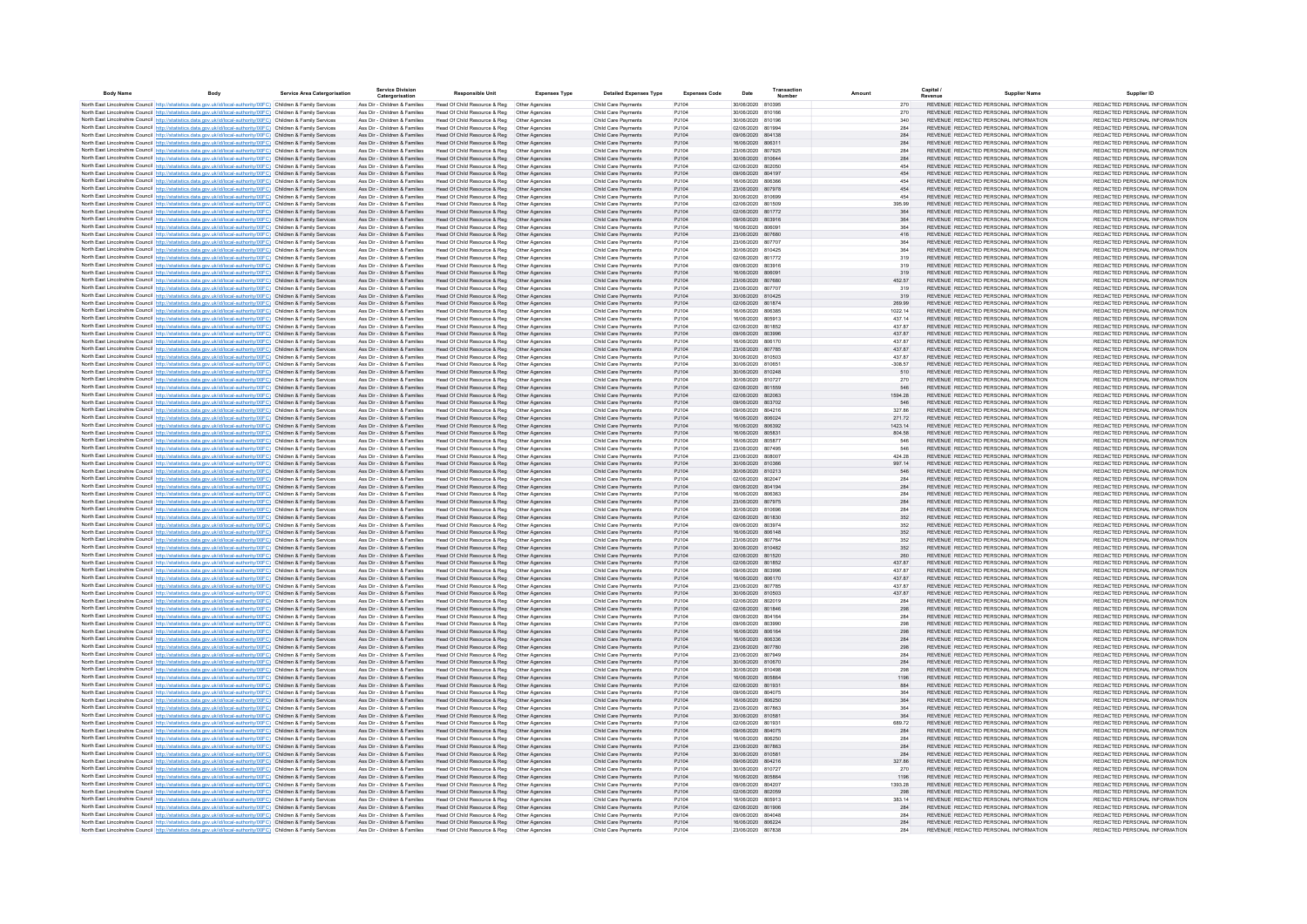| <b>Body Name</b> | <b>Rody</b>                                                                                                                                                                                                                            | Service Area Catergorisation | <b>Service Division</b><br>Catergorisatio                      | <b>Responsible Unit</b>                                                       | <b>Expenses Type</b>             | <b>Detailed Expenses Type</b>                    | <b>Expenses Code</b> | Date                                   | Transaction | Amount           | Capital                                                                        | <b>Supplier Name</b> | Supplier ID                                                    |
|------------------|----------------------------------------------------------------------------------------------------------------------------------------------------------------------------------------------------------------------------------------|------------------------------|----------------------------------------------------------------|-------------------------------------------------------------------------------|----------------------------------|--------------------------------------------------|----------------------|----------------------------------------|-------------|------------------|--------------------------------------------------------------------------------|----------------------|----------------------------------------------------------------|
|                  | North East Lincolnshire Council http://statistics.data.gov.uk/id/local-authority/00FC) Children & Family Services                                                                                                                      |                              | Ass Dir - Children & Families                                  | Head Of Child Resource & Reg  Other Agencies                                  |                                  | Child Care Payments                              | PJ104                | 30/06/2020 810556                      |             | 284              | REVENUE REDACTED PERSONAL INFORMATION                                          |                      | REDACTED PERSONAL INFORMATION                                  |
|                  | North East Lincolnshire Council http://statistics.data.gov.uk/id/local-authority/00FC) Children & Family Services                                                                                                                      |                              | Ass Dir - Children & Families                                  | Head Of Child Resource & Reg                                                  | Other Agencies                   | Child Care Payments                              | PJ104                | 16/06/2020 805864                      |             | 1196             | REVENUE REDACTED PERSONAL INFORMATION                                          |                      | REDACTED PERSONAL INFORMATION                                  |
|                  | North East Lincolnshire Council http://statistics.data.gov.uk/id/local-authority/00FC) Children & Family Services                                                                                                                      |                              | Ass Dir - Children & Families                                  | Head Of Child Resource & Reg                                                  | Other Agencies                   | Child Care Payments                              | PJ104                | 02/06/2020 802062                      |             | 1521.43          | REVENUE REDACTED PERSONAL INFORMATION                                          |                      | REDACTED PERSONAL INFORMATION                                  |
|                  | North East Lincolnshire Council http://statistics.data.gov.uk/id/local-authority/00FC) Children & Family Services                                                                                                                      |                              | Ass Dir - Children & Families                                  | Head Of Child Resource & Reg                                                  | Other Agencies                   | Child Care Payments                              | PJ104                | 30/06/2020 810721                      |             | $-291.43$        | REVENUE REDACTED PERSONAL INFORMATION                                          |                      | REDACTED PERSONAL INFORMATION                                  |
|                  | North East Lincolnshire Council http://statistics.data.gov.uk/id/local-authority/00FC) Children & Family Services                                                                                                                      |                              | Ass Dir - Children & Families                                  | Head Of Child Resource & Reg                                                  | Other Agencies                   | Child Care Payments                              | PJ104                | 16/06/2020 805842                      |             | 364.29           | REVENUE REDACTED PERSONAL INFORMATION                                          |                      | REDACTED PERSONAL INFORMATION<br>REDACTED PERSONAL INFORMATION |
|                  | North East Lincolnshire Council http://statistics.data.gov.uk/id/local-authority/00FC) Children & Family Services<br>North East Lincolnshire Council http://statistics.data.gov.uk/id/local-authority/00FC) Children & Family Services |                              | Ass Dir - Children & Families<br>Ass Dir - Children & Families | Head Of Child Resource & Reg<br>Head Of Child Resource & Reg                  | Other Agencies<br>Other Agencies | Child Care Payments<br>Child Care Payments       | PJ104<br>PJ104       | 23/06/2020 808001<br>09/06/2020 804209 |             | 1248.43          | REVENUE REDACTED PERSONAL INFORMATION<br>REVENUE REDACTED PERSONAL INFORMATION |                      | REDACTED PERSONAL INFORMATION                                  |
|                  | North East Lincolnshire Council http://statistics.data.gov.uk/id/local-authority/00FC) Children & Family Services                                                                                                                      |                              | Ass Dir - Children & Families                                  | Head Of Child Resource & Reg                                                  | Other Agencies                   | Child Care Payments                              | PJ104                | 30/06/2020 810173                      |             | 572              | REVENUE REDACTED PERSONAL INFORMATION                                          |                      | REDACTED PERSONAL INFORMATION                                  |
|                  | North East Lincolnshire Council http://statistics.data.gov.uk/id/local-authority/00FC) Children & Family Services                                                                                                                      |                              | Ass Dir - Children & Families                                  | Head Of Child Resource & Reg                                                  | Other Agencies                   | Child Care Payments                              | PJ104                | 30/06/2020 810651                      |             | $-340.57$        | REVENUE REDACTED PERSONAL INFORMATION                                          |                      | REDACTED PERSONAL INFORMATION                                  |
|                  | North East Lincolnshire Council http://statistics.data.gov.uk/id/local-authority/00FC) Children & Family Services                                                                                                                      |                              | Ass Dir - Children & Families                                  | Head Of Child Resource & Reg                                                  | Other Agencies                   | Contract Plus                                    | PJ135                | 02/06/2020 801543                      |             | 315              | REVENUE REDACTED PERSONAL INFORMATION                                          |                      | REDACTED PERSONAL INFORMATION                                  |
|                  | North East Lincolnshire Council http://statistics.data.gov.uk/id/local-authority/00FC) Children & Family Services                                                                                                                      |                              | Ass Dir - Children & Families                                  | Head Of Child Resource & Reg                                                  | Other Agencies                   | Contract Plus                                    | PJ135                | 02/06/2020 801546                      |             | 315              | REVENUE REDACTED PERSONAL INFORMATION                                          |                      | REDACTED PERSONAL INFORMATION                                  |
|                  | North East Lincolnshire Council http://statistics.data.gov.uk/id/local-authority/00FC) Children & Family Services                                                                                                                      |                              | Ass Dir - Children & Families                                  | Head Of Child Resource & Reg                                                  | Other Agencies                   | Contract Plus                                    | PJ135                | 02/06/2020 801560                      |             | 315              | REVENUE REDACTED PERSONAL INFORMATION                                          |                      | REDACTED PERSONAL INFORMATION                                  |
|                  | North East Lincolnshire Council http://statistics.data.gov.uk/id/local-authority/00FC) Children & Family Services<br>North East Lincolnshire Council http://statistics.data.gov.uk/id/local-authority/00FC) Children & Family Services |                              | Ass Dir - Children & Families<br>Ass Dir - Children & Families | Head Of Child Resource & Reg<br>Head Of Child Resource & Reg                  | Other Agencies<br>Other Agencies | <b>Contract Plus</b><br><b>Contract Plus</b>     | PJ135<br>PJ135       | 02/06/2020 801561<br>02/06/2020 801574 |             | 315<br>315       | REVENUE REDACTED PERSONAL INFORMATION<br>REVENUE REDACTED PERSONAL INFORMATION |                      | REDACTED PERSONAL INFORMATION<br>REDACTED PERSONAL INFORMATION |
|                  | North East Lincolnshire Council http://statistics.data.gov.uk/id/local-authority/00FC) Children & Family Services                                                                                                                      |                              | Ass Dir - Children & Families                                  | Head Of Child Resource & Reg                                                  | Other Agencies                   | <b>Contract Plus</b>                             | PJ135                | 02/06/2020 801588                      |             | 315              | REVENUE REDACTED PERSONAL INFORMATION                                          |                      | REDACTED PERSONAL INFORMATION                                  |
|                  | North East Lincolnshire Council http://statistics.data.gov.uk/id/local-authority/00FC) Children & Family Services                                                                                                                      |                              | Ass Dir - Children & Families                                  | Head Of Child Resource & Reg                                                  | Other Agencies                   | Contract Plus                                    | PJ135                | 02/06/2020 801595                      |             | 315              | REVENUE REDACTED PERSONAL INFORMATION                                          |                      | REDACTED PERSONAL INFORMATION                                  |
|                  | North East Lincolnshire Council http://statistics.data.gov.uk/id/local-authority/00FC) Children & Family Services                                                                                                                      |                              | Ass Dir - Children & Families                                  | Head Of Child Resource & Reg                                                  | Other Agencies                   | <b>Contract Plus</b>                             | PJ135                | 02/06/2020 801607                      |             | 315              | REVENUE REDACTED PERSONAL INFORMATION                                          |                      | REDACTED PERSONAL INFORMATION                                  |
|                  | North East Lincolnshire Council http://statistics.data.gov.uk/id/local-authority/00FC) Children & Family Services                                                                                                                      |                              | Ass Dir - Children & Families                                  | Head Of Child Resource & Reg                                                  | Other Agencies                   | Contract Plus                                    | PJ135                | 02/06/2020 801611                      |             | 315              | REVENUE REDACTED PERSONAL INFORMATION                                          |                      | REDACTED PERSONAL INFORMATION                                  |
|                  | North East Lincolnshire Council http://statistics.data.gov.uk/id/local-authority/00FC) Children & Family Services                                                                                                                      |                              | Ass Dir - Children & Families                                  | Head Of Child Resource & Reg                                                  | Other Agencies                   | <b>Contract Plus</b>                             | P.1135               | 02/06/2020 801667                      |             | 315              | REVENUE REDACTED PERSONAL INFORMATION                                          |                      | REDACTED PERSONAL INFORMATION                                  |
|                  | North East Lincolnshire Council http://statistics.data.gov.uk/id/local-authority/00FC) Children & Family Services                                                                                                                      |                              | Ass Dir - Children & Families                                  | Head Of Child Resource & Reg                                                  | Other Agencies                   | Contract Plus                                    | PJ135                | 02/06/2020 801702                      |             | 315              | REVENUE REDACTED PERSONAL INFORMATION                                          |                      | REDACTED PERSONAL INFORMATION<br>REDACTED PERSONAL INFORMATION |
|                  | North East Lincolnshire Council http://statistics.data.gov.uk/id/local-authority/00FC) Children & Family Services<br>North East Lincolnshire Council http://statistics.data.gov.uk/id/local-authority/00FC) Children & Family Services |                              | Ass Dir - Children & Families<br>Ass Dir - Children & Families | Head Of Child Resource & Reg  Other Agencies<br>Head Of Child Resource & Reg  | Other Agencies                   | Contract Plus<br>Contract Plu                    | PJ135<br>PJ135       | 02/06/2020 801737<br>02/06/2020 801840 |             | 315              | REVENUE REDACTED PERSONAL INFORMATION<br>REVENUE REDACTED PERSONAL INFORMATION |                      | REDACTED PERSONAL INFORMATION                                  |
|                  | North East Lincolnshire Council http://statistics.data.gov.uk/id/local-authority/00FC) Children & Family Services                                                                                                                      |                              | Ass Dir - Children & Families                                  | Head Of Child Resource & Reg                                                  | Other Agencies                   | Contract Plus                                    | PJ135                | 02/06/2020 801512                      |             | 315              | REVENUE REDACTED PERSONAL INFORMATION                                          |                      | REDACTED PERSONAL INFORMATION                                  |
|                  | North East Lincolnshire Council http://statistics.data.gov.uk/id/local-authority/00FC) Children & Family Services                                                                                                                      |                              | Ass Dir - Children & Families                                  | Head Of Child Resource & Reg                                                  | Other Agencies                   | Contract Plu                                     | PJ135                | 02/06/2020 801525                      |             | 315              | REVENUE REDACTED PERSONAL INFORMATION                                          |                      | REDACTED PERSONAL INFORMATION                                  |
|                  | North East Lincolnshire Council http://statistics.data.gov.uk/id/local-authority/00FC) Children & Family Services                                                                                                                      |                              | Ass Dir - Children & Families                                  | Head Of Child Resource & Reg                                                  | Other Agencies                   | Contract Plus                                    | PJ135                | 09/06/2020 803654                      |             | 315              | REVENUE REDACTED PERSONAL INFORMATION                                          |                      | REDACTED PERSONAL INFORMATION                                  |
|                  | North East Lincolnshire Council http://statistics.data.gov.uk/id/local-authority/00FC) Children & Family Services                                                                                                                      |                              | Ass Dir - Children & Families                                  | Head Of Child Resource & Reg                                                  | Other Agencies                   | Contract Plus                                    | PJ135                | 09/06/2020                             | 803668      | 315              | REVENUE REDACTED PERSONAL INFORMATION                                          |                      | REDACTED PERSONAL INFORMATION                                  |
|                  | North East Lincolnshire Council http://statistics.data.gov.uk/id/local-authority/00FC) Children & Family Services                                                                                                                      |                              | Ass Dir - Children & Families                                  | Head Of Child Resource & Reg   Other Agencies                                 |                                  | Contract Plus                                    | PJ135                | 09/06/2020 803686                      |             | 315              | REVENUE REDACTED PERSONAL INFORMATION                                          |                      | REDACTED PERSONAL INFORMATION                                  |
|                  | North East Lincolnshire Council http://statistics.data.gov.uk/id/local-authority/00FC) Children & Family Services                                                                                                                      |                              | Ass Dir - Children & Families                                  | Head Of Child Resource & Reg                                                  | Other Agencies                   | Contract Plus                                    | PJ135                | 09/06/2020 803703                      |             | 315              | REVENUE REDACTED PERSONAL INFORMATION                                          |                      | REDACTED PERSONAL INFORMATION                                  |
|                  | North East Lincolnshire Council http://statistics.data.gov.uk/id/local-authority/00FC) Children & Family Services<br>North East Lincolnshire Council http://statistics.data.gov.uk/id/local-authority/00FC) Children & Family Services |                              | Ass Dir - Children & Families<br>Ass Dir - Children & Families | Head Of Child Resource & Reg  Other Agencies<br>Head Of Child Resource & Reg  | Other Agencies                   | <b>Contract Plus</b><br><b>Contract Plus</b>     | PJ135<br>PJ135       | 09/06/2020 803704<br>09/06/2020 803717 |             | 315<br>315       | REVENUE REDACTED PERSONAL INFORMATION<br>REVENUE REDACTED PERSONAL INFORMATION |                      | REDACTED PERSONAL INFORMATION<br>REDACTED PERSONAL INFORMATION |
|                  | North East Lincolnshire Council http://statistics.data.gov.uk/id/local-authority/00FC) Children & Family Services                                                                                                                      |                              | Ass Dir - Children & Families                                  | Head Of Child Resource & Reg  Other Agencies                                  |                                  | <b>Contract Plus</b>                             | PJ135                | 09/06/2020 803731                      |             | 315              | REVENUE REDACTED PERSONAL INFORMATION                                          |                      | REDACTED PERSONAL INFORMATION                                  |
|                  | North East Lincolnshire Council http://statistics.data.gov.uk/id/local-authority/00FC) Children & Family Services                                                                                                                      |                              | Ass Dir - Children & Families                                  | Head Of Child Resource & Reg                                                  | Other Agencies                   | Contract Plus                                    | PJ135                | 09/06/2020 803738                      |             | 315              | REVENUE REDACTED PERSONAL INFORMATION                                          |                      | REDACTED PERSONAL INFORMATION                                  |
|                  | North East Lincolnshire Council http://statistics.data.gov.uk/id/local-authority/00FC) Children & Family Services                                                                                                                      |                              | Ass Dir - Children & Families                                  | Head Of Child Resource & Reg                                                  | Other Agencies                   | <b>Contract Plus</b>                             | PJ135                | 09/06/2020 803750                      |             | 315              | REVENUE REDACTED PERSONAL INFORMATION                                          |                      | REDACTED PERSONAL INFORMATION                                  |
|                  | North East Lincolnshire Council Intro Ustatistics data nov uk/id/local-authority/00FC) Children & Family Services                                                                                                                      |                              | Ass Dir - Children & Families                                  | Head Of Child Resource & Reg                                                  | Other Agencies                   | Contract Plus                                    | P.1135               | 09/06/2020 803754                      |             | 315              | REVENUE REDACTED PERSONAL INFORMATION                                          |                      | REDACTED PERSONAL INFORMATION                                  |
|                  | North East Lincolnshire Council http://statistics.data.gov.uk/id/local-authority/00FC) Children & Family Services                                                                                                                      |                              | Ass Dir - Children & Families                                  | Head Of Child Resource & Reg                                                  | Other Agencies                   | <b>Contract Plus</b>                             | PJ135                | 09/06/2020 803811                      |             | 315              | REVENUE REDACTED PERSONAL INFORMATION                                          |                      | REDACTED PERSONAL INFORMATION                                  |
|                  | North East Lincolnshire Council http://statistics.data.gov.uk/id/local-authority/00FC) Children & Family Services                                                                                                                      |                              | Ass Dir - Children & Families                                  | Head Of Child Resource & Reg                                                  | Other Agencies                   | Contract Plus                                    | P.1135               | 09/06/2020 803846                      |             | 315              | REVENUE REDACTED PERSONAL INFORMATION                                          |                      | REDACTED PERSONAL INFORMATION                                  |
|                  | North East Lincolnshire Council http://statistics.data.gov.uk/id/local-authority/00FC) Children & Family Services<br>North East Lincolnshire Council http://statistics.data.gov.uk/id/local-authority/00FC) Children & Family Services |                              | Ass Dir - Children & Families<br>Ass Dir - Children & Families | Head Of Child Resource & Reg<br>Head Of Child Resource & Reg                  | Other Agencies<br>Other Agencies | Contract Plus<br>Contract Plu                    | PJ135<br>PJ135       | 09/06/2020 803881<br>09/06/2020 803984 |             | 315<br>315       | REVENUE REDACTED PERSONAL INFORMATION<br>REVENUE REDACTED PERSONAL INFORMATION |                      | REDACTED PERSONAL INFORMATION<br>REDACTED PERSONAL INFORMATION |
|                  | North East Lincolnshire Council http://statistics.data.gov.uk/id/local-authority/00FC) Children & Family Services                                                                                                                      |                              | Ass Dir - Children & Families                                  | Head Of Child Resource & Reg                                                  | Other Agencies                   | Contract Plus                                    | PJ135                | 16/06/2020                             | 806020      | 315              | REVENUE REDACTED PERSONAL INFORMATION                                          |                      | REDACTED PERSONAL INFORMATION                                  |
|                  | North East Lincolnshire Council http://statistics.data.gov.uk/id/local-authority/00FC) Children & Family Services                                                                                                                      |                              | Ass Dir - Children & Families                                  | Head Of Child Resource & Reg                                                  | Other Agencies                   | Contract Plus                                    | PJ135                | 16/06/2020 806030                      |             | 270              | REVENUE REDACTED PERSONAL INFORMATION                                          |                      | REDACTED PERSONAL INFORMATION                                  |
|                  | North East Lincolnshire Council http://statistics.data.gov.uk/id/local-authority/00FC) Children & Family Services                                                                                                                      |                              | Ass Dir - Children & Families                                  | Head Of Child Resource & Reg                                                  | Other Agencies                   | Contract Plus                                    | PJ135                | 16/06/2020 806055                      |             | 315              | REVENUE REDACTED PERSONAL INFORMATION                                          |                      | REDACTED PERSONAL INFORMATION                                  |
|                  | North East Lincolnshire Council http://statistics.data.gov.uk/id/local-authority/00FC) Children & Family Services                                                                                                                      |                              | Ass Dir - Children & Families                                  | Head Of Child Resource & Reg                                                  | Other Agencies                   | Contract Plus                                    | PJ135                | 16/06/2020 806158                      |             | 315              | REVENUE REDACTED PERSONAL INFORMATION                                          |                      | REDACTED PERSONAL INFORMATION                                  |
|                  | North East Lincolnshire Council http://statistics.data.gov.uk/id/local-authority/00FC) Children & Family Services                                                                                                                      |                              | Ass Dir - Children & Families                                  | Head Of Child Resource & Reg                                                  | Other Agencies                   | <b>Contract Plus</b>                             | PJ135                | 16/06/2020 805828                      |             | 315              | REVENUE REDACTED PERSONAL INFORMATION                                          |                      | REDACTED PERSONAL INFORMATION                                  |
|                  | North East Lincolnshire Council http://statistics.data.gov.uk/id/local-authority/00FC) Children & Family Services                                                                                                                      |                              | Ass Dir - Children & Families                                  | Head Of Child Resource & Reg                                                  | Other Agencies                   | Contract Plus                                    | PJ135                | 16/06/2020 805842                      |             | 315              | REVENUE REDACTED PERSONAL INFORMATION                                          |                      | REDACTED PERSONAL INFORMATION<br>REDACTED PERSONAL INFORMATION |
|                  | North East Lincolnshire Council http://statistics.data.gov.uk/id/local-authority/00FC) Children & Family Services<br>North East Lincolnshire Council http://statistics.data.gov.uk/id/local-authority/00FC) Children & Family Services |                              | Ass Dir - Children & Families<br>Ass Dir - Children & Families | Head Of Child Resource & Reg<br>Head Of Child Resource & Reg                  | Other Agencies<br>Other Agencies | <b>Contract Plus</b><br>Contract Plus            | PJ135<br>PJ135       | 16/06/2020 805861<br>16/06/2020 805864 |             | 315<br>$-1350$   | REVENUE REDACTED PERSONAL INFORMATION<br>REVENUE REDACTED PERSONAL INFORMATION |                      | REDACTED PERSONAL INFORMATION                                  |
|                  | North East Lincolnshire Council http://statistics.data.gov.uk/id/local-authority/00FC) Children & Family Services                                                                                                                      |                              | Ass Dir - Children & Families                                  | Head Of Child Resource & Reg                                                  | Other Agencies                   | <b>Contract Plus</b>                             | PJ135                | 16/06/2020 805878                      |             | 315              | REVENUE REDACTED PERSONAL INFORMATION                                          |                      | REDACTED PERSONAL INFORMATION                                  |
|                  | North East Lincolnshire Council http://statistics.data.gov.uk/id/local-authority/00FC) Children & Family Services                                                                                                                      |                              | Ass Dir - Children & Families                                  | Head Of Child Resource & Reg                                                  | Other Agencies                   | Contract Plus                                    | PJ135                | 16/06/2020 805879                      |             | 315              | REVENUE REDACTED PERSONAL INFORMATION                                          |                      | REDACTED PERSONAL INFORMATION                                  |
|                  | North East Lincolnshire Council http://statistics.data.gov.uk/id/local-authority/00FC) Children & Family Services                                                                                                                      |                              | Ass Dir - Children & Families                                  | Head Of Child Resource & Reg                                                  | Other Agencies                   | Contract Plus                                    | P.1135               | 16/06/2020 805892                      |             | 315              | REVENUE REDACTED PERSONAL INFORMATION                                          |                      | REDACTED PERSONAL INFORMATION                                  |
|                  | North East Lincolnshire Council http://statistics.data.gov.uk/id/local-authority/00FC) Children & Family Services                                                                                                                      |                              | Ass Dir - Children & Families                                  | Head Of Child Resource & Reg                                                  | Other Agencies                   | Contract Plus                                    | P.1135               | 16/06/2020 805906                      |             | 315              | REVENUE REDACTED PERSONAL INFORMATION                                          |                      | REDACTED PERSONAL INFORMATION                                  |
|                  | North East Lincolnshire Council http://statistics.data.gov.uk/id/local-authority/00FC) Children & Family Services                                                                                                                      |                              | Ass Dir - Children & Families                                  | Head Of Child Resource & Reg                                                  | Other Agencies                   | <b>Contract Plus</b>                             | PJ135                | 16/06/2020 805914                      |             | 315              | REVENUE REDACTED PERSONAL INFORMATION                                          |                      | REDACTED PERSONAL INFORMATION                                  |
|                  | North East Lincolnshire Council http://statistics.data.gov.uk/id/local-authority/00FC) Children & Family Services                                                                                                                      |                              | Ass Dir - Children & Families                                  | Head Of Child Resource & Reg                                                  | Other Agencies                   | Contract Plus                                    | PJ135                | 16/06/2020 805926                      |             | 315              | REVENUE REDACTED PERSONAL INFORMATION                                          |                      | REDACTED PERSONAL INFORMATION<br>REDACTED PERSONAL INFORMATION |
|                  | North East Lincolnshire Council http://statistics.data.gov.uk/id/local-authority/00FC) Children & Family Services<br>North East Lincolnshire Council http://statistics.data.gov.uk/id/local-authority/00FC) Children & Family Services |                              | Ass Dir - Children & Families<br>Ass Dir - Children & Families | Head Of Child Resource & Reg   Other Agencies<br>Head Of Child Resource & Reg | Other Agencies                   | Contract Plus<br>Contract Plu                    | PJ135<br>PJ135       | 16/06/2020 805930<br>16/06/2020        | 805985      | 315<br>315       | REVENUE REDACTED PERSONAL INFORMATION<br>REVENUE REDACTED PERSONAL INFORMATION |                      | REDACTED PERSONAL INFORMATION                                  |
|                  | North East Lincolnshire Council http://statistics.data.gov.uk/id/local-authority/00FC) Children & Family Services                                                                                                                      |                              | Ass Dir - Children & Families                                  | Head Of Child Resource & Reg                                                  | Other Agencies                   | Contract Plus                                    | PJ135                | 23/06/2020 807496                      |             | 315              | REVENUE REDACTED PERSONAL INFORMATION                                          |                      | REDACTED PERSONAL INFORMATION                                  |
|                  | North East Lincolnshire Council http://statistics.data.gov.uk/id/local-authority/00FC) Children & Family Services                                                                                                                      |                              | Ass Dir - Children & Families                                  | Head Of Child Resource & Reg                                                  | Other Agencies                   | Contract Plus                                    | PJ135                | 23/06/2020                             | 807497      | 315              | REVENUE REDACTED PERSONAL INFORMATION                                          |                      | REDACTED PERSONAL INFORMATION                                  |
|                  | North East Lincolnshire Council http://statistics.data.gov.uk/id/local-authority/00FC) Children & Family Services                                                                                                                      |                              | Ass Dir - Children & Families                                  | Head Of Child Resource & Reg   Other Agencies                                 |                                  | Contract Plus                                    | PJ135                | 23/06/2020 807673                      |             | 315              | REVENUE REDACTED PERSONAL INFORMATION                                          |                      | REDACTED PERSONAL INFORMATION                                  |
|                  | North East Lincolnshire Council http://statistics.data.gov.uk/id/local-authority/00FC) Children & Family Services                                                                                                                      |                              | Ass Dir - Children & Families                                  | Head Of Child Resource & Reg                                                  | Other Agencies                   | Contract Plus                                    | PJ135                | 23/06/2020                             | 807510      | 315              | REVENUE REDACTED PERSONAL INFORMATION                                          |                      | REDACTED PERSONAL INFORMATION                                  |
|                  | North East Lincolnshire Council http://statistics.data.gov.uk/id/local-authority/00FC) Children & Family Services                                                                                                                      |                              | Ass Dir - Children & Families                                  | Head Of Child Resource & Reg   Other Agencies                                 |                                  | <b>Contract Plus</b>                             | PJ135                | 23/06/2020 807523<br>23/06/2020 807531 |             | 315              | REVENUE REDACTED PERSONAL INFORMATION<br>REVENUE REDACTED PERSONAL INFORMATION |                      | REDACTED PERSONAL INFORMATION<br>REDACTED PERSONAL INFORMATION |
|                  | North East Lincolnshire Council http://statistics.data.gov.uk/id/local-authority/00FC) Children & Family Services<br>North East Lincolnshire Council http://statistics.data.gov.uk/id/local-authority/00FC) Children & Family Services |                              | Ass Dir - Children & Families<br>Ass Dir - Children & Families | Head Of Child Resource & Reg<br>Head Of Child Resource & Reg   Other Agencies | Other Agencies                   | Contract Plus<br>Contract Plus                   | PJ135<br>PJ135       | 23/06/2020 807544                      |             | 315<br>315       | REVENUE REDACTED PERSONAL INFORMATION                                          |                      | REDACTED PERSONAL INFORMATION                                  |
|                  | North East Lincolnshire Council http://statistics.data.gov.uk/id/local-authority/00FC) Children & Family Services                                                                                                                      |                              | Ass Dir - Children & Families                                  | Head Of Child Resource & Reg                                                  | Other Agencies                   | Contract Plus                                    | PJ135                | 23/06/2020 807548                      |             | 315              | REVENUE REDACTED PERSONAL INFORMATION                                          |                      | REDACTED PERSONAL INFORMATION                                  |
|                  | North East Lincolnshire Council http://statistics.data.gov.uk/id/local-authority/00FC) Children & Family Services                                                                                                                      |                              | Ass Dir - Children & Families                                  | Head Of Child Resource & Reg                                                  | Other Agencies                   | <b>Contract Plus</b>                             | PJ135                | 23/06/2020 807774                      |             | 315              | REVENUE REDACTED PERSONAL INFORMATION                                          |                      | REDACTED PERSONAL INFORMATION                                  |
|                  | North East Lincolnshire Council http://statistics.data.gov.uk/id/local-authority/00FC) Children & Family Services                                                                                                                      |                              | Ass Dir - Children & Families                                  | Head Of Child Resource & Reg                                                  | Other Agencies                   | Contract Plus                                    | PJ135                | 23/06/2020 807446                      |             | 315              | REVENUE REDACTED PERSONAL INFORMATION                                          |                      | REDACTED PERSONAL INFORMATION                                  |
|                  | North East Lincolnshire Council http://statistics.data.gov.uk/id/local-authority/00FC) Children & Family Services                                                                                                                      |                              | Ass Dir - Children & Families                                  | Head Of Child Resource & Reg                                                  | Other Agencies                   | <b>Contract Plus</b>                             | PJ135                | 23/06/2020 807603                      |             | 315              | REVENUE REDACTED PERSONAL INFORMATION                                          |                      | REDACTED PERSONAL INFORMATION                                  |
|                  | North East Lincolnshire Council http://statistics.data.gov.uk/id/local-authority/00FC) Children & Family Services                                                                                                                      |                              | Ass Dir - Children & Families                                  | Head Of Child Resource & Reg                                                  | Other Agencies                   | Contract Plus                                    | P.1135               | 23/06/2020 807638                      |             | 315              | REVENUE REDACTED PERSONAL INFORMATION                                          |                      | REDACTED PERSONAL INFORMATION                                  |
|                  | North East Lincolnshire Council http://statistics.data.gov.uk/id/local-authority/00FC) Children & Family Services                                                                                                                      |                              | Ass Dir - Children & Families<br>Ass Dir - Children & Families | Head Of Child Resource & Reg<br>Head Of Child Resource & Reg                  | Other Agencies                   | <b>Contract Plus</b>                             | PJ135<br>PJ135       | 23/06/2020 807460<br>23/06/2020 807479 |             | 315              | REVENUE REDACTED PERSONAL INFORMATION<br>REVENUE REDACTED PERSONAL INFORMATION |                      | REDACTED PERSONAL INFORMATION<br>REDACTED PERSONAL INFORMATION |
|                  | North East Lincolnshire Council http://statistics.data.gov.uk/id/local-authority/00FC) Children & Family Services<br>North East Lincolnshire Council http://statistics.data.gov.uk/id/local-authority/00FC) Children & Family Services |                              | Ass Dir - Children & Families                                  | Head Of Child Resource & Reg                                                  | Other Agencies<br>Other Agencies | Contract Plus<br>Contract Plus                   | PJ135                | 23/06/2020 807648                      |             | 315<br>315       | REVENUE REDACTED PERSONAL INFORMATION                                          |                      | REDACTED PERSONAL INFORMATION                                  |
|                  | North East Lincolnshire Council http://statistics.data.gov.uk/id/local-authority/00FC) Children & Family Services                                                                                                                      |                              | Ass Dir - Children & Families                                  | Head Of Child Resource & Reg                                                  | Other Agencies                   | Contract Plus                                    | PJ135                | 30/06/2020 810321                      |             | 315              | REVENUE REDACTED PERSONAL INFORMATION                                          |                      | REDACTED PERSONAL INFORMATION                                  |
|                  | North East Lincolnshire Council http://statistics.data.gov.uk/id/local-authority/00FC) Children & Family Services                                                                                                                      |                              | Ass Dir - Children & Families                                  | Head Of Child Resource & Reg                                                  | Other Agencies                   | Contract Plus                                    | PJ135                | 30/06/2020 810356                      |             | 315              | REVENUE REDACTED PERSONAL INFORMATION                                          |                      | REDACTED PERSONAL INFORMATION                                  |
|                  | North East Lincolnshire Council http://statistics.data.gov.uk/id/local-authority/00FC) Children & Family Services                                                                                                                      |                              | Ass Dir - Children & Families                                  | Head Of Child Resource & Reg                                                  | Other Agencies                   | Contract Plus                                    | PJ135                | 30/06/2020 810366                      |             | 315              | REVENUE REDACTED PERSONAL INFORMATION                                          |                      | REDACTED PERSONAL INFORMATION                                  |
|                  | North East Lincolnshire Council http://statistics.data.gov.uk/id/local-authority/00FC) Children & Family Services                                                                                                                      |                              | Ass Dir - Children & Families                                  | Head Of Child Resource & Reg                                                  | Other Agencies                   | <b>Contract Plus</b>                             | PJ135                | 30/06/2020 810391                      |             | 315              | REVENUE REDACTED PERSONAL INFORMATION                                          |                      | REDACTED PERSONAL INFORMATION                                  |
|                  | North East Lincolnshire Council http://statistics.data.gov.uk/id/local-authority/00FC) Children & Family Services                                                                                                                      |                              | Ass Dir - Children & Families                                  | Head Of Child Resource & Reg                                                  | Other Agencies                   | Contract Plus                                    | PJ135                | 30/06/2020 810492                      |             | 315              | REVENUE REDACTED PERSONAL INFORMATION                                          |                      | REDACTED PERSONAL INFORMATION                                  |
|                  | North East Lincolnshire Council http://statistics.data.gov.uk/id/local-authority/00FC) Children & Family Services                                                                                                                      |                              | Ass Dir - Children & Families                                  | Head Of Child Resource & Reg                                                  | Other Agencies                   | <b>Contract Plus</b>                             | PJ135                | 30/06/2020 810164                      |             | 315              | REVENUE REDACTED PERSONAL INFORMATION                                          |                      | REDACTED PERSONAL INFORMATION                                  |
|                  | North East Lincolnshire Council http://statistics.data.gov.uk/id/local-authority/00FC) Children & Family Services<br>North East Lincolnshire Council http://statistics.data.gov.uk/id/local-authority/00FC) Children & Family Services |                              | Ass Dir - Children & Families<br>Ass Dir - Children & Families | Head Of Child Resource & Reg<br>Head Of Child Resource & Reg                  | Other Agencies<br>Other Agencies | Contract Plus<br>Contract Plus                   | PJ135<br>PJ135       | 30/06/2020 810179<br>30/06/2020 810197 |             | 315<br>315       | REVENUE REDACTED PERSONAL INFORMATION<br>REVENUE REDACTED PERSONAL INFORMATION |                      | REDACTED PERSONAL INFORMATION<br>REDACTED PERSONAL INFORMATION |
|                  | North East Lincolnshire Council http://statistics.data.gov.uk/id/local-authority/00FC) Children & Family Services                                                                                                                      |                              | Ass Dir - Children & Families                                  | Head Of Child Resource & Reg                                                  | Other Agencies                   | Contract Plus                                    | PJ135                | 30/06/2020 810214                      |             | 315              | REVENUE REDACTED PERSONAL INFORMATION                                          |                      | REDACTED PERSONAL INFORMATION                                  |
|                  | North East Lincolnshire Council http://statistics.data.gov.uk/id/local-authority/00FC) Children & Family Services                                                                                                                      |                              | Ass Dir - Children & Families                                  | Head Of Child Resource & Reg                                                  | Other Agencies                   | <b>Contract Plus</b>                             | PJ135                | 30/06/2020 810215                      |             | 315              | REVENUE REDACTED PERSONAL INFORMATION                                          |                      | REDACTED PERSONAL INFORMATION                                  |
|                  | North East Lincolnshire Council http://statistics.data.gov.uk/id/local-authority/00FC) Children & Family Services                                                                                                                      |                              | Ass Dir - Children & Families                                  | Head Of Child Resource & Reg                                                  | Other Agencies                   | Contract Plus                                    | P.1135               | 30/06/2020 810228                      |             | 315              | REVENUE REDACTED PERSONAL INFORMATION                                          |                      | REDACTED PERSONAL INFORMATION                                  |
|                  | North East Lincolnshire Council http://statistics.data.gov.uk/id/local-authority/00FC) Children & Family Services                                                                                                                      |                              | Ass Dir - Children & Families                                  | Head Of Child Resource & Reg                                                  | Other Agencies                   | <b>Contract Plus</b>                             | PJ135                | 30/06/2020 810241                      |             | 315              | REVENUE REDACTED PERSONAL INFORMATION                                          |                      | REDACTED PERSONAL INFORMATION                                  |
|                  | North East Lincolnshire Council http://statistics.data.gov.uk/id/local-authority/00FC) Children & Family Services                                                                                                                      |                              | Ass Dir - Children & Families                                  | Head Of Child Resource & Reg                                                  | Other Agencies                   | Contract Plus                                    | P.1135               | 30/06/2020 810249                      |             | 315              | REVENUE REDACTED PERSONAL INFORMATION                                          |                      | REDACTED PERSONAL INFORMATION                                  |
|                  | North East Lincolnshire Council http://statistics.data.gov.uk/id/local-authority/00FC) Children & Family Services                                                                                                                      |                              | Ass Dir - Children & Families<br>Ass Dir - Children & Families | Head Of Child Resource & Reg<br>Head Of Child Resource & Reg                  | Other Agencies                   | Contract Plus<br>Contract Plus                   | PJ135<br>PJ135       | 30/06/2020 810262<br>30/06/2020 810266 |             | 315<br>315       | REVENUE REDACTED PERSONAL INFORMATION<br>REVENUE REDACTED PERSONAL INFORMATION |                      | REDACTED PERSONAL INFORMATION<br>REDACTED PERSONAL INFORMATION |
|                  | North East Lincolnshire Council http://statistics.data.gov.uk/id/local-authority/00FC) Children & Family Services<br>North East Lincolnshire Council http://statistics.data.gov.uk/id/local-authority/00FC) Children & Family Services |                              | Ass Dir - Children & Families                                  | Head Of Child Resource & Reg                                                  | Other Agencies<br>Other Agencies | Setting Up                                       | PJ111                | 30/06/2020 627504                      |             | 260              | REVENUE WOODLANDS RETAIL LTD                                                   |                      | 143811                                                         |
|                  | North East Lincolnshire Council http://statistics.data.gov.uk/id/local-authority/00FC) Children & Family Services                                                                                                                      |                              | Ass Dir - Children & Families                                  | Head Of Child Resource & Reg                                                  | Other Agencies                   | Special Carer Payments                           | PJ128                | 02/06/2020 801651                      |             | 711.58           | REVENUE REDACTED PERSONAL INFORMATION                                          |                      | REDACTED PERSONAL INFORMATION                                  |
|                  | North East Lincolnshire Council http://statistics.data.gov.uk/id/local-authority/00FC) Children & Family Services                                                                                                                      |                              | Ass Dir - Children & Families                                  | Head Of Child Resource & Reg  Other Agencies                                  |                                  | Special Carer Payments                           | PJ128                | 02/06/2020 801515                      |             | 711.58           | REVENUE REDACTED PERSONAL INFORMATION                                          |                      | REDACTED PERSONAL INFORMATION                                  |
|                  | North East Lincolnshire Council http://statistics.data.gov.uk/id/local-authority/00FC) Children & Family Services                                                                                                                      |                              | Ass Dir - Children & Families                                  | Head Of Child Resource & Reg                                                  | Other Agencies                   | Special Carer Payments                           | PJ128                | 02/06/2020                             | 801535      | 711.58           | REVENUE REDACTED PERSONAL INFORMATION                                          |                      | REDACTED PERSONAL INFORMATION                                  |
|                  | North East Lincolnshire Council http://statistics.data.gov.uk/id/local-authority/00FC) Children & Family Services                                                                                                                      |                              | Ass Dir - Children & Families                                  | Head Of Child Resource & Reg   Other Agencies                                 |                                  | Special Carer Payments                           | PJ128                | 02/06/2020 801896                      |             | 711.58           | REVENUE REDACTED PERSONAL INFORMATION                                          |                      | REDACTED PERSONAL INFORMATION                                  |
|                  | North East Lincolnshire Council http://statistics.data.gov.uk/id/local-authority/00FC) Children & Family Services                                                                                                                      |                              | Ass Dir - Children & Families                                  | Head Of Child Resource & Reg                                                  | Other Agencies                   | Special Carer Payments                           | PJ128                | 09/06/2020 803658                      |             | 711.58           | REVENUE REDACTED PERSONAL INFORMATION                                          |                      | REDACTED PERSONAL INFORMATION                                  |
|                  | North East Lincolnshire Council http://statistics.data.gov.uk/id/local-authority/00FC) Children & Family Services                                                                                                                      |                              | Ass Dir - Children & Families<br>Ass Dir - Children & Families | Head Of Child Resource & Reg   Other Agencies<br>Head Of Child Resource & Reg |                                  | Special Carer Payments                           | PJ128<br>PJ128       | 09/06/2020 803678<br>09/06/2020 804038 |             | 711.58<br>711.58 | REVENUE REDACTED PERSONAL INFORMATION<br>REVENUE REDACTED PERSONAL INFORMATION |                      | REDACTED PERSONAL INFORMATION<br>REDACTED PERSONAL INFORMATION |
|                  | North East Lincolnshire Council http://statistics.data.gov.uk/id/local-authority/00FC) Children & Family Services<br>North East Lincolnshire Council http://statistics.data.gov.uk/id/local-authority/00FC) Children & Family Services |                              | Ass Dir - Children & Families                                  | Head Of Child Resource & Reg   Other Agencies                                 | Other Agencies                   | Special Carer Payments<br>Special Carer Payments | PJ128                | 09/06/2020 803795                      |             | 711.58           | REVENUE REDACTED PERSONAL INFORMATION                                          |                      | REDACTED PERSONAL INFORMATION                                  |
|                  | North East Lincolnshire Council http://statistics.data.gov.uk/id/local-authority/00FC) Children & Family Services                                                                                                                      |                              | Ass Dir - Children & Families                                  | Head Of Child Resource & Reg                                                  | Other Agencies                   | Special Carer Payments                           | PJ128                | 16/06/2020 805833                      |             | 711.58           | REVENUE REDACTED PERSONAL INFORMATION                                          |                      | REDACTED PERSONAL INFORMATION                                  |
|                  | North East Lincolnshire Council http://statistics.data.gov.uk/id/local-authority/00FC) Children & Family Services                                                                                                                      |                              |                                                                | Ass Dir - Children & Families Head Of Child Resource & Reg Other Agencies     |                                  | Special Carer Payments                           | P.1128               | 16/06/2020 806214                      |             | 711.58           | REVENUE REDACTED PERSONAL INFORMATION                                          |                      | REDACTED PERSONAL INFORMATION                                  |
|                  | North East Lincolnshire Council http://statistics.data.gov.uk/id/local-authority/00FC) Children & Family Services                                                                                                                      |                              | Ass Dir - Children & Families                                  | Head Of Child Resource & Reg                                                  | Other Agencies                   | Special Carer Payments                           | P.1128               | 16/06/2020 805853                      |             | 711.58           | REVENUE REDACTED PERSONAL INFORMATION                                          |                      | REDACTED PERSONAL INFORMATION                                  |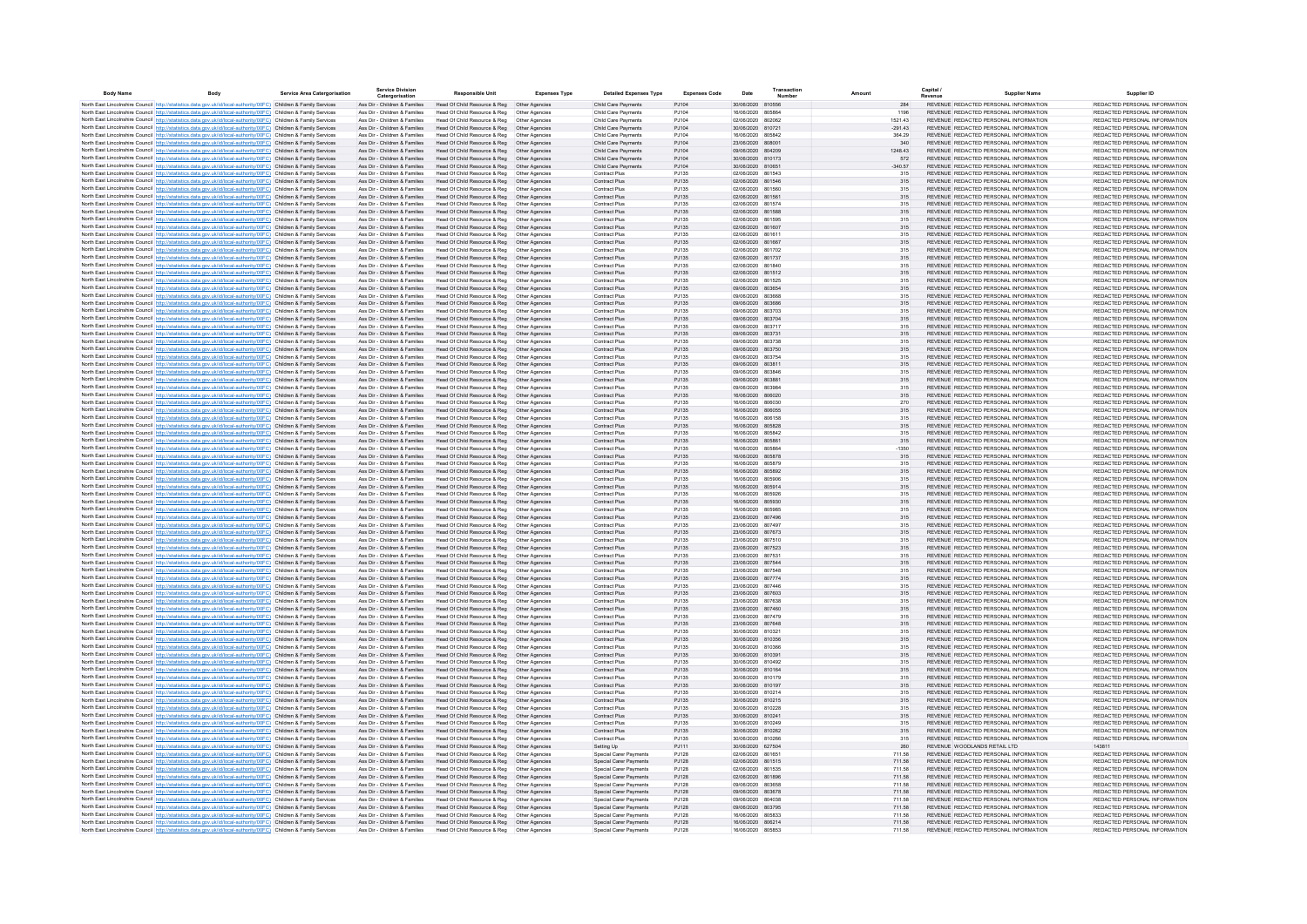| <b>Body Name</b> | <b>Rody</b>                                                                                                                                                                                                                            | Service Area Caternorisation | <b>Service Division</b><br>Catergorisation                     | <b>Responsible Unit</b>                                      | <b>Expenses Type</b>             | <b>Detailed Expenses Type</b>                      | <b>Expenses Code</b> | Date                                   | Transaction | Amount           | Capital                                                                        | <b>Supplier Name</b> | Supplier ID                                                    |
|------------------|----------------------------------------------------------------------------------------------------------------------------------------------------------------------------------------------------------------------------------------|------------------------------|----------------------------------------------------------------|--------------------------------------------------------------|----------------------------------|----------------------------------------------------|----------------------|----------------------------------------|-------------|------------------|--------------------------------------------------------------------------------|----------------------|----------------------------------------------------------------|
|                  | North East Lincolnshire Council http://statistics.data.gov.uk/id/local-authority/00FC) Children & Family Services                                                                                                                      |                              | Ass Dir - Children & Families                                  | Head Of Child Resource & Reg   Other Agencies                |                                  | Special Carer Payments                             | PJ128                | 16/06/2020 805969                      |             | 711.58           | REVENUE REDACTED PERSONAL INFORMATION                                          |                      | REDACTED PERSONAL INFORMATION                                  |
|                  | North East Lincolnshire Council http://statistics.data.gov.uk/id/local-authority/00FC) Children & Family Services                                                                                                                      |                              | Ass Dir - Children & Families                                  | Head Of Child Resource & Reg                                 | Other Agencies                   | Special Carer Payments                             | PJ128                | 23/06/2020 807587                      |             | 711.58           | REVENUE REDACTED PERSONAL INFORMATION                                          |                      | REDACTED PERSONAL INFORMATION                                  |
|                  | North East Lincolnshire Council http://statistics.data.gov.uk/id/local-authority/00FC) Children & Family Services                                                                                                                      |                              | Ass Dir - Children & Families                                  | Head Of Child Resource & Reg                                 | Other Agencies                   | Special Carer Payments                             | P.1128               | 23/06/2020 807452                      |             | 711.58           | REVENUE REDACTED PERSONAL INFORMATION                                          |                      | REDACTED PERSONAL INFORMATION                                  |
|                  | North East Lincolnshire Council http://statistics.data.gov.uk/id/local-authority/00FC) Children & Family Services                                                                                                                      |                              | Ass Dir - Children & Families                                  | Head Of Child Resource & Reg                                 | Other Agencies                   | Special Carer Payments                             | P.1128               | 23/06/2020 807471                      |             | 711.58           | REVENUE REDACTED PERSONAL INFORMATION                                          |                      | REDACTED PERSONAL INFORMATION                                  |
|                  | North East Lincolnshire Council http://statistics.data.gov.uk/id/local-authority/00FC) Children & Family Services<br>North East Lincolnshire Council http://statistics.data.gov.uk/id/local-authority/00FC) Children & Family Services |                              | Ass Dir - Children & Families<br>Ass Dir - Children & Families | Head Of Child Resource & Reg<br>Head Of Child Resource & Reg | Other Agencies<br>Other Agencies | Special Carer Payments<br>Special Carer Payments   | PJ128<br>PJ128       | 23/06/2020 807828<br>30/06/2020 810168 |             | 711.58<br>711.58 | REVENUE REDACTED PERSONAL INFORMATION<br>REVENUE REDACTED PERSONAL INFORMATION |                      | REDACTED PERSONAL INFORMATION<br>REDACTED PERSONAL INFORMATION |
|                  | North East Lincolnshire Council http://statistics.data.gov.uk/id/local-authority/00FC) Children & Family Services                                                                                                                      |                              | Ass Dir - Children & Families                                  | Head Of Child Resource & Reg                                 | Other Agencies                   | Special Carer Payments                             | PJ128                | 30/06/2020 810189                      |             | 711.58           | REVENUE REDACTED PERSONAL INFORMATION                                          |                      | REDACTED PERSONAL INFORMATION                                  |
|                  | North East Lincolnshire Council http://statistics.data.gov.uk/id/local-authority/00FC) Children & Family Service                                                                                                                       |                              | Ass Dir - Children & Families                                  | Head Of Child Resource & Reg                                 | Other Agencies                   | Special Carer Payments                             | PJ128                | 30/06/2020 810545                      |             | 711.58           | REVENUE REDACTED PERSONAL INFORMATION                                          |                      | REDACTED PERSONAL INFORMATION                                  |
|                  | North East Lincolnshire Council http://statistics.data.gov.uk/id/local-authority/00FC) Children & Family Services                                                                                                                      |                              | Ass Dir - Children & Families                                  | Head Of Child Resource & Reg                                 | Other Agencies                   | Special Carer Payments                             | PJ128                | 30/06/2020 810305                      |             | 711.58           | REVENUE REDACTED PERSONAL INFORMATION                                          |                      | REDACTED PERSONAL INFORMATION                                  |
|                  | North East Lincolnshire Council http://statistics.data.gov.uk/id/local-authority/00FC) Children & Family Services                                                                                                                      |                              | Ass Dir - Children & Families                                  | Head Of Child Resource & Reg                                 | Other Agencies                   | Custodianship/Residency                            | PJ117                | 23/06/2020 807751                      |             | 287.31           | REVENUE REDACTED PERSONAL INFORMATION                                          |                      | REDACTED PERSONAL INFORMATION                                  |
|                  | North East Lincolnshire Council http://statistics.data.gov.uk/id/local-authority/00FC) Children & Family Services                                                                                                                      |                              | Ass Dir - Children & Families                                  | Head Of Child Resource & Reg                                 | Other Agencies                   | Custodianship/Residency                            | PJ117                | 09/06/2020                             | 803820      | 656.13           | REVENUE REDACTED PERSONAL INFORMATION                                          |                      | REDACTED PERSONAL INFORMATION                                  |
|                  | North East Lincolnshire Council http://statistics.data.gov.uk/id/local-authority/00FC) Children & Family Services<br>North East Lincolnshire Council http://statistics.data.gov.uk/id/local-authority/00FC) Children & Family Services |                              | Ass Dir - Children & Families                                  | Head Of Child Resource & Reg                                 | Other Agencies                   | Custodianship/Residency                            | PJ117                | 02/06/2020 801612                      |             | 257.6            | REVENUE REDACTED PERSONAL INFORMATION                                          |                      | REDACTED PERSONAL INFORMATION<br>REDACTED PERSONAL INFORMATION |
|                  | North East Lincolnshire Council http://statistics.data.gov.uk/id/local-authority/00FC) Children & Family Services                                                                                                                      |                              | Ass Dir - Children & Families<br>Ass Dir - Children & Families | Head Of Child Resource & Reg<br>Head Of Child Resource & Reg | Other Agencies<br>Other Agencies | Custodianship/Residency<br>Custodianship/Residency | PJ117<br>PJ117       | 02/06/2020 801770<br>09/06/2020 803755 |             | 289.02<br>257.6  | REVENUE REDACTED PERSONAL INFORMATION<br>REVENUE REDACTED PERSONAL INFORMATION |                      | REDACTED PERSONAL INFORMATION                                  |
|                  | North East Lincolnshire Council http://statistics.data.gov.uk/id/local-authority/00FC) Children & Family Services                                                                                                                      |                              | Ass Dir - Children & Families                                  | Head Of Child Resource & Reg                                 | Other Agencies                   | Custodianship/Residency                            | PJ117                | 09/06/2020 803765                      |             | 473.62           | REVENUE REDACTED PERSONAL INFORMATION                                          |                      | REDACTED PERSONAL INFORMATION                                  |
|                  | North East Lincolnshire Council http://statistics.data.gov.uk/id/local-authority/00FC) Children & Family Services                                                                                                                      |                              | Ass Dir - Children & Families                                  | Head Of Child Resource & Reg                                 | Other Agencies                   | Custodianship/Residency                            | PJ117                | 09/06/2020 803914                      |             | 289.02           | REVENUE REDACTED PERSONAL INFORMATION                                          |                      | REDACTED PERSONAL INFORMATION                                  |
|                  | North East Lincolnshire Council http://statistics.data.gov.uk/id/local-authority/00FC) Children & Family Services                                                                                                                      |                              | Ass Dir - Children & Families                                  | Head Of Child Resource & Reg                                 | Other Agencies                   | Custodianship/Residency                            | PJ117                | 16/06/2020 806089                      |             | 575.04           | REVENUE REDACTED PERSONAL INFORMATION                                          |                      | REDACTED PERSONAL INFORMATION                                  |
|                  | North East Lincolnshire Council http://statistics.data.gov.uk/id/local-authority/00FC) Children & Family Services                                                                                                                      |                              | Ass Dir - Children & Families                                  | Head Of Child Resource & Reg                                 | Other Agencies                   | Custodianship/Residency                            | P.1117               | 16/06/2020 805931                      |             | 257.6            | REVENUE REDACTED PERSONAL INFORMATION                                          |                      | REDACTED PERSONAL INFORMATION                                  |
|                  | North East Lincolnshire Council http://statistics.data.gov.uk/id/local-authority/00FC) Children & Family Services                                                                                                                      |                              | Ass Dir - Children & Families<br>Ass Dir - Children & Families | Head Of Child Resource & Reg<br>Head Of Child Resource & Reg | Other Agencies                   | Custodianship/Residency<br>Custodianship/Residency | PJ117<br>P.1117      | 23/06/2020 807549<br>23/06/2020 807705 |             | 257.6            | REVENUE REDACTED PERSONAL INFORMATION<br>REVENUE REDACTED PERSONAL INFORMATION |                      | REDACTED PERSONAL INFORMATION                                  |
|                  | North East Lincolnshire Council http://statistics.data.gov.uk/id/local-authority/00FC) Children & Family Services<br>North East Lincolnshire Council http://statistics.data.gov.uk/id/local-authority/00FC) Children & Family Services |                              | Ass Dir - Children & Families                                  | Head Of Child Resource & Reg                                 | Other Agencies<br>Other Agencies | Custodianship/Residency                            | PJ117                | 30/06/2020 810423                      |             | 322.39<br>322.39 | REVENUE REDACTED PERSONAL INFORMATION                                          |                      | REDACTED PERSONAL INFORMATION<br>REDACTED PERSONAL INFORMATION |
|                  | North East Lincolnshire Council http://statistics.data.gov.uk/id/local-authority/00FC) Children & Family Service                                                                                                                       |                              | Ass Dir - Children & Families                                  | Head Of Child Resource & Reg                                 | Other Agencies                   | Custodianship/Residency                            | PJ117                | 30/06/2020 810267                      |             | 257.6            | REVENUE REDACTED PERSONAL INFORMATION                                          |                      | REDACTED PERSONAL INFORMATION                                  |
|                  | North East Lincolnshire Council http://statistics.data.gov.uk/id/local-authority/00FC) Children & Family Services                                                                                                                      |                              | Ass Dir - Children & Families                                  | Head Of Child Resource & Reg                                 | Other Agencies                   | Custodianship/Residency                            | PJ117                | 02/06/2020 801722                      |             | 270.6            | REVENUE REDACTED PERSONAL INFORMATION                                          |                      | REDACTED PERSONAL INFORMATION                                  |
|                  | North East Lincolnshire Council http://statistics.data.gov.uk/id/local-authority/00FC) Children & Family Services                                                                                                                      |                              | Ass Dir - Children & Families                                  | Head Of Child Resource & Reg                                 | Other Agencies                   | Custodianship/Residency                            | PJ117                | 02/06/2020                             | 801748      | 278              | REVENUE REDACTED PERSONAL INFORMATION                                          |                      | REDACTED PERSONAL INFORMATION                                  |
|                  | North East Lincolnshire Council http://statistics.data.gov.uk/id/local-authority/00FC) Children & Family Services                                                                                                                      |                              | Ass Dir - Children & Families                                  | Head Of Child Resource & Reg                                 | Other Agencies                   | Custodianship/Residency                            | <b>PJ117</b>         | 09/06/2020                             | 803866      | 270.6            | REVENUE REDACTED PERSONAL INFORMATION                                          |                      | REDACTED PERSONAL INFORMATION                                  |
|                  | North East Lincolnshire Council http://statistics.data.gov.uk/id/local-authority/00FC) Children & Family Services                                                                                                                      |                              | Ass Dir - Children & Families                                  | Head Of Child Resource & Reg                                 | Other Agencies                   | Custodianship/Residency                            | PJ117                | 09/06/2020 803892                      |             | 278              | REVENUE REDACTED PERSONAL INFORMATION                                          |                      | REDACTED PERSONAL INFORMATION                                  |
|                  | North East Lincolnshire Council http://statistics.data.gov.uk/id/local-authority/00FC) Children & Family Services                                                                                                                      |                              | Ass Dir - Children & Families                                  | Head Of Child Resource & Reg                                 | Other Agencies                   | Custodianship/Residency                            | PJ117<br>PJ117       | 16/06/2020 806040<br>16/06/2020 806066 |             | 270.6<br>278     | REVENUE REDACTED PERSONAL INFORMATION<br>REVENUE REDACTED PERSONAL INFORMATION |                      | REDACTED PERSONAL INFORMATION<br>REDACTED PERSONAL INFORMATION |
|                  | North East Lincolnshire Council http://statistics.data.gov.uk/id/local-authority/00FC) Children & Family Services<br>North East Lincolnshire Council http://statistics.data.gov.uk/id/local-authority/00FC) Children & Family Services |                              | Ass Dir - Children & Families<br>Ass Dir - Children & Families | Head Of Child Resource & Reg<br>Head Of Child Resource & Reg | Other Agencies<br>Other Agencies | Custodianship/Residency<br>Custodianship/Residency | PJ117                | 23/06/2020 807684                      |             | 278              | REVENUE REDACTED PERSONAL INFORMATION                                          |                      | REDACTED PERSONAL INFORMATION                                  |
|                  | North East Lincolnshire Council http://statistics.data.gov.uk/id/local-authority/00FC) Children & Family Services                                                                                                                      |                              | Ass Dir - Children & Families                                  | Head Of Child Resource & Reg                                 | Other Agencies                   | Custodianship/Residency                            | PJ117                | 23/06/2020 807658                      |             | 270.6            | REVENUE REDACTED PERSONAL INFORMATION                                          |                      | REDACTED PERSONAL INFORMATION                                  |
|                  | North East Lincolnshire Council http://statistics.data.gov.uk/id/local-authority/00FC) Children & Family Services                                                                                                                      |                              | Ass Dir - Children & Families                                  | Head Of Child Resource & Reg                                 | Other Agencies                   | Custodianship/Residency                            | PJ117                | 30/06/2020 810376                      |             | 270.6            | REVENUE REDACTED PERSONAL INFORMATION                                          |                      | REDACTED PERSONAL INFORMATION                                  |
|                  | North East Lincolnshire Council http://statistics.data.gov.uk/id/local-authority/00FC) Children & Family Services                                                                                                                      |                              | Ass Dir - Children & Families                                  | Head Of Child Resource & Reg                                 | Other Agencies                   | Custodianship/Residency                            | P.1117               | 30/06/2020 810384                      |             | 1581.32          | REVENUE REDACTED PERSONAL INFORMATION                                          |                      | REDACTED PERSONAL INFORMATION                                  |
|                  | North East Lincolnshire Council http://statistics.data.gov.uk/id/local-authority/00FC) Children & Family Services                                                                                                                      |                              | Ass Dir - Children & Families                                  | Head Of Child Resource & Reg                                 | Other Agencies                   | Custodianship/Residency                            | P.1117               | 30/06/2020 810402                      |             | 278              | REVENUE REDACTED PERSONAL INFORMATION                                          |                      | REDACTED PERSONAL INFORMATION                                  |
|                  | North East Lincolnshire Council http://statistics.data.gov.uk/id/local-authority/00FC) Children & Family Services                                                                                                                      |                              | Ass Dir - Children & Families                                  | Head Of Child Resource & Reg                                 | Other Agencies                   | Custodianship/Residency                            | P.1117               | 02/06/2020 801538                      |             | 328              | REVENUE REDACTED PERSONAL INFORMATION                                          |                      | REDACTED PERSONAL INFORMATION                                  |
|                  | North East Lincolnshire Council http://statistics.data.gov.uk/id/local-authority/00FC) Children & Family Services                                                                                                                      |                              | Ass Dir - Children & Families                                  | Head Of Child Resource & Reg                                 | Other Agencies                   | Custodianship/Residency                            | PJ117                | 09/06/2020 803681                      |             | 328              | REVENUE REDACTED PERSONAL INFORMATION                                          |                      | REDACTED PERSONAL INFORMATION                                  |
|                  | North East Lincolnshire Council http://statistics.data.gov.uk/id/local-authority/00FC) Children & Family Services                                                                                                                      |                              | Ass Dir - Children & Families                                  | Head Of Child Resource & Reg                                 | Other Agencies                   | Custodianship/Residency                            | P.1117               | 16/06/2020 805855                      |             | 328              | REVENUE REDACTED PERSONAL INFORMATION                                          |                      | REDACTED PERSONAL INFORMATION                                  |
|                  | North East Lincolnshire Council http://statistics.data.gov.uk/id/local-authority/00FC) Children & Family Services<br>North East Lincolnshire Council http://statistics.data.gov.uk/id/local-authority/00FC) Children & Family Services |                              | Ass Dir - Children & Families<br>Ass Dir - Children & Families | Head Of Child Resource & Reg<br>Head Of Child Resource & Reg | Other Agencies<br>Other Agencies | Custodianship/Residency<br>Custodianship/Residency | PJ117<br>PJ117       | 23/06/2020 807473<br>30/06/2020 81019  |             | 328<br>328       | REVENUE REDACTED PERSONAL INFORMATION<br>REVENUE REDACTED PERSONAL INFORMATION |                      | REDACTED PERSONAL INFORMATION<br>REDACTED PERSONAL INFORMATION |
|                  | North East Lincolnshire Council http://statistics.data.gov.uk/id/local-authority/00FC) Children & Family Services                                                                                                                      |                              | Ass Dir - Children & Families                                  | Head Of Child Resource & Reg                                 | Other Agencies                   | Custodianship/Residency                            | PJ117                | 29/06/2020 810129                      |             | 2507             | REVENUE REDACTED PERSONAL INFORMATION                                          |                      | REDACTED PERSONAL INFORMATION                                  |
|                  | North East Lincolnshire Council http://statistics.data.gov.uk/id/local-authority/00FC) Children & Family Services                                                                                                                      |                              | Ass Dir - Children & Families                                  | Head Of Child Resource & Reg                                 | Other Agencies                   | Custodianship/Residency                            | PJ117                | 23/06/2020 807751                      |             | 295.37           | REVENUE REDACTED PERSONAL INFORMATION                                          |                      | REDACTED PERSONAL INFORMATION                                  |
|                  | North East Lincolnshire Council http://statistics.data.gov.uk/id/local-authority/00FC) Children & Family Services                                                                                                                      |                              | Ass Dir - Children & Families                                  | Head Of Child Resource & Reg                                 | Other Agencies                   | Custodianship/Residency                            | PJ117                | 09/06/2020 803875                      |             | 338.58           | REVENUE REDACTED PERSONAL INFORMATION                                          |                      | REDACTED PERSONAL INFORMATION                                  |
|                  | North East Lincolnshire Council http://statistics.data.gov.uk/id/local-authority/00FC) Children & Family Services                                                                                                                      |                              | Ass Dir - Children & Families                                  | Head Of Child Resource & Reg                                 | Other Agencies                   | Custodianship/Residency                            | PJ117                | 02/06/2020 802006                      |             | 379.3            | REVENUE REDACTED PERSONAL INFORMATION                                          |                      | REDACTED PERSONAL INFORMATION                                  |
|                  | North East Lincolnshire Council http://statistics.data.gov.uk/id/local-authority/00FC) Children & Family Services                                                                                                                      |                              | Ass Dir - Children & Families                                  | Head Of Child Resource & Reg                                 | Other Agencies                   | Custodianship/Residency                            | PJ117                | 09/06/2020 804150                      |             | 379.3            | REVENUE REDACTED PERSONAL INFORMATION                                          |                      | REDACTED PERSONAL INFORMATION                                  |
|                  | North East Lincolnshire Council http://statistics.data.gov.uk/id/local-authority/00FC) Children & Family Services<br>North East Lincolnshire Council http://statistics.data.gov.uk/id/local-authority/00FC) Children & Family Services |                              | Ass Dir - Children & Families<br>Ass Dir - Children & Families | Head Of Child Resource & Reg<br>Head Of Child Resource & Reg | Other Agencies<br>Other Agencies | Custodianship/Residency<br>Custodianship/Residency | PJ117<br>PJ117       | 16/06/2020 806323<br>23/06/2020 807936 |             | 379.3<br>379.3   | REVENUE REDACTED PERSONAL INFORMATION<br>REVENUE REDACTED PERSONAL INFORMATION |                      | REDACTED PERSONAL INFORMATION<br>REDACTED PERSONAL INFORMATION |
|                  | North East Lincolnshire Council http://statistics.data.gov.uk/id/local-authority/00EC) Children & Family Services                                                                                                                      |                              | Ass Dir - Children & Families                                  | Head Of Child Resource & Reg                                 | Other Agencies                   | Custodianship/Residency                            | P.1117               | 30/06/2020 810657                      |             | 3793             | REVENUE REDACTED PERSONAL INFORMATION                                          |                      | REDACTED PERSONAL INFORMATION                                  |
|                  | North East Lincolnshire Council http://statistics.data.gov.uk/id/local-authority/00FC) Children & Family Services                                                                                                                      |                              | Ass Dir - Children & Families                                  | Head Of Child Resource & Reg                                 | Other Agencies                   | Custodianship/Residency                            | P.1117               | 16/06/2020 806157                      |             | 411.66           | REVENUE REDACTED PERSONAL INFORMATION                                          |                      | REDACTED PERSONAL INFORMATION                                  |
|                  | North East Lincolnshire Council http://statistics.data.gov.uk/id/local-authority/00FC) Children & Family Services                                                                                                                      |                              | Ass Dir - Children & Families                                  | Head Of Child Resource & Reg                                 | Other Agencies                   | Custodianship/Residency                            | PJ117                | 30/06/2020 810652                      |             | 932.22           | REVENUE REDACTED PERSONAL INFORMATION                                          |                      | REDACTED PERSONAL INFORMATION                                  |
|                  | North East Lincolnshire Council http://statistics.data.gov.uk/id/local-authority/00FC) Children & Family Services                                                                                                                      |                              | Ass Dir - Children & Families                                  | Head Of Child Resource & Reg                                 | Other Agencies                   | Custodianship/Residency                            | P.1117               | 02/06/2020 801599                      |             | 393.36           | REVENUE REDACTED PERSONAL INFORMATION                                          |                      | REDACTED PERSONAL INFORMATION                                  |
|                  | North East Lincolnshire Council http://statistics.data.gov.uk/id/local-authority/00FC) Children & Family Services                                                                                                                      |                              | Ass Dir - Children & Families                                  | Head Of Child Resource & Reg                                 | Other Agencies                   | Custodianship/Residency                            | PJ117                | 09/06/2020 803742                      |             | 393.36           | REVENUE REDACTED PERSONAL INFORMATION                                          |                      | REDACTED PERSONAL INFORMATION                                  |
|                  | North East Lincolnshire Council http://statistics.data.gov.uk/id/local-authority/00FC) Children & Family Services                                                                                                                      |                              | Ass Dir - Children & Families<br>Ass Dir - Children & Families | Head Of Child Resource & Reg                                 | Other Agencies                   | Custodianship/Residency<br>Custodianship/Residency | PJ117<br>PJ117       | 16/06/2020 805918<br>23/06/2020 807536 |             | 393.36<br>393.36 | REVENUE REDACTED PERSONAL INFORMATION<br>REVENUE REDACTED PERSONAL INFORMATION |                      | REDACTED PERSONAL INFORMATION<br>REDACTED PERSONAL INFORMATION |
|                  | North East Lincolnshire Council http://statistics.data.gov.uk/id/local-authority/00FC) Children & Family Services<br>North East Lincolnshire Council http://statistics.data.gov.uk/id/local-authority/00FC) Children & Family Services |                              | Ass Dir - Children & Families                                  | Head Of Child Resource & Reg<br>Head Of Child Resource & Reg | Other Agencies<br>Other Agencies | Custodianship/Residency                            | PJ117                | 30/06/2020 810254                      |             | 393.36           | REVENUE REDACTED PERSONAL INFORMATION                                          |                      | REDACTED PERSONAL INFORMATION                                  |
|                  | North East Lincolnshire Council http://statistics.data.gov.uk/id/local-authority/00FC) Children & Family Services                                                                                                                      |                              | Ass Dir - Children & Families                                  | Head Of Child Resource & Reg                                 | Other Agencies                   | Custodianship/Residency                            | PJ117                | 16/06/2020 806305                      |             | 523.53           | REVENUE REDACTED PERSONAL INFORMATION                                          |                      | REDACTED PERSONAL INFORMATION                                  |
|                  | North East Lincolnshire Council http://statistics.data.gov.uk/id/local-authority/00FC) Children & Family Services                                                                                                                      |                              | Ass Dir - Children & Families                                  | Head Of Child Resource & Reg                                 | Other Agencies                   | Custodianship/Residency                            | PJ117                | 16/06/2020 805925                      |             | 351.66           | REVENUE REDACTED PERSONAL INFORMATION                                          |                      | REDACTED PERSONAL INFORMATION                                  |
|                  | North East Lincolnshire Council http://statistics.data.gov.uk/id/local-authority/00FC) Children & Family Services                                                                                                                      |                              | Ass Dir - Children & Families                                  | Head Of Child Resource & Reg                                 | Other Agencies                   | Custodianship/Residency                            | PJ117                | 30/06/2020 810346                      |             | 265.38           | REVENUE REDACTED PERSONAL INFORMATION                                          |                      | REDACTED PERSONAL INFORMATION                                  |
|                  | North East Lincolnshire Council http://statistics.data.gov.uk/id/local-authority/00FC) Children & Family Services                                                                                                                      |                              | Ass Dir - Children & Families                                  | Head Of Child Resource & Reg                                 | Other Agencies                   | Custodianship/Residency                            | PJ117                | 02/06/2020 801787                      |             | 292              | REVENUE REDACTED PERSONAL INFORMATION                                          |                      | REDACTED PERSONAL INFORMATION                                  |
|                  | North East Lincolnshire Council http://statistics.data.gov.uk/id/local-authority/00FC) Children & Family Services                                                                                                                      |                              | Ass Dir - Children & Families                                  | Head Of Child Resource & Reg                                 | Other Agencies                   | Custodianship/Residency                            | PJ117                | 09/06/2020 803931                      |             | 292              | REVENUE REDACTED PERSONAL INFORMATION                                          |                      | REDACTED PERSONAL INFORMATION                                  |
|                  | North East Lincolnshire Council http://statistics.data.gov.uk/id/local-authority/00FC) Children & Family Services<br>North East Lincolnshire Council http://statistics.data.gov.uk/id/local-authority/00FC) Children & Family Services |                              | Ass Dir - Children & Families<br>Ass Dir - Children & Families | Head Of Child Resource & Reg<br>Head Of Child Resource & Reg | Other Agencies<br>Other Agencies | Custodianship/Residency<br>Custodianship/Residency | PJ117<br>PJ117       | 16/06/2020 806105<br>23/06/2020 807721 |             | 349.42<br>298    | REVENUE REDACTED PERSONAL INFORMATION<br>REVENUE REDACTED PERSONAL INFORMATION |                      | REDACTED PERSONAL INFORMATION<br>REDACTED PERSONAL INFORMATION |
|                  | North East Lincolnshire Council http://statistics.data.gov.uk/id/local-authority/00FC) Children & Family Services                                                                                                                      |                              | Ass Dir - Children & Families                                  | Head Of Child Resource & Reg                                 | Other Agencies                   | Custodianship/Residency                            | PJ117                | 30/06/2020 810439                      |             | 298              | REVENUE REDACTED PERSONAL INFORMATION                                          |                      | REDACTED PERSONAL INFORMATION                                  |
|                  | North East Lincolnshire Council http://statistics.data.gov.uk/id/local-authority/00EC) Children & Family Services                                                                                                                      |                              | Ass Dir - Children & Families                                  | Head Of Child Resource & Reg                                 | Other Agencies                   | Custodianship/Residency                            | P.1117               | 09/06/2020 803815                      |             | 261.87           | REVENUE REDACTED PERSONAL INFORMATION                                          |                      | REDACTED PERSONAL INFORMATION                                  |
|                  | North East Lincolnshire Council http://statistics.data.gov.uk/id/local-authority/00FC) Children & Family Services                                                                                                                      |                              | Ass Dir - Children & Families                                  | Head Of Child Resource & Reg                                 | Other Agencies                   | Custodianship/Residency                            | PJ117                | 30/06/2020 810270                      |             | 339.87           | REVENUE REDACTED PERSONAL INFORMATION                                          |                      | REDACTED PERSONAL INFORMATION                                  |
|                  | North East Lincolnshire Council http://statistics.data.gov.uk/id/local-authority/00FC) Children & Family Services                                                                                                                      |                              | Ass Dir - Children & Families                                  | Head Of Child Resource & Reg                                 | Other Agencies                   | Custodianship/Residency                            | PJ117                | 16/06/2020 805924                      |             | 380.67           | REVENUE REDACTED PERSONAL INFORMATION                                          |                      | REDACTED PERSONAL INFORMATION                                  |
|                  | North East Lincolnshire Council http://statistics.data.gov.uk/id/local-authority/00FC) Children & Family Services                                                                                                                      |                              | Ass Dir - Children & Families                                  | Head Of Child Resource & Reg                                 | Other Agencies                   | Custodianship/Residency                            | PJ117                | 02/06/2020 801540                      |             | 622              | REVENUE REDACTED PERSONAL INFORMATION                                          |                      | REDACTED PERSONAL INFORMATION                                  |
|                  | North East Lincolnshire Council http://statistics.data.gov.uk/id/local-authority/00FC) Children & Family Services                                                                                                                      |                              | Ass Dir - Children & Families                                  | Head Of Child Resource & Reg                                 | Other Agencies                   | Custodianship/Residency                            | PJ117                | 09/06/2020 803683<br>16/06/2020 805858 |             | 622              | REVENUE REDACTED PERSONAL INFORMATION<br>REVENUE REDACTED PERSONAL INFORMATION |                      | REDACTED PERSONAL INFORMATION                                  |
|                  | North East Lincolnshire Council http://statistics.data.gov.uk/id/local-authority/00FC) Children & Family Services<br>North East Lincolnshire Council http://statistics.data.gov.uk/id/local-authority/00FC) Children & Family Services |                              | Ass Dir - Children & Families<br>Ass Dir - Children & Families | Head Of Child Resource & Reg<br>Head Of Child Resource & Reg | Other Agencies<br>Other Agencie  | Custodianship/Residency<br>Custodianship/Residency | PJ117<br>PJ117       | 23/06/2020 807476                      |             | 622<br>622       | REVENUE REDACTED PERSONAL INFORMATION                                          |                      | REDACTED PERSONAL INFORMATION<br>REDACTED PERSONAL INFORMATION |
|                  | North East Lincolnshire Council http://statistics.data.gov.uk/id/local-authority/00FC) Children & Family Services                                                                                                                      |                              | Ass Dir - Children & Families                                  | Head Of Child Resource & Reg                                 | Other Agencies                   | Custodianship/Residency                            | PJ117                | 30/06/2020 810194                      |             | 622              | REVENUE REDACTED PERSONAL INFORMATION                                          |                      | REDACTED PERSONAL INFORMATION                                  |
|                  | North East Lincolnshire Council http://statistics.data.gov.uk/id/local-authority/00FC) Children & Family Services                                                                                                                      |                              | Ass Dir - Children & Families                                  | Head Of Child Resource & Reg                                 | Other Agencies                   | Custodianship/Residency                            | PJ117                | 02/06/2020 801538                      |             | 328              | REVENUE REDACTED PERSONAL INFORMATION                                          |                      | REDACTED PERSONAL INFORMATION                                  |
|                  | North East Lincolnshire Council http://statistics.data.gov.uk/id/local-authority/00FC) Children & Family Services                                                                                                                      |                              | Ass Dir - Children & Families                                  | Head Of Child Resource & Reg                                 | Other Agencies                   | Custodianship/Residency                            | PJ117                | 09/06/2020 803681                      |             | 328              | REVENUE REDACTED PERSONAL INFORMATION                                          |                      | REDACTED PERSONAL INFORMATION                                  |
|                  | North East Lincolnshire Council http://statistics.data.gov.uk/id/local-authority/00FC) Children & Family Services                                                                                                                      |                              | Ass Dir - Children & Families                                  | Head Of Child Resource & Reg                                 | Other Agencies                   | Custodianship/Residency                            | PJ117                | 16/06/2020 805855                      |             | 328              | REVENUE REDACTED PERSONAL INFORMATION                                          |                      | REDACTED PERSONAL INFORMATION                                  |
|                  | North East Lincolnshire Council http://statistics.data.gov.uk/id/local-authority/00FC) Children & Family Services                                                                                                                      |                              | Ass Dir - Children & Families                                  | Head Of Child Resource & Reg                                 | Other Agencies                   | Custodianship/Residency                            | PJ117                | 23/06/2020 807473                      |             | 328              | REVENUE REDACTED PERSONAL INFORMATION                                          |                      | REDACTED PERSONAL INFORMATION                                  |
|                  | North East Lincolnshire Council http://statistics.data.gov.uk/id/local-authority/00FC) Children & Family Services                                                                                                                      |                              | Ass Dir - Children & Families                                  | Head Of Child Resource & Reg                                 | Other Agencies                   | Custodianship/Residency                            | PJ117                | 30/06/2020 810191                      |             | 328              | REVENUE REDACTED PERSONAL INFORMATION                                          |                      | REDACTED PERSONAL INFORMATION                                  |
|                  | North East Lincolnshire Council http://statistics.data.gov.uk/id/local-authority/00FC) Children & Family Services<br>North East Lincolnshire Council http://statistics.data.gov.uk/id/local-authority/00FC) Children & Family Services |                              | Ass Dir - Children & Families<br>Ass Dir - Children & Families | Head Of Child Resource & Reg<br>Head Of Child Resource & Reg | Other Agencies<br>Other Agencies | Custodianship/Residency<br>Custodianship/Residency | PJ117<br>PJ117       | 16/06/2020 806041<br>02/06/2020 801750 |             | 435.07<br>314    | REVENUE REDACTED PERSONAL INFORMATION<br>REVENUE REDACTED PERSONAL INFORMATION |                      | REDACTED PERSONAL INFORMATION<br>REDACTED PERSONAL INFORMATION |
|                  | North East Lincolnshire Council http://statistics.data.gov.uk/id/local-authority/00FC) Children & Family Services                                                                                                                      |                              | Ass Dir - Children & Families                                  | Head Of Child Resource & Reg                                 | Other Agencies                   | Custodianship/Residency                            | PJ117                | 09/06/2020 803895                      |             | 314              | REVENUE REDACTED PERSONAL INFORMATION                                          |                      | REDACTED PERSONAL INFORMATION                                  |
|                  | North East Lincolnshire Council http://statistics.data.gov.uk/id/local-authority/00FC) Children & Family Services                                                                                                                      |                              | Ass Dir - Children & Families                                  | Head Of Child Resource & Reg                                 | Other Agencies                   | Custodianship/Residency                            | PJ117                | 16/06/2020 806068                      |             | 314              | REVENUE REDACTED PERSONAL INFORMATION                                          |                      | REDACTED PERSONAL INFORMATION                                  |
|                  | North East Lincolnshire Council http://statistics.data.gov.uk/id/local-authority/00FC) Children & Family Services                                                                                                                      |                              | Ass Dir - Children & Families                                  | Head Of Child Resource & Reg                                 | Other Agencies                   | Custodianship/Residency                            | PJ117                | 23/06/2020 807686                      |             | 314              | REVENUE REDACTED PERSONAL INFORMATION                                          |                      | REDACTED PERSONAL INFORMATION                                  |
|                  | North East Lincolnshire Council http://statistics.data.gov.uk/id/local-authority/00FC) Children & Family Services                                                                                                                      |                              | Ass Dir - Children & Families                                  | Head Of Child Resource & Reg                                 | Other Agencies                   | Custodianship/Residency                            | PJ117                | 30/06/2020 810404                      |             | 314              | REVENUE REDACTED PERSONAL INFORMATION                                          |                      | REDACTED PERSONAL INFORMATION                                  |
|                  | North East Lincolnshire Council http://statistics.data.gov.uk/id/local-authority/00FC) Children & Family Services                                                                                                                      |                              | Ass Dir - Children & Families                                  | Head Of Child Resource & Reg                                 | Other Agencies                   | Custodianship/Residency                            | PJ117                | 02/06/2020 802006                      |             | 386.3            | REVENUE REDACTED PERSONAL INFORMATION                                          |                      | REDACTED PERSONAL INFORMATION                                  |
|                  | North East Lincolnshire Council http://statistics.data.gov.uk/id/local-authority/00FC) Children & Family Services                                                                                                                      |                              | Ass Dir - Children & Families                                  | Head Of Child Resource & Reg                                 | Other Agencies                   | Custodianship/Residency                            | PJ117                | 09/06/2020 804150                      |             | 386.3            | REVENUE REDACTED PERSONAL INFORMATION                                          |                      | REDACTED PERSONAL INFORMATION                                  |
|                  | North East Lincolnshire Council http://statistics.data.gov.uk/id/local-authority/00FC) Children & Family Services<br>North East Lincolnshire Council http://statistics.data.gov.uk/id/local-authority/00FC) Children & Family Service  |                              | Ass Dir - Children & Families<br>Ass Dir - Children & Families | Head Of Child Resource & Reg<br>Head Of Child Resource & Reg | Other Agencies<br>Other Agencies | Custodianship/Residency<br>Custodianship/Residency | PJ117<br>PJ117       | 16/06/2020 806323<br>23/06/2020 807936 |             | 386.3<br>386.3   | REVENUE REDACTED PERSONAL INFORMATION<br>REVENUE REDACTED PERSONAL INFORMATION |                      | REDACTED PERSONAL INFORMATION<br>REDACTED PERSONAL INFORMATION |
|                  | North East Lincolnshire Council http://statistics.data.gov.uk/id/local-authority/00FC) Children & Family Services                                                                                                                      |                              | Ass Dir - Children & Families                                  | Head Of Child Resource & Reg                                 | Other Agencies                   | Custodianship/Residency                            | PJ117                | 30/06/2020 810657                      |             | 386.3            | REVENUE REDACTED PERSONAL INFORMATION                                          |                      | REDACTED PERSONAL INFORMATION                                  |
|                  | North East Lincolnshire Council http://statistics.data.gov.uk/id/local-authority/00FC) Children & Family Services                                                                                                                      |                              | Ass Dir - Children & Families                                  | Head Of Child Resource & Reg                                 | Other Agencies                   | Custodianship/Residency                            | PJ117                | 23/06/2020 807830                      |             | 387.98           | REVENUE REDACTED PERSONAL INFORMATION                                          |                      | REDACTED PERSONAL INFORMATION                                  |
|                  | North East Lincolnshire Council http://statistics.data.gov.uk/id/local-authority/00FC) Children & Family Services                                                                                                                      |                              | Ass Dir - Children & Families                                  | Head Of Child Resource & Reg                                 | Other Agencies                   | Custodianship/Residency                            | PJ117                | 16/06/2020 806041                      |             | 443.03           | REVENUE REDACTED PERSONAL INFORMATION                                          |                      | REDACTED PERSONAL INFORMATION                                  |
|                  | North East Lincolnshire Council http://statistics.data.gov.uk/id/local-authority/00FC) Children & Family Services                                                                                                                      |                              | Ass Dir - Children & Families                                  | Head Of Child Resource & Reg                                 | Other Agencies                   | Adoption Allowance                                 | PJ118                | 23/06/2020 807484                      |             | 285.02           | REVENUE REDACTED PERSONAL INFORMATION                                          |                      | REDACTED PERSONAL INFORMATION                                  |
|                  | North East Lincolnshire Council http://statistics.data.gov.uk/id/local-authority/00FC) Children & Family Services                                                                                                                      |                              | Ass Dir - Children & Families                                  | Head Of Child Resource & Reg                                 | Other Agencies                   | Adoption Allowance                                 | PJ118                | 23/06/2020 807491                      |             | 314              | REVENUE REDACTED PERSONAL INFORMATION                                          |                      | REDACTED PERSONAL INFORMATION                                  |
|                  | North East Lincolnshire Council http://statistics.data.gov.uk/id/local-authority/00FC) Children & Family Services                                                                                                                      |                              | Ass Dir - Children & Families                                  | Head Of Child Resource & Reg                                 | Other Agencies                   | Adoption Allowance                                 | PJ118                | 23/06/2020 807494                      |             | 256              | REVENUE REDACTED PERSONAL INFORMATION                                          |                      | REDACTED PERSONAL INFORMATION<br>REDACTED PERSONAL INFORMATION |
|                  | North East Lincolnshire Council http://statistics.data.gov.uk/id/local-authority/00FC) Children & Family Services<br>North East Lincolnshire Council http://statistics.data.gov.uk/id/local-authority/00FC) Children & Family Services |                              | Ass Dir - Children & Families<br>Ass Dir - Children & Families | Head Of Child Resource & Reg<br>Head Of Child Resource & Reg | Other Agencies<br>Other Agencies | Adoption Allowance<br>Adoption Allowance           | PJ118<br>PJ118       | 23/06/2020 807501<br>23/06/2020 807508 |             | 333<br>319       | REVENUE REDACTED PERSONAL INFORMATION<br>REVENUE REDACTED PERSONAL INFORMATION |                      | REDACTED PERSONAL INFORMATION                                  |
|                  | North East Lincolnshire Council http://statistics.data.gov.uk/id/local-authority/00FC) Children & Family Services                                                                                                                      |                              | Ass Dir - Children & Families                                  | Head Of Child Resource & Reg                                 | Other Agencies                   | Adoption Allowance                                 | PJ118                | 23/06/2020 807732                      |             | 504              | REVENUE REDACTED PERSONAL INFORMATION                                          |                      | REDACTED PERSONAL INFORMATION                                  |
|                  | North East Lincolnshire Council http://statistics.data.gov.uk/id/local-authority/00FC) Children & Family Services                                                                                                                      |                              | Ass Dir - Children & Families                                  | Head Of Child Resource & Reg                                 | Other Agencies                   | Adoption Allowance                                 | PJ118                | 23/06/2020 807643                      |             | 662              | REVENUE REDACTED PERSONAL INFORMATION                                          |                      | REDACTED PERSONAL INFORMATION                                  |
|                  | North East Lincolnshire Council http://statistics.data.gov.uk/id/local-authority/00FC) Children & Family Services                                                                                                                      |                              | Ass Dir - Children & Families                                  | Head Of Child Resource & Reg                                 | Other Agencies                   | Adoption Allowance                                 | PJ118                | 23/06/2020 807475                      |             | 299.6            | REVENUE REDACTED PERSONAL INFORMATION                                          |                      | REDACTED PERSONAL INFORMATION                                  |
|                  | North East Lincolnshire Council http://statistics.data.gov.uk/id/local-authority/00FC) Children & Family Services                                                                                                                      |                              | Ass Dir - Children & Families                                  | Head Of Child Resource & Reg                                 |                                  | <b>Adoption Allows</b>                             | PJ118                | 30/06/2020 81036                       |             |                  | REVENUE REDACTED PERSONAL INFORMATION                                          |                      | REDACTED PERSONAL INFORMATION                                  |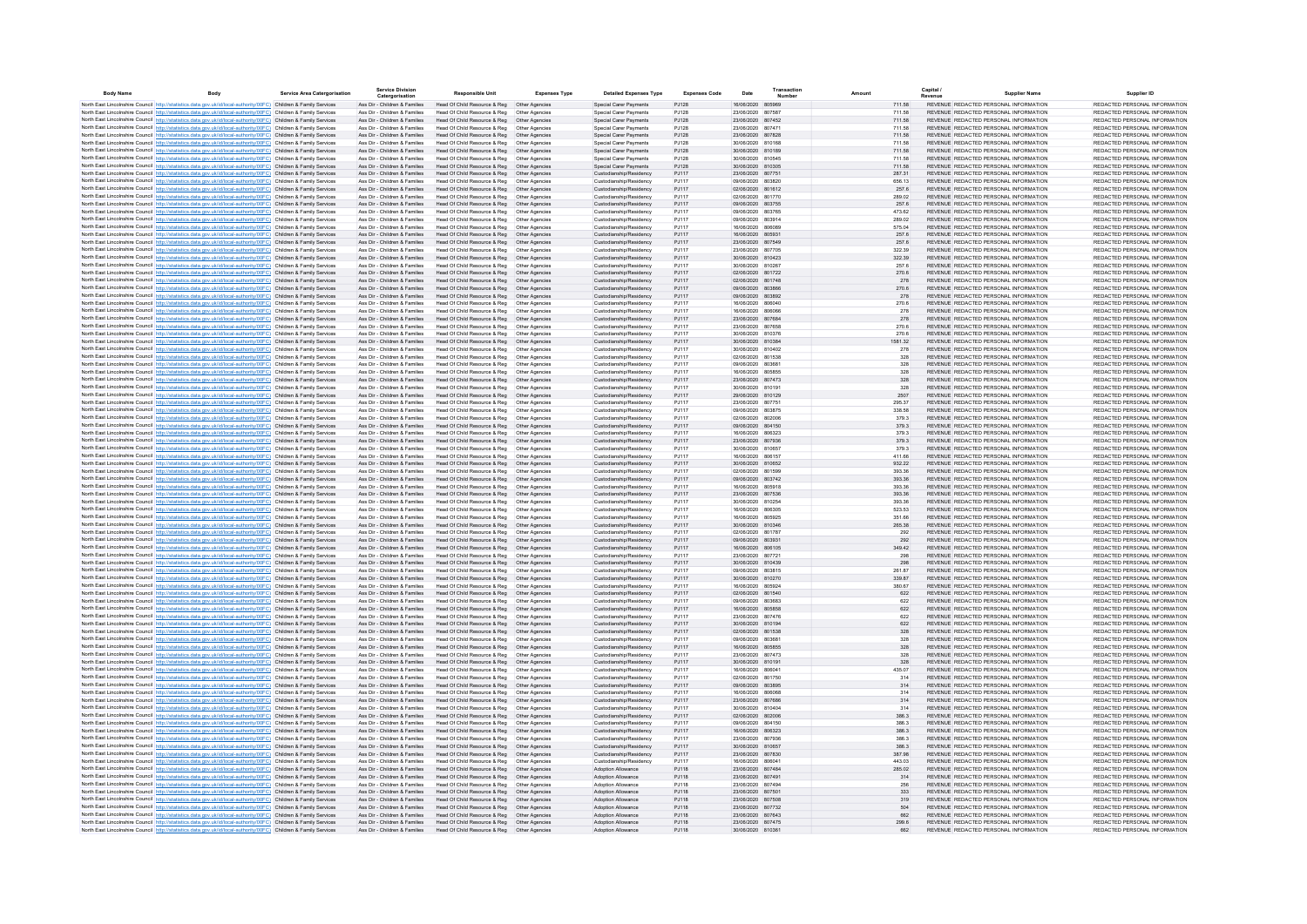| <b>Body Name</b> | Body                                                                                                                                                                                                                                   | Service Area Catergorisation     | <b>Service Division</b><br>Catergorisation                     | <b>Responsible Unit</b>                                      | <b>Expenses Type</b>                                     | <b>Detailed Expenses Type</b>                            | <b>Expenses Code</b>  | Date                                   | Transactio<br>Numbe |                       | Capital<br>Supplier Name                                                         | Supplier ID                                                    |
|------------------|----------------------------------------------------------------------------------------------------------------------------------------------------------------------------------------------------------------------------------------|----------------------------------|----------------------------------------------------------------|--------------------------------------------------------------|----------------------------------------------------------|----------------------------------------------------------|-----------------------|----------------------------------------|---------------------|-----------------------|----------------------------------------------------------------------------------|----------------------------------------------------------------|
|                  | North East Lincolnshire Council http://statistics.data.gov.uk/id/local-authority/00FC) Children & Family Services                                                                                                                      |                                  | Ass Dir - Children & Families                                  | Head Of Child Resource & Reg                                 | Other Agencies                                           | Adoption Allowance                                       | P.I118                | 30/06/2020 810450                      |                     | 504                   | REVENUE REDACTED PERSONAL INFORMATION                                            | REDACTED PERSONAL INFORMATION                                  |
|                  | North East Lincolnshire Council http://statistics.data.gov.uk/id/local-authority/00FC) Children & Family Services                                                                                                                      |                                  | Ass Dir - Children & Families                                  | Head Of Child Resource & Reg                                 | Other Agencies                                           | Adoption Allowance                                       | PJ118                 | 30/06/2020 810193                      |                     | 299.6                 | REVENUE REDACTED PERSONAL INFORMATION                                            | REDACTED PERSONAL INFORMATION                                  |
|                  | North East Lincolnshire Council http://statistics.data.gov.uk/id/local-authority/00FC) Children & Family Services                                                                                                                      |                                  | Ass Dir - Children & Families                                  | Head Of Child Resource & Reg                                 | Other Agencies                                           | Adoption Allowance                                       | PJ118                 | 30/06/2020 810202                      |                     | 285.02                | REVENUE REDACTED PERSONAL INFORMATION                                            | REDACTED PERSONAL INFORMATION                                  |
|                  | North East Lincolnshire Council http://statistics.data.gov.uk/id/local-authority/00FC) Children & Family Services                                                                                                                      |                                  | Ass Dir - Children & Families                                  | Head Of Child Resource & Reg                                 | Other Agencie                                            | Adoption Allowance                                       | P.I118                | 30/06/2020 810208                      |                     | 314                   | REVENUE REDACTED PERSONAL INFORMATION                                            | REDACTED PERSONAL INFORMATION                                  |
|                  | North East Lincolnshire Council http://statistics.data.gov.uk/id/local-authority/00FC) Children & Family Services<br>North East Lincolnshire Council http://statistics.data.gov.uk/id/local-authority/00FC) Children & Family Services |                                  | Ass Dir - Children & Families<br>Ass Dir - Children & Families | Head Of Child Resource & Reg<br>Head Of Child Resource & Reg | Other Agencies                                           | Adoption Allowance<br>Adoption Allowance                 | PJ118<br>PJ118        | 30/06/2020 810212<br>30/06/2020 810219 |                     | 256<br>333            | REVENUE REDACTED PERSONAL INFORMATION<br>REVENUE REDACTED PERSONAL INFORMATION   | REDACTED PERSONAL INFORMATION<br>REDACTED PERSONAL INFORMATION |
|                  | North East Lincolnshire Council http://statistics.data.gov.uk/id/local-authority/00FC) Children & Family Services                                                                                                                      |                                  | Ass Dir - Children & Families                                  | Head Of Child Resource & Reg                                 | Other Agencies<br>Other Agencies                         | Adoption Allowance                                       | PJ118                 | 30/06/2020 810226                      |                     | 319                   | REVENUE REDACTED PERSONAL INFORMATION                                            | REDACTED PERSONAL INFORMATION                                  |
|                  | North East Lincolnshire Council http://statistics.data.gov.uk/id/local-authority/00FC) Children & Family Services                                                                                                                      |                                  | Ass Dir - Children & Families                                  | Head Of Child Resource & Reg                                 | Other Agencies                                           | Adoption Allowance                                       | PJ118                 | 02/06/2020 801539                      |                     | 299.6                 | REVENUE REDACTED PERSONAL INFORMATION                                            | REDACTED PERSONAL INFORMATION                                  |
|                  | North East Lincolnshire Council http://statistics.data.gov.uk/id/local-authority/00FC) Children & Family Services                                                                                                                      |                                  | Ass Dir - Children & Families                                  | Head Of Child Resource & Reg                                 | Other Agencies                                           | Adoption Allowance                                       | PJ118                 | 02/06/2020 801548                      |                     | 285.02                | REVENUE REDACTED PERSONAL INFORMATION                                            | REDACTED PERSONAL INFORMATION                                  |
|                  | North East Lincolnshire Council http://statistics.data.gov.uk/id/local-authority/00FC) Children & Family Services                                                                                                                      |                                  | Ass Dir - Children & Families                                  | Head Of Child Resource & Reg  Other Agencies                 |                                                          | Adoption Allowance                                       | PJ118                 | 02/06/2020 801555                      |                     | 314                   | REVENUE REDACTED PERSONAL INFORMATION                                            | REDACTED PERSONAL INFORMATION                                  |
|                  | North East Lincolnshire Council http://statistics.data.gov.uk/id/local-authority/00FC) Children & Family Services                                                                                                                      |                                  | Ass Dir - Children & Families                                  | Head Of Child Resource & Reg                                 | Other Agencies                                           | Adoption Allowance                                       | PJ118                 | 02/06/2020 801557                      |                     | 256                   | REVENUE REDACTED PERSONAL INFORMATION                                            | REDACTED PERSONAL INFORMATION                                  |
|                  | North East Lincolnshire Council http://statistics.data.gov.uk/id/local-authority/00FC) Children & Family Services<br>North East Lincolnshire Council http://statistics.data.gov.uk/id/local-authority/00EC) Children & Family Services |                                  | Ass Dir - Children & Families<br>Ass Dir - Children & Families | Head Of Child Resource & Reg<br>Head Of Child Resource & Reg | Other Agencies<br>Other Agencies                         | Adoption Allowance<br>Adoption Allowance                 | PJ118<br>P.I118       | 02/06/2020 801565<br>02/06/2020 801572 |                     | 299.6<br>313          | REVENUE REDACTED PERSONAL INFORMATION<br>REVENUE REDACTED PERSONAL INFORMATION   | REDACTED PERSONAL INFORMATION<br>REDACTED PERSONAL INFORMATION |
|                  | North East Lincolnshire Council http://statistics.data.gov.uk/id/local-authority/00EC) Children & Family Services                                                                                                                      |                                  | Ass Dir - Children & Families                                  | Head Of Child Resource & Reg                                 | Other Agencies                                           | Adoption Allowance                                       | PJ118                 | 02/06/2020 801707                      |                     | 662                   | REVENUE REDACTED PERSONAL INFORMATION                                            | REDACTED PERSONAL INFORMATION                                  |
|                  | North East Lincolnshire Council http://statistics.data.gov.uk/id/local-authority/00FC) Children & Family Services                                                                                                                      |                                  | Ass Dir - Children & Families                                  | Head Of Child Resource & Reg                                 | Other Agencies                                           | Adoption Allowance                                       | PJ118                 | 02/06/2020 801798                      |                     | 504                   | REVENUE REDACTED PERSONAL INFORMATION                                            | REDACTED PERSONAL INFORMATION                                  |
|                  | North East Lincolnshire Council http://statistics.data.gov.uk/id/local-authority/00FC) Children & Family Services                                                                                                                      |                                  | Ass Dir - Children & Families                                  | Head Of Child Resource & Reg                                 | Other Agencies                                           | Adoption Allowance                                       | PJ118                 | 09/06/2020 803682                      |                     | 299.6                 | REVENUE REDACTED PERSONAL INFORMATION                                            | REDACTED PERSONAL INFORMATION                                  |
|                  | North East Lincolnshire Council http://statistics.data.gov.uk/id/local-authority/00FC) Children & Family Services                                                                                                                      |                                  | Ass Dir - Children & Families                                  | Head Of Child Resource & Reg                                 | Other Agencies                                           | Adoption Allowance                                       | PJ118                 | 09/06/2020 803691                      |                     | 285.02                | REVENUE REDACTED PERSONAL INFORMATION                                            | REDACTED PERSONAL INFORMATION                                  |
|                  | North East Lincolnshire Council http://statistics.data.gov.uk/id/local-authority/00FC) Children & Family Services                                                                                                                      |                                  | Ass Dir - Children & Families                                  | Head Of Child Resource & Reg                                 | Other Agencies                                           | Adoption Allowance                                       | PJ118                 | 09/06/2020 803698                      |                     | 314                   | REVENUE REDACTED PERSONAL INFORMATION                                            | REDACTED PERSONAL INFORMATION                                  |
|                  | North East Lincolnshire Council http://statistics.data.gov.uk/id/local-authority/00FC) Children & Family Services                                                                                                                      |                                  | Ass Dir - Children & Families<br>Ass Dir - Children & Families | Head Of Child Resource & Reg                                 | Other Agencie                                            | Adoption Allowance<br>Adoption Allowance                 | P.I118                | 09/06/2020 803700<br>09/06/2020 803708 |                     | 256                   | REVENUE REDACTED PERSONAL INFORMATION<br>REVENUE REDACTED PERSONAL INFORMATION   | REDACTED PERSONAL INFORMATION<br>REDACTED PERSONAL INFORMATION |
|                  | North East Lincolnshire Council http://statistics.data.gov.uk/id/local-authority/00FC) Children & Family Services<br>North East Lincolnshire Council http://statistics.data.gov.uk/id/local-authority/00FC) Children & Family Services |                                  | Ass Dir - Children & Families                                  | Head Of Child Resource & Reg<br>Head Of Child Resource & Reg | Other Agencies<br>Other Agencies                         | Adoption Allowance                                       | PJ118<br>PJ118        | 09/06/2020 803851                      |                     | 299.6<br>662          | REVENUE REDACTED PERSONAL INFORMATION                                            | REDACTED PERSONAL INFORMATION                                  |
|                  | North East Lincolnshire Council http://statistics.data.gov.uk/id/local-authority/00FC) Children & Family Services                                                                                                                      |                                  | Ass Dir - Children & Families                                  | Head Of Child Resource & Reg                                 | Other Agencies                                           | Adoption Allowance                                       | PJ118                 | 09/06/2020                             | 803942              | 504                   | REVENUE REDACTED PERSONAL INFORMATION                                            | REDACTED PERSONAL INFORMATION                                  |
|                  | North East Lincolnshire Council http://statistics.data.gov.uk/id/local-authority/00FC) Children & Family Services                                                                                                                      |                                  | Ass Dir - Children & Families                                  | Head Of Child Resource & Reg                                 | Other Agencies                                           | Adoption Allowance                                       | PJ118                 | 16/06/2020 806025                      |                     | 662                   | REVENUE REDACTED PERSONAL INFORMATION                                            | REDACTED PERSONAL INFORMATION                                  |
|                  | North East Lincolnshire Council http://statistics.data.gov.uk/id/local-authority/00FC) Children & Family Services                                                                                                                      |                                  | Ass Dir - Children & Families                                  | Head Of Child Resource & Reg                                 | Other Agencies                                           | Adoption Allowance                                       | PJ118                 | 16/06/2020 806116                      |                     | 504                   | REVENUE REDACTED PERSONAL INFORMATION                                            | REDACTED PERSONAL INFORMATION                                  |
|                  | North East Lincolnshire Council http://statistics.data.gov.uk/id/local-authority/00FC) Children & Family Services                                                                                                                      |                                  | Ass Dir - Children & Families                                  | Head Of Child Resource & Reg                                 | Other Agencies                                           | Adoption Allowance                                       | PJ118                 | 16/06/2020 805857                      |                     | 299.6                 | REVENUE REDACTED PERSONAL INFORMATION                                            | REDACTED PERSONAL INFORMATION                                  |
|                  | North East Lincolnshire Council http://statistics.data.gov.uk/id/local-authority/00FC) Children & Family Services                                                                                                                      |                                  | Ass Dir - Children & Families                                  | Head Of Child Resource & Reg                                 | Other Agencies                                           | Adoption Allowance                                       | PJ118                 | 16/06/2020 805866                      |                     | 285.02                | REVENUE REDACTED PERSONAL INFORMATION                                            | REDACTED PERSONAL INFORMATION                                  |
|                  | North East Lincolnshire Council http://statistics.data.gov.uk/id/local-authority/00FC) Children & Family Services                                                                                                                      |                                  | Ass Dir - Children & Families                                  | Head Of Child Resource & Reg<br>Head Of Child Resource & Reg | Other Agencies                                           | Adoption Allowance                                       | PJ118                 | 16/06/2020 805872                      |                     | 314                   | REVENUE REDACTED PERSONAL INFORMATION<br>REVENUE REDACTED PERSONAL INFORMATION   | REDACTED PERSONAL INFORMATION<br>REDACTED PERSONAL INFORMATION |
|                  | North East Lincolnshire Council http://statistics.data.gov.uk/id/local-authority/00FC) Children & Family Services<br>North East Lincolnshire Council http://statistics.data.gov.uk/id/local-authority/00FC) Children & Family Services |                                  | Ass Dir - Children & Families<br>Ass Dir - Children & Families | Head Of Child Resource & Reg                                 | Other Agencies<br>Other Agencies                         | Adoption Allowance<br>Adoption Allowance                 | PJ118<br>P.I118       | 16/06/2020 805876<br>16/06/2020 805883 |                     | 256<br>299.6          | REVENUE REDACTED PERSONAL INFORMATION                                            | REDACTED PERSONAL INFORMATION                                  |
|                  | North East Lincolnshire Council http://statistics.data.gov.uk/id/local-authority/00EC) Children & Family Services                                                                                                                      |                                  | Ass Dir - Children & Families                                  | Head Of Child Resource & Reg                                 | Other Agencies                                           | Adoption Allowance                                       | PJ118                 | 16/06/2020 805890                      |                     | 319                   | REVENUE REDACTED PERSONAL INFORMATION                                            | REDACTED PERSONAL INFORMATION                                  |
|                  | North East Lincolnshire Council http://statistics.data.gov.uk/id/local-authority/00FC) Children & Family Services                                                                                                                      |                                  | Ass Dir - Children & Families                                  | Head Of Child Resource & Reg                                 | Other Agencies                                           | Adoption Allowance                                       | PJ118                 | 23/06/2020 807508                      |                     | 435.69                | REVENUE REDACTED PERSONAL INFORMATION                                            | REDACTED PERSONAL INFORMATION                                  |
|                  | North East Lincolnshire Council http://statistics.data.gov.uk/id/local-authority/00FC) Children & Family Services                                                                                                                      |                                  | Ass Dir - Children & Families                                  | Head Of Child Resource & Reg                                 | Other Agencies                                           | Adoption Allowance                                       | P.I118                | 23/06/2020 807985                      |                     | 1144.34               | REVENUE REDACTED PERSONAL INFORMATION                                            | REDACTED PERSONAL INFORMATION                                  |
|                  | North East Lincolnshire Council http://statistics.data.gov.uk/id/local-authority/00FC) Children & Family Services                                                                                                                      |                                  | Ass Dir - Children & Families                                  | Head Of Child Resource & Reg                                 | Miscellaneous Expense                                    | Other Expenses General                                   | LL119                 | 23/06/2020 626692                      |                     | 600                   | REVENUE THE FOSTERING NETWORK                                                    | 103725                                                         |
|                  | North East Lincolnshire Council http://statistics.data.gov.uk/id/local-authority/00FC) Children & Family Services                                                                                                                      |                                  | Ass Dir - Children & Families                                  | Head Of Child Resource & Reg                                 | Public Transport                                         | Public Transport - Serv Use                              | JD102                 | 02/06/2020 622900                      |                     | 980.3                 | REVENUE BY THE BRIDGE LTD                                                        | 138312                                                         |
|                  | North East Lincolnshire Council http://statistics.data.gov.uk/id/local-authority/00FC) Children & Family Services                                                                                                                      |                                  | Ass Dir - Children & Families                                  | Head Of Child Resource & Reg                                 | Miscellaneous Expense                                    | Other Expenses General                                   | LL119                 | 30/06/2020 627514<br>01/06/2020 622847 |                     | 255.1                 | REVENUE RPS LINCOLNSHIRE LIMITED<br>REVENUE PENNY SHEARDOWN                      | 143983<br>137278                                               |
|                  | North East Lincolnshire Council http://statistics.data.gov.uk/id/local-authority/00FC) Children & Family Services<br>North East Lincolnshire Council http://statistics.data.gov.uk/id/local-authority/00FC) Children & Family Services |                                  | Ass Dir - Children & Families<br>Ass Dir - Children & Families | Head Of Child Resource & Reg<br>Head Of Child Resource & Reg | Miscellaneous Expenses<br>Miscellaneous Expenses         | Other Expenses Genera<br>Other Expenses General          | LL119<br>LL119        | 01/06/2020 622847                      |                     | 750<br>1125           | REVENUE PENNY SHEARDOWN                                                          | 137278                                                         |
|                  | North East Lincolnshire Council http://statistics.data.gov.uk/id/local-authority/00FC) Children & Family Services                                                                                                                      |                                  | Ass Dir - Children & Families                                  | Head Of Child Resource & Reg                                 | Miscellaneous Expenses                                   | Other Expenses General                                   | LL119                 | 01/06/2020 622847                      |                     | 500                   | REVENUE PENNY SHEARDOWN                                                          | 137278                                                         |
|                  | North East Lincolnshire Council http://statistics.data.gov.uk/id/local-authority/00FC) Children & Family Services                                                                                                                      |                                  | Ass Dir - Children & Families                                  | Head Of Child Resource & Reg                                 | Private Contractors                                      | Third Party Prov - Private                               | PH101                 | 16/06/2020 625241                      |                     | 3660                  | REVENUE YOUNG PEOPLE AT HEART                                                    | 145801                                                         |
|                  | North East Lincolnshire Council http://statistics.data.gov.uk/id/local-authority/00FC) Children & Family Services                                                                                                                      |                                  | Ass Dir - Children & Families                                  | Head Of Child Resource & Reg                                 | Private Contractors                                      | Third Party Prov - Private                               | PH101                 | 16/06/2020 625242                      |                     | 3660                  | REVENUE YOUNG PEOPLE AT HEAR'                                                    | 145801                                                         |
|                  | North East Lincolnshire Council http://statistics.data.gov.uk/id/local-authority/00FC) Children & Family Services                                                                                                                      |                                  | Ass Dir - Children & Families                                  | Head Of Child Resource & Reg                                 | <b>Private Contractors</b>                               | Third Party Prov - Private                               | PH101                 | 16/06/2020 625243                      |                     | 3660                  | REVENUE YOUNG PEOPLE AT HEART                                                    | 145801                                                         |
|                  | North East Lincolnshire Council http://statistics.data.gov.uk/id/local-authority/00FC) Children & Family Services                                                                                                                      |                                  | Ass Dir - Children & Families                                  | Head Of Child Resource & Reg                                 | Private Contractors                                      | Third Party Prov - Private                               | PH101                 | 16/06/2020 625244                      |                     | 3660                  | REVENUE YOUNG PEOPLE AT HEART                                                    | 145801                                                         |
|                  | North East Lincolnshire Council http://statistics.data.gov.uk/id/local-authority/00FC) Children & Family Services                                                                                                                      |                                  | Ass Dir - Children & Families<br>Ass Dir - Children & Families | Head Of Child Resource & Reg<br>Head Of Child Resource & Reg | <b>Private Contractors</b><br><b>Private Contractors</b> | Third Party Prov - Private<br>Third Party Prov - Private | PH101<br>PH101        | 16/06/2020 625245<br>12/06/2020 625224 |                     | 3660<br>3460.2        | REVENUE YOUNG PEOPLE AT HEART<br>REVENUE FOSTERPLUS LTD                          | 145801<br>145485                                               |
|                  | North East Lincolnshire Council http://statistics.data.gov.uk/id/local-authority/00FC) Children & Family Services<br>North East Lincolnshire Council http://statistics.data.gov.uk/id/local-authority/00FC) Children & Family Services |                                  | Ass Dir - Children & Families                                  | Head Of Child Resource & Reg                                 | Private Contractors                                      | Third Party Prov - Private                               | PH101                 | 16/06/2020 625787                      |                     | 630                   | REVENUE REDACTED PERSONAL INFORMATION                                            | REDACTED PERSONAL INFORMATION                                  |
|                  | North East Lincolnshire Council http://statistics.data.gov.uk/id/local-authority/00FC) Children & Family Services                                                                                                                      |                                  | Ass Dir - Children & Families                                  | Head Of Child Resource & Reg                                 | Private Contractors                                      | Third Party Prov - Private                               | PH101                 | 18/06/2020 625987                      |                     | 3234                  | REVENUE TREE HOUSE CARE FOSTERING SOLUTIONS LTD                                  | 101150                                                         |
|                  | North East Lincolnshire Council http://statistics.data.gov.uk/id/local-authority/00FC) Children & Family Services                                                                                                                      |                                  | Ass Dir - Children & Families                                  | Head Of Child Resource & Reg                                 | Private Contractors                                      | Third Party Prov - Private                               | PH101                 | 18/06/2020 625986                      |                     | 4711.2                | REVENUE TREE HOUSE CARE FOSTERING SOLUTIONS LTD                                  | 101150                                                         |
|                  | North East Lincolnshire Council http://statistics.data.gov.uk/id/local-authority/00FC) Children & Family Services                                                                                                                      |                                  | Ass Dir - Children & Families                                  | Head Of Child Resource & Reg                                 | Private Contractors                                      | Third Party Prov - Private                               | PH101                 | 18/06/2020 625985                      |                     | 3435.6                | REVENUE TREE HOUSE CARE FOSTERING SOLUTIONS LTD                                  | 101150                                                         |
|                  | North East Lincolnshire Council http://statistics.data.gov.uk/id/local-authority/00FC) Children & Family Services                                                                                                                      |                                  | Ass Dir - Children & Families                                  | Head Of Child Resource & Reg                                 | Private Contractors                                      | Third Party Prov - Private                               | PH101                 | 30/06/2020 627513                      |                     | 630                   | REVENUE REDACTED PERSONAL INFORMATION                                            | REDACTED PERSONAL INFORMATION                                  |
|                  | North East Lincolnshire Council http://statistics.data.gov.uk/id/local-authority/00FC) Children & Family Services                                                                                                                      |                                  | Ass Dir - Children & Families<br>Ass Dir - Children & Families | Head Of Child Resource & Reg<br>Head Of Child Resource & Reg | Private Contractors<br>Private Contractors               | Third Party Prov - Private<br>Third Party Prov - Private | PH101<br>PH101        | 30/06/2020 627511<br>30/06/2020 627512 |                     | 780<br>630            | REVENUE REDACTED PERSONAL INFORMATION<br>REVENUE REDACTED PERSONAL INFORMATION   | REDACTED PERSONAL INFORMATION<br>REDACTED PERSONAL INFORMATION |
|                  | North East Lincolnshire Council http://statistics.data.gov.uk/id/local-authority/00FC) Children & Family Services<br>North East Lincolnshire Council http://statistics.data.gov.uk/id/local-authority/00FC) Children & Family Services |                                  | Ass Dir - Children & Families                                  | Head Of Child Resource & Reg                                 | Private Contractors                                      | Third Party Prov - Private                               | PH101                 | 30/06/2020                             | 627476              | 741.42                | REVENUE SWIIS FOSTER CARE LTD                                                    | 146857                                                         |
|                  | North East Lincolnshire Council http://statistics.data.gov.uk/id/local-authority/00FC) Children & Family Services                                                                                                                      |                                  | Ass Dir - Children & Families                                  | Head Of Child Resource & Reg                                 | Private Contractors                                      | Third Party Prov - Private                               | PH101                 | 30/06/2020 627475                      |                     | 864.99                | REVENUE SWIIS FOSTER CARE LTD                                                    | 146857                                                         |
|                  | North East Lincolnshire Council http://statistics.data.gov.uk/id/local-authority/00FC) Children & Family Services                                                                                                                      |                                  | Ass Dir - Children & Families                                  | Head Of Child Resource & Reg                                 | Private Contractors                                      | Third Party Prov - Private                               | PH101                 | 30/06/2020 627479                      |                     | 3336.9                | REVENUE FOSTER CARE ASSOCIATES LIMITED                                           | 101455                                                         |
|                  | North East Lincolnshire Council http://statistics.data.gov.uk/id/local-authority/00FC) Children & Family Services                                                                                                                      |                                  | Ass Dir - Children & Families                                  | Head Of Child Resource & Reg                                 | Private Contractors                                      | Third Party Prov - Private                               | PH101                 | 30/06/2020 627483                      |                     | 3300                  | REVENUE NEXUS FOSTERING LTD                                                      | 128418                                                         |
|                  | North East Lincolnshire Council http://statistics.data.gov.uk/id/local-authority/00FC) Children & Family Services                                                                                                                      |                                  | Ass Dir - Children & Families                                  | Head Of Child Resource & Reg                                 | <b>Private Contractors</b>                               | Third Party Prov - Private                               | PH101                 | 30/06/2020 627482                      |                     | 3480                  | REVENUE NEXUS FOSTERING LTD                                                      | 128418                                                         |
|                  | North East Lincolnshire Council http://statistics.data.gov.uk/id/local-authority/00FC) Children & Family Services                                                                                                                      |                                  | Ass Dir - Children & Families                                  | Head Of Child Resource & Reg<br>Head Of Child Resource & Reg | Private Contractors<br>Private Contractors               | Third Party Prov - Private                               | PH101<br>PH101        | 30/06/2020 627481<br>30/06/2020 627480 |                     | 3480<br>3480          | REVENUE NEXUS FOSTERING LTD<br>REVENUE NEXUS FOSTERING LTD                       | 128418<br>128418                                               |
|                  | North East Lincolnshire Council http://statistics.data.gov.uk/id/local-authority/00FC) Children & Family Services<br>North East Lincolnshire Council http://statistics.data.gov.uk/id/local-authority/00FC) Children & Family Services |                                  | Ass Dir - Children & Families<br>Ass Dir - Children & Families | Head Of Child Resource & Reg                                 | <b>Private Contractors</b>                               | Third Party Prov - Private<br>Third Party Prov - Private | PH101                 | 30/06/2020 627478                      |                     | 3480                  | REVENUE NEXUS FOSTERING LTD                                                      | 128418                                                         |
|                  | North East Lincolnshire Council http://statistics.data.gov.uk/id/local-authority/00FC) Children & Family Services                                                                                                                      |                                  | Ass Dir - Children & Families                                  | Head Of Child Resource & Reg                                 | <b>Private Contractors</b>                               | Third Party Prov - Private                               | PH101                 | 30/06/2020 627486                      |                     | 4913.7                | REVENUE UNITY FOSTER CARE LTD                                                    | 144562                                                         |
|                  | North East Lincolnshire Council http://statistics.data.gov.uk/id/local-authority/00FC) Children & Family Services                                                                                                                      |                                  | Ass Dir - Children & Families                                  | Head Of Child Resource & Reg                                 | Private Contractors                                      | Third Party Prov - Private                               | PH101                 | 30/06/2020 627484                      |                     | 3213                  | REVENUE UNITY FOSTER CARE LTD                                                    | 144562                                                         |
|                  | North East Lincolnshire Council http://statistics.data.gov.uk/id/local-authority/00FC) Children & Family Services                                                                                                                      |                                  | Ass Dir - Children & Families                                  | Head Of Child Resource & Reg                                 | Private Contractors                                      | Third Party Prov - Private                               | PH101                 | 30/06/2020 627488                      |                     | 3562.8                | REVENUE COMPASS FOSTERING NORTH LIMITED                                          | 128844                                                         |
|                  | North East Lincolnshire Council http://statistics.data.gov.uk/id/local-authority/00FC) Children & Family Services                                                                                                                      |                                  | Ass Dir - Children & Families                                  | Head Of Child Resource & Reg                                 | Private Contractors                                      | Third Party Prov - Private                               | PH101                 | 30/06/2020 627487                      |                     | 3301.44               | REVENUE COMPASS FOSTERING NORTH LIMITED                                          | 128844                                                         |
|                  | North East Lincolnshire Council http://statistics.data.gov.uk/id/local-authority/00FC) Children & Family Services                                                                                                                      |                                  | Ass Dir - Children & Families                                  | Head Of Child Resource & Reg                                 | Private Contractors                                      | Third Party Prov - Private                               | PH101                 | 30/06/2020 627485                      |                     | 2917.5                | REVENUE COMPASS FOSTERING NORTH LIMITED                                          | 128844                                                         |
|                  | North East Lincolnshire Council http://statistics.data.gov.uk/id/local-authority/00FC) Children & Family Services                                                                                                                      |                                  | Ass Dir - Children & Families                                  | Head Of Child Resource & Reg<br>Head Of Child Resource & Reg | Private Contractors<br>Private Contractors               | Third Party Prov - Private<br>Third Party Prov - Private | <b>PH101</b><br>PH101 | 30/06/2020 627489<br>30/06/2020 627490 |                     | 3964.29<br>3467.1     | REVENUE FUSION FOSTERING LTD<br>REVENUE FAMILY CARE FOSTERING LTD                | 146086<br>138712                                               |
|                  | North East Lincolnshire Council http://statistics.data.gov.uk/id/local-authority/00FC) Children & Family Services<br>North East Lincolnshire Council http://statistics.data.gov.uk/id/local-authority/00FC) Children & Family Services |                                  | Ass Dir - Children & Families<br>Ass Dir - Children & Families | Head Of Child Resource & Reg                                 | Private Contractors                                      | Third Party Prov - Private                               | PH101                 | 01/06/2020 622850                      |                     | 3492.9                | REVENUE COMPASS FOSTERING NORTH LIMITED                                          | 128844                                                         |
|                  | North East Lincolnshire Council http://statistics.data.gov.uk/id/local-authority/00FC) Children & Family Services                                                                                                                      |                                  | Ass Dir - Children & Families                                  | Head Of Child Resource & Reg                                 | Private Contractors                                      | Third Party Prov - Private                               | PH101                 | 01/06/2020 622851                      |                     | 3376.47               | REVENUE COMPASS FOSTERING NORTH LIMITED                                          | 128844                                                         |
|                  | North East Lincolnshire Council http://statistics.data.gov.uk/id/local-authority/00FC) Children & Family Service                                                                                                                       |                                  | Ass Dir - Children & Families                                  | Head Of Child Resource & Reg                                 | <b>Private Contractors</b>                               | Third Party Prov - Private                               | PH101                 | 04/06/2020                             | 624038              | 330                   | REVENUE NEXUS FOSTERING LTD                                                      | 128418                                                         |
|                  | North East Lincolnshire Council http://statistics.data.gov.uk/id/local-authority/00FC) Children & Family Services                                                                                                                      |                                  | Ass Dir - Children & Families                                  | Head Of Child Resource & Reg                                 | <b>Private Contractors</b>                               | Third Party Prov - Private                               | PH101                 | 04/06/2020 624037                      |                     | 348                   | REVENUE NEXUS FOSTERING LTD                                                      | 128418                                                         |
|                  | North East Lincolnshire Council http://statistics.data.gov.uk/id/local-authority/00FC) Children & Family Services                                                                                                                      |                                  | Ass Dir - Children & Families                                  | Head Of Child Resource & Reg                                 | <b>Private Contractors</b>                               | Third Party Prov - Private                               | PH101                 | 04/06/2020 624035                      |                     | 348                   | REVENUE NEXUS FOSTERING LTD                                                      | 128418                                                         |
|                  | North East Lincolnshire Council http://statistics.data.gov.uk/id/local-authority/00FC) Children & Family Services                                                                                                                      |                                  | Ass Dir - Children & Families                                  | Head Of Child Resource & Reg                                 | <b>Private Contractors</b>                               | Third Party Prov - Private                               | PH101                 | 04/06/2020 624036                      |                     | 348                   | REVENUE NEXUS FOSTERING LTD<br>REVENUE NEXUS FOSTERING LTD                       | 128418<br>128418                                               |
|                  | North East Lincolnshire Council http://statistics.data.gov.uk/id/local-authority/00FC) Children & Family Services<br>North East Lincolnshire Council http://statistics.data.gov.uk/id/local-authority/00FC) Children & Family Services |                                  | Ass Dir - Children & Families<br>Ass Dir - Children & Families | Head Of Child Resource & Reg<br>Head Of Child Resource & Reg | Private Contractors<br><b>Private Contractors</b>        | Third Party Prov - Private<br>Third Party Prov - Private | PH101<br>PH101        | 04/06/2020 624034<br>04/06/2020 624033 |                     | 2970<br>3132          | REVENUE NEXUS FOSTERING LTD                                                      | 128418                                                         |
|                  | North East Lincolnshire Council http://statistics.data.gov.uk/id/local-authority/00FC) Children & Family Services                                                                                                                      |                                  | Ass Dir - Children & Families                                  | Head Of Child Resource & Reg                                 | Private Contractors                                      | Third Party Prov - Private                               | PH101                 | 04/06/2020 624098                      |                     | 3132                  | REVENUE NEXUS FOSTERING LTD                                                      | 128418                                                         |
|                  | North East Lincolnshire Council http://statistics.data.gov.uk/id/local-authority/00FC) Children & Family Services                                                                                                                      |                                  | Ass Dir - Children & Families                                  | Head Of Child Resource & Reg                                 | <b>Private Contractors</b>                               | Third Party Prov - Private                               | PH101                 | 04/06/2020 624032                      |                     | 3132                  | REVENUE NEXUS FOSTERING LTD                                                      | 128418                                                         |
|                  | North East Lincolnshire Council http://statistics.data.gov.uk/id/local-authority/00FC) Children & Family Services                                                                                                                      |                                  | Ass Dir - Children & Families                                  | Head Of Child Resource & Reg                                 | Private Contractors                                      | Third Party Prov - Private                               | PH101                 | 04/06/2020 624097                      |                     | 812                   | REVENUE NEXUS FOSTERING LTD                                                      | 128418                                                         |
|                  | North East Lincolnshire Council http://statistics.data.gov.uk/id/local-authority/00FC) Children & Family Services                                                                                                                      |                                  | Ass Dir - Children & Families                                  | Head Of Child Resource & Reg                                 | Private Contractors                                      | Third Party Prov - Private                               | PH101                 | 02/06/2020 622342                      |                     | 494.69                | REVENUE LINCOLNSHIRE COUNTY COUNCIL                                              | 100389                                                         |
|                  | North East Lincolnshire Council http://statistics.data.gov.uk/id/local-authority/00FC) Children & Family Services                                                                                                                      |                                  | Ass Dir - Children & Families                                  | Head Of Child Resource & Reg                                 | Private Contractors                                      | Third Party Prov - Private                               | PH101                 | 02/06/2020 622353                      |                     | 3336.9                | REVENUE FOSTER CARE ASSOCIATES LIMITED                                           | 101455                                                         |
|                  | North East Lincolnshire Council http://statistics.data.gov.uk/id/local-authority/00FC) Children & Family Services                                                                                                                      |                                  | Ass Dir - Children & Families<br>Ass Dir - Children & Families | Head Of Child Resource & Reg                                 | Private Contractors<br>Private Contractors               | Third Party Prov - Private                               | PH101<br>PH101        | 02/06/2020 622354<br>02/06/2020 622355 |                     | 3116.4                | REVENUE FOSTER CARE ASSOCIATES LIMITED<br>REVENUE FOSTER CARE ASSOCIATES LIMITED | 101455<br>101455                                               |
|                  | North East Lincolnshire Council http://statistics.data.gov.uk/id/local-authority/00FC) Children & Family Services<br>North East Lincolnshire Council http://statistics.data.gov.uk/id/local-authority/00FC) Children & Family Services |                                  | Ass Dir - Children & Families                                  | Head Of Child Resource & Reg<br>Head Of Child Resource & Reg | Private Contractors                                      | Third Party Prov - Private<br>Third Party Prov - Private | PH101                 | 02/06/2020 622356                      |                     | 4235.66<br>3454.2     | REVENUE FOSTER CARE ASSOCIATES LIMITED                                           | 101455                                                         |
|                  | North East Lincolnshire Council http://statistics.data.gov.uk/id/local-authority/00FC) Children & Family Services                                                                                                                      |                                  | Ass Dir - Children & Families                                  | Head Of Child Resource & Reg                                 | Private Contractors                                      | Third Party Prov - Private                               | PH101                 | 02/06/2020 622420                      |                     | 3209.7                | REVENUE FOSTER CARE ASSOCIATES LIMITED                                           | 101455                                                         |
|                  | North East Lincolnshire Council http://statistics.data.gov.uk/id/local-authority/00FC) Children & Family Services                                                                                                                      |                                  | Ass Dir - Children & Families                                  | Head Of Child Resource & Reg                                 | Private Contractors                                      | Third Party Prov - Private                               | PH101                 | 03/06/2020                             | 622322              | $-3209.7$             | REVENUE FOSTER CARE ASSOCIATES LIMITED                                           | 101455                                                         |
|                  | North East Lincolnshire Council http://statistics.data.gov.uk/id/local-authority/00FC) Children & Family Services                                                                                                                      |                                  | Ass Dir - Children & Families                                  | Head Of Child Resource & Reg                                 | Private Contractors                                      | Third Party Prov - Private                               | PH101                 | 02/06/2020 622424                      |                     | 3316.03               | REVENUE FOSTER CARE ASSOCIATES LIMITED                                           | 101455                                                         |
|                  | North East Lincolnshire Council http://statistics.data.gov.uk/id/local-authority/00FC) Children & Family Services                                                                                                                      |                                  | Ass Dir - Children & Families                                  | Head Of Child Resource & Reg                                 | Private Contractors                                      | Third Party Prov - Private                               | PH101                 | 03/06/2020 622324                      |                     | $-3316.03$            | REVENUE FOSTER CARE ASSOCIATES LIMITED                                           | 101455                                                         |
|                  | North East Lincolnshire Council http://statistics.data.gov.uk/id/local-authority/00FC) Children & Family Services                                                                                                                      |                                  | Ass Dir - Children & Families                                  | Head Of Child Resource & Reg                                 | Private Contractors                                      | Third Party Prov - Private                               | PH101                 | 02/06/2020 622422                      |                     | 3316.03               | REVENUE FOSTER CARE ASSOCIATES LIMITED                                           | 101455                                                         |
|                  | North East Lincolnshire Council http://statistics.data.gov.uk/id/local-authority/00FC) Children & Family Services<br>North East Lincolnshire Council http://statistics.data.gov.uk/id/local-authority/00FC) Children & Family Services |                                  | Ass Dir - Children & Families<br>Ass Dir - Children & Families | Head Of Child Resource & Reg<br>Head Of Child Resource & Reg | Private Contractors<br><b>Private Contractors</b>        | Third Party Prov - Private<br>Third Party Prov - Private | PH101<br>PH101        | 03/06/2020 622325<br>02/06/2020 622426 |                     | $-3316.03$<br>3081.31 | REVENUE FOSTER CARE ASSOCIATES LIMITED<br>REVENUE FOSTER CARE ASSOCIATES LIMITED | 101455<br>101455                                               |
|                  | North East Lincolnshire Council http://statistics.data.gov.uk/id/local-authority/00FC) Children & Family Services                                                                                                                      |                                  | Ass Dir - Children & Families                                  | Head Of Child Resource & Reg                                 | <b>Private Contractors</b>                               | Third Party Prov - Private                               | PH101                 | 03/06/2020 622326                      |                     | $-3081.31$            | REVENUE FOSTER CARE ASSOCIATES LIMITED                                           | 101455                                                         |
|                  | North East Lincolnshire Council http://statistics.data.gov.uk/id/local-authority/00FC) Children & Family Services                                                                                                                      |                                  | Ass Dir - Children & Families                                  | Head Of Child Resource & Reg                                 | <b>Private Contractors</b>                               | Third Party Prov - Private                               | PH101                 | 02/06/2020 622425                      |                     | 3209.7                | REVENUE FOSTER CARE ASSOCIATES LIMITED                                           | 101455                                                         |
|                  | North East Lincolnshire Council http://statistics.data.gov.uk/id/local-authority/00FC) Children & Family Services                                                                                                                      |                                  | Ass Dir - Children & Families                                  | Head Of Child Resource & Reg                                 | Private Contractors                                      | Third Party Prov - Private                               | PH101                 | 03/06/2020 622327                      |                     | $-3209.7$             | REVENUE FOSTER CARE ASSOCIATES LIMITED                                           | 101455                                                         |
|                  | North East Lincolnshire Council http://statistics.data.gov.uk/id/local-authority/00FC) Children & Family Services                                                                                                                      |                                  | Ass Dir - Children & Families                                  | Head Of Child Resource & Reg                                 | Private Contractors                                      | Third Party Prov - Private                               | PH101                 | 02/06/2020 622427                      |                     | 3450                  | REVENUE FOSTER CARE ASSOCIATES LIMITED                                           | 101455                                                         |
|                  | North East Lincolnshire Council http://statistics.data.gov.uk/id/local-authority/00FC) Children & Family Services                                                                                                                      |                                  | Ass Dir - Children & Families                                  | Head Of Child Resource & Reg                                 | Private Contractors                                      | Third Party Prov - Private                               | PH101                 | 03/06/2020 622331                      |                     | $-3450$               | REVENUE FOSTER CARE ASSOCIATES LIMITED                                           | 101455                                                         |
|                  | North East Lincolnshire Council http://statistics.data.gov.uk/id/local-authority/00FC) Children & Family Services<br>North East Lincolnshire Council http://statistics.data.gov.uk/id/local-author                                     |                                  | Ass Dir - Children & Families                                  | Head Of Child Resource & Reg                                 | Private Contractors                                      | Third Party Prov - Private                               | PH101                 | 02/06/2020 622428                      |                     | 3300                  | REVENUE FOSTER CARE ASSOCIATES LIMITED                                           | 101455                                                         |
|                  |                                                                                                                                                                                                                                        | 00FC) Children & Family Services | Ass Dir - Children & Families                                  | Head Of Child Resource & Reg                                 | Private Contractors                                      | Third Party Prov - Private                               | PH101                 | 03/06/2020                             | 622330              |                       | REVENUE FOSTER CARE ASSOCIATES LIMITED                                           | 101455                                                         |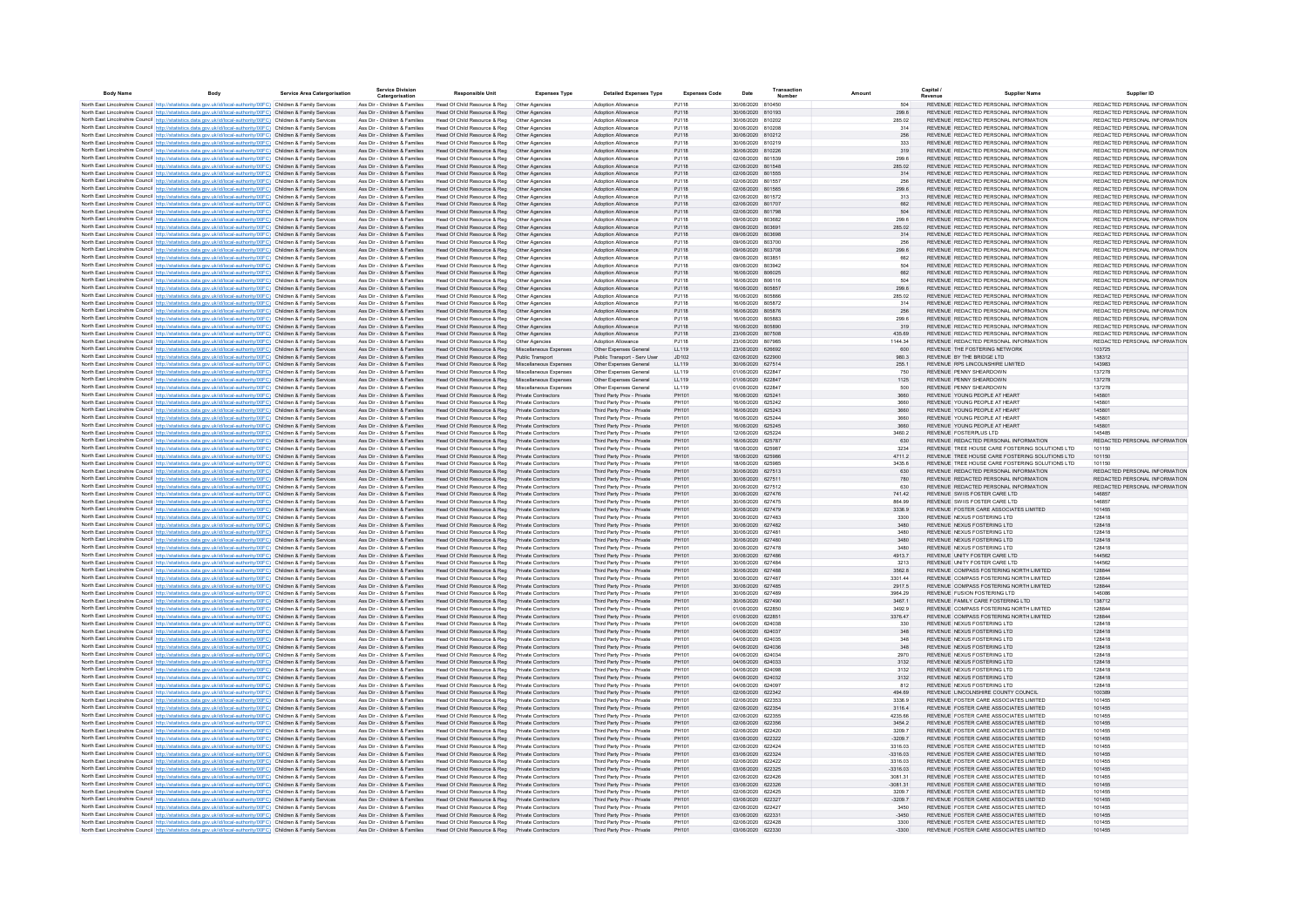| <b>Body Name</b> | Body                                                                                                                                                                                                                                   | Service Area Catergorisation | <b>Service Division</b><br>Catergorisation                     | <b>Responsible Unit</b>                                      | <b>Expenses Type</b>                              | <b>Detailed Expenses Type</b>                            | <b>Expenses Code</b> | Date                                   | Transactio | Amount             | Capital<br>Supplier Name                                                           | <b>Supplier ID</b>                                             |
|------------------|----------------------------------------------------------------------------------------------------------------------------------------------------------------------------------------------------------------------------------------|------------------------------|----------------------------------------------------------------|--------------------------------------------------------------|---------------------------------------------------|----------------------------------------------------------|----------------------|----------------------------------------|------------|--------------------|------------------------------------------------------------------------------------|----------------------------------------------------------------|
|                  | North East Lincolnshire Council http://statistics.data.gov.uk/id/local-authority/00FC) Children & Family Services                                                                                                                      |                              | Ass Dir - Children & Families                                  | Head Of Child Resource & Reg                                 | Private Contractors                               | Third Party Prov - Private                               | PH101                | 02/06/2020 622321                      |            | $-34542$           | REVENUE FOSTER CARE ASSOCIATES LIMITED                                             | 101455                                                         |
|                  | North East Lincolnshire Council http://statistics.data.gov.uk/id/local-authority/00FC) Children & Family Services                                                                                                                      |                              | Ass Dir - Children & Families                                  | Head Of Child Resource & Reg                                 | Private Contractors                               | Third Party Prov - Private                               | PH101                | 02/06/2020 622352                      |            | 3454.2             | REVENUE FOSTER CARE ASSOCIATES LIMITED                                             | 101455                                                         |
|                  | North East Lincolnshire Council http://statistics.data.gov.uk/id/local-authority/00FC) Children & Family Services                                                                                                                      |                              | Ass Dir - Children & Families                                  | Head Of Child Resource & Reg                                 | Private Contractors                               | Third Party Prov - Private                               | PH101                | 02/06/2020 622351                      |            | 3607.2             | REVENUE FOSTER CARE ASSOCIATES LIMITED                                             | 101455                                                         |
|                  | North East Lincolnshire Council http://statistics.data.gov.uk/id/local-authority/00FC) Children & Family Services                                                                                                                      |                              | Ass Dir - Children & Families                                  | Head Of Child Resource & Reg                                 | Private Contractors                               | Third Party Prov - Private                               | PH101                | 03/06/2020 622329                      |            | $-3607.2$          | REVENUE FOSTER CARE ASSOCIATES LIMITED                                             | 101455                                                         |
|                  | North East Lincolnshire Council http://statistics.data.gov.uk/id/local-authority/00FC) Children & Family Services<br>North East Lincolnshire Council http://statistics.data.gov.uk/id/local-authority/00FC) Children & Family Services |                              | Ass Dir - Children & Families<br>Ass Dir - Children & Families | Head Of Child Resource & Reg<br>Head Of Child Resource & Reg | Private Contractors<br>Private Contractors        | Third Party Prov - Private                               | PH101<br>PH101       | 02/06/2020<br>02/06/2020 622349        | 622350     | 4634.1<br>3213     | REVENUE FOSTER CARE ASSOCIATES LIMITED<br>REVENUE FOSTER CARE ASSOCIATES LIMITED   | 101455<br>101455                                               |
|                  | North East Lincolnshire Council http://statistics.data.gov.uk/id/local-authority/00FC) Children & Family Services                                                                                                                      |                              | Ass Dir - Children & Families                                  | Head Of Child Resource & Reg                                 | Private Contractors                               | Third Party Prov - Private<br>Third Party Prov - Private | PH101                | 02/06/2020                             | 622421     | 3450               | REVENUE FOSTER CARE ASSOCIATES LIMITED                                             | 101455                                                         |
|                  | North East Lincolnshire Council http://statistics.data.gov.uk/id/local-authority/00FC) Children & Family Services                                                                                                                      |                              | Ass Dir - Children & Families                                  | Head Of Child Resource & Reg                                 | Private Contractors                               | Third Party Prov - Private                               | PH101                | 03/06/2020 622323                      |            | $-3450$            | REVENUE FOSTER CARE ASSOCIATES LIMITED                                             | 101455                                                         |
|                  | North East Lincolnshire Council http://statistics.data.gov.uk/id/local-authority/00FC) Children & Family Services                                                                                                                      |                              | Ass Dir - Children & Families                                  | Head Of Child Resource & Reg                                 | Private Contractors                               | Third Party Prov - Private                               | PH101                | 02/06/2020 622910                      |            | 3467.1             | REVENUE FAMILY CARE FOSTERING LTD                                                  | 138712                                                         |
|                  | North East Lincolnshire Council http://statistics.data.gov.uk/id/local-authority/00FC) Children & Family Services                                                                                                                      |                              | Ass Dir - Children & Families                                  | Head Of Child Resource & Reg                                 | Private Contractors                               | Third Party Prov - Private                               | PH101                | 02/06/2020 622912                      |            | 630                | REVENUE REDACTED PERSONAL INFORMATION                                              | REDACTED PERSONAL INFORMATION                                  |
|                  | North East Lincolnshire Council http://statistics.data.gov.uk/id/local-authority/00FC) Children & Family Services                                                                                                                      |                              | Ass Dir - Children & Families                                  | Head Of Child Resource & Reg                                 | Private Contractors                               | Third Party Prov - Private                               | PH101                | 02/06/2020 622898                      |            | 780                | REVENUE REDACTED PERSONAL INFORMATION                                              | REDACTED PERSONAL INFORMATION                                  |
|                  | North East Lincolnshire Council http://statistics.data.gov.uk/id/local-authority/00FC) Children & Family Services<br>North East Lincolnshire Council http://statistics.data.gov.uk/id/local-authority/00FC) Children & Family Services |                              | Ass Dir - Children & Families<br>Ass Dir - Children & Families | Head Of Child Resource & Reg<br>Head Of Child Resource & Reg | <b>Private Contractors</b><br>Private Contractors | Third Party Prov - Private<br>Third Party Prov - Private | PH101<br>PH101       | 04/06/2020 624108<br>04/06/2020 624106 |            | 3782<br>3782       | REVENUE YOUNG PEOPLE AT HEART<br>REVENUE YOUNG PEOPLE AT HEART                     | 145801<br>145801                                               |
|                  | North East Lincolnshire Council http://statistics.data.gov.uk/id/local-authority/00EC) Children & Family Services                                                                                                                      |                              | Ass Dir - Children & Families                                  | Head Of Child Resource & Reg                                 | Private Contractors                               | Third Party Prov - Private                               | PH101                | 04/06/2020 624109                      |            | 3782               | REVENUE YOUNG PEOPLE AT HEART                                                      | 145801                                                         |
|                  | North East Lincolnshire Council http://statistics.data.gov.uk/id/local-authority/00FC) Children & Family Services                                                                                                                      |                              | Ass Dir - Children & Families                                  | Head Of Child Resource & Reg                                 | Private Contractors                               | Third Party Prov - Private                               | PH101                | 04/06/2020 624107                      |            | 3782               | REVENUE YOUNG PEOPLE AT HEART                                                      | 145801                                                         |
|                  | North East Lincolnshire Council http://statistics.data.gov.uk/id/local-authority/00FC) Children & Family Services                                                                                                                      |                              | Ass Dir - Children & Families                                  | Head Of Child Resource & Reg                                 | Private Contractors                               | Third Party Prov - Private                               | PH101                | 04/06/2020 624110                      |            | 3782               | REVENUE YOUNG PEOPLE AT HEART                                                      | 145801                                                         |
|                  | North East Lincolnshire Council http://statistics.data.gov.uk/id/local-authority/00FC) Children & Family Services                                                                                                                      |                              | Ass Dir - Children & Families                                  | Head Of Child Resource & Reg                                 | Private Contractors                               | Third Party Prov - Private                               | PH101                | 04/06/2020 624100                      |            | 3341.8             | REVENUE TREE HOUSE CARE FOSTERING SOLUTIONS LTD                                    | 101150                                                         |
|                  | North East Lincolnshire Council http://statistics.data.gov.uk/id/local-authority/00FC) Children & Family Services                                                                                                                      |                              | Ass Dir - Children & Families                                  | Head Of Child Resource & Reg                                 | Private Contractors                               | Third Party Prov - Private                               | PH101                | 04/06/2020 624099                      |            | 4868.24            | REVENUE TREE HOUSE CARE FOSTERING SOLUTIONS LTD                                    | 101150                                                         |
|                  | North East Lincolnshire Council http://statistics.data.gov.uk/id/local-authority/00FC) Children & Family Services                                                                                                                      |                              | Ass Dir - Children & Families                                  | Head Of Child Resource & Reg                                 | Private Contractors<br>Private Contractors        | Third Party Prov - Private                               | PH101<br>PH101       | 04/06/2020 624105<br>04/06/2020 624102 |            | 3575.54            | REVENUE FOSTERPLUS LTD<br>REVENUE ORANGE GROVE FOSTERCARE LTD                      | 145485<br>135118                                               |
|                  | North East Lincolnshire Council http://statistics.data.gov.uk/id/local-authority/00FC) Children & Family Services<br>North East Lincolnshire Council http://statistics.data.gov.uk/id/local-authority/00FC) Children & Family Services |                              | Ass Dir - Children & Families<br>Ass Dir - Children & Families | Head Of Child Resource & Reg<br>Head Of Child Resource & Reg | Private Contractors                               | Third Party Prov - Private<br>Third Party Prov - Private | PH101                | 04/06/2020 624101                      |            | 3551.45<br>3200.35 | REVENUE ORANGE GROVE FOSTERCARE LTD                                                | 135118                                                         |
|                  | North East Lincolnshire Council http://statistics.data.gov.uk/id/local-authority/00FC) Children & Family Services                                                                                                                      |                              | Ass Dir - Children & Families                                  | Head Of Child Resource & Reg                                 | Private Contractors                               | Third Party Prov - Private                               | PH101                | 04/06/2020 624103                      |            | 780                | REVENUE REDACTED PERSONAL INFORMATION                                              | REDACTED PERSONAL INFORMATION                                  |
|                  | North East Lincolnshire Council http://statistics.data.gov.uk/id/local-authority/00FC) Children & Family Services                                                                                                                      |                              | Ass Dir - Children & Families                                  | Head Of Child Resource & Reg                                 | Private Contractors                               | Third Party Prov - Private                               | PH101                | 04/06/2020 624112                      |            | 500                | REVENUE HEATHER WOOD                                                               | 128562                                                         |
|                  | North East Lincolnshire Council http://statistics.data.gov.uk/id/local-authority/00FC) Children & Family Services                                                                                                                      |                              | Ass Dir - Children & Families                                  | Head Of Child Resource & Reg                                 | Private Contractors                               | Third Party Prov - Private                               | PH101                | 04/06/2020 624113                      |            | 500                | REVENUE PENNY SHEARDOWN                                                            | 137278                                                         |
|                  | North East Lincolnshire Council http://statistics.data.gov.uk/id/local-authority/00FC) Children & Family Services                                                                                                                      |                              | Ass Dir - Children & Families                                  | Head Of Child Resource & Reg                                 | Private Contractors                               | Third Party Prov - Private                               | PH101                | 04/06/2020 624114                      |            | 4557               | REVENUE BARNARDOS                                                                  | 122809                                                         |
|                  | North East Lincolnshire Council http://statistics.data.gov.uk/id/local-authority/00FC) Children & Family Services                                                                                                                      |                              | Ass Dir - Children & Families                                  | Head Of Child Resource & Reg                                 | Private Contractors                               | Third Party Prov - Private                               | PH101                | 04/06/2020 624119                      |            | 4096.43            | REVENUE FUSION FOSTERING LTD                                                       | 146086                                                         |
|                  | North East Lincolnshire Council http://statistics.data.gov.uk/id/local-authority/00FC) Children & Family Services                                                                                                                      |                              | Ass Dir - Children & Families<br>Ass Dir - Children & Families | Head Of Child Resource & Reg<br>Head Of Child Resource & Reg | Private Contractors<br>Private Contractors        | Third Party Prov - Private<br>Third Party Prov - Private | PH101<br>PH101       | 04/06/2020 624121<br>04/06/2020 624120 |            | 5077.49            | REVENUE UNITY FOSTER CARE LTD<br>REVENUE UNITY FOSTER CARE LTD                     | 144562<br>144562                                               |
|                  | North East Lincolnshire Council http://statistics.data.gov.uk/id/local-authority/00FC) Children & Family Services<br>North East Lincolnshire Council http://statistics.data.gov.uk/id/local-authority/00FC) Children & Family Services |                              | Ass Dir - Children & Families                                  | Head Of Child Resource & Reg                                 | Private Contractors                               | Third Party Prov - Private                               | PH101                | 04/06/2020 624122                      |            | 3320.1<br>6664.29  | REVENUE BY THE BRIDGE LTD                                                          | 138312                                                         |
|                  | North East Lincolnshire Council http://statistics.data.gov.uk/id/local-authority/00EC) Children & Family Services                                                                                                                      |                              | Ass Dir - Children & Families                                  | Head Of Child Resource & Reg                                 | Private Contractors                               | Third Party Prov - Private                               | PH101                | 04/06/2020 624123                      |            | 6449.31            | REVENUE BY THE BRIDGE LTD.                                                         | 138312                                                         |
|                  | North East Lincolnshire Council http://statistics.data.gov.uk/id/local-authority/00FC) Children & Family Services                                                                                                                      |                              | Ass Dir - Children & Families                                  | Head Of Child Resource & Reg                                 | Private Contractors                               | Third Party Prov - Private                               | PH101                | 04/06/2020 624126                      |            | 3681.56            | REVENUE COMPASS FOSTERING NORTH LIMITED                                            | 128844                                                         |
|                  | North East Lincolnshire Council http://statistics.data.gov.uk/id/local-authority/00FC) Children & Family Services                                                                                                                      |                              | Ass Dir - Children & Families                                  | Head Of Child Resource & Reg                                 | Private Contractors                               | Third Party Prov - Private                               | PH101                | 04/06/2020 624125                      |            | 3411.49            | REVENUE COMPASS FOSTERING NORTH LIMITED                                            | 128844                                                         |
|                  | North East Lincolnshire Council http://statistics.data.gov.uk/id/local-authority/00FC) Children & Family Services                                                                                                                      |                              | Ass Dir - Children & Families                                  | Head Of Child Resource & Reg                                 | Private Contractors                               | Third Party Prov - Private                               | PH101                | 04/06/2020 624124                      |            | 3014 75            | REVENUE, COMPASS FOSTERING NORTH LIMITED                                           | 128844                                                         |
|                  | North East Lincolnshire Council http://statistics.data.gov.uk/id/local-authority/00FC) Children & Family Services                                                                                                                      |                              | Ass Dir - Children & Families                                  | Head Of Child Resource & Reg                                 | Private Contractors                               | Third Party Prov - Private                               | PH101                | 04/06/2020 624127                      |            | 3582.67            | REVENUE FAMILY CARE FOSTERING LTD                                                  | 138712                                                         |
|                  | North East Lincolnshire Council http://statistics.data.gov.uk/id/local-authority/00FC) Children & Family Services                                                                                                                      |                              | Ass Dir - Children & Families<br>Ass Dir - Children & Families | Head Of Child Resource & Reg<br>Head Of Child Resource & Reg | Private Contractors<br>Private Contractors        | Third Party Prov - Private                               | PH101<br>PH101       | 04/06/2020 624132<br>04/06/2020 624131 |            | 3410<br>3596       | REVENUE NEXUS FOSTERING LTD<br>REVENUE NEXUS FOSTERING LTD                         | 128418<br>128418                                               |
|                  | North East Lincolnshire Council http://statistics.data.gov.uk/id/local-authority/00FC) Children & Family Services<br>North East Lincolnshire Council http://statistics.data.gov.uk/id/local-authority/00FC) Children & Family Services |                              | Ass Dir - Children & Families                                  | Head Of Child Resource & Reg                                 | Private Contractors                               | Third Party Prov - Private<br>Third Party Prov - Private | PH101                | 04/06/2020                             | 624129     | 3596               | REVENUE NEXUS FOSTERING LTD                                                        | 128418                                                         |
|                  | North East Lincolnshire Council http://statistics.data.gov.uk/id/local-authority/00FC) Children & Family Services                                                                                                                      |                              | Ass Dir - Children & Families                                  | Head Of Child Resource & Reg                                 | Private Contractors                               | Third Party Prov - Private                               | PH101                | 04/06/2020 624130                      |            | 3596               | REVENUE NEXUS FOSTERING LTD                                                        | 128418                                                         |
|                  | North East Lincolnshire Council http://statistics.data.gov.uk/id/local-authority/00FC) Children & Family Services                                                                                                                      |                              | Ass Dir - Children & Families                                  | Head Of Child Resource & Reg                                 | <b>Private Contractors</b>                        | Third Party Prov - Private                               | PH101                | 04/06/2020 624128                      |            |                    | REVENUE NEXUS FOSTERING LTD                                                        | 128418                                                         |
|                  | North East Lincolnshire Council http://statistics.data.gov.uk/id/local-authority/00FC) Children & Family Services                                                                                                                      |                              | Ass Dir - Children & Families                                  | Head Of Child Resource & Reg                                 | Private Contractors                               | Third Party Prov - Private                               | PH101                | 11/06/2020 624405                      |            | 4913.7             | REVENUE UNITY FOSTER CARE LTD                                                      | 144562                                                         |
|                  | North East Lincolnshire Council http://statistics.data.gov.uk/id/local-authority/00FC) Children & Family Services                                                                                                                      |                              | Ass Dir - Children & Families                                  | Head Of Child Resource & Reg                                 | Private Contractors                               | Third Party Prov - Private                               | PH101                | 09/06/2020 624404                      |            | 3213               | REVENUE UNITY FOSTER CARE LTD                                                      | 144562                                                         |
|                  | North East Lincolnshire Council http://statistics.data.gov.uk/id/local-authority/00FC) Children & Family Services                                                                                                                      |                              | Ass Dir - Children & Families                                  | Head Of Child Resource & Reg                                 | Private Contractors                               | Third Party Prov - Private                               | PH101                | 11/06/2020 624411<br>10/06/2020 624409 |            | 3518.81            | REVENUE PARALLEL PARENTS<br>REVENUE PARALLEL PARENTS                               | 145652<br>145652                                               |
|                  | North East Lincolnshire Council http://statistics.data.gov.uk/id/local-authority/00FC) Children & Family Services<br>North East Lincolnshire Council http://statistics.data.gov.uk/id/local-authority/00FC) Children & Family Services |                              | Ass Dir - Children & Families<br>Ass Dir - Children & Families | Head Of Child Resource & Reg<br>Head Of Child Resource & Reg | <b>Private Contractors</b><br>Private Contractors | Third Party Prov - Private<br>Third Party Prov - Private | PH101<br>PH101       | 10/06/2020 624410                      |            | 3252.21<br>5872.33 | REVENUE PARALLEL PARENTS                                                           | 145652                                                         |
|                  | North East Lincolnshire Council http://statistics.data.gov.uk/id/local-authority/00FC) Children & Family Services                                                                                                                      |                              | Ass Dir - Children & Families                                  | Head Of Child Resource & Reg                                 | <b>Private Contractors</b>                        | Third Party Prov - Private                               | PH101                | 10/06/2020 624412                      |            | 3704.19            | REVENUE PARALLEL PARENTS                                                           | 145652                                                         |
|                  | North East Lincolnshire Council http://statistics.data.gov.uk/id/local-authority/00EC) Children & Family Services                                                                                                                      |                              | Ass Dir - Children & Families                                  | Head Of Child Resource & Reg                                 | Private Contractors                               | Third Party Prov - Private                               | PH101                | 11/06/2020 624413                      |            | 3592.9             | REVENUE PARALLEL PARENTS                                                           | 145652                                                         |
|                  | North East Lincolnshire Council http://statistics.data.gov.uk/id/local-authority/00FC) Children & Family Services                                                                                                                      |                              | Ass Dir - Children & Families                                  | Head Of Child Resource & Reg                                 | Private Contractors                               | Third Party Prov - Private                               | PH101                | 10/06/2020 624414                      |            | 3518.81            | REVENUE PARALLEL PARENTS                                                           | 145652                                                         |
|                  | North East Lincolnshire Council http://statistics.data.gov.uk/id/local-authority/00FC) Children & Family Services                                                                                                                      |                              | Ass Dir - Children & Families                                  | Head Of Child Resource & Reg                                 | Private Contractors                               | Third Party Prov - Private                               | PH101                | 10/06/2020 624415                      |            | 4557               | REVENUE BARNARDOS FAST                                                             | 143482                                                         |
|                  | North East Lincolnshire Council http://statistics.data.gov.uk/id/local-authority/00FC) Children & Family Services                                                                                                                      |                              | Ass Dir - Children & Families                                  | Head Of Child Resource & Reg                                 | Private Contractors                               | Third Party Prov - Private                               | PH101                | 10/06/2020 624417                      |            | 1429.72            | REVENUE REDACTED PERSONAL INFORMATION                                              | REDACTED PERSONAL INFORMATION                                  |
|                  | North East Lincolnshire Council http://statistics.data.gov.uk/id/local-authority/00FC) Children & Family Services                                                                                                                      |                              | Ass Dir - Children & Families<br>Ass Dir - Children & Families | Head Of Child Resource & Reg<br>Head Of Child Resource & Reg | Private Contractors<br><b>Private Contractors</b> | Third Party Prov - Private<br>Third Party Prov - Private | PH101<br>PH101       | 11/06/2020 624419<br>11/06/2020 624420 |            | 630<br>420         | REVENUE REDACTED PERSONAL INFORMATION<br>REVENUE REDACTED PERSONAL INFORMATION     | REDACTED PERSONAL INFORMATION<br>REDACTED PERSONAL INFORMATION |
|                  | North East Lincolnshire Council http://statistics.data.gov.uk/id/local-authority/00FC) Children & Family Services<br>North East Lincolnshire Council http://statistics.data.gov.uk/id/local-authority/00FC) Children & Family Services |                              | Ass Dir - Children & Families                                  | Head Of Child Resource & Reg                                 | <b>Private Contractors</b>                        | Third Party Prov - Private                               | PH101                | 11/06/2020 624421                      |            | 630                | REVENUE REDACTED PERSONAL INFORMATION                                              | REDACTED PERSONAL INFORMATION                                  |
|                  | North East Lincolnshire Council http://statistics.data.gov.uk/id/local-authority/00FC) Children & Family Services                                                                                                                      |                              | Ass Dir - Children & Families                                  | Head Of Child Resource & Reg                                 | Private Contractors                               | Third Party Prov - Private                               | PH101                | 11/06/2020 624430                      |            | 500                | REVENUE DIANA LESHONE                                                              |                                                                |
|                  | North East Lincolnshire Council http://statistics.data.gov.uk/id/local-authority/00FC) Children & Family Services                                                                                                                      |                              | Ass Dir - Children & Families                                  | Head Of Child Resource & Reg                                 | Private Contractors                               | Third Party Prov - Private                               | PH101                | 09/06/2020 624491                      |            | 800                | REVENUE AMY BRIGGS                                                                 | 146765                                                         |
|                  | North East Lincolnshire Council http://statistics.data.gov.uk/id/local-authority/00FC) Children & Family Services                                                                                                                      |                              | Ass Dir - Children & Families                                  | Head Of Child Resource & Reg                                 | Private Contractors                               | Third Party Prov - Private                               | PH101                | 10/06/2020 624750                      |            | 3275.15            | REVENUE TREE HOUSE CARE FOSTERING SOLUTIONS LTD                                    | 101150                                                         |
|                  | North East Lincolnshire Council http://statistics.data.gov.uk/id/local-authority/00FC) Children & Family Services                                                                                                                      |                              | Ass Dir - Children & Families                                  | Head Of Child Resource & Reg                                 | Private Contractors                               | Third Party Prov - Private                               | PH101                | 10/06/2020 624750                      |            | 3320.41            | REVENUE TREE HOUSE CARE FOSTERING SOLUTIONS LTD                                    | 101150                                                         |
|                  | North East Lincolnshire Council http://statistics.data.gov.uk/id/local-authority/00FC) Children & Family Services                                                                                                                      |                              | Ass Dir - Children & Families                                  | Head Of Child Resource & Reg                                 | <b>Private Contractors</b>                        | Third Party Prov - Private                               | PH101                | 10/06/2020 624687                      |            | 3550.12            | REVENUE TREE HOUSE CARE FOSTERING SOLUTIONS LTD                                    | 101150                                                         |
|                  | North East Lincolnshire Council http://statistics.data.gov.uk/id/local-authority/00FC) Children & Family Services<br>North East Lincolnshire Council http://statistics.data.gov.uk/id/local-authority/00FC) Children & Family Services |                              | Ass Dir - Children & Families<br>Ass Dir - Children & Families | Head Of Child Resource & Reg<br>Head Of Child Resource & Reg | Private Contractors<br><b>Private Contractors</b> | Third Party Prov - Private<br>Third Party Prov - Private | PH101<br>PH101       | 10/06/2020 624688<br>11/06/2020 624821 |            | 3448.13<br>3220.28 | REVENUE FOSTER CARE ASSOCIATES LIMITED<br>REVENUE FOSTER CARE ASSOCIATES LIMITED   | 101455<br>101455                                               |
|                  | North East Lincolnshire Council http://statistics.data.gov.uk/id/local-authority/00FC) Children & Family Services                                                                                                                      |                              | Ass Dir - Children & Families                                  | Head Of Child Resource & Reg                                 | <b>Private Contractors</b>                        | Third Party Prov - Private                               | PH101                | 10/06/2020 624689                      |            | 4376.85            | REVENUE FOSTER CARE ASSOCIATES LIMITED                                             | 101455                                                         |
|                  | North East Lincolnshire Council http://statistics.data.gov.uk/id/local-authority/00FC) Children & Family Services                                                                                                                      |                              | Ass Dir - Children & Families                                  | Head Of Child Resource & Reg                                 | <b>Private Contractors</b>                        | Third Party Prov - Private                               | PH101                | 10/06/2020 624690                      |            | 3632.89            | REVENUE FOSTER CARE ASSOCIATES LIMITED                                             | 101455                                                         |
|                  | North East Lincolnshire Council http://statistics.data.gov.uk/id/local-authority/00FC) Children & Family Services                                                                                                                      |                              | Ass Dir - Children & Families                                  | Head Of Child Resource & Reg                                 | Private Contractors                               | Third Party Prov - Private                               | PH101                | 10/06/2020 624691                      |            | 3375.59            | REVENUE FOSTER CARE ASSOCIATES LIMITED.                                            | 101455                                                         |
|                  | North East Lincolnshire Council http://statistics.data.gov.uk/id/local-authority/00FC) Children & Family Services                                                                                                                      |                              | Ass Dir - Children & Families                                  | Head Of Child Resource & Reg                                 | Private Contractors                               | Third Party Prov - Private                               | PH101                | 10/06/2020 624692                      |            | 3703.57            | REVENUE FOSTER CARE ASSOCIATES LIMITED.                                            | 101455                                                         |
|                  | North East Lincolnshire Council http://statistics.data.gov.uk/id/local-authority/00FC) Children & Family Services                                                                                                                      |                              | Ass Dir - Children & Families                                  | Head Of Child Resource & Reg                                 | Private Contractors                               | Third Party Prov - Private                               | PH101                | 10/06/2020 624693                      |            | 3487.57            | REVENUE FOSTER CARE ASSOCIATES LIMITED.                                            | 101455                                                         |
|                  | North East Lincolnshire Council http://statistics.data.gov.uk/id/local-authority/00FC) Children & Family Services                                                                                                                      |                              | Ass Dir - Children & Families                                  | Head Of Child Resource & Reg                                 | Private Contractors                               | Third Party Prov - Private                               | PH101<br>PH101       | 10/06/2020 624694<br>10/06/2020 624695 |            | 3487.57            | REVENUE FOSTER CARE ASSOCIATES LIMITED.<br>REVENUE FOSTER CARE ASSOCIATES LIMITED. | 101455<br>101455                                               |
|                  | North East Lincolnshire Council http://statistics.data.gov.uk/id/local-authority/00FC) Children & Family Services                                                                                                                      |                              | Ass Dir - Children & Families<br>Ass Dir - Children & Families | Head Of Child Resource & Reg<br>Head Of Child Resource & Reg | Private Contractors<br>Private Contractors        | Third Party Prov - Private<br>Third Party Prov - Private | PH101                | 10/06/2020 624696                      |            | 3240.57<br>3375.59 | REVENUE FOSTER CARE ASSOCIATES LIMITED                                             | 101455                                                         |
|                  | North East Lincolnshire Council http://statistics.data.gov.uk/id/local-authority/00FC) Children & Family Services<br>North East Lincolnshire Council http://statistics.data.gov.uk/id/local-authority/00FC) Children & Family Services |                              | Ass Dir - Children & Families                                  | Head Of Child Resource & Reg                                 | Private Contractors                               | Third Party Prov - Private                               | PH101                | 10/06/2020 624697                      |            | 3703.57            | REVENUE FOSTER CARE ASSOCIATES LIMITED                                             | 101455                                                         |
|                  | North East Lincolnshire Council http://statistics.data.gov.uk/id/local-authority/00FC) Children & Family Services                                                                                                                      |                              | Ass Dir - Children & Families                                  | Head Of Child Resource & Reg                                 | <b>Private Contractors</b>                        | Third Party Prov - Private                               | <b>PH101</b>         | 10/06/2020 624698                      |            | 3542.68            | REVENUE FOSTER CARE ASSOCIATES LIMITED                                             | 101455                                                         |
|                  | North East Lincolnshire Council http://statistics.data.gov.uk/id/local-authority/00FC) Children & Family Services                                                                                                                      |                              | Ass Dir - Children & Families                                  | Head Of Child Resource & Reg                                 | Private Contractors                               | Third Party Prov - Private                               | PH101                | 10/06/2020 624699                      |            | 3632.89            | REVENUE FOSTER CARE ASSOCIATES LIMITED                                             | 101455                                                         |
|                  | North East Lincolnshire Council http://statistics.data.gov.uk/id/local-authority/00FC) Children & Family Services                                                                                                                      |                              | Ass Dir - Children & Families                                  | Head Of Child Resource & Reg                                 | Private Contractors                               | Third Party Prov - Private                               | PH101                | 10/06/2020                             | 624700     | 3794.09            | REVENUE FOSTER CARE ASSOCIATES LIMITED                                             | 101455                                                         |
|                  | North East Lincolnshire Council http://statistics.data.gov.uk/id/local-authority/00FC) Children & Family Services                                                                                                                      |                              | Ass Dir - Children & Families                                  | Head Of Child Resource & Reg                                 | Private Contractors                               | Third Party Prov - Private                               | PH101                | 16/06/2020 624701                      |            | 9589.81            | REVENUE FOSTER CARE ASSOCIATES LIMITED                                             | 101455                                                         |
|                  | North East Lincolnshire Council http://statistics.data.gov.uk/id/local-authority/00FC) Children & Family Services                                                                                                                      |                              | Ass Dir - Children & Families                                  | Head Of Child Resource & Reg                                 | <b>Private Contractors</b>                        | Third Party Prov - Private                               | PH101                | 16/06/2020                             | 625463     | $-4634.1$          | REVENUE FOSTER CARE ASSOCIATES LIMITED                                             | 101455                                                         |
|                  | North East Lincolnshire Council http://statistics.data.gov.uk/id/local-authority/00FC) Children & Family Services<br>North East Lincolnshire Council http://statistics.data.gov.uk/id/local-authority/00FC) Children & Family Services |                              | Ass Dir - Children & Families<br>Ass Dir - Children & Families | Head Of Child Resource & Reg<br>Head Of Child Resource & Reg | Private Contractors<br>Private Contractors        | Third Party Prov - Private<br>Third Party Prov - Private | PH101<br>PH101       | 16/06/2020 624702<br>17/06/2020 624634 |            | 6642.29<br>$-3213$ | REVENUE FOSTER CARE ASSOCIATES LIMITED<br>REVENUE FOSTER CARE ASSOCIATES LIMITED   | 101455<br>101455                                               |
|                  | North East Lincolnshire Council http://statistics.data.gov.uk/id/local-authority/00FC) Children & Family Services                                                                                                                      |                              | Ass Dir - Children & Families                                  | Head Of Child Resource & Reg                                 | Private Contractors                               | Third Party Prov - Private                               | PH101                | 10/06/2020 624730                      |            | 630                | REVENUE REDACTED PERSONAL INFORMATION                                              | REDACTED PERSONAL INFORMATION                                  |
|                  | North East Lincolnshire Council http://statistics.data.gov.uk/id/local-authority/00FC) Children & Family Services                                                                                                                      |                              | Ass Dir - Children & Families                                  | Head Of Child Resource & Reg                                 | <b>Private Contractors</b>                        | Third Party Prov - Private                               | PH101                | 10/06/2020 624756                      |            | 630                | REVENUE REDACTED PERSONAL INFORMATION                                              | REDACTED PERSONAL INFORMATION                                  |
|                  | North East Lincolnshire Council http://statistics.data.gov.uk/id/local-authority/00FC) Children & Family Services                                                                                                                      |                              | Ass Dir - Children & Families                                  | Head Of Child Resource & Reg                                 | Private Contractors                               | Third Party Prov - Private                               | PH101                | 10/06/2020 624755                      |            | 630                | REVENUE REDACTED PERSONAL INFORMATION                                              | REDACTED PERSONAL INFORMATION                                  |
|                  | North East Lincolnshire Council http://statistics.data.gov.uk/id/local-authority/00FC) Children & Family Services                                                                                                                      |                              | Ass Dir - Children & Families                                  | Head Of Child Resource & Reg                                 | Ren Alterations Maint Building                    | Buildings - Regulations / Insp.                          | GA103                | 10/06/2020 624366                      |            | 257                | REVENUE OFSTED                                                                     | 101836                                                         |
|                  | North East Lincolnshire Council http://statistics.data.gov.uk/id/local-authority/00FC) Children & Family Services                                                                                                                      |                              | Ass Dir - Children & Families                                  | Head Of Child Resource & Reg                                 | Rep Alterations Maint Building                    | Buildings - Regulations / Inso                           | GA103                | 10/06/2020 624366                      |            | 2578               | REVENUE OFSTED                                                                     | 101836                                                         |
|                  | North East Lincolnshire Council http://statistics.data.gov.uk/id/local-authority/00FC) Children & Family Services                                                                                                                      |                              | Ass Dir - Children & Families<br>Ass Dir - Children & Families | Head Of Child Resource & Reg<br>Head Of Child Resource & Reg | Rep Alterations Maint Building                    | Buildings - Repairs And Maint                            | GA102<br>I B101      | 30/06/2020 627377<br>30/06/2020 627377 |            | 439.73<br>1235 48  | REVENUE PETTY CASH<br>REVENUE PETTY CASH                                           | <b>REDACTED</b><br><b>REDACTED</b>                             |
|                  | North East Lincolnshire Council http://statistics.data.gov.uk/id/local-authority/00FC) Children & Family Services<br>North East Lincolnshire Council http://statistics.data.gov.uk/id/local-authority/00FC) Children & Family Services |                              | Ass Dir - Children & Families                                  | Head Of Child Resource & Reg                                 | Caterino<br>Other Agencies                        | Provisions<br>Clothing                                   | PJ106                | 30/06/2020 627377                      |            | 340.99             | REVENUE PETTY CASH                                                                 | <b>REDACTED</b>                                                |
|                  | North East Lincolnshire Council http://statistics.data.gov.uk/id/local-authority/00FC) Children & Family Services                                                                                                                      |                              | Ass Dir - Children & Families                                  | Head Of Child Resource & Reg                                 | Other Agencies                                    | Pocket Money                                             | PJ105                | 30/06/2020 627377                      |            | 382                | REVENUE PETTY CASH                                                                 | REDACTED                                                       |
|                  | North East Lincolnshire Council http://statistics.data.gov.uk/id/local-authority/00FC) Children & Family Services                                                                                                                      |                              | Ass Dir - Children & Families                                  | Head Of Child Resource & Reg                                 | Catering                                          | Provisions                                               | LB101                | 23/06/2020 626338                      |            | 1073.4             | REVENUE PETTY CASH                                                                 | REDACTED                                                       |
|                  | North East Lincolnshire Council http://statistics.data.gov.uk/id/local-authority/00FC) Children & Family Services                                                                                                                      |                              | Ass Dir - Children & Families                                  | Head Of Child Resource & Reg                                 | Equip / Furniture / Materials                     | Equipment - Purchase                                     | LA101                | 08/06/2020 624172                      |            | 279                | REVENUE CENTRE4 LIMITED                                                            | 126893                                                         |
|                  | North East Lincolnshire Council http://statistics.data.gov.uk/id/local-authority/00FC) Children & Family Services                                                                                                                      |                              | Ass Dir - Children & Families                                  | Head Of Child Resource & Reg                                 | Other Agencies                                    | Clothing                                                 | PJ106                | 16/06/2020 625462                      |            | 432.12             | REVENUE PETTY CASH                                                                 | REDACTED                                                       |
|                  | North East Lincolnshire Council http://statistics.data.gov.uk/id/local-authority/00FC) Children & Family Services                                                                                                                      |                              | Ass Dir - Children & Families                                  | Head Of Child Resource & Reg                                 | Private Contractors                               | Third Party Prov - Private                               | PH101                | 30/06/2020 627278                      |            | 2940.33            | REVENUE KES BUILDING MAINTENANCE LIMITED                                           | 100786                                                         |
|                  | North East Lincolnshire Council http://statistics.data.gov.uk/id/local-authority/00FC) Children & Family Services                                                                                                                      |                              | Ass Dir - Children & Families<br>Ass Dir - Children & Families | Head Of Child Resource & Reg                                 | Direct Employee Expenses                          | Pay Teachers Supply Cover                                | EA106<br>PJ109       | 30/06/2020 626758<br>23/06/2020 626337 |            | 497<br>300         | REVENUE PRINCIPAL RESOURCING LTD<br>REVENUE 16+ SERVICES                           | 101601<br>100943                                               |
|                  | North East Lincolnshire Council http://statistics.data.gov.uk/id/local-authority/00FC) Children & Family Services<br>North East Lincolnshire Council http://statistics.data.gov.uk/id/local-authority/00FC) Children & Family Services |                              | Ass Dir - Children & Families                                  | Head Of Child Resource & Reg<br>Head Of Child Resource & Reg | Other Agencies<br>Other Agencies                  | Christmas<br>Christmas                                   | PJ109                | 01/06/2020 622915                      |            | 400                | REVENUE 16+ SERVICES                                                               | 100943                                                         |
|                  | North East Lincolnshire Council http://statistics.data.gov.uk/id/local-authority/00FC) Children & Family Services                                                                                                                      |                              | Ass Dir - Children & Families                                  | Head Of Child Resource & Reg                                 | Other Agencies                                    | Clothing                                                 | PJ106                | 16/06/2020 625430                      |            | 500                | REVENUE PARK RETAIL LTD - LOVE2REWARD                                              | 111869                                                         |
|                  | North East Lincolnshire Council http://statistics.data.gov.uk/id/local-authority/00FC) Children & Family Services                                                                                                                      |                              | Ass Dir - Children & Families                                  | Head Of Child Resource & Reg                                 | Other Agencies                                    | <b>Housing Benefi</b>                                    | PJ134                | 09/06/2020 804115                      |            | 500                | REVENUE REDACTED PERSONAL INFORMATION                                              | REDACTED PERSONAL INFORMATION                                  |
|                  | North East Lincolnshire Council http://statistics.data.gov.uk/id/local-authority/00FC) Children & Family Services                                                                                                                      |                              | Ass Dir - Children & Families                                  | Head Of Child Resource & Reg                                 | Other Agencies                                    | <b>Housing Benefit</b>                                   | PJ134                | 25/06/2020 627228                      |            | 902.32             | REVENUE REDACTED PERSONAL INFORMATION                                              | REDACTED PERSONAL INFORMATION                                  |
|                  | North East Lincolnshire Council http://statistics.data.gov.uk/id/local-authority/00FC) Children & Family Services                                                                                                                      |                              | Ass Dir - Children & Families                                  | Head Of Child Resource & Reg  Other Agencies                 |                                                   | Personal Allowance                                       | PJ122                | 23/06/2020 626337                      |            | 638.5              | REVENUE 16+ SERVICES                                                               | 100943                                                         |
|                  | North East Lincolnshire Council http://statistics.data.gov.uk/id/local-authority/00FC) Children & Family Services                                                                                                                      |                              | Ass Dir - Children & Families                                  | Head Of Child Resource & Reg                                 | Other Agencies                                    | Personal Allowance                                       | P.1122               | 01/06/2020 622915                      |            | 862                | REVENUE 16+ SERVICES                                                               | 100943                                                         |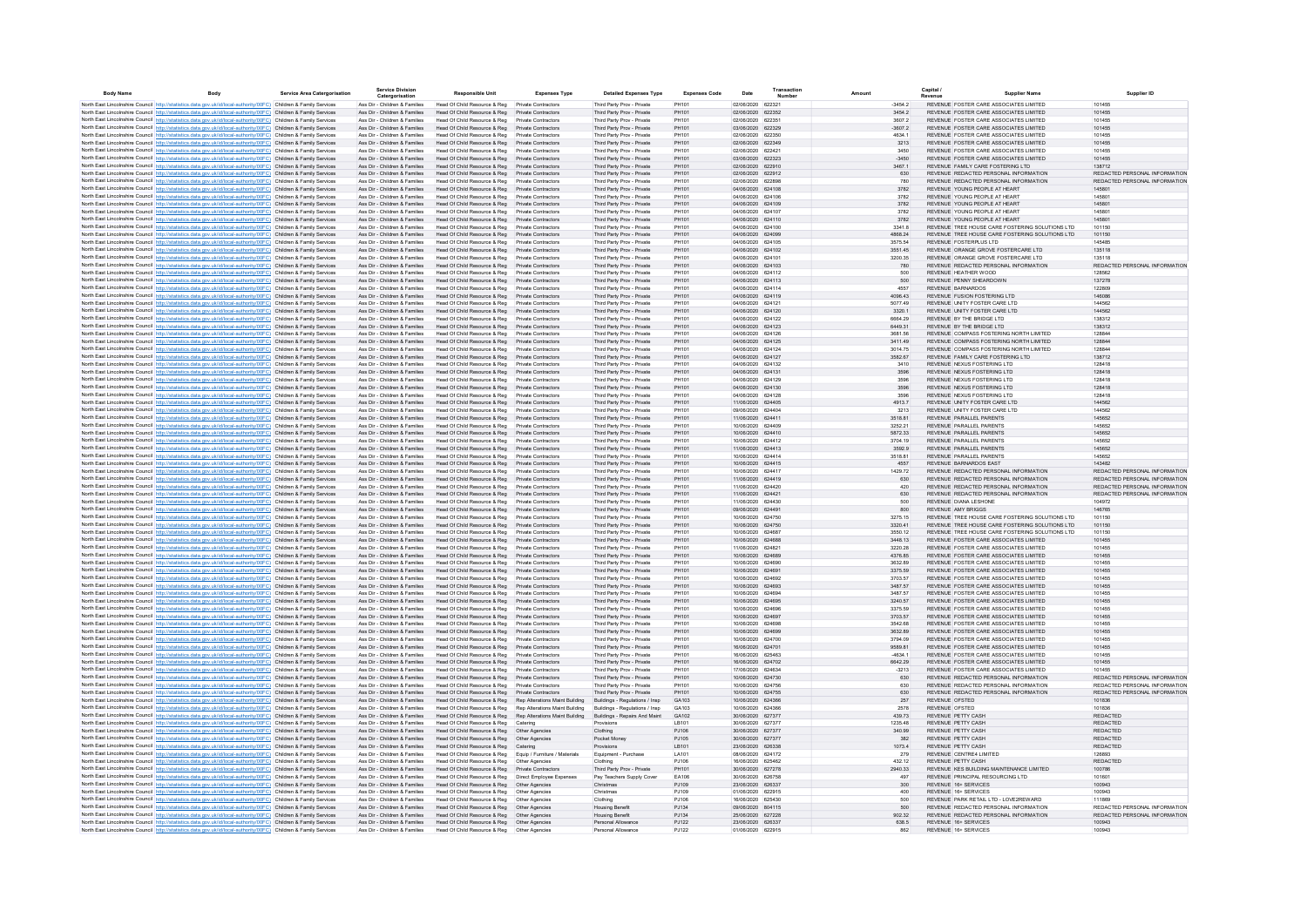| <b>Body Name</b> | Body                                                                                                                                                                                                                                   | Service Area Catergorisation | <b>Service Division</b><br>Catergorisation                       | <b>Responsible Unit</b>                                                              | <b>Expenses Type</b>                                             | <b>Detailed Expenses Type</b>                            | <b>Expenses Code</b>  | Date                                   | Transaction<br>Numbe | Amount             | Capital /<br>Supplier Name                                                                 | Supplier ID                                                    |
|------------------|----------------------------------------------------------------------------------------------------------------------------------------------------------------------------------------------------------------------------------------|------------------------------|------------------------------------------------------------------|--------------------------------------------------------------------------------------|------------------------------------------------------------------|----------------------------------------------------------|-----------------------|----------------------------------------|----------------------|--------------------|--------------------------------------------------------------------------------------------|----------------------------------------------------------------|
|                  | North East Lincolnshire Council http://statistics.data.gov.uk/id/local-authority/00FC) Children & Family Services                                                                                                                      |                              | Ass Dir - Children & Families                                    | Head Of Child Resource & Reg                                                         | Other Agencies                                                   | Tuition                                                  | P.1112                | 23/06/2020 808008                      |                      | 250                | REVENUE REDACTED PERSONAL INFORMATION                                                      | REDACTED PERSONAL INFORMATION                                  |
|                  | North East Lincolnshire Council http://statistics.data.gov.uk/id/local-authority/00FC) Children & Family Services                                                                                                                      |                              | Ass Dir - Children & Families                                    | Head Of Child Resource & Reg                                                         | Private Contractors                                              | Third Party Prov - Private                               | PH101                 | 02/06/2020 801837                      |                      | 270                | REVENUE REDACTED PERSONAL INFORMATION                                                      | REDACTED PERSONAL INFORMATION                                  |
|                  | North East Lincolnshire Council http://statistics.data.gov.uk/id/local-authority/00FC) Children & Family Services                                                                                                                      |                              | Ass Dir - Children & Families                                    | Head Of Child Resource & Reg                                                         | Private Contractors                                              | Third Party Prov - Private                               | PH101                 | 09/06/2020 803981                      |                      | 270                | REVENUE REDACTED PERSONAL INFORMATION                                                      | REDACTED PERSONAL INFORMATION                                  |
|                  | North East Lincolnshire Council http://statistics.data.gov.uk/id/local-authority/00FC) Children & Family Services                                                                                                                      |                              | Ass Dir - Children & Families                                    | Head Of Child Resource & Reg                                                         | Private Contractors                                              | Third Party Prov - Private                               | <b>PH101</b>          | 16/06/2020 806155                      |                      | 270                | REVENUE REDACTED PERSONAL INFORMATION                                                      | REDACTED PERSONAL INFORMATION                                  |
|                  | North East Lincolnshire Council http://statistics.data.gov.uk/id/local-authority/00FC) Children & Family Services<br>North East Lincolnshire Council http://statistics.data.gov.uk/id/local-authority/00FC) Children & Family Services |                              | Ass Dir - Children & Families<br>Ass Dir - Children & Families   | Head Of Child Resource & Reg                                                         | Private Contractors<br>Private Contractors                       | Third Party Prov - Private<br>Third Party Prov - Private | PH101<br>PH101        | 23/06/2020<br>30/06/2020 810489        | 807771               | 270<br>270         | REVENUE REDACTED PERSONAL INFORMATION<br>REVENUE REDACTED PERSONAL INFORMATION             | REDACTED PERSONAL INFORMATION<br>REDACTED PERSONAL INFORMATION |
|                  | North East Lincolnshire Council http://statistics.data.gov.uk/id/local-authority/00FC) Children & Family Services                                                                                                                      |                              | Ass Dir - Children & Families                                    | Head Of Child Resource & Reg<br>Head Of Child Resource & Reg                         | Private Contractors                                              | Third Party Prov - Private                               | PH101                 | 09/06/2020                             | 804059               | 347.25             | REVENUE REDACTED PERSONAL INFORMATION                                                      | REDACTED PERSONAL INFORMATION                                  |
|                  | North East Lincolnshire Council http://statistics.data.gov.uk/id/local-authority/00FC) Children & Family Services                                                                                                                      |                              | Ass Dir - Children & Families                                    | Head Of Child Resource & Reg                                                         | <b>Private Contractors</b>                                       | Third Party Prov - Private                               | PH101                 | 09/06/2020 804152                      |                      | 350                | REVENUE REDACTED PERSONAL INFORMATION                                                      | REDACTED PERSONAL INFORMATION                                  |
|                  | North East Lincolnshire Council http://statistics.data.gov.uk/id/local-authority/00FC) Children & Family Services                                                                                                                      |                              | Ass Dir - Children & Families                                    | Head Of Child Resource & Reg                                                         | Private Contractors                                              | Third Party Prov - Private                               | PH101                 | 02/06/2020 801892                      |                      | 272.85             | REVENUE REDACTED PERSONAL INFORMATION                                                      | REDACTED PERSONAL INFORMATION                                  |
|                  | North East Lincolnshire Council http://statistics.data.gov.uk/id/local-authority/00FC) Children & Family Services                                                                                                                      |                              | Ass Dir - Children & Families                                    | Head Of Child Resource & Reg                                                         | Private Contractors                                              | Third Party Prov - Private                               | PH101                 | 09/06/2020 803756                      |                      | 362.9              | REVENUE REDACTED PERSONAL INFORMATION                                                      | REDACTED PERSONAL INFORMATION                                  |
|                  | North East Lincolnshire Council http://statistics.data.gov.uk/id/local-authority/00FC) Children & Family Services                                                                                                                      |                              | Ass Dir - Children & Families                                    | Head Of Child Resource & Reg                                                         | Private Contractors                                              | Third Party Prov - Private                               | PH101                 | 09/06/2020 803756                      |                      | 267.2              | REVENUE REDACTED PERSONAL INFORMATION                                                      | REDACTED PERSONAL INFORMATION                                  |
|                  | North East Lincolnshire Council http://statistics.data.gov.uk/id/local-authority/00FC) Children & Family Services                                                                                                                      |                              | Ass Dir - Children & Families<br>Ass Dir - Children & Families   | Head Of Child Resource & Reg                                                         | Other Agencies                                                   | Additional Cost<br>Rent                                  | PJ114<br>GC101        | 11/06/2020 624465<br>01/06/2020 622822 |                      | 325<br>5167 91     | REVENUE THE ROWAN ORGANISATION<br>REVENUE GOODWIN DEVELOPMENT TRUST                        | 105925<br>108270                                               |
|                  | North East Lincolnshire Council http://statistics.data.gov.uk/id/local-authority/00FC) Children & Family Services<br>North East Lincolnshire Council http://statistics.data.gov.uk/id/local-authority/00EC) Children & Family Services |                              | Ass Dir - Children & Families                                    | Head Of Child Resource & Reg<br>Head Of Child Resource & Reg                         | Rents<br>Rents                                                   | Rent                                                     | GC101                 | 11/06/2020 624252                      |                      | 2696.56            | REVENUE LINCOLNSHIRE HOUSING PARTNERSHIP                                                   | 140117                                                         |
|                  | North East Lincolnshire Council http://statistics.data.gov.uk/id/local-authority/00FC) Children & Family Services                                                                                                                      |                              | Ass Dir - Children & Families                                    | Head Of Child Resource & Reg                                                         | Foujo / Fumiture / Materials                                     | Equipment - Purchase                                     | LA101                 | 30/06/2020 627377                      |                      | 252                | REVENUE PETTY CASH                                                                         | <b>REDACTED</b>                                                |
|                  | North East Lincolnshire Council http://statistics.data.gov.uk/id/local-authority/00FC) Children & Family Services                                                                                                                      |                              | Ass Dir - Children & Families                                    | Head Of Child Resource & Reg                                                         | Private Contractors                                              | Third Party Prov - Private                               | PH101                 | 02/06/2020 623506                      |                      | 2512.25            | REVENUE MOTT MACDONALD LTD.                                                                | 137057                                                         |
|                  | North East Lincolnshire Council http://statistics.data.gov.uk/id/local-authority/00FC) Children & Family Services                                                                                                                      |                              | Ass Dir - Children & Families                                    | Head Of Child Resource & Reg                                                         | Private Contractors                                              | Third Party Prov - Private                               | PH101                 | 11/06/2020 624806                      |                      | 1025               | REVENUE PARENTS AND CHILDREN TOGETHER                                                      | 134537                                                         |
|                  | North East Lincolnshire Council http://statistics.data.gov.uk/id/local-authority/00FC) Children & Family Services                                                                                                                      |                              | Ass Dir - Children & Families                                    | Head Of Child Resource & Reg                                                         | Private Contractors                                              | Third Party Prov - Private                               | PH101                 | 11/06/2020 624807                      |                      | 910                | REVENUE PARENTS AND CHILDREN TOGETHER                                                      | 134537                                                         |
|                  | North East Lincolnshire Council http://statistics.data.gov.uk/id/local-authority/00FC) Children & Family Services                                                                                                                      |                              | Ass Dir - Children & Families                                    | Head Of Child Resource & Reg                                                         | Private Contractors                                              | Third Party Prov - Private                               | PH101                 | 23/06/2020 625340                      |                      | 2500               | REVENUE CHRYSALIS ASSOCIATES LTD                                                           | 135487                                                         |
|                  | North East Lincolnshire Council http://statistics.data.gov.uk/id/local-authority/00FC) Children & Family Services<br>North East Lincolnshire Council http://statistics.data.gov.uk/id/local-authority/00FC) Children & Family Services |                              | Ass Dir - Children & Families<br>Ass Dir - Children & Families   | Head Of Child Resource & Reg<br>Head Of Child Resource & Reg                         | Equip / Furniture / Materials                                    | Equipment - Purchase                                     | LA101<br>LB101        | 30/06/2020 627377<br>30/06/2020 627377 |                      | 568.54<br>446.73   | REVENUE PETTY CASH<br>REVENUE PETTY CASH                                                   | REDACTED<br>REDACTED                                           |
|                  | North East Lincolnshire Council http://statistics.data.gov.uk/id/local-authority/00FC) Children & Family Services                                                                                                                      |                              | Ass Dir - Children & Families                                    | Head Of Child Resource & Reg                                                         | Catering<br>Catering                                             | Provisions<br>Provisions                                 | LB101                 | 09/06/2020 623868                      |                      | 256.6              | REVENUE STAYING CLOSE PROJECT                                                              | 139584                                                         |
|                  | North East Lincolnshire Council http://statistics.data.gov.uk/id/local-authority/00FC) Children & Family Services                                                                                                                      |                              | Ass Dir - Children & Families                                    | Head Of Child Resource & Reg                                                         | Miscellaneous Expenses                                           | Activities - Service Users                               | LL114                 | 09/06/2020 623868                      |                      | 462.83             | REVENUE STAYING CLOSE PROJECT                                                              | 139584                                                         |
|                  | North East Lincolnshire Council http://statistics.data.gov.uk/id/local-authority/00FC) Children & Family Services                                                                                                                      |                              | Ass Dir - Children & Families                                    | Head Of Child Resource & Reg                                                         | Miscellaneous Expenses                                           | Activities - Service Users                               | LL114                 | 11/06/2020 624256                      |                      | 4500               | REVENUE HULL RESETTLEMENT PROJECT LTD                                                      | 128649                                                         |
|                  | North East Lincolnshire Council http://statistics.data.gov.uk/id/local-authority/00FC) Children & Family Services                                                                                                                      |                              | Ass Dir - Children & Families                                    | Head Of Child Resource & Reg                                                         | Miscellaneous Expenses                                           | Activities - Service Users                               | LL114                 | 08/06/2020 624254                      |                      | 544                | REVENUE HULL RESETTLEMENT PROJECT LTD                                                      | 128649                                                         |
|                  | North East Lincolnshire Council http://statistics.data.gov.uk/id/local-authority/00FC) Children & Family Services                                                                                                                      |                              | Ass Dir - Children & Families                                    | Head Of Child Resource & Reg                                                         | Miscellaneous Expenses                                           | Activities - Service Users                               | LL114                 | 11/06/2020 624253                      |                      | 408                | REVENUE HULL RESETTLEMENT PROJECT LTD                                                      | 128649                                                         |
|                  | North East Lincolnshire Council http://statistics.data.gov.uk/id/local-authority/00FC) Children & Family Services                                                                                                                      |                              | Ass Dir - Children & Families                                    | Head Of Child Resource & Reg                                                         | Private Contractors                                              | Third Party Prov - Private                               | PH101                 | 15/06/2020 625347                      |                      | 544                | REVENUE HULL RESETTLEMENT PROJECT LTD                                                      | 128649                                                         |
|                  | North East Lincolnshire Council http://statistics.data.gov.uk/id/local-authority/00FC) Children & Family Services<br>North East Lincolnshire Council http://statistics.data.gov.uk/id/local-authority/00FC) Children & Family Services |                              | Ass Dir - Children & Families<br>Ass Dir - Children & Families   | Head Of Child Resource & Reg                                                         | Rep Alterations Maint Building<br>Rep Alterations Maint Building | Buildings - Regulations / Insp                           | GA103<br>GA103        | 30/06/2020 627472<br>30/06/2020 627472 |                      | 257<br>2578        | REVENUE OFSTED<br>REVENUE OFSTED                                                           | 101836<br>101836                                               |
|                  | North East Lincolnshire Council http://statistics.data.gov.uk/id/local-authority/00EC) Children & Family Services                                                                                                                      |                              | Ass Dir - Children & Families                                    | Head Of Child Resource & Reg<br>Head Of Child Resource & Reg                         | Foujo / Fumiture / Materials                                     | Buildings - Regulations / Insp.<br>Foulnment - Purchase  | LA101                 | 23/06/2020 626418                      |                      | 898.42             | REVENUE PETTY CASH                                                                         | <b>REDACTED</b>                                                |
|                  | North East Lincolnshire Council http://statistics.data.gov.uk/id/local-authority/00FC) Children & Family Services                                                                                                                      |                              | Ass Dir - Children & Families                                    | Head Of Child Resource & Reg                                                         | Equip / Furniture / Materials                                    | Equipment - Purchase                                     | LA101                 | 23/06/2020 624647                      |                      | 394                | REVENUE TOUGH FURNITURE LTD.                                                               | 109358                                                         |
|                  | North East Lincolnshire Council http://statistics.data.gov.uk/id/local-authority/00FC) Children & Family Services                                                                                                                      |                              | Ass Dir - Children & Families                                    | Head Of Child Resource & Reg                                                         | Caterino                                                         | Provisions                                               | I R101                | 23/06/2020 626418                      |                      | 720.96             | REVENUE PETTY CASH                                                                         | <b>REDACTED</b>                                                |
|                  | North East Lincolnshire Council http://statistics.data.gov.uk/id/local-authority/00FC) Children & Family Services                                                                                                                      |                              | Ass Dir - Children & Families                                    | Head Of Child Resource & Reg                                                         | Other Agencies                                                   | Clothing                                                 | PJ106                 | 23/06/2020 626418                      |                      | 297.85             | REVENUE PETTY CASH                                                                         | <b>REDACTED</b>                                                |
|                  | North East Lincolnshire Council http://statistics.data.gov.uk/id/local-authority/00FC) Children & Family Services                                                                                                                      |                              | Ass Dir - Children & Families                                    | Head Of Child Resource & Reg                                                         | Public Transport                                                 | Public Transport - Serv User                             | JD102                 | 10/06/2020 624365                      |                      | 1300               | <b>REVENUE LINKS TAXIS</b>                                                                 | 100546                                                         |
|                  | North East Lincolnshire Council http://statistics.data.gov.uk/id/local-authority/00FC) Children & Family Services                                                                                                                      |                              | Ass Dir - Children & Families                                    | Head Of Child Resource & Reg                                                         | Miscellaneous Expense                                            | Other Expenses General                                   | 11119                 | 30/06/2020 627507                      |                      | 333.5              | REVENUE 57 TAXIS LTD                                                                       | 142264                                                         |
|                  | North East Lincolnshire Council http://statistics.data.gov.uk/id/local-authority/00FC) Children & Family Services<br>North East Lincolnshire Council http://statistics.data.gov.uk/id/local-authority/00FC) Children & Family Services |                              | Ass Dir - Children & Families<br>Ass Dir - Safer Ne              | Head Of Child Resource & Reg<br>Young And Safe                                       | Miscellaneous Expenses<br>Voluntary Associations                 | Other Expenses General<br>Third Pp - Third Sector        | LL119<br>PF101        | 11/06/2020 624241<br>23/06/2020        | 626377               | 1470<br>6750       | REVENUE DJ TAXIS<br>REVENUE THE BLUE DOOR                                                  | 144612<br>146428                                               |
|                  | North East Lincolnshire Council http://statistics.data.gov.uk/id/local-authority/00FC) Children & Family Services                                                                                                                      |                              | Ass Dir - Safer Nel                                              | Young And Safe                                                                       | Equip / Furniture / Materials                                    | Equipment - Maintenance                                  | LA104                 | 04/06/2020 623946                      |                      | 270                | REVENUE J MCCANN & CO LTD                                                                  | 100841                                                         |
|                  | North East Lincolnshire Council http://statistics.data.gov.uk/id/local-authority/00FC) Children & Family Services                                                                                                                      |                              | Ass Dir - Safer Ne                                               | Young And Safe                                                                       | Equip / Furniture / Materials                                    | Equipment - Purchase                                     | LA101                 | 15/06/2020 625334                      |                      | 308                | REVENUE SIGN OF THE TIMES                                                                  | 100575                                                         |
|                  | North East Lincolnshire Council http://statistics.data.gov.uk/id/local-authority/00FC) Children & Family Services                                                                                                                      |                              | Ass Dir - Safer Nel                                              | Safeguard Board / Dom Violence                                                       | Private Contractors                                              | Third Party Prov - Private                               | PH101                 | 09/06/2020 624367                      |                      | 1200               | REVENUE MR STUART SMITH                                                                    | 146472                                                         |
|                  | North East Lincolnshire Council http://statistics.data.gov.uk/id/local-authority/00FC) Children & Family Services                                                                                                                      |                              | Ass Dir - Women & Children                                       | Childrens Health                                                                     | Direct Employee Expenses                                         | Superannuation                                           | EA301                 | 23/06/2020 626188                      |                      | 27536.91           | <b>REVENUE NHS PENSIONS</b>                                                                | 145442                                                         |
|                  | North East Lincolnshire Council http://statistics.data.gov.uk/id/local-authority/00FC) Children & Family Services                                                                                                                      |                              | Ass Dir - Women & Children                                       | Childrens Health                                                                     | Clothes Uniforms And Laundry Uniforms                            |                                                          | LC102                 | 24/06/2020 626707                      |                      | 296.76             | REVENUE MI HUB LTD T/A ALEXANDRA                                                           | 109705                                                         |
|                  | North East Lincolnshire Council http://statistics.data.gov.uk/id/local-authority/00FC) Children & Family Services                                                                                                                      |                              | Ass Dir - Women & Children                                       | Childrens Health                                                                     | Communications And Computing Postage                             |                                                          | LF111                 | 16/06/2020 625320                      |                      | 293.75             | REVENUE ROYAL MAIL GROUP PLC<br>REVENUE AK PAYROLL SERVICES LTD                            | 101082                                                         |
|                  | North East Lincolnshire Council http://statistics.data.gov.uk/id/local-authority/00FC) Children & Family Services<br>North East Lincolnshire Council http://statistics.data.gov.uk/id/local-authority/00FC) Children & Family Services |                              | Ass Dir - Women & Children<br>Ass Dir - Women & Children         | Palliative / Complex Care<br>Palliative / Complex Care                               | Private Contractors<br>Private Contractors                       | Third Party Prov - Private<br>Third Party Prov - Private | PH101<br>PH101        | 17/06/2020 625847<br>17/06/2020 625846 |                      | 2971.06<br>892.02  | REVENUE AK PAYROLL SERVICES LTD                                                            | 145106<br>145107                                               |
|                  | North East Lincolnshire Council http://statistics.data.gov.uk/id/local-authority/00EC) Children & Family Services                                                                                                                      |                              | Ass Dir - Women & Children                                       | Palliative / Complex Care                                                            | Private Contractors                                              | Third Party Prov - Private                               | PH101                 | 17/06/2020 625845                      |                      | 3298.1             | REVENUE AK PAYROLL SERVICES LTD.                                                           | 145114                                                         |
|                  | North East Lincolnshire Council http://statistics.data.gov.uk/id/local-authority/00FC) Children & Family Services                                                                                                                      |                              | Ass Dir - Women & Children                                       | Palliative / Complex Care                                                            | Private Contractors                                              | Third Party Prov - Private                               | PH101                 | 17/06/2020 625844                      |                      | 9621               | REVENUE AK PAYROLL SERVICES LTD.                                                           | 145113                                                         |
|                  | North East Lincolnshire Council http://statistics.data.gov.uk/id/local-authority/00FC) Children & Family Services                                                                                                                      |                              | Ass Dir - Women & Children                                       | Palliative / Complex Care                                                            | Private Contractors                                              | Third Party Prov - Private                               | PH101                 | 17/06/2020 625843                      |                      | 1429.3             | REVENUE AK PAYROLL SERVICES LTD                                                            | 145111                                                         |
|                  | North East Lincolnshire Council http://statistics.data.gov.uk/id/local-authority/00FC) Children & Family Services                                                                                                                      |                              | Ass Dir - Women & Children                                       | Palliative / Complex Care                                                            | Private Contractors                                              | Third Party Prov - Private                               | PH101                 | 17/06/2020 625842                      |                      | 1896.5             | REVENUE AK PAYROLL SERVICES LTD.                                                           | 145112                                                         |
|                  | North East Lincolnshire Council http://statistics.data.gov.uk/id/local-authority/00FC) Children & Family Services                                                                                                                      |                              | Ass Dir - Women & Children<br>Ass Dir - Women & Children         | Palliative / Complex Care                                                            | Private Contractors<br>Private Contractors                       | Third Party Prov - Private                               | PH101<br>PH101        | 17/06/2020 625841<br>17/06/2020 625840 |                      | 588.34             | REVENUE AK PAYROLL SERVICES LTD.<br>REVENUE AK PAYROLL SERVICES LTD                        | 145108<br>145109                                               |
|                  | North East Lincolnshire Council http://statistics.data.gov.uk/id/local-authority/00FC) Children & Family Services<br>North East Lincolnshire Council http://statistics.data.gov.uk/id/local-authority/00FC) Children & Family Services |                              | Ass Dir - Women & Children                                       | Palliative / Complex Care<br>Palliative / Complex Care                               | Private Contractors                                              | Third Party Prov - Private<br>Third Party Prov - Private | PH101                 | 17/06/2020 625839                      |                      | 705.14<br>1644.54  | REVENUE AK PAYROLL SERVICES LTD                                                            | 145107                                                         |
|                  | North East Lincolnshire Council http://statistics.data.gov.uk/id/local-authority/00FC) Children & Family Services                                                                                                                      |                              | Ass Dir - Women & Children                                       | Childrens Mental & Emot Health                                                       | Private Contractors                                              | Third Party Prov - Private                               | PH101                 | 29/06/2020 626806                      |                      | 1858.66            | REVENUE XENZONE LTD                                                                        | 13594                                                          |
|                  | North East Lincolnshire Council http://statistics.data.gov.uk/id/local-authority/00FC) Children & Family Services                                                                                                                      |                              | Ass Dir - Women & Children                                       | Childrens Mental & Emot Health                                                       | Private Contractors                                              | Third Party Prov - Private                               | PH101                 | 01/06/2020 623135                      |                      | 5558.33            | REVENUE XENZONE LTD                                                                        | 135941                                                         |
|                  | North East Lincolnshire Council http://statistics.data.gov.uk/id/local-authority/00FC) Children & Family Services                                                                                                                      |                              | Ass Dir - Women & Children                                       | Childrens Mental & Emot Health                                                       | Private Contractors                                              | Third Party Prov - Private                               | PH101                 | 01/06/2020 623136                      |                      | 1351.06            | REVENUE XENZONE LTD                                                                        | 13594                                                          |
|                  | North East Lincolnshire Council http://statistics.data.gov.uk/id/local-authority/00FC) Children & Family Services                                                                                                                      |                              | Ass Dir - Women & Children                                       | Childrens Mental & Emot Health                                                       | Private Contractors                                              | Third Party Prov - Private                               | PH101                 | 01/06/2020 623134                      |                      | 5558.33            | REVENUE XENZONE LTD                                                                        | 135941                                                         |
|                  | North East Lincolnshire Council http://statistics.data.gov.uk/id/local-authority/00FC) Children & Family Services                                                                                                                      |                              | Ass Dir - Women & Children<br>Ass Dir - Women & Children         | Childrens Mental & Emot Health Private Contractors<br>Childrens Mental & Emot Health | Private Contractors                                              | Third Party Prov - Private                               | PH101<br>PH101        | 02/06/2020 623492<br>01/06/2020 623133 |                      | 760.82<br>5558.33  | REVENUE XENZONE LTD<br>REVENUE XENZONE LTD                                                 | 135941<br>135941                                               |
|                  | North East Lincolnshire Council http://statistics.data.gov.uk/id/local-authority/00FC) Children & Family Services<br>North East Lincolnshire Council http://statistics.data.gov.uk/id/local-authority/00FC) Children & Family Services |                              | Ass Dir - Women & Children                                       | Childrens Mental & Emot Health                                                       | Private Contractors                                              | Third Party Prov - Private<br>Third Party Prov - Private | PH101                 | 02/06/2020 623167                      |                      | 617.72             | REVENUE XENZONE LTD                                                                        | 135941                                                         |
|                  | North East Lincolnshire Council http://statistics.data.gov.uk/id/local-authority/00FC) Children & Family Services                                                                                                                      |                              | Ass Dir - Women & Children                                       | Childrens Mental & Emot Health                                                       | Private Contractors                                              | Third Party Prov - Private                               | PH101                 | 02/06/2020 623504                      |                      | 3717.32            | REVENUE XENZONE LTD                                                                        | 135941                                                         |
|                  | North East Lincolnshire Council http://statistics.data.gov.uk/id/local-authority/00FC) Children & Family Services                                                                                                                      |                              | Ass Dir - Women & Children                                       | Childrens Mental & Emot Health  Other Agencies                                       |                                                                  | Personal Allowance                                       | PJ122                 | 10/06/2020 624770                      |                      | 925                | REVENUE FORTIS THERAPY & TRAINING                                                          | 120445                                                         |
|                  | North East Lincolnshire Council http://statistics.data.gov.uk/id/local-authority/00FC) Children & Family Services                                                                                                                      |                              | Ass Dir - Women & Children                                       | Childrens Mental & Emot Health Fouin / Furniture / Materials                         |                                                                  | Promotions                                               | I A124                | 30/06/2020 627380                      |                      | 1000               | REVENUE YOUTH VOICE NEL                                                                    | 138414                                                         |
|                  | North East Lincolnshire Council http://statistics.data.gov.uk/id/local-authority/00FC) Children & Family Services                                                                                                                      |                              | Ass Dir - Women & Children                                       | Childrens Mental & Fmot Health Private Contractors                                   |                                                                  | Contract Payments                                        | PH105                 | 22/06/2020 626253                      |                      | 47392              | REVENUE, COMPASS SERVICES TO TACKLE PROBLEM DRUG USE 145810                                |                                                                |
|                  | North East Lincolnshire Council http://statistics.data.gov.uk/id/local-authority/00FC) Children & Family Services                                                                                                                      |                              | Ass Dir - Women & Children                                       | Childrens Mental & Emot Health Private Contractors                                   |                                                                  | Contract Payments                                        | PH105                 | 01/06/2020 623140                      |                      | 71160              | REVENUE, COMPASS SERVICES TO TACKLE PROBLEM DRUG USE, 145810                               |                                                                |
|                  | North East Lincolnshire Council http://statistics.data.gov.uk/id/local-authority/00FC) Children & Family Services                                                                                                                      |                              | Ass Dir - Women & Children<br>Director - Children / Fam Serv     | Childrens Mental & Emot Health Private Contractors<br>Director Children & Fam Serv   |                                                                  | Contract Payments                                        | PH105<br>EA105        | 11/06/2020 624189<br>04/06/2020 624026 |                      | 45322<br>4200      | REVENUE, COMPASS SERVICES TO TACKLE PROBLEM DRUG USE, 145810<br>REVENUE ATTENTI CONSULTING | 146503                                                         |
|                  | North East Lincolnshire Council http://statistics.data.gov.uk/id/local-authority/00FC) Children & Family Services<br>North East Lincolnshire Council http://statistics.data.gov.uk/id/local-authority/00FC) Children & Family Services |                              | Director - Children / Fam Serv                                   | Director Children & Fam Serv                                                         | Direct Employee Expenses<br>Direct Employee Expenses             | Agency Staff<br>Agency Staff                             | <b>FA105</b>          | 15/06/2020 624860                      |                      | 4200               | REVENUE ATTENTI CONSULTING                                                                 | 146503                                                         |
|                  | North East Lincolnshire Council http://statistics.data.gov.uk/id/local-authority/00FC) Children & Family Services                                                                                                                      |                              | Director - Children / Fam Serv                                   | Director Children & Fam Serv                                                         | Direct Employee Expenses                                         | Agency Staff                                             | EA105                 | 19/06/2020 625009                      |                      | 4200               | REVENUE ATTENTI CONSULTING                                                                 | 146503                                                         |
|                  | North East Lincolnshire Council http://statistics.data.gov.uk/id/local-authority/00FC) Children & Family Services                                                                                                                      |                              | Director - Children / Fam Serv                                   | Director Children & Fam Serv                                                         | Direct Employee Expenses                                         | Agency Staff                                             | EA105                 | 22/06/2020 625939                      |                      | 4200               | REVENUE ATTENTI CONSULTING                                                                 | 146503                                                         |
|                  | North East Lincolnshire Council http://statistics.data.gov.uk/id/local-authority/00FC) Children & Family Services                                                                                                                      |                              | Director - Children / Fam Serv                                   | Director Children & Fam Serv                                                         | Direct Employee Expenses                                         | Agency Staff                                             | EA105                 | 29/06/2020 626818                      |                      | 4200               | REVENUE ATTENTI CONSULTING                                                                 | 146503                                                         |
|                  | North East Lincolnshire Council http://statistics.data.gov.uk/id/local-authority/00FC) Children & Family Services                                                                                                                      |                              | Director - Children / Fam Serv                                   | Director Children & Fam Serv                                                         | Private Contractors                                              | Contract Payments                                        | PH105                 | 10/06/2020 624757                      |                      | 2291.66            | REVENUE SIGNIS LTD                                                                         | 145139                                                         |
|                  | North East Lincolnshire Council http://statistics.data.gov.uk/id/local-authority/00FC) Children & Family Services                                                                                                                      |                              | Director - Children / Fam Serv                                   | Director Children & Fam Serv                                                         | Private Contractors                                              | Third Party Prov - Private                               | PH101                 | 01/06/2020 622821                      |                      | 4785.69            | REVENUE VSC PLUS LTD                                                                       | 127816                                                         |
|                  | North East Lincolnshire Council http://statistics.data.gov.uk/id/local-authority/00FC) Children & Family Services                                                                                                                      |                              | Director - Children / Fam Serv<br>Director - Children / Fam Serv | Director Children & Fam Serv<br>Director Children & Fam Serv                         | Consultancy                                                      | Consultancy<br>Consultancy                               | PL101                 | 01/06/2020 622789<br>03/06/2020 623885 |                      | 2500               | REVENUE GRAVITAS RECRUITMENT GROUP LTD<br>REVENUE GRAVITAS RECRUITMENT GROUP LTD           | 143484<br>143484                                               |
|                  | North East Lincolnshire Council http://statistics.data.gov.uk/id/local-authority/00FC) Children & Family Services<br>North East Lincolnshire Council http://statistics.data.gov.uk/id/local-authority/00FC) Children & Family Services |                              | Director - Children / Fam Serv                                   | Director Children & Fam Serv                                                         | Consultancy<br>Consultancy                                       | Consultancy                                              | PL101<br>PL101        | 10/06/2020 624753                      |                      | 2000<br>500        | REVENUE GRAVITAS RECRUITMENT GROUP LTD                                                     | 143484                                                         |
|                  | North East Lincolnshire Council http://statistics.data.gov.uk/id/local-authority/00FC) Children & Family Services                                                                                                                      |                              | Director - Children / Fam Serv                                   | Director Children & Fam Serv                                                         | Consultancy                                                      | Consultancy                                              | PL101                 | 19/06/2020 626221                      |                      | 2500               | REVENUE GRAVITAS RECRUITMENT GROUP LTD                                                     | 143484                                                         |
|                  | North East Lincolnshire Council http://statistics.data.gov.uk/id/local-authority/00FC) Children & Family Services                                                                                                                      |                              | Director - Children / Fam Serv                                   | Director Children & Fam Serv                                                         | Consultancy                                                      | Consultancy                                              | PL101                 | 24/06/2020 626710                      |                      | 2500               | REVENUE GRAVITAS RECRUITMENT GROUP LTD                                                     | 143484                                                         |
|                  | North East Lincolnshire Council http://statistics.data.gov.uk/id/local-authority/00FC) Children & Family Services                                                                                                                      |                              | Director - Children / Fam Serv                                   | Director Children & Fam Serv                                                         | Consultancy                                                      | Consultancy                                              | PL101                 | 30/06/2020 627510                      |                      | 2500               | REVENUE GRAVITAS RECRUITMENT GROUP LTD                                                     | 143484                                                         |
|                  | North East Lincolnshire Council http://statistics.data.gov.uk/id/local-authority/00FC) Children & Family Services                                                                                                                      |                              | Director - Children / Fam Serv                                   | Director Children & Fam Serv                                                         | Consultancy                                                      | Consultancy                                              | PI 101                | 08/06/2020 624158                      |                      | 149100             | REVENUE IMPOWER CONSULTING LIMITED.                                                        | 133446                                                         |
|                  | North East Lincolnshire Council http://statistics.data.gov.uk/id/local-authority/00FC) Children & Family Services                                                                                                                      |                              | Ass Dir - Assess / Safeguard                                     | Head Of Safeguarding                                                                 | Direct Employee Expenses                                         | Agency Staff                                             | <b>FA105</b>          | 17/06/2020 625855                      |                      | 3509.87            | REVENUE SANCTUARY PERSONNEL LTD.                                                           | 125055                                                         |
|                  | North East Lincolnshire Council http://statistics.data.gov.uk/id/local-authority/00FC) Children & Family Services                                                                                                                      |                              | Ass Dir - Assess / Safeguard<br>Ass Dir - Assess / Safeguard     | <b>Head Of Safeguarding</b><br>Head Of Safeguarding                                  | Direct Employee Expenses<br>Direct Employee Expenses             | Agency Staff<br>Agency Staff                             | FA105<br><b>FA105</b> | 22/06/2020 626021<br>23/06/2020 626018 |                      | 1579 16<br>1643 18 | REVENUE NONSTOP RECRUITMENT<br>REVENUE NONSTOP RECRUITMENT                                 | 120715<br>120715                                               |
|                  | North East Lincolnshire Council http://statistics.data.gov.uk/id/local-authority/00FC) Children & Family Services<br>North East Lincolnshire Council http://statistics.data.gov.uk/id/local-authority/00FC) Children & Family Services |                              | Ass Dir - Assess / Safeguard                                     | <b>Head Of Safeguarding</b>                                                          | Direct Employee Expenses                                         | Agency Staff                                             | EA105                 | 23/06/2020 626020                      |                      | 1579.16            | REVENUE NONSTOP RECRUITMENT                                                                | 120715                                                         |
|                  | North East Lincolnshire Council http://statistics.data.gov.uk/id/local-authority/00FC) Children & Family Services                                                                                                                      |                              | Ass Dir - Assess / Safeguard                                     | <b>Head Of Safeguarding</b>                                                          | Direct Employee Expenses                                         | Agency Staff                                             | <b>FA105</b>          | 18/06/2020 625964                      |                      | 1657.23            | REVENUE FRONTLINE STAFFING                                                                 | 140978                                                         |
|                  | North East Lincolnshire Council http://statistics.data.gov.uk/id/local-authority/00FC) Children & Family Services                                                                                                                      |                              | Ass Dir - Assess / Safeguard                                     | Head Of Safeguarding                                                                 | Direct Employee Expenses                                         | Agency Staff                                             | EA105                 | 29/06/2020 626932                      |                      | 1591               | REVENUE PARAGON LOCUMS LTD                                                                 | 143532                                                         |
|                  | North East Lincolnshire Council http://statistics.data.gov.uk/id/local-authority/00FC) Children & Family Services                                                                                                                      |                              | Ass Dir - Assess / Safeguard                                     | <b>Head Of Safeguarding</b>                                                          | Direct Employee Expenses                                         | Agency Staff                                             | EA105                 | 29/06/2020 626823                      |                      | 2047.5             | REVENUE NONSTOP RECRUITMENT                                                                | 120715                                                         |
|                  | North East Lincolnshire Council http://statistics.data.gov.uk/id/local-authority/00FC) Children & Family Services                                                                                                                      |                              | Ass Dir - Assess / Safeguard                                     | Head Of Safeguarding                                                                 | Direct Employee Expenses                                         | Agency Staff                                             | EA105                 | 29/06/2020 626824                      |                      | 1600.5             | REVENUE NONSTOP RECRUITMENT                                                                | 120715                                                         |
|                  | North East Lincolnshire Council http://statistics.data.gov.uk/id/local-authority/00FC) Children & Family Services                                                                                                                      |                              | Ass Dir - Assess / Safeguard                                     | Head Of Safeguarding                                                                 | Direct Employee Expenses                                         | Agency Staff                                             | EA105<br>EA105        | 29/06/2020<br>29/06/2020 626829        | 626825               | 1600.5             | REVENUE NONSTOP RECRUITMENT<br>REVENUE NONSTOP RECRUITMENT                                 | 120715                                                         |
|                  | North East Lincolnshire Council http://statistics.data.gov.uk/id/local-authority/00FC) Children & Family Services<br>North East Lincolnshire Council http://statistics.data.gov.uk/id/local-authority/00FC) Children & Family Services |                              | Ass Dir - Assess / Safeguard<br>Ass Dir - Assess / Safeguard     | <b>Head Of Safeguarding</b><br><b>Head Of Safeguarding</b>                           | Direct Employee Expenses<br>Direct Employee Expenses             | Agency Staff<br>Agency Staff                             | EA105                 | 26/06/2020 627293                      |                      | 896.28<br>1579.16  | REVENUE NONSTOP RECRUITMENT                                                                | 120715<br>120715                                               |
|                  | North East Lincolnshire Council http://statistics.data.gov.uk/id/local-authority/00FC) Children & Family Services                                                                                                                      |                              | Ass Dir - Assess / Safeguard                                     | Head Of Safeguarding                                                                 | Direct Employee Expenses                                         | Agency Staff                                             | EA105                 | 29/06/2020 627427                      |                      | 1657.23            | REVENUE FRONTLINE STAFFING                                                                 | 140978                                                         |
|                  | North East Lincolnshire Council http://statistics.data.gov.uk/id/local-authority/00FC) Children & Family Services                                                                                                                      |                              | Ass Dir - Assess / Safeguard                                     | <b>Head Of Safeguarding</b>                                                          | Direct Employee Expenses                                         | Agency Staff                                             | EA105                 | 29/06/2020 627398                      |                      | 1591               | REVENUE PARAGON LOCUMS LTD                                                                 | 143532                                                         |
|                  | North East Lincolnshire Council http://statistics.data.gov.uk/id/local-authority/00FC) Children & Family Services                                                                                                                      |                              | Ass Dir - Assess / Safeguard                                     | <b>Head Of Safeguarding</b>                                                          | Direct Employee Expenses                                         | Agency Staff                                             | EA105                 | 10/06/2020 624027                      |                      | 2596               | REVENUE ATTENTI CONSULTING                                                                 | 146503                                                         |
|                  | North East Lincolnshire Council http://statistics.data.gov.uk/id/local-authority/00FC) Children & Family Services                                                                                                                      |                              | Ass Dir - Assess / Safeguard                                     | Head Of Safeguarding                                                                 | Direct Employee Expenses                                         | Agency Staff                                             | EA105                 | 19/06/2020 625008                      |                      | 3245               | REVENUE ATTENTI CONSULTING                                                                 | 146503                                                         |
|                  | North East Lincolnshire Council http://statistics.data.gov.uk/id/local-authority/00FC) Children & Family Services                                                                                                                      |                              | Ass Dir - Assess / Safeguard                                     | Head Of Safeguarding                                                                 | Direct Employee Expenses                                         | Agency Staff                                             | FA105                 | 22/06/2020 625936                      |                      | 3245               | REVENUE ATTENTI CONSULTING                                                                 | 146503                                                         |
|                  | North East Lincolnshire Council http://statistics.data.gov.uk/id/local-authority/00FC) Children & Family Services                                                                                                                      |                              | Ass Dir - Assess / Safeguard                                     | Head Of Safeguarding                                                                 | Direct Employee Expenses                                         | Agency Staff                                             | FA105                 | 29/06/2020 626819                      |                      | 3245               | REVENUE ATTENTI CONSULTING                                                                 | 146503                                                         |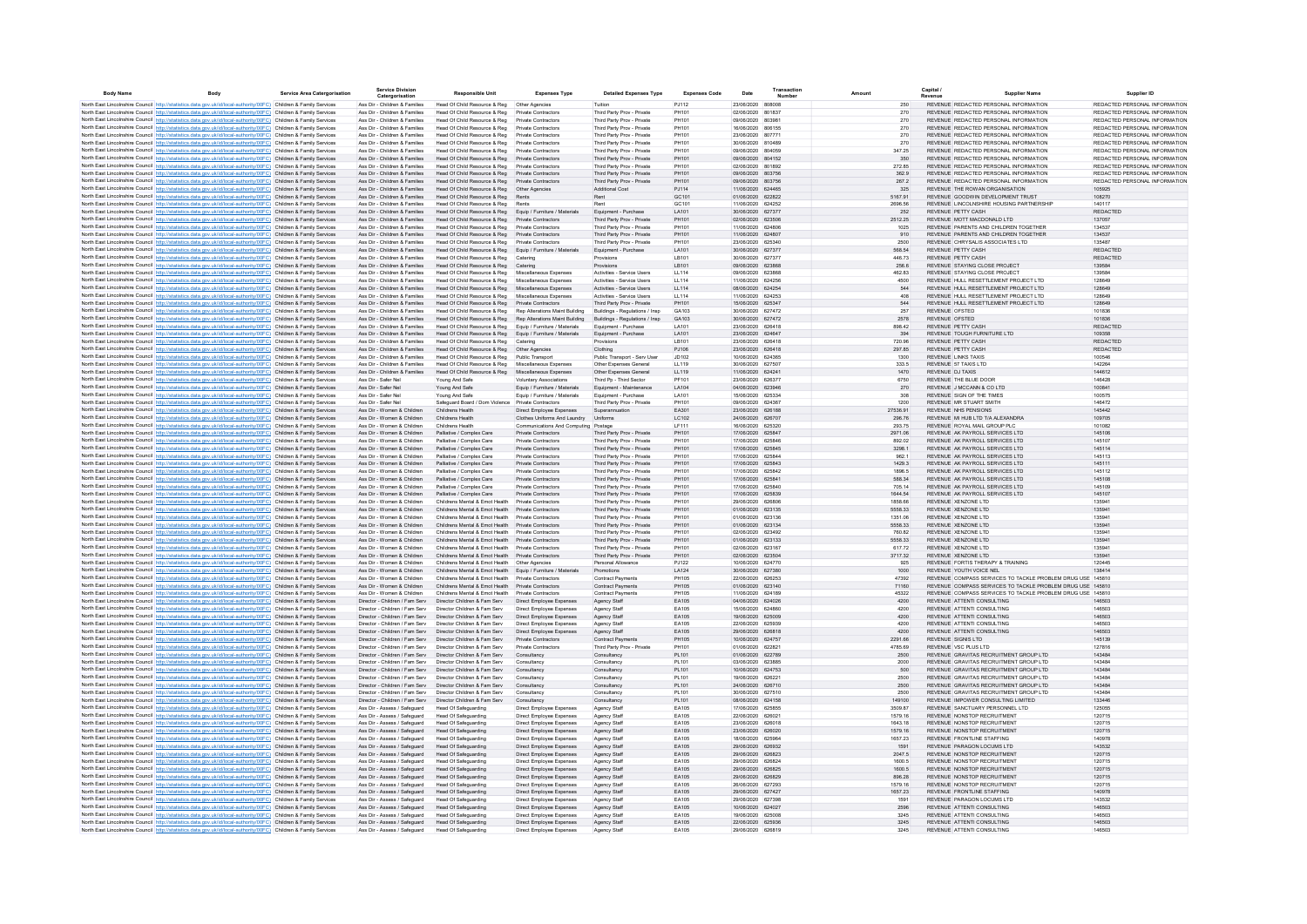| <b>Body Name</b> | Body                                                                                                                                                                                                                                   | Service Area Catergorisation | <b>Service Division</b><br>Catergorisation                   | <b>Responsible Unit</b>                                    | <b>Expenses Type</b>                                 | <b>Detailed Expenses Type</b>                            | <b>Expenses Code</b>  | Date                                   | Transaction<br>Number | Amount           | Capital                                                                                        | Supplier Name |                                                                |
|------------------|----------------------------------------------------------------------------------------------------------------------------------------------------------------------------------------------------------------------------------------|------------------------------|--------------------------------------------------------------|------------------------------------------------------------|------------------------------------------------------|----------------------------------------------------------|-----------------------|----------------------------------------|-----------------------|------------------|------------------------------------------------------------------------------------------------|---------------|----------------------------------------------------------------|
|                  | North East Lincolnshire Council http://statistics.data.gov.uk/id/local-authority/00FC) Children & Family Services                                                                                                                      |                              | Ass Dir - Assess / Safeguard                                 | <b>Head Of Safeguarding</b>                                | Direct Employee Expenses                             | Agency Staff                                             | EA105                 | 29/06/2020 627339                      |                       | 3245             | REVENUE ATTENTI CONSULTING                                                                     |               | 146503                                                         |
|                  | North East Lincolnshire Council http://statistics.data.gov.uk/id/local-authority/00FC) Children & Family Services                                                                                                                      |                              | Ass Dir - Assess / Safeguard                                 | <b>Head Of Safeguarding</b>                                | Direct Employee Expenses                             | Agency Staff                                             | FA105                 | 29/06/2020 627359                      |                       | 2596             | REVENUE ATTENTI CONSULTING                                                                     |               | 146503                                                         |
|                  | North East Lincolnshire Council http://statistics.data.gov.uk/id/local-authority/00FC) Children & Family Services                                                                                                                      |                              | Ass Dir - Assess / Safeguard                                 | <b>Head Of Safeguarding</b>                                | Direct Employee Expenses                             | Agency Staff                                             | FA105                 | 02/06/2020 623018                      |                       | 1998.75          | REVENUE NONSTOP RECRUITMENT                                                                    |               | 120715                                                         |
|                  | North East Lincolnshire Council http://statistics.data.gov.uk/id/local-authority/00FC) Children & Family Services                                                                                                                      |                              | Ass Dir - Assess / Safeguard                                 | Head Of Safeguarding                                       | Direct Employee Expenses                             | Agency Staff                                             | EA105                 | 02/06/2020 623020                      |                       | 1600.5           | REVENUE NONSTOP RECRUITMENT                                                                    |               | 120715                                                         |
|                  | North East Lincolnshire Council http://statistics.data.gov.uk/id/local-authority/00FC) Children & Family Services                                                                                                                      |                              | Ass Dir - Assess / Safeguard                                 | <b>Head Of Safeguarding</b>                                | Direct Employee Expenses                             | Agency Staff                                             | EA105                 | 02/06/2020 623021                      |                       | 1579.16          | REVENUE NONSTOP RECRUITMENT                                                                    |               | 120715                                                         |
|                  | North East Lincolnshire Council http://statistics.data.gov.uk/id/local-authority/00FC) Children & Family Services<br>North East Lincolnshire Council http://statistics.data.gov.uk/id/local-authority/00FC) Children & Family Services |                              | Ass Dir - Assess / Safeguard<br>Ass Dir - Assess / Safeguard | <b>Head Of Safeguarding</b><br><b>Head Of Safeguarding</b> | Direct Employee Expenses<br>Direct Employee Expenses | Agency Staff<br>Agency Staff                             | EA105<br>EA105        | 02/06/2020 623533<br>02/06/2020 623534 |                       | 1493.8<br>1600.5 | REVENUE NONSTOP RECRUITMENT<br>REVENUE NONSTOP RECRUITMENT                                     |               | 120715<br>120715                                               |
|                  | North East Lincolnshire Council http://statistics.data.gov.uk/id/local-authority/00FC) Children & Family Services                                                                                                                      |                              | Ass Dir - Assess / Safeguard                                 | <b>Head Of Safeguarding</b>                                | Direct Employee Expenses                             | Agency Staff                                             | EA105                 | 02/06/2020 623535                      |                       | 1579.16          | REVENUE NONSTOP RECRUITMENT                                                                    |               | 120715                                                         |
|                  | North East Lincolnshire Council http://statistics.data.gov.uk/id/local-authority/00FC) Children & Family Services                                                                                                                      |                              | Ass Dir - Assess / Safeguard                                 | <b>Head Of Safeguarding</b>                                | Direct Employee Expenses                             | Agency Staff                                             | EA105                 | 02/06/2020 623536                      |                       | 1950             | REVENUE NONSTOP RECRUITMENT                                                                    |               | 120715                                                         |
|                  | North East Lincolnshire Council http://statistics.data.gov.uk/id/local-authority/00FC) Children & Family Services                                                                                                                      |                              | Ass Dir - Assess / Safeguard                                 | <b>Head Of Safeguarding</b>                                | Direct Employee Expenses                             | Agency Staff                                             | EA105                 | 02/06/2020 623519                      |                       | 1591             | REVENUE PARAGON LOCUMS LTD                                                                     |               | 143532                                                         |
|                  | North East Lincolnshire Council http://statistics.data.gov.uk/id/local-authority/00FC) Children & Family Services                                                                                                                      |                              | Ass Dir - Assess / Safeguard                                 | <b>Head Of Safeguarding</b>                                | Direct Employee Expenses                             | Agency Staff                                             | EA105                 | 03/06/2020 623876                      |                       | 1343.7           | REVENUE FRONTLINE STAFFING                                                                     |               | 140978                                                         |
|                  | North East Lincolnshire Council http://statistics.data.gov.uk/id/local-authority/00FC) Children & Family Services                                                                                                                      |                              | Ass Dir - Assess / Safeguard                                 | <b>Head Of Safeguarding</b>                                | Direct Employee Expenses                             | Agency Staff                                             | EA105                 | 10/06/2020 624743                      |                       | 1579.16          | REVENUE NONSTOP RECRUITMENT                                                                    |               | 120715                                                         |
|                  | North East Lincolnshire Council http://statistics.data.gov.uk/id/local-authority/00FC) Children & Family Services<br>North East Lincolnshire Council http://statistics.data.gov.uk/id/local-authority/00EC) Children & Family Services |                              | Ass Dir - Assess / Saferward<br>Ass Dir - Assess / Safeguard | <b>Head Of Safeguarding</b><br><b>Head Of Safeguarding</b> | Direct Employee Expenses<br>Direct Employee Expenses | Agency Staff<br>Agency Staff                             | FA105<br>FA105        | 10/06/2020 624741<br>10/06/2020 624742 |                       | 12804<br>1323.08 | REVENUE NONSTOP RECRUITMENT<br>REVENUE NONSTOP RECRUITMENT                                     |               | 120715<br>120715                                               |
|                  | North East Lincolnshire Council http://statistics.data.gov.uk/id/local-authority/00FC) Children & Family Services                                                                                                                      |                              | Ass Dir - Assess / Safeguard                                 | Head Of Safeguarding                                       | Direct Employee Expenses                             | Agency Staff                                             | FA105                 | 10/06/2020 624736                      |                       | 967.5            | REVENUE PARAGON LOCUMS LTD                                                                     |               | 143532                                                         |
|                  | North East Lincolnshire Council http://statistics.data.gov.uk/id/local-authority/00FC) Children & Family Services                                                                                                                      |                              | Ass Dir - Assess / Safeguard                                 | Head Of Safeguarding                                       | Direct Employee Expenses                             | Agency Staff                                             | FA105                 | 10/06/2020 624763                      |                       | 1828.13          | REVENUE NONSTOP RECRUITMENT                                                                    |               | 120715                                                         |
|                  | North East Lincolnshire Council http://statistics.data.gov.uk/id/local-authority/00FC) Children & Family Services                                                                                                                      |                              | Ass Dir - Assess / Safeguard                                 | <b>Head Of Safeguarding</b>                                | Direct Employee Expenses                             | Agency Staff                                             | <b>FA105</b>          | 10/06/2020 624760                      |                       | 1316 25          | REVENUE NONSTOP RECRUITMENT                                                                    |               | 120715                                                         |
|                  | North East Lincolnshire Council http://statistics.data.gov.uk/id/local-authority/00FC) Children & Family Services                                                                                                                      |                              | Ass Dir - Assess / Safeguard                                 | Head Of Safeguarding                                       | Direct Employee Expenses                             | Agency Staff                                             | FA105                 | 10/06/2020 624761                      |                       | 1600 5           | REVENUE NONSTOP RECRUITMENT                                                                    |               | 120715                                                         |
|                  | North East Lincolnshire Council http://statistics.data.gov.uk/id/local-authority/00FC) Children & Family Services                                                                                                                      |                              | Ass Dir - Assess / Safeguard                                 | <b>Head Of Safeguarding</b>                                | Direct Employee Expenses                             | Agency Staff                                             | <b>FA105</b>          | 10/06/2020 624762                      |                       | 1579.16          | REVENUE NONSTOP RECRUITMENT                                                                    |               | 120715                                                         |
|                  | North East Lincolnshire Council http://statistics.data.gov.uk/id/local-authority/00FC) Children & Family Services                                                                                                                      |                              | Ass Dir - Assess / Safeguard                                 | Head Of Safeguarding                                       | Indirect Employee Expenses                           | Removal Expenses - Employ                                | EB111                 | 18/06/2020 798633                      |                       | 368.33           | REVENUE REDACTED PERSONAL INFORMATION                                                          |               | REDACTED PERSONAL INFORMATION                                  |
|                  | North East Lincolnshire Council http://statistics.data.gov.uk/id/local-authority/00FC) Children & Family Services<br>North East Lincolnshire Council http://statistics.data.gov.uk/id/local-authority/00FC) Children & Family Services |                              | Ass Dir - Assess / Safeguard<br>Ass Dir - Assess / Safeguard | <b>Head Of Safeguarding</b><br>Head Of Safeguarding        | Miscellaneous Expenses<br>Miscellaneous Expenses     | Legal Fees - General<br>Legal Fees - General             | LL103<br>LL103        | 16/06/2020 622578<br>09/06/2020        | 620899                | 1055<br>1036.5   | REVENUE BATES & MOUNTAIN SOLICITORS<br>REVENUE PINKNEY GRUNWELLS LAWYERS LLP                   |               | 104183<br>146532                                               |
|                  | North East Lincolnshire Council http://statistics.data.gov.uk/id/local-authority/00FC) Children & Family Services                                                                                                                      |                              | Ass Dir - Assess / Safeguard                                 | <b>Head Of Safeguarding</b>                                | Private Contractors                                  | Third Party Prov - Private                               | PH101                 | 10/06/2020 623558                      |                       | 3025             | REVENUE G-MAP SERVICES                                                                         |               | 109932                                                         |
|                  | North East Lincolnshire Council http://statistics.data.gov.uk/id/local-authority/00FC) Children & Family Services                                                                                                                      |                              | Ass Dir - Assess / Safeguard                                 | <b>Head Of Safeguarding</b>                                | Private Contractors                                  | Third Party Prov - Private                               | PH101                 | 12/06/2020 625247                      |                       | 450              | REVENUE CLAIRE WILSON CONSULTING LTD                                                           |               | 143986                                                         |
|                  | North East Lincolnshire Council http://statistics.data.gov.uk/id/local-authority/00FC) Children & Family Services                                                                                                                      |                              | Ass Dir - Assess / Safeguard                                 | <b>Head Of Safeguarding</b>                                | Private Contractors                                  | Translation & Interpreter Serv                           | PH113                 | 02/06/2020 623513                      |                       | 1657.23          | REVENUE FRONTLINE STAFFING                                                                     |               | 140978                                                         |
|                  | North East Lincolnshire Council http://statistics.data.gov.uk/id/local-authority/00FC) Children & Family Services                                                                                                                      |                              | Ass Dir - Assess / Safeguard                                 | Head Of Safeguarding                                       | Other Agencies                                       | Childminders/Nurseries/Playgrp                           | PJ127                 | 29/06/2020 627234                      |                       | 1100             | REVENUE REDACTED PERSONAL INFORMATION                                                          |               | REDACTED PERSONAL INFORMATION                                  |
|                  | North East Lincolnshire Council http://statistics.data.gov.uk/id/local-authority/00FC) Children & Family Services                                                                                                                      |                              | Ass Dir - Assess / Safeguard                                 | <b>Head Of Safeguarding</b>                                | Other Agencies                                       | Section 17                                               | PJ125                 | 11/06/2020 805026                      |                       | 400              | REVENUE REDACTED PERSONAL INFORMATION                                                          |               | REDACTED PERSONAL INFORMATION                                  |
|                  | North East Lincolnshire Council http://statistics.data.gov.uk/id/local-authority/00FC) Children & Family Services                                                                                                                      |                              | Ass Dir - Assess / Safeguard                                 | <b>Head Of Safeguarding</b>                                | Other Agencies                                       | Section 17                                               | PJ125                 | 16/06/2020 805807                      |                       | 640              | REVENUE REDACTED PERSONAL INFORMATION                                                          |               | REDACTED PERSONAL INFORMATION                                  |
|                  | North East Lincolnshire Council http://statistics.data.gov.uk/id/local-authority/00FC) Children & Family Services<br>North East Lincolnshire Council http://statistics.data.gov.uk/id/local-authority/00EC) Children & Family Services |                              | Ass Dir - Assess / Safeguard<br>Ass Dir - Assess / Saferward | Head Of Safeguarding<br>Head Of Safeguarding               | Other Agencies<br>Other Agencies                     | Section 17<br>Section 17                                 | PJ125<br>P.1125       | 16/06/2020 805805<br>09/06/2020 624176 |                       | 260<br>360       | REVENUE REDACTED PERSONAL INFORMATION<br>REVENUE, FAMILY SAFEGUARDING SERVICE                  |               | REDACTED PERSONAL INFORMATION<br>110640                        |
|                  | North East Lincolnshire Council http://statistics.data.gov.uk/id/local-authority/00FC) Children & Family Services                                                                                                                      |                              | Ass Dir - Assess / Safeguard                                 | Head Of Safeguarding                                       | Other Agencies                                       | Section 17                                               | PJ125                 | 17/06/2020 625849                      |                       | 420              | REVENUE REDACTED PERSONAL INFORMATION                                                          |               | REDACTED PERSONAL INFORMATION                                  |
|                  | North East Lincolnshire Council http://statistics.data.gov.uk/id/local-authority/00FC) Children & Family Services                                                                                                                      |                              | Ass Dir - Assess / Safeguard                                 | Head Of Safeguarding                                       | Other Agencies                                       | Section 17                                               | P.1125                | 17/06/2020 625850                      |                       | 420              | REVENUE REDACTED PERSONAL INFORMATION                                                          |               | REDACTED PERSONAL INFORMATION                                  |
|                  | North East Lincolnshire Council http://statistics.data.gov.uk/id/local-authority/00FC) Children & Family Services                                                                                                                      |                              | Ass Dir - Assess / Safeguard                                 | <b>Head Of Safeguarding</b>                                | Other Agencies                                       | Section 17                                               | PJ125                 | 17/06/2020 625853                      |                       | 937.5            | REVENUE FORTIS THERAPY & TRAINING                                                              |               | 120445                                                         |
|                  | North East Lincolnshire Council http://statistics.data.gov.uk/id/local-authority/00FC) Children & Family Services                                                                                                                      |                              | Ass Dir - Assess / Safeguard                                 | Head Of Safeguarding                                       | Other Agencies                                       | Section 17                                               | <b>PJ125</b>          | 25/06/2020 627224                      |                       | 300              | REVENUE REDACTED PERSONAL INFORMATION                                                          |               | REDACTED PERSONAL INFORMATION                                  |
|                  | North East Lincolnshire Council http://statistics.data.gov.uk/id/local-authority/00FC) Children & Family Services                                                                                                                      |                              | Ass Dir - Assess / Safeguard                                 | Head Of Safeguarding                                       | Other Agencies                                       | Section 17                                               | PJ125                 | 25/06/2020 627225                      |                       | 420              | REVENUE REDACTED PERSONAL INFORMATION                                                          |               | REDACTED PERSONAL INFORMATION                                  |
|                  | North East Lincolnshire Council http://statistics.data.gov.uk/id/local-authority/00FC) Children & Family Services                                                                                                                      |                              | Ass Dir - Assess / Safeguard                                 | Head Of Safeguarding                                       | Other Agencies                                       | Section 17                                               | PJ125                 | 29/06/2020 627396                      |                       | 420              | REVENUE REDACTED PERSONAL INFORMATION                                                          |               | REDACTED PERSONAL INFORMATION                                  |
|                  | North East Lincolnshire Council http://statistics.data.gov.uk/id/local-authority/00FC) Children & Family Services<br>North East Lincolnshire Council http://statistics.data.gov.uk/id/local-authority/00FC) Children & Family Services |                              | Ass Dir - Assess / Safeguard<br>Ass Dir - Assess / Safeguard | <b>Head Of Safeguarding</b><br>Head Of Safeguarding        | Other Agencies                                       | Section 17<br>Section 17                                 | PJ125                 | 29/06/2020 627397<br>04/06/2020 623916 |                       | 420<br>1464.13   | REVENUE REDACTED PERSONAL INFORMATION<br>REVENUE REDACTED PERSONAL INFORMATION                 |               | REDACTED PERSONAL INFORMATION<br>REDACTED PERSONAL INFORMATION |
|                  | North East Lincolnshire Council http://statistics.data.gov.uk/id/local-authority/00FC) Children & Family Services                                                                                                                      |                              | Ass Dir - Assess / Safeguard                                 | Head Of Safeguarding                                       | Other Agencies<br>Other Agencies                     | Section 17                                               | PJ125<br>PJ125        | 03/06/2020 623960                      |                       | 420              | REVENUE REDACTED PERSONAL INFORMATION                                                          |               | REDACTED PERSONAL INFORMATION                                  |
|                  | North East Lincolnshire Council http://statistics.data.gov.uk/id/local-authority/00FC) Children & Family Services                                                                                                                      |                              | Ass Dir - Assess / Safeguard                                 | <b>Head Of Safeguarding</b>                                | Other Agencies                                       | Section 17                                               | PJ125                 | 10/06/2020 624764                      |                       | 420              | REVENUE REDACTED PERSONAL INFORMATION                                                          |               | REDACTED PERSONAL INFORMATION                                  |
|                  | North East Lincolnshire Council http://statistics.data.gov.uk/id/local-authority/00FC) Children & Family Services                                                                                                                      |                              | Ass Dir - Assess / Safeguard                                 | <b>Head Of Safeguarding</b>                                | Other Agencies                                       | Section 17                                               | PJ125                 | 10/06/2020 624765                      |                       | 420              | REVENUE REDACTED PERSONAL INFORMATION                                                          |               | REDACTED PERSONAL INFORMATION                                  |
|                  | North East Lincolnshire Council http://statistics.data.gov.uk/id/local-authority/00FC) Children & Family Services                                                                                                                      |                              | Ass Dir - Assess / Safeguard                                 | <b>Head Of Safeguarding</b>                                | Direct Employee Expenses                             | Agency Staff                                             | EA105                 | 24/06/2020 625934                      |                       | 1038.4           | REVENUE ATTENTI CONSULTING                                                                     |               | 146503                                                         |
|                  | North East Lincolnshire Council http://statistics.data.gov.uk/id/local-authority/00FC) Children & Family Services                                                                                                                      |                              | Ass Dir - Assess / Safeguard                                 | <b>Head Of Safeguarding</b>                                | Direct Employee Expenses                             | Agency Staff                                             | EA105                 | 24/06/2020 625937                      |                       | 1746.4           | REVENUE ATTENTI CONSULTING                                                                     |               | 146503                                                         |
|                  | North East Lincolnshire Council http://statistics.data.gov.uk/id/local-authority/00FC) Children & Family Services                                                                                                                      |                              | Ass Dir - Assess / Safeguard                                 | <b>Head Of Safeguarding</b>                                | Direct Employee Expenses                             | Agency Staff                                             | EA105                 | 12/06/2020 625214                      |                       | 2360             | REVENUE ATTENTI CONSULTING                                                                     |               | 146503                                                         |
|                  | North East Lincolnshire Council http://statistics.data.gov.uk/id/local-authority/00FC) Children & Family Services<br>North East Lincolnshire Council http://statistics.data.gov.uk/id/local-authority/00EC) Children & Family Services |                              | Ass Dir - Assess / Safeguard<br>Ass Dir - Assess / Safeguard | <b>Head Of Safeguarding</b><br>Head Of Safeguarding        | Direct Employee Expenses<br>Direct Employee Expenses | Agency Staff<br>Agency Staff                             | EA105<br>FA105        | 24/06/2020 625938<br>29/06/2020 626820 |                       | 2360<br>2360     | REVENUE ATTENTI CONSULTING<br>REVENUE ATTENTI CONSULTING                                       |               | 146503<br>146503                                               |
|                  | North East Lincolnshire Council http://statistics.data.gov.uk/id/local-authority/00FC) Children & Family Services                                                                                                                      |                              | Ass Dir - Assess / Safeguard                                 | Head Of Safeguarding                                       | Direct Employee Expenses                             | Agency Staff                                             | FA105                 | 29/06/2020 627341                      |                       | 1888             | REVENUE ATTENTI CONSULTING                                                                     |               | 146503                                                         |
|                  | North East Lincolnshire Council http://statistics.data.gov.uk/id/local-authority/00FC) Children & Family Services                                                                                                                      |                              | Ass Dir - Assess / Safeguard                                 | Head Of Safeguarding                                       | Direct Employee Expenses                             | Agency Staff                                             | FA105                 | 29/06/2020 627342                      |                       | 2360             | REVENUE ATTENTI CONSULTING                                                                     |               | 146503                                                         |
|                  | North East Lincolnshire Council http://statistics.data.gov.uk/id/local-authority/00FC) Children & Family Services                                                                                                                      |                              | Ass Dir - Assess / Safeguard                                 | <b>Head Of Safeguarding</b>                                | Direct Employee Expenses                             | Agency Staff                                             | FA105                 | 12/06/2020 625232                      |                       | 600              | REVENUE THE GRIMSRY INSTITUTE OF FURTHER                                                       |               | 102742                                                         |
|                  | North East Lincolnshire Council http://statistics.data.gov.uk/id/local-authority/00FC) Children & Family Services                                                                                                                      |                              | Ass Dir - Assess / Safeguard                                 | Head Of Safeguarding                                       | Direct Employee Expenses                             | Agency Staff                                             | EA105                 | 18/06/2020 625993                      |                       | 63659            | REVENUE PARADIGM PROFESSIONAL CONSULTANCY LTD.                                                 |               | 129224                                                         |
|                  | North East Lincolnshire Council http://statistics.data.gov.uk/id/local-authority/00FC) Children & Family Services                                                                                                                      |                              | Ass Dir - Assess / Safeguard                                 | <b>Head Of Safeguarding</b>                                | Direct Employee Expenses                             | Agency Staff                                             | <b>FA105</b>          | 18/06/2020 625994                      |                       | 58297            | REVENUE, PARADIGM PROFESSIONAL CONSULTANCY LTD.                                                |               | 129224                                                         |
|                  | North East Lincolnshire Council http://statistics.data.gov.uk/id/local-authority/00FC) Children & Family Services                                                                                                                      |                              | Ass Dir - Assess / Safeguard                                 | Head Of Safeguarding                                       | Direct Employee Expenses                             | Agency Staff                                             | EA105                 | 23/06/2020 625996                      |                       | 70307            | REVENUE PARADIGM PROFESSIONAL CONSULTANCY LTD                                                  |               | 129224                                                         |
|                  | North East Lincolnshire Council http://statistics.data.gov.uk/id/local-authority/00FC) Children & Family Services<br>North East Lincolnshire Council http://statistics.data.gov.uk/id/local-authority/00FC) Children & Family Services |                              | Ass Dir - Assess / Safeguard<br>Ass Dir - Assess / Safeguard | <b>Head Of Safeguarding</b><br><b>Head Of Safeguarding</b> | Direct Employee Expenses<br>Direct Employee Expenses | Agency Staff<br>Agency Staff                             | EA105<br>EA105        | 18/06/2020 625992<br>18/06/2020        | 625995                | 58297<br>58297   | REVENUE PARADIGM PROFESSIONAL CONSULTANCY LTD<br>REVENUE PARADIGM PROFESSIONAL CONSULTANCY LTD |               | 129224<br>129224                                               |
|                  | North East Lincolnshire Council http://statistics.data.gov.uk/id/local-authority/00FC) Children & Family Services                                                                                                                      |                              | Ass Dir - Assess / Safeguard                                 | Head Of Safeguarding                                       | Direct Employee Expenses                             | Agency Staff                                             | EA105                 | 04/06/2020 624149                      |                       | 620              | REVENUE EDEN BROWN LTD                                                                         |               | 101356                                                         |
|                  | North East Lincolnshire Council http://statistics.data.gov.uk/id/local-authority/00FC) Children & Family Services                                                                                                                      |                              | Ass Dir - Assess / Safeguard                                 | <b>Head Of Safeguarding</b>                                | Direct Employee Expenses                             | Agency Staff                                             | EA105                 | 04/06/2020 624151                      |                       | 1280             | REVENUE EDEN BROWN LTD                                                                         |               | 101356                                                         |
|                  | North East Lincolnshire Council http://statistics.data.gov.uk/id/local-authority/00FC) Children & Family Services                                                                                                                      |                              | Ass Dir - Assess / Safeguard                                 | <b>Head Of Safeguarding</b>                                | Direct Employee Expenses                             | Agency Staff                                             | EA105                 | 04/06/2020 624152                      |                       | 1280             | REVENUE EDEN BROWN LTD                                                                         |               | 101356                                                         |
|                  | North East Lincolnshire Council http://statistics.data.gov.uk/id/local-authority/00FC) Children & Family Services                                                                                                                      |                              | Ass Dir - Assess / Safeguard                                 | <b>Head Of Safeguarding</b>                                | Direct Employee Expenses                             | Agency Staff                                             | EA105                 | 04/06/2020 624154                      |                       | 1280             | REVENUE EDEN BROWN LTD                                                                         |               | 101356                                                         |
|                  | North East Lincolnshire Council http://statistics.data.gov.uk/id/local-authority/00FC) Children & Family Services                                                                                                                      |                              | Ass Dir - Assess / Safeguard                                 | <b>Head Of Safeguarding</b>                                | Direct Employee Expenses                             | Agency Staff                                             | EA105                 | 04/06/2020 624156                      |                       | 1305.3           | REVENUE EDEN BROWN LTD                                                                         |               | 101356                                                         |
|                  | North East Lincolnshire Council http://statistics.data.gov.uk/id/local-authority/00FC) Children & Family Services                                                                                                                      |                              | Ass Dir - Assess / Safeguard                                 | Head Of Safeguarding                                       | Direct Employee Expenses                             | Agency Staff                                             | EA105                 | 04/06/2020 624157<br>12/06/2020 625208 |                       | 1200             | REVENUE EDEN BROWN LTD<br>REVENUE EDEN BROWN LTD                                               |               | 101356                                                         |
|                  | North East Lincolnshire Council http://statistics.data.gov.uk/id/local-authority/00FC) Children & Family Services<br>North East Lincolnshire Council http://statistics.data.gov.uk/id/local-authority/00FC) Children & Family Services |                              | Ass Dir - Assess / Safeguard<br>Ass Dir - Assess / Saferward | <b>Head Of Safeguarding</b><br>Head Of Safeguarding        | Direct Employee Expenses<br>Direct Employee Expenses | Agency Staff<br>Agency Staff                             | EA105<br><b>FA105</b> | 12/06/2020 625204                      |                       | 1480<br>1480     | REVENUE EDEN BROWN LTD                                                                         |               | 101356<br>101356                                               |
|                  | North East Lincolnshire Council http://statistics.data.gov.uk/id/local-authority/00FC) Children & Family Services                                                                                                                      |                              | Ass Dir - Assess / Safeguard                                 | <b>Head Of Safeguarding</b>                                | Direct Employee Expenses                             | Agency Staff                                             | FA105                 | 12/06/2020 625205                      |                       | 1609 87          | REVENUE EDEN BROWN LTD                                                                         |               | 101356                                                         |
|                  | North East Lincolnshire Council http://statistics.data.gov.uk/id/local-authority/00FC) Children & Family Services                                                                                                                      |                              | Ass Dir - Assess / Safeguard                                 | <b>Head Of Safeguarding</b>                                | Direct Employee Expenses                             | Agency Staff                                             | FA105                 | 12/06/2020 625207                      |                       | 1480             | REVENUE EDEN BROWN LTD                                                                         |               | 101356                                                         |
|                  | North East Lincolnshire Council http://statistics.data.gov.uk/id/local-authority/00FC) Children & Family Services                                                                                                                      |                              | Ass Dir - Assess / Safeguard                                 | Head Of Safeguarding                                       | Direct Employee Expenses                             | Agency Staff                                             | FA105                 | 12/06/2020 625210                      |                       | 1480             | REVENUE EDEN BROWN LTD                                                                         |               | 101356                                                         |
|                  | North East Lincolnshire Council http://statistics.data.gov.uk/id/local-authority/00FC) Children & Family Services                                                                                                                      |                              | Ass Dir - Assess / Safeguard                                 | <b>Head Of Safeguarding</b>                                | Direct Employee Expenses                             | Agency Staff                                             | FA105                 | 29/06/2020 627387                      |                       | 1480             | REVENUE FDEN BROWN LTD                                                                         |               | 101356                                                         |
|                  | North East Lincolnshire Council http://statistics.data.gov.uk/id/local-authority/00FC) Children & Family Services                                                                                                                      |                              | Ass Dir - Assess / Safeguard                                 | <b>Head Of Safeguarding</b>                                | Direct Employee Expenses                             | Agency Staff                                             | EA105                 | 29/06/2020 627382                      |                       | 1160             | REVENUE EDEN BROWN LTD                                                                         |               | 101356                                                         |
|                  | North East Lincolnshire Council http://statistics.data.gov.uk/id/local-authority/00FC) Children & Family Services<br>North East Lincolnshire Council http://statistics.data.gov.uk/id/local-authority/00FC) Children & Family Services |                              | Ass Dir - Assess / Safeguard<br>Ass Dir - Assess / Safeguard | <b>Head Of Safeguarding</b><br>Head Of Safeguarding        | Direct Employee Expenses<br>Direct Employee Expenses | Agency Staff<br>Agency Staff                             | EA105<br>EA105        | 29/06/2020 627385<br>29/06/2020 627388 |                       | 1480<br>1480     | REVENUE EDEN BROWN LTD<br>REVENUE EDEN BROWN LTD                                               |               | 101356<br>101356                                               |
|                  | North East Lincolnshire Council http://statistics.data.gov.uk/id/local-authority/00FC) Children & Family Services                                                                                                                      |                              | Ass Dir - Assess / Safeguard                                 | <b>Head Of Safeguarding</b>                                | Direct Employee Expenses                             | Agency Staff                                             | EA105                 | 29/06/2020 627389                      |                       | 1480             | REVENUE EDEN BROWN LTD                                                                         |               | 101356                                                         |
|                  | North East Lincolnshire Council http://statistics.data.gov.uk/id/local-authority/00FC) Children & Family Services                                                                                                                      |                              | Ass Dir - Assess / Safeguard                                 | Head Of Safeguarding                                       | Direct Employee Expenses                             | Agency Stat                                              | EA105                 | 29/06/2020                             | 627390                | 1480             | REVENUE EDEN BROWN LTD                                                                         |               | 101356                                                         |
|                  | North East Lincolnshire Council http://statistics.data.gov.uk/id/local-authority/00FC) Children & Family Services                                                                                                                      |                              | Ass Dir - Assess / Safeguard                                 | <b>Head Of Safeguarding</b>                                | Direct Employee Expenses                             | Agency Staff                                             | EA105                 | 29/06/2020 627391                      |                       | 1609.87          | REVENUE EDEN BROWN LTD                                                                         |               | 101356                                                         |
|                  | North East Lincolnshire Council http://statistics.data.gov.uk/id/local-authority/00FC) Children & Family Services                                                                                                                      |                              | Ass Dir - Assess / Safeguard                                 | <b>Head Of Safeguarding</b>                                | Direct Employee Expenses                             | Agency Staff                                             | EA105                 | 29/06/2020 627392                      |                       | 1480             | REVENUE EDEN BROWN LTD                                                                         |               | 101356                                                         |
|                  | North East Lincolnshire Council http://statistics.data.gov.uk/id/local-authority/00FC) Children & Family Services                                                                                                                      |                              | Ass Dir - Assess / Safeguard                                 | Head Of Safeguarding                                       | Direct Employee Expenses                             | Agency Staff                                             | EA105                 | 29/06/2020 627393                      |                       | 300              | REVENUE EDEN BROWN LTD                                                                         |               | 101356                                                         |
|                  | North East Lincolnshire Council http://statistics.data.gov.uk/id/local-authority/00FC) Children & Family Services                                                                                                                      |                              | Ass Dir - Assess / Safeguard                                 | <b>Head Of Safeguarding</b>                                | Direct Employee Expenses                             | Agency Staff                                             | EA105                 | 29/06/2020 627446                      |                       | 1480             | REVENUE EDEN BROWN LTD                                                                         |               | 101356                                                         |
|                  | North East Lincolnshire Council http://statistics.data.gov.uk/id/local-authority/00FC) Children & Family Services<br>North East Lincolnshire Council http://statistics.data.gov.uk/id/local-authority/00FC) Children & Family Services |                              | Ass Dir - Assess / Safeguard<br>Ass Dir - Assess / Safeguard | <b>Head Of Safeguarding</b><br><b>Head Of Safeguarding</b> | Direct Employee Expenses<br>Direct Employee Expenses | Agency Staff<br>Agency Staff                             | EA105<br>EA105        | 29/06/2020 627386<br>29/06/2020 627407 |                       | 1480<br>1480     | REVENUE EDEN BROWN LTD<br>REVENUE EDEN BROWN LTD                                               |               | 101356<br>101356                                               |
|                  | North East Lincolnshire Council http://statistics.data.gov.uk/id/local-authority/00FC) Children & Family Services                                                                                                                      |                              | Ass Dir - Assess / Safeguard                                 | Head Of Safeguarding                                       | Direct Employee Expenses                             | Agency Staff                                             | EA105                 | 29/06/2020 627409                      |                       | 1480             | REVENUE EDEN BROWN LTD                                                                         |               | 101356                                                         |
|                  | North East Lincolnshire Council http://statistics.data.gov.uk/id/local-authority/00FC) Children & Family Services                                                                                                                      |                              | Ass Dir - Assess / Safeguard                                 | Head Of Safeguarding                                       | Direct Employee Expenses                             | Agency Staff                                             | FA105                 | 29/06/2020 627410                      |                       | 1480             | REVENUE EDEN BROWN LTD                                                                         |               | 101356                                                         |
|                  | North East Lincolnshire Council http://statistics.data.gov.uk/id/local-authority/00FC) Children & Family Services                                                                                                                      |                              | Ass Dir - Assess / Safeguard                                 | Head Of Safeguarding                                       | Direct Employee Expenses                             | Agency Staff                                             | FA105                 | 29/06/2020 627411                      |                       | 1480             | REVENUE EDEN BROWN LTD                                                                         |               | 101356                                                         |
|                  | North East Lincolnshire Council http://statistics.data.gov.uk/id/local-authority/00FC) Children & Family Services                                                                                                                      |                              | Ass Dir - Assess / Safeguard                                 | Head Of Safeguarding                                       | Direct Employee Expenses                             | Agency Staff                                             | FA105                 | 29/06/2020 627412                      |                       | 1609 87          | REVENUE EDEN BROWN LTD                                                                         |               | 101356                                                         |
|                  | North East Lincolnshire Council http://statistics.data.gov.uk/id/local-authority/00FC) Children & Family Services                                                                                                                      |                              | Ass Dir - Assess / Safeguard                                 | Head Of Safeguarding                                       | Private Contractors                                  | Third Party Prov - Private                               | PH101                 | 22/06/2020 626319                      |                       | 5795 25          | REVENUE HUMBERCARE LTD                                                                         |               | 100311                                                         |
|                  | North East Lincolnshire Council http://statistics.data.gov.uk/id/local-authority/00FC) Children & Family Services                                                                                                                      |                              | Ass Dir - Assess / Safeguard<br>Ass Dir - Assess / Safeguard | <b>Head Of Safeguarding</b><br>Head Of Safeguarding        | Private Contractors<br>Private Contractors           | Third Party Prov - Private<br>Third Party Prov - Private | PH101<br>PH101        | 24/06/2020 626718<br>01/06/2020 622717 |                       | 3259.52          | REVENUE HUMBERCARE LTD<br>REVENUE HUMBERCARE LTD                                               |               | 100311<br>100311                                               |
|                  | North East Lincolnshire Council http://statistics.data.gov.uk/id/local-authority/00FC) Children & Family Services<br>North East Lincolnshire Council http://statistics.data.gov.uk/id/local-authority/00FC) Children & Family Services |                              | Ass Dir - Assess / Safeguard                                 | Head Of Safeguarding                                       | Other Agencies                                       | <b>Housing Benefit</b>                                   | PJ134                 | 02/06/2020 801511                      |                       | 3043.52<br>257   | REVENUE REDACTED PERSONAL INFORMATION                                                          |               | REDACTED PERSONAL INFORMATION                                  |
|                  | North East Lincolnshire Council http://statistics.data.gov.uk/id/local-authority/00FC) Children & Family Services                                                                                                                      |                              | Ass Dir - Assess / Safeguard                                 | Head Of Safeguarding                                       | Other Agencies                                       | <b>Housing Benef</b>                                     | PJ134                 | 09/06/2020                             | 803655                | 257              | REVENUE REDACTED PERSONAL INFORMATION                                                          |               | REDACTED PERSONAL INFORMATION                                  |
|                  | North East Lincolnshire Council http://statistics.data.gov.uk/id/local-authority/00FC) Children & Family Services                                                                                                                      |                              | Ass Dir - Assess / Safeguard                                 | Head Of Safeguarding                                       | Other Agencies                                       | <b>Housing Benefi</b>                                    | PJ134                 | 16/06/2020 805829                      |                       | 257              | REVENUE REDACTED PERSONAL INFORMATION                                                          |               | REDACTED PERSONAL INFORMATION                                  |
|                  | North East Lincolnshire Council http://statistics.data.gov.uk/id/local-authority/00FC) Children & Family Services                                                                                                                      |                              | Ass Dir - Assess / Safeguard                                 | Head Of Safeguarding                                       | Other Agencies                                       | <b>Housing Benefi</b>                                    | PJ134                 | 23/06/2020                             | 807447                | 257              | REVENUE REDACTED PERSONAL INFORMATION                                                          |               | REDACTED PERSONAL INFORMATION                                  |
|                  | North East Lincolnshire Council http://statistics.data.gov.uk/id/local-authority/00FC) Children & Family Services                                                                                                                      |                              | Ass Dir - Assess / Safeguard                                 | <b>Head Of Safeguarding</b>                                | Other Agencies                                       | <b>Housing Benefi</b>                                    | PJ134                 | 30/06/2020 810165                      |                       | 257              | REVENUE REDACTED PERSONAL INFORMATION                                                          |               | REDACTED PERSONAL INFORMATION                                  |
|                  | North East Lincolnshire Council http://statistics.data.gov.uk/id/local-authority/00FC) Children & Family Services                                                                                                                      |                              | Ass Dir - Assess / Safeguard                                 | Head Of Safeguarding                                       | Other Agencies                                       | <b>Housing Benefit</b>                                   | PJ134                 | 02/06/2020 801519                      |                       | 257              | REVENUE REDACTED PERSONAL INFORMATION                                                          |               | REDACTED PERSONAL INFORMATION                                  |
|                  | North East Lincolnshire Council http://statistics.data.gov.uk/id/local-authority/00FC) Children & Family Services                                                                                                                      |                              | Ass Dir - Assess / Safeguard                                 | <b>Head Of Safeguarding</b>                                | Other Agencies                                       | <b>Housing Benefi</b>                                    | PJ134                 | 09/06/2020 803662                      |                       | 257              | REVENUE REDACTED PERSONAL INFORMATION<br>REVENUE REDACTED PERSONAL INFORMATION                 |               | REDACTED PERSONAL INFORMATION<br>REDACTED PERSONAL INFORMATION |
|                  | North East Lincolnshire Council http://statistics.data.gov.uk/id/local-authority/00FC) Children & Family Services<br>North East Lincolnshire Council http://statistics.data.gov.uk/id/local-authority/00FC) Children & Family Services |                              | Ass Dir - Assess / Safeguard<br>Ass Dir - Assess / Safeguard | <b>Head Of Safeguarding</b><br><b>Head Of Safeguarding</b> | Other Agencies<br>Other Agencies                     | <b>Housing Benefit</b><br><b>Housing Benefi</b>          | PJ134<br>PJ134        | 16/06/2020 805837<br>23/06/2020 807455 |                       | 257<br>257       | REVENUE REDACTED PERSONAL INFORMATION                                                          |               | REDACTED PERSONAL INFORMATION                                  |
|                  | North East Lincolnshire Council http://statistics.data.gov.uk/id/local-authority/00FC) Children & Family Services                                                                                                                      |                              | Ass Dir - Assess / Safeguard                                 | Head Of Safeguarding                                       | Other Agencies                                       | <b>Housing Benefit</b>                                   | PJ134                 | 30/06/2020 810172                      |                       | 257              | REVENUE REDACTED PERSONAL INFORMATION                                                          |               | REDACTED PERSONAL INFORMATION                                  |
|                  | North East Lincolnshire Council http://statistics.data.gov.uk/id/local-authority/00FC) Children & Family Services                                                                                                                      |                              | Ass Dir - Assess / Safeguard                                 | Head Of Safeguarding                                       | Other Agencies                                       | <b>Housing Benefit</b>                                   | P.1134                | 02/06/2020 801566                      |                       | 257              | REVENUE REDACTED PERSONAL INFORMATION                                                          |               | REDACTED PERSONAL INFORMATION                                  |
|                  | North East Lincolnshire Council http://statistics.data.gov.uk/id/local-authority/00FC) Children & Family Services                                                                                                                      |                              | Ass Dir - Assess / Safeguard                                 | Head Of Safeguarding                                       | Other Agencies                                       | <b>Housing Benefit</b>                                   | P.1134                | 09/06/2020 803709                      |                       | 257              | REVENUE REDACTED PERSONAL INFORMATION                                                          |               | REDACTED PERSONAL INFORMATION                                  |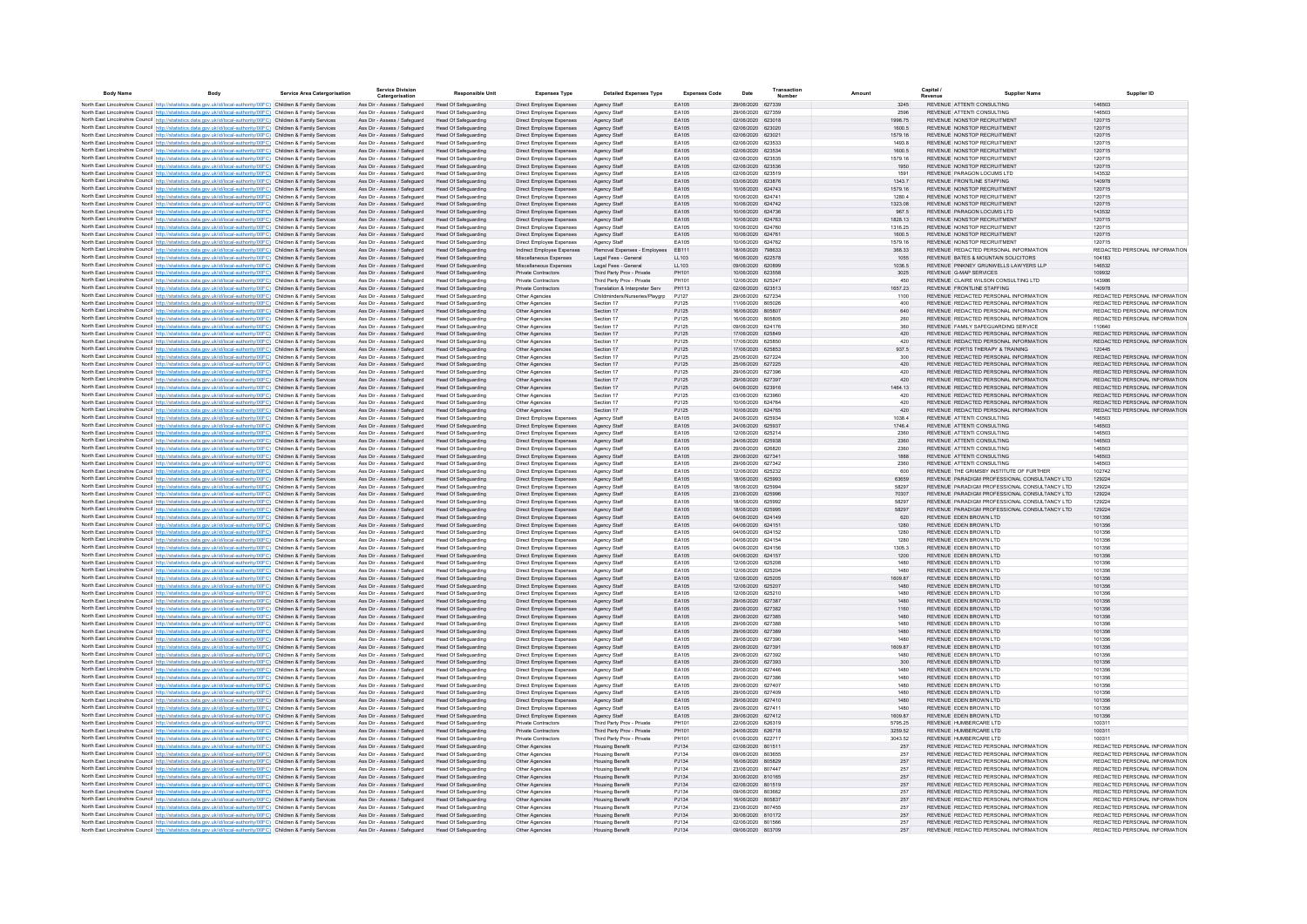| <b>Body Name</b> | Body                                                                                                                                                                                                                                   | Service Area Catergorisation | <b>Service Division</b><br>Catergorisation                                                      | <b>Responsible Unit</b>                                    | <b>Expenses Type</b>                                 | <b>Detailed Expenses Type</b>                                    | <b>Expenses Code</b>  | Date                                   | Transactio |                    | Capital i<br>Supplier Name                                                     | Supplier ID                                                    |
|------------------|----------------------------------------------------------------------------------------------------------------------------------------------------------------------------------------------------------------------------------------|------------------------------|-------------------------------------------------------------------------------------------------|------------------------------------------------------------|------------------------------------------------------|------------------------------------------------------------------|-----------------------|----------------------------------------|------------|--------------------|--------------------------------------------------------------------------------|----------------------------------------------------------------|
|                  | North East Lincolnshire Council http://statistics.data.gov.uk/id/local-authority/00FC) Children & Family Services                                                                                                                      |                              | Ass Dir - Assess / Safeguard                                                                    | Head Of Safeguarding                                       | Other Agencies                                       | <b>Housing Benefit</b>                                           | P.1134                | 16/06/2020 805884                      |            | 257                | REVENUE REDACTED PERSONAL INFORMATION                                          | REDACTED PERSONAL INFORMATION                                  |
|                  | North East Lincolnshire Council http://statistics.data.gov.uk/id/local-authority/00FC) Children & Family Services                                                                                                                      |                              | Ass Dir - Assess / Safeguard                                                                    | <b>Head Of Safeguarding</b>                                | Other Agencies                                       | <b>Housing Benefit</b>                                           | PJ134                 | 23/06/2020 807502                      |            | 257                | REVENUE REDACTED PERSONAL INFORMATION                                          | REDACTED PERSONAL INFORMATION                                  |
|                  | North East Lincolnshire Council http://statistics.data.gov.uk/id/local-authority/00FC) Children & Family Services                                                                                                                      |                              | Ass Dir - Assess / Safeguard                                                                    | Head Of Safeguarding                                       | Other Agencies                                       | <b>Housing Benefit</b>                                           | P.1134                | 30/06/2020 810220                      |            | 257                | REVENUE REDACTED PERSONAL INFORMATION                                          | REDACTED PERSONAL INFORMATION                                  |
|                  | North East Lincolnshire Council http://statistics.data.gov.uk/id/local-authority/00FC) Children & Family Services                                                                                                                      |                              | Ass Dir - Assess / Safeguard                                                                    | Head Of Safeguarding                                       | Other Agencies                                       | <b>Housing Benefit</b>                                           | PJ134                 | 23/06/2020 808005                      |            | 750                | REVENUE REDACTED PERSONAL INFORMATION                                          | REDACTED PERSONAL INFORMATION                                  |
|                  | North East Lincolnshire Council http://statistics.data.gov.uk/id/local-authority/00FC) Children & Family Services<br>North East Lincolnshire Council http://statistics.data.gov.uk/id/local-authority/00FC) Children & Family Services |                              | Ass Dir - Assess / Safeguard<br>Ass Dir - Assess / Safeguard                                    | Head Of Safeguarding<br>Head Of Safeguarding               | Other Agencies                                       | <b>Housing Benef</b>                                             | PJ134<br>PJ134        | 19/06/2020<br>23/06/2020 626313        | 625983     | 250<br>1464.13     | REVENUE REDACTED PERSONAL INFORMATION<br>REVENUE REDACTED PERSONAL INFORMATION | REDACTED PERSONAL INFORMATION<br>REDACTED PERSONAL INFORMATION |
|                  | North East Lincolnshire Council http://statistics.data.gov.uk/id/local-authority/00FC) Children & Family Services                                                                                                                      |                              | Ass Dir - Assess / Safeguard                                                                    | Head Of Safeguarding                                       | Other Agencies<br>Other Agencies                     | <b>Housing Benefit</b><br><b>Housing Benefi</b>                  | PJ134                 | 24/06/2020                             | 626711     | 420                | REVENUE REDACTED PERSONAL INFORMATION                                          | REDACTED PERSONAL INFORMATION                                  |
|                  | North East Lincolnshire Council http://statistics.data.gov.uk/id/local-authority/00FC) Children & Family Services                                                                                                                      |                              | Ass Dir - Assess / Safeguard                                                                    | <b>Head Of Safeguarding</b>                                | Other Agencies                                       | <b>Housing Benefi</b>                                            | PJ134                 | 25/06/2020 626713                      |            | 480                | REVENUE REDACTED PERSONAL INFORMATION                                          | REDACTED PERSONAL INFORMATION                                  |
|                  | North East Lincolnshire Council http://statistics.data.gov.uk/id/local-authority/00FC) Children & Family Services                                                                                                                      |                              | Ass Dir - Assess / Safeguard                                                                    | <b>Head Of Safeguarding</b>                                | Other Agencies                                       | <b>Housing Benefi</b>                                            | PJ134                 | 22/06/2020 626314                      |            | 1476.72            | REVENUE REDACTED PERSONAL INFORMATION                                          | REDACTED PERSONAL INFORMATION                                  |
|                  | North East Lincolnshire Council http://statistics.data.gov.uk/id/local-authority/00FC) Children & Family Services                                                                                                                      |                              | Ass Dir - Assess / Safeguard                                                                    | <b>Head Of Safeguarding</b>                                | Other Agencies                                       | <b>Housing Benefi</b>                                            | PJ134                 | 22/06/2020 626316                      |            | 1464.13            | REVENUE REDACTED PERSONAL INFORMATION                                          | REDACTED PERSONAL INFORMATION                                  |
|                  | North East Lincolnshire Council http://statistics.data.gov.uk/id/local-authority/00FC) Children & Family Services                                                                                                                      |                              | Ass Dir - Assess / Safeguard                                                                    | <b>Head Of Safeguarding</b>                                | Other Agencies                                       | <b>Housing Benefi</b>                                            | PJ134                 | 25/06/2020 627229                      |            | 1132.32            | REVENUE REDACTED PERSONAL INFORMATION                                          | REDACTED PERSONAL INFORMATION<br>REDACTED PERSONAL INFORMATION |
|                  | North East Lincolnshire Council http://statistics.data.gov.uk/id/local-authority/00FC) Children & Family Services<br>North East Lincolnshire Council http://statistics.data.gov.uk/id/local-authority/00FC) Children & Family Services |                              | Ass Dir - Assess / Safeguard<br>Ass Dir - Assess / Safeguard                                    | <b>Head Of Safeguarding</b><br>Head Of Safeguarding        | Other Agencies<br>Other Agencies                     | <b>Housing Benefit</b><br><b>Housing Benefit</b>                 | PJ134<br>PJ134        | 25/06/2020 627227<br>26/06/2020 627226 |            | 1049.32<br>1122.3  | REVENUE REDACTED PERSONAL INFORMATION<br>REVENUE REDACTED PERSONAL INFORMATION | REDACTED PERSONAL INFORMATION                                  |
|                  | North East Lincolnshire Council http://statistics.data.gov.uk/id/local-authority/00EC) Children & Family Services                                                                                                                      |                              | Ass Dir - Assess / Safeguard                                                                    | Head Of Safeguarding                                       | Other Agencies                                       | <b>Housing Benefit</b>                                           | P.1134                | 11/06/2020 624403                      |            | 1748.37            | REVENUE REDACTED PERSONAL INFORMATION                                          | REDACTED PERSONAL INFORMATION                                  |
|                  | North East Lincolnshire Council http://statistics.data.gov.uk/id/local-authority/00FC) Children & Family Services                                                                                                                      |                              | Ass Dir - Assess / Saferward                                                                    | Head Of Safeguarding                                       | Other Agencies                                       | <b>Housing Benefit</b>                                           | P.1134                | 10/06/2020 624402                      |            | 77688              | REVENUE REDACTED PERSONAL INFORMATION                                          | REDACTED PERSONAL INFORMATION                                  |
|                  | North East Lincolnshire Council http://statistics.data.gov.uk/id/local-authority/00FC) Children & Family Services                                                                                                                      |                              | Ass Dir - Assess / Safeguard                                                                    | Head Of Safeguarding                                       | Other Agencies                                       | <b>Housing Benefit</b>                                           | PJ134                 | 11/06/2020 624416                      |            | 806.94             | REVENUE REDACTED PERSONAL INFORMATION                                          | REDACTED PERSONAL INFORMATION                                  |
|                  | North East Lincolnshire Council http://statistics.data.gov.uk/id/local-authority/00FC) Children & Family Services                                                                                                                      |                              | Ass Dir - Assess / Safeguard                                                                    | <b>Head Of Safeguarding</b>                                | Other Agencies                                       | <b>Housing Benefit</b>                                           | P.1134                | 10/06/2020 624363                      |            | 301.09             | REVENUE BRITISH GAS                                                            | 101712                                                         |
|                  | North East Lincolnshire Council http://statistics.data.gov.uk/id/local-authority/00FC) Children & Family Services                                                                                                                      |                              | Ass Dir - Assess / Safeguard                                                                    | Head Of Safeguarding                                       | Other Agencies                                       | Personal Allowano                                                | PJ122                 | 23/06/2020 626337                      |            | 1947.33            | REVENUE 16+ SERVICES                                                           | 100943                                                         |
|                  | North East Lincolnshire Council http://statistics.data.gov.uk/id/local-authority/00FC) Children & Family Services                                                                                                                      |                              | Ass Dir - Assess / Safeguard<br>Ass Dir - Assess / Safeguard                                    | <b>Head Of Safeguarding</b><br>Head Of Safeguarding        | Other Agencies                                       | Personal Allowano<br>Personal Allowano                           | PJ122<br>PJ122        | 01/06/2020 622915<br>09/06/2020 804208 |            | 1463.15<br>406.7   | REVENUE 16+ SERVICES<br>REVENUE REDACTED PERSONAL INFORMATION                  | 100943<br>REDACTED PERSONAL INFORMATION                        |
|                  | North East Lincolnshire Council http://statistics.data.gov.uk/id/local-authority/00FC) Children & Family Services<br>North East Lincolnshire Council http://statistics.data.gov.uk/id/local-authority/00FC) Children & Family Services |                              | Ass Dir - Assess / Safeguard                                                                    | <b>Head Of Safeguarding</b>                                | Other Agencies<br>Direct Employee Expenses           | Agency Staff                                                     | EA105                 | 22/06/2020 626320                      |            | 1964.7             | REVENUE ATTENTI CONSULTING                                                     | 146503                                                         |
|                  | North East Lincolnshire Council http://statistics.data.gov.uk/id/local-authority/00FC) Children & Family Services                                                                                                                      |                              | Ass Dir - Assess / Safeguard                                                                    | Head Of Safeguarding                                       | Direct Employee Expenses                             | Agency Stat                                                      | EA105                 | 25/06/2020                             | 626374     | 1657.23            | REVENUE FRONTLINE STAFFING                                                     | 140978                                                         |
|                  | North East Lincolnshire Council http://statistics.data.gov.uk/id/local-authority/00FC) Children & Family Services                                                                                                                      |                              | Ass Dir - Assess / Safeguard                                                                    | <b>Head Of Safeguarding</b>                                | Direct Employee Expenses                             | Agency Staff                                                     | EA105                 | 29/06/2020 627336                      |            | 1964.7             | REVENUE ATTENTI CONSULTING                                                     | 146503                                                         |
|                  | North East Lincolnshire Council http://statistics.data.gov.uk/id/local-authority/00FC) Children & Family Services                                                                                                                      |                              | Ass Dir - Assess / Safeguard                                                                    | Head Of Safeguarding                                       | Direct Employee Expenses                             | Agency Stat                                                      | EA105                 | 29/06/2020                             | 627335     | 1964.7             | REVENUE ATTENTI CONSULTING                                                     | 146503                                                         |
|                  | North East Lincolnshire Council http://statistics.data.gov.uk/id/local-authority/00FC) Children & Family Services                                                                                                                      |                              | Ass Dir - Assess / Safeguard                                                                    | <b>Head Of Safeguarding</b>                                | Direct Employee Expenses                             | Agency Staff                                                     | EA105                 | 29/06/2020 627337                      |            | 796.5              | REVENUE ATTENTI CONSULTING                                                     | 146503                                                         |
|                  | North East Lincolnshire Council http://statistics.data.gov.uk/id/local-authority/00FC) Children & Family Services                                                                                                                      |                              | Ass Dir - Assess / Safeguard                                                                    | <b>Head Of Safeguarding</b>                                | Direct Employee Expenses                             | Agency Staff                                                     | EA105                 | 25/06/2020 626375                      |            | 1677.93            | REVENUE FRONTLINE STAFFING                                                     | 140978                                                         |
|                  | North East Lincolnshire Council http://statistics.data.gov.uk/id/local-authority/00FC) Children & Family Services                                                                                                                      |                              | Ass Dir - Assess / Safeguard<br>Ass Dir - Assess / Safeguard                                    | <b>Head Of Safeguarding</b><br><b>Head Of Safeguarding</b> | Direct Employee Expenses<br>Direct Employee Expenses | Agency Staff<br>Agency Staff                                     | EA105<br>EA105        | 25/06/2020 626719<br>23/06/2020 626689 |            | 1368.9<br>1964.7   | REVENUE FRONTLINE STAFFING<br>REVENUE ATTENTI CONSULTING                       | 140978<br>146503                                               |
|                  | North East Lincolnshire Council http://statistics.data.gov.uk/id/local-authority/00FC) Children & Family Services<br>North East Lincolnshire Council http://statistics.data.gov.uk/id/local-authority/00FC) Children & Family Services |                              | Ass Dir - Assess / Safeguard                                                                    | Head Of Safeguarding                                       | Direct Employee Expenses                             | Agency Staff                                                     | EA105                 | 29/06/2020 627305                      |            | 1657.23            | REVENUE FRONTLINE STAFFING                                                     | 140978                                                         |
|                  | North East Lincolnshire Council http://statistics.data.gov.uk/id/local-authority/00FC) Children & Family Services                                                                                                                      |                              | Ass Dir - Assess / Safeguard                                                                    | Head Of Safeguarding                                       | Direct Employee Expenses                             | Agency Staff                                                     | EA105                 | 03/06/2020 623875                      |            | 1657.23            | REVENUE FRONTLINE STAFFING                                                     | 140978                                                         |
|                  | North East Lincolnshire Council http://statistics.data.gov.uk/id/local-authority/00FC) Children & Family Services                                                                                                                      |                              | Ass Dir - Assess / Safeguard                                                                    | Head Of Safeguarding                                       | Direct Employee Expenses                             | Agency Staff                                                     | EA105                 | 11/06/2020 624447                      |            | 1593               | REVENUE ATTENTI CONSULTING                                                     | 146503                                                         |
|                  | North East Lincolnshire Council http://statistics.data.gov.uk/id/local-authority/00FC) Children & Family Services                                                                                                                      |                              | Ass Dir - Assess / Safeguard                                                                    | Head Of Safeguarding                                       | Direct Employee Expenses                             | Agency Staff                                                     | FA105                 | 10/06/2020 624445                      |            | 19647              | REVENUE ATTENTI CONSULTING                                                     | 146503                                                         |
|                  | North East Lincolnshire Council http://statistics.data.gov.uk/id/local-authority/00FC) Children & Family Services                                                                                                                      |                              | Ass Dir - Assess / Safeguard                                                                    | Head Of Safeguarding                                       | Direct Employee Expenses                             | Agency Staff                                                     | FA105                 | 10/06/2020 624458                      |            | 1593               | REVENUE ATTENTI CONSULTING                                                     | 146503                                                         |
|                  | North East Lincolnshire Council http://statistics.data.gov.uk/id/local-authority/00FC) Children & Family Services                                                                                                                      |                              | Ass Dir - Assess / Safeguard                                                                    | <b>Head Of Safeguarding</b>                                | Other Agencies                                       | Section 17                                                       | P.1125                | 30/06/2020 810728                      |            | 472                | REVENUE REDACTED PERSONAL INFORMATION                                          | REDACTED PERSONAL INFORMATION                                  |
|                  | North East Lincolnshire Council http://statistics.data.gov.uk/id/local-authority/00FC) Children & Family Services<br>North East Lincolnshire Council http://statistics.data.gov.uk/id/local-authority/00FC) Children & Family Services |                              | Ass Dir - Assess / Safeguard<br>Ass Dir - Assess / Safeguard                                    | <b>Head Of Safeguarding</b><br><b>Head Of Safeguarding</b> | Direct Employee Expenses<br>Direct Employee Expenses | Agency Staff                                                     | FA105<br><b>FA105</b> | 12/06/2020 625142<br>12/06/2020 625143 |            | 1579.16<br>38.9351 | REVENUE NONSTOP RECRUITMENT<br>REVENUE NONSTOP RECRUITMENT                     | 120715<br>120715                                               |
|                  | North East Lincolnshire Council http://statistics.data.gov.uk/id/local-authority/00FC) Children & Family Services                                                                                                                      |                              | Ass Dir - Assess / Safeguard                                                                    | Head Of Safeguarding                                       | Direct Employee Expenses                             | Agency Staff<br>Agency Staff                                     | EA105                 | 12/06/2020 625144                      |            | 1579.16            | REVENUE NONSTOP RECRUITMENT                                                    | 120715                                                         |
|                  | North East Lincolnshire Council http://statistics.data.gov.uk/id/local-authority/00FC) Children & Family Services                                                                                                                      |                              | Ass Dir - Assess / Safeguard                                                                    | <b>Head Of Safeguarding</b>                                | Direct Employee Expenses                             | Agency Staff                                                     | EA105                 | 12/06/2020 625212                      |            | 1272.6             | REVENUE NONSTOP RECRUITMENT                                                    | 120715                                                         |
|                  | North East Lincolnshire Council http://statistics.data.gov.uk/id/local-authority/00FC) Children & Family Services                                                                                                                      |                              | Ass Dir - Assess / Safeguard                                                                    | Head Of Safeguarding                                       | Direct Employee Expenses                             | Agency Stat                                                      | EA105                 | 12/06/2020                             | 625146     | 1259.06            | REVENUE NONSTOP RECRUITMENT                                                    | 120715                                                         |
|                  | North East Lincolnshire Council http://statistics.data.gov.uk/id/local-authority/00FC) Children & Family Services                                                                                                                      |                              | Ass Dir - Assess / Safeguard                                                                    | <b>Head Of Safeguarding</b>                                | Direct Employee Expenses                             | Agency Staff                                                     | EA105                 | 12/06/2020 625147                      |            | 1259.06            | REVENUE NONSTOP RECRUITMENT                                                    | 120715                                                         |
|                  | North East Lincolnshire Council http://statistics.data.gov.uk/id/local-authority/00FC) Children & Family Services                                                                                                                      |                              | Ass Dir - Assess / Safeguard                                                                    | Head Of Safeguarding                                       | Direct Employee Expenses                             | Agency Staff                                                     | EA105                 | 12/06/2020                             | 625149     | 1579.16            | REVENUE NONSTOP RECRUITMENT                                                    | 120715                                                         |
|                  | North East Lincolnshire Council http://statistics.data.gov.uk/id/local-authority/00FC) Children & Family Services                                                                                                                      |                              | Ass Dir - Assess / Safeguard                                                                    | <b>Head Of Safeguarding</b>                                | Direct Employee Expenses                             | Agency Staff                                                     | EA105<br>EA105        | 12/06/2020 625150<br>12/06/2020 625153 |            | 1569.96<br>1579.16 | REVENUE NONSTOP RECRUITMENT<br>REVENUE NONSTOP RECRUITMENT                     | 120715<br>120715                                               |
|                  | North East Lincolnshire Council http://statistics.data.gov.uk/id/local-authority/00FC) Children & Family Services<br>North East Lincolnshire Council http://statistics.data.gov.uk/id/local-authority/00FC) Children & Family Services |                              | Ass Dir - Assess / Safeguard<br>Ass Dir - Assess / Safeguard                                    | <b>Head Of Safeguarding</b><br><b>Head Of Safeguarding</b> | Direct Employee Expenses<br>Direct Employee Expenses | Agency Staff<br>Agency Staff                                     | EA105                 | 29/06/2020 627353                      |            | 1579.16            | REVENUE NONSTOP RECRUITMENT                                                    | 120715                                                         |
|                  | North East Lincolnshire Council http://statistics.data.gov.uk/id/local-authority/00FC) Children & Family Services                                                                                                                      |                              | Ass Dir - Assess / Safeguard                                                                    | Head Of Safeguarding                                       | Direct Employee Expenses                             | Agency Staff                                                     | EA105                 | 29/06/2020 627350                      |            | 1579.16            | REVENUE NONSTOP RECRUITMENT                                                    | 120715                                                         |
|                  | North East Lincolnshire Council http://statistics.data.gov.uk/id/local-authority/00FC) Children & Family Services                                                                                                                      |                              | Ass Dir - Assess / Safeguard                                                                    | Head Of Safeguarding                                       | Direct Employee Expenses                             | Agency Staff                                                     | EA105                 | 29/06/2020 627351                      |            | 1569.96            | REVENUE NONSTOP RECRUITMENT                                                    | 120715                                                         |
|                  | North East Lincolnshire Council http://statistics.data.gov.uk/id/local-authority/00FC) Children & Family Services                                                                                                                      |                              | Ass Dir - Assess / Safeguard                                                                    | Head Of Safeguarding                                       | Direct Employee Expenses                             | Agency Staff                                                     | EA105                 | 02/06/2020 623016                      |            | 1579.16            | REVENUE NONSTOP RECRUITMENT                                                    | 120715                                                         |
|                  | North East Lincolnshire Council http://statistics.data.gov.uk/id/local-authority/00FC) Children & Family Services                                                                                                                      |                              | Ass Dir - Assess / Safeguard                                                                    | Head Of Safeguarding                                       | Direct Employee Expenses                             | Agency Staff                                                     | EA105                 | 02/06/2020 623017                      |            | 1569.96            | REVENUE NONSTOP RECRUITMENT                                                    | 120715                                                         |
|                  | North East Lincolnshire Council http://statistics.data.gov.uk/id/local-authority/00FC) Children & Family Services                                                                                                                      |                              | Ass Dir - Assess / Safeguard                                                                    | Head Of Safeguarding                                       | Direct Employee Expenses                             | Agency Staff                                                     | EA105                 | 02/06/2020 623015                      |            | 1579.16            | REVENUE NONSTOP RECRUITMENT                                                    | 120715                                                         |
|                  | North East Lincolnshire Council http://statistics.data.gov.uk/id/local-authority/00FC) Other Corporate Budgets<br>North East Lincolnshire Council http://statistics.data.gov.uk/id/local-authority/00FC) Other Corporate Budgets       |                              | Other Corp Budgets - Technical Appropriations<br>Other Corp Budgets - Financing Borrowing Costs |                                                            | Miscellaneous Expenses<br>Miscellaneous Expenses     | Other Expenses General<br>Legal Fees - General                   | 11119<br>11 103       | 10/06/2020 624610<br>10/06/2020 624386 |            | 3300<br>1800 2     | REVENUE HYMANS ROBERTSON LLP<br>REVENUE REVAN BRITTAN I I P                    | 107021<br>131317                                               |
|                  | North East Lincolnshire Council http://statistics.data.gov.uk/id/local-authority/00FC) Other Corporate Budgets                                                                                                                         |                              | Other Corp Budgets - Financing Borrowing Costs                                                  |                                                            | Miscellaneous Expenses                               | Legal Fees - General                                             | LL103                 | 11/06/2020 624809                      |            | 10000              | REVENUE REVAN BRITTAN I I P                                                    | 131317                                                         |
|                  | North East Lincolnshire Council http://statistics.data.gov.uk/id/local-authority/00FC) Other Corporate Budgets                                                                                                                         |                              | Other Corp Budgets - Financing Borrowing Costs                                                  |                                                            | Other Agencies                                       | Fees & Commissions (Clf)                                         | PJ141                 | 19/06/2020 626213                      |            | 1978.08            | REVENUE BGC BROKERS LP                                                         | 142592                                                         |
|                  | North East Lincolnshire Council http://statistics.data.gov.uk/id/local-authority/00FC) Other Corporate Budgets                                                                                                                         |                              | Other Corp Budgets - Financing Borrowing Costs                                                  |                                                            | Other Agencies                                       | <b>Housing Benefit</b>                                           | PJ134                 | 10/06/2020                             | 624398     | 650                | REVENUE PSLIVE LTD                                                             | 125043                                                         |
|                  | North East Lincolnshire Council http://statistics.data.gov.uk/id/local-authority/00FC) Funding                                                                                                                                         |                              | Corporate Services Funding                                                                      | Funding                                                    | Payments To Businesses                               | <b>Business Support Grants</b>                                   | QC108                 | 09/06/2020 804847                      |            | 10000              | REVENUE REDACTED PERSONAL INFORMATION                                          | REDACTED PERSONAL INFORMATION                                  |
|                  | North East Lincolnshire Council http://statistics.data.gov.uk/id/local-authority/00FC) Funding                                                                                                                                         |                              | Corporate Services Funding                                                                      | Funding                                                    | Payments To Businesses                               | <b>Business Support Grants</b>                                   | QC108                 | 09/06/2020                             | 804864     | 10000              | REVENUE REDACTED PERSONAL INFORMATION                                          | REDACTED PERSONAL INFORMATION                                  |
|                  | North East Lincolnshire Council http://statistics.data.gov.uk/id/local-authority/00FC) Funding                                                                                                                                         |                              | Corporate Services Funding                                                                      | Funding                                                    | Payments To Businesses                               | <b>Business Support Grants</b>                                   | QC108                 | 09/06/2020 804859                      |            | 25000              | REVENUE REDACTED PERSONAL INFORMATION                                          | REDACTED PERSONAL INFORMATION                                  |
|                  | North East Lincolnshire Council http://statistics.data.gov.uk/id/local-authority/00FC) Funding<br>North East Lincolnshire Council http://statistics.data.gov.uk/id/local-authority/00FC) Funding                                       |                              | Corporate Services Funding<br>Corporate Services Funding                                        | Funding<br>Funding                                         | Payments To Businesses<br>Payments To Businesses     | <b>Business Support Grants</b><br><b>Business Support Grants</b> | QC108<br>QC108        | 02/06/2020 802784<br>23/06/2020        | 808896     | 10000<br>10000     | REVENUE REDACTED PERSONAL INFORMATION<br>REVENUE REDACTED PERSONAL INFORMATION | REDACTED PERSONAL INFORMATION<br>REDACTED PERSONAL INFORMATION |
|                  | North East Lincolnshire Council http://statistics.data.gov.uk/id/local-authority/00FC) Funding                                                                                                                                         |                              | Corporate Services Funding                                                                      | Funding                                                    | Payments To Businesses                               | <b>Business Support Grants</b>                                   | QC108                 | 02/06/2020 802783                      |            | 10000              | REVENUE REDACTED PERSONAL INFORMATION                                          | REDACTED PERSONAL INFORMATION                                  |
|                  | North East Lincolnshire Council http://statistics.data.gov.uk/id/local-authority/00FC) Funding                                                                                                                                         |                              | Corporate Services Funding                                                                      | Funding                                                    | Payments To Businesses                               | <b>Business Support Grants</b>                                   | QC108                 | 30/06/2020 811396                      |            | 10000              | REVENUE REDACTED PERSONAL INFORMATION                                          | REDACTED PERSONAL INFORMATION                                  |
|                  | North East Lincolnshire Council http://statistics.data.gov.uk/id/local-authority/00FC) Funding                                                                                                                                         |                              | Corporate Services Funding                                                                      | Funding                                                    | Payments To Businesses                               | <b>Business Support Grants</b>                                   | QC108                 | 02/06/2020 802789                      |            | 10000              | REVENUE REDACTED PERSONAL INFORMATION                                          | REDACTED PERSONAL INFORMATION                                  |
|                  | North East Lincolnshire Council http://statistics.data.gov.uk/id/local-authority/00FC) Funding                                                                                                                                         |                              | Corporate Services Funding                                                                      | Funding                                                    | Payments To Businesses                               | <b>Business Support Grants</b>                                   | QC108                 | 09/06/2020 804843                      |            | 10000              | REVENUE REDACTED PERSONAL INFORMATION                                          | REDACTED PERSONAL INFORMATION                                  |
|                  | North East Lincolnshire Council http://statistics.data.gov.uk/id/local-authority/00FC) Funding                                                                                                                                         |                              | Corporate Services Funding                                                                      | Funding                                                    | Payments To Businesses                               | <b>Business Support Grants</b>                                   | QC108                 | 16/06/2020 806958                      |            | 10000              | REVENUE REDACTED PERSONAL INFORMATION                                          | REDACTED PERSONAL INFORMATION                                  |
|                  | North East Lincolnshire Council http://statistics.data.gov.uk/id/local-authority/00FC) Funding                                                                                                                                         |                              | Corporate Services Funding                                                                      | Funding                                                    | Payments To Businesses                               | <b>Business Support Grants</b>                                   | QC108                 | 30/06/2020 811388                      |            | 10000              | REVENUE REDACTED PERSONAL INFORMATION                                          | REDACTED PERSONAL INFORMATION<br>REDACTED PERSONAL INFORMATION |
|                  | North East Lincolnshire Council http://statistics.data.gov.uk/id/local-authority/00FC) Funding<br>North East Lincolnshire Council http://statistics.data.gov.uk/id/local-authority/00FC) Funding                                       |                              | Corporate Services Funding<br>Corporate Services Funding                                        | Funding<br>Funding                                         | Payments To Businesses<br>Payments To Businesses     | <b>Business Support Grants</b><br><b>Business Sunnort Grants</b> | QC108<br>OC108        | 02/06/2020 802766<br>30/06/2020 811386 |            | 10000<br>10000     | REVENUE REDACTED PERSONAL INFORMATION<br>REVENUE REDACTED PERSONAL INFORMATION | REDACTED PERSONAL INFORMATION                                  |
|                  | North East Lincolnshire Council http://statistics.data.gov.uk/id/local-authority/00FC) Funding                                                                                                                                         |                              | Corporate Services Funding                                                                      | Funding                                                    | Payments To Businesses                               | <b>Business Support Grants</b>                                   | OC108                 | 02/06/2020 802768                      |            | 10000              | REVENUE REDACTED PERSONAL INFORMATION                                          | REDACTED PERSONAL INFORMATION                                  |
|                  | North East Lincolnshire Council http://statistics.data.gov.uk/id/local-authority/00FC) Funding                                                                                                                                         |                              | Corporate Services Funding                                                                      | Funding                                                    | Payments To Businesses                               | <b>Business Sunnort Grants</b>                                   | OC108                 | 02/06/2020 802798                      |            | 10000              | REVENUE REDACTED PERSONAL INFORMATION                                          | REDACTED PERSONAL INFORMATION                                  |
|                  | North East Lincolnshire Council http://statistics.data.gov.uk/id/local-authority/00FC) Funding                                                                                                                                         |                              | Corporate Services Funding                                                                      | Funding                                                    | Payments To Businesses                               | <b>Business Support Grants</b>                                   | QC108                 | 16/06/2020 806947                      |            | 10000              | REVENUE REDACTED PERSONAL INFORMATION                                          | REDACTED PERSONAL INFORMATION                                  |
|                  | North East Lincolnshire Council http://statistics.data.gov.uk/id/local-authority/00FC) Funding                                                                                                                                         |                              | Corporate Services Funding                                                                      | Funding                                                    | Payments To Businesses                               | <b>Business Support Grants</b>                                   | QC108                 | 09/06/2020                             | 804856     | 10000              | REVENUE REDACTED PERSONAL INFORMATION                                          | REDACTED PERSONAL INFORMATION                                  |
|                  | North East Lincolnshire Council http://statistics.data.gov.uk/id/local-authority/00FC) Funding                                                                                                                                         |                              | Corporate Services Funding                                                                      | Funding                                                    | Payments To Businesses                               | <b>Business Support Grants</b>                                   | QC108                 | 23/06/2020 808912                      |            | 10000              | REVENUE REDACTED PERSONAL INFORMATION                                          | REDACTED PERSONAL INFORMATION                                  |
|                  | North East Lincolnshire Council http://statistics.data.gov.uk/id/local-authority/00FC) Funding                                                                                                                                         |                              | Corporate Services Funding                                                                      | Funding                                                    | Payments To Businesses                               | <b>Business Support Grants</b>                                   | QC108                 | 16/06/2020                             | 806966     | 25000              | REVENUE REDACTED PERSONAL INFORMATION                                          | REDACTED PERSONAL INFORMATION                                  |
|                  | North East Lincolnshire Council http://statistics.data.gov.uk/id/local-authority/00FC) Funding<br>North East Lincolnshire Council http://statistics.data.gov.uk/id/local-authority/00FC) Funding                                       |                              | Corporate Services Funding<br>Corporate Services Funding                                        | Funding<br>Funding                                         | Payments To Businesses<br>Payments To Businesses     | <b>Business Support Grants</b><br><b>Business Support Grants</b> | QC108<br>QC10         | 23/06/2020 808897<br>30/06/2020 811393 |            | 10000<br>10000     | REVENUE REDACTED PERSONAL INFORMATION<br>REVENUE REDACTED PERSONAL INFORMATION | REDACTED PERSONAL INFORMATION<br>REDACTED PERSONAL INFORMATION |
|                  | North East Lincolnshire Council http://statistics.data.gov.uk/id/local-authority/00FC) Funding                                                                                                                                         |                              | Corporate Services Funding                                                                      | Funding                                                    | Payments To Businesses                               | <b>Business Support Grants</b>                                   | QC108                 | 02/06/2020 802770                      |            | 25000              | REVENUE REDACTED PERSONAL INFORMATION                                          | REDACTED PERSONAL INFORMATION                                  |
|                  | North East Lincolnshire Council http://statistics.data.gov.uk/id/local-authority/00FC) Funding                                                                                                                                         |                              | Corporate Services Funding                                                                      | Funding                                                    | Payments To Businesses                               | <b>Business Support Grants</b>                                   | QC10                  | 02/06/2020                             | 802796     | 10000              | REVENUE REDACTED PERSONAL INFORMATION                                          | REDACTED PERSONAL INFORMATION                                  |
|                  | North East Lincolnshire Council http://statistics.data.gov.uk/id/local-authority/00FC) Funding                                                                                                                                         |                              | Corporate Services Funding                                                                      | Funding                                                    | Payments To Businesses                               | <b>Business Support Grants</b>                                   | QC108                 | 02/06/2020 802797                      |            | 10000              | REVENUE REDACTED PERSONAL INFORMATION                                          | REDACTED PERSONAL INFORMATION                                  |
|                  | North East Lincolnshire Council http://statistics.data.gov.uk/id/local-authority/00FC) Funding                                                                                                                                         |                              | Corporate Services Funding                                                                      | Funding                                                    | Payments To Businesses                               | <b>Business Support Grants</b>                                   | QC108                 | 23/06/2020 808900                      |            | 10000              | REVENUE REDACTED PERSONAL INFORMATION                                          | REDACTED PERSONAL INFORMATION                                  |
|                  | North East Lincolnshire Council http://statistics.data.gov.uk/id/local-authority/00FC) Funding                                                                                                                                         |                              | Corporate Services Funding                                                                      | Funding                                                    | Payments To Businesses                               | <b>Business Support Grants</b>                                   | QC108                 | 02/06/2020 802767                      |            | 10000              | REVENUE REDACTED PERSONAL INFORMATION                                          | REDACTED PERSONAL INFORMATION                                  |
|                  | North East Lincolnshire Council http://statistics.data.gov.uk/id/local-authority/00FC) Funding<br>North East Lincolnshire Council http://statistics.data.gov.uk/id/local-authority/00FC) Funding                                       |                              | Corporate Services Funding<br>Corporate Services Funding                                        | Funding<br>Funding                                         | Payments To Businesses<br>Payments To Businesses     | <b>Business Support Grants</b><br><b>Business Support Grants</b> | QC108<br>QC108        | 09/06/2020 804853<br>23/06/2020 808911 |            | 10000<br>10000     | REVENUE REDACTED PERSONAL INFORMATION<br>REVENUE REDACTED PERSONAL INFORMATION | REDACTED PERSONAL INFORMATION<br>REDACTED PERSONAL INFORMATION |
|                  | North East Lincolnshire Council http://statistics.data.gov.uk/id/local-authority/00FC) Funding                                                                                                                                         |                              | Corporate Services Funding                                                                      | Funding                                                    | Payments To Businesses                               | <b>Business Support Grants</b>                                   | QC108                 | 16/06/2020 806959                      |            | 10000              | REVENUE REDACTED PERSONAL INFORMATION                                          | REDACTED PERSONAL INFORMATION                                  |
|                  | North East Lincolnshire Council http://statistics.data.gov.uk/id/local-authority/00FC) Funding                                                                                                                                         |                              | Corporate Services Funding                                                                      | Funding                                                    | Payments To Businesses                               | <b>Business Support Grants</b>                                   | QC108                 | 30/06/2020 811387                      |            | 10000              | REVENUE REDACTED PERSONAL INFORMATION                                          | REDACTED PERSONAL INFORMATION                                  |
|                  | North East Lincolnshire Council http://statistics.data.gov.uk/id/local-authority/00FC) Funding                                                                                                                                         |                              | Corporate Services Funding                                                                      | Funding                                                    | Payments To Businesses                               | <b>Business Support Grants</b>                                   | OC108                 | 02/06/2020 802795                      |            | 10000              | REVENUE REDACTED PERSONAL INFORMATION                                          | REDACTED PERSONAL INFORMATION                                  |
|                  | North East Lincolnshire Council http://statistics.data.gov.uk/id/local-authority/00FC) Funding                                                                                                                                         |                              | Corporate Services Funding                                                                      | Funding                                                    | Payments To Businesses                               | <b>Business Support Grants</b>                                   | QC108                 | 09/06/2020 804869                      |            | 10000              | REVENUE REDACTED PERSONAL INFORMATION                                          | REDACTED PERSONAL INFORMATION                                  |
|                  | North East Lincolnshire Council http://statistics.data.gov.uk/id/local-authority/00FC) Funding                                                                                                                                         |                              | Corporate Services Funding                                                                      | Funding                                                    | Payments To Businesses                               | <b>Business Support Grants</b>                                   | QC108                 | 23/06/2020 808893                      |            | 10000              | REVENUE REDACTED PERSONAL INFORMATION                                          | REDACTED PERSONAL INFORMATION                                  |
|                  | North East Lincolnshire Council http://statistics.data.gov.uk/id/local-authority/00FC) Funding                                                                                                                                         |                              | Corporate Services Funding                                                                      | Funding                                                    | Payments To Businesses                               | <b>Business Support Grants</b>                                   | QC108                 | 09/06/2020 804854                      |            | 10000              | REVENUE REDACTED PERSONAL INFORMATION                                          | REDACTED PERSONAL INFORMATION                                  |
|                  | North East Lincolnshire Council http://statistics.data.gov.uk/id/local-authority/00FC) Funding<br>North East Lincolnshire Council http://statistics.data.gov.uk/id/local-authority/00FC) Funding                                       |                              | Corporate Services Funding<br>Corporate Services Funding                                        | Funding<br>Funding                                         | Payments To Businesses<br>Payments To Businesses     | <b>Business Support Grants</b><br><b>Business Support Grants</b> | QC108<br>QC108        | 23/06/2020 808898<br>09/06/2020        | 804846     | 10000<br>10000     | REVENUE REDACTED PERSONAL INFORMATION<br>REVENUE REDACTED PERSONAL INFORMATION | REDACTED PERSONAL INFORMATION<br>REDACTED PERSONAL INFORMATION |
|                  | North East Lincolnshire Council http://statistics.data.gov.uk/id/local-authority/00FC) Funding                                                                                                                                         |                              | Corporate Services Funding                                                                      | Funding                                                    | Payments To Businesses                               | <b>Business Support Grants</b>                                   | QC108                 | 09/06/2020 804850                      |            | 10000              | REVENUE REDACTED PERSONAL INFORMATION                                          | REDACTED PERSONAL INFORMATION                                  |
|                  | North East Lincolnshire Council http://statistics.data.gov.uk/id/local-authority/00FC) Funding                                                                                                                                         |                              | Corporate Services Funding                                                                      | Funding                                                    | Payments To Businesses                               | <b>Business Support Grants</b>                                   | QC108                 | 09/06/2020                             | 804865     | 10000              | REVENUE REDACTED PERSONAL INFORMATION                                          | REDACTED PERSONAL INFORMATION                                  |
|                  | North East Lincolnshire Council http://statistics.data.gov.uk/id/local-authority/00FC) Funding                                                                                                                                         |                              | Corporate Services Funding                                                                      | Funding                                                    | Payments To Businesses                               | <b>Business Support Grants</b>                                   | QC108                 | 23/06/2020 808895                      |            | 10000              | REVENUE REDACTED PERSONAL INFORMATION                                          | REDACTED PERSONAL INFORMATION                                  |
|                  | North East Lincolnshire Council http://statistics.data.gov.uk/id/local-authority/00FC) Funding                                                                                                                                         |                              | Corporate Services Funding                                                                      | Funding                                                    | Payments To Businesses                               | <b>Business Support Grants</b>                                   | OC108                 | 30/06/2020 811398                      |            | 25000              | REVENUE REDACTED PERSONAL INFORMATION                                          | REDACTED PERSONAL INFORMATION                                  |
|                  | North East Lincolnshire Council http://statistics.data.gov.uk/id/local-authority/00FC) Funding                                                                                                                                         |                              | Corporate Services Funding                                                                      | Funding                                                    | Payments To Businesses                               | <b>Business Support Grants</b>                                   | QC108                 | 02/06/2020 802790                      |            | 10000              | REVENUE REDACTED PERSONAL INFORMATION                                          | REDACTED PERSONAL INFORMATION                                  |
|                  | North East Lincolnshire Council http://statistics.data.gov.uk/id/local-authority/00FC) Funding                                                                                                                                         |                              | Corporate Services Funding                                                                      | Funding                                                    | Payments To Businesses                               | <b>Business Support Grants</b>                                   | QC108                 | 23/06/2020 808899                      |            | 10000              | REVENUE REDACTED PERSONAL INFORMATION                                          | REDACTED PERSONAL INFORMATION                                  |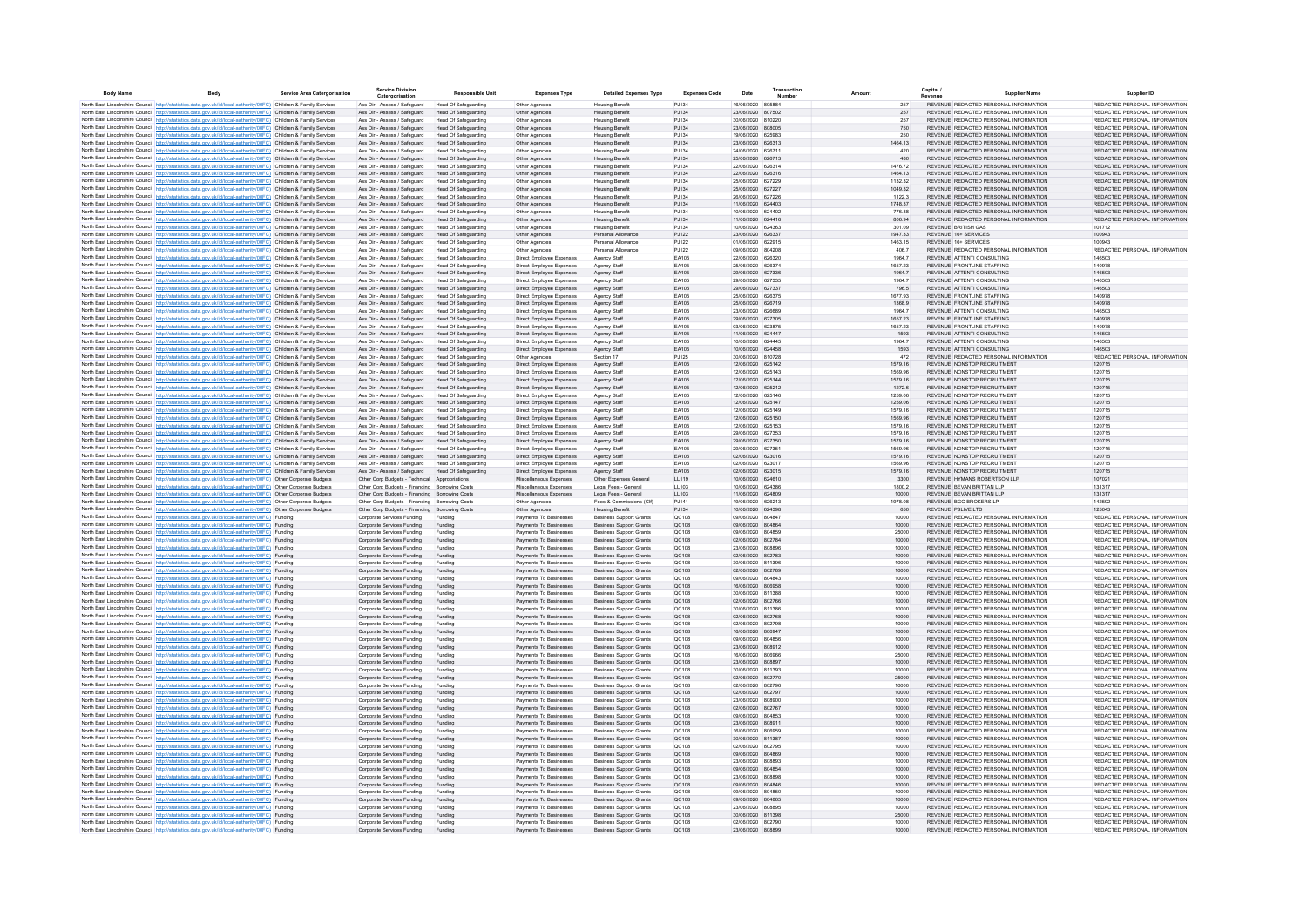| <b>Body Name</b> | <b>Body</b>                                                                                                                                                                                              | <b>Service Area Catergorisation</b> | <b>Service Division</b><br>Catergorisation               | <b>Responsible Unit</b>            | <b>Expenses Type</b>                                             | <b>Detailed Expenses Type</b>                                    | <b>Expenses Code</b> | Date                                   | Transactio |                | Capital<br><b>Supplier Name</b>                                                | Supplier ID                                                    |
|------------------|----------------------------------------------------------------------------------------------------------------------------------------------------------------------------------------------------------|-------------------------------------|----------------------------------------------------------|------------------------------------|------------------------------------------------------------------|------------------------------------------------------------------|----------------------|----------------------------------------|------------|----------------|--------------------------------------------------------------------------------|----------------------------------------------------------------|
|                  | North East Lincolnshire Council http://statistics.data.gov.uk/id/local-authority/00FC) Funding                                                                                                           |                                     | Corporate Services Funding                               | Funding                            | Payments To Businesses                                           | <b>Business Support Grants</b>                                   | OC108                | 30/06/2020 811389                      |            | 10000          | REVENUE REDACTED PERSONAL INFORMATION                                          | REDACTED PERSONAL INFORMATION                                  |
|                  | North East Lincolnshire Council http://statistics.data.gov.uk/id/local-authority/00FC) Funding                                                                                                           |                                     | Corporate Services Funding                               | Funding                            | Payments To Businesses                                           | <b>Business Support Grants</b>                                   | QC108                | 23/06/2020 808906                      |            | 25000          | REVENUE REDACTED PERSONAL INFORMATION                                          | REDACTED PERSONAL INFORMATION                                  |
|                  | North East Lincolnshire Council http://statistics.data.gov.uk/id/local-authority/00FC) Funding                                                                                                           |                                     | Corporate Services Funding                               | Funding                            | Payments To Businesses                                           | <b>Business Support Grants</b>                                   | QC108                | 02/06/2020 802785                      |            | 10000          | REVENUE REDACTED PERSONAL INFORMATION                                          | REDACTED PERSONAL INFORMATION                                  |
|                  | North East Lincolnshire Council http://statistics.data.gov.uk/id/local-authority/00FC) Funding                                                                                                           |                                     | Corporate Services Funding                               | Funding                            | Payments To Businesses                                           | <b>Business Support Grants</b>                                   | QC108                | 02/06/2020 802788                      |            | 10000          | REVENUE REDACTED PERSONAL INFORMATION                                          | REDACTED PERSONAL INFORMATION                                  |
|                  | North East Lincolnshire Council http://statistics.data.gov.uk/id/local-authority/00FC) Funding<br>North East Lincolnshire Council http://statistics.data.gov.uk/id/local-authority/00FC) Funding         |                                     | Corporate Services Funding<br>Corporate Services Funding | Funding<br>Funding                 | Payments To Businesses<br>Payments To Businesses                 | <b>Business Support Grants</b>                                   | QC108<br>QC108       | 02/06/2020 802799<br>09/06/2020 804852 |            | 25000<br>10000 | REVENUE REDACTED PERSONAL INFORMATION<br>REVENUE REDACTED PERSONAL INFORMATION | REDACTED PERSONAL INFORMATION<br>REDACTED PERSONAL INFORMATION |
|                  | North East Lincolnshire Council http://statistics.data.gov.uk/id/local-authority/00FC) Funding                                                                                                           |                                     | Corporate Services Funding                               | Funding                            | Payments To Businesses                                           | <b>Business Support Grants</b><br><b>Business Support Grants</b> | QC108                | 16/06/2020 806964                      |            | 25000          | REVENUE REDACTED PERSONAL INFORMATION                                          | REDACTED PERSONAL INFORMATION                                  |
|                  | North East Lincolnshire Council http://statistics.data.gov.uk/id/local-authority/00FC) Funding                                                                                                           |                                     | Corporate Services Funding                               | Funding                            | Payments To Businesses                                           | <b>Business Support Grants</b>                                   | QC108                | 23/06/2020 808894                      |            | 25000          | REVENUE REDACTED PERSONAL INFORMATION                                          | REDACTED PERSONAL INFORMATION                                  |
|                  | North East Lincolnshire Council http://statistics.data.gov.uk/id/local-authority/00FC) Funding                                                                                                           |                                     | Corporate Services Funding                               | Funding                            | Payments To Businesses                                           | <b>Business Support Grants</b>                                   | QC108                | 16/06/2020 806946                      |            | 10000          | REVENUE REDACTED PERSONAL INFORMATION                                          | REDACTED PERSONAL INFORMATION                                  |
|                  | North East Lincolnshire Council http://statistics.data.gov.uk/id/local-authority/00FC) Funding                                                                                                           |                                     | Corporate Services Funding                               | Funding                            | Payments To Businesses                                           | <b>Business Support Grants</b>                                   | QC108                | 09/06/2020 804845                      |            | 10000          | REVENUE REDACTED PERSONAL INFORMATION                                          | REDACTED PERSONAL INFORMATION                                  |
|                  | North East Lincolnshire Council http://statistics.data.gov.uk/id/local-authority/00FC) Funding                                                                                                           |                                     | Corporate Services Funding                               | Funding                            | Payments To Businesses                                           | <b>Business Support Grants</b>                                   | QC108                | 02/06/2020 802776                      |            | 10000          | REVENUE REDACTED PERSONAL INFORMATION                                          | REDACTED PERSONAL INFORMATION                                  |
|                  | North East Lincolnshire Council http://statistics.data.gov.uk/id/local-authority/00FC) Funding<br>North East Lincolnshire Council http://statistics.data.gov.uk/id/local-authority/00FC) Funding         |                                     | Corporate Services Funding<br>Corporate Services Funding | Funding<br>Funding                 | Payments To Businesses<br>Payments To Businesses                 | <b>Business Support Grants</b><br><b>Business Sunnort Grants</b> | QC108<br>OC108       | 16/06/2020 806948<br>23/06/2020 808908 |            | 10000<br>10000 | REVENUE REDACTED PERSONAL INFORMATION<br>REVENUE REDACTED PERSONAL INFORMATION | REDACTED PERSONAL INFORMATION<br>REDACTED PERSONAL INFORMATION |
|                  | North East Lincolnshire Council http://statistics.data.gov.uk/id/local-authority/00EC) Funding                                                                                                           |                                     | Corporate Services Funding                               | Funding                            | Payments To Businesses                                           | <b>Business Support Grants</b>                                   | OC108                | 09/06/2020 804849                      |            | 10000          | REVENUE REDACTED PERSONAL INFORMATION                                          | REDACTED PERSONAL INFORMATION                                  |
|                  | North East Lincolnshire Council http://statistics.data.gov.uk/id/local-authority/00FC) Funding                                                                                                           |                                     | Corporate Services Funding                               | Funding                            | Payments To Businesses                                           | <b>Business Support Grants</b>                                   | OC108                | 02/06/2020 802787                      |            | 10000          | REVENUE REDACTED PERSONAL INFORMATION                                          | REDACTED PERSONAL INFORMATION                                  |
|                  | North East Lincolnshire Council http://statistics.data.gov.uk/id/local-authority/00FC) Funding                                                                                                           |                                     | Corporate Services Funding                               | Funding                            | Payments To Businesses                                           | <b>Business Support Grants</b>                                   | QC108                | 30/06/2020 811397                      |            | 10000          | REVENUE REDACTED PERSONAL INFORMATION                                          | REDACTED PERSONAL INFORMATION                                  |
|                  | North East Lincolnshire Council http://statistics.data.gov.uk/id/local-authority/00FC) Funding                                                                                                           |                                     | Corporate Services Funding                               | Funding                            | Payments To Businesses                                           | <b>Business Support Grants</b>                                   | QC108                | 16/06/2020 806945                      |            | 15000          | REVENUE REDACTED PERSONAL INFORMATION                                          | REDACTED PERSONAL INFORMATION                                  |
|                  | North East Lincolnshire Council http://statistics.data.gov.uk/id/local-authority/00FC) Funding                                                                                                           |                                     | Corporate Services Funding                               | Funding                            | Payments To Businesses                                           | <b>Business Support Grants</b>                                   | QC108                | 02/06/2020 802786                      |            | 10000          | REVENUE REDACTED PERSONAL INFORMATION                                          | REDACTED PERSONAL INFORMATION                                  |
|                  | North East Lincolnshire Council http://statistics.data.gov.uk/id/local-authority/00FC) Funding                                                                                                           |                                     | Corporate Services Funding                               | Funding                            | Payments To Businesses                                           | <b>Business Support Grants</b>                                   | QC108                | 09/06/2020 804861                      |            | 10000          | REVENUE REDACTED PERSONAL INFORMATION                                          | REDACTED PERSONAL INFORMATION<br>REDACTED PERSONAL INFORMATION |
|                  | North East Lincolnshire Council http://statistics.data.gov.uk/id/local-authority/00FC) Funding<br>North East Lincolnshire Council http://statistics.data.gov.uk/id/local-authority/00FC) Funding         |                                     | Corporate Services Funding<br>Corporate Services Funding | Funding<br>Funding                 | Payments To Businesses<br>Payments To Businesses                 | <b>Business Support Grants</b><br><b>Business Support Grants</b> | QC108<br>QC108       | 02/06/2020 802778<br>02/06/2020 802777 |            | 10000<br>10000 | REVENUE REDACTED PERSONAL INFORMATION<br>REVENUE REDACTED PERSONAL INFORMATION | REDACTED PERSONAL INFORMATION                                  |
|                  | North East Lincolnshire Council http://statistics.data.gov.uk/id/local-authority/00FC) Funding                                                                                                           |                                     | Corporate Services Funding                               | Funding                            | Payments To Businesses                                           | <b>Business Support Grants</b>                                   | QC108                | 09/06/2020 804844                      |            | 10000          | REVENUE REDACTED PERSONAL INFORMATION                                          | REDACTED PERSONAL INFORMATION                                  |
|                  | North East Lincolnshire Council http://statistics.data.gov.uk/id/local-authority/00FC) Funding                                                                                                           |                                     | Corporate Services Funding                               | Funding                            | Payments To Businesses                                           | <b>Business Support Grants</b>                                   | QC108                | 09/06/2020 804848                      |            | 10000          | REVENUE REDACTED PERSONAL INFORMATION                                          | REDACTED PERSONAL INFORMATION                                  |
|                  | North East Lincolnshire Council http://statistics.data.gov.uk/id/local-authority/00FC) Funding                                                                                                           |                                     | Corporate Services Funding                               | Funding                            | Payments To Businesses                                           | <b>Business Support Grants</b>                                   | QC108                | 02/06/2020 802779                      |            | 10000          | REVENUE REDACTED PERSONAL INFORMATION                                          | REDACTED PERSONAL INFORMATION                                  |
|                  | North East Lincolnshire Council http://statistics.data.gov.uk/id/local-authority/00FC) Funding                                                                                                           |                                     | Corporate Services Funding                               | Funding                            | Payments To Businesses                                           | <b>Business Support Grants</b>                                   | QC108                | 02/06/2020 802775                      |            | 10000          | REVENUE REDACTED PERSONAL INFORMATION                                          | REDACTED PERSONAL INFORMATION                                  |
|                  | North East Lincolnshire Council http://statistics.data.gov.uk/id/local-authority/00FC) Funding                                                                                                           |                                     | Corporate Services Funding                               | Funding                            | Payments To Businesses                                           | <b>Business Support Grants</b>                                   | QC108                | 09/06/2020 804851                      |            | 10000          | REVENUE REDACTED PERSONAL INFORMATION                                          | REDACTED PERSONAL INFORMATION                                  |
|                  | North East Lincolnshire Council http://statistics.data.gov.uk/id/local-authority/00FC) Funding                                                                                                           |                                     | Corporate Services Funding                               | Funding                            | Payments To Businesses                                           | <b>Business Support Grants</b>                                   | QC108<br>QC108       | 16/06/2020 806955<br>09/06/2020 804870 |            | 10000          | REVENUE REDACTED PERSONAL INFORMATION<br>REVENUE REDACTED PERSONAL INFORMATION | REDACTED PERSONAL INFORMATION<br>REDACTED PERSONAL INFORMATION |
|                  | North East Lincolnshire Council http://statistics.data.gov.uk/id/local-authority/00FC) Funding<br>North East Lincolnshire Council http://statistics.data.gov.uk/id/local-authority/00FC) Funding         |                                     | Corporate Services Funding<br>Corporate Services Funding | Funding<br>Funding                 | Payments To Businesses<br>Payments To Businesses                 | <b>Business Support Grants</b><br><b>Business Support Grants</b> | QC108                | 02/06/2020 802781                      |            | 10000<br>25000 | REVENUE REDACTED PERSONAL INFORMATION                                          | REDACTED PERSONAL INFORMATION                                  |
|                  | North East Lincolnshire Council http://statistics.data.gov.uk/id/local-authority/00EC) Funding                                                                                                           |                                     | Corporate Services Funding                               | Funding                            | Payments To Businesses                                           | <b>Business Support Grants</b>                                   | OC108                | 02/06/2020 802782                      |            | 25000          | REVENUE REDACTED PERSONAL INFORMATION                                          | REDACTED PERSONAL INFORMATION                                  |
|                  | North East Lincolnshire Council http://statistics.data.gov.uk/id/local-authority/00FC) Funding                                                                                                           |                                     | Corporate Services Funding                               | Funding                            | Payments To Businesses                                           | <b>Business Support Grants</b>                                   | OC108                | 16/06/2020 806954                      |            | 25000          | REVENUE REDACTED PERSONAL INFORMATION                                          | REDACTED PERSONAL INFORMATION                                  |
|                  | North East Lincolnshire Council http://statistics.data.gov.uk/id/local-authority/00FC) Funding                                                                                                           |                                     | Corporate Services Funding                               | Funding                            | Payments To Businesses                                           | <b>Business Support Grants</b>                                   | QC108                | 23/06/2020 808901                      |            | 10000          | REVENUE REDACTED PERSONAL INFORMATION                                          | REDACTED PERSONAL INFORMATION                                  |
|                  | North East Lincolnshire Council http://statistics.data.gov.uk/id/local-authority/00FC) Funding                                                                                                           |                                     | Corporate Services Funding                               | Funding                            | Payments To Businesses                                           | <b>Business Support Grants</b>                                   | OC108                | 02/06/2020 802771                      |            | 10000          | REVENUE REDACTED PERSONAL INFORMATION                                          | REDACTED PERSONAL INFORMATION                                  |
|                  | North East Lincolnshire Council http://statistics.data.gov.uk/id/local-authority/00FC) Funding                                                                                                           |                                     | Corporate Services Funding                               | Funding                            | Payments To Businesses                                           | <b>Business Support Grants</b>                                   | QC108                | 02/06/2020 802773                      |            | 10000          | REVENUE REDACTED PERSONAL INFORMATION                                          | REDACTED PERSONAL INFORMATION                                  |
|                  | North East Lincolnshire Council http://statistics.data.gov.uk/id/local-authority/00FC) Funding                                                                                                           |                                     | Corporate Services Funding                               | Funding                            | Payments To Businesses                                           | <b>Business Support Grants</b>                                   | QC108                | 02/06/2020 802774                      |            | 10000          | REVENUE REDACTED PERSONAL INFORMATION                                          | REDACTED PERSONAL INFORMATION                                  |
|                  | North East Lincolnshire Council http://statistics.data.gov.uk/id/local-authority/00FC) Funding<br>North East Lincolnshire Council http://statistics.data.gov.uk/id/local-authority/00FC) Funding         |                                     | Corporate Services Funding<br>Corporate Services Funding | Funding<br>Funding                 | Payments To Businesses<br>Payments To Businesses                 | <b>Business Support Grants</b><br><b>Business Support Grants</b> | QC108<br>QC108       | 16/06/2020 806956<br>02/06/2020 802792 |            | 25000<br>10000 | REVENUE REDACTED PERSONAL INFORMATION<br>REVENUE REDACTED PERSONAL INFORMATION | REDACTED PERSONAL INFORMATION<br>REDACTED PERSONAL INFORMATION |
|                  | North East Lincolnshire Council http://statistics.data.gov.uk/id/local-authority/00FC) Funding                                                                                                           |                                     | Corporate Services Funding                               | Funding                            | Payments To Businesses                                           | <b>Business Support Grants</b>                                   | QC108                | 09/06/2020 804868                      |            | 10000          | REVENUE REDACTED PERSONAL INFORMATION                                          | REDACTED PERSONAL INFORMATION                                  |
|                  | North East Lincolnshire Council http://statistics.data.gov.uk/id/local-authority/00FC) Funding                                                                                                           |                                     | Corporate Services Funding                               | Funding                            | Payments To Businesses                                           | <b>Business Support Grants</b>                                   | QC108                | 02/06/2020 802772                      |            | 10000          | REVENUE REDACTED PERSONAL INFORMATION                                          | REDACTED PERSONAL INFORMATION                                  |
|                  | North East Lincolnshire Council http://statistics.data.gov.uk/id/local-authority/00FC) Funding                                                                                                           |                                     | Corporate Services Funding                               | Funding                            | Payments To Businesses                                           | <b>Business Support Grants</b>                                   | QC108                | 02/06/2020 802769                      |            | 10000          | REVENUE REDACTED PERSONAL INFORMATION                                          | REDACTED PERSONAL INFORMATION                                  |
|                  | North East Lincolnshire Council http://statistics.data.gov.uk/id/local-authority/00FC) Funding                                                                                                           |                                     | Corporate Services Funding                               | Funding                            | Payments To Businesses                                           | <b>Business Support Grants</b>                                   | QC108                | 02/06/2020 802780                      |            | 10000          | REVENUE REDACTED PERSONAL INFORMATION                                          | REDACTED PERSONAL INFORMATION                                  |
|                  | North East Lincolnshire Council http://statistics.data.gov.uk/id/local-authority/00FC) Funding                                                                                                           |                                     | Corporate Services Funding                               | Funding                            | Payments To Businesses                                           | <b>Business Support Grants</b>                                   | QC108                | 02/06/2020 802794                      |            | 10000          | REVENUE REDACTED PERSONAL INFORMATION                                          | REDACTED PERSONAL INFORMATION                                  |
|                  | North East Lincolnshire Council http://statistics.data.gov.uk/id/local-authority/00FC) Funding                                                                                                           |                                     | Corporate Services Funding                               | Funding                            | Payments To Businesses                                           | <b>Business Support Grants</b>                                   | QC108                | 09/06/2020 804866                      |            | 10000          | REVENUE REDACTED PERSONAL INFORMATION<br>REVENUE REDACTED PERSONAL INFORMATION | REDACTED PERSONAL INFORMATION<br>REDACTED PERSONAL INFORMATION |
|                  | North East Lincolnshire Council http://statistics.data.gov.uk/id/local-authority/00FC) Funding<br>North East Lincolnshire Council http://statistics.data.gov.uk/id/local-authority/00FC) Funding         |                                     | Corporate Services Funding<br>Corporate Services Funding | Funding<br>Funding                 | Payments To Businesses<br>Payments To Businesses                 | <b>Business Support Grants</b><br><b>Business Support Grants</b> | QC108<br>QC108       | 16/06/2020 806957<br>30/06/2020 811395 |            | 10000<br>10000 | REVENUE REDACTED PERSONAL INFORMATION                                          | REDACTED PERSONAL INFORMATION                                  |
|                  | North East Lincolnshire Council http://statistics.data.gov.uk/id/local-authority/00EC) Funding                                                                                                           |                                     | Corporate Services Funding                               | Funding                            | Payments To Businesses                                           | <b>Business Support Grants</b>                                   | OC108                | 02/06/2020 802793                      |            | 10000          | REVENUE REDACTED PERSONAL INFORMATION                                          | REDACTED PERSONAL INFORMATION                                  |
|                  | North East Lincolnshire Council http://statistics.data.gov.uk/id/local-authority/00FC) Funding                                                                                                           |                                     | Corporate Services Funding                               | Funding                            | Payments To Businesses                                           | <b>Business Support Grants</b>                                   | OC108                | 02/06/2020 802800                      |            | 10000          | REVENUE REDACTED PERSONAL INFORMATION                                          | REDACTED PERSONAL INFORMATION                                  |
|                  | North East Lincolnshire Council http://statistics.data.gov.uk/id/local-authority/00FC) Funding                                                                                                           |                                     | Corporate Services Funding                               | Funding                            | Payments To Businesses                                           | <b>Business Support Grants</b>                                   | OC108                | 16/06/2020 806969                      |            | 25000          | REVENUE REDACTED PERSONAL INFORMATION                                          | REDACTED PERSONAL INFORMATION                                  |
|                  | North East Lincolnshire Council http://statistics.data.gov.uk/id/local-authority/00FC) Funding                                                                                                           |                                     | Corporate Services Funding                               | Funding                            | Payments To Businesses                                           | <b>Business Support Grants</b>                                   | OC108                | 16/06/2020 806960                      |            | 10000          | REVENUE REDACTED PERSONAL INFORMATION                                          | REDACTED PERSONAL INFORMATION                                  |
|                  | North East Lincolnshire Council http://statistics.data.gov.uk/id/local-authority/00FC) Funding                                                                                                           |                                     | Corporate Services Funding                               | Funding                            | Payments To Businesses<br>Payments To Businesses                 | <b>Business Support Grants</b>                                   | QC108                | 16/06/2020 806961<br>09/06/2020 804867 |            | 10000          | REVENUE REDACTED PERSONAL INFORMATION<br>REVENUE REDACTED PERSONAL INFORMATION | REDACTED PERSONAL INFORMATION<br>REDACTED PERSONAL INFORMATION |
|                  | North East Lincolnshire Council http://statistics.data.gov.uk/id/local-authority/00FC) Funding<br>North East Lincolnshire Council http://statistics.data.gov.uk/id/local-authority/00FC) Funding         |                                     | Corporate Services Funding<br>Corporate Services Funding | Funding<br>Funding                 | Payments To Businesses                                           | <b>Business Support Grants</b><br><b>Business Support Grants</b> | QC108<br>QC108       | 02/06/2020 802791                      |            | 10000<br>10000 | REVENUE REDACTED PERSONAL INFORMATION                                          | REDACTED PERSONAL INFORMATION                                  |
|                  | North East Lincolnshire Council http://statistics.data.gov.uk/id/local-authority/00FC) Funding                                                                                                           |                                     | Corporate Services Funding                               | Funding                            | Payments To Businesses                                           | <b>Business Support Grants</b>                                   | QC108                | 09/06/2020 804860                      |            | 10000          | REVENUE REDACTED PERSONAL INFORMATION                                          | REDACTED PERSONAL INFORMATION                                  |
|                  | North East Lincolnshire Council http://statistics.data.gov.uk/id/local-authority/00FC) Funding                                                                                                           |                                     | Corporate Services Funding                               | Funding                            | Payments To Businesses                                           | <b>Business Support Grants</b>                                   | QC108                | 16/06/2020 806968                      |            | 10000          | REVENUE REDACTED PERSONAL INFORMATION                                          | REDACTED PERSONAL INFORMATION                                  |
|                  | North East Lincolnshire Council http://statistics.data.gov.uk/id/local-authority/00FC) Funding                                                                                                           |                                     | Corporate Services Funding                               | Funding                            | Payments To Businesses                                           | <b>Business Support Grants</b>                                   | QC108                | 09/06/2020 804855                      |            | 10000          | REVENUE REDACTED PERSONAL INFORMATION                                          | REDACTED PERSONAL INFORMATION                                  |
|                  | North East Lincolnshire Council http://statistics.data.gov.uk/id/local-authority/00FC) Funding                                                                                                           |                                     | Corporate Services Funding                               | Funding                            | Payments To Businesses                                           | <b>Business Support Grants</b>                                   | QC108                | 16/06/2020 806970                      |            | 10000          | REVENUE REDACTED PERSONAL INFORMATION                                          | REDACTED PERSONAL INFORMATION                                  |
|                  | North East Lincolnshire Council http://statistics.data.gov.uk/id/local-authority/00FC) Funding                                                                                                           |                                     | Corporate Services Funding                               | Funding                            | Payments To Businesses                                           | <b>Business Support Grants</b>                                   | QC108                | 16/06/2020 806951                      |            | 10000          | REVENUE REDACTED PERSONAL INFORMATION                                          | REDACTED PERSONAL INFORMATION                                  |
|                  | North East Lincolnshire Council http://statistics.data.gov.uk/id/local-authority/00FC) Funding<br>North East Lincolnshire Council http://statistics.data.gov.uk/id/local-authority/00FC) Funding         |                                     | Corporate Services Funding<br>Corporate Services Funding | Funding                            | Payments To Businesses<br>Payments To Businesses                 | <b>Business Support Grants</b><br><b>Business Support Grants</b> | QC108<br>QC108       | 23/06/2020 808905<br>16/06/2020 806967 |            | 25000<br>10000 | REVENUE REDACTED PERSONAL INFORMATION<br>REVENUE REDACTED PERSONAL INFORMATION | REDACTED PERSONAL INFORMATION<br>REDACTED PERSONAL INFORMATION |
|                  | North East Lincolnshire Council http://statistics.data.gov.uk/id/local-authority/00FC) Funding                                                                                                           |                                     | Corporate Services Funding                               | Funding<br>Funding                 | Payments To Businesses                                           | <b>Business Support Grants</b>                                   | QC108                | 09/06/2020 804863                      |            | 10000          | REVENUE REDACTED PERSONAL INFORMATION                                          | REDACTED PERSONAL INFORMATION                                  |
|                  | North East Lincolnshire Council http://statistics.data.gov.uk/id/local-authority/00FC) Funding                                                                                                           |                                     | Corporate Services Funding                               | Funding                            | Payments To Businesses                                           | <b>Business Support Grants</b>                                   | QC108                | 23/06/2020 808910                      |            | 10000          | REVENUE REDACTED PERSONAL INFORMATION                                          | REDACTED PERSONAL INFORMATION                                  |
|                  | North East Lincolnshire Council http://statistics.data.gov.uk/id/local-authority/00EC) Funding                                                                                                           |                                     | Corporate Services Funding                               | Funding                            | Payments To Businesses                                           | <b>Business Sunnort Grants</b>                                   | OC108                | 16/06/2020 806950                      |            | 10000          | REVENUE REDACTED PERSONAL INFORMATION                                          | REDACTED PERSONAL INFORMATION                                  |
|                  | North East Lincolnshire Council http://statistics.data.gov.uk/id/local-authority/00FC) Funding                                                                                                           |                                     | Corporate Services Funding                               | Funding                            | Payments To Businesses                                           | <b>Business Support Grants</b>                                   | OC108                | 23/06/2020 808909                      |            | 10000          | REVENUE REDACTED PERSONAL INFORMATION                                          | REDACTED PERSONAL INFORMATION                                  |
|                  | North East Lincolnshire Council http://statistics.data.gov.uk/id/local-authority/00FC) Funding                                                                                                           |                                     | Corporate Services Funding                               | Funding                            | Payments To Businesses                                           | <b>Business Support Grants</b>                                   | OC108                | 16/06/2020 806963                      |            | 10000          | REVENUE REDACTED PERSONAL INFORMATION                                          | REDACTED PERSONAL INFORMATION                                  |
|                  | North East Lincolnshire Council http://statistics.data.gov.uk/id/local-authority/00FC) Funding                                                                                                           |                                     | Corporate Services Funding                               | Funding                            | Payments To Businesses                                           | <b>Business Support Grants</b>                                   | OC108                | 16/06/2020 806965                      |            | 10000          | REVENUE REDACTED PERSONAL INFORMATION                                          | REDACTED PERSONAL INFORMATION                                  |
|                  | North East Lincolnshire Council http://statistics.data.gov.uk/id/local-authority/00FC) Funding                                                                                                           |                                     | Corporate Services Funding<br>Corporate Services Funding | Funding<br>Funding                 | Payments To Businesses<br>Payments To Businesses                 | <b>Business Support Grants</b><br><b>Business Support Grants</b> | QC108<br>QC108       | 30/06/2020 811392<br>30/06/2020 811394 |            | 10000<br>10000 | REVENUE REDACTED PERSONAL INFORMATION<br>REVENUE REDACTED PERSONAL INFORMATION | REDACTED PERSONAL INFORMATION<br>REDACTED PERSONAL INFORMATION |
|                  | North East Lincolnshire Council http://statistics.data.gov.uk/id/local-authority/00FC) Funding<br>North East Lincolnshire Council http://statistics.data.gov.uk/id/local-authority/00FC) Funding         |                                     | Corporate Services Funding                               | Funding                            | Payments To Businesses                                           | <b>Business Support Grants</b>                                   | QC108                | 30/06/2020 811391                      |            | 10000          | REVENUE REDACTED PERSONAL INFORMATION                                          | REDACTED PERSONAL INFORMATION                                  |
|                  | North East Lincolnshire Council http://statistics.data.gov.uk/id/local-authority/00FC) Funding                                                                                                           |                                     | Corporate Services Funding                               | Funding                            | Payments To Businesses                                           | <b>Business Support Grants</b>                                   | QC108                | 09/06/2020 804857                      |            | 10000          | REVENUE REDACTED PERSONAL INFORMATION                                          | REDACTED PERSONAL INFORMATION                                  |
|                  | North East Lincolnshire Council http://statistics.data.gov.uk/id/local-authority/00FC) Funding                                                                                                           |                                     | Corporate Services Funding                               | Funding                            | Payments To Businesses                                           | <b>Business Support Grants</b>                                   | QC108                | 09/06/2020 804858                      |            | 10000          | REVENUE REDACTED PERSONAL INFORMATION                                          | REDACTED PERSONAL INFORMATION                                  |
|                  | North East Lincolnshire Council http://statistics.data.gov.uk/id/local-authority/00FC) Funding                                                                                                           |                                     | Corporate Services Funding                               | Funding                            | Payments To Businesses                                           | <b>Business Support Grants</b>                                   | QC108                | 09/06/2020 804862                      |            | 10000          | REVENUE REDACTED PERSONAL INFORMATION                                          | REDACTED PERSONAL INFORMATION                                  |
|                  | North East Lincolnshire Council http://statistics.data.gov.uk/id/local-authority/00FC) Funding                                                                                                           |                                     | Corporate Services Funding                               | Funding                            | Payments To Businesses                                           | <b>Business Support Grants</b>                                   | QC108                | 09/06/2020 804871                      |            | 10000          | REVENUE REDACTED PERSONAL INFORMATION                                          | REDACTED PERSONAL INFORMATION                                  |
|                  | North East Lincolnshire Council http://statistics.data.gov.uk/id/local-authority/00FC) Funding                                                                                                           |                                     | Corporate Services Funding                               | Funding                            | Payments To Businesses                                           | <b>Business Support Grants</b>                                   | QC108                | 09/06/2020 804872                      |            | 10000          | REVENUE REDACTED PERSONAL INFORMATION                                          | REDACTED PERSONAL INFORMATION                                  |
|                  | North East Lincolnshire Council http://statistics.data.gov.uk/id/local-authority/00FC) Funding<br>North East Lincolnshire Council http://statistics.data.gov.uk/id/local-authority/00FC) Funding         |                                     | Corporate Services Funding                               | Funding<br>Funding                 | Payments To Businesses<br>Payments To Businesses                 | <b>Business Support Grants</b>                                   | QC108<br>QC108       | 16/06/2020 806949<br>16/06/2020 806952 |            | 10000<br>10000 | REVENUE REDACTED PERSONAL INFORMATION<br>REVENUE REDACTED PERSONAL INFORMATION | REDACTED PERSONAL INFORMATION<br>REDACTED PERSONAL INFORMATION |
|                  | North East Lincolnshire Council http://statistics.data.gov.uk/id/local-authority/00FC) Funding                                                                                                           |                                     | Corporate Services Funding<br>Corporate Services Funding | Funding                            | Payments To Businesses                                           | <b>Business Support Grants</b><br><b>Business Support Grants</b> | QC108                | 16/06/2020 806953                      |            | 10000          | REVENUE REDACTED PERSONAL INFORMATION                                          | REDACTED PERSONAL INFORMATION                                  |
|                  | North East Lincolnshire Council http://statistics.data.gov.uk/id/local-authority/00FC) Funding                                                                                                           |                                     | Corporate Services Funding                               | Funding                            | Payments To Businesses                                           | <b>Business Support Grants</b>                                   | QC108                | 16/06/2020 806962                      |            | 10000          | REVENUE REDACTED PERSONAL INFORMATION                                          | REDACTED PERSONAL INFORMATION                                  |
|                  | North East Lincolnshire Council http://statistics.data.gov.uk/id/local-authority/00FC) Funding                                                                                                           |                                     | Corporate Services Funding                               | Funding                            | Payments To Businesses                                           | <b>Business Support Grants</b>                                   | QC108                | 16/06/2020 806971                      |            | 10000          | REVENUE REDACTED PERSONAL INFORMATION                                          | REDACTED PERSONAL INFORMATION                                  |
|                  | North East Lincolnshire Council http://statistics.data.gov.uk/id/local-authority/00EC). Funding                                                                                                          |                                     | Corporate Services Funding                               | Funding                            | Payments To Businesses                                           | <b>Business Sunnort Grants</b>                                   | OC108                | 16/06/2020 806972                      |            | 10000          | REVENUE REDACTED PERSONAL INFORMATION                                          | REDACTED PERSONAL INFORMATION                                  |
|                  | North East Lincolnshire Council http://statistics.data.gov.uk/id/local-authority/00FC) Funding                                                                                                           |                                     | Corporate Services Funding                               | Funding                            | Payments To Businesses                                           | <b>Business Support Grants</b>                                   | OC108                | 23/06/2020 808902                      |            | 10000          | REVENUE REDACTED PERSONAL INFORMATION                                          | REDACTED PERSONAL INFORMATION                                  |
|                  | North East Lincolnshire Council http://statistics.data.gov.uk/id/local-authority/00FC) Funding                                                                                                           |                                     | Corporate Services Funding                               | Funding                            | Payments To Businesses                                           | <b>Business Support Grants</b>                                   | OC108                | 23/06/2020 808903                      |            | 10000          | REVENUE REDACTED PERSONAL INFORMATION                                          | REDACTED PERSONAL INFORMATION                                  |
|                  | North East Lincolnshire Council http://statistics.data.gov.uk/id/local-authority/00FC) Funding<br>North East Lincolnshire Council http://statistics.data.gov.uk/id/local-authority/00FC) Funding         |                                     | Corporate Services Funding<br>Corporate Services Funding | Funding<br>Funding                 | Payments To Businesses<br>Payments To Businesses                 | <b>Business Support Grants</b><br><b>Business Support Grants</b> | QC108<br>QC108       | 23/06/2020 808904<br>23/06/2020 808907 |            | 10000<br>10000 | REVENUE REDACTED PERSONAL INFORMATION<br>REVENUE REDACTED PERSONAL INFORMATION | REDACTED PERSONAL INFORMATION<br>REDACTED PERSONAL INFORMATION |
|                  | North East Lincolnshire Council http://statistics.data.gov.uk/id/local-authority/00FC) Funding                                                                                                           |                                     | Corporate Services Funding                               | Funding                            | Payments To Businesses                                           | <b>Business Support Grants</b>                                   | QC108                | 23/06/2020 808913                      |            | 10000          | REVENUE REDACTED PERSONAL INFORMATION                                          | REDACTED PERSONAL INFORMATION                                  |
|                  | North East Lincolnshire Council http://statistics.data.gov.uk/id/local-authority/00FC) Funding                                                                                                           |                                     | Corporate Services Funding                               | Funding                            | Payments To Businesses                                           | <b>Business Support Grants</b>                                   | QC108                | 23/06/2020 808914                      |            | 10000          | REVENUE REDACTED PERSONAL INFORMATION                                          | REDACTED PERSONAL INFORMATION                                  |
|                  | North East Lincolnshire Council http://statistics.data.gov.uk/id/local-authority/00FC) Funding                                                                                                           |                                     | Corporate Services Funding                               | Funding                            | Payments To Businesses                                           | <b>Business Support Grants</b>                                   | QC108                | 30/06/2020 811390                      |            | 10000          | REVENUE REDACTED PERSONAL INFORMATION                                          | REDACTED PERSONAL INFORMATION                                  |
|                  | North East Lincolnshire Council http://statistics.data.gov.uk/id/local-authority/00FC) Communitie                                                                                                        |                                     | Communities                                              | Emergency Planning                 | Miscellaneous Expenses                                           | Other Supplies & Services                                        | LL110                | 04/06/2020 624138                      |            | 1666.5         | REVENUE ICE TECH UK                                                            | 121107                                                         |
|                  | North East Lincolnshire Council http://statistics.data.gov.uk/id/local-authority/00FC) Communities                                                                                                       |                                     | Communities                                              | <b>Director Communities</b>        | Equip / Furniture / Materials                                    | Equipment - Purchase                                             | LA101                | 17/06/2020 624148                      |            | 740            | REVENUE PLANTCRAFT LTD                                                         | 145133                                                         |
|                  | North East Lincolnshire Council http://statistics.data.gov.uk/id/local-authority/00FC) Communities                                                                                                       |                                     | Communities                                              | Elections Team<br>Shared Print Hub | Miscellaneous Expenses                                           | Other Expenses General                                           | LL119<br>LD101       | 29/06/2020 627448<br>16/06/2020 624703 |            | 3247.3<br>447  | REVENUE SHAW & SONS LTD<br>REVENUE ELLIOTT BAXTER & COMPANY LIMITED            | 100561<br>101996                                               |
|                  | North East Lincolnshire Council http://statistics.data.gov.uk/id/local-authority/00FC) Communities<br>North East Lincolnshire Council http://statistics.data.gov.uk/id/local-authority/00FC) Communities |                                     | Communities<br>Communities                               | Shared Print Hub                   | Print Stationery / Gen Off Exp<br>Print Stationery / Gen Off Exp | Photocopier - Acquistion<br>Photocopier - Running Costs          | LD102                | 22/06/2020 625971                      |            | 294.09         | REVENUE UNITED CARLTON OFFICE SYSTEMS LTD                                      | 101652                                                         |
|                  | North East Lincolnshire Council http://statistics.data.gov.uk/id/local-authority/00FC) Communities                                                                                                       |                                     | Communities                                              | Shared Print Hub                   | Print Stationery / Gen Off Exp                                   | Photocopier - Running Costs                                      | LD102                | 22/06/2020 625970                      |            | 257.49         | REVENUE UNITED CARLTON OFFICE SYSTEMS LTD                                      | 101652                                                         |
|                  | North East Lincolnshire Council http://statistics.data.gov.uk/id/local-authority/00FC) Communities                                                                                                       |                                     | Communities                                              | Shared Print Hub                   | Print Stationery / Gen Off Exp                                   | Photocopier - Running Costs                                      | LD102                | 22/06/2020 625969                      |            | 257.48         | REVENUE UNITED CARLTON OFFICE SYSTEMS LTD                                      | 101652                                                         |
|                  | North East Lincolnshire Council http://statistics.data.gov.uk/id/local-authority/00FC) Communities                                                                                                       |                                     | Communities                                              | Shared Print Hub                   | Print Stationery / Gen Off Exp                                   | Photocopier - Running Costs                                      | LD102                | 22/06/2020 625967                      |            | 947.33         | REVENUE UNITED CARLTON OFFICE SYSTEMS LTD                                      | 101652                                                         |
|                  | North East Lincolnshire Council http://statistics.data.gov.uk/id/local-authority/00FC) Communities                                                                                                       |                                     | Communities                                              | Shared Print Hub                   | Print Stationery / Gen Off Exp                                   | Photocopier - Running Costs                                      | ID102                | 22/06/2020 625960                      |            | 352.23         | REVENUE UNITED CARLTON OFFICE SYSTEMS LTD                                      | 101652                                                         |
|                  | North East Lincolnshire Council http://statistics.data.gov.uk/id/local-auth                                                                                                                              | Communities                         | Communities                                              | Shared Print Hub                   | Print Stationery / Gen Off Exp                                   | Photocopier - Running Costs                                      | <b>ID102</b>         | 23/06/2020 625954                      |            | 268.05         | REVENUE UNITED CARLTON OFFICE SYSTEMS LTD                                      | 101652                                                         |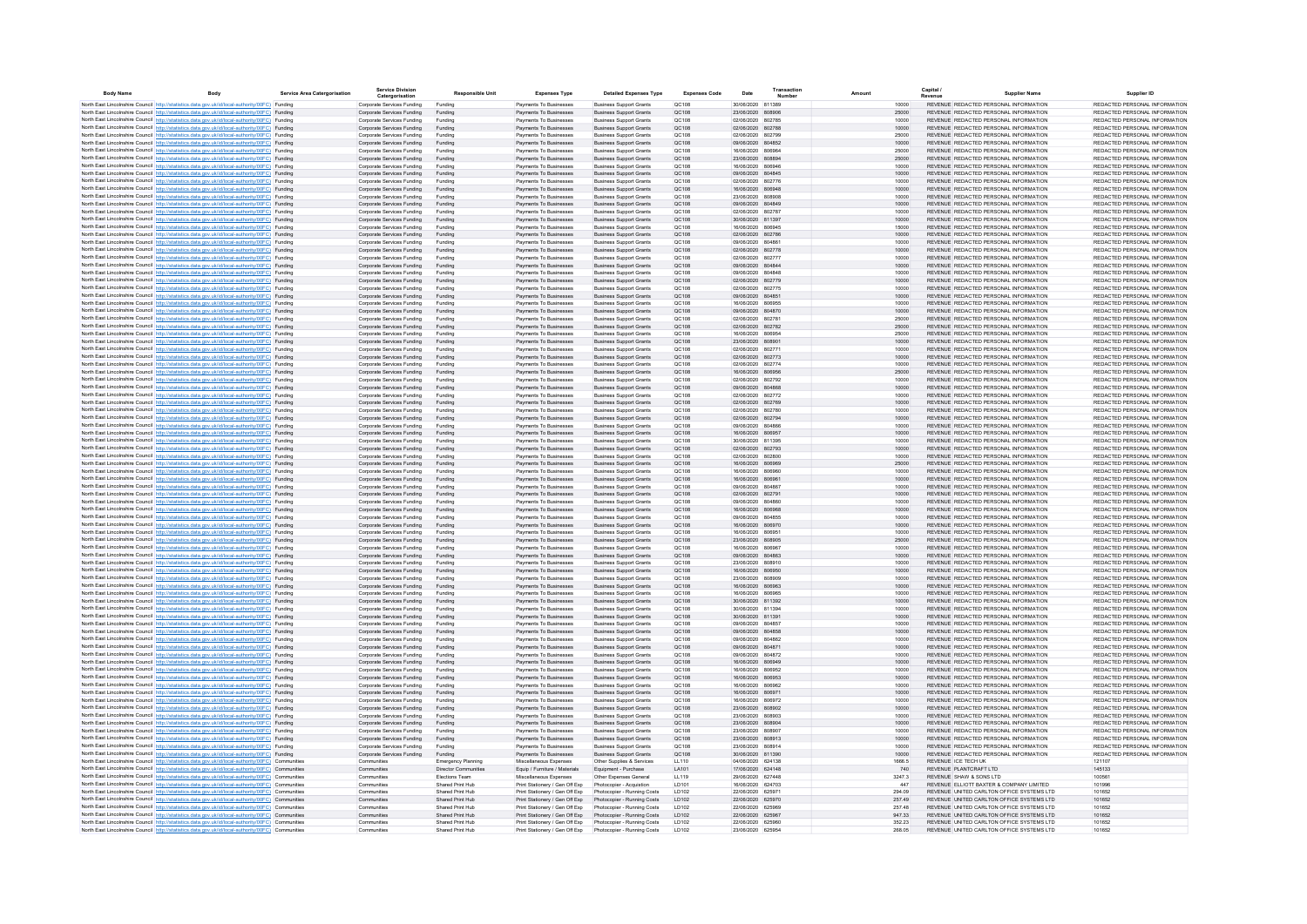| <b>Body Name</b><br>Body                                                                                                                                                                                                           | <b>Service Area Catergorisation</b> | <b>Service Division</b><br>Catergorisation | <b>Responsible Unit</b>                                      | <b>Expenses Type</b>                                                                                       | <b>Detailed Expenses Type</b>                            | <b>Expenses Code</b>       | Date                                   | Transaction<br>Number | Amount               | Capital                                                              | <b>Supplier Name</b>                                                     |                  |
|------------------------------------------------------------------------------------------------------------------------------------------------------------------------------------------------------------------------------------|-------------------------------------|--------------------------------------------|--------------------------------------------------------------|------------------------------------------------------------------------------------------------------------|----------------------------------------------------------|----------------------------|----------------------------------------|-----------------------|----------------------|----------------------------------------------------------------------|--------------------------------------------------------------------------|------------------|
| North East Lincolnshire Council http://statistics.data.gov.uk/id/local-authority/00FC) Communities                                                                                                                                 |                                     | Communities                                | Shared Print Hub                                             | Print Stationery / Gen Off Exp                                                                             | Photocopier - Running Costs                              | ID102                      | 23/06/2020 625952                      |                       | 910                  |                                                                      | REVENUE UNITED CARLTON OFFICE SYSTEMS LTD                                | 101652           |
| North East Lincolnshire Council http://statistics.data.gov.uk/id/local-authority/00FC) Communities                                                                                                                                 |                                     | Communities                                | Shared Print Hub                                             | Print Stationery / Gen Off Exp                                                                             | Photocopier - Running Costs                              | ID102                      | 23/06/2020 625950                      |                       | 288.92               |                                                                      | REVENUE UNITED CARLTON OFFICE SYSTEMS LTD                                | 101652           |
| North East Lincolnshire Council http://statistics.data.gov.uk/id/local-authority/00FC) Communities                                                                                                                                 |                                     | Communities                                | Shared Print Hub                                             | Print Stationery / Gen Off Exp                                                                             | Photocopier - Running Costs                              | LD102                      | 26/06/2020 627265                      |                       | 279.14               |                                                                      | REVENUE UNITED CARLTON OFFICE SYSTEMS LTD                                | 101652           |
| North East Lincolnshire Council http://statistics.data.gov.uk/id/local-authority/00FC) Communities                                                                                                                                 |                                     | Communities                                | Shared Print Hub                                             | Print Stationery / Gen Off Exp                                                                             | Printing And Stationery                                  | LD103                      | 22/06/2020 625967                      |                       | 282.47               |                                                                      | REVENUE UNITED CARLTON OFFICE SYSTEMS LTD                                | 101652           |
| North East Lincolnshire Council http://statistics.data.gov.uk/id/local-authority/00FC) Communities                                                                                                                                 |                                     | Communities                                | Shared Print Hub                                             | Print Stationery / Gen Off Exp                                                                             | Printing And Stationery                                  | LD103                      | 23/06/2020 625952                      |                       | 253.58               |                                                                      | REVENUE UNITED CARLTON OFFICE SYSTEMS LTD                                | 101652           |
| North East Lincolnshire Council http://statistics.data.gov.uk/id/local-authority/00FC) Communities                                                                                                                                 |                                     | Communities                                | Shared Print Hub                                             | Print Stationery / Gen Off Exp                                                                             | Printing And Stationery                                  | LD103                      | 24/06/2020 626717                      |                       | 1672.5               | REVENUE XEROX (UK) LIMITED                                           |                                                                          | 100953           |
| North East Lincolnshire Council http://statistics.data.gov.uk/id/local-authority/00FC) Communities                                                                                                                                 |                                     | Communities                                | Shared Print Hub                                             | Private Contractors                                                                                        | Third Party Prov - Private                               | PH101                      | 19/06/2020 626009                      |                       | 947.7                |                                                                      | REVENUE TOTAL SIGNS AND GRAPHICS LTD                                     | 104775           |
| North East Lincolnshire Council http://statistics.data.gov.uk/id/local-authority/00FC) Communities                                                                                                                                 |                                     | Communities                                | Shared Print Hub<br>Shared Print Hub                         | Private Contractors                                                                                        | Third Party Prov - Private<br>Third Party Prov - Private | PH101<br>PH101             | 05/06/2020 623905<br>05/06/2020 623905 |                       | 1450<br>495          | REVENUE GSB PRINT & DESIGN LTD<br>REVENUE GSB PRINT & DESIGN LTD     |                                                                          | 101553<br>101553 |
| North East Lincolnshire Council http://statistics.data.gov.uk/id/local-authority/00FC) Communities<br>North East Lincolnshire Council http://statistics.data.gov.uk/id/local-authority/00FC) Communities                           |                                     | Communities<br>Communities                 | Shared Print Hub                                             | Private Contractors<br>Private Contractors                                                                 | Third Party Prov - Private                               | PH101                      | 10/06/2020 624640                      |                       | 1330                 |                                                                      | REVENUE SIGNS EXPRESS (N & NE LINCS)                                     | 100983           |
| North East Lincolnshire Council http://statistics.data.gov.uk/id/local-authority/00FC) Communities                                                                                                                                 |                                     | Communities                                | Shared Print Hub                                             | Private Contractors                                                                                        | Third Party Prov - Private                               | PH101                      | 17/06/2020 625891                      |                       | 658                  | REVENUE GOOD LIFE INNOVATIONS LTD                                    |                                                                          | 119158           |
| North East Lincolnshire Council http://statistics.data.gov.uk/id/local-authority/00FC) Resources And Governance                                                                                                                    |                                     | Resources                                  | Chief Finance Officer                                        | Consultancy                                                                                                | Consultancy                                              | PL101                      | 09/06/2020 624476                      |                       | 650                  | REVENUE IAN GIRDLEY                                                  |                                                                          | 137191           |
| North East Lincolnshire Council http://statistics.data.gov.uk/id/local-authority/00FC) Resources And Governance                                                                                                                    |                                     | Resources                                  | Chief Finance Officer                                        | Consultancy                                                                                                | Consultancy                                              | PL101                      | 11/06/2020 624489                      |                       | 525                  | REVENUE REBECCA DARNELL                                              |                                                                          | 144555           |
| North East Lincolnshire Council http://statistics.data.gov.uk/id/local-authority/00FC) Resources And Governance                                                                                                                    |                                     | Resources                                  | Chief Finance Officer                                        | Consultancy                                                                                                | Consultancy                                              | PL101                      | 09/06/2020 624478                      |                       | 930                  | REVENUE SARAH BRATTAN                                                |                                                                          | 134910           |
| North East Lincolnshire Council http://statistics.data.gov.uk/id/local-authority/00FC) Resources And Governance                                                                                                                    |                                     | Resources                                  | Chief Finance Officer                                        | Consultancy                                                                                                | Consultancy                                              | PL101                      | 09/06/2020 624480                      |                       | 712.5                |                                                                      | REVENUE ANTHONY WINN BUSINESS CONSULTANCY LTD                            | 134636           |
| North East Lincolnshire Council http://statistics.data.gov.uk/id/local-authority/00FC) Resources And Governance                                                                                                                    |                                     | Resources                                  | Chief Exec & Sunnort                                         | Contributions To Provisions                                                                                | Contributions - Communities                              | <b>IK101</b>               | 16/06/2020 625419                      |                       | 1000                 | REVENUE HEALING PARISH COUNCIL                                       |                                                                          | 100658           |
| North East Lincolnshire Council http://statistics.data.gov.uk/id/local-authority/00FC) Resources And Governance                                                                                                                    |                                     | Resources                                  | Chief Exec & Support                                         | Contributions To Provisions                                                                                | Contributions - Communities                              | I K101                     | 15/06/2020 624858                      |                       | 2000                 |                                                                      | REVENUE LINCOLNSHIRE COUNTY COUNCIL                                      | 100389           |
| North East Lincolnshire Council http://statistics.data.gov.uk/id/local-authority/00FC) Resources And Governance                                                                                                                    |                                     | Resources                                  | Chief Exec & Sunnort                                         | Private Contractors                                                                                        | Third Party Prov - Private                               | PH101                      | 29/06/2020 627338                      |                       | 1607.69              | REVENUE TAPE2TAPE                                                    |                                                                          | 132803           |
| North East Lincolnshire Council http://statistics.data.gov.uk/id/local-authority/00FC) Resources And Governance                                                                                                                    |                                     | Resources<br>Resources                     | Cfs Assets & Pc Programme<br>Cfs Assets & Pc Programme       | Miscellaneous Expenses<br>Miscellaneous Expenses                                                           | Legal Fees - General<br>Legal Fees - General             | 11 103<br>LL103            | 12/06/2020 625268<br>12/06/2020 625268 |                       | 361<br>1957.5        | REVENUE WILKIN CHAPMAN I LP<br>REVENUE WILKIN CHAPMAN LLP            |                                                                          | 110675<br>110675 |
| North East Lincolnshire Council http://statistics.data.gov.uk/id/local-authority/00FC) Resources And Governance<br>North East Lincolnshire Council http://statistics.data.gov.uk/id/local-authority/00FC) Resources And Governance |                                     | Resources                                  | Facilities Management                                        | Rep Alterations Maint Building                                                                             | Buildings - Regulations / Insp.                          | GA103                      | 09/06/2020 62437                       |                       | 689.67               | REVENUE ENGIE SERVICES LTD                                           |                                                                          | 133267           |
| North East Lincolnshire Council http://statistics.data.gov.uk/id/local-authority/00FC) Resources And Governance                                                                                                                    |                                     | Resources                                  | Facilities Management                                        | Rep Alterations Maint Building                                                                             | Buildings - Repairs And Maint                            | GA102                      | 09/06/2020 624371                      |                       | 6896.71              | REVENUE ENGIE SERVICES LTD                                           |                                                                          | 133267           |
| North East Lincolnshire Council http://statistics.data.gov.uk/id/local-authority/00FC) Resources And Governance                                                                                                                    |                                     | Resources                                  | Facilities Management                                        | Cleaning And Domestic Supplies Cleaning - Services                                                         |                                                          | GH102                      | 30/06/2020 626784                      |                       | 2192.61              |                                                                      | REVENUE FUTURE CLEANING SERVICES LTD                                     | 102557           |
| North East Lincolnshire Council http://statistics.data.gov.uk/id/local-authority/00FC) Resources And Governance                                                                                                                    |                                     | Resources                                  | Facilities Management                                        | Cleaning And Domestic Supplies Cleaning - Services                                                         |                                                          | GH102                      | 30/06/2020 626833                      |                       | $-730.87$            |                                                                      | REVENUE FUTURE CLEANING SERVICES LTD                                     | 102557           |
| North East Lincolnshire Council http://statistics.data.gov.uk/id/local-authority/00FC) Resources And Governance                                                                                                                    |                                     | Resources                                  | Facilities Management                                        | Rep Alterations Maint Building Buildings - Repairs And Maint                                               |                                                          | GA102                      | 09/06/2020 624377                      |                       | 1625.71              | REVENUE ENGIE SERVICES LTD                                           |                                                                          | 133267           |
| North East Lincolnshire Council http://statistics.data.gov.uk/id/local-authority/00FC) Resources And Governance                                                                                                                    |                                     | Resources                                  | Facilities Management                                        | Rep Alterations Maint Building                                                                             | <b>Buildings - Repairs And Maint</b>                     | GA102                      | 09/06/2020 624370                      |                       | 840.73               | REVENUE ENGIE SERVICES LTD                                           |                                                                          | 133267           |
| North East Lincolnshire Council http://statistics.data.gov.uk/id/local-authority/00FC) Resources And Governance                                                                                                                    |                                     | Resources                                  | Facilities Management                                        | <b>Energy Costs</b>                                                                                        |                                                          | GB101                      | 16/06/2020 625414                      |                       | 451.63               |                                                                      | REVENUE MACAULAY PRIMARY ACADEMY                                         | 112680           |
| North East Lincolnshire Council http://statistics.data.gov.uk/id/local-authority/00FC) Resources And Governance                                                                                                                    |                                     | <b>Resources</b>                           | <b>Facilities Management</b>                                 | Cleaning And Domestic Supplies Refuse Collection                                                           |                                                          | GH104                      | 11/06/2020 624342                      |                       | 738.06               | REVENUE BIFFA WASTE SERVICES LTD                                     |                                                                          | 100515           |
| North East Lincolnshire Council http://statistics.data.gov.uk/id/local-authority/00FC) Resources And Governance                                                                                                                    |                                     | Resources                                  | <b>Facilities Management</b>                                 | Rep Alterations Maint Building Buildings - Repairs And Maint                                               |                                                          | GA102                      | 10/06/2020 624375                      |                       | 1232.49              | REVENUE ENGIE SERVICES LTD                                           |                                                                          | 133267           |
| North East Lincolnshire Council http://statistics.data.gov.uk/id/local-authority/00FC) Resources And Governance                                                                                                                    |                                     | Resources                                  | <b>Facilities Management</b>                                 | Rep Alterations Maint Building Buildings - Repairs And Maint                                               |                                                          | GA102                      | 09/06/2020 624373                      |                       | 393.42               | REVENUE ENGIE SERVICES LTD<br>REVENUE FOR UNDER FIVES LTD            |                                                                          | 133267           |
| North East Lincolnshire Council http://statistics.data.gov.uk/id/local-authority/00FC) Resources And Governance<br>North East Lincolnshire Council http://statistics.data.gov.uk/id/local-authority/00FC) Resources And Governance |                                     | Resources<br>Resources                     | <b>Facilities Management</b><br><b>Facilities Management</b> | Cleaning And Domestic Supplies Cleaning - Services<br>Cleaning And Domestic Supplies Cleaning - Services   |                                                          | GH102<br>GH102             | 11/06/2020 624338<br>11/06/2020 624337 |                       | 1101.52<br>843.04    | REVENUE FOR UNDER FIVES LTD                                          |                                                                          | 100647<br>100647 |
| North East Lincolnshire Council http://statistics.data.gov.uk/id/local-authority/00FC) Resources And Governance                                                                                                                    |                                     | Resources                                  | Facilities Management                                        | Cleaning And Domestic Supplies Refuse Collection                                                           |                                                          | GH104                      | 30/06/2020 626802                      |                       | 599.3                | REVENUE ELLGIA LIMITED                                               |                                                                          | 101433           |
| North East Lincolnshire Council http://statistics.data.gov.uk/id/local-authority/00FC) Resources And Governance                                                                                                                    |                                     | Resources                                  | Facilities Management                                        | Rep Alterations Maint Building Buildings - Repairs And Maint                                               |                                                          | GA102                      | 10/06/2020 624379                      |                       | 1496.95              | REVENUE ENGIE SERVICES LTD                                           |                                                                          | 133267           |
| North East Lincolnshire Council http://statistics.data.gov.uk/id/local-authority/00FC) Resources And Governance                                                                                                                    |                                     | Resources                                  | Facilities Management                                        | Rep Alterations Maint Building                                                                             | Buildings - Repairs And Maint                            | GA102                      | 10/06/2020 624376                      |                       | 1218.66              | REVENUE ENGIE SERVICES LTD                                           |                                                                          | 133267           |
| North East Lincolnshire Council http://statistics.data.gov.uk/id/local-authority/00FC) Resources And Governance                                                                                                                    |                                     | Resources                                  | Facilities Management                                        | <b>Energy Costs</b>                                                                                        | Electricity                                              | GR102                      | 23/06/2020 626411                      |                       | 378.34               |                                                                      | REVENUE REYNOLDS PRIMARY ACADEMY                                         | 122175           |
| North East Lincolnshire Council http://statistics.data.gov.uk/id/local-authority/00FC) Resources And Governance                                                                                                                    |                                     | Resources                                  | Facilities Management                                        | Cleaning And Domestic Supplies Cleaning - Services                                                         |                                                          | GH102                      | 16/06/2020 625411                      |                       | 919.74               |                                                                      | REVENUE KINGDOM SERVICES GROUP LTD                                       | 138536           |
| North East Lincolnshire Council http://statistics.data.gov.uk/id/local-authority/00FC) Resources And Governance                                                                                                                    |                                     | Resources                                  | Facilities Management                                        | Cleaning And Domestic Supplies Cleaning - Services                                                         |                                                          | GH102                      | 16/06/2020 625410                      |                       | 919.74               |                                                                      | REVENUE KINGDOM SERVICES GROUP LTD                                       | 138536           |
| North East Lincolnshire Council http://statistics.data.gov.uk/id/local-authority/00FC) Resources And Governance                                                                                                                    |                                     | Resources                                  | Facilities Management                                        | Cleaning And Domestic Supplies Cleaning - Services                                                         |                                                          | GH102                      | 16/06/2020 625393                      |                       | $-4389.6$            |                                                                      | REVENUE KINGDOM SERVICES GROUP LTD                                       | 138536           |
| North East Lincolnshire Council http://statistics.data.gov.uk/id/local-authority/00FC) Resources And Governance                                                                                                                    |                                     | Resources                                  | Facilities Management                                        | Rep Alterations Maint Building Buildings - Regulations / Insp                                              |                                                          | GA103                      | 11/06/2020 624369                      |                       | 322.26               | REVENUE ENGIE SERVICES LTD                                           |                                                                          | 133267           |
| North East Lincolnshire Council http://statistics.data.gov.uk/id/local-authority/00FC) Resources And Governance                                                                                                                    |                                     | Resources                                  | Facilities Management                                        | Rep Alterations Maint Building                                                                             | Buildings - Repairs And Maint                            | GA102                      | 11/06/2020 624369                      |                       | 3225.86              | REVENUE ENGIE SERVICES LTD                                           |                                                                          | 133267           |
| North East Lincolnshire Council http://statistics.data.gov.uk/id/local-authority/00FC) Resources And Governance                                                                                                                    |                                     | Resources                                  | Facilities Management<br>Facilities Managemen                | Cleaning And Domestic Supplies Cleaning - Services<br>Cleaning And Domestic Supplies Cleaning - Services   |                                                          | GH102<br>GH102             | 16/06/2020 625408<br>16/06/2020 625413 |                       | 1097.96<br>1097.96   |                                                                      | REVENUE KINGDOM SERVICES GROUP LTD<br>REVENUE KINGDOM SERVICES GROUP LTD | 138536<br>138536 |
| North East Lincolnshire Council http://statistics.data.gov.uk/id/local-authority/00FC) Resources And Governance<br>North East Lincolnshire Council http://statistics.data.gov.uk/id/local-authority/00FC) Resources And Governance |                                     | Resources<br>Resources                     | Facilities Management                                        | Rep Alterations Maint Building Security Alarms And Cctv                                                    |                                                          | GA101                      | 30/06/2020 626785                      |                       | 259.62               |                                                                      | REVENUE THRUNSCOE PRIMARY AND NURSERY ACADEMY                            | 118749           |
| North East Lincolnshire Council http://statistics.data.gov.uk/id/local-authority/00FC) Resources And Governance                                                                                                                    |                                     | Resources                                  | Facilities Management                                        | Rep Alterations Maint Building Security Alarms And Cctv                                                    |                                                          | GA101                      | 30/06/2020 626785                      |                       | 256.1                |                                                                      | REVENUE THRUNSCOF PRIMARY AND NURSERY ACADEMY                            | 118749           |
| North East Lincolnshire Council http://statistics.data.gov.uk/id/local-authority/00FC) Resources And Governance                                                                                                                    |                                     | Resources                                  | <b>Facilities Management</b>                                 | <b>Energy Costs</b>                                                                                        | Electricity                                              | GB102                      | 30/06/2020 626785                      |                       | 271.48               |                                                                      | REVENUE THRUNSCOE PRIMARY AND NURSERY ACADEMY                            | 118749           |
| North East Lincolnshire Council http://statistics.data.gov.uk/id/local-authority/00FC) Resources And Governance                                                                                                                    |                                     | Resources                                  | <b>Facilities Management</b>                                 | <b>Energy Costs</b>                                                                                        | Gas                                                      | GB101                      | 11/06/2020 624308                      |                       | 305.13               |                                                                      | REVENUE THRUNSCOE PRIMARY AND NURSERY ACADEMY                            | 118749           |
| North East Lincolnshire Council http://statistics.data.gov.uk/id/local-authority/00FC) Resources And Governance                                                                                                                    |                                     | Resources                                  | <b>Facilities Management</b>                                 | <b>Energy Costs</b>                                                                                        | Gas                                                      | GB101                      | 30/06/2020 626785                      |                       | 401.11               |                                                                      | REVENUE THRUNSCOE PRIMARY AND NURSERY ACADEMY                            | 118749           |
| North East Lincolnshire Council http://statistics.data.gov.uk/id/local-authority/00FC) Resources And Governance                                                                                                                    |                                     | Resources                                  | <b>Facilities Management</b>                                 | Cleaning And Domestic Supplies Cleaning - Services                                                         |                                                          | GH102                      | 11/06/2020 624308                      |                       | 983.51               |                                                                      | REVENUE THRUNSCOE PRIMARY AND NURSERY ACADEMY                            | 118749           |
| North East Lincolnshire Council http://statistics.data.gov.uk/id/local-authority/00FC) Resources And Governance                                                                                                                    |                                     | Resources                                  | Facilities Management                                        | Cleaning And Domestic Supplies Cleaning - Services                                                         |                                                          | GH102                      | 30/06/2020 626785                      |                       | 983.51               |                                                                      | REVENUE THRUNSCOE PRIMARY AND NURSERY ACADEMY                            | 118749           |
| North East Lincolnshire Council http://statistics.data.gov.uk/id/local-authority/00FC) Resources And Governance                                                                                                                    |                                     | Resources                                  | Facilities Management                                        | Cleaning And Domestic Supplies Refuse Collection                                                           |                                                          | GH104                      | 30/06/2020 626793                      |                       | 416                  | REVENUE TULIP HEALTHCARE                                             |                                                                          | 101042           |
| North East Lincolnshire Council http://statistics.data.gov.uk/id/local-authority/00FC) Resources And Governance                                                                                                                    |                                     | Resources                                  | Facilities Management                                        | Rep Alterations Maint Building Buildings - Repairs And Maint                                               |                                                          | GA102                      | 10/06/2020 624378                      |                       | 1908.33              | REVENUE ENGIE SERVICES LTD                                           |                                                                          | 133267           |
| North East Lincolnshire Council http://statistics.data.gov.uk/id/local-authority/00FC) Resources And Governance<br>North East Lincolnshire Council http://statistics.data.gov.uk/id/local-authority/00FC) Resources And Governance |                                     | Resources                                  | Facilities Management                                        | Cleaning And Domestic Supplies Refuse Collection                                                           |                                                          | GH <sub>104</sub><br>GA102 | 11/06/2020 624340<br>09/06/2020 624368 |                       | 538.2                | REVENUE BIFFA WASTE SERVICES LTD<br>REVENUE ENGIE SERVICES LTD       |                                                                          | 100515<br>133267 |
| North East Lincolnshire Council http://statistics.data.gov.uk/id/local-authority/00FC) Resources And Governance                                                                                                                    |                                     | Resources<br>Resources                     | Facilities Management<br>Facilities Management               | Rep Alterations Maint Building Buildings - Repairs And Maint<br>Rep Alterations Maint Building             | Buildings - Repairs And Maint                            | GA102                      | 10/06/2020 624372                      |                       | 1904.27<br>601.34    | REVENUE ENGIE SERVICES LTD                                           |                                                                          | 133267           |
| North East Lincolnshire Council http://statistics.data.gov.uk/id/local-authority/00FC) Resources And Governance                                                                                                                    |                                     | Resources                                  | Facilities Management                                        | Cleaning And Domestic Supplies Cleaning - Services                                                         |                                                          | GH102                      | 16/06/2020 625409                      |                       | 451.66               |                                                                      | REVENUE FUTURE CLEANING SERVICES LTD                                     | 102557           |
| North East Lincolnshire Council http://statistics.data.gov.uk/id/local-authority/00FC) Resources And Governance                                                                                                                    |                                     | Resources                                  | Facilities Managemen                                         | Cleaning And Domestic Supplies Cleaning - Services                                                         |                                                          | GH102                      | 30/06/2020 627437                      |                       | 425.25               |                                                                      | REVENUE FUTURE CLEANING SERVICES LTD                                     | 102557           |
| North East Lincolnshire Council http://statistics.data.gov.uk/id/local-authority/00FC) Resources And Governance                                                                                                                    |                                     | Resources                                  | Facilities Management                                        | Rep Alterations Maint Building Buildings - Repairs And Maint                                               |                                                          | GA102                      | 24/06/2020 626250                      |                       | 4611.4               | REVENUE STO VANTAGE                                                  |                                                                          | 146796           |
| North East Lincolnshire Council http://statistics.data.gov.uk/id/local-authority/00FC) Resources And Governance                                                                                                                    |                                     | Resources                                  | Facilities Managemen                                         | Rep Alterations Maint Building Buildings - Repairs And Maint                                               |                                                          | GA102                      | 30/06/2020 627469                      |                       | 2765                 | REVENUE ENGIE SERVICES LTD                                           |                                                                          | 133267           |
| North East Lincolnshire Council http://statistics.data.gov.uk/id/local-authority/00FC) Resources And Governance                                                                                                                    |                                     | Resources                                  | <b>Facilities Management</b>                                 | Cleaning And Domestic Supplies Cleaning - Services                                                         |                                                          | GH102                      | 10/06/2020 624390                      |                       | 42421.74             |                                                                      | REVENUE KINGDOM SERVICES GROUP LTD                                       | 138536           |
| North East Lincolnshire Council http://statistics.data.gov.uk/id/local-authority/00FC) Resources And Governance                                                                                                                    |                                     | Resources                                  | <b>Facilities Management</b>                                 | Cleaning And Domestic Supplies Cleaning - Services                                                         |                                                          | GH102                      | 10/06/2020 624387                      |                       | 1240.98              | REVENUE PHS GROUP LTD                                                |                                                                          | 100554           |
| North East Lincolnshire Council http://statistics.data.gov.uk/id/local-authority/00FC) Resources And Governance                                                                                                                    |                                     | Resources                                  | Facilities Management                                        | Cleaning And Domestic Supplies Cleaning - Services                                                         |                                                          | GH102                      | 10/06/2020 624637                      |                       | 42201.01             |                                                                      | REVENUE KINGDOM SERVICES GROUP LTD                                       | 138536           |
| North East Lincolnshire Council http://statistics.data.gov.uk/id/local-authority/00FC) Resources And Governance                                                                                                                    |                                     | Resources                                  | Facilities Management                                        | <b>Energy Costs</b>                                                                                        | Electricity                                              | GB102<br>GR101             | 11/06/2020 625033                      |                       | 870.1                | REVENUE IMMINGHAM TOWN COUNCIL                                       |                                                                          | 101597           |
| North East Lincolnshire Council http://statistics.data.gov.uk/id/local-authority/00FC) Resources And Governance<br>North East Lincolnshire Council http://statistics.data.gov.uk/id/local-authority/00FC) Resources And Governance |                                     | Resources<br>Resources                     | <b>Facilities Management</b><br><b>Facilities Management</b> | <b>Energy Costs</b><br>Water Services                                                                      | Gas<br>Water                                             | GE101                      | 11/06/2020 625033<br>11/06/2020 625033 |                       | 462.98<br>269.56     | REVENUE IMMINGHAM TOWN COUNCIL<br>REVENUE IMMINGHAM TOWN COUNCIL     |                                                                          | 101597<br>101597 |
| North East Lincolnshire Council http://statistics.data.gov.uk/id/local-authority/00FC) Resources And Governance                                                                                                                    |                                     | Resources                                  | Facilities Management                                        | Energy Costs                                                                                               | <b>Heating Fuel</b>                                      | GB103                      | 15/06/2020 625326                      |                       | 556.95               | REVENUE OIL NRG                                                      |                                                                          | 138198           |
| North East Lincolnshire Council http://statistics.data.gov.uk/id/local-authority/00FC) Resources And Governance                                                                                                                    |                                     | Resources                                  | <b>Facilities Management</b>                                 | <b>Energy Costs</b>                                                                                        | <b>Heating Fuel</b>                                      | GB103                      | 23/06/2020 626379                      |                       | 294.8                | <b>REVENUE OIL NRG</b>                                               |                                                                          | 138198           |
| North East Lincolnshire Council http://statistics.data.gov.uk/id/local-authority/00FC) Resources And Governance                                                                                                                    |                                     | Resources                                  | <b>Facilities Management</b>                                 | <b>Private Contractors</b>                                                                                 | <b>Contract Payments</b>                                 | PH105                      | 02/06/2020 623502                      |                       | $-1764.58$           | REVENUE DANFO (UK) LIMITED                                           |                                                                          | 142148           |
| North East Lincolnshire Council http://statistics.data.gov.uk/id/local-authority/00FC) Resources And Governance                                                                                                                    |                                     | Resources                                  | Facilities Management                                        | Rents                                                                                                      | Service Charge                                           | GC102                      | 15/06/2020 625050                      |                       | 10330.22             | REVENUE IMMINGHAM TOWN COUNCIL                                       |                                                                          | 101597           |
| North East Lincolnshire Council http://statistics.data.gov.uk/id/local-authority/00FC) Resources And Governance                                                                                                                    |                                     | Resources                                  | Facilities Management                                        | Private Contractors                                                                                        | Contract Payments                                        | <b>PH105</b>               | 09/06/2020 624481                      |                       | 2618.67              | REVENUE DANFO (UK) LIMITED                                           |                                                                          | 142148           |
| North East Lincolnshire Council http://statistics.data.gov.uk/id/local-authority/00FC) Resources And Governance                                                                                                                    |                                     | Resources                                  | Facilities Management                                        | Private Contractors                                                                                        | Contract Payments                                        | PH105                      | 09/06/2020 624481                      |                       | 4185.08              | REVENUE DANFO (UK) LIMITED                                           |                                                                          | 142148           |
| North East Lincolnshire Council http://statistics.data.gov.uk/id/local-authority/00FC) Resources And Governance                                                                                                                    |                                     | Resources                                  | Facilities Management                                        | Private Contractors                                                                                        | Contract Payment                                         | PH105                      | 09/06/2020 624481                      |                       | 2200.92              | REVENUE DANFO (UK) LIMITED                                           |                                                                          | 142148           |
| North East Lincolnshire Council http://statistics.data.gov.uk/id/local-authority/00FC) Resources And Governance                                                                                                                    |                                     | Resources                                  | Facilities Management                                        | Private Contractors                                                                                        | Contract Payments                                        | PH105                      | 09/06/2020 624481                      |                       | 2184.42              | REVENUE DANFO (UK) LIMITED                                           |                                                                          | 142148           |
| North East Lincolnshire Council http://statistics.data.gov.uk/id/local-authority/00FC) Resources And Governance                                                                                                                    |                                     | Resources<br>Resources                     | Facilities Management<br>Facilities Management               | <b>Energy Costs</b><br><b>Energy Costs</b>                                                                 | Electricity<br>Electricity                               | GR102<br>GR102             | 15/06/2020 625343<br>16/06/2020 625358 |                       | 617.16<br>529.83     | REVENUE OLD CLEE PRIMARY ACADEMY<br>REVENUE OLD CLEE PRIMARY ACADEMY |                                                                          | 119822<br>119822 |
| North East Lincolnshire Council http://statistics.data.gov.uk/id/local-authority/00FC) Resources And Governance<br>North East Lincolnshire Council http://statistics.data.gov.uk/id/local-authority/00FC) Resources And Governance |                                     | <b>Resources</b>                           | Facilities Managemen                                         | <b>Energy Costs</b>                                                                                        | Electricity                                              | GB102                      | 16/06/2020 62534                       |                       | 561.64               | REVENUE OLD CLEE PRIMARY ACADEMY                                     |                                                                          | 119822           |
| North East Lincolnshire Council http://statistics.data.gov.uk/id/local-authority/00FC) Resources And Governance                                                                                                                    |                                     | Resources                                  | Facilities Management                                        | <b>Energy Costs</b>                                                                                        | Electricity                                              | GB102                      | 17/06/2020 625791                      |                       | 260.99               | REVENUE OLD CLEE PRIMARY ACADEMY                                     |                                                                          | 119822           |
| North East Lincolnshire Council http://statistics.data.gov.uk/id/local-authority/00FC) Resources And Governance                                                                                                                    |                                     | Resources                                  | Facilities Management                                        | <b>Energy Costs</b>                                                                                        | Electricity                                              | GB102                      | 18/06/2020 625982                      |                       | 264.66               | REVENUE OLD CLEE PRIMARY ACADEMY                                     |                                                                          | 119822           |
| North East Lincolnshire Council http://statistics.data.gov.uk/id/local-authority/00FC) Resources And Governance                                                                                                                    |                                     | Resources                                  | Facilities Management                                        | <b>Energy Costs</b>                                                                                        | Gas                                                      | GB101                      | 15/06/2020 625343                      |                       | 488.5                | REVENUE OLD CLEE PRIMARY ACADEMY                                     |                                                                          | 119822           |
| North East Lincolnshire Council http://statistics.data.gov.uk/id/local-authority/00FC) Resources And Governance                                                                                                                    |                                     | Resources                                  | Facilities Management                                        | <b>Energy Costs</b>                                                                                        | Gas                                                      | GB101                      | 16/06/2020 625358                      |                       | 431.66               | REVENUE OLD CLEE PRIMARY ACADEMY                                     |                                                                          | 119822           |
| North East Lincolnshire Council http://statistics.data.gov.uk/id/local-authority/00FC) Resources And Governance                                                                                                                    |                                     | Resources                                  | <b>Facilities Management</b>                                 | <b>Energy Costs</b>                                                                                        | Gas                                                      | GB101                      | 16/06/2020 625789                      |                       | 425.03               | REVENUE OLD CLEE PRIMARY ACADEMY                                     |                                                                          | 119822           |
| North East Lincolnshire Council http://statistics.data.gov.uk/id/local-authority/00FC) Resources And Governance                                                                                                                    |                                     | Resources                                  | Facilities Management                                        | Rep Alterations Maint Building                                                                             | Buildings - Repairs And Maint                            | GA102                      | 10/06/2020 624374                      |                       | 1053.04              | REVENUE ENGIE SERVICES LTD                                           |                                                                          | 133267           |
| North East Lincolnshire Council http://statistics.data.gov.uk/id/local-authority/00FC) Resources And Governance                                                                                                                    |                                     | Resources                                  | <b>Facilities Management</b>                                 | Rents                                                                                                      | Rent                                                     | GC <sub>101</sub>          | 10/06/2020 624783                      |                       | 22027.4              | REVENUE PURPLE EMPEROR LTD                                           |                                                                          | 140205           |
| North East Lincolnshire Council http://statistics.data.gov.uk/id/local-authority/00FC) Resources And Governance                                                                                                                    |                                     | Resources                                  | Security                                                     | <b>Private Contractors</b>                                                                                 | Contract Payments<br><b>Contract Payments</b>            | PH105<br>PH105             | 30/06/2020 627477                      |                       | 2518.62              | REVENUE ENGIE SERVICES LTD<br>REVENUE ENGIE SERVICES LTD             |                                                                          | 133267<br>133267 |
| North East Lincolnshire Council http://statistics.data.gov.uk/id/local-authority/00FC) Resources And Governance<br>North East Lincolnshire Council http://statistics.data.gov.uk/id/local-authority/00FC) Resources And Governance |                                     | Resources<br>Resources                     | Security                                                     | <b>Private Contractors</b><br>Private Contractors                                                          | <b>Contract Payments</b>                                 | PH105                      | 12/06/2020 625249<br>30/06/2020 627506 |                       | 19765.16<br>10063.07 | REVENUE ENGIE SERVICES LTD                                           |                                                                          | 133267           |
| North East Lincolnshire Council http://statistics.data.gov.uk/id/local-authority/00EC) Resources And Governance                                                                                                                    |                                     | Resources                                  | Security<br>Commercial Estate                                | Cleaning And Domestic Supplies Refuse Collection                                                           |                                                          | GH104                      | 26/06/2020 626763                      |                       | 324                  |                                                                      | REVENUE BRIANPLANT (HUMBERSIDE) LTD                                      | 100583           |
| North East Lincolnshire Council http://statistics.data.gov.uk/id/local-authority/00FC) Resources And Governance                                                                                                                    |                                     | Resources                                  | Commercial Estate                                            | Cleaning And Domestic Supplies Refuse Collection                                                           |                                                          | GH104                      | 10/06/2020 624641                      |                       | 324                  |                                                                      | REVENUE BRIANPLANT (HUMBERSIDE) LTD                                      | 100583           |
| North East Lincolnshire Council http://statistics.data.gov.uk/id/local-authority/00FC) Resources And Governance                                                                                                                    |                                     | Resources                                  | Commercial Estate                                            | Cleaning And Domestic Supplies Refuse Collection                                                           |                                                          | GH104                      | 04/06/2020 624006                      |                       | 309                  | REVENUE ELLGIA LIMITED                                               |                                                                          | 101433           |
| North East Lincolnshire Council http://statistics.data.gov.uk/id/local-authority/00FC) Resources And Governance                                                                                                                    |                                     | Resources                                  | Commercial Estate                                            | Cleaning And Domestic Supplies Refuse Collection                                                           |                                                          | GH <sub>104</sub>          | 04/06/2020 624005                      |                       | 589.8                | REVENUE ELLGIA LIMITED                                               |                                                                          | 101433           |
| North East Lincolnshire Council http://statistics.data.gov.uk/id/local-authority/00FC) Resources And Governance                                                                                                                    |                                     | Resources                                  | Commercial Estate                                            |                                                                                                            | Rent                                                     | GC101                      | 01/06/2020 622840                      |                       | 2750                 | REVENUE ASSOCIATED BRITISH PORTS                                     |                                                                          | 100834           |
| North East Lincolnshire Council http://statistics.data.gov.uk/id/local-authority/00FC) Resources And Governance                                                                                                                    |                                     | Resources                                  | Commercial Estate                                            | Cleaning And Domestic Supplies Refuse Collection                                                           |                                                          | GH104                      | 04/06/2020 624007                      |                       | 447.35               | REVENUE ELLGIA LIMITED                                               |                                                                          | 101433           |
| North East Lincolnshire Council http://statistics.data.gov.uk/id/local-authority/00FC) Resources And Governance                                                                                                                    |                                     | Resources                                  | Commercial Estate                                            | Cleaning And Domestic Supplies Refuse Collection                                                           |                                                          | GH104                      | 23/06/2020 626330                      |                       | 405.5                | REVENUE ELLGIA LIMITED                                               |                                                                          | 101433           |
| North East Lincolnshire Council http://statistics.data.gov.uk/id/local-authority/00FC) Resources And Governance                                                                                                                    |                                     | Resources                                  | Commercial Estate                                            | Communications And Computing Internet Connection                                                           |                                                          | LF110                      | 10/06/2020 624475                      |                       | 5000                 | REVENUE ENGIE SERVICES LTD                                           |                                                                          | 133267           |
| North East Lincolnshire Council http://statistics.data.gov.uk/id/local-authority/00FC) Resources And Governance<br>North East Lincolnshire Council http://statistics.data.gov.uk/id/local-authority/00FC) Resources And Governance |                                     | <b>Resources</b><br>Resources              | Commercial Estate<br>Commercial Estate                       | Print Stationery / Gen Off Exp Advertising<br>Rep Alterations Maint Building Buildings - Repairs And Maint |                                                          | LD104<br>GA102             | 04/06/2020 624008<br>23/06/2020 625948 |                       | 1100<br>765          | REVENUE PPH COMMERCIAL LTD<br>REVENUE ETON-LINCS LIMITED             |                                                                          | 101276<br>101510 |
|                                                                                                                                                                                                                                    |                                     |                                            |                                                              |                                                                                                            |                                                          |                            |                                        |                       |                      |                                                                      |                                                                          |                  |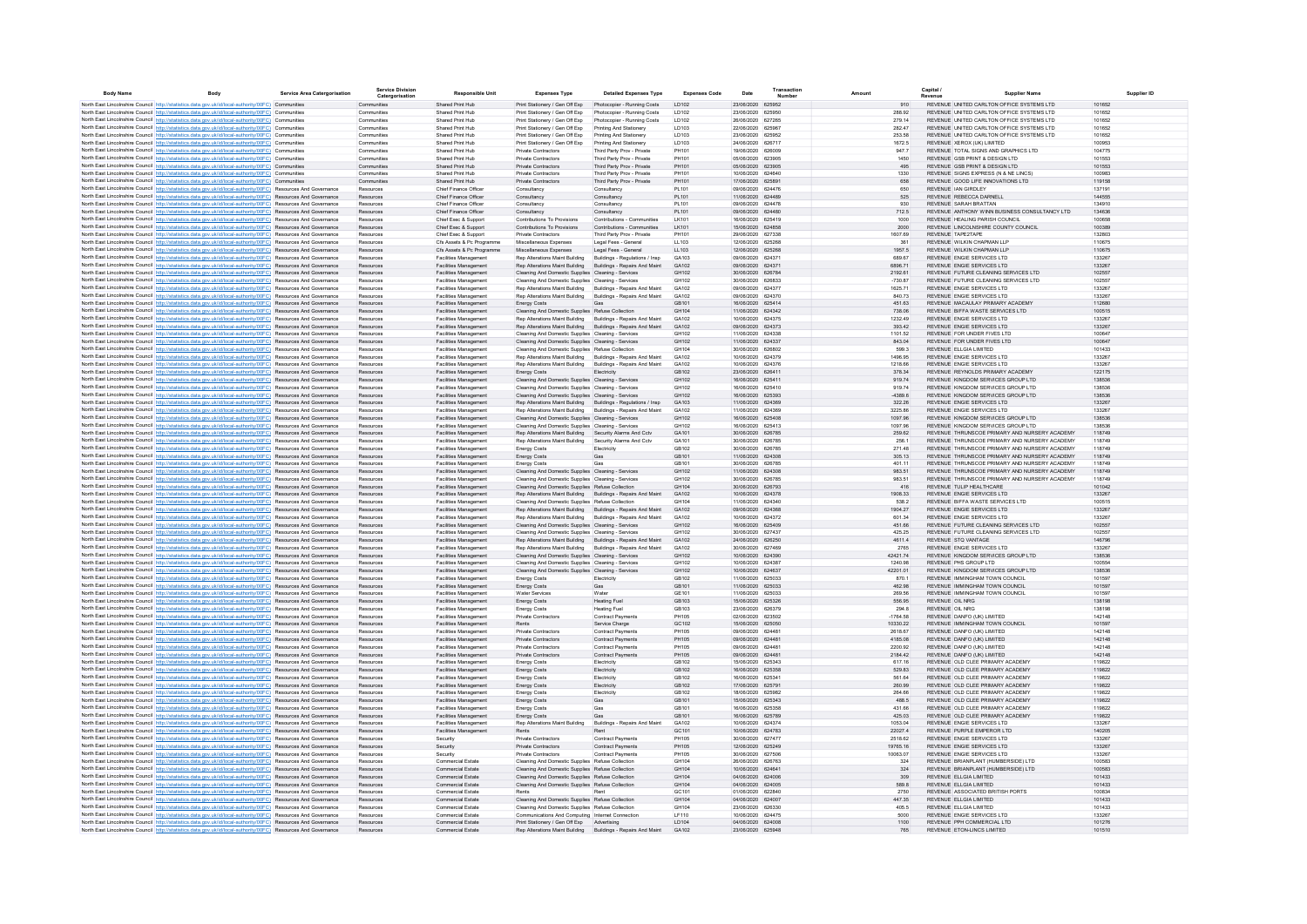| <b>Body Name</b> | <b>Body</b>                                                                                                                                                                                                                        | <b>Service Area Catergorisation</b> | <b>Service Division</b><br>Catergorisation       | <b>Responsible Unit</b>                                                               | <b>Expenses Type</b>                                                                                                                 | <b>Detailed Expenses Type</b>                                    | <b>Expenses Code</b> | Date                                   | Transaction | Amount                |                | Capital<br>Supplier Name                                                                  | Supplier ID                             |
|------------------|------------------------------------------------------------------------------------------------------------------------------------------------------------------------------------------------------------------------------------|-------------------------------------|--------------------------------------------------|---------------------------------------------------------------------------------------|--------------------------------------------------------------------------------------------------------------------------------------|------------------------------------------------------------------|----------------------|----------------------------------------|-------------|-----------------------|----------------|-------------------------------------------------------------------------------------------|-----------------------------------------|
|                  | North East Lincolnshire Council http://statistics.data.gov.uk/id/local-authority/00FC) Resources And Governance                                                                                                                    |                                     | Resources                                        | Commercial Estate                                                                     | Rep Alterations Maint Building Buildings - Repairs And Maint                                                                         |                                                                  | GA102                | 12/06/2020 625171                      |             |                       | 9870           | REVENUE NEWGLAZE                                                                          | 100642                                  |
|                  | North East Lincolnshire Council http://statistics.data.gov.uk/id/local-authority/00FC) Resources And Governance                                                                                                                    |                                     | Resources                                        | Bus Support & Customer Serv                                                           | Rents                                                                                                                                | Rent                                                             | GC101                | 10/06/2020 624471                      |             |                       | 7280           | REVENUE IMMINGHAM TOWN COUNCIL                                                            | 101597                                  |
|                  | North East Lincolnshire Council http://statistics.data.gov.uk/id/local-authority/00FC) Resources And Governance                                                                                                                    |                                     | Resources                                        | Bus Support & Customer Serv                                                           | Rents                                                                                                                                | Rent                                                             | GC101                | 10/06/2020 624472                      |             | 1057.88               |                | REVENUE IMMINGHAM TOWN COUNCIL                                                            | 101597                                  |
|                  | North East Lincolnshire Council http://statistics.data.gov.uk/id/local-authority/00FC) Resources And Governance                                                                                                                    |                                     | Resources                                        | Bus Support & Customer Serv                                                           | Equip / Furniture / Materials                                                                                                        | Goods For Resale                                                 | LA123                | 02/06/2020 623557                      |             |                       | 601.2          | REVENUE ALLIED PUBLICITY SERVICES (MANCHESTER LTD)                                        | 142186                                  |
|                  | North East Lincolnshire Council http://statistics.data.gov.uk/id/local-authority/00FC) Resources And Governance<br>North East Lincolnshire Council http://statistics.data.gov.uk/id/local-authority/00FC) Resources And Governance |                                     | Resources<br>Resources                           | Bus Support & Customer Serv<br>Bus Support & Customer Serv                            | Equip / Furniture / Materials<br>Private Contractors                                                                                 | Goods For Resale<br><b>External Security Servicer</b>            | LA123<br>PH103       | 02/06/2020 623545<br>16/06/2020 625775 |             | 519.69                | 313.2          | REVENUE VALTECH LTD<br>REVENUE G4S CASH SERVICES (UK) LIMITED                             | 142370<br>100952                        |
|                  | North East Lincolnshire Council http://statistics.data.gov.uk/id/local-authority/00FC) Resources And Governance                                                                                                                    |                                     | <b>Resources</b>                                 | Bus Support & Customer Serv                                                           | Communications And Computing Postage                                                                                                 |                                                                  | LF111                | 01/06/2020 622819                      |             | 1133.31               |                | REVENUE WHISTL UK LTD                                                                     | 135925                                  |
|                  | North East Lincolnshire Council http://statistics.data.gov.uk/id/local-authority/00FC) Resources And Governance                                                                                                                    |                                     | Resources                                        | Bus Support & Customer Serv                                                           | Communications And Computing Postage                                                                                                 |                                                                  | LF111                | 02/06/2020 622827                      |             | 1133.31               |                | REVENUE WHISTL UK LTD                                                                     | 135925                                  |
|                  | North East Lincolnshire Council http://statistics.data.gov.uk/id/local-authority/00FC) Resources And Governance                                                                                                                    |                                     | Resources                                        | Bus Support & Customer Serv                                                           | Communications And Computing Postage                                                                                                 |                                                                  | LF111                | 10/06/2020 623893                      |             | 1095.37               |                | REVENUE WHISTL UK LTD                                                                     | 135925                                  |
|                  | North East Lincolnshire Council http://statistics.data.gov.uk/id/local-authority/00FC) Resources And Governance                                                                                                                    |                                     | Resources                                        | Bus Support & Customer Serv                                                           | Communications And Computing Postage                                                                                                 |                                                                  | LF111                | 16/06/2020 624996                      |             | 284.61                |                | REVENUE WHISTL UK LTD                                                                     | 135925                                  |
|                  | North East Lincolnshire Council http://statistics.data.gov.uk/id/local-authority/00FC) Resources And Governance                                                                                                                    |                                     | Resources<br>Resources                           | Bus Support & Customer Serv<br>Bus Support & Customer Serv                            | Communications And Computing Postage<br>Communications And Computing Postage                                                         |                                                                  | LF111<br>LF111       | 16/06/2020<br>25/06/2020 625835        | 624998      | 784.15<br>1240.98     |                | REVENUE WHISTL UK LTD<br>REVENUE WHISTL UK LTD                                            | 135925<br>135925                        |
|                  | North East Lincolnshire Council http://statistics.data.gov.uk/id/local-authority/00FC) Resources And Governance<br>North East Lincolnshire Council http://statistics.data.gov.uk/id/local-authority/00FC) Resources And Governance |                                     | Resources                                        | Bus Support & Customer Serv                                                           | Communications And Computing Postage                                                                                                 |                                                                  | LF111                | 12/06/2020 625155                      |             |                       | 333            | REVENUE ROYAL MAIL GROUP PLC                                                              | 101082                                  |
|                  | North East Lincolnshire Council http://statistics.data.gov.uk/id/local-authority/00FC) Resources And Governance                                                                                                                    |                                     | Resources                                        | Comm & Strategic Support Unit Cleaning And Domestic Supplies Cleaning - Services      |                                                                                                                                      |                                                                  | GH102                | 10/06/2020 624746                      |             | 8401.64               |                | REVENUE KINGDOM SERVICES GROUP LTD                                                        | 138536                                  |
|                  | North East Lincolnshire Council http://statistics.data.gov.uk/id/local-authority/00FC) Resources And Governance                                                                                                                    |                                     | Resources                                        | Comm & Strategic Support Unit                                                         | Miscellaneous Expenses                                                                                                               | Other Supplies & Services                                        | LL110                | 09/06/2020 624487                      |             | -443.04               |                | REVENUE A F BLAKEMORE                                                                     | 100619                                  |
|                  | North East Lincolnshire Council http://statistics.data.gov.uk/id/local-authority/00FC) Resources And Governance                                                                                                                    |                                     | Resources                                        | Comm & Strategic Support Unit Miscellaneous Expenses                                  |                                                                                                                                      | Other Supplies & Services                                        | LL110                | 11/06/2020 624822                      |             |                       | 288            | REVENUE COMPANY SHOP LTD                                                                  | 145208                                  |
|                  | North East Lincolnshire Council http://statistics.data.gov.uk/id/local-authority/00FC) Resources And Governance                                                                                                                    |                                     | Resources                                        | Comm & Strategic Support Unit                                                         | Miscellaneous Expenses                                                                                                               | Other Supplies & Services                                        | LL110                | 02/06/2020 623510                      |             |                       | 600            | REVENUE COMPANY SHOP LTD                                                                  | 145208                                  |
|                  | North East Lincolnshire Council http://statistics.data.gov.uk/id/local-authority/00FC) Resources And Governance<br>North East Lincolnshire Council http://statistics.data.gov.uk/id/local-authority/00FC) Resources And Governance |                                     | Resources                                        | Comm & Strategic Support Unit Miscellaneous Expenses                                  |                                                                                                                                      | Other Supplies & Services                                        | LL110                | 03/06/2020 623955                      |             |                       | 273.5          | REVENUE A F BLAKEMORE                                                                     | 100619                                  |
|                  | North East Lincolnshire Council http://statistics.data.gov.uk/id/local-authority/00FC) Resources And Governance                                                                                                                    |                                     | Resources<br>Resources                           | Comm & Strategic Support Unit<br>Comm & Strategic Support Unit Miscellaneous Expenses | Miscellaneous Expenses                                                                                                               | Other Supplies & Services<br>Other Supplies & Services           | LL110<br>LL110       | 03/06/2020 623954<br>03/06/2020 623956 |             |                       | 459.5<br>813.6 | REVENUE A F BLAKEMORE<br>REVENUE A F BLAKEMORE                                            | 100619<br>100619                        |
|                  | North East Lincolnshire Council http://statistics.data.gov.uk/id/local-authority/00FC) Resources And Governance                                                                                                                    |                                     | Resources                                        | Comm & Strategic Support Unit Miscellaneous Expenses                                  |                                                                                                                                      | Other Supplies & Services                                        | LL110                | 09/06/2020 624479                      |             |                       | 737            | REVENUE A F BLAKEMORE                                                                     | 100619                                  |
|                  | North East Lincolnshire Council http://statistics.data.gov.uk/id/local-authority/00FC) Resources And Governance                                                                                                                    |                                     | Resources                                        | Comm & Strategic Support Unit                                                         | Miscellaneous Expenses                                                                                                               | Other Supplies & Services                                        | LL110                | 09/06/2020 624479                      |             | 272.64                |                | REVENUE A F BLAKEMORE                                                                     | 100619                                  |
|                  | North East Lincolnshire Council http://statistics.data.gov.uk/id/local-authority/00FC) Resources And Governance                                                                                                                    |                                     | <b>Resources</b>                                 | Comm & Strategic Support Unit                                                         | Miscellaneous Expenses                                                                                                               | Other Supplies & Services                                        | LL110                | 09/06/2020 624479                      |             |                       | 915.3          | REVENUE A F BLAKEMORE                                                                     | 100619                                  |
|                  | North East Lincolnshire Council http://statistics.data.gov.uk/id/local-authority/00FC) Resources And Governance                                                                                                                    |                                     | Resources                                        | Comm & Strategic Support Unit                                                         | Miscellaneous Expenses                                                                                                               | Other Supplies & Services                                        | LL110                | 09/06/2020 624477                      |             |                       | 3408           | REVENUE A F BLAKEMORE                                                                     | 100619                                  |
|                  | North East Lincolnshire Council http://statistics.data.gov.uk/id/local-authority/00FC) Resources And Governance                                                                                                                    |                                     | <b>Resources</b>                                 | Comm & Strategic Support Unit                                                         | Miscellaneous Expenses                                                                                                               | Other Supplies & Services                                        | LL110                | 09/06/2020 624490                      |             | $-2964.96$            |                | REVENUE A F BLAKEMORE                                                                     | 100619                                  |
|                  | North East Lincolnshire Council http://statistics.data.gov.uk/id/local-authority/00FC) Resources And Governance                                                                                                                    |                                     | Resources                                        | Comm & Strategic Support Unit                                                         | Miscellaneous Expenses                                                                                                               | Other Supplies & Services                                        | LL110                | 09/06/2020 624477                      |             | 864.45                | 4461           | REVENUE A F BLAKEMORE                                                                     | 100619                                  |
|                  | North East Lincolnshire Council http://statistics.data.gov.uk/id/local-authority/00FC) Resources And Governance<br>North East Lincolnshire Council http://statistics.data.gov.uk/id/local-authority/00FC) Resources And Governance |                                     | Resources<br>Resources                           | Comm & Strategic Support Unit<br>Comm & Strategic Support Unit                        | Miscellaneous Expenses<br>Equip / Furniture / Materials                                                                              | Other Supplies & Services<br>Health & Safety Supplies            | LL110<br>LA116       | 11/06/2020 624811<br>25/06/2020        | 626695      |                       | 31350          | REVENUE CHARTWELLS<br>REVENUE YORKSHIRE PURCHASING ORGANISATION                           | 135524<br>100573                        |
|                  | North East Lincolnshire Council http://statistics.data.gov.uk/id/local-authority/00FC) Resources And Governance                                                                                                                    |                                     | Resources                                        | Comm & Strategic Support Unit Equip / Furniture / Materials                           |                                                                                                                                      | Health & Safety Supplies                                         | LA116                | 12/06/2020 624748                      |             |                       | 756            | REVENUE PETER HOGARTH & SONS LTD                                                          | 100815                                  |
|                  | North East Lincolnshire Council http://statistics.data.gov.uk/id/local-authority/00FC) Resources And Governance                                                                                                                    |                                     | Resources                                        | Comm & Strategic Support Unit                                                         | Equip / Furniture / Materials                                                                                                        | <b>Health &amp; Safety Supplies</b>                              | LA116                | 16/06/2020 625443                      |             |                       | 324            | REVENUE LINDUM PACKAGING                                                                  | 113542                                  |
|                  | North East Lincolnshire Council http://statistics.data.gov.uk/id/local-authority/00FC) Resources And Governance                                                                                                                    |                                     | Resources                                        | Comm & Strategic Support Unit Miscellaneous Expenses                                  |                                                                                                                                      | Other Supplies & Services                                        | LL110                | 12/06/2020 624185                      |             | 325.04                |                | REVENUE PETER HOGARTH & SONS LTD                                                          | 100815                                  |
|                  | North East Lincolnshire Council http://statistics.data.gov.uk/id/local-authority/00FC) Resources And Governance                                                                                                                    |                                     | <b>Shared Services</b>                           | Accountancy                                                                           | <b>Private Contractors</b>                                                                                                           | Third Party Prov - Private                                       | PH101                | 10/06/2020 624388                      |             |                       | 3720           | REVENUE MAZARS LLP                                                                        | 141538                                  |
|                  | North East Lincolnshire Council http://statistics.data.gov.uk/id/local-authority/00FC) Resources And Governance                                                                                                                    |                                     | <b>Shared Services</b>                           | Benefit Payments & Subsidy                                                            | Miscellaneous Income                                                                                                                 | Exp Recov - O/Side Scope Vat 4 VG107                             |                      | 02/06/2020 801424                      |             | 407.94                |                | REVENUE REDACTED PERSONAL INFORMATION                                                     | REDACTED PERSONAL INFORMATION           |
|                  | North East Lincolnshire Council http://statistics.data.gov.uk/id/local-authority/00FC) Resources And Governance                                                                                                                    |                                     | <b>Shared Services</b>                           | Local Taxation & Benefits                                                             | Communications And Computing Computer S/Ware - Maintenance LF102                                                                     |                                                                  |                      | 16/06/2020 625467                      |             |                       | 896.49         | REVENUE CIVICA UK LIMITED                                                                 | 103029                                  |
|                  | North East Lincolnshire Council http://statistics.data.gov.uk/id/local-authority/00FC) Resources And Governance<br>North East Lincolnshire Council http://statistics.data.gov.uk/id/local-authority/00FC) Resources And Governance |                                     | <b>Shared Services</b><br><b>Shared Services</b> | Local Taxation & Benefits<br>Local Taxation & Benefits                                | Communications And Computing Computer S/Ware - Maintenance LF102<br>Communications And Computing Computer S/Ware - Purchases         |                                                                  | <b>IF101</b>         | 16/06/2020 625468<br>19/06/2020 626217 |             | $-896.49$<br>327.64   |                | REVENUE CIVICA UK LIMITED<br>REVENUE NORTHGATE PUBLIC SERVICES (UK) LTD                   | 103029<br>101841                        |
|                  | North East Lincolnshire Council http://statistics.data.gov.uk/id/local-authority/00FC) Resources And Governance                                                                                                                    |                                     | Shared Services                                  | Local Taxation & Benefits                                                             | Communications And Computing Postage                                                                                                 |                                                                  | IF111                | 04/06/2020 623858                      |             | 5881.47               |                | REVENUE CAPITA BUSINESS SERVICES LTD                                                      | 102314                                  |
|                  | North East Lincolnshire Council http://statistics.data.gov.uk/id/local-authority/00FC) Resources And Governance                                                                                                                    |                                     | <b>Shared Services</b>                           | Local Taxation & Benefits                                                             | Communications And Computing Postage                                                                                                 |                                                                  | LF111                | 11/06/2020 624629                      |             | 5759.03               |                | REVENUE CAPITA BUSINESS SERVICES LTD                                                      | 102314                                  |
|                  | North East Lincolnshire Council http://statistics.data.gov.uk/id/local-authority/00FC) Resources And Governance                                                                                                                    |                                     | Shared Services                                  | Local Taxation & Benefits                                                             | Private Contractors                                                                                                                  | <b>External Security Services</b>                                | PH103                | 11/06/2020 624354                      |             | 3183.67               |                | REVENUE ALLPAY LIMITED                                                                    | 112919                                  |
|                  | North East Lincolnshire Council http://statistics.data.gov.uk/id/local-authority/00FC) Resources And Governance                                                                                                                    |                                     | <b>Shared Services</b>                           | Local Taxation & Benefits                                                             | Miscellaneous Expenses                                                                                                               | Other Supplies & Services                                        | LL110                | 02/06/2020 623446                      |             |                       | 900            | REVENUE INFORM CPLLTD.                                                                    | 124803                                  |
|                  | North East Lincolnshire Council http://statistics.data.gov.uk/id/local-authority/00FC) Resources And Governance                                                                                                                    |                                     | <b>Shared Services</b>                           | I.T Shared Service                                                                    | Communications And Computing Telephones                                                                                              |                                                                  | LF112                | 29/06/2020 627345                      |             |                       | 1910.17        | REVENUE VIRGIN MEDIA                                                                      | 107612                                  |
|                  | North East Lincolnshire Council http://statistics.data.gov.uk/id/local-authority/00FC) Resources And Governance<br>North East Lincolnshire Council http://statistics.data.gov.uk/id/local-authority/00FC) Resources And Governance |                                     | Shared Services<br><b>Shared Services</b>        | I.T Shared Service<br>I.T Shared Service                                              | Communications And Computing Telephones<br>Communications And Computing Telephones                                                   |                                                                  | LF112<br>LF112       | 29/06/2020 626803<br>01/06/2020 623138 |             | 1871.32               | 1964.4         | REVENUE VIRGIN MEDIA<br>REVENUE VIRGIN MEDIA                                              | 107612<br>107612                        |
|                  | North East Lincolnshire Council http://statistics.data.gov.uk/id/local-authority/00FC) Resources And Governance                                                                                                                    |                                     | Shared Services                                  | I.T Shared Service                                                                    | Communications And Computing Telephones                                                                                              |                                                                  | LF112                | 03/06/2020 617669                      |             |                       | 800            | REVENUE TOTAL COMPUTER NETWORKS LTD                                                       | 141310                                  |
|                  | North East Lincolnshire Council http://statistics.data.gov.uk/id/local-authority/00FC) Resources And Governance                                                                                                                    |                                     | Shared Services                                  | I.T Shared Service                                                                    | Communications And Computing Telephones                                                                                              |                                                                  | LF112                | 03/06/2020 620658                      |             |                       | $-800$         | REVENUE TOTAL COMPUTER NETWORKS LTD                                                       | 141310                                  |
|                  | North East Lincolnshire Council http://statistics.data.gov.uk/id/local-authority/00FC) Resources And Governance                                                                                                                    |                                     | Shared Services                                  | I.T Shared Service                                                                    | Communications And Computing Computer H/Ware - Purchases LF105                                                                       |                                                                  |                      | 29/06/2020 627344                      |             |                       | 1117.5         | REVENUE VIRGIN MEDIA                                                                      | 107612                                  |
|                  | North East Lincolnshire Council http://statistics.data.gov.uk/id/local-authority/00FC) Resources And Governance                                                                                                                    |                                     | <b>Shared Services</b>                           | I.T Shared Service                                                                    | Communications And Computing Computer H/Ware - Purchases                                                                             |                                                                  | LF105                | 29/06/2020 627345                      |             | 1482.1                |                | REVENUE VIRGIN MEDIA                                                                      | 107612                                  |
|                  | North East Lincolnshire Council http://statistics.data.gov.uk/id/local-authority/00FC) Resources And Governance                                                                                                                    |                                     | Shared Services                                  | I.T Shared Service                                                                    | Communications And Computing Computer H/Ware - Purchases LF105                                                                       |                                                                  |                      | 29/06/2020 626803                      |             | 1305.77               |                | REVENUE VIRGIN MEDIA                                                                      | 107612                                  |
|                  | North East Lincolnshire Council http://statistics.data.gov.uk/id/local-authority/00FC) Resources And Governance                                                                                                                    |                                     | <b>Shared Services</b>                           | I.T Shared Service                                                                    | Communications And Computing Computer H/Ware - Purchases                                                                             |                                                                  | I F105               | 01/06/2020 623138                      |             | 1482.1                |                | REVENUE VIRGIN MEDIA                                                                      | 107612                                  |
|                  | North East Lincolnshire Council http://statistics.data.gov.uk/id/local-authority/00FC) Resources And Governance<br>North East Lincolnshire Council http://statistics.data.gov.uk/id/local-authority/00FC) Resources And Governance |                                     | <b>Shared Services</b><br><b>Shared Services</b> | I.T Shared Service<br>I.T Shared Service                                              | Communications And Computing Computer H/Ware - Purchases LF105<br>Communications And Computing Computer H/Ware - Purchases           |                                                                  | LE105                | 09/06/2020 624349<br>03/06/2020 621889 |             | 1355.74               | 710.99         | REVENUE VODAFONE LIMITED<br>REVENUE XMA LIMITED                                           | 103661<br>100699                        |
|                  | North East Lincolnshire Council http://statistics.data.gov.uk/id/local-authority/00FC) Resources And Governance                                                                                                                    |                                     | <b>Shared Services</b>                           | I.T Shared Service                                                                    | Communications And Computing Computer H/Ware - Purchases LF105                                                                       |                                                                  |                      | 15/06/2020 620668                      |             |                       | 1037.5         | REVENUE TOTAL COMPUTER NETWORKS LTD                                                       | 141310                                  |
|                  | North East Lincolnshire Council http://statistics.data.gov.uk/id/local-authority/00FC) Resources And Governance                                                                                                                    |                                     | Shared Services                                  | I.T Shared Service                                                                    | Communications And Computing Computer H/Ware - Purchases                                                                             |                                                                  | I F105               | 08/06/2020 622307                      |             |                       | 5182           | REVENUE END2END SERVICES LTD                                                              | 136807                                  |
|                  | North East Lincolnshire Council http://statistics.data.gov.uk/id/local-authority/00FC) Resources And Governance                                                                                                                    |                                     | Shared Services                                  | I.T Shared Service                                                                    | Communications And Computing Computer H/Ware - Purchases LF105                                                                       |                                                                  |                      | 01/06/2020 622855                      |             |                       | 338.62         | REVENUE TRUSTMARQUE SOLUTIONS LTD                                                         | 101275                                  |
|                  | North East Lincolnshire Council http://statistics.data.gov.uk/id/local-authority/00FC) Resources And Governance                                                                                                                    |                                     | <b>Shared Services</b>                           | I.T Shared Service                                                                    | Communications And Computing Computer S/Ware - Maintenance LF102                                                                     |                                                                  |                      | 12/06/2020 625158                      |             | 15917.34              |                | REVENUE MIDI AND SOFTWARE LTD                                                             | 102633                                  |
|                  | North East Lincolnshire Council http://statistics.data.gov.uk/id/local-authority/00FC) Resources And Governance                                                                                                                    |                                     | Shared Services                                  | I.T Shared Service                                                                    | Communications And Computing Computer S/Ware - Maintenance LF102                                                                     |                                                                  |                      | 12/06/2020 625161                      |             | 15917.34              |                | REVENUE MIDLAND SOFTWARE LTD                                                              | 102633                                  |
|                  | North East Lincolnshire Council http://statistics.data.gov.uk/id/local-authority/00FC) Resources And Governance<br>North East Lincolnshire Council http://statistics.data.gov.uk/id/local-authority/00FC) Resources And Governance |                                     | <b>Shared Services</b><br><b>Shared Services</b> | I.T Shared Service<br>I.T Shared Service                                              | Communications And Computing Computer S/Ware - Maintenance LF102<br>Communications And Computing Computer S/Ware - Maintenance LF102 |                                                                  |                      | 12/06/2020 625159<br>12/06/2020 625160 |             | 15917.34              | 480            | REVENUE MIDLAND SOFTWARE LTD<br>REVENUE MIDLAND SOFTWARE LTD                              | 102633<br>102633                        |
|                  | North East Lincolnshire Council http://statistics.data.gov.uk/id/local-authority/00FC) Resources And Governance                                                                                                                    |                                     | <b>Shared Services</b>                           | I.T Shared Service                                                                    | Communications And Computing Computer S/Ware - Maintenance LF102                                                                     |                                                                  |                      | 12/06/2020 625160                      |             |                       | 2877           | REVENUE MIDLAND SOFTWARE LTD                                                              | 102633                                  |
|                  | North East Lincolnshire Council http://statistics.data.gov.uk/id/local-authority/00FC) Resources And Governance                                                                                                                    |                                     | Shared Services                                  | I.T Shared Service                                                                    | Communications And Computing Computer S/Ware - Maintenance LF102                                                                     |                                                                  |                      | 12/06/2020 625123                      |             |                       | 596            | REVENUE MIDLAND SOFTWARE LTD                                                              | 102633                                  |
|                  | North East Lincolnshire Council http://statistics.data.gov.uk/id/local-authority/00FC) Resources And Governance                                                                                                                    |                                     | <b>Shared Services</b>                           | I.T Shared Service                                                                    |                                                                                                                                      | Communications And Computing Computer S/Ware - Maintenance LF102 |                      | 01/06/2020 623420                      |             |                       | 3675           | REVENUE NORTH LINCOLNSHIRE COUNCIL                                                        | 101186                                  |
|                  | North East Lincolnshire Council http://statistics.data.gov.uk/id/local-authority/00FC) Resources And Governance                                                                                                                    |                                     | Shared Services                                  | I.T Shared Service                                                                    | Communications And Computing Computer S/Ware - Maintenance LF102                                                                     |                                                                  |                      | 18/06/2020 625980                      |             |                       | 15000          | REVENUE NORTH LINCOLNSHIRE COUNCIL                                                        | 101186                                  |
|                  | North East Lincolnshire Council http://statistics.data.gov.uk/id/local-authority/00FC) Resources And Governance                                                                                                                    |                                     | <b>Shared Services</b>                           | I.T Shared Service                                                                    | Grants And Subscriptions                                                                                                             | Subscriptions                                                    | LJ101                | 16/06/2020 625383                      |             |                       | 6500           | REVENUE LEEDS CITY COUNCIL                                                                | 100545                                  |
|                  | North East Lincolnshire Council http://statistics.data.gov.uk/id/local-authority/00FC) Resources And Governance                                                                                                                    |                                     | <b>Shared Services</b>                           | I.T Shared Service                                                                    | Consultancy                                                                                                                          | Consultancy                                                      | PL101                | 23/06/2020 626410                      |             |                       | 1000           | REVENUE NOWCOMM LTD                                                                       | 136502<br>145197                        |
|                  | North East Lincolnshire Council http://statistics.data.gov.uk/id/local-authority/00FC) Resources And Governance<br>North East Lincolnshire Council http://statistics.data.gov.uk/id/local-authority/00FC) Resources And Governance |                                     | Shared Services<br><b>Shared Services</b>        | People And Culture<br>People And Culture                                              | Direct Employee Expenses<br>Direct Employee Expenses                                                                                 | Agency Staff<br>Agency Staff                                     | EA105<br>EA105       | 01/06/2020 622860<br>04/06/2020 624003 |             | 191762.35<br>31964.31 |                | REVENUE COMENSURA LTD<br>REVENUE COMENSURA LTD                                            | 145197                                  |
|                  | North East Lincolnshire Council http://statistics.data.gov.uk/id/local-authority/00FC) Resources And Governance                                                                                                                    |                                     | <b>Shared Services</b>                           | People And Culture                                                                    | Direct Employee Expenses                                                                                                             | Agency Staff                                                     | EA105                | 22/06/2020 626233                      |             | 60227.11              |                | REVENUE COMENSURA LTD                                                                     | 145197                                  |
|                  | North East Lincolnshire Council http://statistics.data.gov.uk/id/local-authority/00FC) Resources And Governance                                                                                                                    |                                     | <b>Shared Services</b>                           | People And Culture                                                                    | Direct Employee Expenses                                                                                                             | Agency Staff                                                     | EA105                | 22/06/2020 626232                      |             | 66615                 |                | REVENUE COMENSURA LTD                                                                     | 145197                                  |
|                  | North East Lincolnshire Council http://statistics.data.gov.uk/id/local-authority/00FC) Resources And Governance                                                                                                                    |                                     | <b>Shared Services</b>                           | People And Culture                                                                    | Direct Employee Expenses                                                                                                             | Agency Staff                                                     | EA105                | 30/06/2020 627505                      |             | 62006.14              |                | REVENUE COMENSURA LTD                                                                     | 145197                                  |
|                  | North East Lincolnshire Council http://statistics.data.gov.uk/id/local-authority/00EC). Resources And Governance                                                                                                                   |                                     | Shared Services                                  | People And Culture                                                                    | Indirect Employee Expenses                                                                                                           | <b>Disclosure Checks</b>                                         | FR124                | 04/06/2020 623985                      |             |                       | 1560           | REVENUE DISCLOSURE & BARRING SERVICE                                                      | 119180                                  |
|                  | North East Lincolnshire Council http://statistics.data.gov.uk/id/local-authority/00FC) Resources And Governance                                                                                                                    |                                     | Shared Services                                  | People And Culture<br>People And Culture                                              | Indirect Employee Expenses                                                                                                           | Staff Training<br>Staff Training                                 | EB122<br>FR122       | 26/06/2020 626474<br>11/06/2020 804909 |             | 1416.64               | 3165           | REVENUE OMNIPLEX<br>REVENUE REDACTED PERSONAL INFORMATION                                 | 146747<br>REDACTED PERSONAL INFORMATION |
|                  | North East Lincolnshire Council http://statistics.data.gov.uk/id/local-authority/00FC) Resources And Governance                                                                                                                    |                                     | <b>Shared Services</b><br>Shared Services        | People And Culture                                                                    | Indirect Employee Expenses<br>Indirect Employee Expenses                                                                             | Staff Training                                                   | EB122                | 11/06/2020 804907                      |             | 1416.64               |                | REVENUE REDACTED PERSONAL INFORMATION                                                     | REDACTED PERSONAL INFORMATION           |
|                  | North East Lincolnshire Council http://statistics.data.gov.uk/id/local-authority/00FC) Resources And Governance<br>North East Lincolnshire Council http://statistics.data.gov.uk/id/local-authority/00FC) Resources And Governance |                                     | <b>Shared Services</b>                           | People And Culture                                                                    | Indirect Employee Expenses                                                                                                           | Staff Training                                                   | FR122                | 15/06/2020 625288                      |             |                       | 1710           | REVENUE UNIVERSITY OF LINCOLN                                                             | 101299                                  |
|                  | North East Lincolnshire Council http://statistics.data.gov.uk/id/local-authority/00FC) Resources And Governance                                                                                                                    |                                     | Shared Services                                  | People And Culture                                                                    | Indirect Employee Expenses                                                                                                           | Staff Training                                                   | EB122                | 02/06/2020 622724                      |             |                       | 1413           | REVENUE RICARDO-AEA LTD                                                                   | 129004                                  |
|                  | North East Lincolnshire Council http://statistics.data.gov.uk/id/local-authority/00FC) Resources And Governance                                                                                                                    |                                     | <b>Shared Services</b>                           | People And Culture                                                                    | Indirect Employee Expenses                                                                                                           | Medical Expenses - Employees                                     | EB112                | 24/06/2020 626737                      |             |                       | 889            | REVENUE ROXTON OCCUPATIONAL HEALTH LIMITED                                                | 135376                                  |
|                  | North East Lincolnshire Council http://statistics.data.gov.uk/id/local-authority/00FC) Resources And Governance                                                                                                                    |                                     | <b>Shared Services</b>                           | People And Culture                                                                    | Indirect Employee Expenses                                                                                                           | Medical Expenses - Employees                                     | EB112                | 29/06/2020 626931                      |             |                       | 300            | REVENUE OCCUPATIONAL HEALTH SERVICES LTD                                                  | 112584                                  |
|                  | North East Lincolnshire Council http://statistics.data.gov.uk/id/local-authority/00FC) Resources And Governance                                                                                                                    |                                     | <b>Shared Services</b>                           | People And Culture                                                                    | Indirect Employee Expenses                                                                                                           | Medical Expenses - Employees                                     | EB112                | 26/06/2020 626838                      |             |                       | 518            | REVENUE WELLBEING SOLUTIONS MANAGEMENT                                                    | 132439                                  |
|                  | North East Lincolnshire Council http://statistics.data.gov.uk/id/local-authority/00FC) Resources And Governance                                                                                                                    |                                     | <b>Shared Services</b><br><b>Shared Services</b> | People And Culture                                                                    | Direct Employee Expenses                                                                                                             | Agency Staff                                                     | EA105<br>LJ101       | 29/06/2020 627232<br>26/06/2020 627253 |             |                       | 296.7          | REVENUE GI GROUP                                                                          | 145608<br>104954                        |
|                  | North East Lincolnshire Council http://statistics.data.gov.uk/id/local-authority/00FC) Resources And Governance<br>North East Lincolnshire Council http://statistics.data.gov.uk/id/local-authority/00FC) Resources And Governance |                                     | <b>Shared Services</b>                           | People And Culture<br>People And Culture                                              | Grants And Subscriptions<br>Miscellaneous Expenses                                                                                   | Subscriptions<br>Legal Fees - General                            | LL103                | 25/06/2020 624389                      |             |                       | 8232<br>1995   | REVENUE REED BUSINESS INFORMATION LTD<br>REVENUE BROWNE JACOBSON LLP                      | 111781                                  |
|                  | North East Lincolnshire Council http://statistics.data.gov.uk/id/local-authority/00FC) Resources And Governance                                                                                                                    |                                     | <b>Shared Services</b>                           | People And Culture                                                                    | Communications And Computing Computer S/Ware - Maintenance LF102                                                                     |                                                                  |                      | 24/06/2020 626744                      |             |                       | 2250           | REVENUE ACCESS UK LTD                                                                     | 142663                                  |
|                  | North East Lincolnshire Council http://statistics.data.gov.uk/id/local-authority/00FC) Resources And Governance                                                                                                                    |                                     | <b>Shared Services</b>                           | People And Culture                                                                    | Indirect Employee Expenses                                                                                                           | Staff Training                                                   | EB122                | 10/06/2020 624754                      |             |                       | 300            | REVENUE SHEFFIELD CITY COUNCIL                                                            | 101195                                  |
|                  | North East Lincolnshire Council http://statistics.data.gov.uk/id/local-authority/00FC) Resources And Governance                                                                                                                    |                                     | <b>Shared Services</b>                           | Audit Shared Service                                                                  | Private Contractors                                                                                                                  | Third Party Prov - Private                                       | PH101                | 10/06/2020 624380                      |             |                       | 1275           | REVENUE VERITAU LTD                                                                       | 144803                                  |
|                  | North East Lincolnshire Council http://statistics.data.gov.uk/id/local-authority/00FC) Resources And Governance                                                                                                                    |                                     | Law                                              | Coroners                                                                              | Miscellaneous Expenses                                                                                                               | Legal Fees - General                                             | LL103                | 01/06/2020 623411                      |             |                       | 395            | REVENUE CORONERS SOCIETY OF ENGLAND & WALES                                               | 130149                                  |
|                  | North East Lincolnshire Council http://statistics.data.gov.uk/id/local-authority/00FC) Resources And Governance                                                                                                                    |                                     | Law                                              | Coroners                                                                              | Other Agencies                                                                                                                       | Conveyance Bodies                                                | P.1149               | 01/06/2020 623408                      |             |                       | 360            | REVENUE JINAYI OR (FUNERAL DIRECTORS) LTD                                                 | 100731                                  |
|                  | North East Lincolnshire Council http://statistics.data.gov.uk/id/local-authority/00EC) Resources And Governance<br>North East Lincolnshire Council http://statistics.data.gov.uk/id/local-authority/00FC) Resources And Governance |                                     | Law<br>I aw                                      | Coroners<br>Coroners                                                                  | Other Agencies<br>Other Agencies                                                                                                     | Conveyance Bodies<br>Mortuary Storage Charges                    | P.1149<br>P.1156     | 01/06/2020 623451<br>29/06/2020 627416 |             |                       | 250<br>464     | REVENUE J W EMBERSON FUNERAL DIRECTORS<br>REVENUE HULL UNIVERSITY TEACHING HOSP NHS TRUST | 106813<br>102955                        |
|                  | North East Lincolnshire Council http://statistics.data.gov.uk/id/local-authority/00FC) Resources And Governance                                                                                                                    |                                     | Law                                              | Coroners                                                                              | Other Agencies                                                                                                                       | Post Mortems                                                     | PJ148                | 01/06/2020 623448                      |             | 2005.6                |                | REVENUE REDACTED PERSONAL INFORMATION                                                     | REDACTED PERSONAL INFORMATION           |
|                  | North East Lincolnshire Council http://statistics.data.gov.uk/id/local-authority/00FC) Resources And Governance                                                                                                                    |                                     | Law                                              | Coroners                                                                              | Other Agencies                                                                                                                       | Post Mortems                                                     | P.1148               | 01/06/2020 623409                      |             |                       | 2769           | REVENUE REDACTED PERSONAL INFORMATION                                                     | REDACTED PERSONAL INFORMATION           |
|                  | North East Lincolnshire Council http://statistics.data.gov.uk/id/local-authority/00FC) Resources And Governance                                                                                                                    |                                     | Law                                              | Coroners                                                                              | Other Agencies                                                                                                                       | Post Mortems                                                     | PJ148                | 01/06/2020 623139                      |             |                       | 556.9          | REVENUE REDACTED PERSONAL INFORMATION                                                     | REDACTED PERSONAL INFORMATION           |
|                  | North East Lincolnshire Council http://statistics.data.gov.uk/id/local-authority/00FC) Resources And Governance                                                                                                                    |                                     |                                                  | Coroners                                                                              | Other Agencies                                                                                                                       | Post Mortems                                                     | PJ148                | 24/06/2020 625328                      |             | 2708.2                |                | REVENUE REDACTED PERSONAL INFORMATION                                                     | REDACTED PERSONAL INFORMATION           |
|                  | North East Lincolnshire Council http://statistics.data.gov.uk/id/local-authority/00FC) Resources And Governance                                                                                                                    |                                     | Law                                              | Coroners                                                                              | Other Agencies                                                                                                                       | Post Mortems                                                     | PJ148                | 15/06/2020 625344                      |             | 1818.4                |                | REVENUE REDACTED PERSONAL INFORMATION                                                     | REDACTED PERSONAL INFORMATION           |
|                  | North East Lincolnshire Council http://statistics.data.gov.uk/id/local-authority/00FC) Resources And Governance                                                                                                                    |                                     | Law                                              | Coroners                                                                              | Other Agencies                                                                                                                       | Post Mortems                                                     | PJ148                | 29/06/2020                             | 627418      | 7587.58               |                | REVENUE UNIVERSITY HOSPITALS OF LEICESTER NHS TRUST                                       | 107238                                  |
|                  | North East Lincolnshire Council http://statistics.data.gov.uk/id/local-authority/00FC) Resources And Governance<br>North East Lincolnshire Council http://statistics.data.gov.uk/id/local-authority/00FC) Resources And Governance |                                     | Law<br>Law                                       | Legal Services                                                                        | <b>Grants And Subscriptions</b><br><b>Grants And Subscriptions</b>                                                                   | Subscriptions<br>Subscriptions                                   | LJ101<br>LJ101       | 22/06/2020 626236<br>10/06/2020 624457 |             |                       | 515<br>7783.7  | REVENUE LAWYERS IN LOCAL GOVERNMENT<br>REVENUE DX NETWORK SERVICES LTD                    | 104903<br>101576                        |
|                  |                                                                                                                                                                                                                                    |                                     |                                                  | Legal Services                                                                        |                                                                                                                                      |                                                                  |                      |                                        |             |                       |                |                                                                                           |                                         |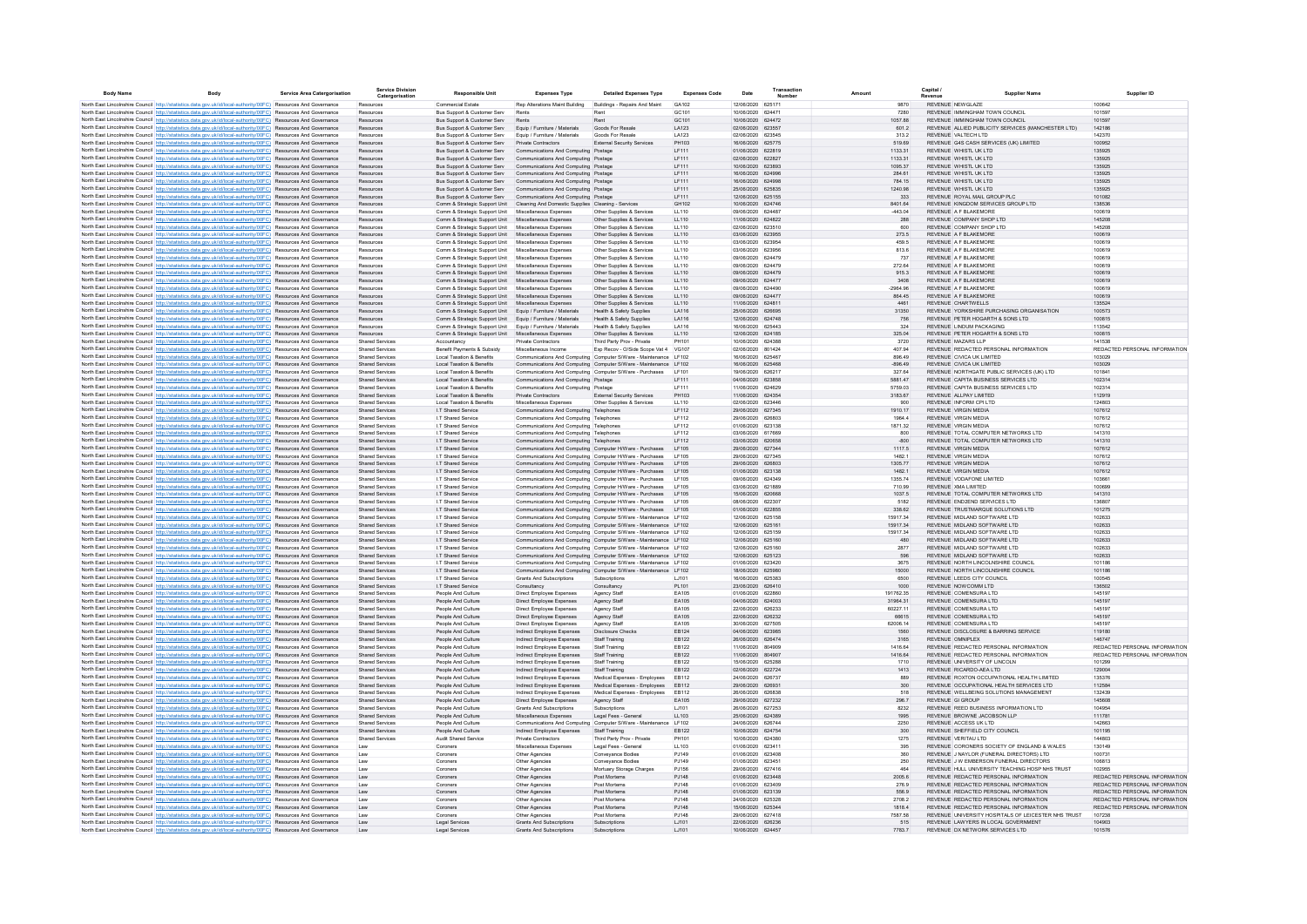| <b>Body Name</b> | Rody                                                                                                                                                                                                                                                                   | <b>Service Area Catergorisation</b> | <b>Service Division</b><br>Catergorisation | <b>Responsible Unit</b>                                                                                                      | <b>Expenses Type</b>                             | <b>Detailed Expenses Type</b>                              | <b>Expenses Code</b> | Date                                   | Transaction | Amount           | Capital<br><b>Revenue</b>                                                      | <b>Supplier Name</b> | Supplier ID |
|------------------|------------------------------------------------------------------------------------------------------------------------------------------------------------------------------------------------------------------------------------------------------------------------|-------------------------------------|--------------------------------------------|------------------------------------------------------------------------------------------------------------------------------|--------------------------------------------------|------------------------------------------------------------|----------------------|----------------------------------------|-------------|------------------|--------------------------------------------------------------------------------|----------------------|-------------|
|                  | North East Lincolnshire Council http://statistics.data.gov.uk/id/local-authority/00FC) Resources And Governance                                                                                                                                                        |                                     | Law                                        | Legal Services                                                                                                               | Grants And Subscriptions                         | Subscriptions                                              | LJ101                | 10/06/2020 624758                      |             | 30872.53         | REVENUE LOCAL GOVERNMENT ASSOCIATION                                           | 101113               |             |
|                  | North East Lincolnshire Council http://statistics.data.gov.uk/id/local-authority/00FC) Resources And Governance                                                                                                                                                        |                                     | Law                                        | <b>Legal Services</b>                                                                                                        | Services                                         | Alternative Provision                                      | LE103                | 17/06/2020 625342                      |             | 2500             | <b>REVENUE CCR</b>                                                             | 146530               |             |
|                  | North East Lincolnshire Council http://statistics.data.gov.uk/id/local-authority/00FC) Resources And Governance<br>North East Lincolnshire Council http://statistics.data.gov.uk/id/local-authority/00FC) Resources And Governance                                     |                                     | Law<br>Law                                 | Legal Services<br><b>Legal Services</b>                                                                                      | Miscellaneous Expenses<br>Miscellaneous Expenses | Legal Fees - General<br>Legal Fees - General               | LL103<br>11 103      | 12/06/2020 625041<br>12/06/2020 625042 |             | 765<br>840       | REVENUE MISS JOANNE F JENKINS<br>REVENUE MISS JOANNE F JENKINS                 | 139686<br>139686     |             |
|                  | North East Lincolnshire Council http://statistics.data.gov.uk/id/local-authority/00FC) Resources And Governance                                                                                                                                                        |                                     | Law                                        | Legal Services                                                                                                               | Miscellaneous Expenses                           | Legal Fees - General                                       | LL103                | 11/06/2020 625049                      |             | 2520.8           | REVENUE HELAL AHMED                                                            | 145962               |             |
|                  | North East Lincolnshire Council http://statistics.data.gov.uk/id/local-authority/00FC) Resources And Governance                                                                                                                                                        |                                     | Law                                        | Legal Services                                                                                                               | Miscellaneous Expenses                           | Legal Fees - Genera                                        | LL103                | 23/06/2020 626176                      |             | 952.5            | REVENUE MISS JOANNE F JENKINS                                                  | 139686               |             |
|                  | North East Lincolnshire Council http://statistics.data.gov.uk/id/local-authority/00FC) Resources And Governance                                                                                                                                                        |                                     | Law                                        | <b>Legal Services</b>                                                                                                        | Miscellaneous Expense                            | Legal Fees - Genera                                        | LL103                | 23/06/2020 626175                      |             | 1485             | REVENUE MISS JOANNE F JENKINS                                                  | 139686               |             |
|                  | North East Lincolnshire Council http://statistics.data.gov.uk/id/local-authority/00FC) Resources And Governance<br>North East Lincolnshire Council http://statistics.data.gov.uk/id/local-authority/00FC) Resources And Governance                                     |                                     | Law                                        | Legal Services<br><b>Legal Services</b>                                                                                      | Miscellaneous Expenses<br>Miscellaneous Expense  | Legal Fees - General<br>Legal Fees - Genera                | LL103<br>LL103       | 23/06/2020 626174<br>22/06/2020 626173 |             | 855<br>570       | REVENUE MISS JOANNE F JENKINS<br>REVENUE GAVIN BUTTON                          | 139686<br>136396     |             |
|                  | North East Lincolnshire Council http://statistics.data.gov.uk/id/local-authority/00FC) Resources And Governance                                                                                                                                                        |                                     | Law                                        | Legal Services                                                                                                               | Miscellaneous Expenses                           | Legal Fees - General                                       | LL103                | 23/06/2020 626172                      |             | 490              | REVENUE RICHARD LEE                                                            | 145182               |             |
|                  | North East Lincolnshire Council http://statistics.data.gov.uk/id/local-authority/00FC) Resources And Governance                                                                                                                                                        |                                     | Law                                        | <b>Legal Services</b>                                                                                                        | Miscellaneous Expense                            | Legal Fees - Genera                                        | LL103                | 23/06/2020 626171                      |             | 695              | REVENUE MR ANDREW WYNNE                                                        | 146668               |             |
|                  | North East Lincolnshire Council http://statistics.data.gov.uk/id/local-authority/00FC) Resources And Governance                                                                                                                                                        |                                     | Law                                        | Legal Services                                                                                                               | Miscellaneous Expenses                           | Legal Fees - General                                       | LL103                | 22/06/2020 626170<br>22/06/2020 626167 |             | 692.1            | REVENUE BG SOLICITORS LLP<br>REVENUE BATES & MOUNTAIN SOLICITORS               | 100514               |             |
|                  | North East Lincolnshire Council http://statistics.data.gov.uk/id/local-authority/00FC) Resources And Governance<br>North East Lincolnshire Council http://statistics.data.gov.uk/id/local-authority/00FC) Resources And Governance                                     |                                     | Law<br>Law                                 | Legal Services<br>Legal Services                                                                                             | Miscellaneous Expenses<br>Miscellaneous Expenses | Legal Fees - General<br>Legal Fees - General               | LL103<br>LL103       | 22/06/2020 626166                      |             | 618<br>652.5     | REVENUE MISS CONNIE ELIZABETH PURDY                                            | 104183<br>146666     |             |
|                  | North East Lincolnshire Council http://statistics.data.gov.uk/id/local-authority/00FC) Resources And Governance                                                                                                                                                        |                                     | Law                                        | Legal Services                                                                                                               | Miscellaneous Expenses                           | Legal Fees - General                                       | LL103                | 22/06/2020 626165                      |             | 385              | REVENUE MISS CONNIE ELIZABETH PURDY                                            | 146666               |             |
|                  | North East Lincolnshire Council http://statistics.data.gov.uk/id/local-authority/00FC) Resources And Governance                                                                                                                                                        |                                     | Law                                        | Legal Services                                                                                                               | Miscellaneous Expenses                           | Legal Fees - General                                       | LL103                | 22/06/2020 626164                      |             | 650              | REVENUE MISS CONNIE ELIZABETH PURDY                                            | 146666               |             |
|                  | North East Lincolnshire Council http://statistics.data.gov.uk/id/local-authority/00FC) Resources And Governance                                                                                                                                                        |                                     | Law<br>Law                                 | <b>Legal Services</b>                                                                                                        | Miscellaneous Expenses<br>Miscellaneous Expenses | Legal Fees - General<br>Legal Fees - General               | LL103<br>LL103       | 22/06/2020 626163<br>22/06/2020 626162 |             | 372.5<br>586.5   | REVENUE MISS CONNIE ELIZABETH PURDY<br>REVENUE MISS CONNIE ELIZABETH PURDY     | 146666<br>146666     |             |
|                  | North East Lincolnshire Council http://statistics.data.gov.uk/id/local-authority/00FC) Resources And Governance<br>North East Lincolnshire Council http://statistics.data.gov.uk/id/local-authority/00FC) Resources And Governance                                     |                                     | Law                                        | Legal Services<br><b>Legal Services</b>                                                                                      | Miscellaneous Expenses                           | Legal Fees - General                                       | LL103                | 23/06/2020 626161                      |             | 510              | REVENUE MISS CONNIE ELIZABETH PURDY                                            | 146666               |             |
|                  | North East Lincolnshire Council http://statistics.data.gov.uk/id/local-authority/00FC) Resources And Governance                                                                                                                                                        |                                     | Law                                        | Legal Services                                                                                                               | Miscellaneous Expenses                           | Legal Fees - General                                       | LL103                | 23/06/2020 626160                      |             | 440              | REVENUE MISS CHLOF LEE                                                         | 146667               |             |
|                  | North East Lincolnshire Council http://statistics.data.gov.uk/id/local-authority/00FC) Resources And Governance                                                                                                                                                        |                                     |                                            | Legal Services                                                                                                               | Miscellaneous Expenses                           | Legal Fees - Genera                                        | LL103                | 23/06/2020 626159                      |             | 940              | REVENUE DAVID PHILLIPS                                                         | 103505               |             |
|                  | North East Lincolnshire Council http://statistics.data.gov.uk/id/local-authority/00FC) Resources And Governance<br>North East Lincolnshire Council http://statistics.data.gov.uk/id/local-authority/00FC) Resources And Governance                                     |                                     | Law<br>Law                                 | <b>Legal Services</b><br>Legal Services                                                                                      | Miscellaneous Expenses<br>Miscellaneous Expense  | Legal Fees - General<br>Legal Fees - Genera                | LL103<br>LL103       | 22/06/2020 626158<br>22/06/2020 626157 |             | 450<br>373.33    | REVENUE DAVID PHILLIPS<br>REVENUE MISS GEMMA CARF                              | 103505<br>143988     |             |
|                  | North East Lincolnshire Council http://statistics.data.gov.uk/id/local-authority/00FC) Resources And Governance                                                                                                                                                        |                                     | Law                                        | <b>Legal Services</b>                                                                                                        | Miscellaneous Expenses                           | Legal Fees - General                                       | LL103                | 22/06/2020 626156                      |             | 385              | REVENUE MISS GEMMA CARR                                                        | 143988               |             |
|                  | North East Lincolnshire Council http://statistics.data.gov.uk/id/local-authority/00FC) Resources And Governance                                                                                                                                                        |                                     | Law                                        | <b>Legal Services</b>                                                                                                        | Miscellaneous Expense                            | Legal Fees - Genera                                        | LL103                | 23/06/2020 626155                      |             | 490              | REVENUE HELAL AHMED                                                            | 145962               |             |
|                  | North East Lincolnshire Council http://statistics.data.gov.uk/id/local-authority/00FC) Resources And Governance                                                                                                                                                        |                                     | Law                                        | Legal Services                                                                                                               | Miscellaneous Expenses                           | Legal Fees - General                                       | LL103                | 22/06/2020 626154                      |             | 525              | REVENUE MISS ELIZABETH SHAW                                                    | 111062               |             |
|                  | North East Lincolnshire Council http://statistics.data.gov.uk/id/local-authority/00FC) Resources And Governance<br>North East Lincolnshire Council http://statistics.data.gov.uk/id/local-authority/00FC) Resources And Governance                                     |                                     | Law<br>Law                                 | Legal Services<br>Legal Services                                                                                             | Miscellaneous Expenses<br>Miscellaneous Expenses | Legal Fees - Genera<br>Legal Fees - General                | LL103<br>LL103       | 22/06/2020 626153<br>22/06/2020 626152 |             | 453.75<br>450    | REVENUE MR MICHAEL S BURDON<br>REVENUE MR MARK WATTERSON                       | 104432<br>109973     |             |
|                  | North East Lincolnshire Council http://statistics.data.gov.uk/id/local-authority/00FC) Resources And Governance                                                                                                                                                        |                                     | Law                                        | Legal Services                                                                                                               | Miscellaneous Expenses                           | Legal Fees - General                                       | LL103                | 22/06/2020 626151                      |             | 450              | REVENUE MR MARK WATTERSON                                                      | 109973               |             |
|                  | North East Lincolnshire Council http://statistics.data.gov.uk/id/local-authority/00FC) Resources And Governance                                                                                                                                                        |                                     | Law                                        | Legal Services                                                                                                               | Miscellaneous Expenses                           | Legal Fees - General                                       | LL103                | 18/06/2020 626149                      |             | 730              | REVENUE WILBERFORCE CHAMBERS                                                   | 122641               |             |
|                  | North East Lincolnshire Council http://statistics.data.gov.uk/id/local-authority/00FC) Resources And Governance                                                                                                                                                        |                                     | Law                                        | Legal Services                                                                                                               | Miscellaneous Expenses                           | Legal Fees - General                                       | LL103                | 18/06/2020 626148                      |             | 450              | REVENUE MR MARK WATTERSON                                                      | 109973               |             |
|                  | North East Lincolnshire Council http://statistics.data.gov.uk/id/local-authority/00FC) Resources And Governance                                                                                                                                                        |                                     | Law                                        | Legal Services                                                                                                               | Miscellaneous Expenses                           | Legal Fees - General                                       | LL103                | 22/06/2020 626150                      |             | 1670             | <b>REVENUE MR MARK WATTERSON</b><br>REVENUE MORTON LAW LTD                     | 109973               |             |
|                  | North East Lincolnshire Council http://statistics.data.gov.uk/id/local-authority/00FC) Resources And Governance<br>North East Lincolnshire Council http://statistics.data.gov.uk/id/local-authority/00FC) Resources And Governance                                     |                                     | Law<br>Law                                 | Legal Services<br><b>Legal Services</b>                                                                                      | Miscellaneous Expenses<br>Miscellaneous Expenses | Legal Fees - General<br>Legal Fees - General               | LL103<br>LL103       | 26/06/2020 626767<br>26/06/2020 626851 |             | 750<br>602.5     | REVENUE MISS CONNIE ELIZABETH PURDY                                            | 124752<br>146666     |             |
|                  | North East Lincolnshire Council http://statistics.data.gov.uk/id/local-authority/00FC) Resources And Governance                                                                                                                                                        |                                     | Law                                        | <b>Legal Services</b>                                                                                                        | Miscellaneous Expenses                           | Legal Fees - General                                       | LL103                | 25/06/2020 626854                      |             | 487.5            | REVENUE MISS CHLOE LEE                                                         | 146667               |             |
|                  | North East Lincolnshire Council http://statistics.data.gov.uk/id/local-authority/00FC) Resources And Governance                                                                                                                                                        |                                     | Law                                        | Legal Services                                                                                                               | Miscellaneous Expenses                           | Legal Fees - General                                       | LL103                | 29/06/2020 626935                      |             | 377.5            | REVENUE MISS PHILIPPA PUDNEY                                                   | 146697               |             |
|                  | North East Lincolnshire Council http://statistics.data.gov.uk/id/local-authority/00FC) Resources And Governance                                                                                                                                                        |                                     | Law                                        | Legal Services                                                                                                               | Miscellaneous Expenses                           | Legal Fees - Genera                                        | LL103                | 25/06/2020 627115                      |             | 295.77           | REVENUE WILLIAMSONS SOLICITORS                                                 | 139008               |             |
|                  | North East Lincolnshire Council http://statistics.data.gov.uk/id/local-authority/00FC) Resources And Governance<br>North East Lincolnshire Council http://statistics.data.gov.uk/id/local-authority/00FC) Resources And Governance                                     |                                     | Law<br>Lav                                 | <b>Legal Services</b><br>Legal Services                                                                                      | Miscellaneous Expenses<br>Miscellaneous Expense  | Legal Fees - Genera<br>Legal Fees - Genera                 | LL103<br>LL103       | 25/06/2020 627114<br>25/06/2020 627113 |             | 500<br>500       | REVENUE PHILIP BOWEN<br>REVENUE PHILIP BOWEN                                   | 143310<br>143310     |             |
|                  | North East Lincolnshire Council http://statistics.data.gov.uk/id/local-authority/00FC) Resources And Governance                                                                                                                                                        |                                     | Law                                        | Legal Services                                                                                                               | Miscellaneous Expenses                           | Legal Fees - Genera                                        | LL103                | 25/06/2020 627112                      |             | 500              | REVENUE PHILIP BOWEN                                                           | 143310               |             |
|                  | North East Lincolnshire Council http://statistics.data.gov.uk/id/local-authority/00FC) Resources And Governance                                                                                                                                                        |                                     | Law                                        | Legal Services                                                                                                               | Miscellaneous Expenses                           | Legal Fees - General                                       | LL103                | 25/06/2020 627053                      |             | 500              | REVENUE PHILIP BOWEN                                                           | 143310               |             |
|                  | North East Lincolnshire Council http://statistics.data.gov.uk/id/local-authority/00FC) Resources And Governance<br>North East Lincolnshire Council http://statistics.data.gov.uk/id/local-authority/00FC) Resources And Governance                                     |                                     | Law<br>Law                                 | Legal Services<br><b>Legal Services</b>                                                                                      | Miscellaneous Expenses<br>Miscellaneous Expense  | Legal Fees - Genera<br>Legal Fees - Genera                 | LL103<br>LL103       | 29/06/2020 627052<br>29/06/2020 626993 |             | 500<br>500       | REVENUE PHILIP BOWEN<br>REVENUE PHILIP BOWEN                                   | 143310<br>143310     |             |
|                  | North East Lincolnshire Council http://statistics.data.gov.uk/id/local-authority/00FC) Resources And Governance                                                                                                                                                        |                                     | Law                                        | Legal Services                                                                                                               | Miscellaneous Expenses                           | Legal Fees - General                                       | LL103                | 29/06/2020 626936                      |             | 500              | REVENUE PHILIP BOWEN                                                           | 143310               |             |
|                  | North East Lincolnshire Council http://statistics.data.gov.uk/id/local-authority/00FC) Resources And Governance                                                                                                                                                        |                                     | Law                                        | Legal Services                                                                                                               | Miscellaneous Expenses                           | Legal Fees - General                                       | LL103                | 25/06/2020 627051                      |             | 500              | REVENUE PHILIP ROWEN                                                           | 143310               |             |
|                  | North East Lincolnshire Council http://statistics.data.gov.uk/id/local-authority/00FC) Resources And Governance                                                                                                                                                        |                                     | Law                                        | Legal Services                                                                                                               | Miscellaneous Expenses                           | Legal Fees - General                                       | LL103                | 25/06/2020 626860                      |             | 780              | REVENUE PHILIP BOWEN                                                           | 143310               |             |
|                  | North East Lincolnshire Council http://statistics.data.gov.uk/id/local-authority/00FC) Resources And Governance                                                                                                                                                        |                                     | Law                                        | Legal Services                                                                                                               | Miscellaneous Expenses                           | Legal Fees - General                                       | LL103                | 26/06/2020 626822                      |             | 6090             | REVENUE MORTON LAW LTD                                                         | 124752               |             |
|                  | North East Lincolnshire Council http://statistics.data.gov.uk/id/local-authority/00FC) Resources And Governance<br>North East Lincolnshire Council http://statistics.data.gov.uk/id/local-authority/00FC) Resources And Governance                                     |                                     | Law<br>Law                                 | Legal Services<br>Legal Services                                                                                             | Miscellaneous Expenses<br>Miscellaneous Expenses | Legal Fees - General<br>Legal Fees - General               | LL103<br>LL103       | 17/06/2020 622475<br>09/06/2020 624221 |             | 900<br>525       | REVENUE BATES & MOUNTAIN SOLICITORS<br>REVENUE MR ANDREW WYNNE                 | 104183<br>146668     |             |
|                  | North East Lincolnshire Council http://statistics.data.gov.uk/id/local-authority/00FC) Resources And Governance                                                                                                                                                        |                                     | Law                                        | Legal Services                                                                                                               | Miscellaneous Expenses                           | Legal Fees - General                                       | LL103                | 08/06/2020 624231                      |             | 525              | REVENUE MR ANDREW WYNNE                                                        | 146668               |             |
|                  | North East Lincolnshire Council http://statistics.data.gov.uk/id/local-authority/00FC) Resources And Governance                                                                                                                                                        |                                     | Law                                        | <b>Legal Services</b>                                                                                                        | Miscellaneous Expenses                           | Legal Fees - General                                       | LL103                | 11/06/2020 624205                      |             | 525              | REVENUE MR ANDREW WYNNE                                                        | 146668               |             |
|                  | North East Lincolnshire Council http://statistics.data.gov.uk/id/local-authority/00FC) Resources And Governance                                                                                                                                                        |                                     | Law                                        | Legal Services                                                                                                               | Miscellaneous Expenses                           | Legal Fees - General                                       | LL103                | 08/06/2020 624214                      |             | 340              | REVENUE MR ANDREW WYNNE                                                        | 146668               |             |
|                  | North East Lincolnshire Council http://statistics.data.gov.uk/id/local-authority/00FC) Resources And Governance<br>North East Lincolnshire Council http://statistics.data.gov.uk/id/local-authority/00FC) Resources And Governance                                     |                                     | Law<br>Law                                 | Legal Services<br>Legal Services                                                                                             | Miscellaneous Expenses<br>Miscellaneous Expenses | Legal Fees - General<br>Legal Fees - General               | LL103<br>LL103       | 11/06/2020 624222<br>11/06/2020 624230 |             | 525<br>330       | REVENUE MR ANDREW WYNNE<br>REVENUE MISS PHILIPPA PUDNEY                        | 146668<br>146697     |             |
|                  | North East Lincolnshire Council http://statistics.data.gov.uk/id/local-authority/00FC) Resources And Governance                                                                                                                                                        |                                     | Law                                        | <b>Legal Services</b>                                                                                                        | Miscellaneous Expenses                           | Legal Fees - General                                       | LL103                | 11/06/2020 624197                      |             | 420              | REVENUE GAVIN BUTTON                                                           | 136396               |             |
|                  | North East Lincolnshire Council http://statistics.data.gov.uk/id/local-authority/00FC) Resources And Governance                                                                                                                                                        |                                     |                                            | Legal Services                                                                                                               | Miscellaneous Expense                            | Legal Fees - Genera                                        | LL103                | 11/06/2020 624206                      |             | 495              | REVENUE MR MICHAEL S BURDON                                                    | 104432               |             |
|                  | North East Lincolnshire Council http://statistics.data.gov.uk/id/local-authority/00FC) Resources And Governance                                                                                                                                                        |                                     | Law                                        | Legal Services                                                                                                               | Miscellaneous Expenses                           | Legal Fees - Genera                                        | LL103                | 08/06/2020 624216                      |             | 490              | REVENUE MR MARK WATTERSON                                                      | 109973               |             |
|                  | North East Lincolnshire Council http://statistics.data.gov.uk/id/local-authority/00FC) Resources And Governance<br>North East Lincolnshire Council http://statistics.data.gov.uk/id/local-authority/00FC) Resources And Governance                                     |                                     | Lav<br>Law                                 | <b>Legal Services</b><br>Legal Services                                                                                      | Miscellaneous Expense<br>Miscellaneous Expenses  | Legal Fees - Genera<br>Legal Fees - General                | LL103<br>LL103       | 11/06/2020 624223<br>11/06/2020 624198 |             | 300<br>323       | REVENUE MISS PHILIPPA PUDNEY<br>REVENUE MISS PHILIPPA PUDNEY                   | 146697<br>146697     |             |
|                  | North East Lincolnshire Council http://statistics.data.gov.uk/id/local-authority/00FC) Resources And Governance                                                                                                                                                        |                                     | Law                                        | <b>Legal Services</b>                                                                                                        | Miscellaneous Expense                            | Legal Fees - Genera                                        | LL103                | 1/06/2020 624199                       |             |                  | REVENUE RICHARD LEE                                                            | 145182               |             |
|                  | North East Lincolnshire Council http://statistics.data.gov.uk/id/local-authority/00FC) Resources And Governance                                                                                                                                                        |                                     | Law                                        | Legal Services                                                                                                               | Miscellaneous Expenses                           | Legal Fees - General                                       | LL103                | 11/06/2020 624208                      |             | 1219.5           | REVENUE SILLS & BETTERIDGE LINCOLN                                             | 143536               |             |
|                  | North East Lincolnshire Council http://statistics.data.gov.uk/id/local-authority/00FC) Resources And Governance                                                                                                                                                        |                                     | Law                                        | Legal Services                                                                                                               | Miscellaneous Expenses                           | Legal Fees - General                                       | LL103                | 08/06/2020 624209                      |             | 450              | REVENUE DAVID PHILLIPS                                                         | 103505               |             |
|                  | North East Lincolnshire Council http://statistics.data.gov.uk/id/local-authority/00FC) Resources And Governance<br>North East Lincolnshire Council http://statistics.data.gov.uk/id/local-authority/00FC) Resources And Governance                                     |                                     | Law<br>Law                                 | Legal Services<br>Legal Services                                                                                             | Miscellaneous Expenses<br>Miscellaneous Expenses | Legal Fees - General<br>Legal Fees - General               | LL103<br>LL103       | 08/06/2020 624225<br>11/06/2020 624201 |             | 530<br>350       | REVENUE DAVID PHILLIPS<br>REVENUE MISS GEMMA CARR                              | 103505<br>143988     |             |
|                  | North East Lincolnshire Council http://statistics.data.gov.uk/id/local-authority/00FC) Resources And Governance                                                                                                                                                        |                                     | Law                                        | Legal Services                                                                                                               | Miscellaneous Expenses                           | Legal Fees - General                                       | LL103                | 11/06/2020 624212                      |             | 900              | REVENUE HELAL AHMED                                                            | 145962               |             |
|                  | North East Lincolnshire Council http://statistics.data.gov.uk/id/local-authority/00FC) Resources And Governance                                                                                                                                                        |                                     | Law                                        | Legal Services                                                                                                               | Miscellaneous Expenses                           | Legal Fees - General                                       | LL103                | 08/06/2020 624219                      |             | 450              | REVENUE HELAL AHMED                                                            | 145962               |             |
|                  | North East Lincolnshire Council http://statistics.data.gov.uk/id/local-authority/00FC) Resources And Governance                                                                                                                                                        |                                     | Law                                        | Legal Services                                                                                                               | Miscellaneous Expenses                           | Legal Fees - General                                       | LL103                | 11/06/2020 624226                      |             | 1000             | REVENUE MISS JACQUI THOMAS                                                     | 129005               |             |
|                  | North East Lincolnshire Council http://statistics.data.gov.uk/id/local-authority/00FC) Resources And Governance<br>North East Lincolnshire Council http://statistics.data.gov.uk/id/local-authority/00FC) Resources And Governance                                     |                                     | Law<br>Law                                 | Legal Services<br>Legal Services                                                                                             | Miscellaneous Expenses<br>Miscellaneous Expenses | Legal Fees - General<br>Legal Fees - General               | LL103<br>11 103      | 11/06/2020 624202<br>08/06/2020 624210 |             | 1250<br>530      | REVENUE MISS JACQUI THOMAS<br>REVENUE MR MARK WATTERSON                        | 129005<br>109973     |             |
|                  | North East Lincolnshire Council http://statistics.data.gov.uk/id/local-authority/00FC) Resources And Governance                                                                                                                                                        |                                     | Law                                        | Legal Services                                                                                                               | Miscellaneous Expenses                           | Legal Fees - General                                       | LL103                | 09/06/2020 624229                      |             | 570              | REVENUE MISS SARAH BLACKMORE                                                   | 102325               |             |
|                  | North East Lincolnshire Council http://statistics.data.gov.uk/id/local-authority/00FC) Resources And Governance                                                                                                                                                        |                                     | Lav                                        | Legal Services                                                                                                               | Miscellaneous Expense                            | Legal Fees - Genera                                        | LL103                | 09/06/2020 624203                      |             | 670              | REVENUE DAVID PHILLIPS                                                         | 103505               |             |
|                  | North East Lincolnshire Council http://statistics.data.gov.uk/id/local-authority/00FC) Resources And Governance                                                                                                                                                        |                                     | Law                                        | Legal Services                                                                                                               | Miscellaneous Expenses                           | Legal Fees - General                                       | LL103                | 15/06/2020 625024                      |             | 750              | REVENUE MR JONATHAN C WILSON                                                   | 123960               |             |
|                  | North East Lincolnshire Council http://statistics.data.gov.uk/id/local-authority/00FC) Resources And Governance                                                                                                                                                        |                                     | Law                                        | Legal Services                                                                                                               | Miscellaneous Expense<br>Miscellaneous Expenses  | Legal Fees - Genera<br>Legal Fees - General                | LL103<br>LL103       | 11/06/2020 625023<br>15/06/2020 625022 |             | 525<br>525       | REVENUE MR JONATHAN C WILSON<br>REVENUE PENELOPE STANISTREET-KEEN              | 123960<br>146546     |             |
|                  | North East Lincolnshire Council http://statistics.data.gov.uk/id/local-authority/00FC) Resources And Governance<br>North East Lincolnshire Council http://statistics.data.gov.uk/id/local-authority/00FC) Resources And Governance                                     |                                     | Law                                        | Legal Services<br><b>Legal Services</b>                                                                                      | Miscellaneous Expense                            | Legal Fees - Genera                                        | LL103                | 11/06/2020 625021                      |             | 501.12           | REVENUE BG SOLICITORS LLP                                                      | 100514               |             |
|                  | North East Lincolnshire Council http://statistics.data.gov.uk/id/local-authority/00FC) Resources And Governance                                                                                                                                                        |                                     | Law                                        | Legal Services                                                                                                               | Miscellaneous Expenses                           | Other Supplies & Services                                  | LL110                | 22/06/2020 626133                      |             | 320.97           | REVENUE LEXTOX DRUG & ALCOHOL TESTING                                          | 125634               |             |
|                  | North East Lincolnshire Council http://statistics.data.gov.uk/id/local-authority/00FC) Resources And Governance                                                                                                                                                        |                                     | Law                                        | <b>Legal Services</b>                                                                                                        | Miscellaneous Expenses                           | Other Supplies & Services                                  | LL110                | 25/06/2020 626814                      |             | 540              | REVENUE CYFOR                                                                  | 141822               |             |
|                  | North East Lincolnshire Council http://statistics.data.gov.uk/id/local-authority/00FC) Resources And Governance                                                                                                                                                        |                                     | Law                                        | Legal Services                                                                                                               | Miscellaneous Expenses                           | Other Supplies & Services                                  | LL110                | 26/06/2020 626766                      |             | 1614             | REVENUE LEXTOX DRUG & ALCOHOL TESTING                                          | 125634               |             |
|                  | North East Lincolnshire Council http://statistics.data.gov.uk/id/local-authority/00FC) Resources And Governance<br>North East Lincolnshire Council http://statistics.data.gov.uk/id/local-authority/00FC) Resources And Governance                                     |                                     | Law<br>Law                                 | Legal Services<br>Legal Services                                                                                             | Miscellaneous Expenses<br>Miscellaneous Expenses | Other Supplies & Services<br>Other Supplies & Services     | LL110<br>LL110       | 26/06/2020 626765<br>11/06/2020 624204 |             | 424<br>535.5     | REVENUE LEXTOX DRUG & ALCOHOL TESTING<br>REVENUE AHIMSA (SAFER FAMILIES) LTD   | 125634<br>138006     |             |
|                  | North East Lincolnshire Council http://statistics.data.gov.uk/id/local-authority/00FC) Resources And Governance                                                                                                                                                        |                                     | Law                                        | Legal Services                                                                                                               | Miscellaneous Expenses                           | Other Supplies & Services                                  | LL110                | 15/06/2020 625014                      |             | 806.4            | REVENUE MEWA LLP                                                               | 143651               |             |
|                  | North East Lincolnshire Council http://statistics.data.gov.uk/id/local-authority/00FC) Resources And Governance                                                                                                                                                        |                                     | Law                                        | Legal Services                                                                                                               | Miscellaneous Expenses                           | Other Supplies & Services                                  | LL110                | 11/06/2020 625031                      |             | 465.67           | REVENUE DNA LEGAL                                                              | 141816               |             |
|                  | North East Lincolnshire Council http://statistics.data.gov.uk/id/local-authority/00FC) Resources And Governance<br>North East Lincolnshire Council http://statistics.data.gov.uk/id/local-authority/00FC) Resources And Governance                                     |                                     | Law<br>Law                                 | Legal Services<br>Legal Services                                                                                             | Miscellaneous Expenses<br>Miscellaneous Expenses | Other Supplies & Services<br>Other Supplies & Services     | LL110<br>LL110       | 15/06/2020 625012<br>15/06/2020 625032 |             | 254.97<br>254.97 | REVENUE LEXTOX DRUG & ALCOHOL TESTING<br>REVENUE LEXTOX DRUG & ALCOHOL TESTING | 125634<br>125634     |             |
|                  | North East Lincolnshire Council http://statistics.data.gov.uk/id/local-authority/00FC) Resources And Governance                                                                                                                                                        |                                     | Law                                        | Legal Services                                                                                                               | Miscellaneous Expenses                           | Other Supplies & Services                                  | LL110                | 11/06/2020 625028                      |             | 497.25           | REVENUE ALPHA BIOLABS                                                          | 132946               |             |
|                  | North East Lincolnshire Council http://statistics.data.gov.uk/id/local-authority/00FC) Environment Economy And Growth Environme                                                                                                                                        |                                     |                                            | Grounds & Bereavement Services Cleaning And Domestic Supplies Refuse Collection                                              |                                                  |                                                            | GH104                | 10/06/2020 624429                      |             | 549              | REVENUE ELLGIA LIMITED                                                         | 101433               |             |
|                  | North East Lincolnshire Council http://statistics.data.gov.uk/id/local-authority/00FC) Environment Economy And Growth Environment                                                                                                                                      |                                     |                                            | Grounds & Bereavement Services Cleaning And Domestic Supplies Refuse Collection                                              |                                                  |                                                            | GH104                | 23/06/2020 626326                      |             | 489.3            | REVENUE ELLGIA LIMITED                                                         | 101433               |             |
|                  | North East Lincolnshire Council http://statistics.data.gov.uk/id/local-authority/00FC) Environment Economy And Growth Environment                                                                                                                                      |                                     |                                            | Grounds & Bereavement Services Grounds Maintenance Costs                                                                     |                                                  | Grounds Maintenano                                         | GJ101                | 10/06/2020 624500                      |             | 1850             | REVENUE RUSSELLS (KIRBYMOORSIDE) LTD                                           | 121817               |             |
|                  | North East Lincolnshire Council http://statistics.data.gov.uk/id/local-authority/00FC) Environment Economy And Growth Environmen<br>North East Lincolnshire Council http://statistics.data.gov.uk/id/local-authority/00FC) Environment Economy And Growth Environment  |                                     |                                            | Grounds & Bereavement Services Direct Transport Costs<br>Grounds & Bereavement Services Direct Transport Costs               |                                                  | Hired Transport - Employeer<br>Hired Transport - Employees | JA101<br>JA101       | 04/06/2020 623936<br>04/06/2020 623937 |             | 600<br>600       | REVENUE READY RENT A CAR<br>REVENUE READY RENT A CAR                           | 100557<br>100557     |             |
|                  | North East Lincolnshire Council http://statistics.data.gov.uk/id/local-authority/00FC) Environment Economy And Growth Environment                                                                                                                                      |                                     |                                            | Grounds & Bereavement Services Equip / Furniture / Materials                                                                 |                                                  | Equipment - Maintenance                                    | LA104                | 15/06/2020 625336                      |             | 1180             | REVENUE SOCOTEC UK LIMITED                                                     | 102685               |             |
|                  | North East Lincolnshire Council http://statistics.data.gov.uk/id/local-authority/00FC) Environment Economy And Growth Environmen                                                                                                                                       |                                     |                                            | Grounds & Bereavement Services Equip / Furniture / Materials                                                                 |                                                  | Equipment - Purchase                                       | LA10                 | 02/06/2020 623554                      |             | 2052             | REVENUE S P DAVIS MEMORIALS LIMITED                                            | 130000               |             |
|                  | North East Lincolnshire Council http://statistics.data.gov.uk/id/local-authority/00FC) Environment Economy And Growth Environmen                                                                                                                                       |                                     |                                            | Grounds & Bereavement Services Equip / Furniture / Materials                                                                 |                                                  | Equipment - Purchase                                       | LA101                | 18/06/2020 625781                      |             | 540              | REVENUE S P DAVIS MEMORIALS LIMITED                                            | 130000               |             |
|                  | North East Lincolnshire Council http://statistics.data.gov.uk/id/local-authority/00FC) Environment Economy And Growth Environment<br>North East Lincolnshire Council http://statistics.data.gov.uk/id/local-authority/00FC) Environment Economy And Growth Environment |                                     |                                            | Grounds & Bereavement Services Equip / Furniture / Materials<br>Grounds & Bereavement Services Equip / Furniture / Materials |                                                  | Equipment - Purchase<br>Equipment - Purchase               | LA101<br>LA101       | 29/06/2020 626930<br>26/06/2020 626836 |             | 310<br>720       | REVENUE S P DAVIS MEMORIALS LIMITED<br>REVENUE S P DAVIS MEMORIALS LIMITED     | 130000<br>130000     |             |
|                  | North East Lincolnshire Council http://statistics.data.gov.uk/id/local-authority/00FC) Environment Economy And Growth Environment                                                                                                                                      |                                     |                                            | Grounds & Bereavement Services Equip / Furniture / Materials                                                                 |                                                  | Equipment - Purchase                                       | LA101                | 02/06/2020 623553                      |             | 439              | REVENUE S P DAVIS MEMORIALS LIMITED                                            | 130000               |             |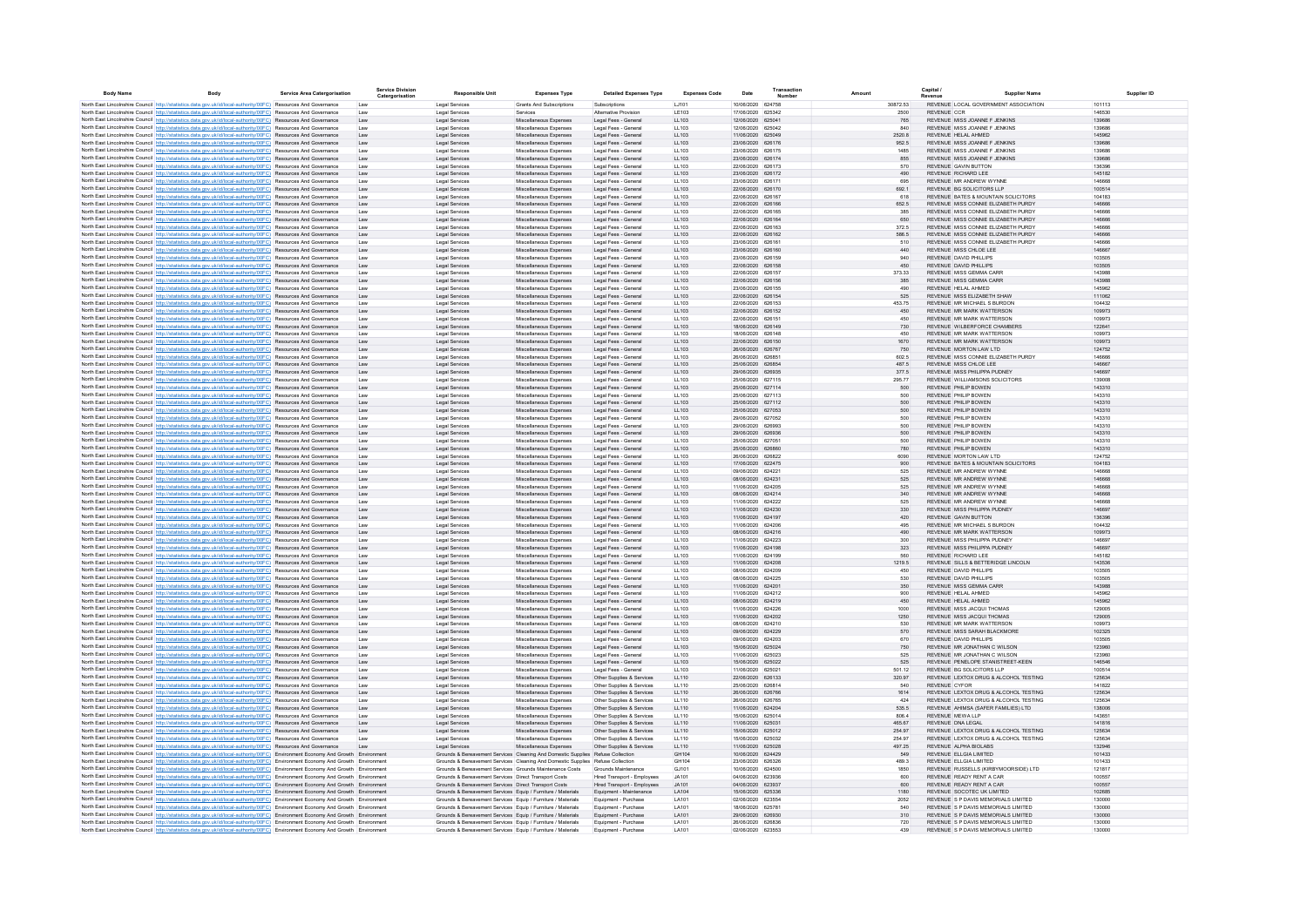| <b>Body Name</b> | Body                                                                                                                                                                                                                                                                   | <b>Service Area Catergorisation</b> | <b>Service Division</b><br>Catergorisation | <b>Responsible Unit</b>                                                                                                   | <b>Expenses Type</b>                                             | <b>Detailed Expenses Type</b>                                  | <b>Expenses Code</b>         | Date                                   | Transaction<br>Number | Amoun              | Capital /<br>Revenu                                            | Supplier Name                                |                  |
|------------------|------------------------------------------------------------------------------------------------------------------------------------------------------------------------------------------------------------------------------------------------------------------------|-------------------------------------|--------------------------------------------|---------------------------------------------------------------------------------------------------------------------------|------------------------------------------------------------------|----------------------------------------------------------------|------------------------------|----------------------------------------|-----------------------|--------------------|----------------------------------------------------------------|----------------------------------------------|------------------|
|                  | North East Lincolnshire Council http://statistics.data.gov.uk/id/local-authority/00FC) Environment Economy And Growth Environment                                                                                                                                      |                                     |                                            | Grounds & Bereavement Services Equip / Furniture / Materials                                                              |                                                                  | Equipment - Purchase                                           | LA101                        | 15/06/2020 625283                      |                       | 703.5              | REVENUE THE COLUMBARIA COMPANY                                 |                                              | 100621           |
|                  | North East Lincolnshire Council http://statistics.data.gov.uk/id/local-authority/00FC) Environment Economy And Growth Environment                                                                                                                                      |                                     |                                            | Grounds & Bereavement Services Equip / Furniture / Materials                                                              |                                                                  | Equipment - Purchase                                           | LA101                        | 18/06/2020 625836                      |                       | 466.5              | REVENUE THE COLUMBARIA COMPANY                                 |                                              | 100621           |
|                  | North East Lincolnshire Council http://statistics.data.gov.uk/id/local-authority/00FC) Environment Economy And Growth Environment                                                                                                                                      |                                     |                                            | Grounds & Bereavement Services Rep Alterations Maint Building                                                             |                                                                  | <b>Buildings - Repairs And Maint</b>                           | GA102                        | 26/06/2020 627330                      |                       | 3035.6             | REVENUE E K M LTD                                              |                                              | 101926           |
|                  | North East Lincolnshire Council http://statistics.data.gov.uk/id/local-authority/00FC) Environment Economy And Growth Environment                                                                                                                                      |                                     |                                            | Grounds & Bereavement Services Rep Alterations Maint Building                                                             |                                                                  | Buildings - Repairs And Maint                                  | GA102                        | 26/06/2020 627241                      |                       | 3413               | REVENUE E K M LTD                                              |                                              | 101926           |
|                  | North East Lincolnshire Council http://statistics.data.gov.uk/id/local-authority/00FC) Environment Economy And Growth Environment                                                                                                                                      |                                     |                                            | Grounds & Bereavement Services Rep Alterations Maint Building                                                             |                                                                  | Buildings - Repairs And Maint                                  | GA102                        | 26/06/2020 62733                       |                       | 612.28             | REVENUE E K M LTD                                              |                                              | 101926           |
|                  | North East Lincolnshire Council http://statistics.data.gov.uk/id/local-authority/00FC) Environment Economy And Growth Environment                                                                                                                                      |                                     |                                            | Grounds & Bereavement Services Rep Alterations Maint Building                                                             |                                                                  | Buildings - Repairs And Maint                                  | GA102                        | 26/06/2020 627332                      |                       | 832.19             | REVENUE E K M LTD                                              |                                              | 101926           |
|                  | North East Lincolnshire Council http://statistics.data.gov.uk/id/local-authority/00FC) Environment Economy And Growth Environment                                                                                                                                      |                                     |                                            | Grounds & Bereavement Services Rep Alterations Maint Building                                                             |                                                                  | Buildings - Repairs And Maint                                  | GA102                        | 26/06/2020 627243                      |                       | 1473.98            | REVENUE E K M LTD                                              |                                              | 101926           |
|                  | North East Lincolnshire Council http://statistics.data.gov.uk/id/local-authority/00FC) Environment Economy And Growth Environment                                                                                                                                      |                                     |                                            | Grounds & Bereavement Services Rep Alterations Maint Building                                                             |                                                                  | Buildings - Repairs And Maint                                  | GA102<br>GA102               | 08/06/2020 624169<br>08/06/2020 624265 |                       | 2962.8             | REVENUE E K M LTD<br>REVENUE BCJ CONSTRUCTION LTD              |                                              | 101926<br>112224 |
|                  | North East Lincolnshire Council http://statistics.data.gov.uk/id/local-authority/00FC) Environment Economy And Growth Environment                                                                                                                                      |                                     |                                            | Grounds & Bereavement Services Rep Alterations Maint Building<br>Grounds & Bereavement Services Grounds Maintenance Costs |                                                                  | Buildings - Repairs And Maint<br>Grounds Maintenance           | GJ101                        | 29/06/2020 626933                      |                       | 500<br>834         | REVENUE KRN HOUSE PLANTS                                       |                                              | 100540           |
|                  | North East Lincolnshire Council http://statistics.data.gov.uk/id/local-authority/00FC) Environment Economy And Growth Environment<br>North East Lincolnshire Council http://statistics.data.gov.uk/id/local-authority/00FC) Environment Economy And Growth Environment |                                     |                                            | Grounds & Bereavement Services Direct Transport Costs                                                                     |                                                                  | Vehicles - Running Costs                                       | JA104                        | 10/06/2020 624616                      |                       | 1292.23            |                                                                | REVENUE ALLSTAR BUSINESS SOLUTIONS LTD       | 108278           |
|                  | North East Lincolnshire Council http://statistics.data.gov.uk/id/local-authority/00FC) Environment Economy And Growth Environment                                                                                                                                      |                                     |                                            | Grounds & Bereavement Services Equip / Furniture / Materials                                                              |                                                                  | Equipment - Purchase                                           | LA101                        | 17/06/2020 624353                      |                       | 1404.1             |                                                                | REVENUE TUDOR (UK) LTD T/A TUDOR ENVIRONMENT | 138362           |
|                  | North East Lincolnshire Council http://statistics.data.gov.uk/id/local-authority/00FC) Environment Economy And Growth Environment                                                                                                                                      |                                     |                                            | Grounds & Bereavement Services Equip / Furniture / Materials                                                              |                                                                  | Equipment - Purchase                                           | LA101                        | 11/06/2020 624261                      |                       | 528                | REVENUE BLUE DIAMOND STL                                       |                                              | 100516           |
|                  | North East Lincolnshire Council http://statistics.data.gov.uk/id/local-authority/00FC) Environment Economy And Growth Environment                                                                                                                                      |                                     |                                            | Grounds & Bereavement Services Equip / Furniture / Materials                                                              |                                                                  | Equipment - Purchase                                           | LA101                        | 17/06/2020 623025                      |                       | 825                |                                                                | REVENUE TUDOR (UK) LTD T/A TUDOR ENVIRONMENT | 138362           |
|                  | North East Lincolnshire Council http://statistics.data.gov.uk/id/local-authority/00FC) Environment Economy And Growth Environment                                                                                                                                      |                                     |                                            | Grounds & Bereavement Services Clothes Uniforms And Laundry                                                               |                                                                  | Protective Clothing                                            | LC101                        | 22/06/2020 625039                      |                       | 459.94             | <b>REVENUE SMI</b>                                             |                                              | 134794           |
|                  | North East Lincolnshire Council http://statistics.data.gov.uk/id/local-authority/00FC) Environment Economy And Growth Environment                                                                                                                                      |                                     |                                            | Grounds & Bereavement Services Clothes Uniforms And Laundry                                                               |                                                                  | Protective Clothing                                            | IC101                        | 25/06/2020 626808                      |                       | 777.89             | REVENUE SML                                                    |                                              | 134794           |
|                  | North East Lincolnshire Council http://statistics.data.gov.uk/id/local-authority/00FC) Environment Economy And Growth Environment                                                                                                                                      |                                     |                                            | Grounds & Bereavement Services Communications And Computing Telephones                                                    |                                                                  |                                                                | IF112                        | 22/06/2020 626325                      |                       | 348                | REVENUE RADPHONE LTD                                           |                                              | 101671           |
|                  | North East Lincolnshire Council http://statistics.data.gov.uk/id/local-authority/00FC) Environment Economy And Growth Environment                                                                                                                                      |                                     |                                            | Grounds & Bereavement Services Private Contractors                                                                        |                                                                  | Third Party Prov - Private                                     | PH101                        | 11/06/2020 624257                      |                       | 1092               | REVENUE ENGIE SERVICES LTD                                     |                                              | 133267           |
|                  | North East Lincolnshire Council http://statistics.data.gov.uk/id/local-authority/00FC) Environment Economy And Growth Environment                                                                                                                                      |                                     |                                            | Grounds & Bereavement Services Private Contractors<br>Grounds & Bereavement Services Private Contractors                  |                                                                  | Third Party Prov - Private<br>Third Party Prov - Private       | PH101<br>PH101               | 04/06/2020 624134<br>15/06/2020 625327 |                       | 330                | REVENUE ENGIE SERVICES LTD<br>REVENUE GRIMSBY OPERATIONS LTD   |                                              | 133267<br>101116 |
|                  | North East Lincolnshire Council http://statistics.data.gov.uk/id/local-authority/00FC) Environment Economy And Growth Environment                                                                                                                                      |                                     |                                            |                                                                                                                           |                                                                  |                                                                |                              |                                        |                       | 285.46             |                                                                |                                              |                  |
|                  | North East Lincolnshire Council http://statistics.data.gov.uk/id/local-authority/00FC) Environment Economy And Growth Environment<br>North East Lincolnshire Council http://statistics.data.gov.uk/id/local-authority/00FC) Environment Economy And Growth Environment |                                     |                                            | Grounds & Bereavement Services Private Contractors<br>Grounds & Bereavement Services Rep Alterations Maint Building       |                                                                  | Third Party Prov - Private<br>Buildings - Repairs And Maint    | PH101<br>GA102               | 09/06/2020 624181<br>11/06/2020 624263 |                       | 3600<br>355        | REVENUE TOWN & COUNTRY GROUNDS<br>REVENUE BCJ CONSTRUCTION LTD |                                              | 103976<br>112224 |
|                  | North East Lincolnshire Council http://statistics.data.gov.uk/id/local-authority/00FC) Environment Economy And Growth Environment                                                                                                                                      |                                     |                                            | Grounds & Bereavement Services Rep Alterations Maint Building                                                             |                                                                  | Buildings - Repairs And Maint                                  | GA102                        | 26/06/2020 627327                      |                       | 936                | REVENUE BCJ CONSTRUCTION LTD                                   |                                              | 112224           |
|                  | North East Lincolnshire Council http://statistics.data.gov.uk/id/local-authority/00FC) Environment Economy And Growth Environment                                                                                                                                      |                                     |                                            | Grounds & Bereavement Services Rents                                                                                      |                                                                  |                                                                | GC101                        | 11/06/2020 624266                      |                       | 856                | REVENUE ASSOCIATED BRITISH PORTS                               |                                              | 100834           |
|                  | North East Lincolnshire Council http://statistics.data.gov.uk/id/local-authority/00FC) Environment Economy And Growth Environment                                                                                                                                      |                                     |                                            | Grounds & Bereavement Services Equip / Furniture / Materials                                                              |                                                                  | Equipment - Purchase                                           | LA101                        | 15/06/2020 625346                      |                       | 349.08             | REVENUE HYDRA INTERNATIONAL LTD                                |                                              | 130591           |
|                  | North East Lincolnshire Council http://statistics.data.gov.uk/id/local-authority/00FC) Environment Economy And Growth Environment                                                                                                                                      |                                     |                                            | Garage & Fleet Strategy                                                                                                   | <b>Direct Transport Costs</b>                                    | Vehicles - Repairs And Maint                                   | <b>JA105</b>                 | 15/06/2020 624825                      |                       | 980                | REVENUE SCUNTHORPE RADIATORS                                   |                                              | 101168           |
|                  | North East Lincolnshire Council http://statistics.data.gov.uk/id/local-authority/00FC) Environment Economy And Growth Environment                                                                                                                                      |                                     |                                            | Garage & Fleet Strategy                                                                                                   | <b>Direct Transport Costs</b>                                    | Vehicles - Repairs And Maint                                   | <b>JA105</b>                 | 17/06/2020 625814                      |                       | 833.03             | REVENUE A T AUTOS GRIMSBY LTD                                  |                                              | 124820           |
|                  | North East Lincolnshire Council http://statistics.data.gov.uk/id/local-authority/00FC) Environment Economy And Growth Environment                                                                                                                                      |                                     |                                            | Garage & Fleet Strategy                                                                                                   | Direct Transport Costs                                           | Vehicles - Repairs And Maint                                   | <b>JA105</b>                 | 17/06/2020 625803                      |                       | 4879.76            | REVENUE FLEET FACTORS LTD                                      |                                              | 100886           |
|                  | North East Lincolnshire Council http://statistics.data.gov.uk/id/local-authority/00FC). Environment Economy And Growth Environment                                                                                                                                     |                                     |                                            | Garage & Fleet Strategy                                                                                                   | <b>Direct Transport Costs</b>                                    | Vehicles - Repairs And Maint                                   | JA105                        | 17/06/2020 625805                      |                       | 1343.16            | REVENUE FLEET FACTORS LTD                                      |                                              | 100886           |
|                  | North East Lincolnshire Council http://statistics.data.gov.uk/id/local-authority/00FC) Environment Economy And Growth Environment                                                                                                                                      |                                     |                                            | Garage & Fleet Strategy                                                                                                   | <b>Direct Transport Costs</b>                                    | Vehicles - Repairs And Maint                                   | JA105                        | 17/06/2020 625804                      |                       | 390                | REVENUE FLEET FACTORS LTD                                      |                                              | 100886           |
|                  | North East Lincolnshire Council http://statistics.data.gov.uk/id/local-authority/00FC) Environment Economy And Growth Environment                                                                                                                                      |                                     |                                            | Garage & Fleet Strategy                                                                                                   | <b>Direct Transport Costs</b>                                    | Vehicles - Repairs And Maint                                   | JA105                        | 17/06/2020 625806                      |                       | 1593.17            | REVENUE FLEET FACTORS LTD                                      |                                              | 100886           |
|                  | North East Lincolnshire Council http://statistics.data.gov.uk/id/local-authority/00FC) Environment Economy And Growth Environment<br>North East Lincolnshire Council http://statistics.data.gov.uk/id/local-authority/00FC) Environment Economy And Growth Environment |                                     |                                            | Garage & Fleet Strategy<br>Garage & Fleet Strategy                                                                        | <b>Direct Transport Costs</b><br><b>Direct Transport Costs</b>   | Vehicles - Repairs And Maint<br>Vehicles - Repairs And Maint   | <b>JA105</b><br>JA105        | 17/06/2020 625808<br>22/06/2020 626024 |                       | 8931.94<br>1298.7  | REVENUE FLEET FACTORS LTD<br>REVENUE HARRIS & GARROD LTD       |                                              | 100886<br>100604 |
|                  | North East Lincolnshire Council http://statistics.data.gov.uk/id/local-authority/00FC) Environment Economy And Growth Environment                                                                                                                                      |                                     |                                            | Garage & Fleet Strategy                                                                                                   | <b>Direct Transport Costs</b>                                    | Vehicles - Repairs And Maint                                   | <b>JA105</b>                 | 22/06/2020 626025                      |                       | 791.6              | REVENUE HARRIS & GARROD LTD                                    |                                              | 100604           |
|                  | North East Lincolnshire Council http://statistics.data.gov.uk/id/local-authority/00FC) Environment Economy And Growth Environment                                                                                                                                      |                                     |                                            | Garage & Fleet Strategy                                                                                                   | <b>Direct Transport Costs</b>                                    | Vehicles - Renairs And Maint                                   | <b>JA105</b>                 | 22/06/2020 626304                      |                       | 2985.38            | REVENUE HARRIS & GARROD LTD                                    |                                              | 100604           |
|                  | North East Lincolnshire Council http://statistics.data.gov.uk/id/local-authority/00FC) Environment Economy And Growth Environment                                                                                                                                      |                                     |                                            | Garage & Fleet Strategy                                                                                                   | <b>Direct Transport Costs</b>                                    | Vehicles - Repairs And Maint                                   | JA105                        | 30/06/2020 627672                      |                       | 675.94             | REVENUE B A BUSH & SON LTD.                                    |                                              | 101828           |
|                  | North East Lincolnshire Council http://statistics.data.gov.uk/id/local-authority/00FC) Environment Economy And Growth Environment                                                                                                                                      |                                     |                                            | Garage & Fleet Strategy                                                                                                   | Direct Transport Costs                                           | Vehicles - Repairs And Maint                                   | <b>JA105</b>                 | 30/06/2020 627674                      |                       | 337.97             | REVENUE B A BUSH & SON LTD                                     |                                              | 101828           |
|                  | North East Lincolnshire Council http://statistics.data.gov.uk/id/local-authority/00FC) Environment Economy And Growth Environment                                                                                                                                      |                                     |                                            | Garage & Fleet Strategy                                                                                                   | Direct Transport Costs                                           | Vehicles - Repairs And Maint                                   | <b>JA105</b>                 | 30/06/2020 627675                      |                       | 567                | REVENUE B A BUSH & SON LTD                                     |                                              | 101828           |
|                  | North East Lincolnshire Council http://statistics.data.gov.uk/id/local-authority/00FC) Environment Economy And Growth Environment                                                                                                                                      |                                     |                                            | Garage & Fleet Strategy                                                                                                   | Direct Transport Costs                                           | Vehicles - Repairs And Maint                                   | <b>JA105</b>                 | 01/06/2020 622872                      |                       | 327.22             | REVENUE B A BUSH & SON LTD                                     |                                              | 101828           |
|                  | North East Lincolnshire Council http://statistics.data.gov.uk/id/local-authority/00FC) Environment Economy And Growth Environment                                                                                                                                      |                                     |                                            | Garage & Fleet Strategy                                                                                                   | Direct Transport Costs                                           | Vehicles - Repairs And Maint                                   | <b>JA105</b>                 | 02/06/2020 623142                      |                       | 2640.57            | REVENUE FLEET FACTORS LTD                                      |                                              | 100886           |
|                  | North East Lincolnshire Council http://statistics.data.gov.uk/id/local-authority/00FC) Environment Economy And Growth Environment                                                                                                                                      |                                     |                                            | Garage & Fleet Strategy                                                                                                   | <b>Direct Transport Costs</b>                                    | Vehicles - Repairs And Maint                                   | JA105                        | 02/06/2020 623145                      |                       | 1726.04            | REVENUE FLEET FACTORS LTD                                      |                                              | 100886           |
|                  | North East Lincolnshire Council http://statistics.data.gov.uk/id/local-authority/00FC) Environment Economy And Growth Environment                                                                                                                                      |                                     |                                            | Garage & Fleet Strategy                                                                                                   | Direct Transport Costs                                           | Vehicles - Repairs And Maint                                   | <b>JA105</b>                 | 02/06/2020 623143                      |                       | 5932.5             | REVENUE FLEET FACTORS LTD                                      |                                              | 100886           |
|                  | North East Lincolnshire Council http://statistics.data.gov.uk/id/local-authority/00FC) Environment Economy And Growth Environment                                                                                                                                      |                                     |                                            | Garage & Fleet Strategy                                                                                                   | Direct Transport Costs                                           | Vehicles - Repairs And Maint                                   | <b>JA105</b>                 | 19/06/2020 623144                      |                       | 594.03             | REVENUE FLEET FACTORS LTD                                      |                                              | 100886           |
|                  | North East Lincolnshire Council http://statistics.data.gov.uk/id/local-authority/00FC) Environment Economy And Growth Environment                                                                                                                                      |                                     |                                            | Garage & Fleet Strategy                                                                                                   | Direct Transport Costs                                           | Vehicles - Repairs And Maint                                   | JA105                        | 03/06/2020 623930                      |                       | 1451.57            | REVENUE FLEET FACTORS LTD                                      |                                              | 100886           |
|                  | North East Lincolnshire Council http://statistics.data.gov.uk/id/local-authority/00FC) Environment Economy And Growth Environment<br>North East Lincolnshire Council http://statistics.data.gov.uk/id/local-authority/00FC) Environment Economy And Growth Environment |                                     |                                            | Garage & Fleet Strategy<br>Garage & Fleet Strategy                                                                        | <b>Direct Transport Costs</b><br><b>Direct Transport Costs</b>   | Vehicles - Repairs And Maint<br>Vehicles - Repairs And Maint   | <b>JA105</b><br>JA105        | 04/06/2020 623900<br>04/06/2020 623901 |                       | 3068.56<br>613.53  | REVENUE FLEET FACTORS LTD<br>REVENUE FLEET FACTORS LTD         |                                              | 100886<br>100886 |
|                  | North East Lincolnshire Council http://statistics.data.gov.uk/id/local-authority/00FC) Environment Economy And Growth Environment                                                                                                                                      |                                     |                                            | Garage & Fleet Strategy                                                                                                   | <b>Direct Transport Costs</b>                                    | Vehicles - Repairs And Maint                                   | <b>JA105</b>                 | 03/06/2020 623933                      |                       | 430                | REVENUE B A BUSH & SON LTD                                     |                                              | 101828           |
|                  | North East Lincolnshire Council http://statistics.data.gov.uk/id/local-authority/00FC) Environment Economy And Growth Environment                                                                                                                                      |                                     |                                            | Garage & Fleet Strategy                                                                                                   | <b>Direct Transport Costs</b>                                    | Vehicles - Repairs And Maint                                   | JA105                        | 04/06/2020 623887                      |                       | 416.48             | REVENUE B A BUSH & SON LTD                                     |                                              | 101828           |
|                  | North East Lincolnshire Council http://statistics.data.gov.uk/id/local-authority/00FC) Environment Economy And Growth Environment                                                                                                                                      |                                     |                                            | Garage & Fleet Strategy                                                                                                   | <b>Direct Transport Costs</b>                                    | Vehicles - Repairs And Maint                                   | JA105                        | 04/06/2020 623907                      |                       | 430                | REVENUE B A BUSH & SON LTD                                     |                                              | 101828           |
|                  | North East Lincolnshire Council http://statistics.data.gov.uk/id/local-authority/00FC) Environment Economy And Growth Environment                                                                                                                                      |                                     |                                            | Garage & Fleet Strategy                                                                                                   | <b>Direct Transport Costs</b>                                    | Vehicles - Repairs And Maint                                   | JA105                        | 04/06/2020 623908                      |                       | 430                | REVENUE B A BUSH & SON LTD                                     |                                              | 101828           |
|                  | North East Lincolnshire Council http://statistics.data.gov.uk/id/local-authority/00FC) Environment Economy And Growth Environment                                                                                                                                      |                                     |                                            | Garage & Fleet Strategy                                                                                                   | <b>Direct Transport Costs</b>                                    | Vehicles - Repairs And Maint                                   | <b>JA105</b>                 | 04/06/2020 62391                       |                       | 638.24             | REVENUE B A BUSH & SON LTD                                     |                                              | 101828           |
|                  | North East Lincolnshire Council http://statistics.data.gov.uk/id/local-authority/00FC) Environment Economy And Growth Environment                                                                                                                                      |                                     |                                            | Garage & Fleet Strategy                                                                                                   | <b>Direct Transport Costs</b>                                    | Vehicles - Repairs And Maint                                   | JA105                        | 03/06/2020 623888                      |                       | 924.52             | REVENUE HARRIS & GARROD LTD                                    |                                              | 100604           |
|                  | North East Lincolnshire Council http://statistics.data.gov.uk/id/local-authority/00FC) Environment Economy And Growth Environment                                                                                                                                      |                                     |                                            | Garage & Fleet Strategy                                                                                                   | Direct Transport Costs                                           | Vehicles - Repairs And Maint                                   | <b>JA105</b>                 | 15/06/2020 624836                      |                       | 694.89             | REVENUE B A BUSH & SON LTD                                     |                                              | 101828           |
|                  | North East Lincolnshire Council http://statistics.data.gov.uk/id/local-authority/00FC) Environment Economy And Growth Environment                                                                                                                                      |                                     |                                            | Garage & Fleet Strategy                                                                                                   | Direct Transport Costs                                           | Vehicles - Repairs And Maint                                   | 14105                        | 15/06/2020 624835                      |                       | 2131.65            | REVENUE MOTUS COMMERCIALS                                      |                                              | 109279           |
|                  | North East Lincolnshire Council http://statistics.data.gov.uk/id/local-authority/00FC) Environment Economy And Growth Environment                                                                                                                                      |                                     |                                            | Garage & Fleet Strategy                                                                                                   | <b>Direct Transport Costs</b>                                    | Vehicles - Repairs And Maint                                   | <b>JA105</b><br><b>JA105</b> | 15/06/2020 624831                      |                       | 1529.78            | REVENUE FLEET FACTORS LTD<br>REVENUE FLEET FACTORS LTD         |                                              | 100886<br>100886 |
|                  | North East Lincolnshire Council http://statistics.data.gov.uk/id/local-authority/00FC) Environment Economy And Growth Environment<br>North East Lincolnshire Council http://statistics.data.gov.uk/id/local-authority/00FC) Environment Economy And Growth Environment |                                     |                                            | Garage & Fleet Strategy<br>Garage & Fleet Strategy                                                                        | Direct Transport Costs<br><b>Direct Transport Costs</b>          | Vehicles - Repairs And Maint<br>Vehicles - Repairs And Maint   | <b>JA105</b>                 | 15/06/2020 624832<br>15/06/2020 624833 |                       | 2359.54<br>3869.94 | REVENUE FLEET FACTORS LTD                                      |                                              | 100886           |
|                  | North East Lincolnshire Council http://statistics.data.gov.uk/id/local-authority/00FC) Environment Economy And Growth Environment                                                                                                                                      |                                     |                                            | Garage & Fleet Strategy                                                                                                   | <b>Direct Transport Costs</b>                                    | Vehicles - Repairs And Maint                                   | JA105                        | 15/06/2020 624830                      |                       | 250                | REVENUE MOTORWAY WINDSCREENS LTD                               |                                              | 102660           |
|                  | North East Lincolnshire Council http://statistics.data.gov.uk/id/local-authority/00FC) Environment Economy And Growth Environmen                                                                                                                                       |                                     |                                            | Garage & Fleet Strategy                                                                                                   | Equip / Furniture / Materials                                    | Equipment - Maintenance                                        | LA104                        | 17/06/2020 625812                      |                       | 440.8              | REVENUE LARCO LTD                                              |                                              | 100542           |
|                  | North East Lincolnshire Council http://statistics.data.gov.uk/id/local-authority/00FC) Environment Economy And Growth Environment                                                                                                                                      |                                     |                                            | Garage & Fleet Strategy                                                                                                   | Equip / Furniture / Materials                                    | Equipment - Maintenance                                        | LA104                        | 22/06/2020 626026                      |                       | 277.32             | REVENUE MARSHALL BREWSON LTD                                   |                                              | 100628           |
|                  | North East Lincolnshire Council http://statistics.data.gov.uk/id/local-authority/00FC) Environment Economy And Growth Environment                                                                                                                                      |                                     |                                            | Garage & Fleet Strategy                                                                                                   | Equip / Furniture / Materials                                    | Equipment - Maintenance                                        | LA104                        | 23/06/2020 626027                      |                       | 461.35             | REVENUE MARSHALL BREWSON LTD                                   |                                              | 100628           |
|                  | North East Lincolnshire Council http://statistics.data.gov.uk/id/local-authority/00FC) Environment Economy And Growth Environment                                                                                                                                      |                                     |                                            | Garage & Fleet Strategy                                                                                                   | Clothes Uniforms And Laundry                                     | Laundry                                                        | LC103                        | 04/06/2020 623927                      |                       | 377.2              | REVENUE JOHNSONS APPARELMASTER                                 |                                              | 100810           |
|                  | North East Lincolnshire Council http://statistics.data.gov.uk/id/local-authority/00FC) Environment Economy And Growth Environment                                                                                                                                      |                                     |                                            | Garage & Fleet Strategy                                                                                                   | Private Contractors                                              | Third Party Prov - Private                                     | PH101                        | 05/06/2020 623157                      |                       | 1375               | REVENUE SIGN OF THE TIMES                                      |                                              | 100575           |
|                  | North East Lincolnshire Council http://statistics.data.gov.uk/id/local-authority/00FC) Environment Economy And Growth Environment                                                                                                                                      |                                     |                                            | Garage & Fleet Strategy                                                                                                   | Private Contractors                                              | Third Party Prov - Private                                     | PH101                        | 05/06/2020 623158                      |                       | 300                | REVENUE SIGN OF THE TIMES                                      |                                              | 100575           |
|                  | North East Lincolnshire Council http://statistics.data.gov.uk/id/local-authority/00FC) Environment Economy And Growth Environment                                                                                                                                      |                                     |                                            | Street Cleansing                                                                                                          | Equip / Furniture / Materials                                    | Equipment - Purchase                                           | LA101                        | 17/06/2020 623939                      |                       | 500                | REVENUE VENDING ENTERPRISES                                    |                                              | 100635           |
|                  | North East Lincolnshire Council http://statistics.data.gov.uk/id/local-authority/00FC) Environment Economy And Growth Environment<br>North East Lincolnshire Council http://statistics.data.gov.uk/id/local-authority/00FC) Environment Economy And Growth Environment |                                     |                                            | Street Cleansing<br>Street Cleansing                                                                                      | Equip / Furniture / Materials<br>Clothes Uniforms And Laundry    | Equipment - Purchase<br>Protective Clothing                    | LA101<br>LC101               | 05/06/2020 622788<br>01/06/2020 623450 |                       | 2037<br>392.42     | REVENUE MAUSER UK LIMITED<br><b>REVENUE SMI</b>                |                                              | 142360<br>134794 |
|                  | North East Lincolnshire Council http://statistics.data.gov.uk/id/local-authority/00FC) Environment Economy And Growth Environment                                                                                                                                      |                                     |                                            | Street Cleansing                                                                                                          | Clothes Uniforms And Laundry                                     | Protective Clothing                                            | LC101                        | 11/06/2020 624438                      |                       | 295.48             | <b>REVENUE SMI</b>                                             |                                              | 134794           |
|                  | North East Lincolnshire Council http://statistics.data.gov.uk/id/local-authority/00FC) Environment Economy And Growth Environment                                                                                                                                      |                                     |                                            | <b>Street Cleansing</b>                                                                                                   | Clothes Uniforms And Laundry                                     | Protective Clothing                                            | LC101                        | 12/06/2020 625046                      |                       | 261.45             | <b>REVENUE SMI</b>                                             |                                              | 134794           |
|                  | North East Lincolnshire Council http://statistics.data.gov.uk/id/local-authority/00FC) Environment Economy And Growth Environment                                                                                                                                      |                                     |                                            | Street Cleansing                                                                                                          | Private Contractors                                              | Third Party Prov - Private                                     | PH101                        | 11/06/2020 624400                      |                       | 320                | REVENUE ENGIE SERVICES LTD                                     |                                              | 133267           |
|                  | North East Lincolnshire Council http://statistics.data.gov.uk/id/local-authority/00FC) Environment Economy And Growth Environment                                                                                                                                      |                                     |                                            | Street Cleansin                                                                                                           | Private Contractors                                              | Third Party Prov - Private                                     | PH101                        | 16/06/2020 625333                      |                       | 865.78             | REVENUE SRCL LTD                                               |                                              | 102009           |
|                  | North East Lincolnshire Council http://statistics.data.gov.uk/id/local-authority/00FC) Environment Economy And Growth Environment                                                                                                                                      |                                     |                                            | Beach Safety                                                                                                              | Equip / Fumiture / Materials                                     | Equipment - Purchase                                           | LA101                        | 30/06/2020 627471                      |                       | 583.11             | <b>REVENUE MEDTREE</b>                                         |                                              | 103971           |
|                  | North East Lincolnshire Council http://statistics.data.gov.uk/id/local-authority/00FC) Environment Economy And Growth Environment                                                                                                                                      |                                     |                                            | Beach Safety                                                                                                              | Equip / Furniture / Materials                                    | Equipment - Purchase                                           | LA101                        | 29/06/2020 625999                      |                       | 4000               | REVENUE F G ADAMSON & SON                                      |                                              | 100752           |
|                  | North East Lincolnshire Council http://statistics.data.gov.uk/id/local-authority/00FC) Environment Economy And Growth Environment                                                                                                                                      |                                     |                                            | Beach Safety                                                                                                              | Equip / Furniture / Materials                                    | Equipment - Purchase                                           | LA101                        | 29/06/2020 625976                      |                       | $-925.74$          | REVENUE E G ADAMSON & SON                                      |                                              | 100752           |
|                  | North East Lincolnshire Council http://statistics.data.gov.uk/id/local-authority/00FC) Environment Economy And Growth Environment                                                                                                                                      |                                     |                                            | Beach Safety                                                                                                              | Equip / Furniture / Materials                                    | Equipment - Purchase                                           | LA101                        | 29/06/2020 625977                      |                       | $-925.74$          | REVENUE E G ADAMSON & SON                                      |                                              | 100752           |
|                  | North East Lincolnshire Council http://statistics.data.gov.uk/id/local-authority/00FC) Environment Economy And Growth Environmen<br>North East Lincolnshire Council http://statistics.data.gov.uk/id/local-authority/00FC) Environment Economy And Growth Environment  |                                     |                                            | Waste Service<br><b>Waste Services</b>                                                                                    | Rep Alterations Maint Building<br>Rep Alterations Maint Building | Buildings - Repairs And Maint<br>Buildings - Repairs And Maint | GA102<br>GA102               | 15/06/2020 625000<br>18/06/2020 625127 |                       | 3350<br>3350       | REVENUE SIGN OF THE TIMES<br>REVENUE SIGN OF THE TIMES         |                                              | 100575<br>100575 |
|                  | North East Lincolnshire Council http://statistics.data.gov.uk/id/local-authority/00FC) Environment Economy And Growth Environment                                                                                                                                      |                                     |                                            | Waste Services                                                                                                            | Direct Transport Costs                                           | Hired Transport - Employees                                    | JA101                        | 18/06/2020 623935                      |                       | 900                | REVENUE READY RENT A CAR                                       |                                              | 100557           |
|                  | North East Lincolnshire Council http://statistics.data.gov.uk/id/local-authority/00FC) Environment Economy And Growth Environment                                                                                                                                      |                                     |                                            | Waste Services                                                                                                            | Contract Hire-Operating Leases                                   | Vehicles - Contract Hire                                       | JC101                        | 01/06/2020 622814                      |                       | 1642.9             | REVENUE GO PLANT FLEET SERVICES                                |                                              | 101159           |
|                  | North East Lincolnshire Council http://statistics.data.gov.uk/id/local-authority/00FC) Environment Economy And Growth Environment                                                                                                                                      |                                     |                                            | <b>Waste Services</b>                                                                                                     | Contract Hire-Operating Leases Vehicles - Contract Hire          |                                                                | JC101                        | 01/06/2020 622815                      |                       | 1314.32            | REVENUE GO PLANT FLEET SERVICES                                |                                              | 101159           |
|                  | North East Lincolnshire Council http://statistics.data.gov.uk/id/local-authority/00FC) Environment Economy And Growth Environment                                                                                                                                      |                                     |                                            | <b>Waste Services</b>                                                                                                     | Equip / Furniture / Materials                                    | Equipment - Purchase                                           | LA101                        | 01/06/2020 623413                      |                       | 359.28             | <b>REVENUE SMI</b>                                             |                                              | 134794           |
|                  | North East Lincolnshire Council http://statistics.data.gov.uk/id/local-authority/00FC) Environment Economy And Growth Environment                                                                                                                                      |                                     |                                            | <b>Waste Services</b>                                                                                                     | Equip / Furniture / Materials                                    | Equipment - Purchase                                           | LA101                        | 01/06/2020 623414                      |                       | 359.28             | <b>REVENUE SMI</b>                                             |                                              | 134794           |
|                  | North East Lincolnshire Council http://statistics.data.gov.uk/id/local-authority/00FC) Environment Economy And Growth Environment                                                                                                                                      |                                     |                                            | <b>Waste Services</b>                                                                                                     | Equip / Furniture / Materials                                    | Equipment - Purchase                                           | LA101                        | 01/06/2020 623415                      |                       | 598.8              | REVENUE SMI                                                    |                                              | 134794           |
|                  | North East Lincolnshire Council http://statistics.data.gov.uk/id/local-authority/00FC) Environment Economy And Growth Environment                                                                                                                                      |                                     |                                            | <b>Waste Services</b>                                                                                                     | Equip / Furniture / Materials                                    | Equipment - Purchase                                           | LA101                        | 01/06/2020 623417                      |                       | 479.04             | <b>REVENUE SMI</b>                                             |                                              | 134794           |
|                  | North East Lincolnshire Council http://statistics.data.gov.uk/id/local-authority/00FC) Environment Economy And Growth Environment                                                                                                                                      |                                     |                                            | <b>Waste Services</b>                                                                                                     | Equip / Furniture / Materials                                    | Equipment - Purchase                                           | LA101                        | 24/06/2020 624474                      |                       | 644                | REVENUE VENDING ENTERPRISES                                    |                                              | 100635           |
|                  | North East Lincolnshire Council http://statistics.data.gov.uk/id/local-authority/00FC) Environment Economy And Growth Environment                                                                                                                                      |                                     |                                            | Waste Services                                                                                                            | Equip / Furniture / Materials                                    | Foujoment - Purchase                                           | LA101                        | 02/06/2020 622552                      |                       | 430.56             | REVENUE ARCO LTD                                               |                                              | 100509           |
|                  | North East Lincolnshire Council http://statistics.data.gov.uk/id/local-authority/00FC) Environment Economy And Growth Environment                                                                                                                                      |                                     |                                            | <b>Waste Services</b><br>Waste Services                                                                                   | Clothes Uniforms And Laundry<br>Clothes Uniforms And Laundry     | Protective Clothing<br>Protective Clothing                     | LC101<br>LC101               | 01/06/2020 623171<br>26/06/2020 627287 |                       | 334.34<br>2010     | REVENUE SML<br><b>REVENUE SMI</b>                              |                                              | 134794<br>134794 |
|                  | North East Lincolnshire Council http://statistics.data.gov.uk/id/local-authority/00FC) Environment Economy And Growth Environment<br>North East Lincolnshire Council http://statistics.data.gov.uk/id/local-authority/00FC) Environment Economy And Growth Environment |                                     |                                            | Waste Services                                                                                                            | Private Contractors                                              | Third Party Prov - Private                                     | PH101                        | 02/06/2020 622707                      |                       | 1196               | REVENUE SIGN OF THE TIMES                                      |                                              | 100575           |
|                  | North East Lincolnshire Council http://statistics.data.gov.uk/id/local-authority/00FC) Environment Economy And Growth Environment                                                                                                                                      |                                     |                                            | Waste Services                                                                                                            | Private Contractors                                              | Third Party Prov - Private                                     | PH101                        | 10/06/2020 623965                      |                       | 1720               | REVENUE SIGN OF THE TIMES                                      |                                              | 100575           |
|                  | North East Lincolnshire Council http://statistics.data.gov.uk/id/local-authority/00FC) Environment Economy And Growth Environment                                                                                                                                      |                                     |                                            | Waste Services                                                                                                            | Private Contractors                                              | Third Party Prov - Private                                     | PH101                        | 05/06/2020 622887                      |                       | 2090               | REVENUE COPES READYMIX LTD                                     |                                              | 113715           |
|                  | North East Lincolnshire Council http://statistics.data.gov.uk/id/local-authority/00FC) Environment Economy And Growth Environment                                                                                                                                      |                                     |                                            | <b>Waste Services</b>                                                                                                     | Private Contractors                                              | Third Party Prov - Private                                     | PH101                        | 05/06/2020 622887                      |                       | 600                | REVENUE COPES READYMIX LTD                                     |                                              | 113715           |
|                  | North East Lincolnshire Council http://statistics.data.gov.uk/id/local-authority/00FC) Environment Economy And Growth Environmen                                                                                                                                       |                                     |                                            | Waste Service                                                                                                             | Private Contractors                                              | Third Party Prov - Private                                     | PH101                        | 19/06/2020 624240                      |                       | 9780               | <b>REVENUE MGB</b>                                             |                                              | 101544           |
|                  | North East Lincolnshire Council http://statistics.data.gov.uk/id/local-authority/00FC) Environment Economy And Growth Environment                                                                                                                                      |                                     |                                            | Waste Services                                                                                                            | Private Contractors                                              | Third Party Prov - Private                                     | PH101                        | 17/06/2020 625229                      |                       | 18144              | <b>REVENUE MGB</b>                                             |                                              | 101544           |
|                  | North East Lincolnshire Council http://statistics.data.gov.uk/id/local-authority/00FC) Environment Economy And Growth Environment                                                                                                                                      |                                     |                                            | Waste Services                                                                                                            | Private Contractors                                              | Third Party Prov - Private                                     | PH101                        | 30/06/2020 627430                      |                       | 9780               | <b>REVENUE MGB</b>                                             |                                              | 101544           |
|                  | North East Lincolnshire Council http://statistics.data.gov.uk/id/local-authority/00FC) Environment Economy And Growth Environment                                                                                                                                      |                                     |                                            | <b>Waste Services</b>                                                                                                     | Private Contractors                                              | Third Party Prov - Private                                     | PH101                        | 24/06/2020 624238                      |                       | 3500               | REVENUE H COPE & SONS LTD                                      |                                              | 100521           |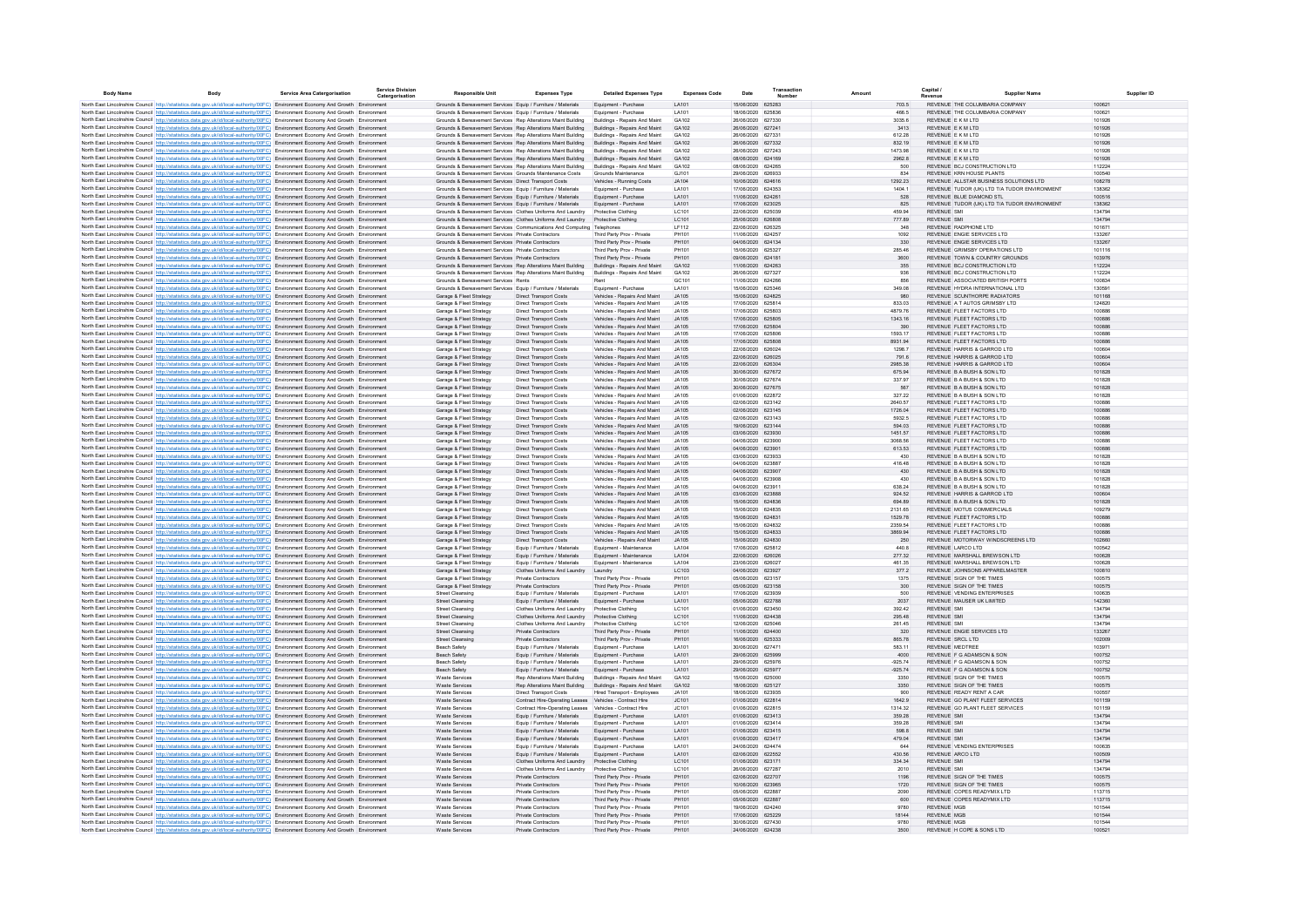| <b>Body Name</b> | <b>Body</b>                                                                                                                                                                                                                                                                      | <b>Service Area Catergorisation</b> | <b>Service Division</b><br>Catergorisation | <b>Responsible Unit</b>                                    | <b>Expenses Type</b>                                             | <b>Detailed Expenses Type</b>                                    | <b>Expenses Code</b>  | Date                                   | Transaction | Amount                                                             | Capital /<br><b>Supplier Name</b>                                                |                  |
|------------------|----------------------------------------------------------------------------------------------------------------------------------------------------------------------------------------------------------------------------------------------------------------------------------|-------------------------------------|--------------------------------------------|------------------------------------------------------------|------------------------------------------------------------------|------------------------------------------------------------------|-----------------------|----------------------------------------|-------------|--------------------------------------------------------------------|----------------------------------------------------------------------------------|------------------|
|                  | North East Lincolnshire Council http://statistics.data.gov.uk/id/local-authority/00FC) Environment Economy And Growth Environment                                                                                                                                                |                                     |                                            | Waste Services                                             | Private Contractors                                              | Third Party Prov - Private                                       | PH101                 | 24/06/2020 623938                      |             | 380                                                                | REVENUE COPES READYMIX ITD                                                       | 113715           |
|                  | North East Lincolnshire Council http://statistics.data.gov.uk/id/local-authority/00FC) Environment Economy And Growth Environment                                                                                                                                                |                                     |                                            | Waste Disposal And Strategy                                | Private Contractors                                              | Contract Payments                                                | <b>PH105</b>          | 18/06/2020 625885                      |             | REDACTED COMMERCIALLY SENSITIVE                                    | REVENUE NEWLINGS DEVELOPMENT LTD.                                                | 101125           |
|                  | North East Lincolnshire Council http://statistics.data.gov.uk/id/local-authority/00FC) Environment Economy And Growth Environment                                                                                                                                                |                                     |                                            | Waste Disposal And Strategy<br>Waste Disposal And Strategy | Private Contractors<br>Private Contractors                       | Contract Payments Landfill Tax<br>Third Party Prov - Private     | PH106<br>PH101        | 18/06/2020 625885<br>01/06/2020 623160 |             | REDACTED COMMERCIALLY SENSITIVE<br>2731.25                         | REVENUE NEWLINGS DEVELOPMENT LTD<br>REVENUE GRIMSBY OPERATIONS LTD               | 101125<br>101116 |
|                  | North East Lincolnshire Council http://statistics.data.gov.uk/id/local-authority/00FC) Environment Economy And Growth Environment<br>North East Lincolnshire Council http://statistics.data.gov.uk/id/local-authority/00FC) Environment Economy And Growth Environmen            |                                     |                                            | Waste Disposal And Strategy                                | Customer And Client Receipts                                     | Sales - Std Vat 7                                                | VC101                 | 18/06/2020 62588                       |             | REDACTED COMMERCIALLY SENSITIVE                                    | REVENUE NEWLINCS DEVELOPMENT LTD                                                 | 101125           |
|                  | North East Lincolnshire Council http://statistics.data.gov.uk/id/local-authority/00FC) Environment Economy And Growth Environment                                                                                                                                                |                                     |                                            | Waste Disposal And Strategy                                | Private Contractors                                              | Contract Payments                                                | PH105                 | 18/06/2020 625886                      |             | REDACTED COMMERCIALLY SENSITIVE                                    | REVENUE NEWLINCS DEVELOPMENT LTD                                                 | 101125           |
|                  | North East Lincolnshire Council http://statistics.data.gov.uk/id/local-authority/00FC) Environment Economy And Growth Environmen                                                                                                                                                 |                                     |                                            | Waste Disposal And Strategy                                | Private Contractors                                              | Contract Payments Landfill Tax                                   | PH106                 | 18/06/2020 62588                       |             | REDACTED COMMERCIALLY SENSITIVE                                    | REVENUE NEWLINCS DEVELOPMENT LTD                                                 | 101125           |
|                  | North East Lincolnshire Council http://statistics.data.gov.uk/id/local-authority/00FC) Environment Economy And Growth Environment                                                                                                                                                |                                     |                                            | <b>Regulatory Services</b><br>Regulatory Services          | Direct Employee Expenses                                         | Agency Staff                                                     | EA105<br>EA105        | 08/06/2020 624262<br>15/06/2020 625349 |             | 338.83<br>250.31                                                   | REVENUE THE BEST CONNECTION<br>REVENUE THE BEST CONNECTION                       | 143357<br>143357 |
|                  | North East Lincolnshire Council http://statistics.data.gov.uk/id/local-authority/00FC) Environment Economy And Growth Environmen<br>North East Lincolnshire Council http://statistics.data.gov.uk/id/local-authority/00FC) Environment Economy And Growth Environment            |                                     |                                            | <b>Regulatory Services</b>                                 | Direct Employee Expenses<br>Direct Employee Expenses             | Agency Staff<br>Agency Staff                                     | EA105                 | 26/06/2020 627325                      |             | 323.57                                                             | REVENUE THE BEST CONNECTION                                                      | 143357           |
|                  | North East Lincolnshire Council http://statistics.data.gov.uk/id/local-authority/00FC) Environment Economy And Growth Environment                                                                                                                                                |                                     |                                            | <b>Regulatory Services</b>                                 | <b>Grants And Subscriptions</b>                                  | Subscriptions                                                    | LJ101                 | 09/06/2020 624437                      |             | 421.86                                                             | REVENUE MARITIME CARGO PROCESSING PLC                                            | 145373           |
|                  | North East Lincolnshire Council http://statistics.data.gov.uk/id/local-authority/00FC) Environment Economy And Growth Environment                                                                                                                                                |                                     |                                            | <b>Regulatory Services</b>                                 | Miscellaneous Expenses                                           | Environmental/Health Analysis                                    | LL120                 | 09/06/2020 622891                      |             | 835                                                                | REVENUE FERA SCIENCE LTD                                                         | 131671           |
|                  | North East Lincolnshire Council http://statistics.data.gov.uk/id/local-authority/00FC) Environment Economy And Growth Environment<br>North East Lincolnshire Council http://statistics.data.gov.uk/id/local-authority/00FC) Environment Economy And Growth Environment           |                                     |                                            | <b>Regulatory Services</b><br><b>Regulatory Services</b>   | Miscellaneous Expenses<br>Miscellaneous Expenses                 | Environmental/Health Analysis<br>Environmental/Health Analysis   | LL120<br>LL120        | 09/06/2020 622895<br>26/06/2020 627288 |             | 360<br>797.95                                                      | REVENUE FERA SCIENCE LTD<br>REVENUE ALS ENVIRONMENTAL LIMITED                    | 131671<br>139898 |
|                  | North East Lincolnshire Council http://statistics.data.gov.uk/id/local-authority/00FC) Environment Economy And Growth Environment                                                                                                                                                |                                     |                                            | <b>Regulatory Services</b>                                 | Miscellaneous Expenses                                           | Environmental/Health Analysis                                    | LL120                 | 08/06/2020 624260                      |             | 270                                                                | REVENUE FRESH PHARMA                                                             | 143071           |
|                  | North East Lincolnshire Council http://statistics.data.gov.uk/id/local-authority/00FC) Environment Economy And Growth Environment                                                                                                                                                |                                     |                                            | <b>Regulatory Services</b>                                 | Miscellaneous Expenses                                           | Other Sunnlies & Services                                        | 11110                 | 17/06/2020 625887                      |             | 30377                                                              | REVENUE ARCADIS CONSULTING UK LTD.                                               | 136258           |
|                  | North East Lincolnshire Council http://statistics.data.gov.uk/id/local-authority/00FC) Environment Economy And Growth Environment                                                                                                                                                |                                     |                                            | <b>Regulatory Services</b>                                 | Miscellaneous Expenses                                           | Other Supplies & Services                                        | 11110                 | 09/06/2020 622838                      |             | 3945                                                               | REVENUE ARCADIS CONSULTING UK LTD.                                               | 136258           |
|                  | North East Lincolnshire Council http://statistics.data.gov.uk/id/local-authority/00FC) Environment Economy And Growth Environment<br>North East Lincolnshire Council http://statistics.data.gov.uk/id/local-authority/00FC) Environment Economy And Growth Economy & Growth      |                                     |                                            | <b>Regulatory Services</b><br>Events                       | Private Contractors<br>Rep Alterations Maint Building            | Third Party Prov - Private<br>Buildings - Repairs And Maint      | PH101<br>GA102        | 18/06/2020 625896<br>04/06/2020 624139 |             | 3094<br>2206                                                       | REVENUE SANGREAT KENNELS<br>REVENUE ENGIE SERVICES LTD                           | 103270<br>133267 |
|                  | North East Lincolnshire Council http://statistics.data.gov.uk/id/local-authority/00FC) Environment Economy And Growth Economy & Growth                                                                                                                                           |                                     |                                            | <b>Fyents</b>                                              | Rep Alterations Maint Building                                   | Buildings - Repairs And Maint                                    | GA102                 | 11/06/2020 624441                      |             | 302                                                                | REVENUE ENGIE SERVICES LTD                                                       | 133267           |
|                  | North East Lincolnshire Council http://statistics.data.gov.uk/id/local-authority/00FC) Environment Economy And Growth Economy & Growth                                                                                                                                           |                                     |                                            | Highways Plan Out Of Scope                                 | Miscellaneous Expenses                                           | Other Supplies & Services                                        | LL110                 | 30/06/2020 627444                      |             | 717                                                                | REVENUE FOUNDATIONS AND BUILDINGS LTD                                            | 141926           |
|                  | North East Lincolnshire Council http://statistics.data.gov.uk/id/local-authority/00FC) Environment Economy And Growth Economy & Growth                                                                                                                                           |                                     |                                            | Highways Plan Out Of Scope                                 | Miscellaneous Expenses                                           | Other Supplies & Services                                        | LL110                 | 30/06/2020 627445                      |             | 1313                                                               | REVENUE FOUNDATIONS AND BUILDINGS LTD                                            | 141926           |
|                  | North East Lincolnshire Council http://statistics.data.gov.uk/id/local-authority/00FC) Environment Economy And Growth Economy & Growth                                                                                                                                           |                                     |                                            | Community Investment Team                                  | Other Agencies                                                   | Grants Pd Over To Third Party                                    | PJ138                 | 02/06/2020 623500                      |             | 10513.91                                                           | REVENUE JADAN PRESS LTD                                                          | 142343           |
|                  | North East Lincolnshire Council http://statistics.data.gov.uk/id/local-authority/00FC) Environment Economy And Growth Economy & Growth<br>North East Lincolnshire Council http://statistics.data.gov.uk/id/local-authority/00FC) Environment Economy And Growth Economy & Growth |                                     |                                            | Community Investment Team<br>Community Investment Team     | Other Agencies<br>Other Agencies                                 | Grants Pd Over To Third Party<br>Grants Pd Over To Third Party   | PJ138<br>PJ138        | 04/06/2020 62397<br>16/06/2020 62546   |             | 1694.83<br>7780.3                                                  | REVENUE IMV PACKAGING LIMITED<br>REVENUE HAWK FURNITURE LTD                      | 142989<br>143056 |
|                  | North East Lincolnshire Council http://statistics.data.gov.uk/id/local-authority/00FC) Environment Economy And Growth Economy & Growth                                                                                                                                           |                                     |                                            | Community Investment Team                                  | Other Agencies                                                   | Grants Pd Over To Third Party                                    | PJ138                 | 17/06/2020 625471                      |             | 1876                                                               | REVENUE HEDON STEEL FABRICATION & ENGINEERING LTD                                | 143791           |
|                  | North East Lincolnshire Council http://statistics.data.gov.uk/id/local-authority/00FC) Environment Economy And Growth Economy & Growth                                                                                                                                           |                                     |                                            | Community Investment Team                                  | Other Agencies                                                   | Grants Pd Over To Third Party                                    | PJ138                 | 04/06/2020 623970                      |             | 2771.93                                                            | REVENUE LINDUM PACKAGING                                                         | 113542           |
|                  | North East Lincolnshire Council http://statistics.data.gov.uk/id/local-authority/00FC) Environment Economy And Growth Economy & Growth                                                                                                                                           |                                     |                                            | Community Investment Team                                  | Other Agencies                                                   | Grants Pd Over To Third Party                                    | PJ138                 | 22/06/2020 626290                      |             | 1487.49                                                            | REVENUE BIRKDALE MANUFACTURING GROUP LTD                                         | 134448           |
|                  | North East Lincolnshire Council http://statistics.data.gov.uk/id/local-authority/00FC) Environment Economy And Growth Economy & Growth<br>North East Lincolnshire Council http://statistics.data.gov.uk/id/local-authority/00FC) Environment Economy And Growth Economy & Growth |                                     |                                            | Community Investment Team<br>Community Investment Team     | Other Agencies<br>Other Agencies                                 | Grants Pd Over To Third Party<br>Grants Pd Over To Third Party   | PJ138<br>PJ138        | 02/06/2020 623499<br>25/06/2020 626752 |             | 3444.17<br>33895                                                   | REVENUE TRAINLOAD LTD<br>REVENUE FAST-FORM SYSTEMS LTD                           | 145366<br>127598 |
|                  | North East Lincolnshire Council http://statistics.data.gov.uk/id/local-authority/00FC) Environment Economy And Growth Economy & Growth                                                                                                                                           |                                     |                                            | Community Investment Team                                  | Other Agencies                                                   | Grants Pd Over To Third Party                                    | PJ138                 | 02/06/2020 623493                      |             | 157739.81                                                          | REVENUE ARCO LTD                                                                 | 100509           |
|                  | North East Lincolnshire Council http://statistics.data.gov.uk/id/local-authority/00FC) Environment Economy And Growth Economy & Growth                                                                                                                                           |                                     |                                            | Retained Function                                          | Direct Employee Expenses                                         | Agency Staff                                                     | EA105                 | 16/06/2020 625424                      |             | 5640                                                               | REVENUE SOLACE IN BUSINESS                                                       | 100785           |
|                  | North East Lincolnshire Council http://statistics.data.gov.uk/id/local-authority/00FC) Environment Economy And Growth Economy & Growth                                                                                                                                           |                                     |                                            | <b>Retained Function</b>                                   | Direct Employee Expenses                                         | Agency Staff                                                     | EA105                 | 16/06/2020 625425                      |             | 5640                                                               | REVENUE SOLACE IN BUSINESS                                                       | 100785           |
|                  | North East Lincolnshire Council http://statistics.data.gov.uk/id/local-authority/00FC) Environment Economy And Growth Economy & Growth                                                                                                                                           |                                     |                                            | <b>Retained Function</b>                                   | Direct Employee Expenses                                         | Agency Staff                                                     | EA105                 | 23/06/2020 626397                      |             | 15120                                                              | REVENUE SOLACE IN BUSINESS                                                       | 100785           |
|                  | North East Lincolnshire Council http://statistics.data.gov.uk/id/local-authority/00FC) Environment Economy And Growth Economy & Growth<br>North East Lincolnshire Council http://statistics.data.gov.uk/id/local-authority/00FC) Environment Economy And Growth Economy & Growth |                                     |                                            | <b>Retained Function</b><br><b>Retained Function</b>       | Grants And Subscriptions<br>Contributions To Provisions          | Subscriptions<br>Contributions - Other                           | 1.1101<br>LK103       | 16/06/2020 625423<br>23/06/2020 626380 |             | 379.5<br>50000                                                     | REVENUE E-FACTOR (NEL LTD)<br>REVENUE KINGSTON UPON HULL CITY COUNCIL            | 122549<br>100541 |
|                  | North East Lincolnshire Council http://statistics.data.gov.uk/id/local-authority/00FC) Environment Economy And Growth Economy & Growth                                                                                                                                           |                                     |                                            | Retained Function                                          | Consultancy                                                      | Consultancy                                                      | PL101                 | 02/06/2020 623522                      |             | 42716.67                                                           | REVENUE OVE ARUP & PARTNERS INTERNATIONAL LTD                                    | 106464           |
|                  | North East Lincolnshire Council http://statistics.data.gov.uk/id/local-authority/00FC) Environment Economy And Growth Economy & Growth                                                                                                                                           |                                     |                                            | Retained Function                                          | Consultancy                                                      | Consultancy                                                      | PL101                 | 02/06/2020 623523                      |             | 13900                                                              | REVENUE OVE ARUP & PARTNERS INTERNATIONAL LTD                                    | 106464           |
|                  | North East Lincolnshire Council http://statistics.data.gov.uk/id/local-authority/00FC) Environment Economy And Growth Economy & Growth                                                                                                                                           |                                     |                                            | Retained Function                                          | Consultancy                                                      | Consultancy                                                      | PL101                 | 02/06/2020 623520                      |             | 9000                                                               | REVENUE BRADSHAW COMMUNICATIONS LTD                                              | 146727           |
|                  | North East Lincolnshire Council http://statistics.data.gov.uk/id/local-authority/00FC) Environment Economy And Growth Economy & Growth                                                                                                                                           |                                     |                                            | Retained Function                                          | Consultancy                                                      | Consultancy                                                      | PL101                 | 12/06/2020 625135                      |             | 9000                                                               | REVENUE BRADSHAW COMMUNICATIONS LTD                                              | 146727           |
|                  | North East Lincolnshire Council http://statistics.data.gov.uk/id/local-authority/00FC) Environment Economy And Growth Economy & Growth                                                                                                                                           |                                     |                                            | Retained Function<br>Retained Function                     | Consultancy<br>Consultancy                                       | Consultancy<br>Consultancy                                       | PL101<br>PL101        | 29/06/2020 627357<br>15/06/2020 624994 |             | 8000<br>2500                                                       | REVENUE INNES ASSOCIATES ARCHITECTURE & URBAN DESIGN 146269<br>REVENUE WNC LTD   | 138884           |
|                  | North East Lincolnshire Council http://statistics.data.gov.uk/id/local-authority/00FC) Environment Economy And Growth Economy & Growth<br>North East Lincolnshire Council http://statistics.data.gov.uk/id/local-authority/00FC) Environment Economy And Growth Economy & Growth |                                     |                                            | Retained Function                                          | Consultancy                                                      | Consultancy                                                      | PL101                 | 10/06/2020 624749                      |             | 1000                                                               | REVENUE BLACKSTOCK PARTNERSHIP LTD                                               | 139880           |
|                  | North East Lincolnshire Council http://statistics.data.gov.uk/id/local-authority/00FC) Environment Economy And Growth Economy & Growth                                                                                                                                           |                                     |                                            | In Scope Contract                                          | Private Contractor                                               | Contract Payment                                                 | PH105                 | 16/06/2020 625470                      |             | 276262.76                                                          | REVENUE ENGIE SERVICES LTD                                                       | 133267           |
|                  | North East Lincolnshire Council http://statistics.data.gov.uk/id/local-authority/00FC) Environment Economy And Growth Economy & Growth                                                                                                                                           |                                     |                                            | In Scope Contract                                          | Private Contractors                                              | Contract Payments                                                | PH105                 | 16/06/2020 625470                      |             | 882997.41                                                          | REVENUE ENGIE SERVICES LTD                                                       | 133267           |
|                  | North East Lincolnshire Council http://statistics.data.gov.uk/id/local-authority/00FC) Environment Economy And Growth Economy & Growth                                                                                                                                           |                                     |                                            | In Scope Contract                                          | Private Contractors                                              | <b>Contract Payments</b>                                         | PH105                 | 16/06/2020 625470                      |             | 1028.84                                                            | REVENUE ENGIE SERVICES LTD                                                       | 133267           |
|                  | North East Lincolnshire Council http://statistics.data.gov.uk/id/local-authority/00FC) Environment Economy And Growth Economy & Growth                                                                                                                                           |                                     |                                            | In Scope Contract<br>In Scope Contract                     | <b>Private Contractors</b>                                       | <b>Contract Payments</b><br><b>Contract Payments</b>             | PH105                 | 16/06/2020 625470                      |             | 1323089.27                                                         | REVENUE ENGIE SERVICES LTD<br>REVENUE ENGIE SERVICES LTD                         | 133267<br>133267 |
|                  | North East Lincolnshire Council http://statistics.data.gov.uk/id/local-authority/00FC) Environment Economy And Growth Economy & Growth<br>North East Lincolnshire Council http://statistics.data.gov.uk/id/local-authority/00FC) Environment Economy And Growth Economy & Growth |                                     |                                            | In Scope Contract                                          | <b>Private Contractors</b><br><b>Private Contractors</b>         | <b>Contract Payments</b>                                         | PH105<br>PH105        | 16/06/2020 625470<br>16/06/2020 625470 |             | 16915.54<br>219910.86                                              | REVENUE ENGIE SERVICES LTD                                                       | 133267           |
|                  | North East Lincolnshire Council http://statistics.data.gov.uk/id/local-authority/00FC) Environment Economy And Growth Economy & Growth                                                                                                                                           |                                     |                                            | In Scope Contract                                          | Private Contractors                                              | <b>Contract Payments</b>                                         | PH105                 | 16/06/2020 625470                      |             | 101299.66                                                          | REVENUE ENGIE SERVICES LTD                                                       | 133267           |
|                  | North East Lincolnshire Council http://statistics.data.gov.uk/id/local-authority/00FC) Environment Economy And Growth Economy & Growth                                                                                                                                           |                                     |                                            | Highways Dso                                               | Dlo Holding                                                      | Depot Fuel Holding Account                                       | LM101                 | 16/06/2020 625308                      |             | 15166.69                                                           | <b>REVENUE OIL NRG</b>                                                           | 138198           |
|                  | North East Lincolnshire Council http://statistics.data.gov.uk/id/local-authority/00FC) Environment Economy And Growth Economy & Growth                                                                                                                                           |                                     |                                            | Highways Dso                                               | Dlo Holding                                                      | Depot Fuel Holding Account                                       | LM101                 | 16/06/2020 625307                      |             | 14992.77                                                           | <b>REVENUE OIL NRG</b>                                                           | 138198           |
|                  | North East Lincolnshire Council http://statistics.data.gov.uk/id/local-authority/00FC) Environment Economy And Growth Economy & Growth<br>North East Lincolnshire Council http://statistics.data.gov.uk/id/local-authority/00FC) Environment Economy And Growth Economy & Growth |                                     |                                            | Highways Dso<br><b>Highways Dsc</b>                        | Dio Holding<br>Dio Holding                                       | Depot Fuel Holding Account<br>Depot Fuel Holding Account         | LM101<br>1.841.01     | 16/06/2020 625306<br>16/06/2020 625305 |             | 742.6<br>15025.46                                                  | REVENUE OIL NRG<br>REVENUE OIL NRG                                               | 138198<br>138198 |
|                  | North East Lincolnshire Council http://statistics.data.gov.uk/id/local-authority/00FC) Environment Economy And Growth Economy & Growth                                                                                                                                           |                                     |                                            | <b>Highways Dsc</b>                                        | Dlo Holding                                                      | Depot Fuel Holding Account                                       | LM101                 | 12/06/2020 625157                      |             | 14273.79                                                           | REVENUE OIL NRG                                                                  | 138198           |
|                  | North East Lincolnshire Council http://statistics.data.gov.uk/id/local-authority/00FC) Environment Economy And Growth Economy & Growth                                                                                                                                           |                                     |                                            | <b>Highways Dsc</b>                                        | Dio Holding                                                      | Depot Fuel Holding Account                                       | LM101                 | 12/06/2020 625156                      |             | 833.42                                                             | REVENUE OIL NRG                                                                  | 138198           |
|                  | North East Lincolnshire Council http://statistics.data.gov.uk/id/local-authority/00FC) Environment Economy And Growth Economy & Growth                                                                                                                                           |                                     |                                            | <b>Street Lighting</b>                                     | Rep Alterations Maint Building                                   | Street Lighting-General Maint                                    | GA111                 | 17/06/2020 625275                      |             | 380.08                                                             | REVENUE J MCCANN & CO LTD                                                        | 100841           |
|                  | North East Lincolnshire Council http://statistics.data.gov.uk/id/local-authority/00FC) Environment Economy And Growth Economy & Growth                                                                                                                                           |                                     |                                            | <b>Street Lighting</b><br><b>Street Lighting</b>           | Rep Alterations Maint Building<br>Rep Alterations Maint Building | Street Lighting-General Maint<br>Street Lighting-General Maint   | GA111<br>GA111        | 17/06/2020 625275<br>22/06/2020 626227 |             | 1444.43<br>3894.07                                                 | REVENUE J MCCANN & CO LTD<br>REVENUE J MCCANN & CO LTD                           | 100841<br>100841 |
|                  | North East Lincolnshire Council http://statistics.data.gov.uk/id/local-authority/00FC) Environment Economy And Growth Economy & Growth<br>North East Lincolnshire Council http://statistics.data.gov.uk/id/local-authority/00FC) Environment Economy And Growth Economy & Growth |                                     |                                            | <b>Street Lighting</b>                                     | Rep Alterations Maint Building                                   | Traffic Signs / Signals                                          | GA113                 | 17/06/2020 625275                      |             | 4700.91                                                            | REVENUE J MCCANN & CO LTD                                                        | 100841           |
|                  | North East Lincolnshire Council http://statistics.data.gov.uk/id/local-authority/00FC) Environment Economy And Growth Economy & Growth                                                                                                                                           |                                     |                                            | Street Lighting                                            | Rep Alterations Maint Building                                   | Traffic Signs / Signals                                          | GA113                 | 22/06/2020 626227                      |             | 2129.53                                                            | REVENUE J MCCANN & CO LTD                                                        | 100841           |
|                  | North East Lincolnshire Council http://statistics.data.gov.uk/id/local-authority/00FC) Environment Economy And Growth Economy & Growth                                                                                                                                           |                                     |                                            | <b>Street Lighting</b>                                     | Private Contractors                                              | Third Party Prov - Private                                       | PH101                 | 17/06/2020 625275                      |             | 1869.01                                                            | REVENUE J MCCANN & CO LTD                                                        | 100841           |
|                  | North East Lincolnshire Council http://statistics.data.gov.uk/id/local-authority/00FC) Environment Economy And Growth Economy & Growth                                                                                                                                           |                                     |                                            | <b>Street Lighting</b>                                     | Private Contractors                                              | Third Party Prov - Private                                       | PH101                 | 22/06/2020 626227                      |             | 1646.88                                                            | REVENUE J MCCANN & CO LTD                                                        | 100841           |
|                  | North East Lincolnshire Council http://statistics.data.gov.uk/id/local-authority/00FC) Environment Economy And Growth Economy & Growth<br>North East Lincolnshire Council http://statistics.data.gov.uk/id/local-authority/00FC) Environment Economy And Growth Economy & Growth |                                     |                                            | Street Lighting<br>Street Lighting                         | Rep Alterations Maint Building<br>Rep Alterations Maint Building | <b>Electrical Testing</b><br>Electrical Testing                  | GA107<br>GA107        | 17/06/2020 625275<br>22/06/2020 626227 |             | 8991.01<br>2808.79                                                 | REVENUE J MCCANN & CO LTD<br>REVENUE J MCCANN & CO LTD                           | 100841<br>100841 |
|                  | North East Lincolnshire Council http://statistics.data.gov.uk/id/local-authority/00FC) Environment Economy And Growth Economy & Growth                                                                                                                                           |                                     |                                            | Street Lighting                                            | Rep Alterations Maint Building                                   | Street Lighting-General Maint                                    | GA111                 | 17/06/2020 625275                      |             | 4018.79                                                            | REVENUE J MCCANN & CO LTD                                                        | 100841           |
|                  | North East Lincolnshire Council http://statistics.data.gov.uk/id/local-authority/00FC) Environment Economy And Growth Economy & Growth                                                                                                                                           |                                     |                                            | <b>Street Lighting</b>                                     | Rep Alterations Maint Building                                   | Street Lighting-General Maint                                    | GA111                 | 22/06/2020 626227                      |             | 8707.87                                                            | REVENUE J MCCANN & CO LTD                                                        | 100841           |
|                  | North East Lincolnshire Council http://statistics.data.gov.uk/id/local-authority/00FC) Environment Economy And Growth Economy & Growth                                                                                                                                           |                                     |                                            | <b>Street Lighting</b>                                     | Rep Alterations Maint Building                                   | Street Light-Irrecoverable Dam                                   | GA112                 | 17/06/2020 625275                      |             | 710.83                                                             | REVENUE J MCCANN & CO LTD                                                        | 100841           |
|                  | North East Lincolnshire Council http://statistics.data.gov.uk/id/local-authority/00FC) Environment Economy And Growth Economy & Growth                                                                                                                                           |                                     |                                            | <b>Street Lighting</b>                                     | Rep Alterations Maint Building<br>Rep Alterations Maint Building | Street Light-Irrecoverable Dam                                   | GA112<br>GA112        | 11/06/2020 624188                      |             | 705.87                                                             | REVENUE J MCCANN & CO LTD                                                        | 100841<br>100841 |
|                  | North East Lincolnshire Council http://statistics.data.gov.uk/id/local-authority/00FC) Environment Economy And Growth Economy & Growth<br>North East Lincolnshire Council http://statistics.data.gov.uk/id/local-authority/00FC) Environment Economy And Growth Economy & Growth |                                     |                                            | Street Lighting<br>Street Lighting                         | Rep Alterations Maint Building                                   | Street Light-Irrecoverable Dam<br>Traffic Mgmt-Irrecoverable Dam | GA115                 | 22/06/2020 626227<br>17/06/2020 625275 |             | 250.91<br>252.75                                                   | REVENUE J MCCANN & CO LTD<br>REVENUE J MCCANN & CO LTD                           | 100841           |
|                  | North East Lincolnshire Council http://statistics.data.gov.uk/id/local-authority/00FC) Environment Economy And Growth Economy & Growth                                                                                                                                           |                                     |                                            | Street Lighting                                            | Rep Alterations Maint Building                                   | Traffic Mgmt-Irrecoverable Dam                                   | GA115                 | 22/06/2020 626227                      |             | 306.07                                                             | REVENUE J MCCANN & CO LTD                                                        | 100841           |
|                  | North East Lincolnshire Council http://statistics.data.gov.uk/id/local-authority/00FC) Environment Economy And Growth Economy & Growth                                                                                                                                           |                                     |                                            | <b>Street Lighting</b>                                     | Rep Alterations Maint Building                                   | Traffic Signs / Signals                                          | GA113                 | 17/06/2020 625275                      |             | 9084.09                                                            | REVENUE J MCCANN & CO LTD                                                        | 100841           |
|                  | North East Lincolnshire Council http://statistics.data.gov.uk/id/local-authority/00FC) Environment Economy And Growth Economy & Growth                                                                                                                                           |                                     |                                            | <b>Street Lighting</b>                                     | Rep Alterations Maint Building                                   | Traffic Signs / Signals                                          | GA113                 | 11/06/2020 624188                      |             | 845.37                                                             | REVENUE J MCCANN & CO LTD                                                        | 100841           |
|                  | North East Lincolnshire Council http://statistics.data.gov.uk/id/local-authority/00FC) Environment Economy And Growth Economy & Growth                                                                                                                                           |                                     |                                            | <b>Street Lighting</b>                                     | Rep Alterations Maint Building<br>Private Contractors            | Traffic Signs / Signals                                          | GA113<br>PH101        | 22/06/2020 626227<br>17/06/2020 625275 |             | 7846.34<br>487.08                                                  | REVENUE J MCCANN & CO LTD<br>REVENUE J MCCANN & CO LTD                           | 100841<br>100841 |
|                  | North East Lincolnshire Council http://statistics.data.gov.uk/id/local-authority/00FC) Environment Economy And Growth Economy & Growth<br>North East Lincolnshire Council http://statistics.data.gov.uk/id/local-authority/00FC) Environment Economy And Growth Economy & Growth |                                     |                                            | <b>Street Lighting</b><br><b>Street Lighting</b>           | Private Contractors                                              | Third Party Prov - Private<br>Third Party Prov - Private         | PH101                 | 11/06/2020 624188                      |             | 352.94                                                             | REVENUE J MCCANN & CO LTD                                                        | 100841           |
|                  | North East Lincolnshire Council http://statistics.data.gov.uk/id/local-authority/00FC) Environment Economy And Growth Economy & Growth                                                                                                                                           |                                     |                                            | <b>Street Lighting</b>                                     | Private Contractors                                              | Third Party Prov - Private                                       | PH101                 | 16/06/2020 625427                      |             | 350.36                                                             | REVENUE J MCCANN & CO LTD                                                        | 100841           |
|                  | North East Lincolnshire Council http://statistics.data.gov.uk/id/local-authority/00FC) Environment Economy And Growth Economy & Growth                                                                                                                                           |                                     |                                            | <b>Street Lighting</b>                                     | Private Contractors                                              | Third Party Prov - Private                                       | PH101                 | 22/06/2020 626227                      |             | 1248.96                                                            | REVENUE J MCCANN & CO LTD                                                        | 100841           |
|                  | North East Lincolnshire Council http://statistics.data.gov.uk/id/local-authority/00FC) Environment Economy And Growth Economy & Growth                                                                                                                                           |                                     |                                            | <b>Transport Policy</b>                                    | Private Contractors                                              | Concessionary Fares                                              | PH104                 | 23/06/2020 626697                      |             | REDACTED COMMERCIALLY SENSITIVE                                    | REVENUE GRAYSCROFT BUS SERVICES LIMITED                                          | 101786           |
|                  | North East Lincolnshire Council http://statistics.data.gov.uk/id/local-authority/00FC) Environment Economy And Growth Economy & Growth<br>North East Lincolnshire Council http://statistics.data.gov.uk/id/local-authority/00FC) Environment Economy And Growth Economy & Growth |                                     |                                            | <b>Transport Policy</b><br><b>Transport Policy</b>         | Private Contractors<br>Private Contractors                       | Concessionary Fares                                              | PH104<br>PH104        | 25/06/2020 626746<br>25/06/2020 626747 |             | REDACTED COMMERCIALLY SENSITIVE<br>REDACTED COMMERCIALLY SENSITIVE | REVENUE GY CLPS & DISTRICT DIAL A RIDE<br>REVENUE GY CLPS & DISTRICT DIAL A RIDE | 100980<br>100980 |
|                  | North East Lincolnshire Council http://statistics.data.gov.uk/id/local-authority/00FC) Environment Economy And Growth Economy & Growth                                                                                                                                           |                                     |                                            | <b>Transport Policy</b>                                    | Private Contractors                                              | Concessionary Fares<br>Concessionary Fares                       | PH104                 | 24/06/2020 626732                      |             | REDACTED COMMERCIALLY SENSITIVE                                    | REVENUE STAGECOACH SERVICES                                                      | 101404           |
|                  | North East Lincolnshire Council http://statistics.data.gov.uk/id/local-authority/00FC) Environment Economy And Growth Economy & Growth                                                                                                                                           |                                     |                                            | <b>Transport Policy</b>                                    | Private Contractors                                              | <b>Subsidies</b>                                                 | PH102                 | 23/06/2020 626400                      |             | REDACTED COMMERCIALLY SENSITIVE                                    | REVENUE STAGECOACH SERVICES                                                      | 101404           |
|                  | North East Lincolnshire Council   http://statistics.data.gov.uk/id/local-authority/00FC)   Environment Economy And Growth   Economy & Growth                                                                                                                                     |                                     |                                            | <b>Transport Policy</b>                                    | <b>Private Contractors</b>                                       | <b>Contract Payments</b>                                         | PH105                 | 10/06/2020 624603                      |             | 2810.72                                                            | REVENUE STAGECOACH SERVICES                                                      | 101404           |
|                  | North East Lincolnshire Council http://statistics.data.gov.uk/id/local-authority/00FC) Environment Economy And Growth Economy & Growth                                                                                                                                           |                                     |                                            | <b>Transport Policy</b>                                    | Private Contractors                                              | <b>Contract Payments</b>                                         | PH105                 | 10/06/2020 624604                      |             | 18156.96                                                           | REVENUE STAGECOACH SERVICES                                                      | 101404           |
|                  | North East Lincolnshire Council http://statistics.data.gov.uk/id/local-authority/00FC) Environment Economy And Growth Economy & Growth<br>North East Lincolnshire Council http://statistics.data.gov.uk/id/local-authority/00FC) Environment Economy And Growth Economy & Growth |                                     |                                            | <b>Transport Policy</b><br><b>Transport Policy</b>         | Contributions To Provisions<br>Contributions To Provisions       | Contributions - Communities<br>Contributions - Communities       | I K101<br>I K101      | 29/06/2020 627453<br>29/06/2020 627453 |             | $-1840$<br>$-6062$                                                 | REVENUE LOCK IT SAFE LTD<br>REVENUE LOCK IT SAFE LTD                             | 101779<br>101779 |
|                  | North East Lincolnshire Council http://statistics.data.gov.uk/id/local-authority/00FC) Environment Economy And Growth Economy & Growth                                                                                                                                           |                                     |                                            | <b>Transport Policy</b>                                    | Contributions To Provisions                                      | Contributions - Communities                                      | I K101                | 29/06/2020 627453                      |             | $-3719$                                                            | REVENUE LOCK IT SAFE LTD                                                         | 101779           |
|                  | North East Lincolnshire Council http://statistics.data.gov.uk/id/local-authority/00FC) Environment Economy And Growth Economy & Growth                                                                                                                                           |                                     |                                            | <b>Transport Policy</b>                                    | <b>Voluntary Associations</b>                                    | Third Pp - Third Sector                                          | PF101                 | 16/06/2020 625303                      |             | 580                                                                | REVENUE ENGIE SERVICES LTD                                                       | 133267           |
|                  | North East Lincolnshire Council http://statistics.data.gov.uk/id/local-authority/00FC) Environment Economy And Growth Economy & Growth                                                                                                                                           |                                     |                                            | Transport Polic                                            | Private Contractors                                              | Subsidies                                                        | PH102                 | 26/06/2020 627319                      |             | 17000                                                              | REVENUE LINCOLN BUSINESS INPROVEMENT GROUP                                       | 138153           |
|                  | North East Lincolnshire Council http://statistics.data.gov.uk/id/local-authority/00FC) Environment Economy And Growth Economy & Growth                                                                                                                                           |                                     |                                            | Energy Project                                             | Print Stationery / Gen Off Exp                                   | Advertising                                                      | LD104                 | 02/06/2020 623163                      |             | 5133.85                                                            | REVENUE PACE COMMUNICATIONS LIMITED                                              | 140495           |
|                  | North East Lincolnshire Council http://statistics.data.gov.uk/id/local-authority/00FC) Environment Economy And Growth Economy & Growth<br>North East Lincolnshire Council http://statistics.data.gov.uk/id/local-authority/00FC) Environment Economy And Growth Economy & Growth |                                     |                                            | Energy Projec<br>Culture                                   | Private Contractors<br>Private Contractors                       | Contract Payments<br>Third Party Prov - Private                  | <b>PH105</b><br>PH101 | 25/06/2020 62675<br>23/06/2020 626300  |             | 4940<br>600                                                        | REVENUE NEP ENERGY SERVICES LTD<br>REVENUE MAGNA VITAE LEISURE TRUST             | 144602<br>131927 |
|                  | North East Lincolnshire Council http://statistics.data.gov.uk/id/local-authority/00FC) Environment Economy And Growth Housing                                                                                                                                                    |                                     |                                            | <b>Supporting People</b>                                   | Other Agencies                                                   | Third Pp - Block Gross                                           | PJ103                 | 23/06/2020 626390                      |             | 21567                                                              | REVENUE DOORSTEP                                                                 | 100310           |
|                  | North East Lincolnshire Council http://statistics.data.gov.uk/id/local-authority/00FC) Environment Economy And Growth Housing                                                                                                                                                    |                                     |                                            | Supporting People                                          | Other Agencies                                                   | Third Pp - Block Gross                                           | PJ103                 | 23/06/2020 626389                      |             | 6825                                                               | REVENUE DOORSTER                                                                 | 100310           |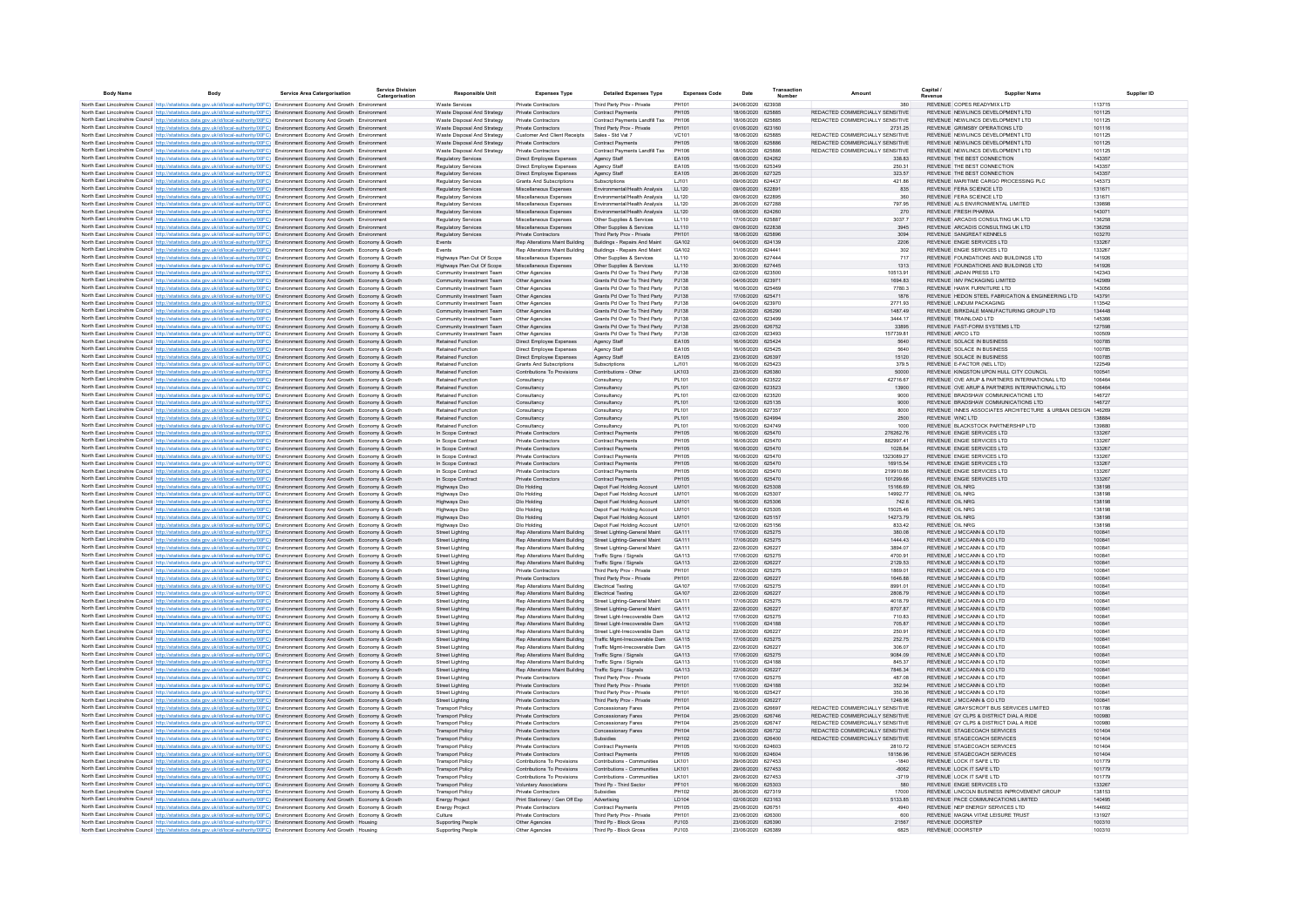| <b>Body Name</b> | Body                                                                                                                                                                                                                                                           | Service Area Catergorisation | <b>Service Division</b><br>Catergorisation | <b>Responsible Unit</b>                                                                              | <b>Expenses Type</b>                              | <b>Detailed Expenses Type</b>                            | <b>Expenses Code</b>                   | Date                                   | Transaction<br>Numbe |                    | Capital                                                                        | Supplier Name                                    |                                                                |
|------------------|----------------------------------------------------------------------------------------------------------------------------------------------------------------------------------------------------------------------------------------------------------------|------------------------------|--------------------------------------------|------------------------------------------------------------------------------------------------------|---------------------------------------------------|----------------------------------------------------------|----------------------------------------|----------------------------------------|----------------------|--------------------|--------------------------------------------------------------------------------|--------------------------------------------------|----------------------------------------------------------------|
|                  | North East Lincolnshire Council http://statistics.data.gov.uk/id/local-authority/00FC) Environment Economy And Growth Housing                                                                                                                                  |                              |                                            | Supporting People                                                                                    | Other Agencies                                    | Third Pp - Block Gross                                   | PJ103                                  | 23/06/2020 626394                      |                      | 5165.16            |                                                                                | REVENUE LONGHURST AND HAVELOK HOMES LTD          | 100342                                                         |
|                  | North East Lincolnshire Council http://statistics.data.gov.uk/id/local-authority/00FC) Environment Economy And Growth Housing                                                                                                                                  |                              |                                            | <b>Supporting People</b>                                                                             | Other Agencies                                    | Third Pp - Block Gross                                   | P.1103                                 | 23/06/2020 626396                      |                      | 16630.25           |                                                                                | REVENUE LONGHURST AND HAVELOK HOMES LTD.         | 100342                                                         |
|                  | North East Lincolnshire Council http://statistics.data.gov.uk/id/local-authority/00FC) Environment Economy And Growth Housing                                                                                                                                  |                              |                                            | Supporting People                                                                                    | Other Agencies                                    | Third Pp - Block Gross                                   | PJ103                                  | 23/06/2020 626395                      |                      | 4214.86            |                                                                                | REVENUE LONGHURST AND HAVELOK HOMES LTD          | 100342                                                         |
|                  | North East Lincolnshire Council http://statistics.data.gov.uk/id/local-authority/00FC) Environment Economy And Growth Housing                                                                                                                                  |                              |                                            | Supporting People                                                                                    | Other Agencies                                    | Third Pp - Block Gross                                   | PJ103                                  | 23/06/2020 626392                      |                      | 30745              |                                                                                | REVENUE LONGHURST AND HAVELOK HOMES LTD          | 100342                                                         |
|                  | North East Lincolnshire Council http://statistics.data.gov.uk/id/local-authority/00FC) Environment Economy And Growth Housing                                                                                                                                  |                              |                                            | <b>Supporting People</b>                                                                             | Other Agencies                                    | Third Pp - Block Gross                                   | PJ103                                  | 23/06/2020 626393                      |                      | 34238.75           |                                                                                | REVENUE LONGHURST AND HAVELOK HOMES LTD          | 100342                                                         |
|                  | North East Lincolnshire Council http://statistics.data.gov.uk/id/local-authority/00FC) Environment Economy And Growth Housing<br>North East Lincolnshire Council http://statistics.data.gov.uk/id/local-authority/00FC) Environment Economy And Growth Housing |                              |                                            | <b>Supporting People</b><br><b>Supporting People</b>                                                 | Other Agencies<br>Other Agencies                  | Third Po - Block Gross<br>Third Pp - Block Gross         | PJ103<br>PJ103                         | 23/06/2020 626388<br>23/06/2020 626391 |                      | 9555<br>13195      | REVENUE THE SALVATION ARMY<br><b>REVENUE WOMENS AID</b>                        |                                                  | 100309<br>100326                                               |
|                  | North East Lincolnshire Council http://statistics.data.gov.uk/id/local-authority/00FC) Environment Economy And Growth Housing                                                                                                                                  |                              |                                            | <b>Supporting People</b>                                                                             | Other Agencies                                    | Third Pp - Block Gross                                   | PJ103                                  | 23/06/2020 626702                      |                      | 3809               |                                                                                | REVENUE NHS NORTH EAST LINCOLNSHIRE CCG          | 121549                                                         |
|                  | North East Lincolnshire Council http://statistics.data.gov.uk/id/local-authority/00FC) Environment Economy And Growth Housing                                                                                                                                  |                              |                                            | Supporting People                                                                                    | Other Agencies                                    | Third Pp - Block Gross                                   | PJ103                                  | 11/06/2020 625048                      |                      | 50000              |                                                                                | REVENUE GRIMSBY CLEETHORPES & HUMBER REGION YMCA | 100305                                                         |
|                  | North East Lincolnshire Council http://statistics.data.gov.uk/id/local-authority/00FC) Environment Economy And Growth Housing                                                                                                                                  |                              |                                            | <b>Supporting People</b>                                                                             | Other Agencies                                    | Third Pp - Block Gross                                   | PJ103                                  | 23/06/2020 626387                      |                      | 19814.52           |                                                                                | REVENUE GRIMSBY CLEETHORPES & HUMBER REGION YMCA | 100305                                                         |
|                  | North East Lincolnshire Council http://statistics.data.gov.uk/id/local-authority/00FC) Environment Economy And Growth Housing                                                                                                                                  |                              |                                            | <b>Supporting People</b>                                                                             | Private Contractors                               | Third Party Prov - Private                               | PH101                                  | 16/06/2020 805822                      |                      | 1050               | REVENUE REDACTED PERSONAL INFORMATION                                          |                                                  | REDACTED PERSONAL INFORMATION                                  |
|                  | North East Lincolnshire Council http://statistics.data.gov.uk/id/local-authority/00FC) Environment Economy And Growth Housing                                                                                                                                  |                              |                                            | Supporting People                                                                                    | Private Contractors                               | Third Party Prov - Private                               | PH101                                  | 15/06/2020 625345                      |                      | 2026               | REVENUE LEARNING4LIFE-GY-CIC                                                   |                                                  | 144120                                                         |
|                  | North East Lincolnshire Council http://statistics.data.gov.uk/id/local-authority/00FC) Environment Economy And Growth Housing                                                                                                                                  |                              |                                            | Supporting People                                                                                    | Private Contractors                               | Third Party Prov - Private                               | PH101                                  | 26/06/2020 627292                      |                      | 1190               | REVENUE REDACTED PERSONAL INFORMATION                                          |                                                  | REDACTED PERSONAL INFORMATION                                  |
|                  | North East Lincolnshire Council http://statistics.data.gov.uk/id/local-authority/00EC) Environment Fonnomy And Growth Housing<br>North East Lincolnshire Council http://statistics.data.gov.uk/id/local-authority/00FC) Environment Economy And Growth Housing |                              |                                            | Supporting People<br>Home Options & Hous Rel Supp                                                    | Private Contractors<br><b>Private Contractors</b> | Third Party Prov - Private<br>Third Party Prov - Private | PH101<br>PH101                         | 17/06/2020 625246<br>18/06/2020 625865 |                      | 800<br>325         | REVENUE REDACTED PERSONAL INFORMATION<br>REVENUE REDACTED PERSONAL INFORMATION |                                                  | REDACTED PERSONAL INFORMATION<br>REDACTED PERSONAL INFORMATION |
|                  | North East Lincolnshire Council http://statistics.data.gov.uk/id/local-authority/00FC) Environment Economy And Growth Housing                                                                                                                                  |                              |                                            | Home Options & Hous Rel Supp Private Contractors                                                     |                                                   | Third Party Prov - Private                               | PH101                                  | 26/06/2020 626742                      |                      | 343.56             | REVENUE REDACTED PERSONAL INFORMATION                                          |                                                  | REDACTED PERSONAL INFORMATION                                  |
|                  | North East Lincolnshire Council http://statistics.data.gov.uk/id/local-authority/00FC) Environment Economy And Growth Housing                                                                                                                                  |                              |                                            | Home Options & Hous Rel Supp Private Contractors                                                     |                                                   | Third Party Prov - Private                               | PH101                                  | 25/06/2020 626214                      |                      | 824                | REVENUE REDACTED PERSONAL INFORMATION                                          |                                                  | REDACTED PERSONAL INFORMATION                                  |
|                  | North East Lincolnshire Council http://statistics.data.gov.uk/id/local-authority/00FC) Environment Economy And Growth Housing                                                                                                                                  |                              |                                            | Home Options & Hous Rel Supp Private Contractors                                                     |                                                   | Third Party Prov - Private                               | PH101                                  | 23/06/2020 626321                      |                      | 735                | REVENUE REDACTED PERSONAL INFORMATION                                          |                                                  | REDACTED PERSONAL INFORMATION                                  |
|                  | North East Lincolnshire Council http://statistics.data.gov.uk/id/local-authority/00FC) Environment Economy And Growth Housing                                                                                                                                  |                              |                                            | Home Options & Hous Rel Supp Private Contractors                                                     |                                                   | Third Party Prov - Private                               | PH101                                  | 30/06/2020 626738                      |                      | 400                | REVENUE REDACTED PERSONAL INFORMATION                                          |                                                  | REDACTED PERSONAL INFORMATION                                  |
|                  | North East Lincolnshire Council http://statistics.data.gov.uk/id/local-authority/00FC) Environment Economy And Growth Housing                                                                                                                                  |                              |                                            | Home Options & Hous Rel Supp Private Contractors                                                     |                                                   | Third Party Prov - Private                               | PH101                                  | 29/06/2020 627301                      |                      | 850                | REVENUE REDACTED PERSONAL INFORMATION                                          |                                                  | REDACTED PERSONAL INFORMATION                                  |
|                  | North East Lincolnshire Council http://statistics.data.gov.uk/id/local-authority/00FC) Environment Economy And Growth Housing                                                                                                                                  |                              |                                            | Home Options & Hous Rel Supp Private Contractors                                                     |                                                   | Third Party Prov - Private                               | PH101                                  | 29/06/2020 627369                      |                      | 1100               | REVENUE REDACTED PERSONAL INFORMATION                                          |                                                  | REDACTED PERSONAL INFORMATION                                  |
|                  | North East Lincolnshire Council http://statistics.data.gov.uk/id/local-authority/00FC) Environment Economy And Growth Housing                                                                                                                                  |                              |                                            | Home Options & Hous Rel Supp Private Contractors                                                     |                                                   | Third Party Prov - Private                               | PH101<br>PH101                         | 16/06/2020 62446<br>09/06/2020 62396   |                      | 822<br>475         | REVENUE REDACTED PERSONAL INFORMATION<br>REVENUE REDACTED PERSONAL INFORMATION |                                                  | REDACTED PERSONAL INFORMATION<br>REDACTED PERSONAL INFORMATION |
|                  | North East Lincolnshire Council http://statistics.data.gov.uk/id/local-authority/00FC) Environment Economy And Growth Housing<br>North East Lincolnshire Council http://statistics.data.gov.uk/id/local-authority/00FC) Environment Economy And Growth Housing |                              |                                            | Home Options & Hous Rel Supp Private Contractors<br>Home Options & Hous Rel Supp Private Contractors |                                                   | Third Party Prov - Private<br>Third Party Prov - Private | PH101                                  | 08/06/2020 624290                      |                      | 514.66             | REVENUE REDACTED PERSONAL INFORMATION                                          |                                                  | REDACTED PERSONAL INFORMATION                                  |
|                  | North East Lincolnshire Council http://statistics.data.gov.uk/id/local-authority/00FC) Environment Economy And Growth Housing                                                                                                                                  |                              |                                            | Home Options & Hous Rel Supp Private Contractors                                                     |                                                   | Third Party Prov - Private                               | PH101                                  | 03/06/2020 622858                      |                      | 721                | REVENUE REDACTED PERSONAL INFORMATION                                          |                                                  | REDACTED PERSONAL INFORMATION                                  |
|                  | North East Lincolnshire Council http://statistics.data.gov.uk/id/local-authority/00FC) Environment Economy And Growth Housing                                                                                                                                  |                              |                                            | Home Options & Hous Rel Supp Private Contractors                                                     |                                                   | Third Party Prov - Private                               | PH101                                  | 17/06/2020 624289                      |                      | 500                | REVENUE REDACTED PERSONAL INFORMATION                                          |                                                  | REDACTED PERSONAL INFORMATION                                  |
|                  | North East Lincolnshire Council http://statistics.data.gov.uk/id/local-authority/00FC) Environment Economy And Growth Housing                                                                                                                                  |                              |                                            | Home Options & Hous Rel Supp Private Contractors                                                     |                                                   | Third Party Prov - Private                               | PH101                                  | 09/06/2020 623551                      |                      | 610                | REVENUE REDACTED PERSONAL INFORMATION                                          |                                                  | REDACTED PERSONAL INFORMATION                                  |
|                  | North East Lincolnshire Council http://statistics.data.gov.uk/id/local-authority/00FC) Environment Economy And Growth Housing                                                                                                                                  |                              |                                            | Home Options & Hous Rel Supp Private Contractors                                                     |                                                   | Third Party Prov - Private                               | PH101                                  | 17/06/2020 624856                      |                      | 476                | REVENUE REDACTED PERSONAL INFORMATION                                          |                                                  | REDACTED PERSONAL INFORMATION                                  |
|                  | North East Lincolnshire Council http://statistics.data.gov.uk/id/local-authority/00FC) Environment Economy And Growth Housing                                                                                                                                  |                              |                                            | Home Options & Hous Rel Supp Private Contractors                                                     |                                                   | Third Party Prov - Private                               | PH101                                  | 15/06/2020 625292                      |                      | 320                | REVENUE REDACTED PERSONAL INFORMATION                                          |                                                  | REDACTED PERSONAL INFORMATION                                  |
|                  | North East Lincolnshire Council Intro listatistics data nov ukild/local-authority/00FC) Fovironment Fconomy And Growth Housing                                                                                                                                 |                              |                                            | Home Options & Hous Rel Supp Private Contractors                                                     |                                                   | Third Party Prov - Private                               | PH101                                  | 15/06/2020 625292                      |                      | 380                | REVENUE REDACTED PERSONAL INFORMATION                                          |                                                  | REDACTED PERSONAL INFORMATION                                  |
|                  | North East Lincolnshire Council http://statistics.data.gov.uk/id/local-authority/00FC) Environment Economy And Growth Housing                                                                                                                                  |                              |                                            | Home Options & Hous Rel Supp   Other Agencies                                                        |                                                   | Grants Pd Over To Third Party                            | P.1138                                 | 11/06/2020 624440                      |                      | 80000              | REVENUE HARBOUR PLACE DAY CENTRE                                               |                                                  | 106725                                                         |
|                  | North East Lincolnshire Council http://statistics.data.gov.uk/id/local-authority/00FC) Environment Economy And Growth Housing<br>North East Lincolnshire Council http://statistics.data.gov.uk/id/local-authority/00FC) Environment Economy And Growth Housing |                              |                                            | Home Options & Hous Rel Supp Rents<br>Home Options & Hous Rel Supp Rents                             |                                                   | Rent<br>Rent                                             | GC <sub>101</sub><br>GC <sub>101</sub> | 26/06/2020 627315<br>11/06/2020 624249 |                      | 2238.9<br>2400     | REVENUE REDACTED PERSONAL INFORMATION<br>REVENUE REDACTED PERSONAL INFORMATION |                                                  | REDACTED PERSONAL INFORMATION<br>REDACTED PERSONAL INFORMATION |
|                  | North East Lincolnshire Council http://statistics.data.gov.uk/id/local-authority/00FC) Environment Economy And Growth Housing                                                                                                                                  |                              |                                            | Home Options & Hous Rel Supp Rents                                                                   |                                                   | Rent                                                     | GC <sub>101</sub>                      | 09/06/2020 623419                      |                      | 36270              | REVENUE REDACTED PERSONAL INFORMATION                                          |                                                  | REDACTED PERSONAL INFORMATION                                  |
|                  | North East Lincolnshire Council http://statistics.data.gov.uk/id/local-authority/00FC) Environment Economy And Growth Housing                                                                                                                                  |                              |                                            | Home Options & Hous Rel Supp Rents                                                                   |                                                   | Service Charg                                            | GC102                                  | 16/06/2020 625464                      |                      | 449.18             | REVENUE SSE (SOUTHERN ELECTRIC)                                                |                                                  | 108375                                                         |
|                  | North East Lincolnshire Council http://statistics.data.gov.uk/id/local-authority/00FC) Environment Economy And Growth Housing                                                                                                                                  |                              |                                            | Home Options & Hous Rel Supp Rents                                                                   |                                                   | Service Charge                                           | GC102                                  | 26/06/2020 627309                      |                      | 3184               | REVENUE RPS LINCOLNSHIRE LIMITED                                               |                                                  | 143983                                                         |
|                  | North East Lincolnshire Council http://statistics.data.gov.uk/id/local-authority/00FC) Environment Economy And Growth Housing                                                                                                                                  |                              |                                            | Home Options & Hous Rel Supp Rents                                                                   |                                                   | Service Charge                                           | GC102                                  | 02/06/2020 623537                      |                      | 470                | REVENUE RPS LINCOLNSHIRE LIMITED                                               |                                                  | 143983                                                         |
|                  | North East Lincolnshire Council http://statistics.data.gov.uk/id/local-authority/00FC) Environment Economy And Growth Housing                                                                                                                                  |                              |                                            | Home Options & Hous Rel Supp Rents                                                                   |                                                   | Service Charge                                           | GC102                                  | 02/06/2020 62354                       |                      | 698.61             | REVENUE RPS LINCOLNSHIRE LIMITED                                               |                                                  | 143983                                                         |
|                  | North East Lincolnshire Council http://statistics.data.gov.uk/id/local-authority/00FC) Environment Economy And Growth Housing                                                                                                                                  |                              |                                            | Home Options & Hous Rel Supp Rents                                                                   |                                                   | Service Charge                                           | GC102                                  | 09/06/2020 624436                      |                      | 420                | REVENUE RPS LINCOLNSHIRE LIMITED                                               |                                                  | 143983                                                         |
|                  | North East Lincolnshire Council http://statistics.data.gov.uk/id/local-authority/00FC) Environment Economy And Growth Housing                                                                                                                                  |                              |                                            | Home Options & Hous Rel Supp Rents                                                                   |                                                   | Service Charge                                           | GC102                                  | 15/06/2020 625278                      |                      | 2700               | REVENUE RPS LINCOLNSHIRE LIMITED                                               |                                                  | 143983                                                         |
|                  | North East Lincolnshire Council http://statistics.data.gov.uk/id/local-authority/00FC) Environment Economy And Growth Housing                                                                                                                                  |                              |                                            | Home Options & Hous Rel Supp Rents                                                                   |                                                   | Service Charge                                           | GC102                                  | 10/06/2020 623547                      |                      | 266.67             | REVENUE ELECTRIC APPLIANCES GRIMSBY<br>REVENUE WILKINSON                       |                                                  | 100812                                                         |
|                  | North East Lincolnshire Council http://statistics.data.gov.uk/id/local-authority/00FC) Environment Economy And Growth Housing<br>North East Lincolnshire Council http://statistics.data.gov.uk/id/local-authority/00FC) Environment Economy And Growth Housing |                              |                                            | Home Options & Hous Rel Supp Rents<br>Home Options & Hous Rel Supp Rents                             |                                                   | Service Charge<br>Service Charge                         | GC102<br>GC102                         | 05/06/2020 622768<br>04/06/2020 624115 |                      | 384.17<br>1265.39  |                                                                                | REVENUE NORTH EAST LINCOLNSHIRE COUNCIL          | 100570<br>100894                                               |
|                  | North East Lincolnshire Council http://statistics.data.gov.uk/id/local-authority/00FC) Environment Economy And Growth Housing                                                                                                                                  |                              |                                            | Home Options & Hous Rel Supp Private Contractors                                                     |                                                   | Third Party Prov - Private                               | PH101                                  | 23/06/2020 626381                      |                      | 1118.98            | REVENUE NORTH EAST LINCOLNSHIRE COUNCIL                                        |                                                  | 100894                                                         |
|                  | North East Lincolnshire Council http://statistics.data.gov.uk/id/local-authority/00FC) Environment Economy And Growth Housing                                                                                                                                  |                              |                                            | Home Options & Hous Rel Supp Private Contractors                                                     |                                                   | Third Party Prov - Private                               | PH101                                  | 29/06/2020 625185                      |                      | 258                | REVENUE REDACTED PERSONAL INFORMATION                                          |                                                  | REDACTED PERSONAL INFORMATION                                  |
|                  | North East Lincolnshire Council http://statistics.data.gov.uk/id/local-authority/00FC) Environment Economy And Growth Housing                                                                                                                                  |                              |                                            | Home Options & Hous Rel Supp Private Contractors                                                     |                                                   | Third Party Prov - Private                               | PH101                                  | 04/06/2020 624141                      |                      | 385                | REVENUE REDACTED PERSONAL INFORMATION                                          |                                                  | REDACTED PERSONAL INFORMATION                                  |
|                  | North East Lincolnshire Council http://statistics.data.gov.uk/id/local-authority/00FC) Environment Economy And Growth Housing                                                                                                                                  |                              |                                            | Home Options & Hous Rel Supp Private Contractors                                                     |                                                   | Third Party Prov - Private                               | PH101                                  | 04/06/2020 624142                      |                      | 385                | REVENUE REDACTED PERSONAL INFORMATION                                          |                                                  | REDACTED PERSONAL INFORMATION                                  |
|                  | North East Lincolnshire Council http://statistics.data.gov.uk/id/local-authority/00FC) Environment Economy And Growth Housing                                                                                                                                  |                              |                                            | Home Options & Hous Rel Supp Private Contractors                                                     |                                                   | Third Party Prov - Private                               | PH101                                  | 04/06/2020 624143                      |                      | 385                | REVENUE REDACTED PERSONAL INFORMATION                                          |                                                  | REDACTED PERSONAL INFORMATION                                  |
|                  | North East Lincolnshire Council http://statistics.data.gov.uk/id/local-authority/00FC) Environment Economy And Growth Housing                                                                                                                                  |                              |                                            | Home Options & Hous Rel Supp Private Contractors                                                     |                                                   | Third Party Prov - Private                               | PH101                                  | 04/06/2020 624144                      |                      | 385                | REVENUE REDACTED PERSONAL INFORMATION                                          |                                                  | REDACTED PERSONAL INFORMATION                                  |
|                  | North East Lincolnshire Council http://statistics.data.gov.uk/id/local-authority/00FC) Environment Economy And Growth Housing                                                                                                                                  |                              |                                            | Home Options & Hous Rel Supp Private Contractors                                                     |                                                   | Third Party Prov - Private                               | PH101                                  | 04/06/2020 624145<br>04/06/2020 623992 |                      | 385                | REVENUE REDACTED PERSONAL INFORMATION                                          |                                                  | REDACTED PERSONAL INFORMATION                                  |
|                  | North East Lincolnshire Council http://statistics.data.gov.uk/id/local-authority/00FC) Environment Economy And Growth Housing<br>North East Lincolnshire Council http://statistics.data.gov.uk/id/local-authority/00FC) Environment Economy And Growth Housing |                              |                                            | Home Options & Hous Rel Supp Private Contractors<br>Home Options & Hous Rel Supp Private Contractors |                                                   | Third Party Prov - Private<br>Third Party Prov - Private | PH101<br>PH101                         | 04/06/2020 623993                      |                      | 280<br>${\bf 280}$ | REVENUE REDACTED PERSONAL INFORMATION<br>REVENUE REDACTED PERSONAL INFORMATION |                                                  | REDACTED PERSONAL INFORMATION<br>REDACTED PERSONAL INFORMATION |
|                  | North East Lincolnshire Council http://statistics.data.gov.uk/id/local-authority/00FC) Environment Economy And Growth Housing                                                                                                                                  |                              |                                            | Home Options & Hous Rel Supp    Private Contractors                                                  |                                                   | Third Party Prov - Private                               | PH101                                  | 04/06/2020 623994                      |                      | 280                | REVENUE REDACTED PERSONAL INFORMATION                                          |                                                  | REDACTED PERSONAL INFORMATION                                  |
|                  | North East Lincolnshire Council http://statistics.data.gov.uk/id/local-authority/00FC) Environment Economy And Growth Housing                                                                                                                                  |                              |                                            | Home Options & Hous Rel Supp Private Contractors                                                     |                                                   | Third Party Prov - Private                               | PH101                                  | 04/06/2020 623995                      |                      | 280                | REVENUE REDACTED PERSONAL INFORMATION                                          |                                                  | REDACTED PERSONAL INFORMATION                                  |
|                  | North East Lincolnshire Council http://statistics.data.gov.uk/id/local-authority/00FC) Environment Economy And Growth Housing                                                                                                                                  |                              |                                            | Home Options & Hous Rel Supp Private Contractors                                                     |                                                   | Third Party Prov - Private                               | PH101                                  | 04/06/2020 623999                      |                      | 280                | REVENUE REDACTED PERSONAL INFORMATION                                          |                                                  | REDACTED PERSONAL INFORMATION                                  |
|                  | North East Lincolnshire Council http://statistics.data.gov.uk/id/local-authority/00FC) Environment Economy And Growth Housing                                                                                                                                  |                              |                                            | Home Options & Hous Rel Supp Private Contractors                                                     |                                                   | Third Party Prov - Private                               | PH101                                  | 04/06/2020 623996                      |                      | 280                | REVENUE REDACTED PERSONAL INFORMATION                                          |                                                  | REDACTED PERSONAL INFORMATION                                  |
|                  | North East Lincolnshire Council http://statistics.data.gov.uk/id/local-authority/00FC) Environment Economy And Growth Housing                                                                                                                                  |                              |                                            | Home Options & Hous Rel Supp Private Contractors                                                     |                                                   | Third Party Prov - Private                               | PH101                                  | 04/06/2020 623997                      |                      | 280                | REVENUE REDACTED PERSONAL INFORMATION                                          |                                                  | REDACTED PERSONAL INFORMATION                                  |
|                  | North East Lincolnshire Council http://statistics.data.gov.uk/id/local-authority/00FC) Environment Economy And Growth Housing                                                                                                                                  |                              |                                            | Home Options & Hous Rel Supp Private Contractors                                                     |                                                   | Third Party Prov - Private                               | PH101                                  | 04/06/2020 623998                      |                      | 280                | REVENUE REDACTED PERSONAL INFORMATION                                          |                                                  | REDACTED PERSONAL INFORMATION<br>REDACTED PERSONAL INFORMATION |
|                  | North East Lincolnshire Council http://statistics.data.gov.uk/id/local-authority/00FC) Environment Economy And Growth Housing<br>North East Lincolnshire Council http://statistics.data.gov.uk/id/local-authority/00FC) Environment Economy And Growth Housing |                              |                                            | Home Options & Hous Rel Supp Private Contractors<br>Home Options & Hous Rel Supp Private Contractors |                                                   | Third Party Prov - Private<br>Third Party Prov - Private | PH101<br>PH101                         | 15/06/2020 625319<br>15/06/2020 625314 |                      | 280<br>280         | REVENUE REDACTED PERSONAL INFORMATION<br>REVENUE REDACTED PERSONAL INFORMATION |                                                  | REDACTED PERSONAL INFORMATION                                  |
|                  | North East Lincolnshire Council http://statistics.data.gov.uk/id/local-authority/00FC) Environment Economy And Growth Housing                                                                                                                                  |                              |                                            | Home Options & Hous Rel Supp Private Contractors                                                     |                                                   | Third Party Prov - Private                               | PH101                                  | 15/06/2020 625317                      |                      | 280                | REVENUE REDACTED PERSONAL INFORMATION                                          |                                                  | REDACTED PERSONAL INFORMATION                                  |
|                  | North East Lincolnshire Council Intro Ustatistics data gov uk/id/local-authority/00FC) Foyironment Foonomy And Growth Housing                                                                                                                                  |                              |                                            | Home Options & Hous Rel Supp Private Contractors                                                     |                                                   | Third Party Prov - Private                               | PH101                                  | 16/06/2020 625316                      |                      | 280                | REVENUE REDACTED PERSONAL INFORMATION                                          |                                                  | REDACTED PERSONAL INFORMATION                                  |
|                  | North East Lincolnshire Council http://statistics.data.gov.uk/id/local-authority/00FC) Environment Economy And Growth Housing                                                                                                                                  |                              |                                            | Home Options & Hous Rel Supp Private Contractors                                                     |                                                   | Third Party Prov - Private                               | PH101                                  | 16/06/2020 625315                      |                      | 280                | REVENUE REDACTED PERSONAL INFORMATION                                          |                                                  | REDACTED PERSONAL INFORMATION                                  |
|                  | North East Lincolnshire Council http://statistics.data.gov.uk/id/local-authority/00FC) Environment Economy And Growth Housing                                                                                                                                  |                              |                                            | Home Options & Hous Rel Supp Private Contractors                                                     |                                                   | Third Party Prov - Private                               | PH101                                  | 23/06/2020 626402                      |                      | 280                | REVENUE REDACTED PERSONAL INFORMATION                                          |                                                  | REDACTED PERSONAL INFORMATION                                  |
|                  | North East Lincolnshire Council http://statistics.data.gov.uk/id/local-authority/00FC) Environment Economy And Growth Housing                                                                                                                                  |                              |                                            | Home Options & Hous Rel Supp Private Contractors                                                     |                                                   | Third Party Prov - Private                               | PH101                                  | 23/06/2020 626403                      |                      | 280                | REVENUE REDACTED PERSONAL INFORMATION                                          |                                                  | REDACTED PERSONAL INFORMATION                                  |
|                  | North East Lincolnshire Council http://statistics.data.gov.uk/id/local-authority/00FC) Environment Economy And Growth Housing                                                                                                                                  |                              |                                            | Home Options & Hous Rel Supp Private Contractors                                                     |                                                   | Third Party Prov - Private                               | PH101                                  | 23/06/2020 626405                      |                      | 280                | REVENUE REDACTED PERSONAL INFORMATION                                          |                                                  | REDACTED PERSONAL INFORMATION                                  |
|                  | North East Lincolnshire Council http://statistics.data.gov.uk/id/local-authority/00FC) Environment Economy And Growth Housing                                                                                                                                  |                              |                                            | Home Options & Hous Rel Supp Private Contractors                                                     |                                                   | Third Party Prov - Private<br>Third Party Prov - Private | PH101<br>PH101                         | 23/06/2020 626406<br>11/06/2020 624268 |                      | 280<br>385         | REVENUE REDACTED PERSONAL INFORMATION<br>REVENUE REDACTED PERSONAL INFORMATION |                                                  | REDACTED PERSONAL INFORMATION<br>REDACTED PERSONAL INFORMATION |
|                  | North East Lincolnshire Council http://statistics.data.gov.uk/id/local-authority/00FC) Environment Economy And Growth Housing<br>North East Lincolnshire Council http://statistics.data.gov.uk/id/local-authority/00FC) Environment Economy And Growth Housing |                              |                                            | Home Options & Hous Rel Supp Private Contractors<br>Home Options & Hous Rel Supp Private Contractors |                                                   | Third Party Prov - Private                               | PH101                                  | 11/06/2020 624269                      |                      | 490                | REVENUE REDACTED PERSONAL INFORMATION                                          |                                                  | REDACTED PERSONAL INFORMATION                                  |
|                  | North East Lincolnshire Council http://statistics.data.gov.uk/id/local-authority/00FC) Environment Economy And Growth Housing                                                                                                                                  |                              |                                            | Home Options & Hous Rel Supp Private Contractors                                                     |                                                   | Third Party Prov - Private                               | PH101                                  | 11/06/2020 624270                      |                      | 275                | REVENUE REDACTED PERSONAL INFORMATION                                          |                                                  | REDACTED PERSONAL INFORMATION                                  |
|                  | North East Lincolnshire Council http://statistics.data.gov.uk/id/local-authority/00FC) Environment Economy And Growth Housing                                                                                                                                  |                              |                                            | Home Options & Hous Rel Supp Private Contractors                                                     |                                                   | Third Party Prov - Private                               | PH101                                  | 11/06/2020 624271                      |                      | 420                | REVENUE REDACTED PERSONAL INFORMATION                                          |                                                  | REDACTED PERSONAL INFORMATION                                  |
|                  | North East Lincolnshire Council http://statistics.data.gov.uk/id/local-authority/00FC) Environment Economy And Growth Housing                                                                                                                                  |                              |                                            | Home Options & Hous Rel Supp Private Contractors                                                     |                                                   | Third Party Prov - Private                               | PH101                                  | 11/06/2020 624273                      |                      | 420                | REVENUE REDACTED PERSONAL INFORMATION                                          |                                                  | REDACTED PERSONAL INFORMATION                                  |
|                  | North East Lincolnshire Council http://statistics.data.gov.uk/id/local-authority/00FC) Environment Economy And Growth Housing                                                                                                                                  |                              |                                            | Home Options & Hous Rel Supp Private Contractors                                                     |                                                   | Third Party Prov - Private                               | PH101                                  | 11/06/2020 624276                      |                      | 420                | REVENUE REDACTED PERSONAL INFORMATION                                          |                                                  | REDACTED PERSONAL INFORMATION                                  |
|                  | North East Lincolnshire Council http://statistics.data.gov.uk/id/local-authority/00FC) Environment Economy And Growth Housing                                                                                                                                  |                              |                                            | Home Options & Hous Rel Supp Private Contractors                                                     |                                                   | Third Party Prov - Private                               | PH101                                  | 11/06/2020 624267                      |                      | 490                | REVENUE REDACTED PERSONAL INFORMATION                                          |                                                  | REDACTED PERSONAL INFORMATION                                  |
|                  | North East Lincolnshire Council http://statistics.data.gov.uk/id/local-authority/00FC) Environment Economy And Growth Housing                                                                                                                                  |                              |                                            | Home Options & Hous Rel Supp Private Contractors                                                     |                                                   | Third Party Prov - Private                               | PH101                                  | 15/06/2020 625374                      |                      | 910                | REVENUE REDACTED PERSONAL INFORMATION                                          |                                                  | REDACTED PERSONAL INFORMATION                                  |
|                  | North East Lincolnshire Council http://statistics.data.gov.uk/id/local-authority/00FC) Environment Economy And Growth Housing                                                                                                                                  |                              |                                            | Home Options & Hous Rel Supp Private Contractors                                                     |                                                   | Third Party Prov - Private                               | PH101                                  | 15/06/2020 625379                      |                      | 990<br>945         | REVENUE REDACTED PERSONAL INFORMATION<br>REVENUE REDACTED PERSONAL INFORMATION |                                                  | REDACTED PERSONAL INFORMATION                                  |
|                  | North East Lincolnshire Council http://statistics.data.gov.uk/id/local-authority/00FC) Environment Economy And Growth Housing<br>North East Lincolnshire Council http://statistics.data.gov.uk/id/local-authority/00FC) Environment Economy And Growth Housing |                              |                                            | Home Options & Hous Rel Supp Private Contractors                                                     |                                                   | Third Party Prov - Private<br>Third Party Prov - Private | PH101<br>PH101                         | 15/06/2020 625373<br>15/06/2020 625375 |                      | 2015               | REVENUE REDACTED PERSONAL INFORMATION                                          |                                                  | REDACTED PERSONAL INFORMATION<br>REDACTED PERSONAL INFORMATION |
|                  | North East Lincolnshire Council http://statistics.data.gov.uk/id/local-authority/00FC) Environment Economy And Growth Housing                                                                                                                                  |                              |                                            | Home Options & Hous Rel Supp Private Contractors<br>Home Options & Hous Rel Supp Private Contractors |                                                   | Third Party Prov - Private                               | PH101                                  | 15/06/2020 625376                      |                      | 2080               | REVENUE REDACTED PERSONAL INFORMATION                                          |                                                  | REDACTED PERSONAL INFORMATION                                  |
|                  | North East Lincolnshire Council http://statistics.data.gov.uk/id/local-authority/00FC) Environment Economy And Growth Housing                                                                                                                                  |                              |                                            | Home Options & Hous Rel Supp Private Contractors                                                     |                                                   | Third Party Prov - Private                               | PH101                                  | 15/06/2020 625377                      |                      | 390                | REVENUE REDACTED PERSONAL INFORMATION                                          |                                                  | REDACTED PERSONAL INFORMATION                                  |
|                  | North East Lincolnshire Council http://statistics.data.gov.uk/id/local-authority/00FC) Environment Economy And Growth Housing                                                                                                                                  |                              |                                            | Home Options & Hous Rel Supp Private Contractors                                                     |                                                   | Third Party Prov - Private                               | PH101                                  | 15/06/2020 625378                      |                      | 1440               | REVENUE REDACTED PERSONAL INFORMATION                                          |                                                  | REDACTED PERSONAL INFORMATION                                  |
|                  | North East Lincolnshire Council http://statistics.data.gov.uk/id/local-authority/00FC) Environment Economy And Growth Housing                                                                                                                                  |                              |                                            | Home Options & Hous Rel Supp Private Contractors                                                     |                                                   | Third Party Prov - Private                               | PH101                                  | 15/06/2020 625380                      |                      | 1365               | REVENUE REDACTED PERSONAL INFORMATION                                          |                                                  | REDACTED PERSONAL INFORMATION                                  |
|                  | North East Lincolnshire Council http://statistics.data.gov.uk/id/local-authority/00FC) Environment Economy And Growth Housing                                                                                                                                  |                              |                                            | Home Options & Hous Rel Supp Private Contractors                                                     |                                                   | Third Party Prov - Private                               | PH101                                  | 15/06/2020 625381                      |                      | 2015               | REVENUE REDACTED PERSONAL INFORMATION                                          |                                                  | REDACTED PERSONAL INFORMATION                                  |
|                  | North East Lincolnshire Council http://statistics.data.gov.uk/id/local-authority/00FC) Environment Economy And Growth Housing                                                                                                                                  |                              |                                            | Home Options & Hous Rel Supp Private Contractors                                                     |                                                   | Third Party Prov - Private                               | PH101                                  | 15/06/2020 625382                      |                      | 1800               | REVENUE REDACTED PERSONAL INFORMATION                                          |                                                  | REDACTED PERSONAL INFORMATION                                  |
|                  | North East Lincolnshire Council http://statistics.data.gov.uk/id/local-authority/00FC) Environment Economy And Growth Housing                                                                                                                                  |                              |                                            | Home Options & Hous Rel Supp Private Contractors                                                     |                                                   | Third Party Prov - Private                               | PH101                                  | 23/06/2020 626477                      |                      | 540                | REVENUE REDACTED PERSONAL INFORMATION                                          |                                                  | REDACTED PERSONAL INFORMATION                                  |
|                  | North East Lincolnshire Council http://statistics.data.gov.uk/id/local-authority/00FC) Environment Economy And Growth Housing<br>North East Lincolnshire Council http://statistics.data.gov.uk/id/local-authority/00FC) Environment Economy And Growth Housing |                              |                                            | Home Options & Hous Rel Supp Private Contractors                                                     |                                                   | Third Party Prov - Private                               | PH101<br>PH101                         | 23/06/2020<br>25/06/2020 627222        | 626478               | 780<br>1300        | REVENUE REDACTED PERSONAL INFORMATION<br>REVENUE REDACTED PERSONAL INFORMATION |                                                  | REDACTED PERSONAL INFORMATION<br>REDACTED PERSONAL INFORMATION |
|                  | North East Lincolnshire Council http://statistics.data.gov.uk/id/local-authority/00FC) Environment Economy And Growth Housing                                                                                                                                  |                              |                                            | Home Options & Hous Rel Supp Private Contractors<br>Home Options & Hous Rel Supp Private Contractors |                                                   | Third Party Prov - Private<br>Third Party Prov - Private | PH101                                  | 09/06/2020                             | 624284               | 270                | REVENUE RPS LINCOLNSHIRE LIMITED                                               |                                                  |                                                                |
|                  | North East Lincolnshire Council http://statistics.data.gov.uk/id/local-authority/00FC) Environment Economy And Growth Housing                                                                                                                                  |                              |                                            | Home Options & Hous Rel Supp Private Contractors                                                     |                                                   | Third Party Prov - Private                               | PH101                                  | 11/06/2020 624278                      |                      | 570                | REVENUE RPS LINCOLNSHIRE LIMITED                                               |                                                  | 143983                                                         |
|                  | North East Lincolnshire Council http://statistics.data.gov.uk/id/local-authority/00FC) Environment Economy And Growth Housing                                                                                                                                  |                              |                                            | Home Options & Hous Rel Supp Private Contractors                                                     |                                                   | Third Party Prov - Private                               | PH101                                  | 11/06/2020 624279                      |                      | 885                | REVENUE RPS LINCOLNSHIRE LIMITED                                               |                                                  | 143983                                                         |
|                  | North East Lincolnshire Council http://statistics.data.gov.uk/id/local-authority/00FC) Environment Economy And Growth Housing                                                                                                                                  |                              |                                            | Home Options & Hous Rel Supp Private Contractors                                                     |                                                   | Third Party Prov - Private                               | PH101                                  | 11/06/2020 624283                      |                      | 560                | REVENUE RPS LINCOLNSHIRE LIMITED                                               |                                                  | 143983                                                         |
|                  | North East Lincolnshire Council http://statistics.data.gov.uk/id/local-authority/00FC) Environment Economy And Growth Housing                                                                                                                                  |                              |                                            | Home Options & Hous Rel Supp Private Contractors                                                     |                                                   | Third Party Prov - Private                               | PH101                                  | 15/06/2020 625289                      |                      | $-420$             | REVENUE RPS LINCOLNSHIRE LIMITED                                               |                                                  | 143983                                                         |
|                  | North East Lincolnshire Council http://statistics.data.gov.uk/id/local-authority/00FC) Environment Economy And Growth Housing                                                                                                                                  |                              |                                            | Home Options & Hous Rel Supp Private Contractors                                                     |                                                   | Third Party Prov - Private                               | PH101                                  | 26/06/2020 627247                      |                      | 355                | REVENUE RPS LINCOLNSHIRE LIMITED                                               |                                                  | 143983                                                         |
|                  | North East Lincolnshire Council http://statistics.data.gov.uk/id/local-authority/00FC) Environment Economy And Growth Housing                                                                                                                                  |                              |                                            | Home Options & Hous Rel Supp Private Contractors                                                     |                                                   | Third Party Prov - Private                               | PH101                                  | 26/06/2020 627248                      |                      | 300                | REVENUE RPS LINCOLNSHIRE LIMITED                                               |                                                  | 143983                                                         |
|                  | North East Lincolnshire Council http://statistics.data.gov.uk/id/local-authority/00FC) Environment Economy And Growth Housing                                                                                                                                  |                              |                                            | Home Options & Hous Rel Supp Private Contractors                                                     |                                                   | Third Party Prov - Private<br>Third Party Prov - Private | PH101<br>PH101                         | 26/06/2020 627249<br>26/06/2020 627318 |                      | 375<br>630         | REVENUE RPS LINCOLNSHIRE LIMITED<br>REVENUE RPS LINCOLNSHIRE LIMITED           |                                                  | 143983<br>143983                                               |
|                  | North East Lincolnshire Council http://statistics.data.gov.uk/id/local-authority/00FC) Environment Economy And Growth Housing                                                                                                                                  |                              |                                            | Home Options & Hous Rel Supp Private Contractors                                                     |                                                   |                                                          |                                        |                                        |                      |                    |                                                                                |                                                  |                                                                |